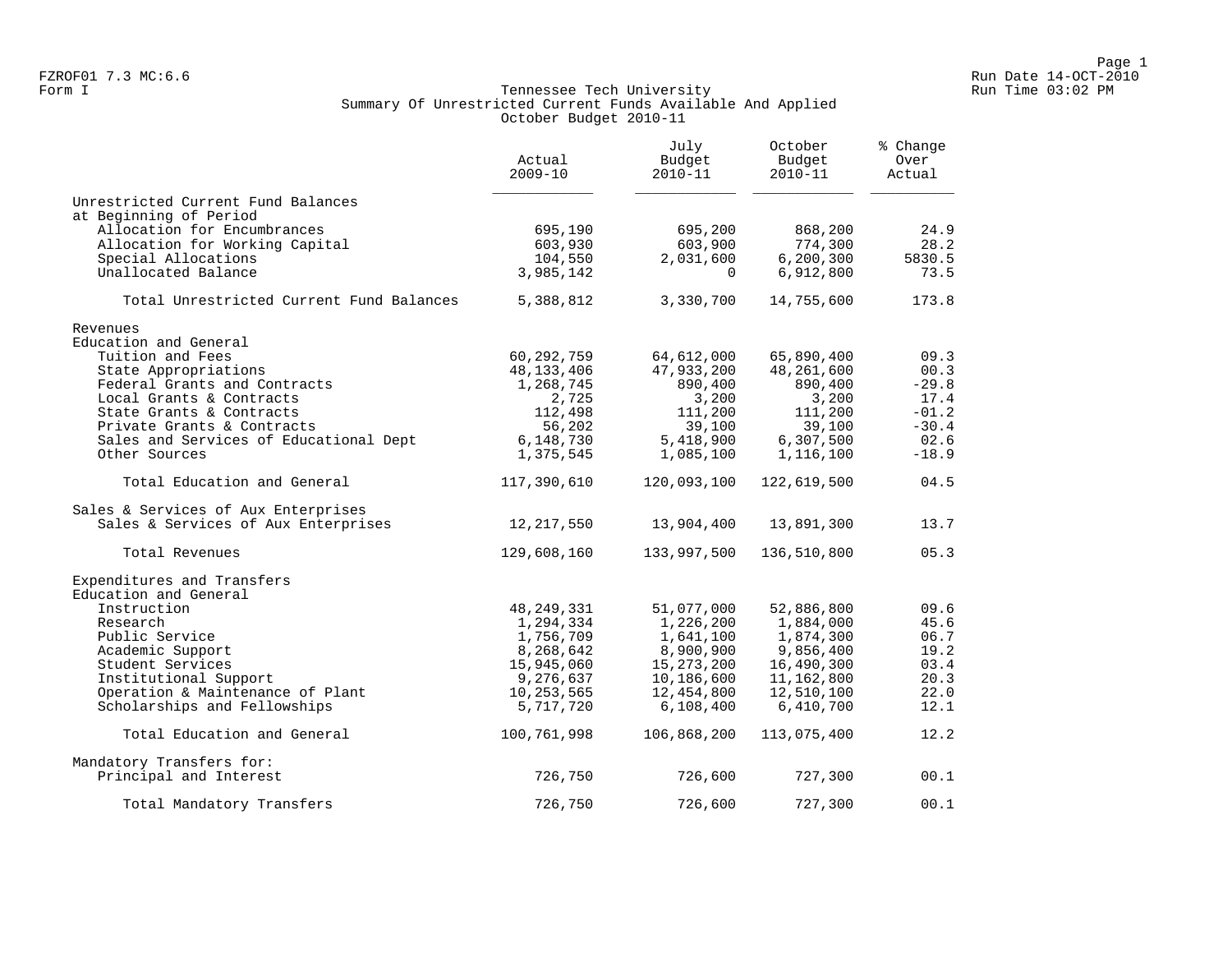## Form I Georgian Communication of the Communication of Tennessee Tech University Communication Run Time 03:02 PM Summary Of Unrestricted Current Funds Available And Applied October Budget 2010-11

|                                                                                                                                       | Actual<br>$2009 - 10$               | July<br>Budget<br>$2010 - 11$     | October<br>Budget<br>$2010 - 11$   | % Change<br>Over<br>Actual |
|---------------------------------------------------------------------------------------------------------------------------------------|-------------------------------------|-----------------------------------|------------------------------------|----------------------------|
| Non-Mandatory Transfers for:<br>Transfers to Unexpended Plant Fund<br>Transfers to Renewal & Replacements<br>Transfers to Other Funds | 5, 285, 532<br>2,886,212<br>336,457 | 8,382,100<br>2,678,000<br>341,600 | 10,462,600<br>5,571,300<br>355,100 | 97.9<br>93.0<br>05.5       |
| Total Non-Mandatory Transfers                                                                                                         | 8,508,201                           | 11,401,700                        | 16,389,000                         | 92.6                       |
| Total Education and General                                                                                                           | 109,996,949                         | 118,996,500                       | 130, 191, 700                      | 18.4                       |
| Auxiliary Enterprises Expenditures<br>Auxiliary Enterprise Expenditures                                                               | 6,342,340                           | 6,928,100                         | 7,037,000                          | 11.0                       |
| Total Auxiliary Expenditures                                                                                                          | 6,342,340                           | 6,928,100                         | 7,037,000                          | 11.0                       |
| Mandatory Transfers for:<br>Principal and Interest                                                                                    | 963,813                             | 2,030,000                         | 1,930,300                          | 100.3                      |
| Total Mandatory Transfers                                                                                                             | 963,813                             | 2,030,000                         | 1,930,300                          | 100.3                      |
| Non-Mandatory Transfers for:<br>Transfers to Renewal & Replacements                                                                   | 4,911,397                           | 4,946,300                         | 4,924,000                          | 00.3                       |
| Total Non-Mandatory Transfers                                                                                                         | 4,911,397                           | 4,946,300                         | 4,924,000                          | 00.3                       |
| Total Auxiliary Enterprises                                                                                                           | 12, 217, 550                        | 13,904,400                        | 13,891,300                         | 13.7                       |
| Total Expenditures And Transfers                                                                                                      | 122, 214, 499                       | 132,900,900                       | 144,083,000                        | 17.9                       |
| Other                                                                                                                                 |                                     |                                   |                                    | 00.0<br>00.0               |
| Total Other                                                                                                                           | $\Omega$                            | $\mathbf 0$                       | $\Omega$                           | 00.0                       |
| Unrestricted Current Fund Balances<br>at End of Period                                                                                |                                     |                                   |                                    |                            |
| Allocation for Encumbrances                                                                                                           | 868,150                             | 695,200                           | 868,200                            | 00.0                       |
| Allocation for Working Capital<br>Special Allocations                                                                                 | 774,320<br>41,870                   | 603,900<br>3,128,200              | 774,300<br>5,540,900               | 00.0<br>13133.6            |
| Unallocated Balance                                                                                                                   | 11,098,133                          | $\Omega$                          | $\Omega$                           | $-100.0$                   |
| Total Unrestricted Current Fund Balances                                                                                              | 12,782,473                          | 4,427,300                         | 7,183,400                          | $-43.8$                    |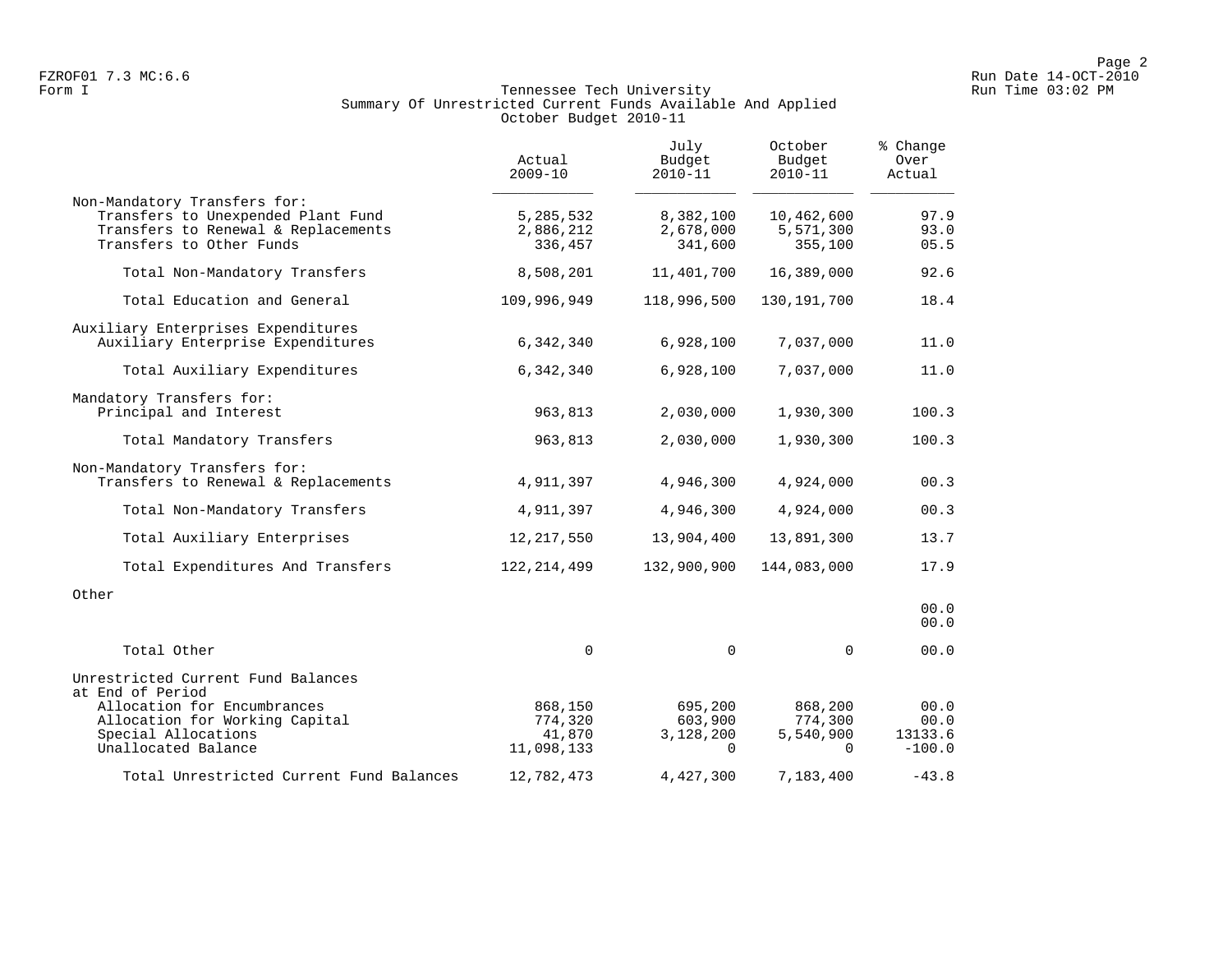Page 3 and 20 and 20 and 20 and 20 and 20 and 20 and 20 and 20 and 20 and 20 and 20 and 20 and 20 and 20 and 20

FZROF01 7.3 MC:6.6 Run Date 14-OCT-2010 Form I Georgian Communication of the Communication of Tennessee Tech University Communication Run Time 03:02 PM Summary Of Unrestricted Current Funds Available And Applied October Budget 2010-11 \* \* \* Report Control Information \* \* \* Parameters have been entered via Job Submission. Parameter Name Value

| L ULUNCCCL INUME       | $\sqrt{2}$ |
|------------------------|------------|
| Parameter Seq No:      | 392145     |
| $chart$ :              | T          |
| Budget Id:             | FY2011     |
| Budget Phase 5:        | 105A       |
| Budget Phase 1:        | 1110       |
| Budget Phase 2:        | 112R       |
| Fund:                  |            |
| Begin Page Number:     |            |
| Suppress Zero Amounts: |            |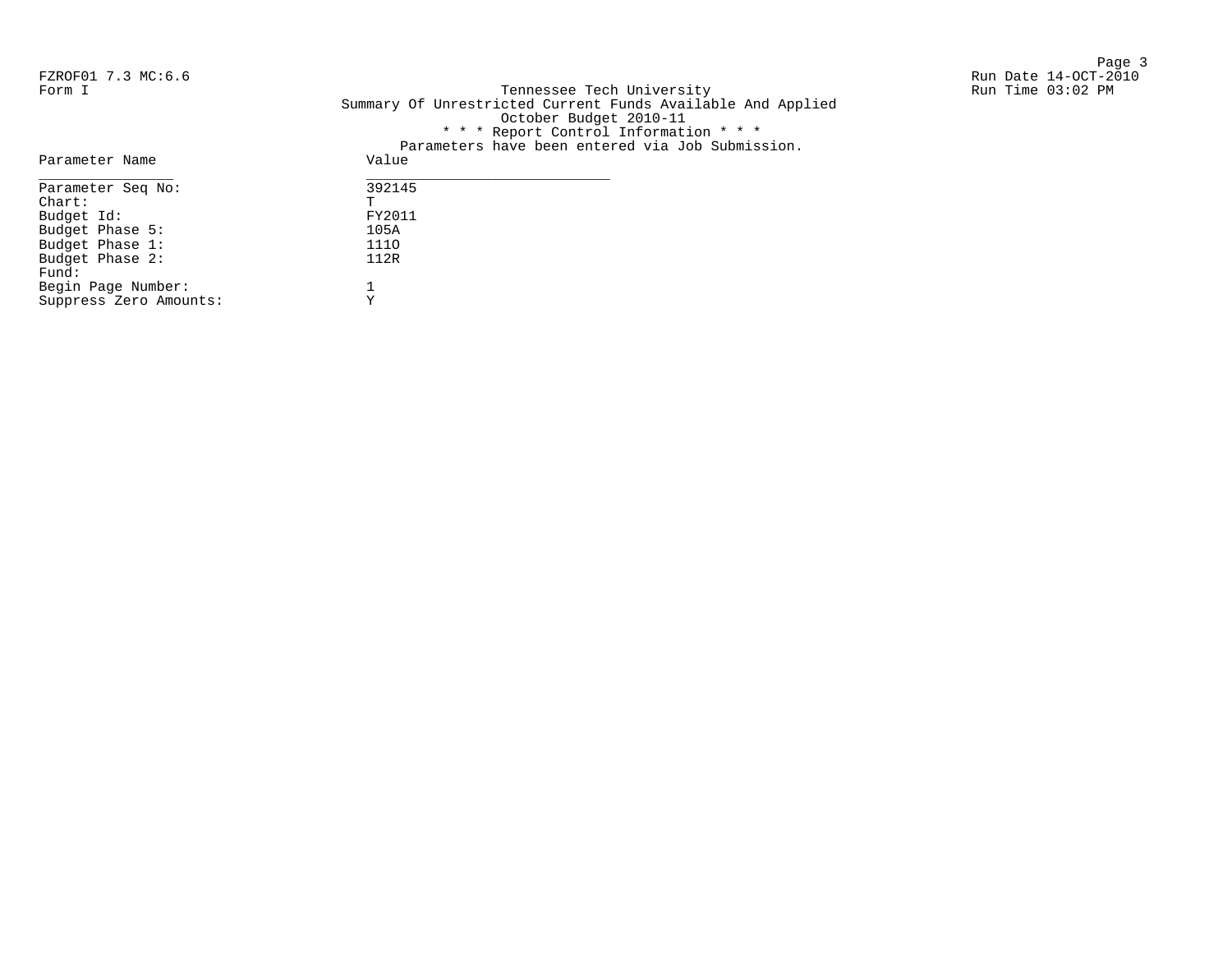# Form II Tennessee Tech University Run Time 02:58 PM Special Allocations October Budget 2010-11

|       |                                                 | Actual<br>$2009 - 10$ | July<br>Budget<br>$2010 - 11$ | October<br>Budget<br>$2010 - 11$ |
|-------|-------------------------------------------------|-----------------------|-------------------------------|----------------------------------|
|       | At Beginning of Period                          |                       |                               |                                  |
|       | 2% to 5% Reserve                                | 3,600,000             | 2,616,090                     | 4,900,000                        |
|       | Allocation for Compensated Absences             | $-2,977,190$          | $-2,977,190$                  | $-3,002,090$                     |
|       | Allocation for Student Activity Fees            | 945,060               | 945,060                       | 816,730                          |
|       | Allocation for Technology Access Fees           | 253,740               | 253,740                       | 317,920                          |
|       | Allocation for Auxiliary Contingency            | 606,120               | 585,360                       | 610,880                          |
|       | Allocation for Specialized Academic Course Fees | 608,580               | 608,580                       | 583,730                          |
|       | Allocation for Unexpended Contracts             |                       |                               |                                  |
|       | Allocation for Conferences and Institutes       |                       |                               |                                  |
|       | Allocation for Floyd Scholarship                |                       |                               |                                  |
|       | Allocation for RODP                             |                       |                               |                                  |
|       | Allocation for TTC Equipment Appropriation      |                       |                               |                                  |
|       | Allocation for OPEB                             | $-2,931,760$          |                               |                                  |
|       | Allocation for Designated Appropriations        |                       |                               | 1,973,173                        |
| Total |                                                 | 104,550               | 2,031,640                     | 6, 200, 343                      |
|       | At End of Period                                |                       |                               |                                  |
|       | 2% to 5% Reserve                                | 4,900,000             | 3,602,790                     | 6,130,000                        |
|       | Allocation for Compensated Absences             | $-3,002,090$          | $-2,977,190$                  | $-3,002,090$                     |
|       | Allocation for Student Activity Fees            | 816,730               | 945,060                       | 816,730                          |
|       | Allocation for Technology Access Fees           | 317,920               | 253,740                       | 317,920                          |
|       | Allocation for Auxiliary Contingency            | 610,880               | 695,220                       | 694,570                          |
|       | Allocation for Specialized Academic Course Fees | 583,730               | 608,580                       | 583,730                          |
|       | Allocation for Unexpended Contracts             |                       |                               |                                  |
|       | Allocation for Conferences and Institutes       |                       |                               |                                  |
|       | Allocation for Floyd Scholarship                |                       |                               |                                  |
|       | Allocation for RODP                             |                       |                               |                                  |
|       | Allocation for TTC Equipment Appropriation      |                       |                               |                                  |
|       | Allocation for OPEB                             | $-4, 185, 300$        |                               |                                  |
|       | Allocation for Designated Appropriations        |                       |                               |                                  |
| Total |                                                 | 41,870                | 3,128,200                     | 5,540,860                        |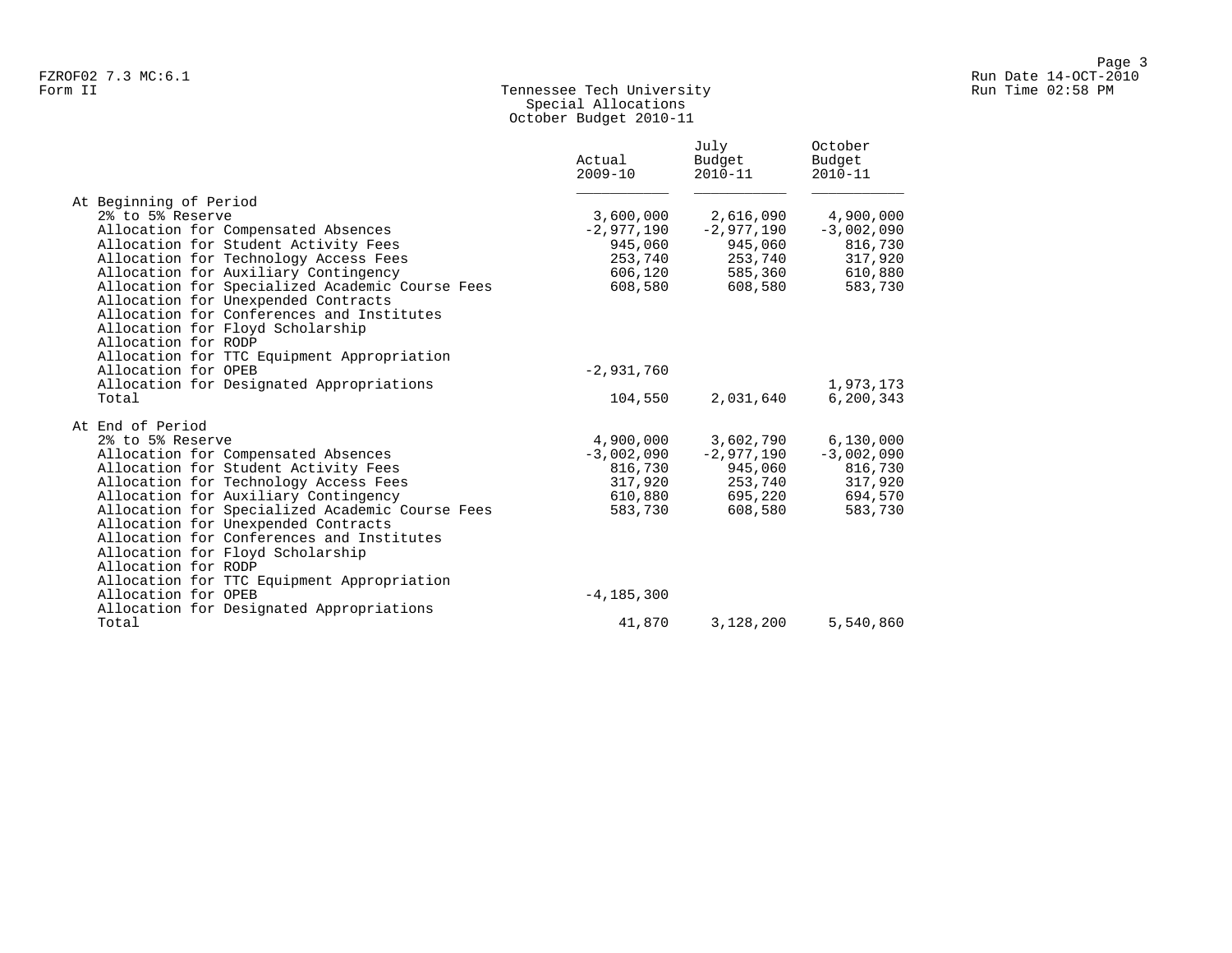Page 4 FZROF02 7.3 MC:6.1 Run Date 14-OCT-2010 Form II Tech University Tech University Run Time 02:58 PM

| Form II                | Tennessee Tech University<br>Special Allocations |
|------------------------|--------------------------------------------------|
|                        | October Budget 2010-11                           |
|                        | * * * Report Control Information * * *           |
|                        | Parameters have been entered via Job Submission. |
| Parameter Name         | Value                                            |
| Parameter Seq No:      | 392144                                           |
| $chart$ :              | Ͳ                                                |
| Budget Id:             | FY2011                                           |
| Fund:                  |                                                  |
| Begin Page Number:     | 3                                                |
| Suppress Zero Amounts: |                                                  |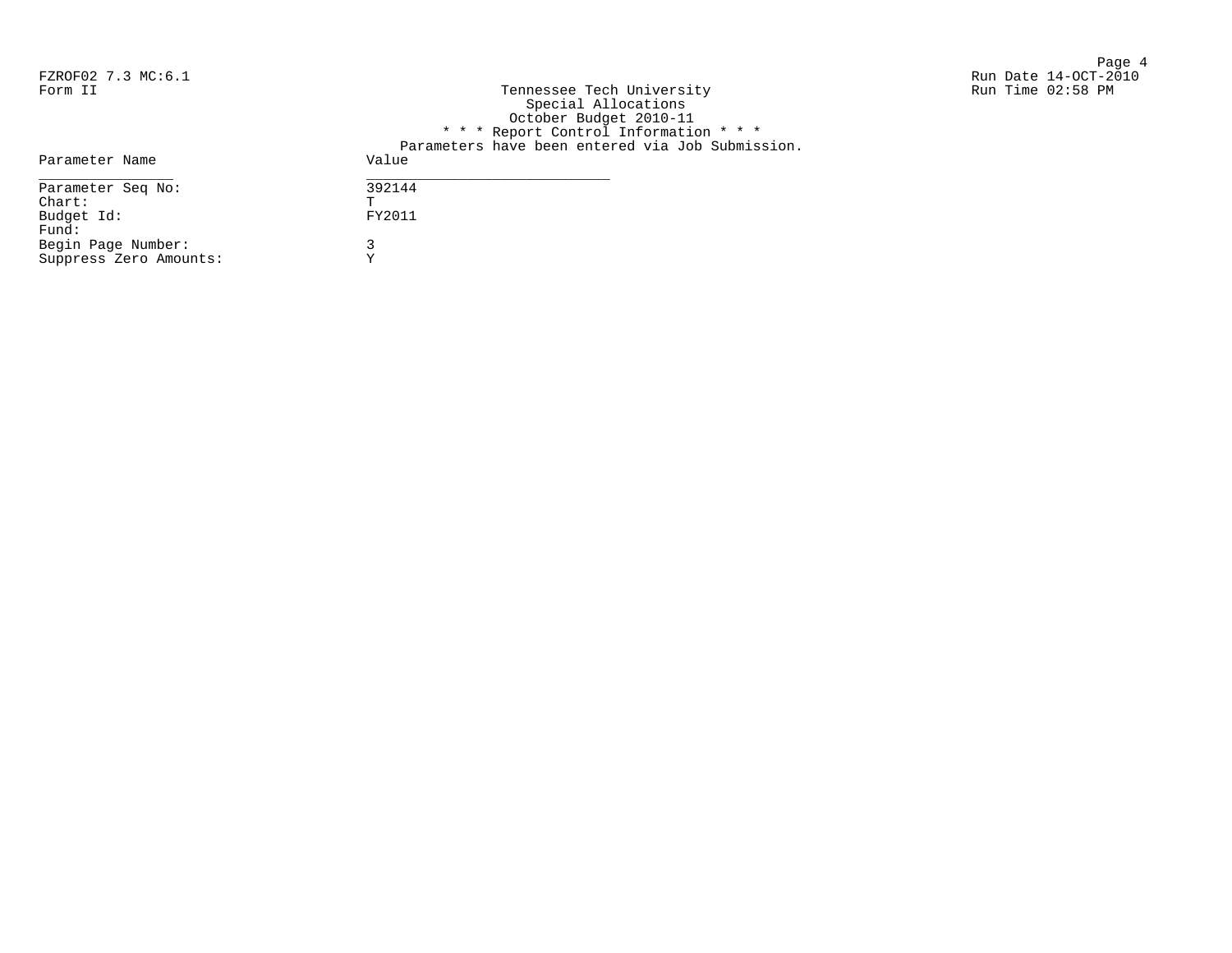FZROF03 7.3 MC:6.7 Run Date 14-OCT-2010<br>Form III Run Date 14-OCT-2010 Run Date 14-OCT-2010 Run Date 14-OCT-2010

#### Form III Tennessee Tech University Run Time 03:35 PM Unrestricted Educational And General Expenditures By Budget Category Actual 2009-10

| UNRESTRICTED EXPENDITURES     | Professional<br>Salaries | Other<br>Salaries | Employee<br>Benefits | Travel       | Operating<br>Expense | Capital<br>Outlay | Total       | % OF<br>Total<br>E & G |
|-------------------------------|--------------------------|-------------------|----------------------|--------------|----------------------|-------------------|-------------|------------------------|
| EDUCATION AND GENERAL         |                          |                   |                      |              |                      |                   |             |                        |
| Instruction                   | 29,659,437               | 2,620,651         | 9,629,342            | 351,880      | 5,745,105            | 242,916           | 48,249,331  | 47.88                  |
| Research                      | 265,027                  | 78,536            | 335,238              | 115,180      | 450,798              | 49,555            | 1,294,334   | 1.28                   |
| Public Service                | 332,395                  | 255,546           | 250,376              | 25,790       | 892,602              | 0                 | 1,756,709   | 1.74                   |
| Academic Support              | 4,471,610                | 1,487,064         | 2,183,518            | 82,574       | $-814,659$           | 858,535           | 8,268,642   | 8.21                   |
| Student Services              | 3,736,671                | 1,654,226         | 2,004,479            | 1,109,182    | 7,361,361            | 79,141            | 15,945,060  | 15.82                  |
| Institutional Support         | 4,236,289                | 1,557,429         | 2,351,533            | 80,535       | 1,050,851            | 0                 | 9,276,637   | 9.21                   |
| Oper & Maint of Plant         | 807,222                  | 2,704,774         | 1,717,383            | 5,804        | 4,991,965            | 26,417            | 10,253,565  | 10.18                  |
| Scholarships & Fellow         | 0                        | $\mathsf{O}$      | $\mathbf 0$          | $\mathbf{0}$ | 5,717,720            | $\circ$           | 5,717,720   | 5.67                   |
| Total Educational and General | 43,508,651               | 10,358,226        | 18,471,869           | 1,770,945    | 25, 395, 743         | 1,256,564         | 100,761,998 |                        |
| Auxiliary Enterprises         | 530,813                  | 1,596,970         | 837,962              | 7,750        | 3,368,845            | $\mathbf 0$       | 6,342,340   |                        |
| Total Unrestricted            | 44,039,464               | 11,955,196        | 19,309,831           | 1,778,695    | 28,764,588           | 1,256,564         | 107,104,338 |                        |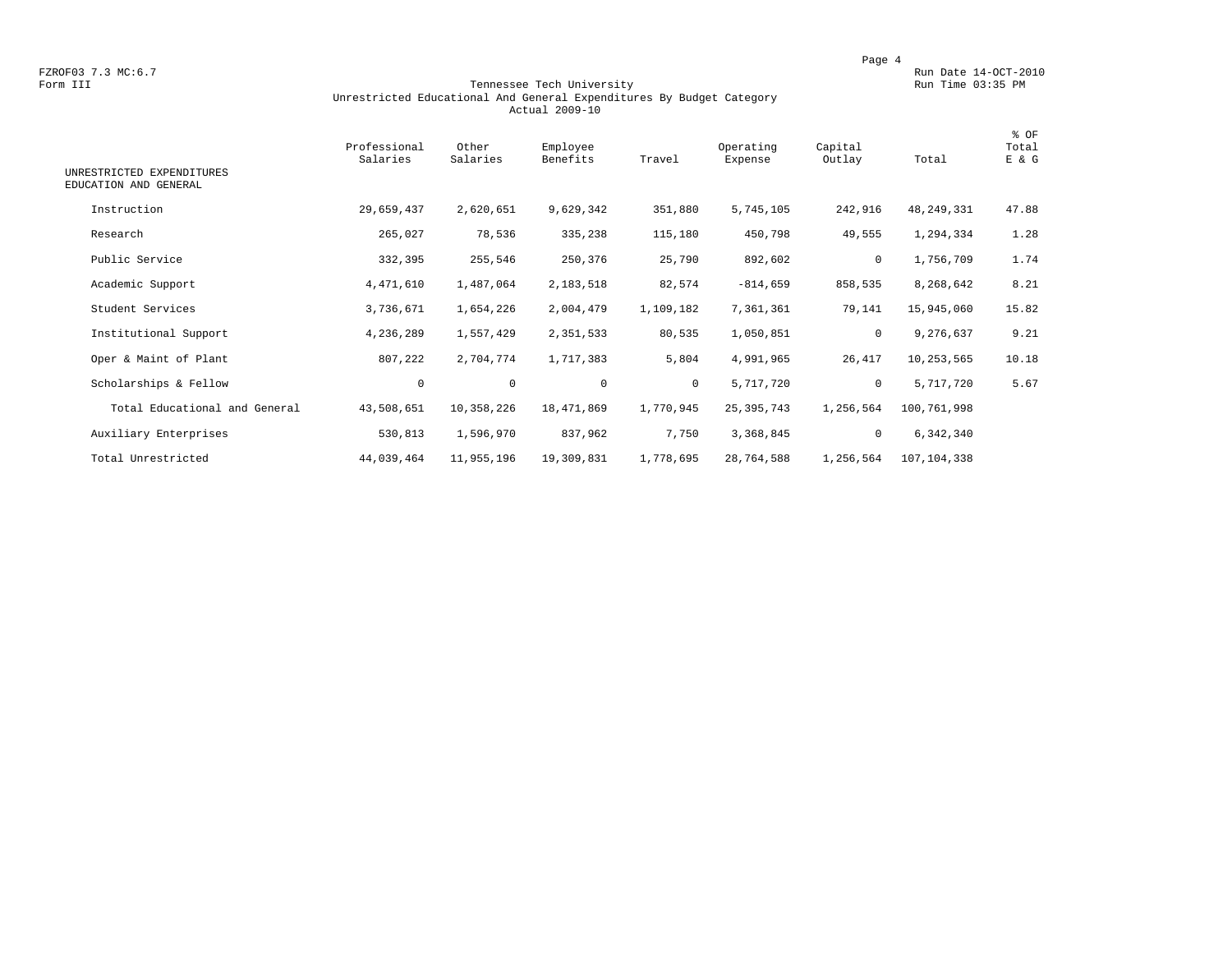FZROF03 7.3 MC:6.7 Run Date 14-OCT-2010<br>Form III Run Date 14-OCT-2010 Run Date 14-OCT-2010 Run Date 14-OCT-2010

#### Form III Tennessee Tech University Run Time 03:35 PM Unrestricted Educational And General Expenditures By Budget Category Original 2010-11

| UNRESTRICTED EXPENDITURES<br>EDUCATION AND GENERAL | Professional<br>Salaries | Other<br>Salaries | Employee<br>Benefits | Travel       | Operating<br>Expense | Capital<br>Outlay | Total        | % OF<br>Total<br>E & G |
|----------------------------------------------------|--------------------------|-------------------|----------------------|--------------|----------------------|-------------------|--------------|------------------------|
| Instruction                                        | 31,281,900               | 2,110,200         | 10,629,600           | 137,000      | 6,798,300            | 120,000           | 51,077,000   | 47.79                  |
| Research                                           | 139,200                  | 57,700            | 147,700              | 900          | 855,700              | 25,000            | 1,226,200    | 1.15                   |
| Public Service                                     | 453,400                  | 177,600           | 203,200              | 5,500        | 798,900              | 2,500             | 1,641,100    | 1.54                   |
| Academic Support                                   | 4,938,600                | 1,583,400         | 2,635,300            | 53,600       | $-1, 193, 800$       | 883,800           | 8,900,900    | 8.33                   |
| Student Services                                   | 3,868,300                | 1,529,800         | 2,463,900            | 447,900      | 6,962,200            | 1,100             | 15, 273, 200 | 14.29                  |
| Institutional Support                              | 4,267,000                | 1,824,400         | 2,707,400            | 44,800       | 1,336,000            | 7,000             | 10,186,600   | 9.53                   |
| Oper & Maint of Plant                              | 877,500                  | 2,983,600         | 2,310,500            | 2,200        | 6,281,000            | 0                 | 12,454,800   | 11.65                  |
| Scholarships & Fellow                              | 0                        | $\mathbf 0$       | 1,400                | $\mathbf{0}$ | 6,107,000            | $\mathbf{0}$      | 6,108,400    | 5.72                   |
| Total Educational and General                      | 45,825,900               | 10,266,700        | 21,099,000           | 691,900      | 27,945,300           | 1,039,400         | 106,868,200  |                        |
| Auxiliary Enterprises                              | 574,700                  | 1,723,000         | 946,900              | 6,500        | 3,677,000            | $\mathbf 0$       | 6,928,100    |                        |
| Total Unrestricted                                 | 46,400,600               | 11,989,700        | 22,045,900           | 698,400      | 31,622,300           | 1,039,400         | 113,796,300  |                        |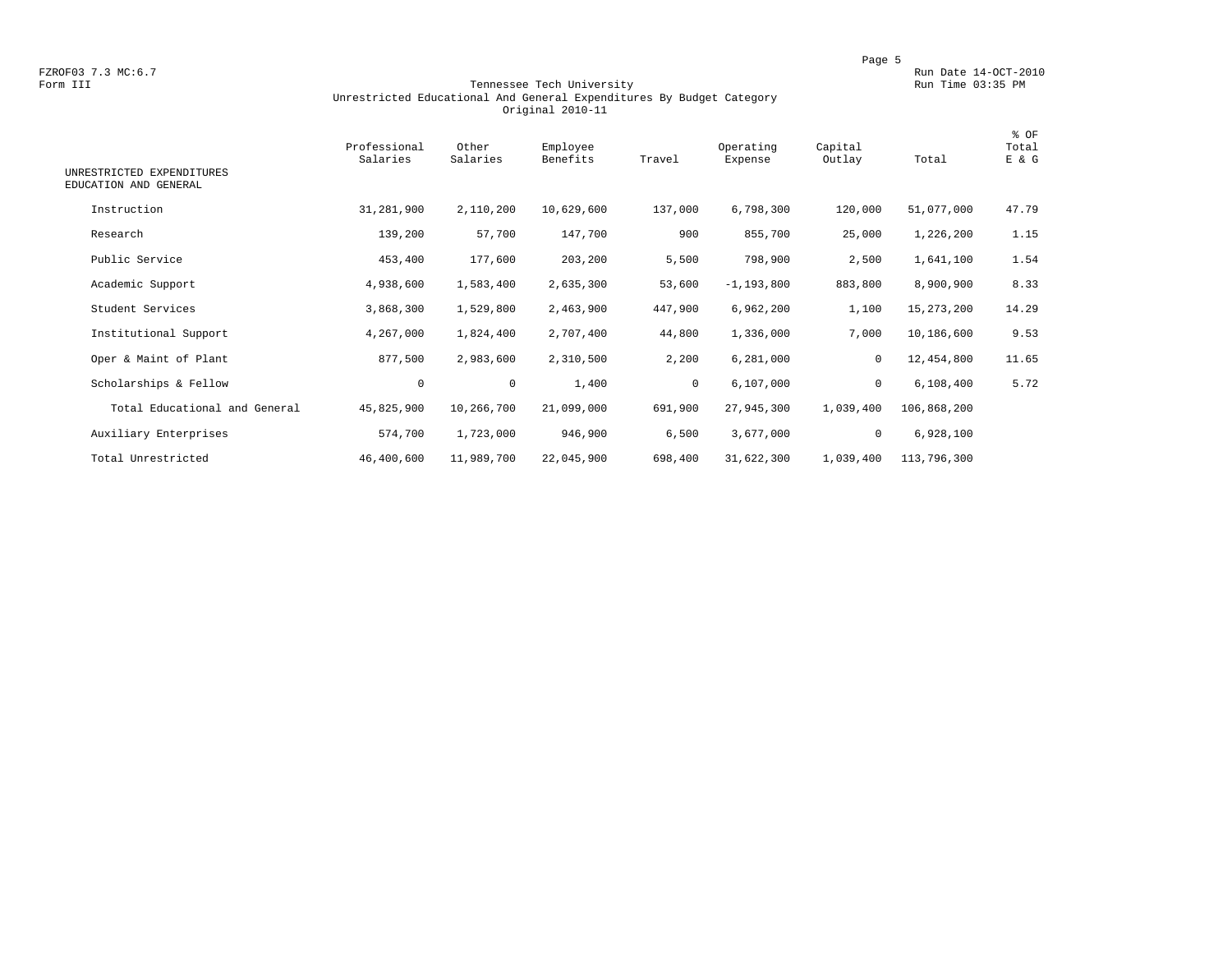FZROF03 7.3 MC:6.7 Run Date 14-OCT-2010<br>Form III Run Date 14-OCT-2010 Run Date 14-OCT-2010 Run Date 14-OCT-2010

#### Form III Tennessee Tech University Run Time 03:35 PM Unrestricted Educational And General Expenditures By Budget Category Revised 2010-11

| UNRESTRICTED EXPENDITURES<br>EDUCATION AND GENERAL | Professional<br>Salaries | Other<br>Salaries | Employee<br>Benefits | Travel       | Operating<br>Expense | Capital<br>Outlay | Total         | % OF<br>Total<br>E & G |
|----------------------------------------------------|--------------------------|-------------------|----------------------|--------------|----------------------|-------------------|---------------|------------------------|
| Instruction                                        | 31,326,900               | 2,119,900         | 10,523,200           | 177,000      | 8,561,400            | 178,400           | 52,886,800    | 46.77                  |
| Research                                           | 208,100                  | 92,800            | 146,800              | 27,500       | 1,378,200            | 30,600            | 1,884,000     | 1.67                   |
| Public Service                                     | 450,600                  | 226,200           | 226,200              | 20,000       | 948,800              | 2,500             | 1,874,300     | 1.66                   |
| Academic Support                                   | 4,814,100                | 1,544,400         | 2,604,100            | 102,600      | $-117,600$           | 908,800           | 9,856,400     | 8.72                   |
| Student Services                                   | 3,902,200                | 1,483,800         | 2,421,800            | 541,200      | 8,140,200            | 1,100             | 16,490,300    | 14.58                  |
| Institutional Support                              | 4,288,400                | 1,779,100         | 2,712,400            | 61,400       | 2,170,600            | 150,900           | 11,162,800    | 9.87                   |
| Oper & Maint of Plant                              | 763,900                  | 2,842,800         | 2,249,500            | 2,200        | 6,651,700            | $\mathbf 0$       | 12,510,100    | 11.06                  |
| Scholarships & Fellow                              | 0                        | $\mathbf 0$       | $\mathbf 0$          | $\mathbf{0}$ | 6,410,700            | $\mathbf 0$       | 6,410,700     | 5.67                   |
| Total Educational and General                      | 45,754,200               | 10,089,000        | 20,884,000           | 931,900      | 34,144,000           | 1,272,300         | 113,075,400   |                        |
| Auxiliary Enterprises                              | 574,700                  | 1,721,300         | 970,400              | 6,300        | 3,764,300            | $\mathbf 0$       | 7,037,000     |                        |
| Total Unrestricted                                 | 46,328,900               | 11,810,300        | 21,854,400           | 938,200      | 37,908,300           | 1,272,300         | 120, 112, 400 |                        |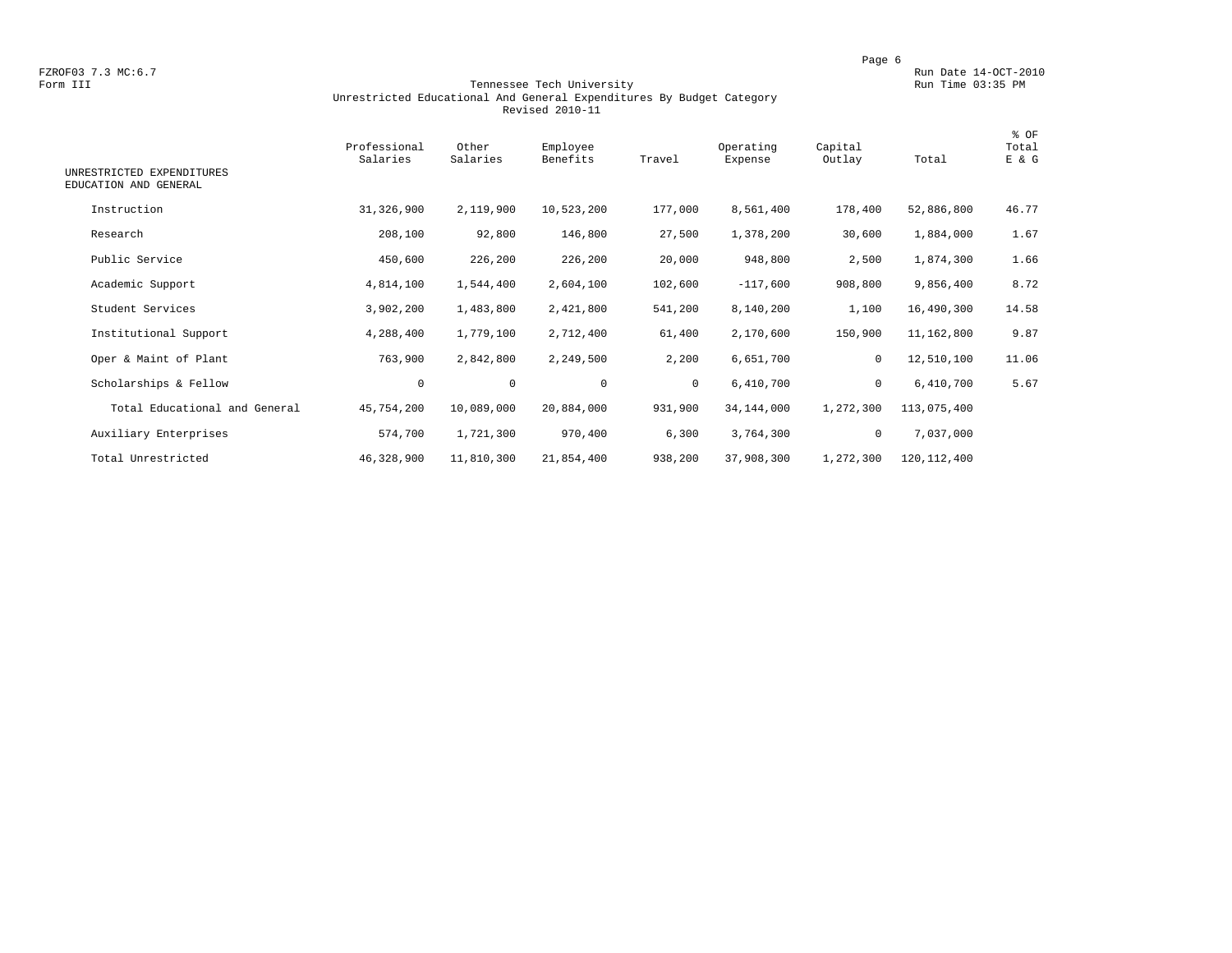Parameter Name

#### FZROF03 7.3 MC:6.7 Run Date 14-OCT-2010<br>Form III Run Date 14-OCT-2010 Run Date 14-OCT-2010 Run Date 14-OCT-2010 Tennessee Tech University Unrestricted Educational And General Expenditures By Budget Category Revised 2010-11 \* \* \* Report Control Information \* \* \*

# Parameters have been entered via Job Submission.<br>Value

| Parameter Seq No:      | 392170 |  |
|------------------------|--------|--|
| $chart$ :              | т      |  |
| Budget Id:             | FY2011 |  |
| Budget Phase 5:        | 105A   |  |
| Budget Phase 1:        | 1110   |  |
| Budget Phase 2:        | 112R   |  |
| Fund:                  |        |  |
| Begin Page Number:     | 4      |  |
| Suppress Zero Amounts: | Y      |  |
|                        |        |  |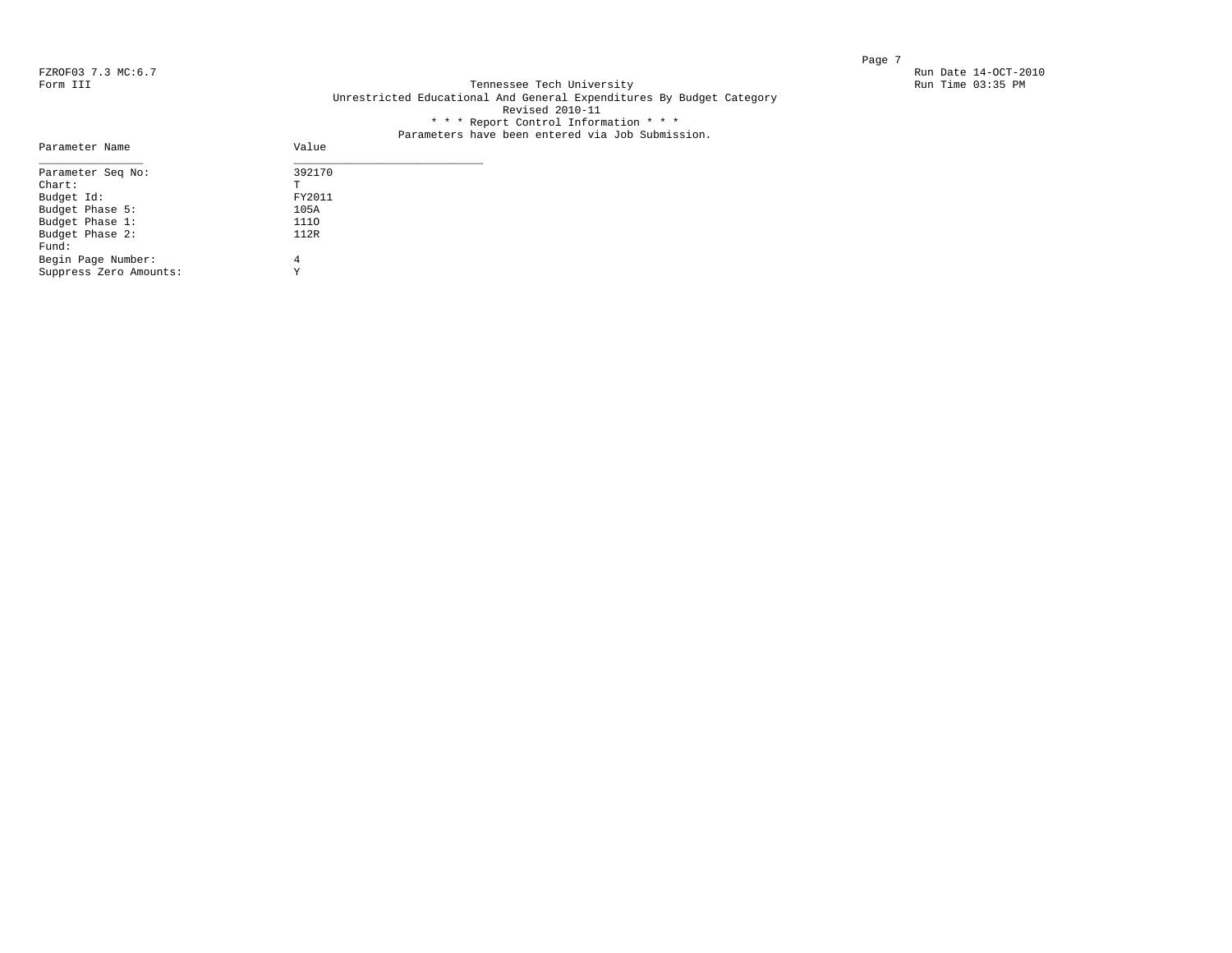#### Form IV Tennessee Tech University Run Time 03:41 PM Detail Of Transfers October Budget 2010-11

|                                     | Actual<br>$2009 - 10$ | July<br>$2010 - 11$ | October<br>2010-11 |
|-------------------------------------|-----------------------|---------------------|--------------------|
| Educational And General             |                       |                     |                    |
| Mandatory Transfers                 |                       |                     |                    |
| Retirement of Indebtedness:         |                       |                     |                    |
| ROI Fitness Center 1998D 912 Bds    | 209,520               | 209,320             | 209,320            |
| ROI Energy Performance Contract     | 314,650               | 314,650             | 314,650            |
| ROI Performance Contr Order 2       | 202,580               | 202,580             | 203,350            |
| Loan Fund Matching-NDSL             |                       |                     |                    |
| Renewals and Replacements:          |                       |                     |                    |
| Total E&G Mandatory Transfers       | 726,750               | 726,550             | 727,320            |
| Non-Mandatory Transfers To (From)   |                       |                     |                    |
| Unexpended Plant Funds:             |                       |                     |                    |
| Transf to Un Ex Plant Extra Maint   | 90,000                | 90,000              | 90,000             |
| Transf to Un Ex Plant Parkg Paving  | 214,800               | 214,800             | 214,800            |
| Trf to Un Ex Plnt JH 401 Renov      | 170,000               | 0                   | $\overline{0}$     |
| Trf to Un Ex Plnt Learning Village  | 46,000                | $\mathbf 0$         | $\mathbf 0$        |
| Trf to Un Ex Plnt ARRA Central Cool | 1,681,189             | $\Omega$            | $\mathbf 0$        |
| Trf to Un Ex Plnt ARRA IT Infrastr  | 3,043,543             | 5,992,000           | 6,491,880          |
| Trf to Un Ex Plnt Pennebaker Audito | 40,000                | $\Omega$            | 110,000            |
| Trf to Un Ex Plnt TJ Farr Classroom | 0                     | 260,000             | 260,000            |
| Trf to Un Ex Plnt John Hall Classrm | 0                     | 210,000             | 260,000            |
| Trf to Un Ex Plnt Prescott Rm 215   | $\mathbf 0$           | 320,000             | 320,000            |
| Trf to Un Ex Plnt Regional Health   | $\mathbf 0$           | 1,295,310           | 1,295,310          |
| Trf to Un Ex Plnt MOE Foster Ch Lab | $\Omega$              | $\Omega$            | 90,000             |
| Trf to Un Ex Plt MOE Pennebaker 310 | 0                     | $\mathbf 0$         | 60,000             |
| Trf to Un Ex Plt MOE Kittrell Fume  | $\Omega$              | $\Omega$            | 60,000             |
| Trf to Un Ex Plt MOE Shipley Farm   | $\mathsf{O}$          | 0                   | 78,500             |
| Trf to Un Ex Plt MOE Henderson Updt | $\mathbf 0$           | $\Omega$            | 1,032,100          |
| Trf to Un Ex Plt MOE Small Renovat  | $\mathbf 0$           | $\Omega$            | 100,000            |
| Renewals and Replacements:          |                       |                     |                    |
| Transfers to RR Computer Ctr        | 300,000               | 300,000             | 357,000            |
| Transfers to RR Computer TAF        | 483,202               | 0                   | 0                  |
| Transfers to RR Motor Pool          | 1,410                 | $\mathbf 0$         | $\overline{0}$     |
| Transfers to RR Ag Pavilion         | 5,119                 | $\Omega$            | $\mathbf 0$        |
| Transfers to RR MP Athletics        | 19,486                | 36,000              | 36,000             |
| Transfers to RR MP Ext Educ         | $\mathbf 0$           | 1,000               | 1,000              |
| Transfers to RR MP Arts n Sci       | 39,064                | 1,000               | 1,000              |
| Transfers to RR MP Water Ctr        | 14,835                | 12,000              | 12,000             |
| Transfers to RR Reserves            | 1,329,310             | 1,300,000           | 4,005,140          |
| Transfers to RR Athletic Fund       | 451,600               | 950,896             | 582,053            |
| Transfers to RR Craft Ctr E&G       | 118,433               | $\Omega$            | 0                  |
| Transfers to RR Com Equipment Repl  | 77,110                | 77,110              | 77,110             |
| Transfers to RR Oakley Sust Aq Ctr  | 8,254                 | $\Omega$            | $\mathbf 0$        |
| Transfers to RR Shipley Farm        | 24,569                | $\mathbf 0$         | $\mathbf 0$        |
| Transfers to RR University Police   | 13,820                | $\Omega$            | $\mathbf 0$        |
| Transfers to RR Electronic Updates  | 0                     | $\mathbf 0$         | 500,000            |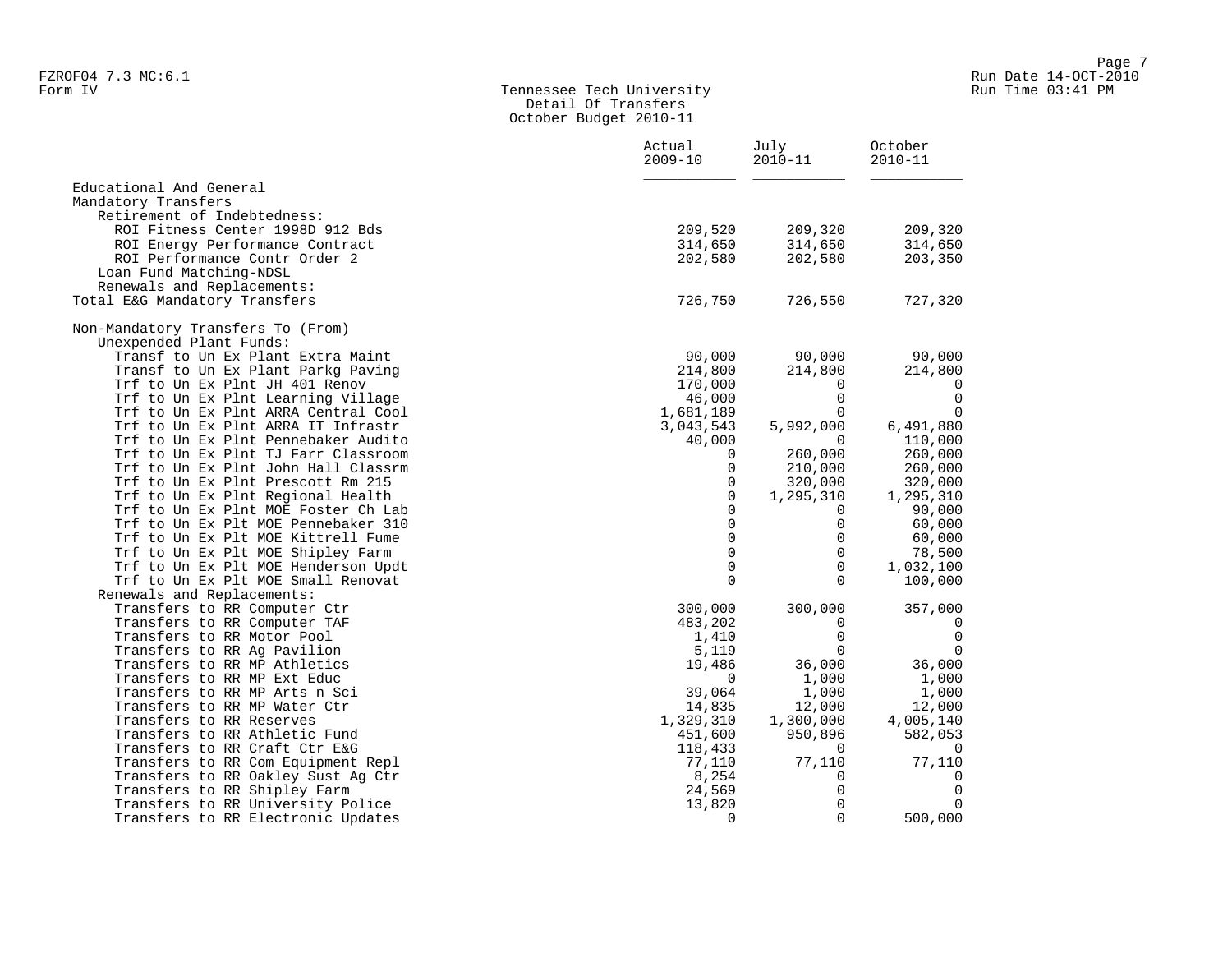# Form IV Tennessee Tech University Run Time 03:41 PM Detail Of Transfers October Budget 2010-11

|                                         | Actual<br>$2009 - 10$ | July<br>$2010 - 11$ | October<br>$2010 - 11$ |
|-----------------------------------------|-----------------------|---------------------|------------------------|
| Other:                                  |                       |                     |                        |
| Transfers to ROI Fitness Center         | 35,228                | 37,640              | 43,670                 |
| Transfers to ROI Univ Center            | 94,134                | 94,980              | 97,310                 |
| Transfers to ROI Eblen Center           | 207,095               | 208,960             | 214,100                |
| Total E&G Non-Mandatory Transfers       | 8,508,201             | 11,401,696          | 16,388,973             |
| Total Educational And General           | 9,234,951             | 12,128,246          | 17, 116, 293           |
| Auxiliary Enterprises                   |                       |                     |                        |
| Mandatory Transfers                     |                       |                     |                        |
| Retirement of Indebtedness:             |                       |                     |                        |
| ROI TV West 1976B 907 Bonds             | 12,983                | 13,200              | $\mathbf 0$            |
| ROI TV West 2005A 907 Bonds             | 78,159                | $\Omega$            | $\mathbf 0$            |
| ROI Dorms 10TH Dixie 2002A 914 Bd       | 130,713               | 131,430             | 131,430                |
| ROI Dorms 10TH Dixie 2004B 914 Bd       | 392,630               | 401,190             | 401,190                |
| ROI Dorms 10TH Dixie 2005A 914 Bd       | 35,772                | 37,200              | 37,200                 |
| ROI R H Rep 2007C 914 Bd                | 186,172               | 193,620             | 193,620                |
| ROI New Dorm Phase 2                    | 125,706               | 1,240,000           | 1,153,500              |
| ROI TV Apts Renovation P920             | 1,678                 | 13,380              | 13,380                 |
| Renewals and Replacements:              |                       |                     |                        |
| Total Auxiliary Mandatory Transfers     | 963,813               | 2,030,020           | 1,930,320              |
| Non-Mandatory Transfers To (From)       |                       |                     |                        |
| Unexpended Plant Funds:                 |                       |                     |                        |
| Renewals and Replacements:              |                       |                     |                        |
| Transfers to RR Housing                 | 3,127,919             | 3, 253, 170         | 3,151,660              |
| Transfers to RR Aptments                | 7,864                 | $\Omega$            | $\overline{0}$         |
| Transfers to RR Bookstore               | 329,978               | 312,790             | 316,190                |
| Transfers to RR Cafeteria               | 1,081,543             | 1,184,780           | 1,198,180              |
| Transfers to RR Vending                 | 109,679               | 95,270              | 98,420                 |
| Transfers to RR Post Office             | 76,315                | 63,640              | 64,620                 |
| Transfers to RR Fitness Center          | 147,962               | $\Omega$            | 51,560                 |
| Transfers to RR CC Housing              | 28,667                | 35,280              | 41,450                 |
| Transfers to RR CC Gallery              | $\overline{0}$        | 1,326               | 1,636                  |
| Transfers to RR CC Contr SR             | 1,470                 | $\Omega$            | 300                    |
| Other:                                  |                       |                     |                        |
| Total Auxiliary Non-Mandatory Transfers | 4,911,397             | 4,946,256           | 4,924,016              |
| Total Auxiliary Enterprises             | 5,875,210             | 6,976,276           | 6,854,336              |
| Total Transfers                         | 15,110,161            | 19,104,522          | 23,970,629             |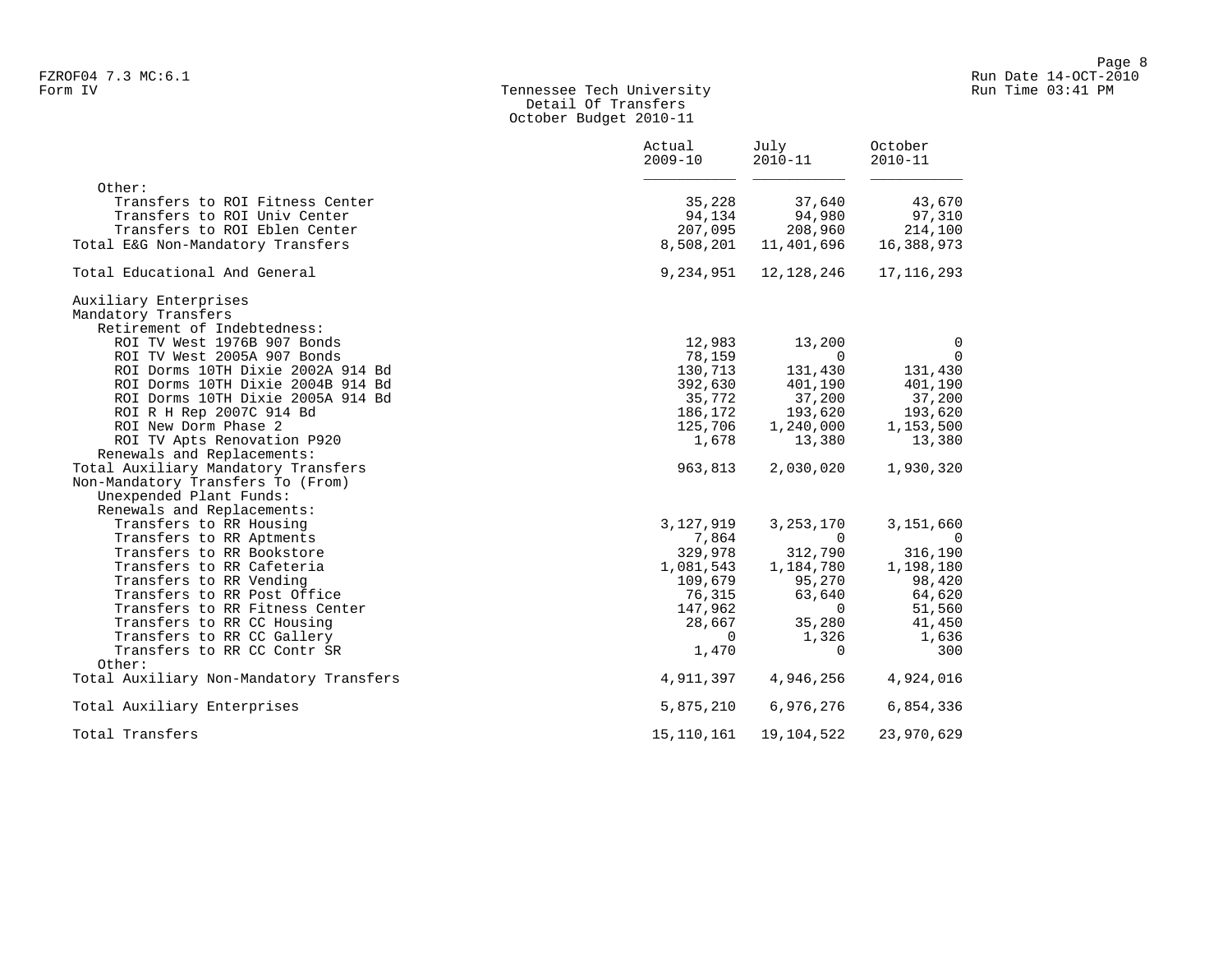Begin Page Number: 7 Suppress Zero Amounts: Y

Page 9 and 2012 12:00 the state of the state of the state of the state of the state of the state of the state o FZROF04 7.3 MC:6.1 Run Date 14-OCT-2010

| Form IV           | Tennessee Tech University<br>Detail Of Transfers<br>October Budget 2010-11<br>* * * Report Control Information * * *<br>Parameters have been entered via Job Submission. | Run Time 03:41 PM |
|-------------------|--------------------------------------------------------------------------------------------------------------------------------------------------------------------------|-------------------|
| Parameter Name    | Value                                                                                                                                                                    |                   |
| Parameter Seq No: | 392171                                                                                                                                                                   |                   |
| Chart:            |                                                                                                                                                                          |                   |
| Budget Id:        | FY2011                                                                                                                                                                   |                   |
| Budget Phase 5:   | 105A                                                                                                                                                                     |                   |
| Budget Phase 1:   | 1110                                                                                                                                                                     |                   |
| Budget Phase 2:   | 112R                                                                                                                                                                     |                   |
| Fund:             |                                                                                                                                                                          |                   |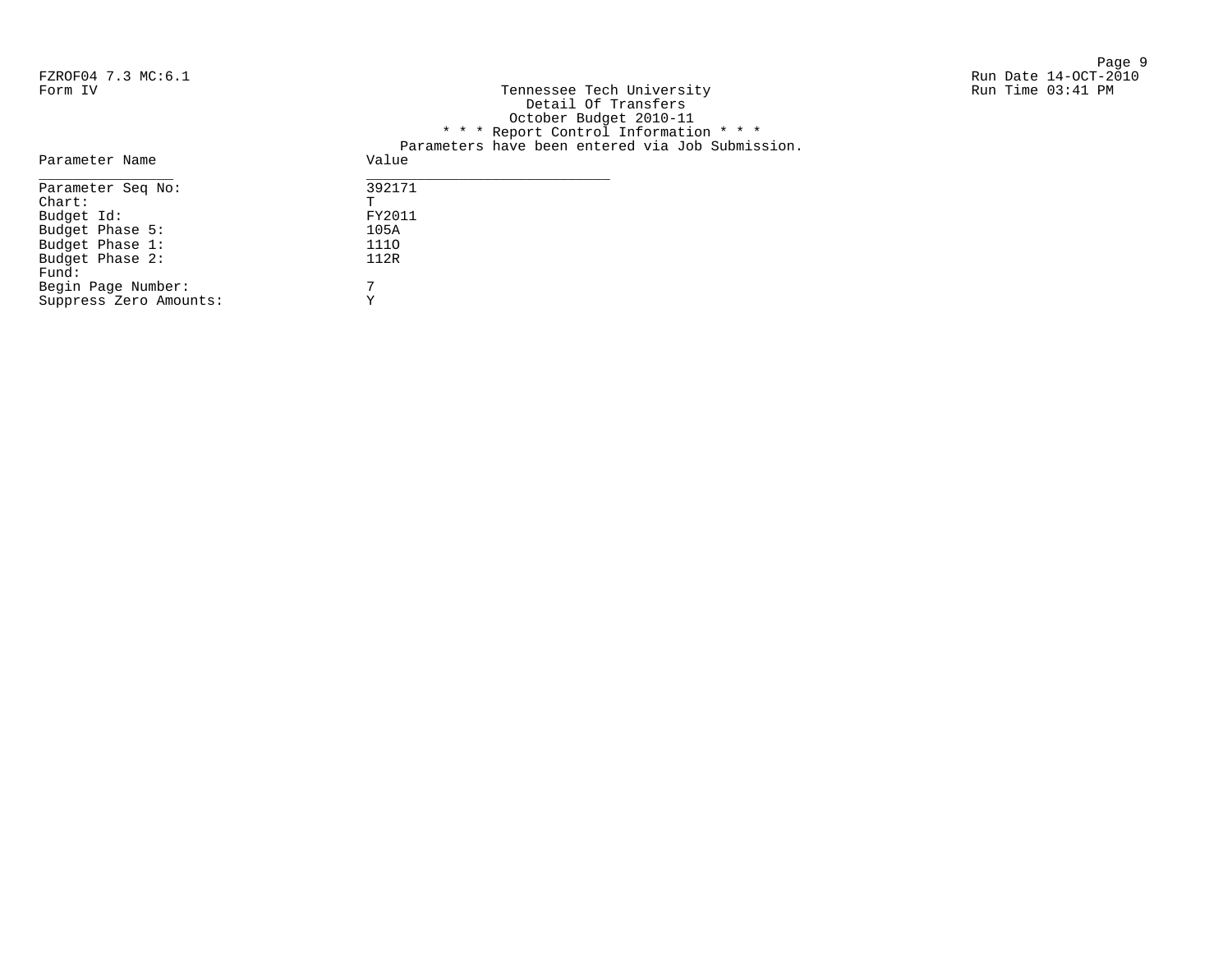Page 9 FZROF05 7.3 MC:6.9 Run Date 14-OCT-2010

#### Form V Tennessee Tech University Run Time 03:51 PM Unrestricted Expenditures And Transfers By Major Functional Area And Account For Fiscal Year Actual 2009-10

|                             |              |             | Public       | Academic     | Student        | Inst.        | Operation &  | Scholar/    | Total          |                |               |
|-----------------------------|--------------|-------------|--------------|--------------|----------------|--------------|--------------|-------------|----------------|----------------|---------------|
|                             | Instruction  | Research    | Service      | Support      | Services       | Support      | Maintenance  | Fellowships | E & G          | Auxiliary      | Total         |
| Salaries                    |              |             |              |              |                |              |              |             |                |                |               |
| Administrative/Professional | 393,212      | 2,752       | $-22,800$    | 1,452,127    | 523,318        | 1,534,431    | 194,020      | $\Omega$    | 4,077,060      | 69,370         | 4,146,430     |
| Academic                    | 28,010,075   | 147,730     | 17,052       | 717,542      | 2,807          | 3,245        | 801          | $^{\circ}$  | 28,899,252     | $\overline{0}$ | 28,899,252    |
| Supporting                  | 2,105,838    | 61,887      | 161,130      | 1,344,510    | 1,397,973      | 1,515,847    | 2,644,396    | $\Omega$    | 9,231,581      | 1,123,357      | 10,354,938    |
| Students                    | 514,813      | 16,649      | 94,416       | 142,554      | 256,253        | 41,582       | 60,378       | $\Omega$    | 1,126,645      | 473,613        | 1,600,258     |
| Professional                | 1,256,150    | 114,545     | 338,143      | 2,301,941    | 3,210,546      | 2,698,613    | 612,401      | $\mathbf 0$ | 10,532,339     | 461,443        | 10,993,782    |
| Total Salaries              | 32,280,088   | 343,563     | 587,941      | 5,958,674    | 5,390,897      | 5,793,718    | 3,511,996    | $\Omega$    | 53,866,877     | 2,127,783      | 55,994,660    |
| Employee Benefits           |              |             |              |              |                |              |              |             |                |                |               |
| FICA                        | 2,120,986    | 19,049      | 34,906       | 414,625      | 361,696        | 397,664      | 249,416      | $\Omega$    | 3,598,342      | 117,430        | 3,715,772     |
| Retirement                  | 3,126,639    | 28,584      | 46,566       | 635,690      | 530,443        | 666,344      | 411,680      | $\mathbf 0$ | 5,445,946      | 196,973        | 5,642,919     |
| Insurance                   | 3, 378, 282  | 40,508      | 63,025       | 875,789      | 807,687        | 989,223      | 885,260      | $\circ$     | 7,039,774      | 394,094        | 7,433,868     |
| Unemployment Compensation   | 16,779       | 947         | $\mathbf 0$  | $\circ$      | 7,454          | 854          | 16,338       | $\mathbf 0$ | 42,372         | 4,931          | 47,303        |
| Other                       | 986,656      | 246,150     | 105,879      | 257,414      | 297.199        | 297.448      | 154,689      | $\Omega$    | 2.345.435      | 124,534        | 2,469,969     |
| Total Benefits              | 9,629,342    | 335,238     | 250,376      | 2,183,518    | 2,004,479      | 2,351,533    | 1,717,383    | $\Omega$    | 18, 471, 869   | 837,962        | 19,309,831    |
| Total Personal Serv.        | 41,909,430   | 678.801     | 838,317      | 8,142,192    | 7,395,376      | 8,145,251    | 5,229,379    | $\mathbf 0$ | 72, 338, 746   | 2,965,745      | 75, 304, 491  |
| Other                       |              |             |              |              |                |              |              |             |                |                |               |
| Travel                      | 351,880      | 115,180     | 25,790       | 82,574       | 1,109,182      | 80,535       | 5,804        | $\Omega$    | 1,770,945      | 7,750          | 1,778,695     |
| Printing, Duplicating, Film | 66,854       | 5,065       | 17,893       | 977          | 269,086        | $-260, 477$  | 2,759        | $^{\circ}$  | 102,157        | 9,251          | 111,408       |
| Processing                  |              |             |              |              |                |              |              |             |                |                |               |
| Utilities & Fuel            | $\Omega$     | $\mathbf 0$ | $\Omega$     | 14.562       | $\circ$        | $\Omega$     | 4,493,486    | $\Omega$    | 4.508.048      | $\Omega$       | 4,508,048     |
| Communications & Shipping   | 136,835      | $-3,623$    | $-4,985$     | 53,874       | 153,652        | $-433,727$   | 1,525        | $\mathbf 0$ | $-96, 449$     | 441,851        | 345,402       |
| Cost                        |              |             |              |              |                |              |              |             |                |                |               |
| Maintenance/Repairs         | 40,861       | 54,666      | 37,856       | 99,148       | 98,882         | 35,397       | 610,664      | $\Omega$    | 977, 474       | 67,868         | 1,045,342     |
| Professional/Admin.         | 843,103      | 70,400      | 232.277      | 655,421      | 931,819        | 618,690      | 231,645      | $\Omega$    | 3,583,355      | 71,355         | 3,654,710     |
| Services                    |              |             |              |              |                |              |              |             |                |                |               |
| Supplies                    | 1,487,971    | 163,359     | 247,100      | 1,031,243    | 1,512,413      | 303,696      | 959,520      | $\circ$     | 5,705,302      | 400,155        | 6,105,457     |
| Rental & Insurance          | 136,744      | 15,163      | 8,947        | 31,806       | 163,006        | 50,200       | 292,730      | $\Omega$    | 698,596        | 292,292        | 990,888       |
| Motor Vehicle Operation     | 2,491        | 252         | $-11,692$    | 22,745       | 34,309         | 23,055       | 48,050       | $\Omega$    | 119,210        | 763            | 119,973       |
| Awards & Idemnities         | $\mathbf 0$  | $^{\circ}$  | $\Omega$     | $\mathbf{0}$ | 1,000          | $\Omega$     | $\Omega$     | $\mathbf 0$ | 1,000          | $\overline{0}$ | 1,000         |
| Grants & Subsidies          | $\Omega$     | $\mathbf 0$ | $\Omega$     | 300          | $\overline{0}$ | $\Omega$     | $\Omega$     | $\Omega$    | 300            | $\mathbf 0$    | 300           |
| Other Services & Expenses   | 37,863       | $\Omega$    | 46,929       | 255          | 66,813         | 641,407      | $-870$       | $\Omega$    | 792,397        | $-69$          | 792,328       |
| Stores for Resale           | $\mathbf{0}$ | $\mathbf 0$ | $\Omega$     | $\mathbf{0}$ | $\overline{0}$ | $^{\circ}$   | $\Omega$     | $\Omega$    | $^{\circ}$     | 99,950         | 99,950        |
| Equipment                   | 242,916      | 49,555      | $\mathbf 0$  | 21,519       | 79,141         | $\mathbf{0}$ | 26,417       | $\mathbf 0$ | 419,548        | $\overline{0}$ | 419,548       |
| Dept Revenue & Service      | 1,755,193    | 118,873     | 308,939      | $-2,820,420$ | 151,164        | 22,668       | $-1,647,544$ | $\mathbf 0$ | $-2, 111, 127$ | 1,945,589      | $-165,538$    |
| Charges                     |              |             |              |              |                |              |              |             |                |                |               |
| Library Holdings & Bindings | $\mathbf{0}$ | $^{\circ}$  | $\mathbf{0}$ | 837,016      | $\overline{0}$ | $^{\circ}$   | $\circ$      | $\mathbf 0$ | 837.016        | $\overline{0}$ | 837.016       |
| Scholarships                | 1,237,190    | 26,643      | 9,338        | 95,430       | 3,979,217      | 49,942       | $\circ$      | 5,717,720   | 11, 115, 480   | 39,840         | 11, 155, 320  |
| Total Other                 | 6,339,901    | 615,533     | 918,392      | 126,450      | 8,549,684      | 1,131,386    | 5,024,186    | 5,717,720   | 28, 423, 252   | 3,376,595      | 31,799,847    |
| Total E & G                 | 48, 249, 331 | 1,294,334   | 1,756,709    | 8,268,642    | 15,945,060     | 9,276,637    | 10,253,565   | 5,717,720   | 100,761,998    | 6,342,340      | 107, 104, 338 |
| Transfers & Debt Serv.      | $\mathbf 0$  | $\mathbb O$ | $\Omega$     | $\mathbf 0$  | $\overline{0}$ | $\circ$      | $\circ$      | $\Omega$    | 9,234,951      | 5,875,210      | 15, 110, 161  |
| Grand Total                 | 48, 249, 331 | 1,294,334   | 1,756,709    | 8.268.642    | 15,945,060     | 9.276.637    | 10,253,565   | 5.717.720   | 109,996,949    | 12, 217, 550   | 122, 214, 499 |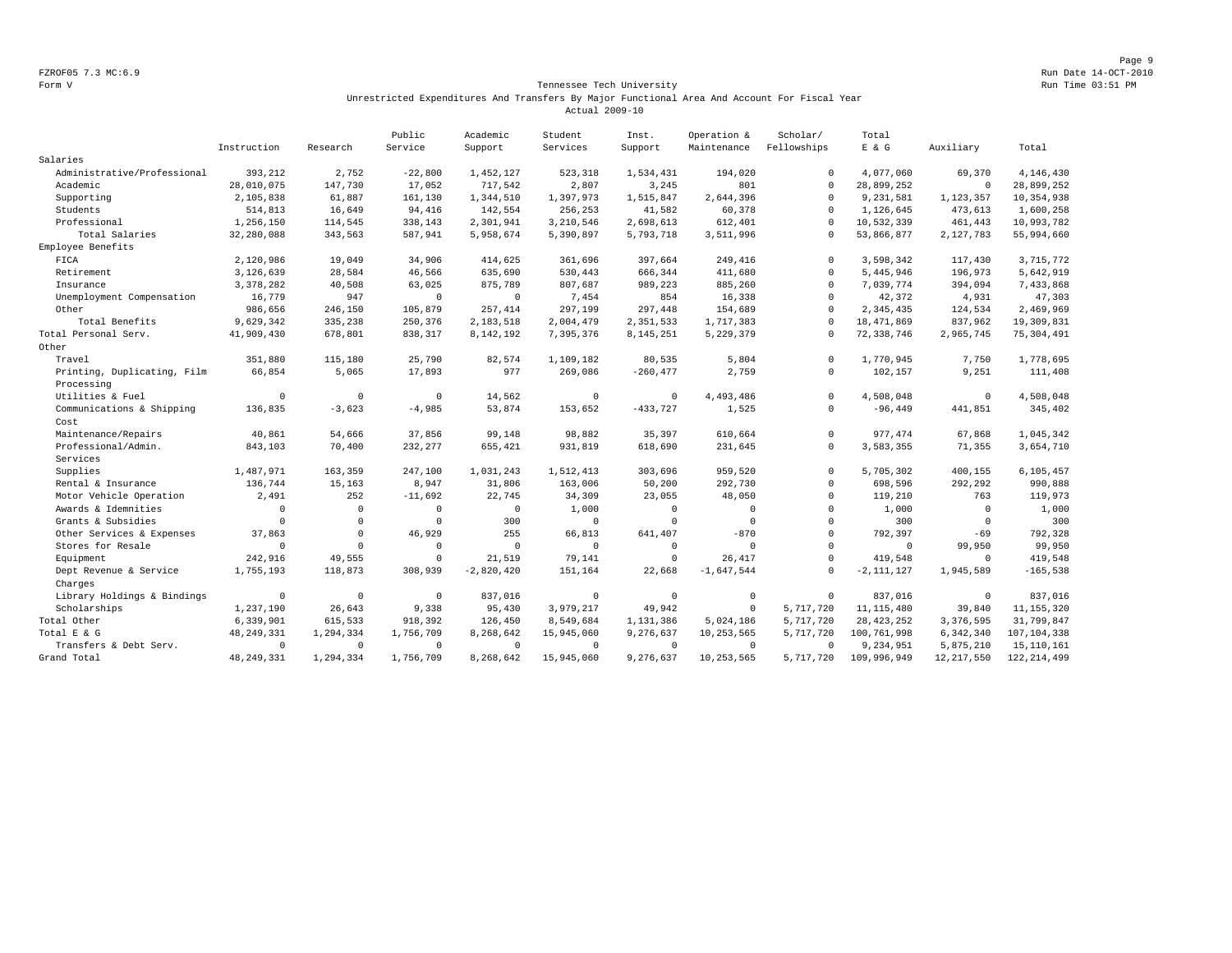Page 10 FZROF05 7.3 MC:6.9 Run Date 14-OCT-2010

#### Form V Tennessee Tech University Run Time 03:51 PM Unrestricted Expenditures And Transfers By Major Functional Area And Account For Fiscal Year Original 2010-11

|                             |              |            | Public     | Academic     | Student      | Inst.        | Operation &    | Scholar/    | Total          |            |              |
|-----------------------------|--------------|------------|------------|--------------|--------------|--------------|----------------|-------------|----------------|------------|--------------|
|                             | Instruction  | Research   | Service    | Support      | Services     | Support      | Maintenance    | Fellowships | E & G          | Auxiliary  | Total        |
| Salaries                    |              |            |            |              |              |              |                |             |                |            |              |
| Administrative/Professional | 526,400      | $^{\circ}$ | $\Omega$   | 1,658,725    | 567,938      | 1,515,747    | 199,660        |             | 4,468,470      | 69,470     | 4,537,940    |
| Academic                    | 29,568,554   | 73,220     | 20,750     | 819,370      | $^{\circ}$   | 2,400        | $\Omega$       | $\Omega$    | 30,484,294     | 6,000      | 30,490,294   |
| Supporting                  | 1,806,872    | 57,270     | 138,297    | 1,488,201    | 1,402,008    | 1,789,950    | 2,952,279      | $\Omega$    | 9,634,877      | 1,229,560  | 10,864,437   |
| Students                    | 303,330      | 390        | 39,290     | 95,190       | 127,800      | 34,410       | 31,320         | $\cap$      | 631,730        | 493,410    | 1,125,140    |
| Professional                | 1,186,915    | 65,960     | 432,674    | 2,460,509    | 3,300,335    | 2,748,835    | 677,830        | $\cap$      | 10,873,058     | 499,190    | 11, 372, 248 |
| Total Salaries              | 33, 392, 071 | 196,840    | 631,011    | 6,521,995    | 5,398,081    | 6,091,342    | 3,861,089      | $\Omega$    | 56,092,429     | 2,297,630  | 58,390,059   |
| Employee Benefits           |              |            |            |              |              |              |                |             |                |            |              |
| FICA                        | 1,700,739    | 23,626     | 32,517     | 421,650      | 394,219      | 433,179      | 369,677        | 230         | 3, 375, 837    | 151,506    | 3,527,343    |
| Retirement                  | 3,401,478    | 47,251     | 65,034     | 843,299      | 788,438      | 866,358      | 739,354        | 461         | 6,751,673      | 303,011    | 7,054,684    |
| Insurance                   | 4,677,033    | 64,970     | 89,421     | 1,159,536    | 1,084,102    | 1,191,243    | 1,016,611      | 634         | 9,283,550      | 416,640    | 9,700,190    |
| Unemployment Compensation   | 106,296      | 1,477      | 2,032      | 26,353       | 24,639       | 27,074       | 23,105         | 14          | 210,990        | 9,469      | 220,459      |
| Other                       | 744,073      | 10,336     | 14,226     | 184,472      | 172,471      | 189,516      | 161,734        | 101         | 1,476,929      | 66,284     | 1,543,213    |
| Total Benefits              | 10,629,619   | 147,660    | 203,230    | 2,635,310    | 2,463,869    | 2,707,370    | 2,310,481      | 1,440       | 21,098,979     | 946,910    | 22,045,889   |
| Total Personal Serv.        | 44,021,690   | 344,500    | 834,241    | 9,157,305    | 7,861,950    | 8,798,712    | 6,171,570      | 1,440       | 77,191,408     | 3,244,540  | 80, 435, 948 |
| Other                       |              |            |            |              |              |              |                |             |                |            |              |
| Travel                      | 137,020      | 940        | 5,520      | 53,600       | 447,920      | 44,770       | 2,230          | $\cap$      | 692,000        | 6,450      | 698,450      |
| Operating Expense Budget    | 3,690,053    | 731,840    | 467,637    | 1,565,317    | 2,417,800    | 2,978,425    | 2,302,854      | $\Omega$    | 14, 153, 926   | 1,338,844  | 15,492,770   |
| Capital Expenditure Budget  | 120,000      | 25,000     | 2,500      | 883,780      | 1,050        | 6,970        | $\Omega$       | $\Omega$    | 1,039,300      | $^{\circ}$ | 1,039,300    |
| Utilities & Fuel            | $\Omega$     | $^{\circ}$ | $\Omega$   | 0            | $^{\circ}$   | $\Omega$     | 6,239,990      | $\Omega$    | 6,239,990      | $^{\circ}$ | 6,239,990    |
| Dept Revenue & Service      | 1,825,260    | 123,810    | 320,830    | $-2,797,300$ | 201,820      | $-1,728,400$ | $-2, 281, 820$ |             | $-4, 335, 800$ | 2,338,200  | $-1,997,600$ |
| Charges                     |              |            |            |              |              |              |                |             |                |            |              |
| Scholarships                | 1,283,000    | $^{\circ}$ | 10,410     | 38,210       | 4,342,620    | 86,010       | 20,000         | 6,107,020   | 11,887,270     | $^{\circ}$ | 11,887,270   |
| Total Other                 | 7,055,333    | 881,590    | 806,897    | $-256, 393$  | 7,411,210    | 1,387,775    | 6,283,254      | 6,107,020   | 29,676,686     | 3,683,494  | 33,360,180   |
| Total E & G                 | 51,077,023   | 1,226,090  | 1,641,138  | 8,900,912    | 15, 273, 160 | 10,186,487   | 12, 454, 824   | 6,108,460   | 106,868,094    | 6,928,034  | 113,796,128  |
| Transfers & Debt Serv.      | $\circ$      | $^{\circ}$ | $^{\circ}$ | 0            | $^{\circ}$   | $^{\circ}$   | $\overline{0}$ | $\cap$      | 12, 128, 246   | 6,976,276  | 19,104,522   |
| Grand Total                 | 51,077,023   | 1,226,090  | 1,641,138  | 8,900,912    | 15, 273, 160 | 10,186,487   | 12, 454, 824   | 6,108,460   | 118,996,340    | 13,904,310 | 132,900,650  |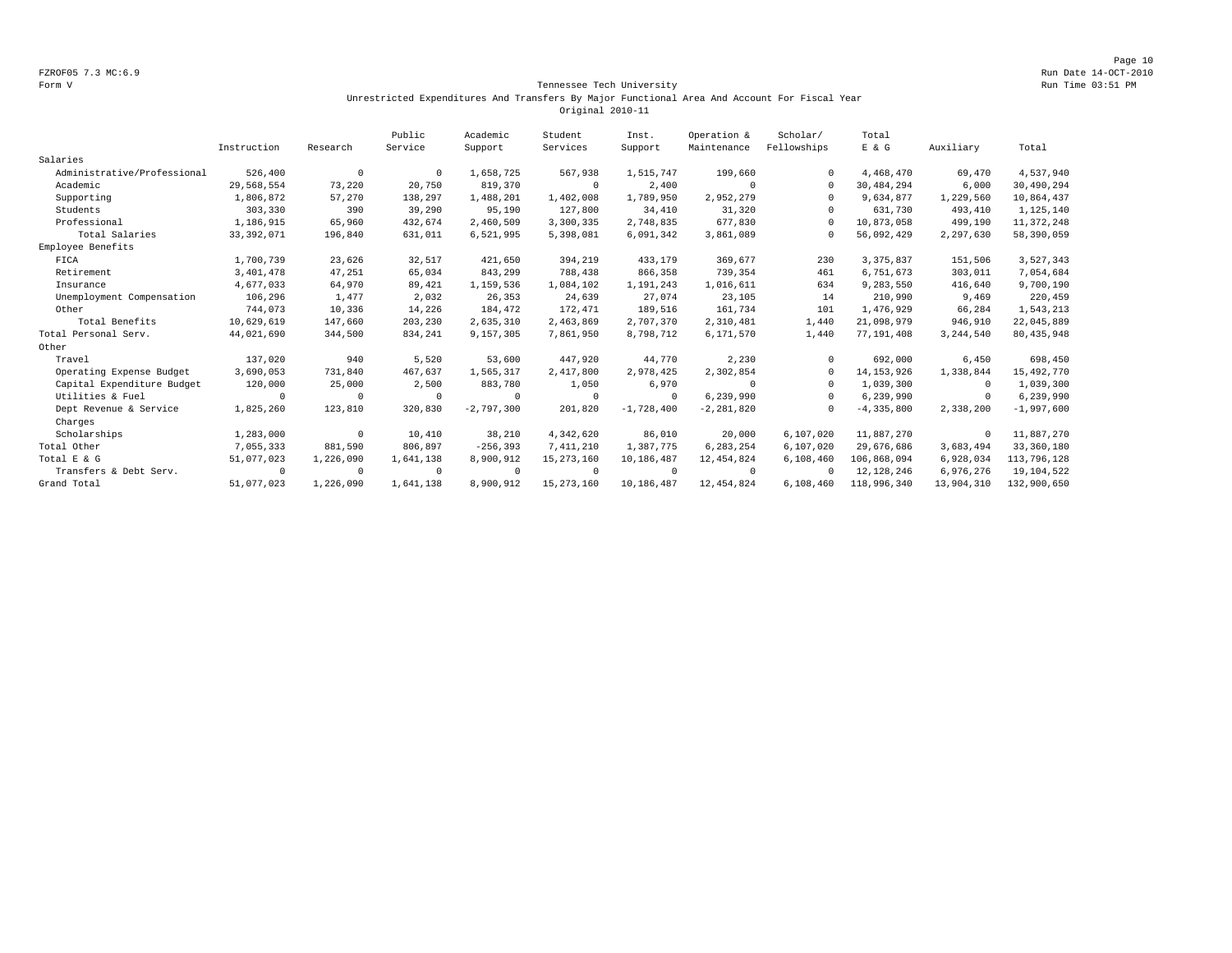#### Form V Tennessee Tech University Run Time 03:51 PM Unrestricted Expenditures And Transfers By Major Functional Area And Account For Fiscal Year Revised 2010-11

|                             |              |            | Public     | Academic     | Student    | Inst.        | Operation &    | Scholar/    | Total         |            |               |
|-----------------------------|--------------|------------|------------|--------------|------------|--------------|----------------|-------------|---------------|------------|---------------|
|                             | Instruction  | Research   | Service    | Support      | Services   | Support      | Maintenance    | Fellowships | E & G         | Auxiliary  | Total         |
| Salaries                    |              |            |            |              |            |              |                |             |               |            |               |
| Administrative/Professional | 610,140      | $^{\circ}$ | $^{\circ}$ | 1,613,335    | 552,098    | 1,471,977    | 194,020        | $\Omega$    | 4, 441, 570   | 69,470     | 4,511,040     |
| Academic                    | 29,505,083   | 143,570    | 12,250     | 770,320      | $^{\circ}$ | 2,400        | 1,060          | $\Omega$    | 30,434,683    | 6.000      | 30,440,683    |
| Supporting                  | 1,808,992    | 73,190     | 147,204    | 1,446,511    | 1,331,091  | 1,727,210    | 2,824,079      | $\Omega$    | 9,358,277     | 1,228,860  | 10,587,137    |
| Students                    | 310,860      | 19,650     | 78,990     | 97,870       | 152,670    | 51,910       | 18,770         | $\Omega$    | 730,720       | 492,410    | 1,223,130     |
| Professional                | 1,211,645    | 64,500     | 438,324    | 2,430,439    | 3,350,146  | 2,813,986    | 568,780        | $\Omega$    | 10,877,820    | 499,190    | 11,377,010    |
| Total Salaries              | 33, 446, 720 | 300,910    | 676,768    | 6,358,475    | 5,386,005  | 6,067,483    | 3,606,709      | $\Omega$    | 55,843,070    | 2,295,930  | 58,139,000    |
| Employee Benefits           |              |            |            |              |            |              |                |             |               |            |               |
| FICA                        | 1,683,709    | 23,491     | 36,187     | 416,661      | 387,483    | 433,982      | 359,926        | $\Omega$    | 3, 341, 439   | 155,266    | 3,496,705     |
| Retirement                  | 3, 367, 418  | 46,982     | 72,374     | 833,322      | 774,966    | 867,965      | 719,853        | $\Omega$    | 6,682,880     | 310,531    | 6,993,411     |
| Insurance                   | 4,630,199    | 64,601     | 99,515     | 1,145,817    | 1,065,578  | 1,193,452    | 989,798        | $\Omega$    | 9,188,960     | 426,980    | 9,615,940     |
| Unemployment Compensation   | 105,232      | 1,468      | 2,262      | 26,041       | 24,218     | 27,124       | 22,495         | $\Omega$    | 208,840       | 9,704      | 218,544       |
| Other                       | 736,623      | 10,277     | 15,832     | 182,289      | 169,524    | 189,867      | 157,468        | $\Omega$    | 1,461,880     | 67,929     | 1,529,809     |
| Total Benefits              | 10,523,181   | 146,819    | 226,170    | 2,604,130    | 2,421,769  | 2,712,390    | 2,249,540      | $\Omega$    | 20,883,999    | 970,410    | 21,854,409    |
| Total Personal Serv.        | 43,969,901   | 447.729    | 902,938    | 8,962,605    | 7,807,774  | 8,779,873    | 5,856,249      | $\Omega$    | 76,727,069    | 3,266,340  | 79,993,409    |
| Other                       |              |            |            |              |            |              |                |             |               |            |               |
| Travel                      | 177,040      | 27,540     | 20,020     | 102,630      | 541,220    | 61,370       | 2,230          | $\Omega$    | 932,050       | 6,250      | 938,300       |
| Operating Expense Budget    | 5,300,977    | 1,251,260  | 609,459    | 2,724,227    | 3,191,580  | 3,816,195    | 3,097,404      | $\Omega$    | 19,991,102    | 1,452,934  | 21, 444, 036  |
| Capital Expenditure Budget  | 178,410      | 30,600     | 2,500      | 908,820      | 1,050      | 150,930      | $\Omega$       | $\Omega$    | 1,272,310     | $^{\circ}$ | 1,272,310     |
| Utilities & Fuel            | $\circ$      | $^{\circ}$ | $\Omega$   | 0            | $^{\circ}$ | $\Omega$     | 5,800,000      | $\Omega$    | 5,800,000     | $\circ$    | 5,800,000     |
| Dept Revenue & Service      | 1,871,070    | 126,920    | 328,890    | $-2,867,080$ | 208,160    | $-1,731,580$ | $-2, 245, 750$ | $\Omega$    | $-4,309,370$  | 2,311,340  | $-1,998,030$  |
| Charges                     |              |            |            |              |            |              |                |             |               |            |               |
| Scholarships                | 1,389,350    | $\circ$    | 10,410     | 25,210       | 4,740,490  | 86,010       | $^{\circ}$     | 6,410,720   | 12,662,190    | $^{\circ}$ | 12,662,190    |
| Total Other                 | 8,916,847    | 1,436,320  | 971,279    | 893,807      | 8,682,500  | 2,382,925    | 6,653,884      | 6,410,720   | 36, 348, 282  | 3,770,524  | 40,118,806    |
| Total E & G                 | 52,886,748   | 1,884,049  | 1,874,217  | 9,856,412    | 16,490,274 | 11, 162, 798 | 12,510,133     | 6,410,720   | 113,075,351   | 7,036,864  | 120, 112, 215 |
| Transfers & Debt Serv.      | $\circ$      | $^{\circ}$ | $^{\circ}$ | $^{\circ}$   | $^{\circ}$ | $\Omega$     | $^{\circ}$     | $\Omega$    | 17, 116, 293  | 6,854,336  | 23,970,629    |
| Grand Total                 | 52,886,748   | 1,884,049  | 1,874,217  | 9,856,412    | 16,490,274 | 11, 162, 798 | 12,510,133     | 6,410,720   | 130, 191, 644 | 13,891,200 | 144,082,844   |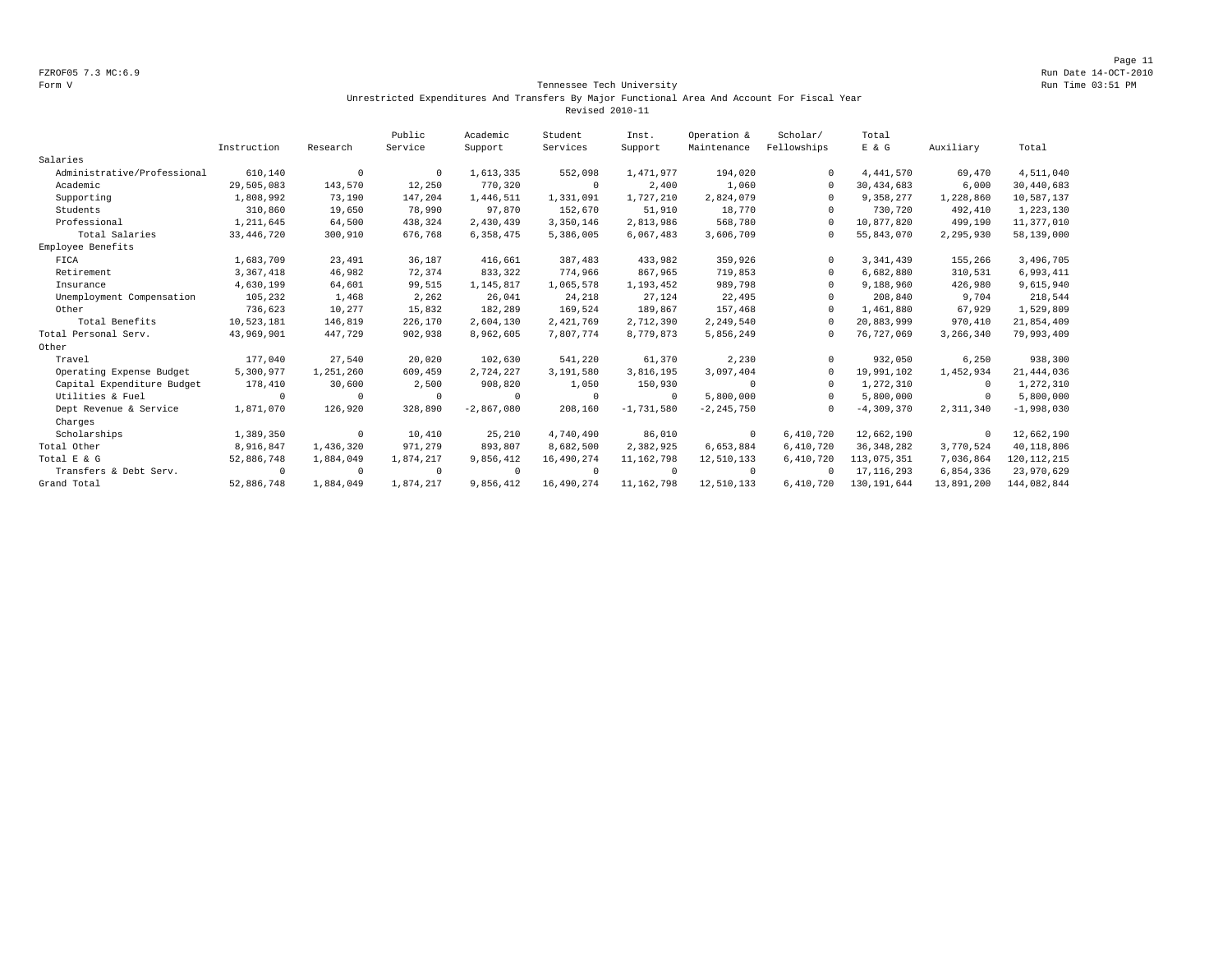Page 12 FZROF05 7.3 MC:6.9 Run Date 14-OCT-2010

# Form V Tennessee Tech University Run Time 03:51 PM Unrestricted Expenditures And Transfers By Major Functional Area And Account For Fiscal Year \* \* \* Report Control Information \* \* \* Parameters have been entered via Job Submission.

| Parameter Name                       | Value        |  |
|--------------------------------------|--------------|--|
| Parameter Seq No:                    | 392172       |  |
| Chart:                               | T.           |  |
| Budget Id:                           | FY2011       |  |
| Institution Type:                    | $\mathbf{1}$ |  |
| Budget Phase 5:                      | 105A         |  |
| Calc Employee Benefits 5:<br>FICA 5: | N            |  |
| Retirement 5:                        |              |  |
| Insurance 5:                         |              |  |
| Unemp Comp 5:                        |              |  |
| Other 5:                             |              |  |
| Budget Phase 1:                      | 1110         |  |
| Calc Employee Benefits 1:            | Y            |  |
| FICA 1:                              | 16           |  |
| Retirement 1:                        | 32           |  |
| Insurance 1:                         | 44           |  |
| Unemp Comp 1:                        | $\mathbf{1}$ |  |
| Other 1:                             | 7            |  |
| Budget Phase 2:                      | 112R         |  |
| Calc Employee Benefits 2:            | Y            |  |
| FICA 2:                              | 16           |  |
| Retirement 2:                        | 32           |  |
| Insurance 2:                         | 44           |  |
| Unemp Comp 2:                        | $\mathbf{1}$ |  |
| Other 2:                             | 7            |  |
| Fund:                                |              |  |
| Begin Page Number:                   | 9            |  |
| Suppress Zero Amounts:               | Υ            |  |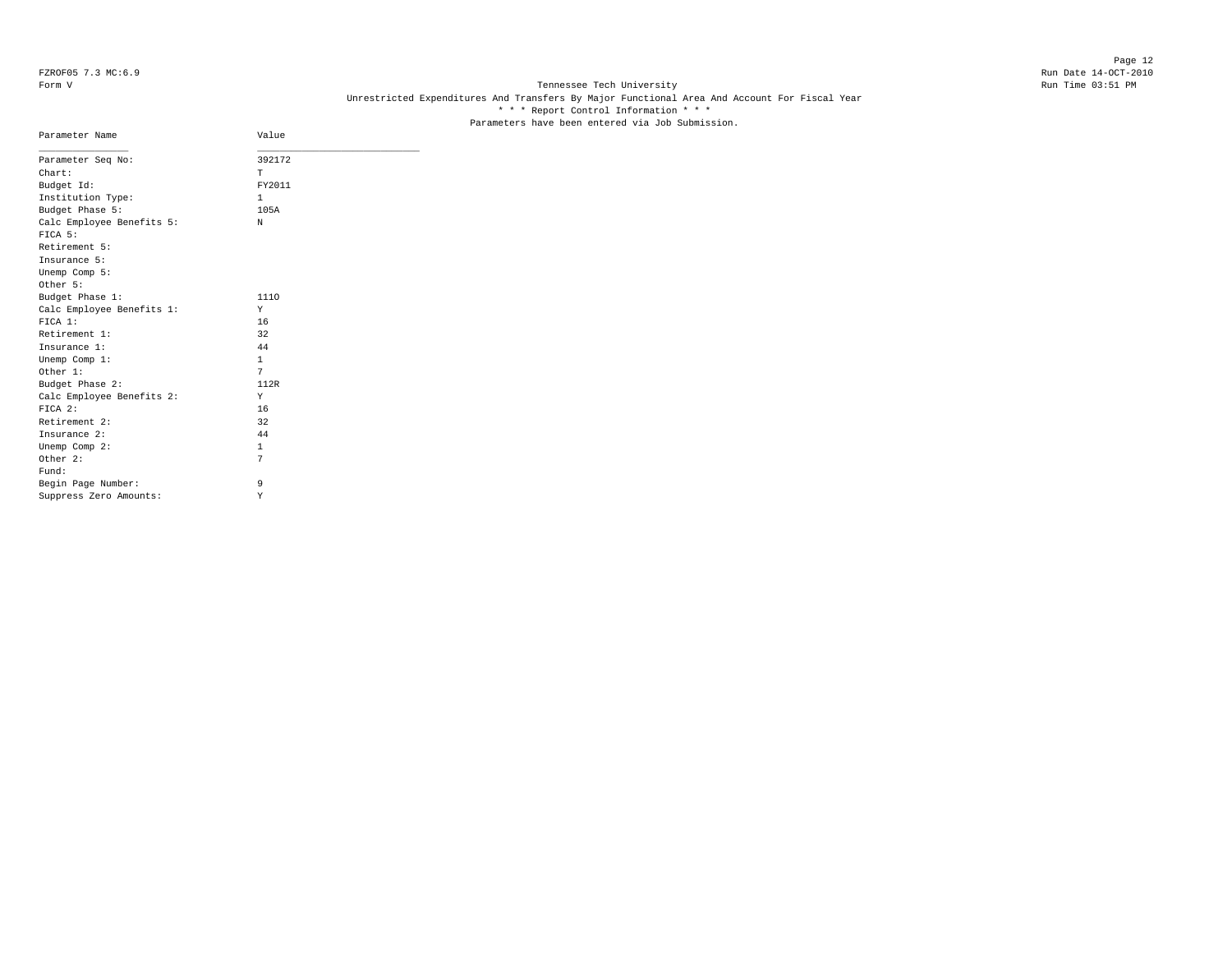|                                           | Current Fund Revenues<br>October Budget 2010-11 |             |                          |
|-------------------------------------------|-------------------------------------------------|-------------|--------------------------|
|                                           | ACTUAL                                          | JULY        | <b>OCTOBER</b>           |
|                                           | $2009 - 10$                                     | $2010 - 11$ | $2010 - 11$              |
| Education and General                     |                                                 |             |                          |
| Tuition and Fees                          |                                                 |             |                          |
| Mandatory Fees                            |                                                 |             |                          |
| 5100 Maintenance Fees                     | 47,282,834                                      | 50,942,400  | 51,853,900               |
| 5105 Out-Of-State Tuition                 | 4,457,908                                       | 4,784,000   | 5,055,100                |
| 5110 Debt Service Fees                    | 545,977                                         | 550,900     | 564,400                  |
| General Access                            |                                                 |             |                          |
| 51152 Gen Access Schedule Change Reg Term | 136,760                                         | 148,600     | 152,000                  |
| 51153 Gen Access Schedule Change Sum Term | 10,406                                          | $\Omega$    | 0                        |
| 51154 Gen Access UG Graduation Reg Term   | 73,274                                          | 79,600      | 81,400                   |
| 51155 Gen Access UG Graduation Sum Term   | 5,574                                           | $\Omega$    | $\Omega$                 |
| 5120 Technology Access Fee                | 2,218,611                                       | 2,239,900   | 2,286,900                |
| 5125 Student Activity Fee                 | 1,660,380                                       | 1,674,800   | 1,724,200                |
| 5132 Sustainable Campus Fee               | 157,074                                         | 158,600     | 162,900                  |
| 5133 International Fee                    | 275,439                                         | 278,200     | 284,500                  |
| Total Mandatory Fees                      | 56,824,237                                      | 60,857,000  | 62,165,300               |
|                                           |                                                 |             |                          |
| Non-Mandatory Fees                        |                                                 |             |                          |
| 5160 CEU Student Fees                     | 123,101                                         | 120,030     | 134,000                  |
| 5170 Application Fees                     | 164,165                                         | 241,200     | 232,200                  |
| 5175 Late Registration Fees               | 107,900                                         | 111,000     | 85,000                   |
| 5150 Institution On-Line Course Fee       | 430,259                                         | 385,000     | 385,000                  |
| 5155 RODP Fee                             | 357,128                                         | 361,000     | 386,000                  |
| Specialized Academic Course Fee           |                                                 |             |                          |
| 51650 SACFee Engineering Regr Term        | 455,155                                         | 465,000     | 586,000                  |
| 51651 SACFee Engineering Summ Term        | 14,022                                          | $\Omega$    | 0                        |
| 51652 SACFee Business Regr Term           | 561,836                                         | 636,300     | 637,500                  |
| 51653 SACFee Business Summ Term           | 41,124                                          | $\Omega$    | 0                        |
| 51654 SACFee Nursing Regr Term            | 134,400                                         | 147,500     | 149,500                  |
| 51655 SACFee Nursing Summ Term            | 759                                             | 0           | 0                        |
| 51656 SACFee Nursing Regr Term RODP       | 13,125                                          | $\Omega$    | $\mathbf 0$              |
| 51657 SACFee Nursing Summ Term RODP       | 1,332                                           | $\Omega$    | $\mathbf 0$              |
| 51800 Laboratory Materials Fees           | 228,780                                         | 232,110     | 239,190                  |
| 51801 Music Private Lesson Fees           | 115,088                                         | 115,120     | 104,120                  |
| 51802 Craft Ctr Studio Fees Regr Term     | 97,309                                          | 103,000     | 98,840                   |
| 51803 Craft Ctr Studio Fees Summer Term   | 2,502                                           | 0           | $\overline{\phantom{0}}$ |
| 51804 Craft Ctr Workshop Fees             | 42,237                                          | 81,620      | 81,620                   |
| 51805 Graduation Fees Regular Term        | $\mathbf 0$                                     | 4,900       | 4,900                    |
| 51808 Return Check Fines                  | 4,350                                           | 5,000       | 5,000                    |
| 51811 Deferred Payment Service Charge     | 62,400                                          | 72,750      | 78,750                   |
| 51812 Deferred Payment Late Penalty       | 10,250                                          | $\Omega$    | $\Omega$                 |
| 51813 Examination and Testing Fees        | 22,850                                          | 8,500       | 8,500                    |
| 51814 Examination and Tesing Nursing      | 24,384                                          | 19,080      | 19,080                   |

51815 Examination and Testing COMPASS 3,340 3,000 3,000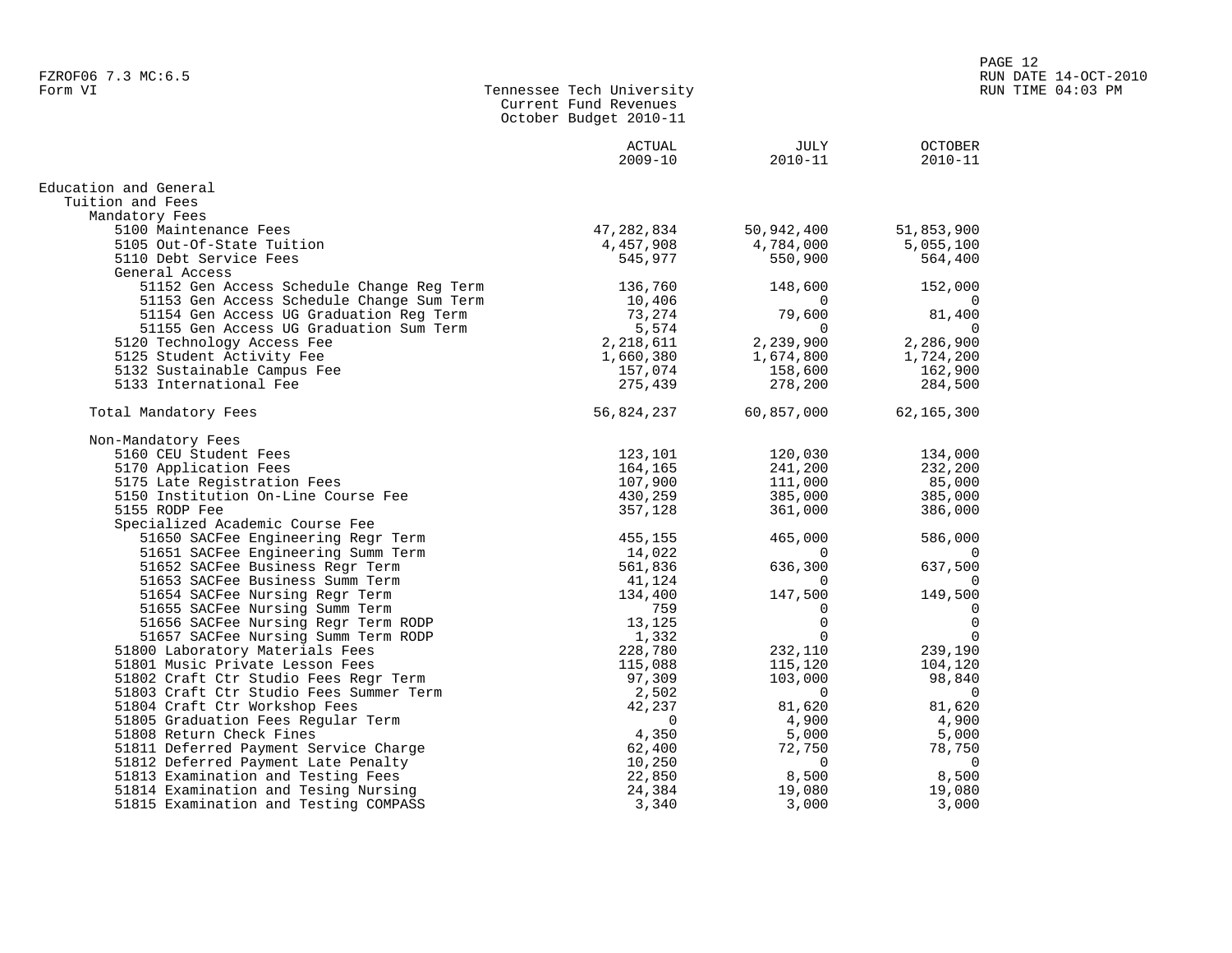| Form VI | Tennessee Tech University |
|---------|---------------------------|
|         | Current Fund Revenues     |
|         | October Budget 2010-11    |

|                                           | <b>ACTUAL</b> | <b>JULY</b>    | <b>OCTOBER</b> |
|-------------------------------------------|---------------|----------------|----------------|
|                                           | $2009 - 10$   | $2010 - 11$    | $2010 - 11$    |
| 51816 Thesis Binding                      | 1,466         | 5,100          | 5,100          |
| 51817 Dissertation Microfilming           | $\mathbf 0$   | 2,300          | 2,300          |
| 51818 Library Fines                       | 5,795         | 9,000          | 6,000          |
| 51819 LRC Library Fines                   | 2,572         | 3,700          | 3,700          |
| 51822 DMBA Module Fee                     | 87,900        | 99,350         | 81,350         |
| 51823 Eagle Card Replacement Fees         | 13,340        | 11,400         | 13,400         |
| 51825 Laboratory Materials Fees Summer    | 6,230         | $\overline{0}$ | $\overline{0}$ |
| 51826 Alternative Del Fee Acad Yr Undrgrd | 130,455       | 512,000        | 375,000        |
| 51827 Alternative Del Fee Acad Yr Grad    | 148,730       | 0              | 0              |
| 51828 Alternative Del Fee Sum Undrgrd     | 12,333        | $\Omega$       | $\mathbf 0$    |
| 51829 Alternative Del Fee Sum Grad        | 43,201        | $\mathbf 0$    | $\overline{0}$ |
| 51900 Sales Tax Transmitted               | $-1,296$      | $\Omega$       | $\Omega$       |
| Total Non-Mandatory Fees                  | 3,468,522     | 3,754,960      | 3,725,050      |
| Total Tuition & Fees                      | 60,292,759    | 64,611,960     | 65,890,350     |
| 52000 State Appropriations                | 48,133,406    | 47,933,200     | 48,261,600     |
| 5300 Federal Grants and Contracts         | 1,268,745     | 890,370        | 890,370        |
| 5400 State Grants & Contracts             | 112,498       | 111,200        | 111,200        |
| 5500 Local Grants & Contracts             | 2,725         | 3,200          | 3,200          |
| 5600 Private Grants & Contracts           | 56,202        | 39,100         | 39,100         |
| Sales & Services of Educ. Depts.          |               |                |                |
| 5800 Athletics                            | 4,415,694     | 4,093,540      | 4,599,890      |
| 58360 Cheerleader Clinic                  | 266,750       | 210,000        | 210,000        |
| 58361 Extramurals                         | $\Omega$      | 820            | 820            |
| 58362 Band Camps                          | 27,070        | 53,330         | 50,010         |
| 58364 Livestock Dairy Beef Cattle         | 463,715       | 240,370        | 377,680        |
| 58365 Livestock Dairy Sheep               | 8,443         | 6,900          | 6,900          |
| 58366 Livestock Dairy Hogs                | 20,068        | 13,870         | 13,870         |
| 58367 Livestock Dairy Milk Sales          | 7,093         | $\overline{0}$ | $\overline{0}$ |
| 58368 Career Services                     | 41,234        | 21,100         | 21,100         |
| 58369 Pharmacy                            | 81,587        | 58,000         | 58,000         |
| 58370 Infirmary Lab                       | 24,585        | 20,000         | 20,000         |
| 58371 Health Services Faculty Staff       | 1,500         | $\Omega$       | $\overline{0}$ |
| 58374 Dramatics                           | 6,564         | 500            | 500            |
| 58375 Student Orientation SOAR Reg Fees   | 163,920       | 142,000        | 142,000        |
| 58376 Student Orientation SOAR Hous Taxb  | 17,470        | $\overline{0}$ | $\overline{0}$ |
| 58377 Career College Fair                 | 3,960         | 3,400          | 3,400          |
| 58379 Sales Svcs Edu Depts Taxable        | 60            | 700            | 700            |
| 58380 Sales Svcs Edu Depts Nontaxable     | 37,230        | 4,540          | 4,540          |
| 58381 Sales Tax Transmitted               | $-648$        | $\mathbf 0$    | $\overline{0}$ |
| 58382 Workshop Fees                       | 10,326        | $\Omega$       | 25,500         |
| 58386 Replacement Diplomas                | 660           | 250            | 250            |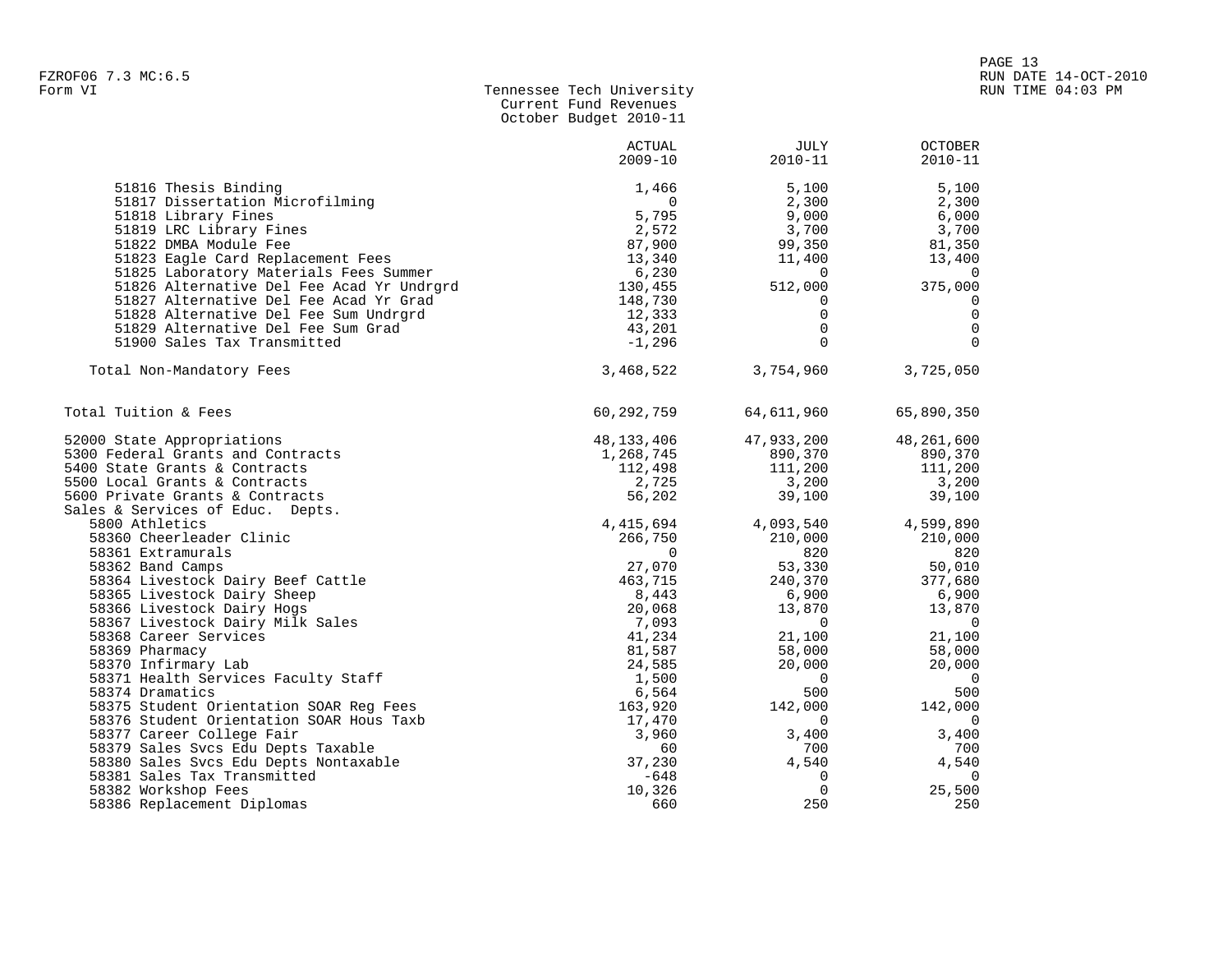|                                                                                       | October Budget 2010-11    |                       |                               |
|---------------------------------------------------------------------------------------|---------------------------|-----------------------|-------------------------------|
|                                                                                       | ACTUAL<br>$2009 - 10$     | JULY<br>$2010 - 11$   | <b>OCTOBER</b><br>$2010 - 11$ |
| 58387 Dairy Cattle<br>58388 Showing Fitting Services<br>58389 Bull Development Center | 26,885<br>1,498<br>14,320 | 430<br>5,240<br>6,000 | 430<br>5,240<br>6,000         |
| 58391 Business Media Service Center                                                   | 381,510                   | 387,700               | 641,616                       |
| 58396 Vegetables and Garden Products                                                  | 3,399                     | 6,000                 | 6,000                         |
| 58398 Oakley Ag Ctr Student Rental                                                    | $\overline{0}$            | 15,000                | 15,000                        |
| 58400 Indirect Cost Recovery Unrestricted                                             | 123,837                   | 129,200               | 98,005                        |
| Total Sales & Services of Educ. Depts.                                                | 6,148,730                 | 5,418,890             | 6,307,451                     |
| Other Sources                                                                         |                           |                       |                               |
| 58501 Parking Permits Taxable                                                         | 42,889                    | 45,100                | 45,100                        |
| 58502 Parking Permits Non Taxable                                                     | 2,343                     | $\Omega$              | $\Omega$                      |
| 58503 Campus Access Regular Term                                                      | 456,880                   | 497,800               | 508,700                       |
| 58504 Campus Access Summer Term                                                       | 36,114                    | $\overline{0}$        | $\overline{0}$                |
| 58505 Traffic Fines                                                                   | 183,350                   | 164,000               | 184,000                       |
| 58506 Advertising Visions                                                             | 2,400                     | 1,000                 | 1,000                         |
| 58507 Facilities Rental                                                               | 184,627                   | 148,450               | 148,500                       |
| 58508 ACT GED Testing                                                                 | 970                       | 70                    | 70                            |
| 58510 Agric Pavilion Concessions Taxable                                              | 43,593                    | $\overline{0}$        | $\overline{0}$                |
| 58511 Agric Pavilion Student Resid Rent                                               | 4,960                     | $\mathbf 0$           | $\overline{0}$                |
| 58512 Salvage Income                                                                  | 46,250                    | 15,000                | 15,000                        |
| 58513 VA Report Fee                                                                   | 1,565                     | 1,300                 | 1,300                         |
| 58514 Over and Short General Nontaxable                                               | -226                      | $\mathbf 0$           | $\overline{0}$                |
| 58519 Miscellaneous Income Nontaxable                                                 | 107,934                   | 11,420                | 11,420                        |
| 58520 Royalties Patents Copyrights                                                    | 4,465                     | $\mathbf 0$           | $\overline{0}$                |
| 58521 Other Sources Sales Tax Transmitted                                             | $-7,742$                  | $\mathbf 0$           | $\overline{0}$                |
| 58522 Commissions on Other Sources                                                    | $-3,627$                  | $\Omega$              | $\overline{0}$                |
| 58805 Interest Income                                                                 | 238,184                   | 200,000               | 200,000                       |
| 58830 Unrealized Gains and Losses                                                     | 30,616                    | 1,000                 | 1,000                         |
| Total Other Sources                                                                   | 1,375,545                 | 1,085,140             | 1,116,090                     |
| Total Educational & General                                                           | 117,390,610               | 120,093,060           | 122,619,361                   |
| Auxiliary Enterprises Revenues                                                        |                           |                       |                               |
| 310 Book & University Store                                                           | 363,587                   | 363,500               | 363,500                       |
| 320 Food Services                                                                     | 1,390,733                 | 1,523,000             | 1,523,000                     |
| 330 Housing                                                                           | 8,926,231                 | 10,453,600            | 10,453,600                    |
| 370 Post Office                                                                       | 291,748                   | 301,880               | 301,880                       |
| 350 Wellness Facility                                                                 | 970,946                   | 946,300               | 963,200                       |
| 390 Other Auxiliaries                                                                 | 274,305                   | 316,130               | 286,120                       |
| Total Auxiliary Revenues                                                              | 12, 217, 550              | 13,904,410            | 13,891,300                    |

Tennessee Tech University Current Fund Revenues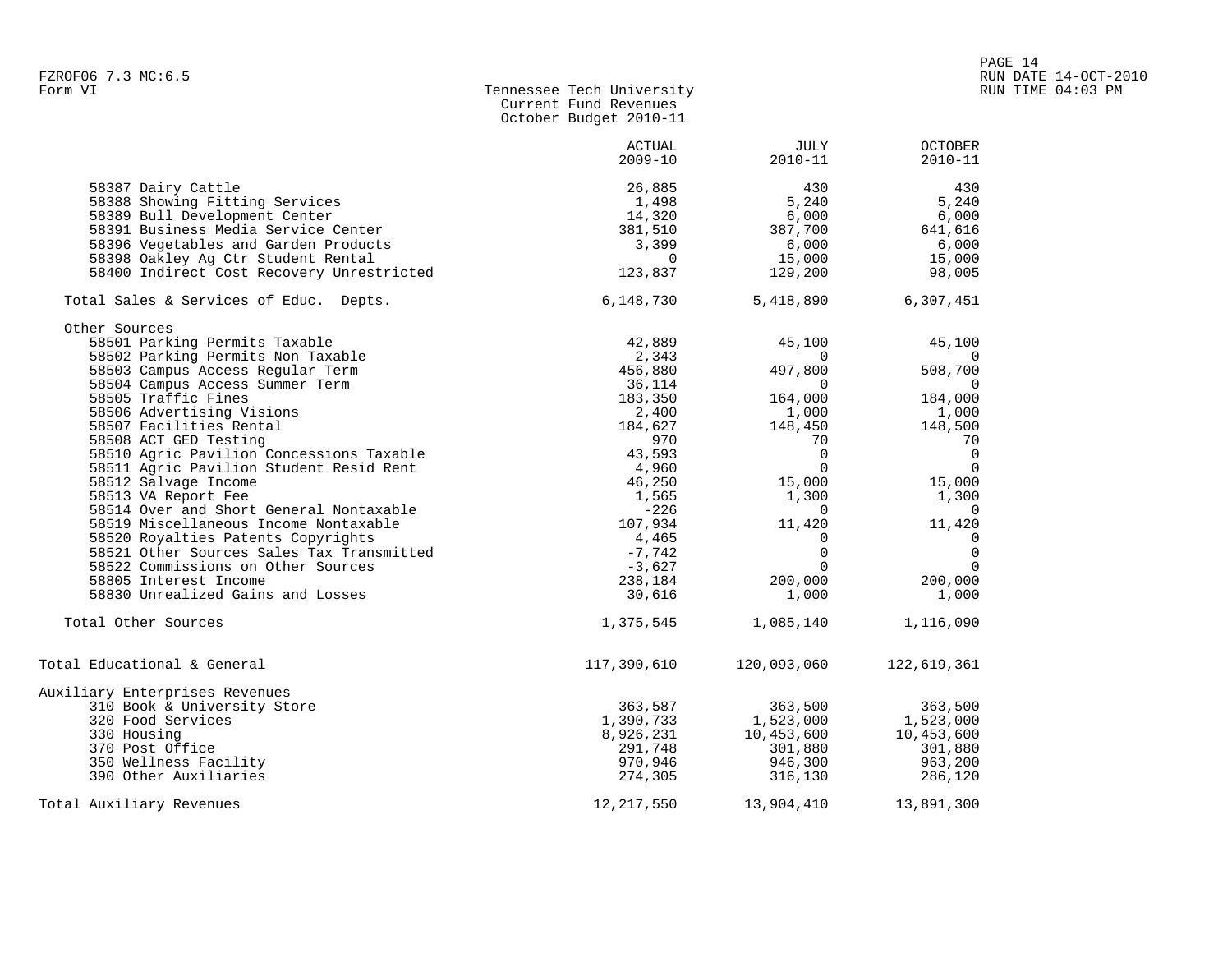| FZROF06 7.3 MC:6.5<br>Form VI | Tennessee Tech University<br>Current Fund Revenues<br>October Budget 2010-11 | PAGE 15<br>RUN DATE 14-OCT-2010<br>RUN TIME 04:03 PM |                               |  |
|-------------------------------|------------------------------------------------------------------------------|------------------------------------------------------|-------------------------------|--|
|                               | ACTUAL<br>$2009 - 10$                                                        | JULY<br>$2010 - 11$                                  | <b>OCTOBER</b><br>$2010 - 11$ |  |
| Total Revenues                | 129,608,160                                                                  | 133,997,470                                          | 136,510,661                   |  |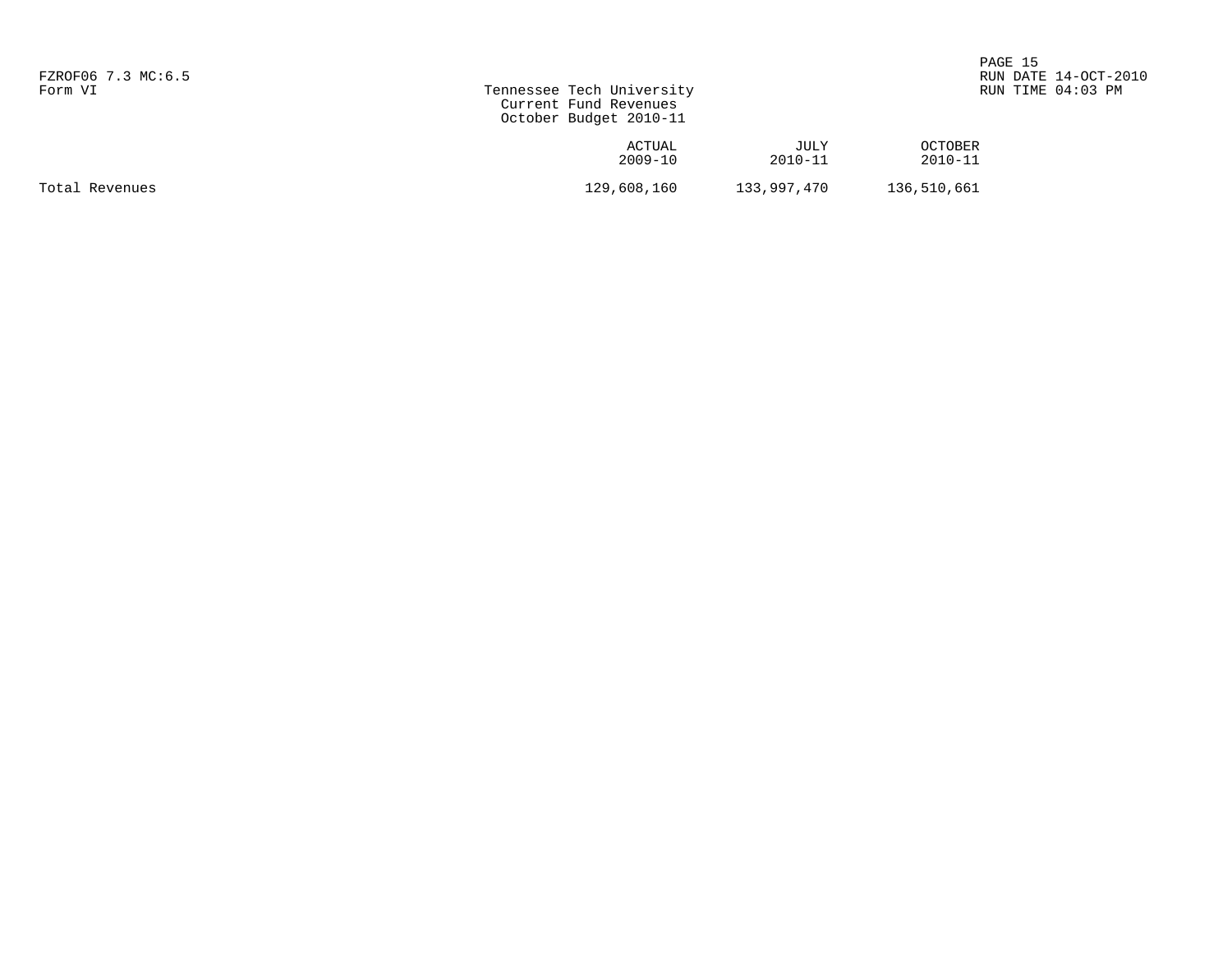|                    |                           | PAGE 16              |
|--------------------|---------------------------|----------------------|
| FZROF06 7.3 MC:6.5 |                           | RUN DATE 14-OCT-2010 |
| Form VI            | Tennessee Tech University | RUN TIME 04:03 PM    |

| FZROFU6 /.3 MC:6.5 |                                                  | RUN DAIE 14-OCT-2 |
|--------------------|--------------------------------------------------|-------------------|
| Form VI            | Tennessee Tech University                        | RUN TIME 04:03 PM |
|                    | Current Fund Revenues                            |                   |
|                    | October Budget 2010-11                           |                   |
|                    | * * * REPORT CONTROL INFORMATION * * *           |                   |
|                    | Parameters have been entered via Job Submission. |                   |
| Parameter Name     | Value                                            |                   |
| Parameter Seq No:  | 392178                                           |                   |
| Chart:             |                                                  |                   |
| Budget Id:         | FY2011                                           |                   |
| Budget Phase 5:    | 105A                                             |                   |
| Budget Phase 1:    | 1110                                             |                   |
| Budget Phase 2:    | 112R                                             |                   |
|                    |                                                  |                   |

| Parameter Seq No:      | 392178 |
|------------------------|--------|
| $chart$ :              | Ͳ      |
| Budget Id:             | FY2011 |
| Budget Phase 5:        | 105A   |
| Budget Phase 1:        | 1110   |
| Budget Phase 2:        | 112R   |
| Fund:                  |        |
| Print Account Codes:   | Y      |
| Begin Page Number:     | 12.    |
| Suppress Zero Amounts: | Y      |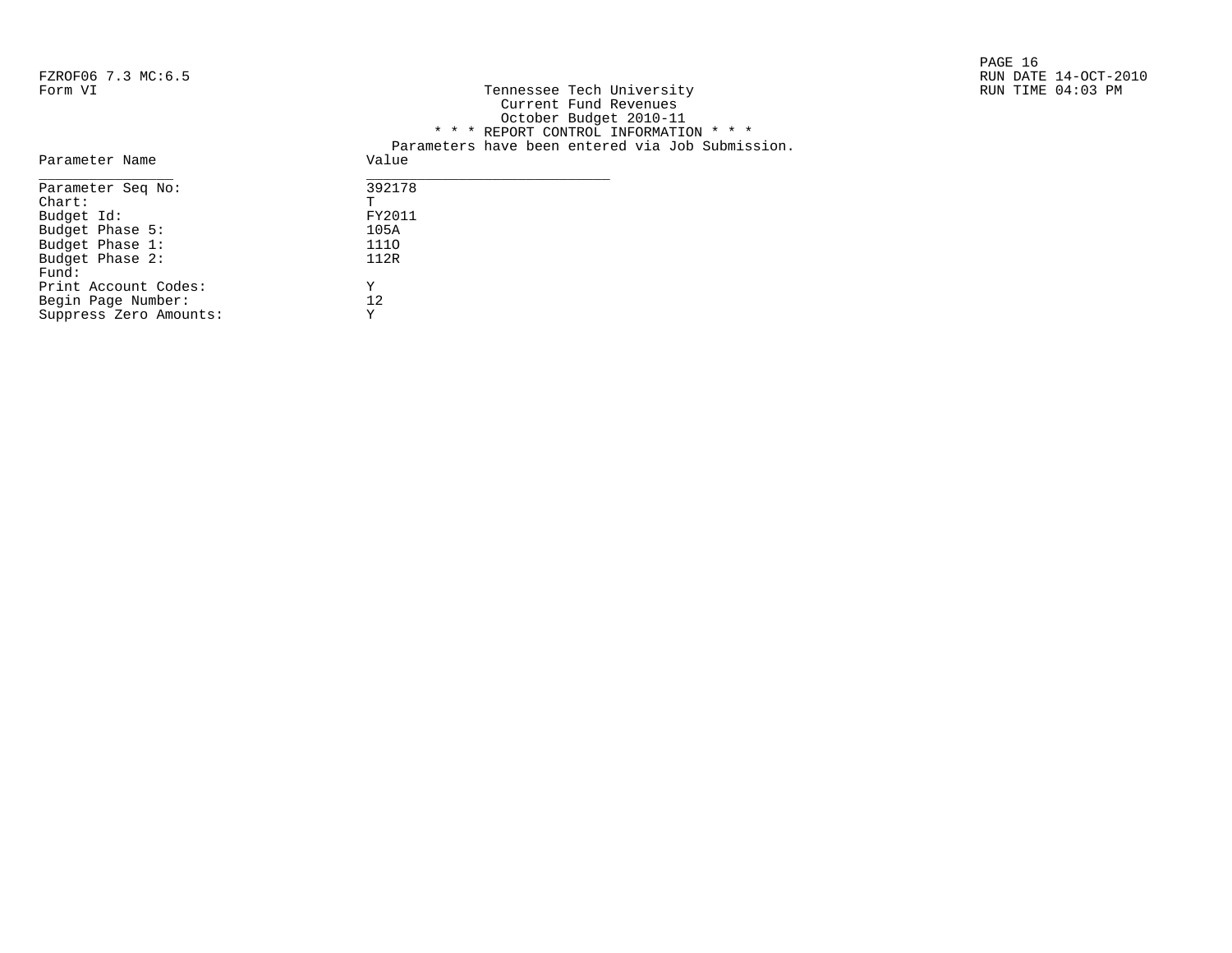PAGE 16 FZROF07 7.3 MC:6.4 RUN DATE 14-OCT-2010

|                                                                | Actual<br>$2009 - 10$      | July<br>$2010 - 11$  | October<br>$2010 - 11$ |
|----------------------------------------------------------------|----------------------------|----------------------|------------------------|
| Education and General<br>Instruction (20)<br>Instruction (200) |                            |                      |                        |
| Summer School (120004)<br>Salaries - Academic                  | 1,468,877                  | 1,509,620            | 1,509,620              |
| Salaries - Supporting                                          | 1,096                      | U                    | 0                      |
| Salaries - Students                                            | 18,933                     | $\Omega$             | $\Omega$               |
| Employee Benefits<br>Operating Expenses                        | 257,057<br>8,688           | 281,720<br>0         | 281,720<br>$\Omega$    |
|                                                                |                            |                      |                        |
| Total - Summer School (120004):                                | 1,754,651                  | 1,791,340            | 1,791,340              |
| Other Faculty (120025)                                         |                            |                      |                        |
| Salaries - Administrative                                      | $\Omega$                   | $\Omega$             | 66,460                 |
| Salaries - Academic                                            | $\Omega$                   | 123,000              | 433,000                |
| Salaries - Professional<br>Operating Expenses                  | $\mathbf 0$<br>$\mathbf 0$ | $\Omega$<br>$\Omega$ | 10,500<br>10,000       |
|                                                                |                            |                      |                        |
| Total - Other Faculty $(120025)$ :                             | $\mathbf{0}$               | 123,000              | 519,960                |
| SAF Student Success Fee (121000)                               |                            |                      |                        |
| Salaries - Academic                                            | 203,051                    | 136,770              | 136,770                |
| Salaries - Supporting                                          | 12,630                     | 37,660               | 37,660                 |
| Salaries - Students                                            | 34,059                     | 43,500               | 43,500                 |
| Salaries - Professional                                        | $\Omega$<br>47,782         | 18,820<br>59,530     | 18,820<br>59,530       |
| Employee Benefits<br>Travel                                    | 2,094                      | 5,000                | 5,000                  |
| Operating Expenses                                             | 27,092                     | 40,520               | 117,620                |
| Total - SAF Student Success Fee (121000):                      | 326,708                    | 341,800              | 418,900                |
|                                                                |                            |                      |                        |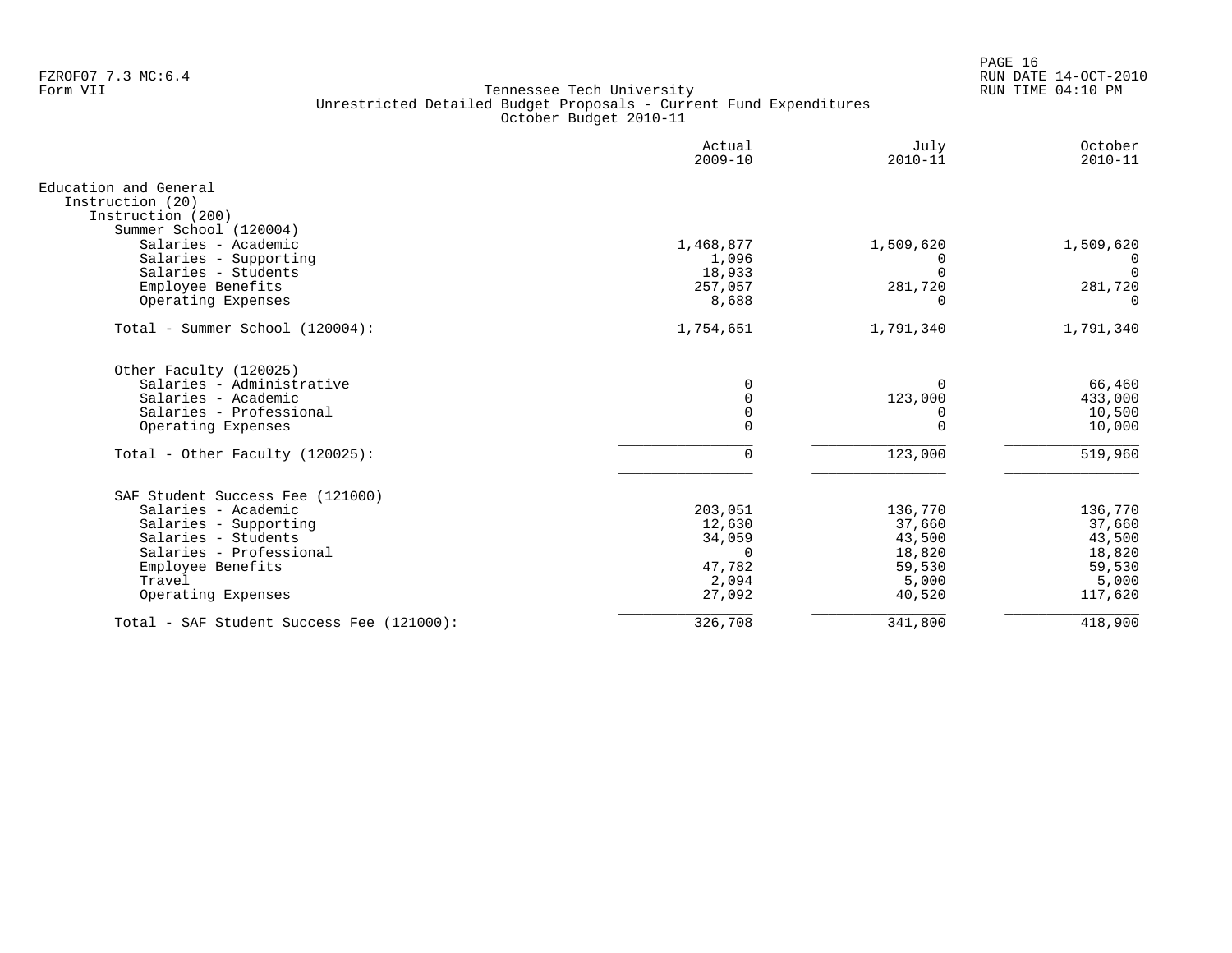PAGE 17 FZROF07 7.3 MC:6.4 RUN DATE 14-OCT-2010

|                                                                      | Actual<br>$2009 - 10$ | July<br>$2010 - 11$ | October<br>$2010 - 11$ |
|----------------------------------------------------------------------|-----------------------|---------------------|------------------------|
| Instr TAF Equipment (121600)<br>Operating Expenses<br>Capital Outlay | 130,131<br>80,488     | 248,300<br>$\Omega$ | 325,320<br>52,500      |
| Total - Instr TAF Equipment (121600):                                | 210,619               | 248,300             | 377,820                |
| COOP Education (121801)                                              |                       |                     |                        |
| Salaries - Professional                                              | 51,840                | 51,940              | 51,940                 |
| Employee Benefits                                                    | 13,891                | 18,030              | 18,030                 |
| Operating Expenses                                                   | 1,596                 | 1,600               | 1,600                  |
| Total - COOP Education (121801):                                     | 67,327                | 71,570              | 71,570                 |
| Honors Program (121900)                                              |                       |                     |                        |
| Salaries - Academic                                                  | 48,010                | 71,500              | 63,830                 |
| Salaries - Supporting                                                | 28,659                | 24,710              | 25,540                 |
| Salaries - Students                                                  | 4,566                 | 3,780               | 3,780                  |
| Salaries - Professional                                              | 52,705                | 55,510              | 54,680                 |
| Employee Benefits                                                    | 38,251                | 39,440              | 39,440                 |
| Travel                                                               | 2,464                 | 2,340               | 2,340                  |
| Operating Expenses                                                   | 22,596                | 2,510               | 16,110                 |
| Total - Honors Program (121900):                                     | 197,251               | 199,790             | 205,720                |
| Federal College Work Study Program (122001)                          |                       |                     |                        |
| Salaries - Students                                                  | 50,011                | 57,730              | 57,730                 |
| Total - Federal College Work Study Program (122001):                 | 50,011                | 57,730              | 57,730                 |
|                                                                      |                       |                     |                        |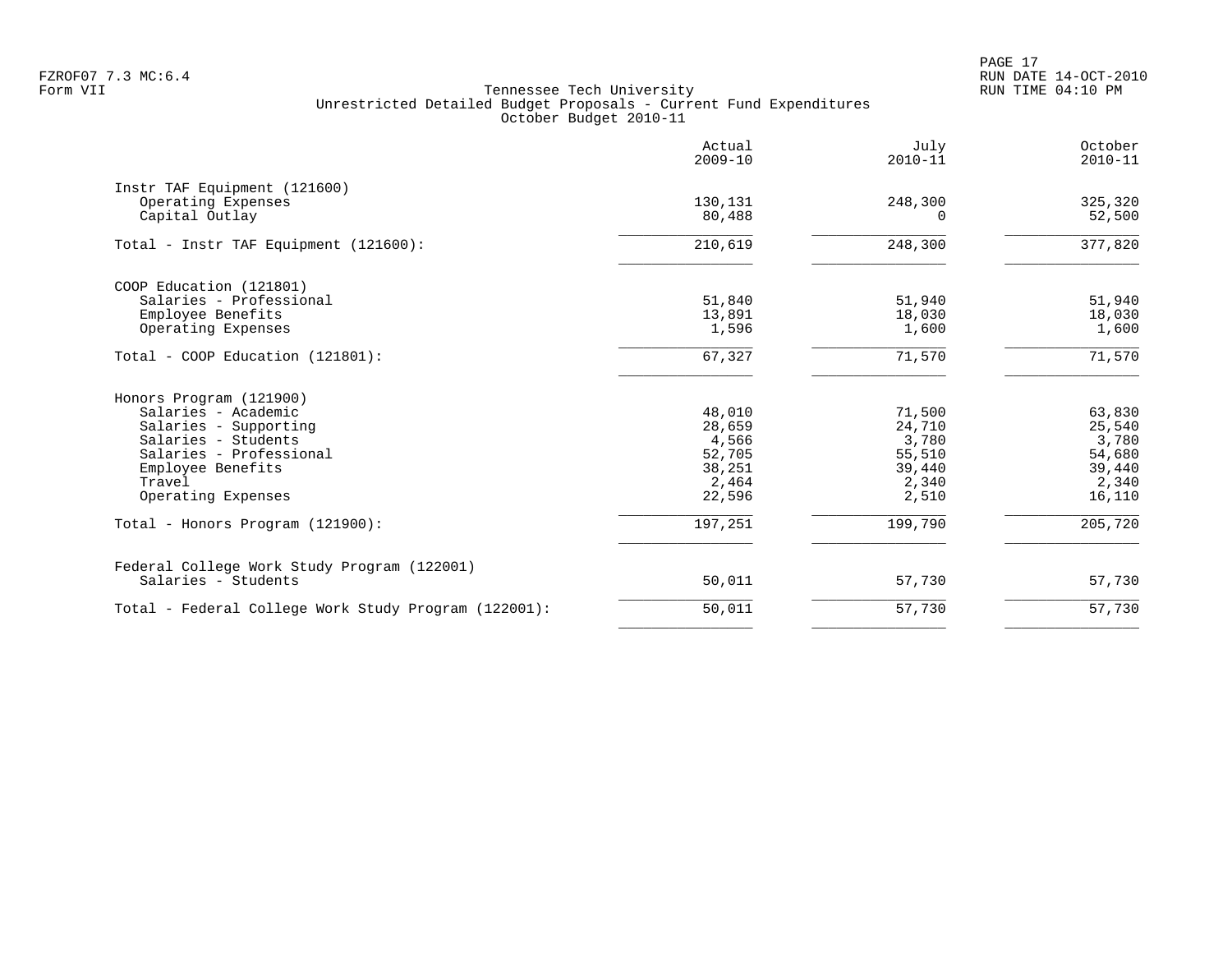PAGE 18 FZROF07 7.3 MC:6.4 RUN DATE 14-OCT-2010

|                                                     | Actual<br>$2009 - 10$ | July<br>$2010 - 11$ | October<br>$2010 - 11$ |
|-----------------------------------------------------|-----------------------|---------------------|------------------------|
| Military Science (125600)<br>Salaries - Supporting  | 29,150                | 29,250              | 29,250                 |
| Employee Benefits                                   | 16,954                | 20,550              | 20,550                 |
| Operating Expenses                                  | 5,050                 | 5,100               | 5,100                  |
| Total - Military Science (125600):                  | 51,154                | 54,900              | 54,900                 |
| Arts and Sci Grad Assist (130001)                   |                       |                     |                        |
| Operating Expenses                                  | 299,729               | 274,080             | 262,160                |
| Total - Arts and Sci Grad Assist (130001):          | 299,729               | 274,080             | 262,160                |
| Arts Science Stimulus Funding (130019)              |                       |                     |                        |
| Salaries - Academic<br>Employee Benefits            | 851,899<br>222,191    | 338,270<br>112,040  | 127,060<br>35,580      |
| Total - Arts Science Stimulus Funding (130019):     | 1,074,090             | 450,310             | 162,640                |
| Arts Science Instruct MOE Funding (130020)          |                       |                     |                        |
| Salaries - Academic<br>Employee Benefits            | 0<br>0                | 0<br>$\Omega$       | 211,210<br>59,140      |
|                                                     |                       |                     |                        |
| Total - Arts Science Instruct MOE Funding (130020): | 0                     | $\Omega$            | 270,350                |
| Biology (131000)                                    |                       |                     |                        |
| Salaries - Academic                                 | 525,612<br>43,129     | 879,410<br>44,280   | 856,010<br>44,280      |
| Salaries - Supporting<br>Salaries - Students        | 46,000                | 21,500              | 21,500                 |
| Salaries - Professional                             | 68,630                | 69,030              | 69,030                 |
| Employee Benefits                                   | 196,006               | 446,940             | 446,940                |
| Travel                                              | 994                   | $\Omega$            | 1,500                  |
| Operating Expenses                                  | 37,085                | 23,330              | 29,940                 |
| $Total - Biology (131000):$                         | 917,456               | 1,484,490           | 1,469,200              |
|                                                     |                       |                     |                        |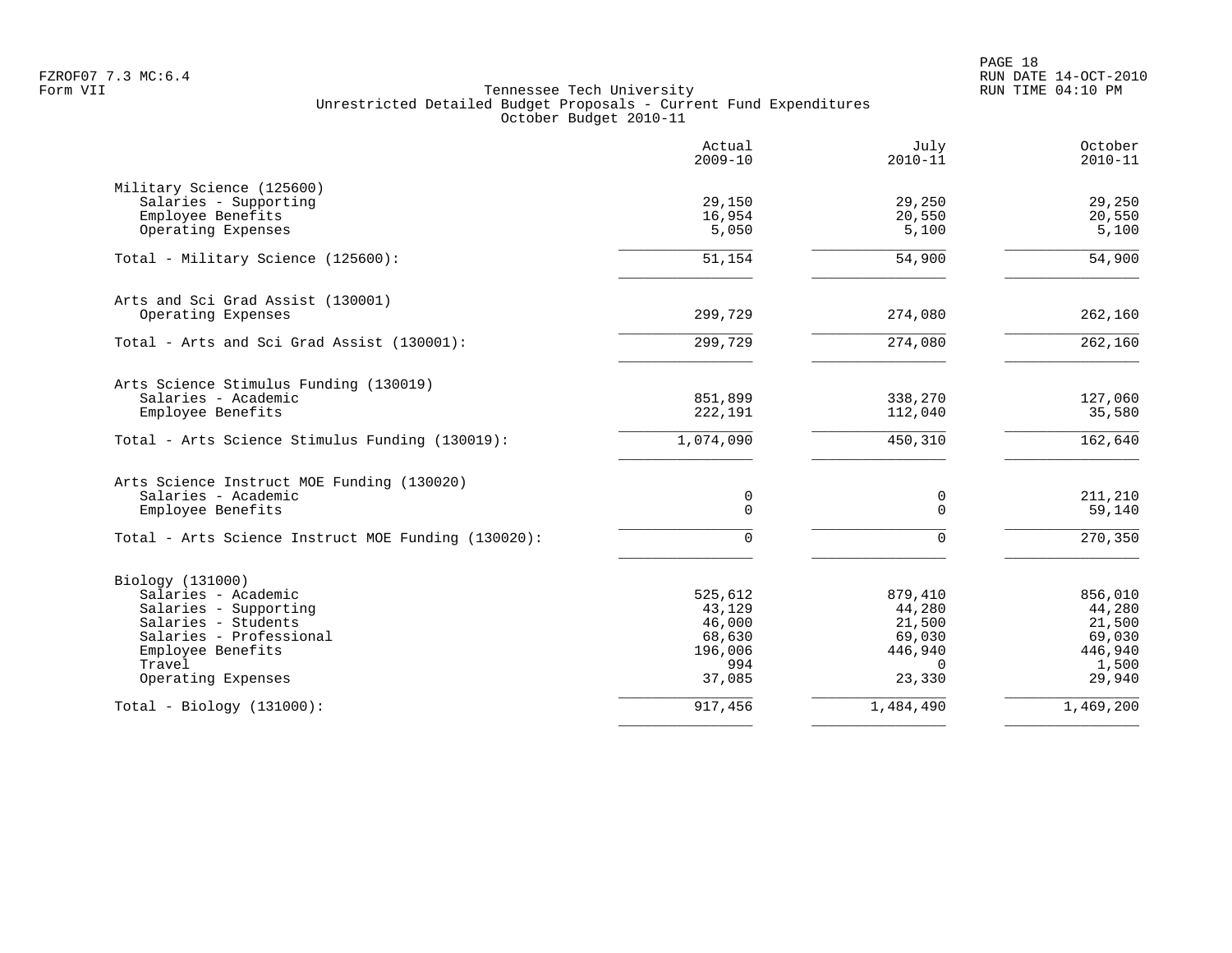PAGE 19 FZROF07 7.3 MC:6.4 RUN DATE 14-OCT-2010

|                                                                                                                                                                                                                    | Actual<br>$2009 - 10$                                                                  | July<br>$2010 - 11$                                                                       | October<br>$2010 - 11$                                                                           |
|--------------------------------------------------------------------------------------------------------------------------------------------------------------------------------------------------------------------|----------------------------------------------------------------------------------------|-------------------------------------------------------------------------------------------|--------------------------------------------------------------------------------------------------|
| Biology Lab Fees (131001)<br>Travel<br>Operating Expenses<br>Capital Outlay                                                                                                                                        | 8,763<br>57,725<br>$\Omega$                                                            | $\Omega$<br>62,200<br>$\Omega$                                                            | 6,000<br>55,290<br>5,910                                                                         |
| Total - Biology Lab Fees (131001):                                                                                                                                                                                 | 66,488                                                                                 | 62,200                                                                                    | 67,200                                                                                           |
| Chemistry (131500)<br>Salaries - Academic<br>Salaries - Supporting<br>Salaries - Students<br>Salaries - Professional<br>Employee Benefits<br>Travel<br>Operating Expenses<br>Capital Outlay<br>Department Revenues | 857,458<br>40,666<br>18,796<br>34,790<br>257,421<br>69<br>73,838<br>25,530<br>$-2,466$ | 1,172,170<br>41,710<br>12,800<br>34,890<br>374,760<br>$\Omega$<br>22,910<br>0<br>$\Omega$ | 1,183,170<br>41,710<br>12,800<br>34,890<br>374,760<br>$\Omega$<br>25,630<br>$\Omega$<br>$\Omega$ |
| Total - Chemistry $(131500)$ :                                                                                                                                                                                     | 1,306,102                                                                              | 1,659,240                                                                                 | 1,672,960                                                                                        |
| Chemistry NMR Maint (131501)<br>Operating Expenses                                                                                                                                                                 | 24,955                                                                                 | 25,000                                                                                    | 25,000                                                                                           |
| Total - Chemistry NMR Maint (131501):                                                                                                                                                                              | 24,955                                                                                 | 25,000                                                                                    | 25,000                                                                                           |
| Chemistry Lab Fees (131502)<br>Operating Expenses                                                                                                                                                                  | 51,846                                                                                 | 51,900                                                                                    | 51,900                                                                                           |
| Total - Chemistry Lab Fees (131502):                                                                                                                                                                               | 51,846                                                                                 | 51,900                                                                                    | 51,900                                                                                           |
|                                                                                                                                                                                                                    |                                                                                        |                                                                                           |                                                                                                  |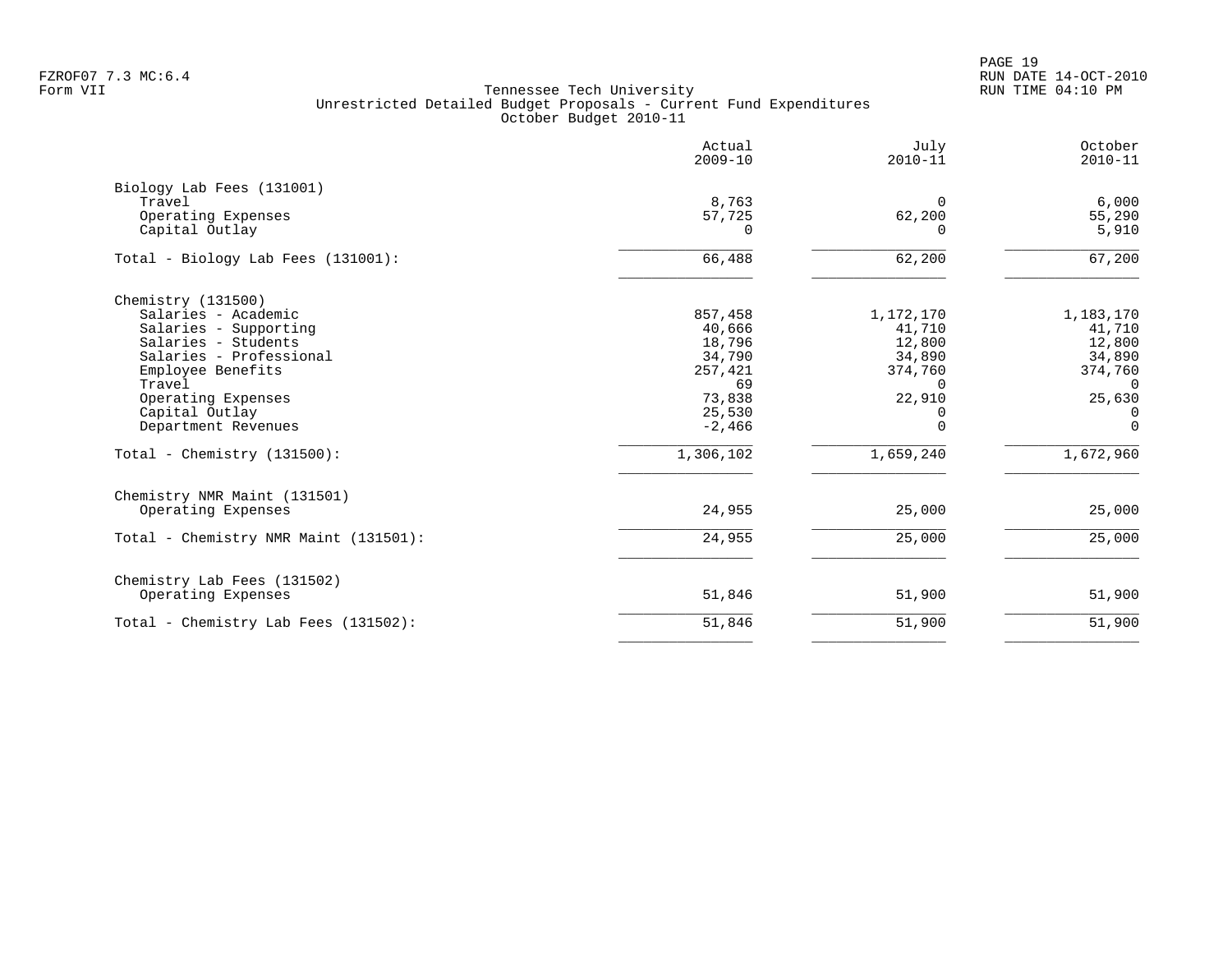PAGE 20 FZROF07 7.3 MC:6.4 RUN DATE 14-OCT-2010

|                                           | Actual<br>$2009 - 10$ | July<br>$2010 - 11$ | October<br>$2010 - 11$ |
|-------------------------------------------|-----------------------|---------------------|------------------------|
| Preprof Health Services (131503)          |                       |                     |                        |
| Salaries - Supporting                     | 8,089                 | 9,180               | 9,180                  |
| Employee Benefits                         | 2,237                 | 2,760               | 2,760                  |
| Travel                                    | 500                   | 500                 | 500                    |
| Operating Expenses                        | 813                   | 820                 | 820                    |
| Total - Preprof Health Services (131503): | 11,639                | 13,260              | 13,260                 |
| Environmental Science (131504)            |                       |                     |                        |
| Salaries - Academic                       | 18,632                | 0                   | $\mathbf 0$            |
| Salaries - Supporting                     | 4,014                 |                     | $\mathbf 0$            |
| Salaries - Professional                   | 92,770                | 74,000              | 74,000                 |
| Employee Benefits                         | 307                   | $\Omega$            | $\Omega$               |
| Travel                                    | 810                   | 500                 | 610                    |
| Operating Expenses                        | 10,200                | 5,620               | 5,510                  |
| Total - Environmental Science (131504):   | 126,733               | 80,120              | 80,120                 |
| Computer Science (132000)                 |                       |                     |                        |
| Salaries - Academic                       | 640,549               | 658,660             | 658,660                |
| Salaries - Supporting                     | 25,479                | 25,340              | 25,340                 |
| Salaries - Students                       | 8,301                 | 6,000               | 6,320                  |
| Salaries - Professional                   | 44,820                | 44,920              | 44,920                 |
| Employee Benefits                         | 201,163               | 208,150             | 208,150                |
| Travel                                    | 5,617                 | $\Omega$            | 560                    |
| Operating Expenses                        | 16,726                | 15,150              | 39,820                 |
| Total - Computer Science (132000):        | 942,655               | 958,220             | 983,770                |
|                                           |                       |                     |                        |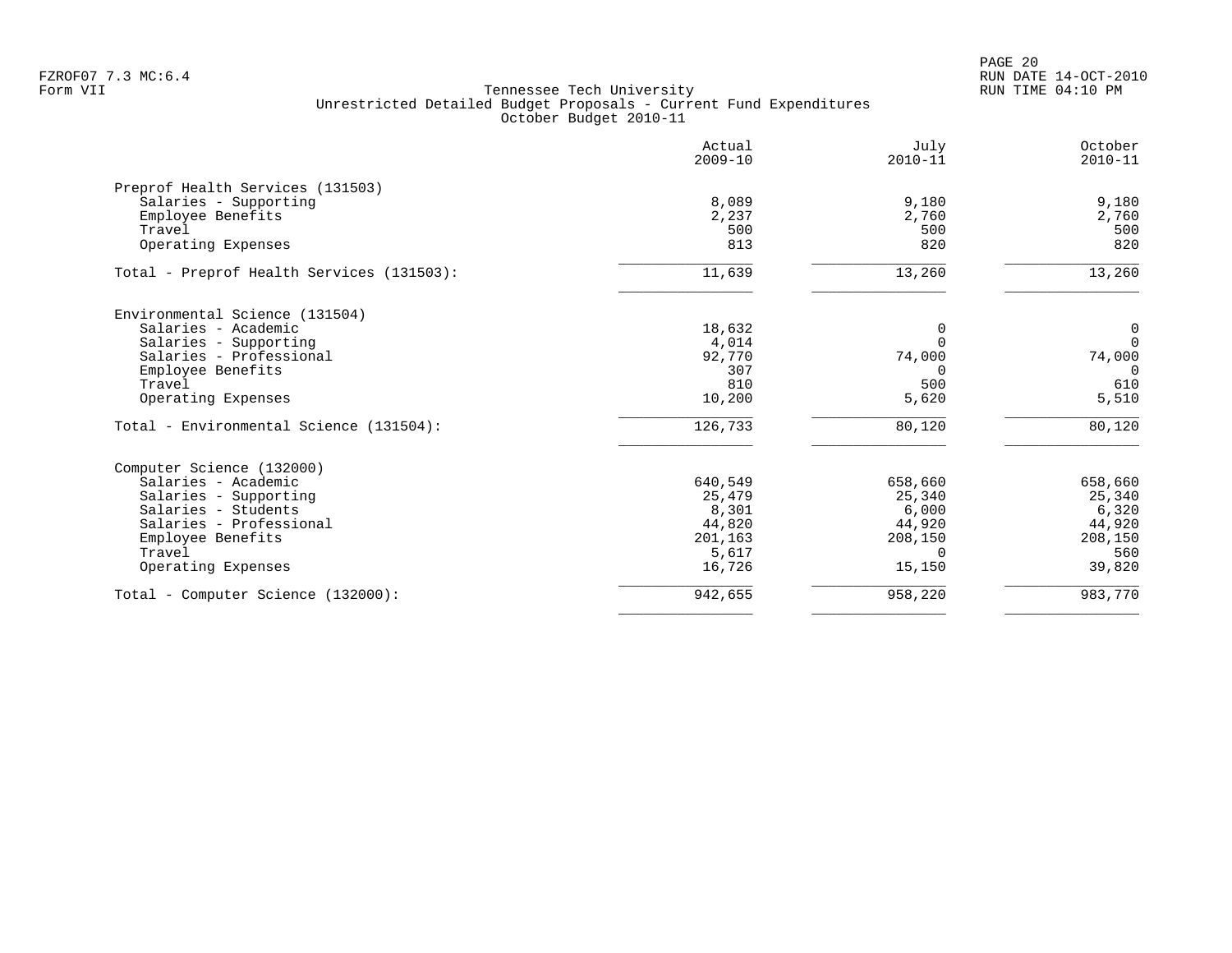PAGE 21 FZROF07 7.3 MC:6.4 RUN DATE 14-OCT-2010

|                                                             | Actual<br>$2009 - 10$ | July<br>$2010 - 11$ | October<br>$2010 - 11$ |
|-------------------------------------------------------------|-----------------------|---------------------|------------------------|
| Computer Science Grad Assist (132001)<br>Operating Expenses | $\mathbf 0$           | 0                   | 25,600                 |
| Total - Computer Science Grad Assist (132001):              | 0                     | $\Omega$            | 25,600                 |
| Earth Sciences (132500)                                     |                       |                     |                        |
| Salaries - Academic                                         | 485,190               | 463,070             | 463,070                |
| Salaries - Supporting                                       | 21,700                | 21,800              | 21,800                 |
| Salaries - Students                                         | 6,634                 | 5,300               | 5,300                  |
| Employee Benefits                                           | 174,827               | 186,440             | 186,440                |
| Travel                                                      | 3,383                 | $\Omega$            | $\Omega$               |
| Operating Expenses                                          | 19,522                | 13,220              | 14,220                 |
| Total - Earth Sciences (132500):                            | 711,256               | 689,830             | 690,830                |
| Earth Sciences Lab Fees (132501)                            |                       |                     |                        |
| Travel                                                      | 6,141                 | $\Omega$            | $\overline{0}$         |
| Operating Expenses                                          | 8,360                 | 14,500              | 14,500                 |
| Total - Earth Sciences Lab Fees (132501):                   | 14,501                | 14,500              | 14,500                 |
| English and Communications (133000)                         |                       |                     |                        |
| Salaries - Academic                                         | 1,973,386             | 1,893,760           | 2,001,760              |
| Salaries - Supporting                                       | 42,020                | 42,220              | 42,220                 |
| Salaries - Students                                         | 1,400                 | $\Omega$            | 1,000                  |
| Employee Benefits                                           | 593,298               | 583,900             | 583,900                |
| Travel                                                      | 894                   | $\Omega$            | 600                    |
| Operating Expenses                                          | 37,450                | 31,170              | 40,330                 |
| Total - English and Communications (133000):                | 2,648,448             | 2,551,050           | 2,669,810              |
|                                                             |                       |                     |                        |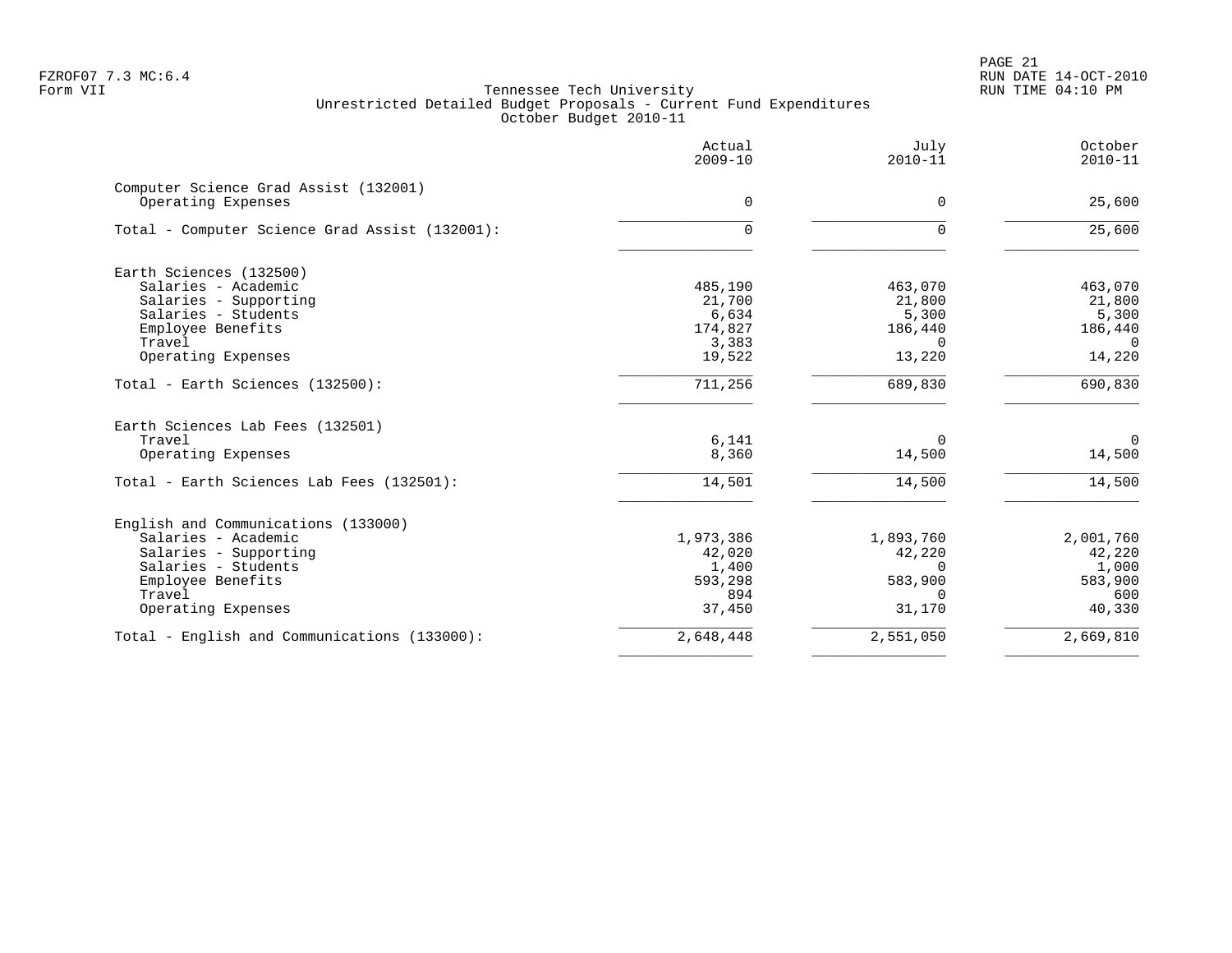PAGE 22 FZROF07 7.3 MC:6.4 RUN DATE 14-OCT-2010

|                                                                                                                                              | Actual<br>$2009 - 10$                           | July<br>$2010 - 11$                           | October<br>$2010 - 11$                          |
|----------------------------------------------------------------------------------------------------------------------------------------------|-------------------------------------------------|-----------------------------------------------|-------------------------------------------------|
| Speech (133001)<br>Travel                                                                                                                    | 13,568                                          | 10,000                                        | 10,000                                          |
| Total - Speech $(133001)$ :                                                                                                                  | 13,568                                          | 10,000                                        | 10,000                                          |
| Debate Scholarship (133002)<br>Operating Expenses                                                                                            | 6,000                                           | $\mathbf 0$                                   | $\mathbf 0$                                     |
| Total - Debate Scholarship (133002):                                                                                                         | 6,000                                           | $\Omega$                                      | $\Omega$                                        |
| Journalism (133003)<br>Salaries - Supporting<br>Operating Expenses<br>Total - Journalism $(133003)$ :                                        | $\overline{0}$<br>903<br>903                    | $\mathbf 0$<br>1,030<br>1,030                 | 22,160<br>1,030<br>$\frac{1}{23,190}$           |
| Theatre (133004)<br>Travel<br>Operating Expenses                                                                                             | 148<br>5,725                                    | $\overline{0}$<br>500                         | $\mathbf 0$<br>500                              |
| Total - Theatre $(133004)$ :                                                                                                                 | 5,873                                           | 500                                           | 500                                             |
| Foreign Languages (133500)<br>Salaries - Academic<br>Salaries - Supporting<br>Salaries - Students<br>Employee Benefits<br>Operating Expenses | 421,370<br>24,651<br>3,110<br>120,330<br>32,671 | 404,280<br>22,360<br>5,220<br>97,810<br>7,600 | 404,280<br>22,360<br>5,220<br>121,230<br>13,310 |
| Total - Foreign Languages (133500):                                                                                                          | 602,132                                         | 537,270                                       | 566,400                                         |
|                                                                                                                                              |                                                 |                                               |                                                 |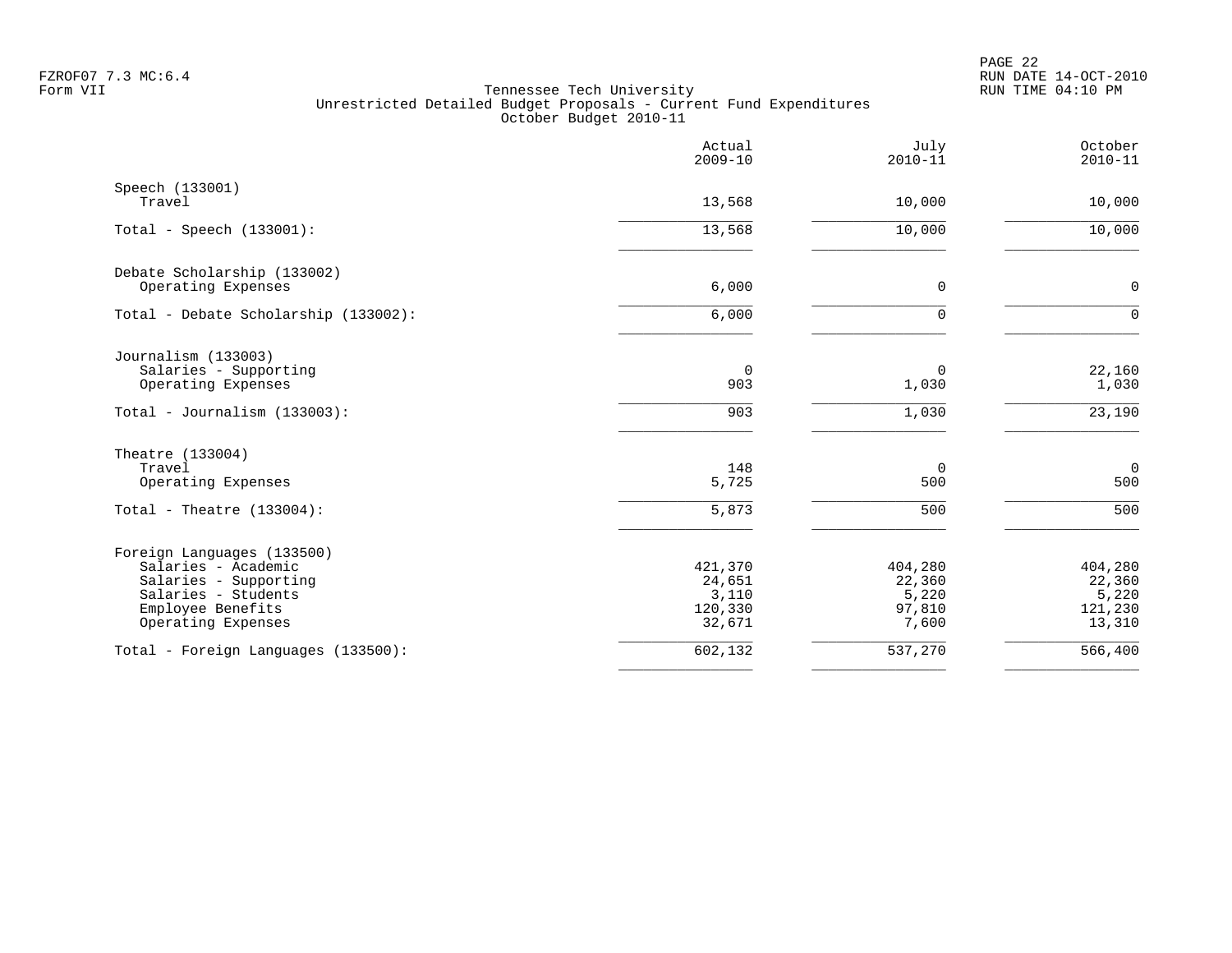PAGE 23 FZROF07 7.3 MC:6.4 RUN DATE 14-OCT-2010

|                               | Actual<br>$2009 - 10$ | July<br>$2010 - 11$ | October<br>$2010 - 11$ |
|-------------------------------|-----------------------|---------------------|------------------------|
| History (134000)              |                       |                     |                        |
| Salaries - Academic           | 616,955               | 701,602             | 717,102                |
| Salaries - Supporting         | 21,710                | 21,810              | 21,810                 |
| Employee Benefits             | 198,142               | 218,570             | 218,570                |
| Operating Expenses            | 23,326                | 10,190              | 16,450                 |
| Total - History $(134000)$ :  | 860,133               | 952,172             | 973,932                |
| Mathematics (134500)          |                       |                     |                        |
| Salaries - Academic           | 1,238,152             | 1,212,480           | 1,215,480              |
| Salaries - Supporting         | 46,860                | 47,060              | 47,060                 |
| Salaries - Students           | 4,626                 | 870                 | 870                    |
| Employee Benefits             | 383,728               | 447,660             | 447,660                |
| Travel                        | 6,190                 | $\Omega$            | 4,000                  |
| Operating Expenses            | 29,407                | 21,640              | 21,680                 |
| Total - Mathematics (134500): | 1,708,963             | 1,729,710           | 1,736,750              |
| Physics (135000)              |                       |                     |                        |
| Salaries - Academic           | 478,700               | 485,700             | 488,700                |
| Salaries - Supporting         | 58,645                | 62,080              | 62,080                 |
| Salaries - Students           | 11,922                | 12,640              | 12,640                 |
| Employee Benefits             | 163,151               | 173,770             | 173,770                |
| Travel                        | 0                     | $\Omega$            | 3,000                  |
| Operating Expenses            | 9,057                 | 10,530              | 68,960                 |
| Total - Physics $(135000)$ :  | 721,475               | 744,720             | 809,150                |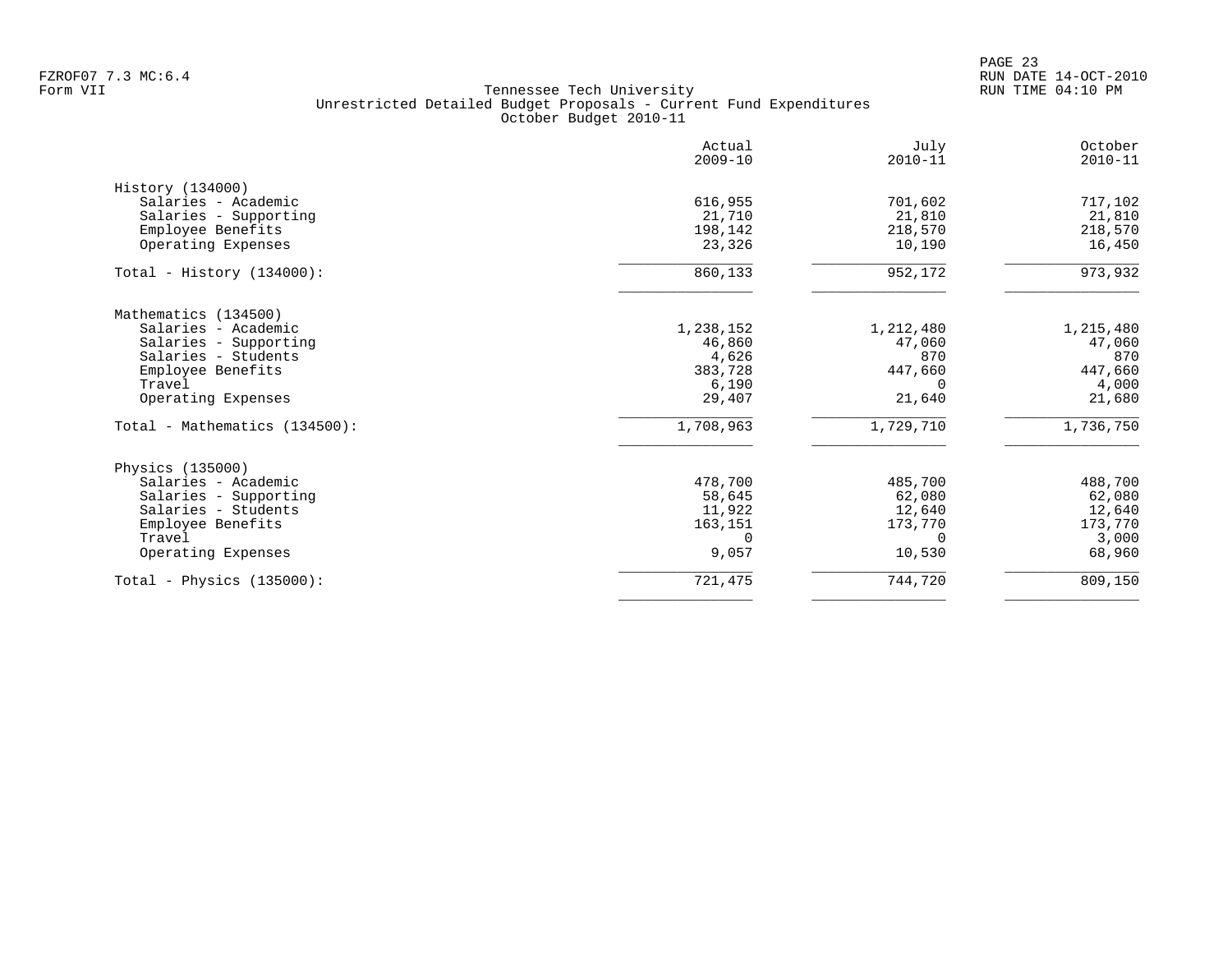|                                                   | Actual<br>$2009 - 10$ | July<br>$2010 - 11$ | October<br>$2010 - 11$ |
|---------------------------------------------------|-----------------------|---------------------|------------------------|
| Physics Lab Fees (135001)                         |                       |                     |                        |
| Operating Expenses                                | 17,264                | 19,500              | 18,500                 |
| Total - Physics Lab Fees (135001):                | 17,264                | 19,500              | 18,500                 |
| Sociology and Political Science (135500)          |                       |                     |                        |
| Salaries - Academic                               | 728,419               | 858,140             | 812,640                |
| Salaries - Supporting                             | 27,152                | 27,500              | 27,500                 |
| Employee Benefits                                 | 214,909               | 285,700             | 285,700                |
| Travel                                            | 1,352                 | $\Omega$            | $\Omega$               |
| Operating Expenses                                | 29,392                | 14,190              | 21,480                 |
| Total - Sociology and Political Science (135500): | 1,001,224             | 1,185,530           | 1,147,320              |
| Gen Curr Student Success (136000)                 |                       |                     |                        |
| Salaries - Supporting                             | 17,354                | 25,290              | 25,290                 |
| Salaries - Students                               | 1,101                 | 1,800               | 1,800                  |
| Salaries - Professional                           | 66,860                | 67,410              | 67,410                 |
| Employee Benefits                                 | 20,446                | 35,250              | 35,250                 |
| Operating Expenses                                | 3,891                 | 2,930               | 7,000                  |
| Total - Gen Curr Student Success (136000):        | 109,652               | 132,680             | 136,750                |
| Gen Curr Studt Succ Grad Assist (136001)          |                       |                     |                        |
| Operating Expenses                                | 8,256                 | 9,450               | 9,450                  |
| Total - Gen Curr Studt Succ Grad Assist (136001): | 8,256                 | 9,450               | 9,450                  |
|                                                   |                       |                     |                        |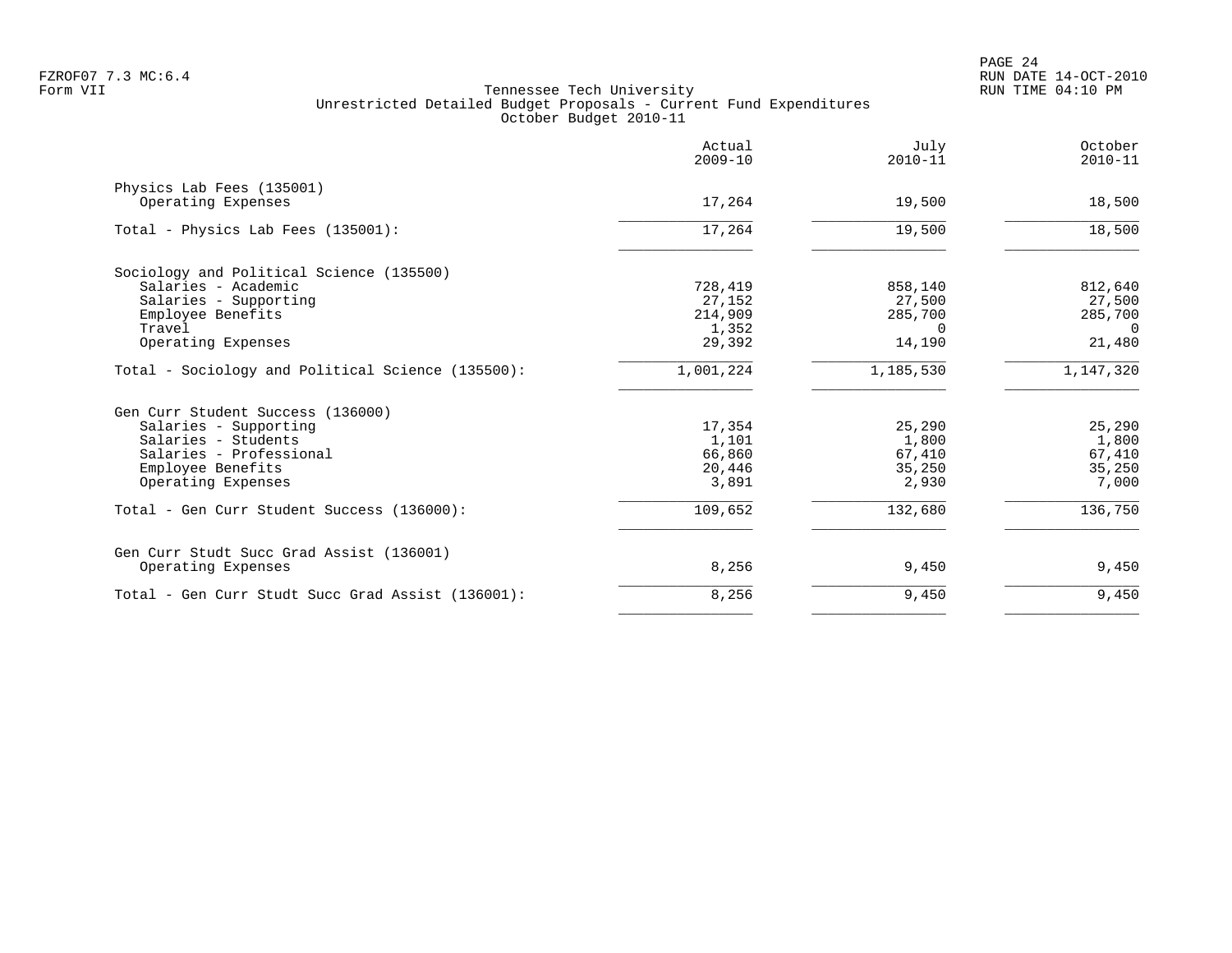|                                                       | Actual<br>$2009 - 10$ | July<br>$2010 - 11$ | October<br>$2010 - 11$ |
|-------------------------------------------------------|-----------------------|---------------------|------------------------|
| SACF Engineering Spec Acad Crs Fees (137001)          |                       |                     |                        |
| Salaries - Administrative                             | 5,000                 | 0                   | $\mathbf 0$            |
| Salaries - Academic                                   | 162,824               | 90,000              | 90,000                 |
| Salaries - Supporting                                 | 5,484                 | $\Omega$            | 0                      |
| Salaries - Students                                   | 52,842                | $\Omega$            | $\Omega$               |
| Employee Benefits                                     | 45,549                | 23,530              | 23,530                 |
| Travel                                                | 26,053                | $\Omega$            | $\Omega$               |
| Operating Expenses                                    | 116,037               | 351,470             | 989,830                |
| Capital Outlay                                        | 26,534                | $\Omega$            | $\Omega$               |
|                                                       |                       |                     |                        |
| Total - SACF Engineering Spec Acad Crs Fees (137001): | 440,323               | 465,000             | 1,103,360              |
| Engineering Stimulus Funding (137019)                 |                       |                     |                        |
| Salaries - Administrative                             | 40,000                | 40,000              | 40,000                 |
| Salaries - Academic                                   | 960,577               | 684,130             | $-51,488$              |
| Salaries - Students                                   | 150                   | $\Omega$            | 0                      |
| Employee Benefits                                     | 296,360               | 251,920             | 83,090                 |
| Total - Engineering Stimulus Funding (137019):        | 1,297,087             | 976,050             | 71,602                 |
| Engineering MOE Funding (137020)                      |                       |                     |                        |
| Salaries - Academic                                   | 0                     | 8,800               | 744,418                |
| Employee Benefits                                     | $\mathbf 0$           | $\mathbf 0$         | 122,130                |
| Total - Engineering MOE Funding (137020):             | $\Omega$              | 8,800               | 866,548                |
| Basic Engineering (137200)                            |                       |                     |                        |
| Salaries - Academic                                   | 72,710                | 282,680             | 282,680                |
| Salaries - Supporting                                 | 36,160                | 36,160              | 36,160                 |
| Salaries - Students                                   | 1,120                 | $\Omega$            | $\Omega$               |
| Employee Benefits                                     | 36,644                | 142,120             | 142,120                |
| Travel                                                | 4,198                 | <sup>n</sup>        | ∩                      |
| Operating Expenses                                    | 10,220                | 11,020              | 11,020                 |
| Capital Outlay                                        | 22,999                | $\Omega$            | $\Omega$               |
| Total - Basic Engineering (137200):                   | 184,051               | 471,980             | 471,980                |
|                                                       |                       |                     |                        |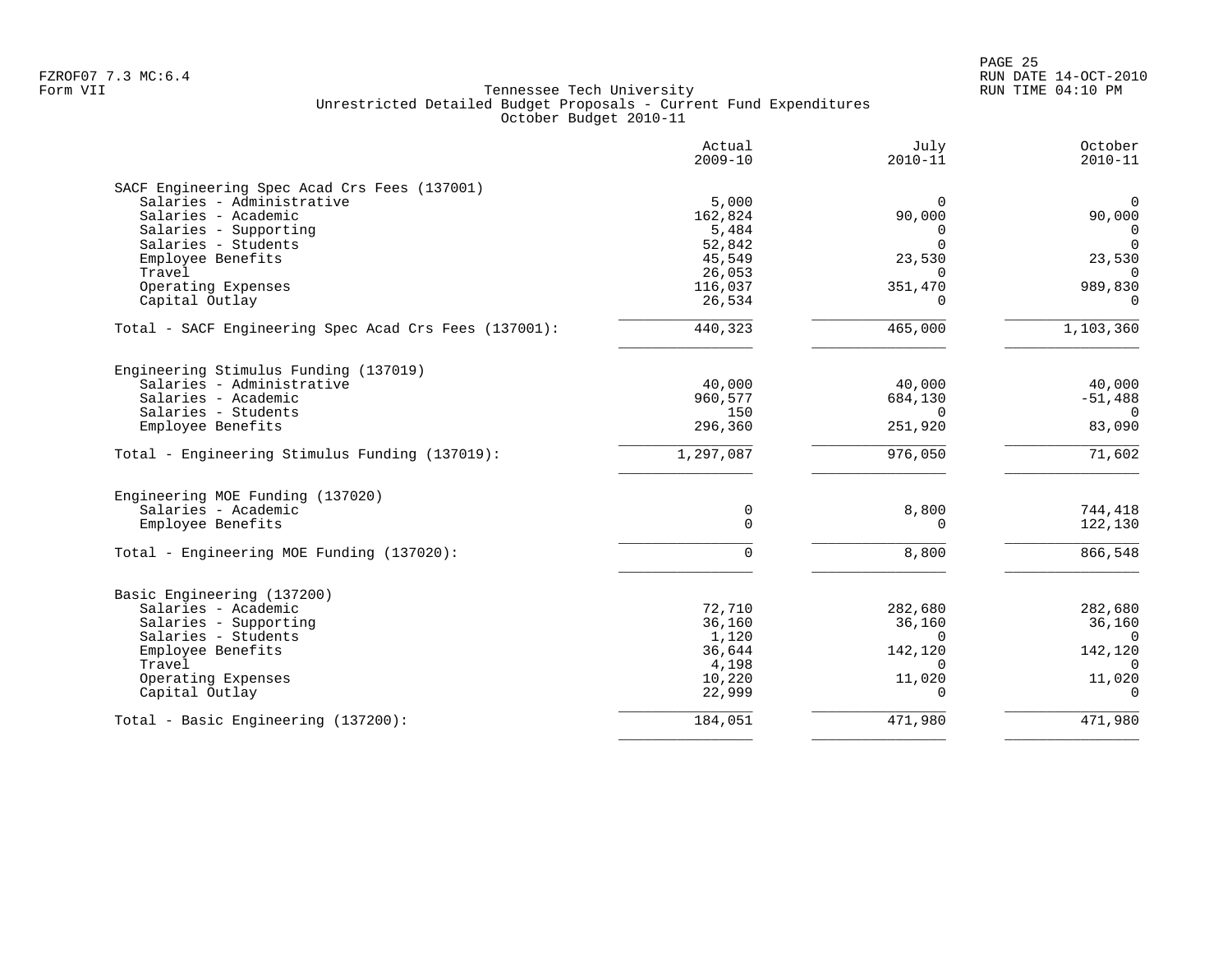PAGE 26 FZROF07 7.3 MC:6.4 RUN DATE 14-OCT-2010

|                                                                                                                                                                    | Actual<br>$2009 - 10$                             | July<br>$2010 - 11$                              | October<br>$2010 - 11$                           |
|--------------------------------------------------------------------------------------------------------------------------------------------------------------------|---------------------------------------------------|--------------------------------------------------|--------------------------------------------------|
| Basic Engr Manuals (137201)<br>Operating Expenses                                                                                                                  | 832                                               | $\Omega$                                         | $\mathbf 0$                                      |
| Total - Basic Engr Manuals (137201):                                                                                                                               | 832                                               | $\Omega$                                         | $\Omega$                                         |
| Basic Engr Lab Fees (137203)<br>Operating Expenses                                                                                                                 | 14,182                                            | 15,130                                           | 14,130                                           |
| Total - Basic Engr Lab Fees (137203):                                                                                                                              | 14,182                                            | 15,130                                           | 14,130                                           |
| Chemical Engineering (137400)<br>Salaries - Academic<br>Salaries - Supporting<br>Employee Benefits<br>Operating Expenses<br>Total - Chemical Engineering (137400): | 441,760<br>63,990<br>134,959<br>20,138<br>660,847 | 478,570<br>62,110<br>167,910<br>9,620<br>718,210 | 473,570<br>62,110<br>167,910<br>9,620<br>713,210 |
| Chemical Engr Grad Assistant (137401)<br>Operating Expenses                                                                                                        | 12,346                                            | 7,170                                            | 7,170                                            |
| Total - Chemical Engr Grad Assistant (137401):                                                                                                                     | 12,346                                            | 7,170                                            | 7,170                                            |
| Chemical Engr Lab Fees (137402)<br>Operating Expenses                                                                                                              | 2,919                                             | 2,920                                            | 3,820                                            |
| Total - Chemical Engr Lab Fees (137402):                                                                                                                           | 2,919                                             | 2,920                                            | 3,820                                            |
|                                                                                                                                                                    |                                                   |                                                  |                                                  |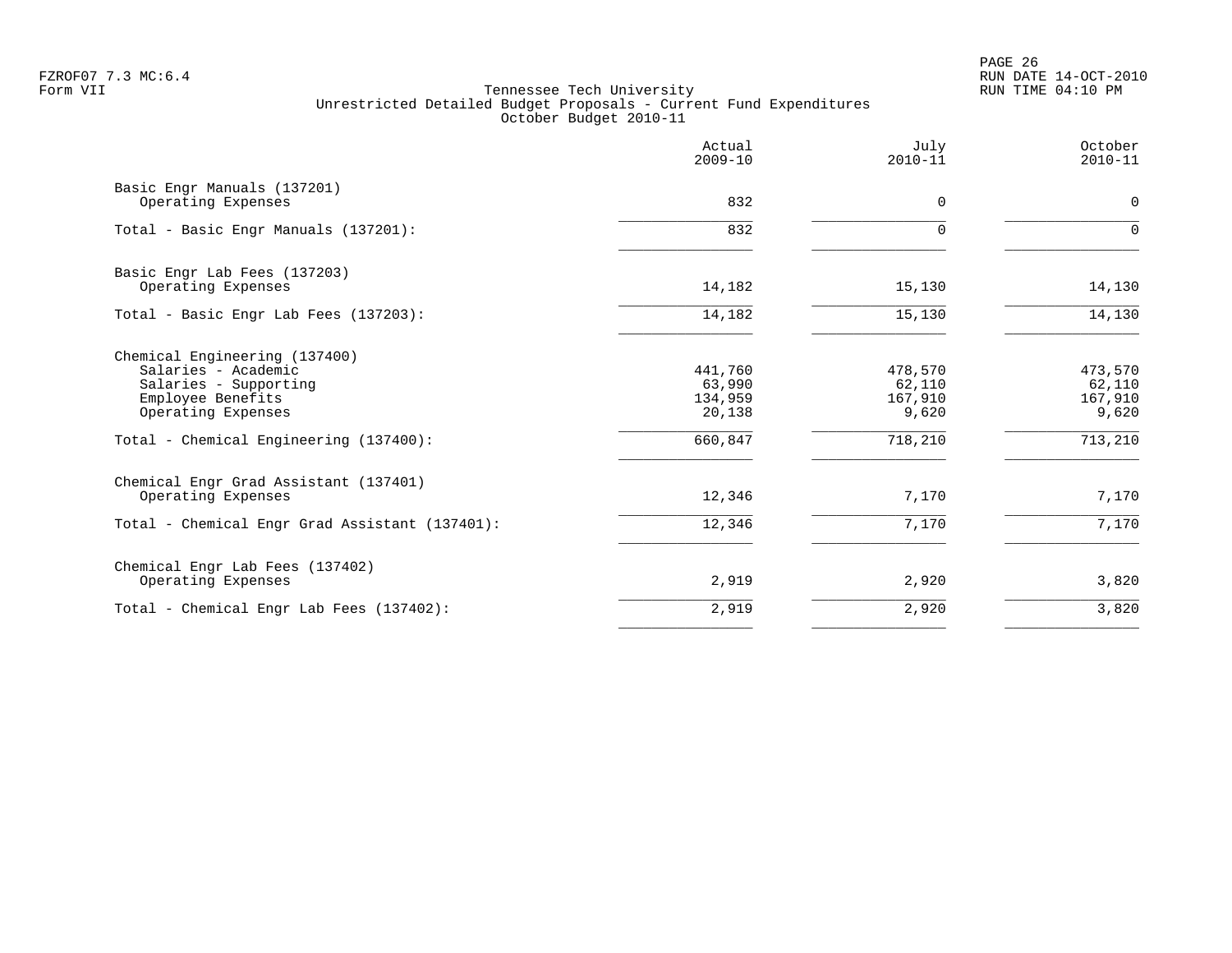PAGE 27 FZROF07 7.3 MC:6.4 RUN DATE 14-OCT-2010

|                                                         | Actual<br>$2009 - 10$ | July<br>$2010 - 11$ | October<br>$2010 - 11$ |
|---------------------------------------------------------|-----------------------|---------------------|------------------------|
| Civil and Environmental Engineering (137600)            |                       |                     |                        |
| Salaries - Academic                                     | 877,381               | 1,058,970           | 1,004,760              |
| Salaries - Supporting                                   | 86,528                | 88,620              | 88,620                 |
| Employee Benefits                                       | 262,150               | 359,340             | 359,340                |
| Travel                                                  | 8,542                 | $\Omega$            | 9,250                  |
| Operating Expenses                                      | 53,197                | 18,050              | 31,750                 |
| Total - Civil and Environmental Engineering (137600):   | 1,287,798             | 1,524,980           | 1,493,720              |
| Civil and Envir Grad Assistant (137601)                 |                       |                     |                        |
| Operating Expenses                                      | 27,519                | 21,520              | 21,520                 |
| Total - Civil and Envir Grad Assistant (137601):        | 27,519                | 21,520              | 21,520                 |
|                                                         |                       |                     |                        |
| Civil and Envir Lab Fees (137602)<br>Operating Expenses | 5,070                 | 5,070               | 5,070                  |
| Total - Civil and Envir Lab Fees (137602):              | 5,070                 | 5,070               | 5,070                  |
| Elect and Comptr Engr Office (137800)                   |                       |                     |                        |
| Salaries - Academic                                     | 892,358               | 1,095,940           | 1,075,830              |
| Salaries - Supporting                                   | 92,622                | 92,440              | 92,440                 |
| Salaries - Students                                     | 3,264                 | $\Omega$            | $\Omega$               |
| Salaries - Professional                                 | 49,530                | 49,630              | 49,630                 |
| Employee Benefits                                       | 320,449               | 489,420             | 489,420                |
| Travel                                                  | 5,857                 | 990                 | 990                    |
| Operating Expenses                                      | 84,948                | 18,530              | 29,140                 |
| Total - Elect and Comptr Engr Office (137800):          | 1,449,028             | 1,746,950           | 1,737,450              |
|                                                         |                       |                     |                        |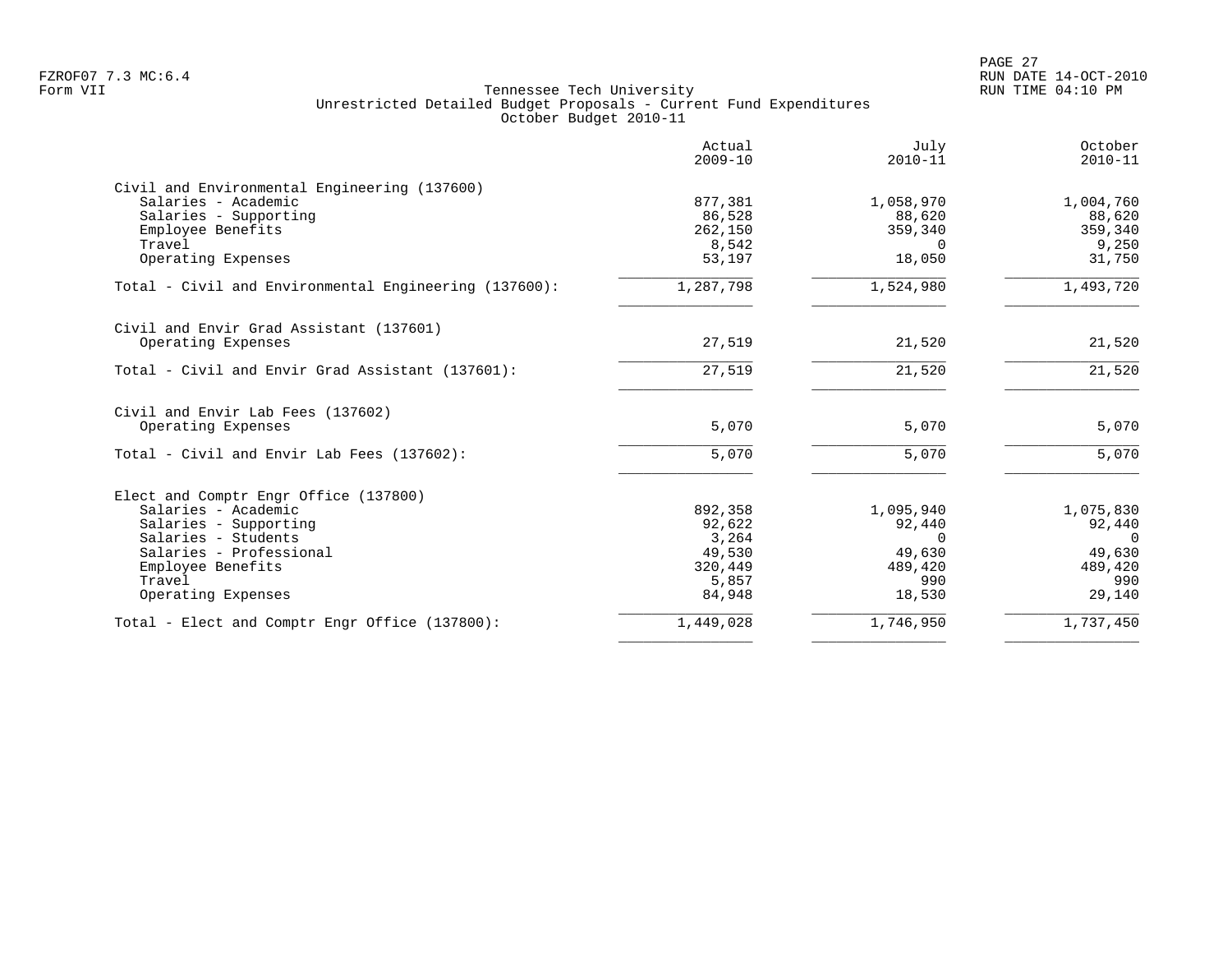PAGE 28 FZROF07 7.3 MC:6.4 RUN DATE 14-OCT-2010

| Actual<br>$2009 - 10$ | July<br>$2010 - 11$                                               | October<br>$2010 - 11$                                             |
|-----------------------|-------------------------------------------------------------------|--------------------------------------------------------------------|
| 53,312                | 28,690                                                            | 28,690                                                             |
| 53,312                | 28,690                                                            | 28,690                                                             |
|                       |                                                                   |                                                                    |
| 6,543                 | 8,220                                                             | 9,820                                                              |
| 6,543                 | 8,220                                                             | 9,820                                                              |
|                       |                                                                   |                                                                    |
|                       |                                                                   | $\overline{0}$                                                     |
|                       |                                                                   | 9,000                                                              |
| 7,209                 | $\Omega$                                                          | 2,800<br>$\Omega$                                                  |
| 193,707               | 31,380                                                            | 11,800                                                             |
|                       |                                                                   |                                                                    |
| 452                   | 0                                                                 | $\mathbf 0$                                                        |
|                       |                                                                   | 180                                                                |
| 892                   | <sup>n</sup>                                                      | 180                                                                |
|                       |                                                                   |                                                                    |
| 358,319               | 357,940                                                           | 359,940                                                            |
|                       |                                                                   | 66,300                                                             |
|                       |                                                                   | 136,120                                                            |
| 1,783                 | $\Omega$                                                          | 10,730<br>$\Omega$                                                 |
| 571,054               | 571,090                                                           | 573,090                                                            |
|                       | 112,450<br>31,380<br>42,668<br>440<br>66,100<br>126,037<br>18,815 | $\Omega$<br>31,380<br>O<br>$\Omega$<br>66,300<br>136,120<br>10,730 |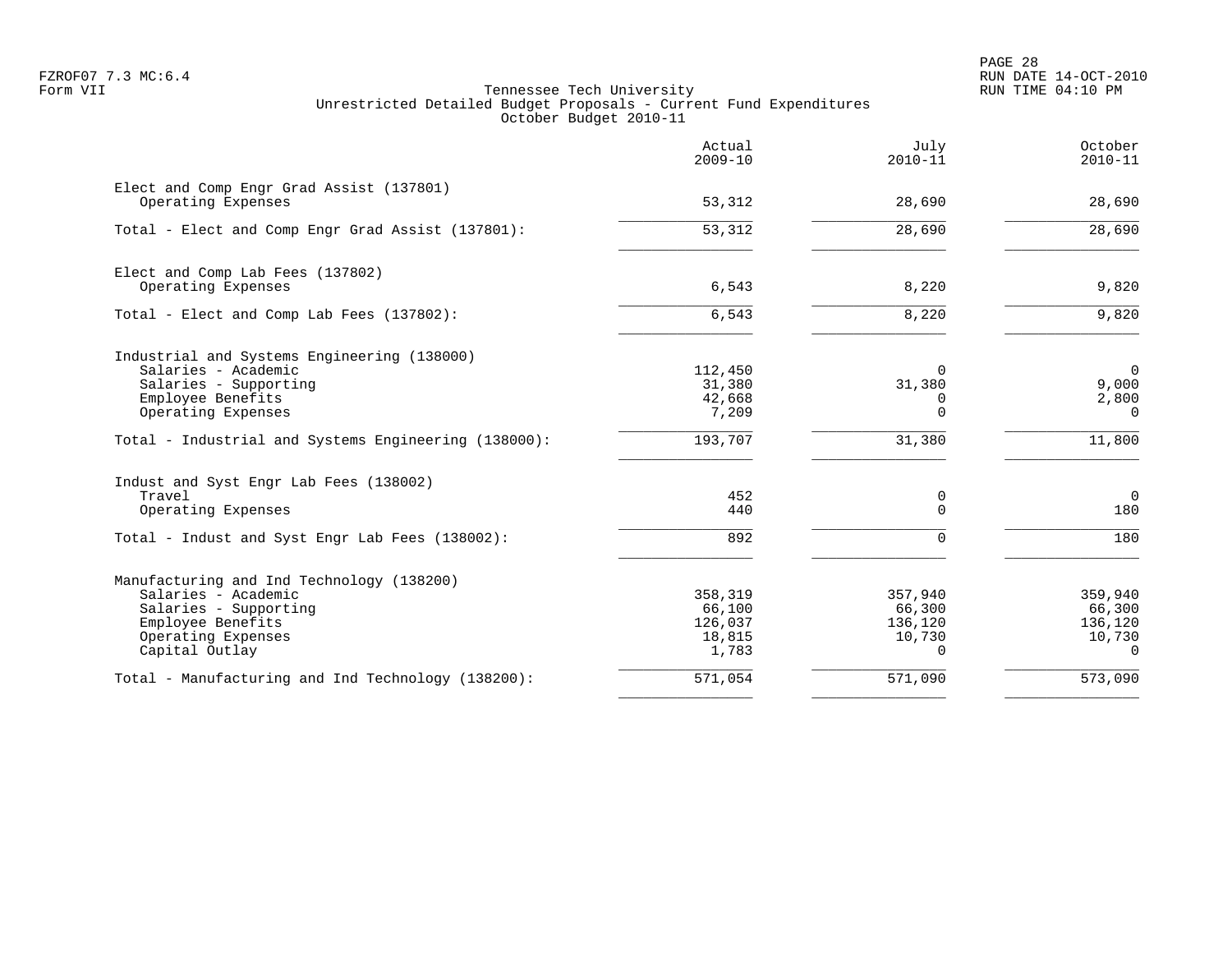PAGE 29 FZROF07 7.3 MC:6.4 RUN DATE 14-OCT-2010

|                                                                                                                                                                                                                                    | Actual<br>$2009 - 10$                                                               | July<br>$2010 - 11$                                                                   | October<br>$2010 - 11$                                                                  |
|------------------------------------------------------------------------------------------------------------------------------------------------------------------------------------------------------------------------------------|-------------------------------------------------------------------------------------|---------------------------------------------------------------------------------------|-----------------------------------------------------------------------------------------|
| Manuf and Ind Tech Lab Fees (138202)<br>Operating Expenses<br>Capital Outlay                                                                                                                                                       | 9,059<br>138                                                                        | 9,200<br>$\Omega$                                                                     | 9,200<br>$\Omega$                                                                       |
| Total - Manuf and Ind Tech Lab Fees (138202):                                                                                                                                                                                      | 9,197                                                                               | 9,200                                                                                 | 9,200                                                                                   |
| Mechanical Engineering (138400)<br>Salaries - Academic<br>Salaries - Supporting<br>Salaries - Students<br>Salaries - Professional<br>Employee Benefits<br>Travel<br>Operating Expenses<br>Total - Mechanical Engineering (138400): | 1,404,877<br>75,909<br>3,077<br>84,370<br>454,805<br>6,734<br>81,477<br>2, 111, 249 | 1,444,180<br>91,100<br>$\cap$<br>84,770<br>531,740<br>$\Omega$<br>24,140<br>2,175,930 | 1,478,290<br>91,100<br>$\Omega$<br>84,770<br>531,740<br>$\Omega$<br>24,140<br>2,210,040 |
| Mech Engr Grad Assistant (138401)<br>Operating Expenses                                                                                                                                                                            | 27,454                                                                              | 28,690                                                                                | 28,690                                                                                  |
| Total - Mech Engr Grad Assistant (138401):                                                                                                                                                                                         | 27,454                                                                              | 28,690                                                                                | 28,690                                                                                  |
| Mech Engr Lab Fees (138402)<br>Operating Expenses                                                                                                                                                                                  | 5,657                                                                               | 5,620                                                                                 | 5,620                                                                                   |
| Total - Mech Engr Lab Fees (138402):                                                                                                                                                                                               | 5,657                                                                               | 5,620                                                                                 | 5,620                                                                                   |
|                                                                                                                                                                                                                                    |                                                                                     |                                                                                       |                                                                                         |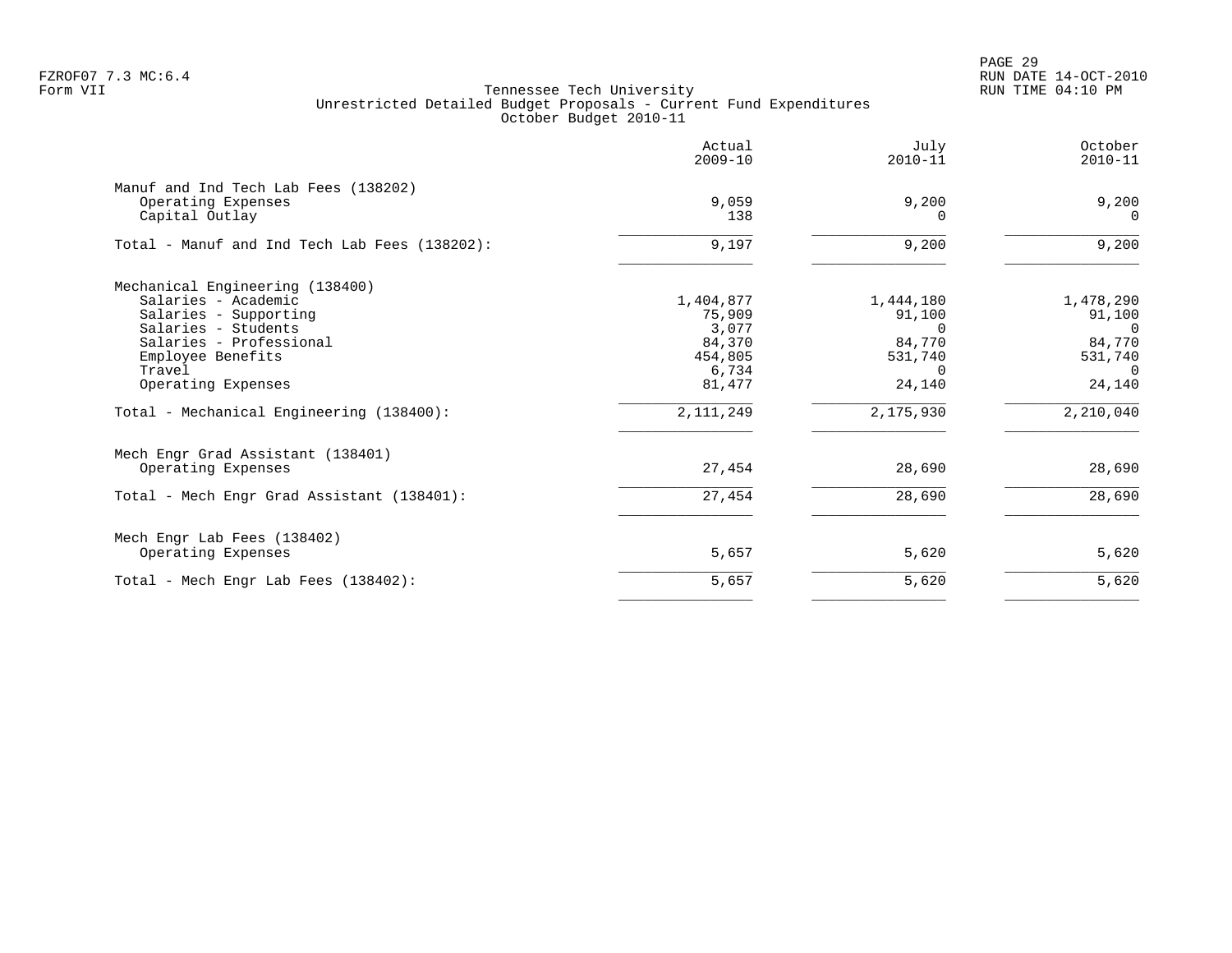|                                                      | Actual<br>$2009 - 10$ | July<br>$2010 - 11$ | October<br>$2010 - 11$ |
|------------------------------------------------------|-----------------------|---------------------|------------------------|
| SACF Business Spec Acad Course Fee (140002)          |                       |                     |                        |
| Salaries - Administrative                            | 5,004                 | 0                   | 5,000                  |
| Salaries - Academic                                  | 27,409                | 0                   | 10,990                 |
| Salaries - Supporting                                | 3,342                 | $\Omega$            | $\overline{0}$         |
| Salaries - Students                                  | 18,079                | $\Omega$            | 2,200                  |
| Salaries - Professional                              | 713                   | $\Omega$            | $\Omega$               |
| Employee Benefits                                    | 7,585                 | 7,190               | 7,190                  |
| Travel                                               | 22,768                | $\Omega$            | 2,000                  |
| Operating Expenses                                   | 91,863                | 95,203              | 272,647                |
| Total - SACF Business Spec Acad Course Fee (140002): | 176,763               | 102,393             | 300,027                |
| Business Admin Stimulus Funding (140019)             |                       |                     |                        |
| Salaries - Academic                                  | 710,638               | 383,830             | 99,590                 |
| Salaries - Professional                              | 8,202                 | $\Omega$            | $\Omega$               |
| Employee Benefits                                    | 195,331               | 99,490              | 27,890                 |
| Total - Business Admin Stimulus Funding (140019):    | 914,171               | 483,320             | 127,480                |
| Business Instruct MOE Funding (140022)               |                       |                     |                        |
| Salaries - Academic                                  | 0                     | 0                   | 284,240                |
| Employee Benefits                                    | $\Omega$              | $\Omega$            | 79,590                 |
| Total - Business Instruct MOE Funding (140022):      | $\Omega$              | $\Omega$            | 363,830                |
|                                                      |                       |                     |                        |
| Accounting and Bus Law (141500)                      |                       |                     |                        |
| Salaries - Academic                                  | 466,320               | 553,720             | 553,720                |
| Salaries - Supporting                                | 19,195                | 19,480              | 19,480                 |
| Salaries - Students                                  | 926                   | 930                 | 930                    |
| Employee Benefits                                    | 130,634               | 222,100             | 222,100                |
| Total - Accounting and Bus Law $(141500)$ :          | 617,075               | 796,230             | 796,230                |
|                                                      |                       |                     |                        |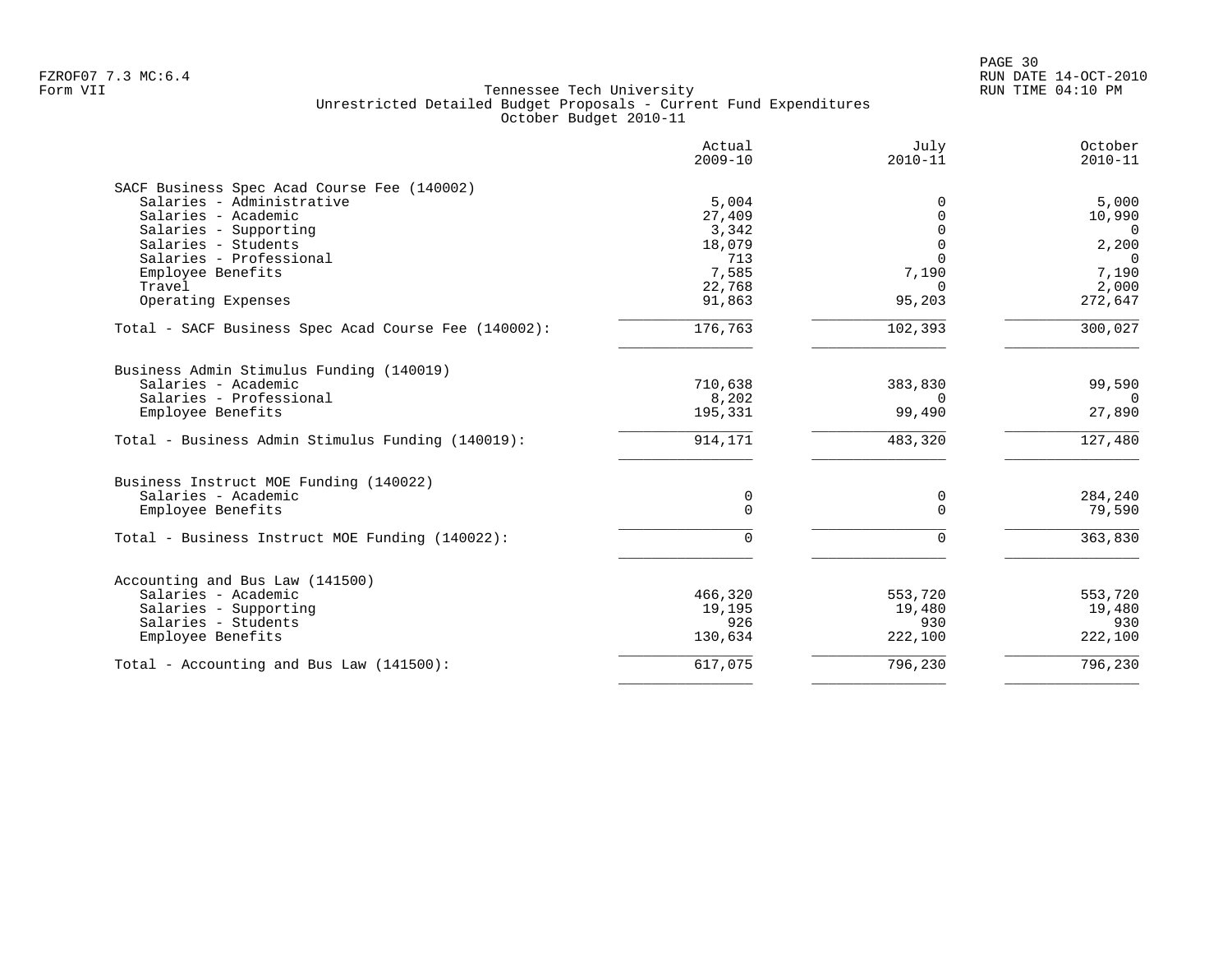PAGE 31 FZROF07 7.3 MC:6.4 RUN DATE 14-OCT-2010

| Actual<br>$2009 - 10$ | July<br>$2010 - 11$                | October<br>$2010 - 11$                |
|-----------------------|------------------------------------|---------------------------------------|
|                       |                                    |                                       |
|                       |                                    | 66,160                                |
|                       |                                    | 9,230                                 |
|                       |                                    | 3,000                                 |
| 9,951                 | 6,430                              | 6,430                                 |
| 54,524                | 81,820                             | 84,820                                |
|                       |                                    |                                       |
| 5,498                 | 5,000                              | 5,000                                 |
| 17,755                | 17,855                             | 17,855                                |
| 12,017                | $\Omega$                           | $\Omega$                              |
|                       |                                    | 52,910                                |
| 8,168                 | 7,610                              | 7,610                                 |
| 84,159                | 83,375                             | 83,375                                |
|                       |                                    |                                       |
| 9,308                 | 5,550                              | 5,550                                 |
| 9,308                 | 5,550                              | 5,550                                 |
|                       |                                    |                                       |
| 25,966                | 15,155                             | 15,155                                |
| 11,136                | 17,570                             | 17,570                                |
| 37,102                | 32,725                             | 32,725                                |
|                       | 30,480<br>8,712<br>5,381<br>40,721 | 66,160<br>9,230<br>$\Omega$<br>52,910 |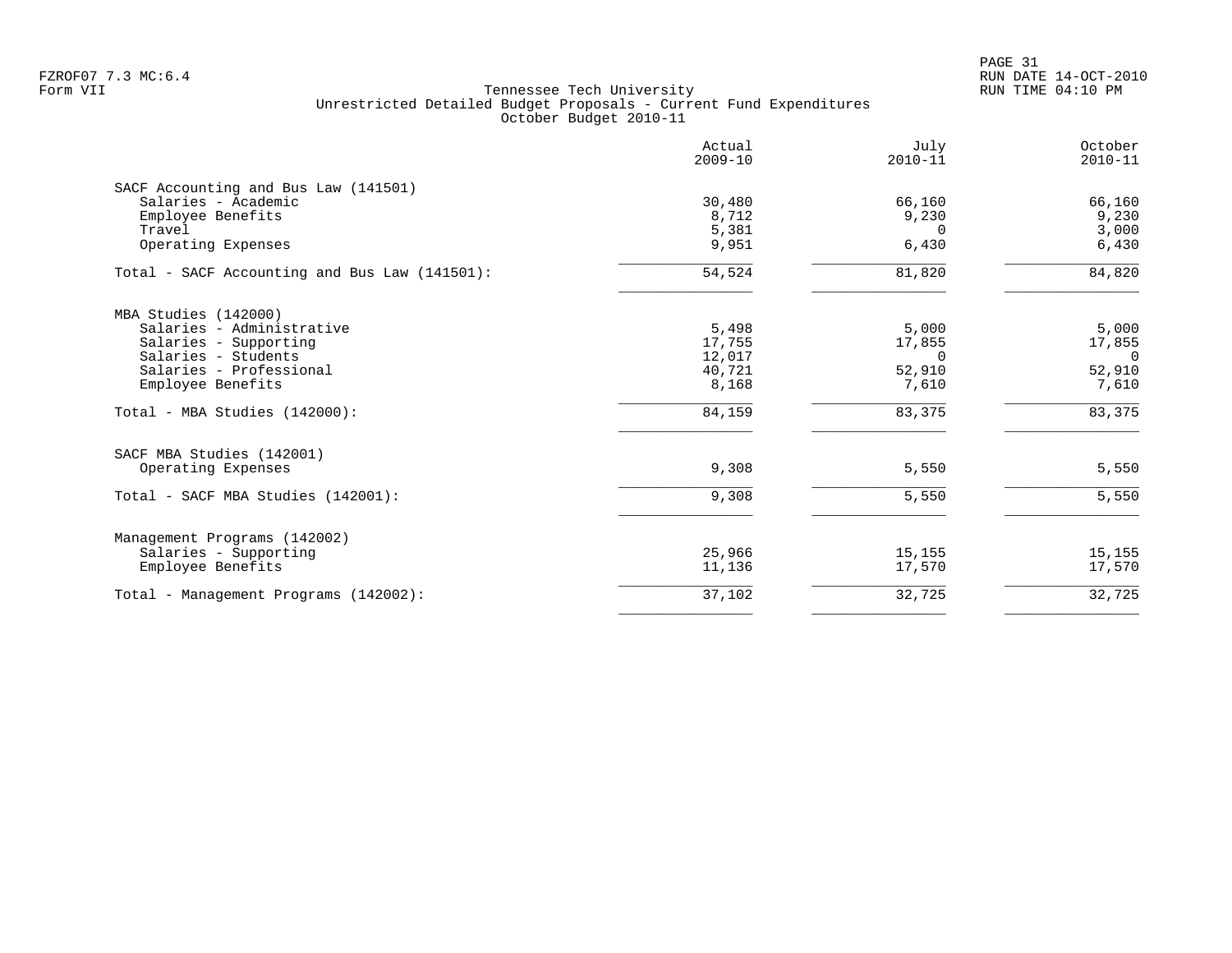|                                                   | Actual<br>$2009 - 10$ | July<br>$2010 - 11$ | October<br>$2010 - 11$ |
|---------------------------------------------------|-----------------------|---------------------|------------------------|
| MBA Bus Grad Assist (142004)                      |                       |                     |                        |
| Operating Expenses                                | 99,922                | 98,840              | 98,840                 |
| Total - MBA Bus Grad Assist (142004):             | 99,922                | 98,840              | 98,840                 |
| Economics Finance and Marketing (142500)          |                       |                     |                        |
| Salaries - Academic                               | 870,258               | 847,824             | 856,088                |
| Salaries - Supporting                             | 31,120                | 31,220              | 31,220                 |
| Employee Benefits                                 | 229,090               | 335,040             | 335,040                |
| Operating Expenses                                | 857                   | <sup>n</sup>        | $\Omega$               |
| Total - Economics Finance and Marketing (142500): | 1,131,325             | 1,214,084           | 1,222,348              |
| SACF Econ Fin and Marketing (142501)              |                       |                     |                        |
| Salaries - Academic                               | 109,193               | 106,294             | 108,530                |
| Employee Benefits                                 | 32,116                | 29,300              | 29,300                 |
| Travel                                            | 13,097                | $\Omega$            | 3,000                  |
| Operating Expenses                                | 8,664                 | 6,810               | 6,810                  |
| Total - SACF Econ Fin and Marketing (142501):     | 163,070               | 142,404             | 147,640                |
| Basic Business (143000)                           |                       |                     |                        |
| Salaries - Supporting                             | 82,555                | 64,010              | 64,010                 |
| Salaries - Professional                           | 52,160                | 52,260              | 52,260                 |
| Employee Benefits                                 | 39,750                | 52,030              | 52,030                 |
| Operating Expenses                                | 4                     | 0                   | $\Omega$               |
| Total - Basic Business (143000):                  | 174,469               | 168,300             | 168,300                |
|                                                   |                       |                     |                        |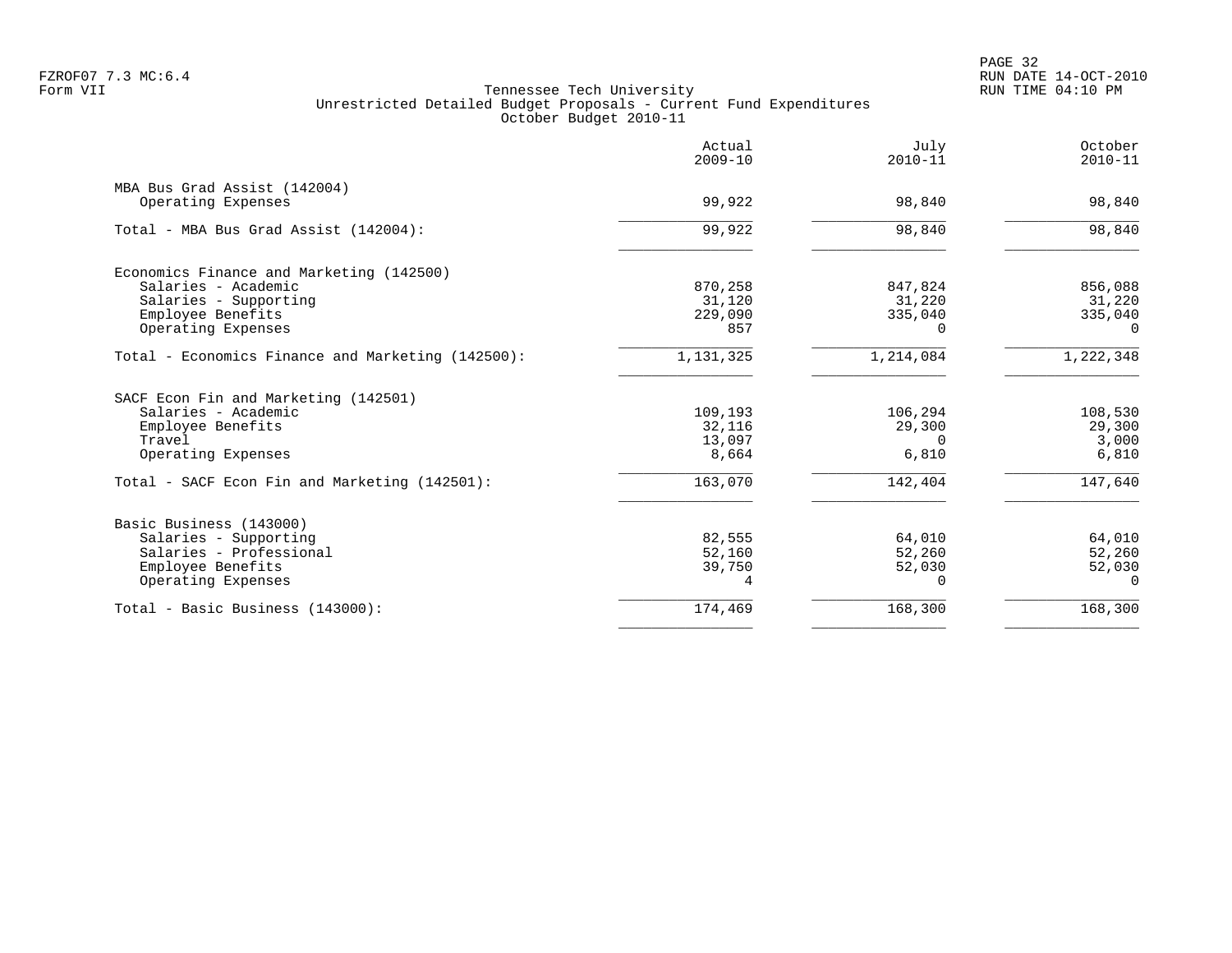|                                                     | Actual<br>$2009 - 10$ | July<br>$2010 - 11$ | October<br>$2010 - 11$ |
|-----------------------------------------------------|-----------------------|---------------------|------------------------|
| SACF Basic Business (143001)                        |                       |                     |                        |
| Salaries - Supporting                               | $\Omega$              | 18,290              | 18,290                 |
| Operating Expenses                                  | 11,163                | 2,970               | 2,970                  |
| Total - SACF Basic Business (143001):               | 11,163                | 21,260              | 21,260                 |
| Decision Sciences and Management (144000)           |                       |                     |                        |
| Salaries - Academic                                 | 727,042               | 851,493             | 851,493                |
| Salaries - Supporting                               | 22,518                | 22,540              | 22,540                 |
| Salaries - Professional                             | 147,736               | $\Omega$            | $\Omega$               |
| Employee Benefits                                   | 189,965               | 307,830             | 307,830                |
| Operating Expenses                                  | 624                   | ∩                   | $\Omega$               |
| Total - Decision Sciences and Management (144000):  | 1,087,885             | 1,181,863           | 1,181,863              |
| SACF Decision Sciences and Mangmt (144001)          |                       |                     |                        |
| Salaries - Academic                                 | 48,123                | 233,303             | 233,303                |
| Employee Benefits                                   | 11,794                | 12,530              | 12,530                 |
| Travel                                              | 5,257                 | $\Omega$            | 5,000                  |
| Operating Expenses                                  | 7,595                 | 7,490               | 7,490                  |
| Total - SACF Decision Sciences and Mangmt (144001): | 72,769                | 253,323             | 258,323                |
| World Cultures (144003)                             |                       |                     |                        |
| Operating Expenses                                  | 951                   | 950                 | 950                    |
| Total - World Cultures (144003):                    | 951                   | 950                 | 950                    |
|                                                     |                       |                     |                        |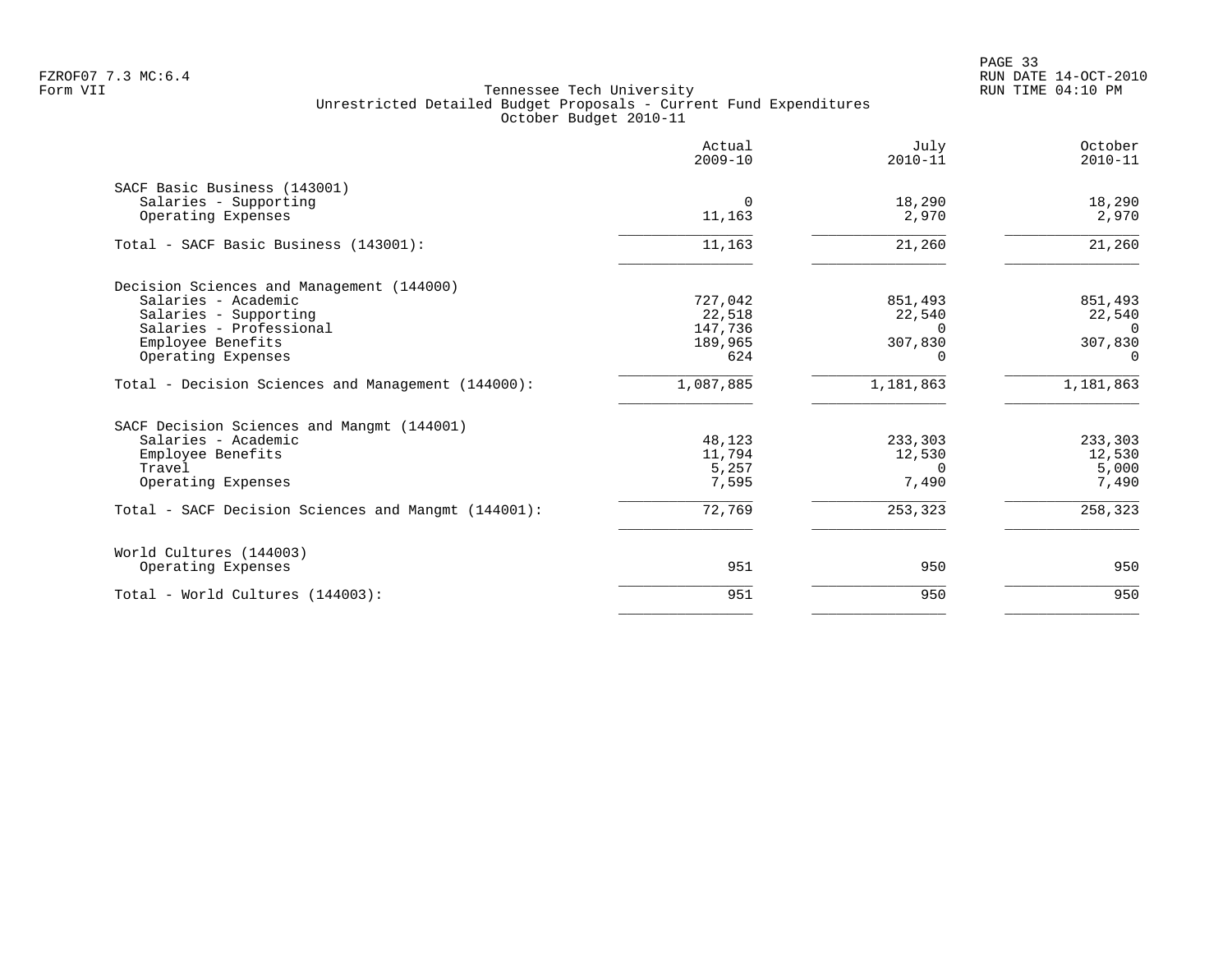PAGE 34 FZROF07 7.3 MC:6.4 RUN DATE 14-OCT-2010

|                                                   | Actual<br>$2009 - 10$ | July<br>$2010 - 11$ | October<br>$2010 - 11$ |
|---------------------------------------------------|-----------------------|---------------------|------------------------|
| Fleetguard Cummins Computer Ctr (145000)          |                       |                     |                        |
| Salaries - Professional                           | 2,400                 | 2,400               | 2,400                  |
| Employee Benefits                                 | 588                   | 750                 | 750                    |
| Operating Expenses                                | 3,337                 | 3,340               | 3,340                  |
| Total - Fleetguard Cummins Computer Ctr (145000): | 6,325                 | 6,490               | 6,490                  |
| External Relations (146000)                       |                       |                     |                        |
| Salaries - Supporting                             | 20,660                | 20,760              | 20,760                 |
| Employee Benefits                                 | 8,423                 | 32,780              | 32,780                 |
| Total - External Relations (146000):              | 29,083                | 53,540              | 53,540                 |
| Governors Schools (148000)                        |                       |                     |                        |
| Salaries - Academic                               | 2,500                 | O                   | 7,450                  |
| Salaries - Supporting                             | 4,000                 |                     | 4,000                  |
| Salaries - Students                               | 800                   |                     | 800                    |
| Employee Benefits                                 | 497                   |                     | 4,700                  |
| Operating Expenses                                | 2,152                 |                     | 8,070                  |
| Total - Governors Schools (148000):               | 9,949                 | $\Omega$            | 25,020                 |
| Education Grad Assistant (150001)                 |                       |                     |                        |
| Operating Expenses                                | 226,913               | 242,950             | 242,950                |
| Total - Education Grad Assistant (150001):        | 226,913               | 242,950             | 242,950                |
|                                                   |                       |                     |                        |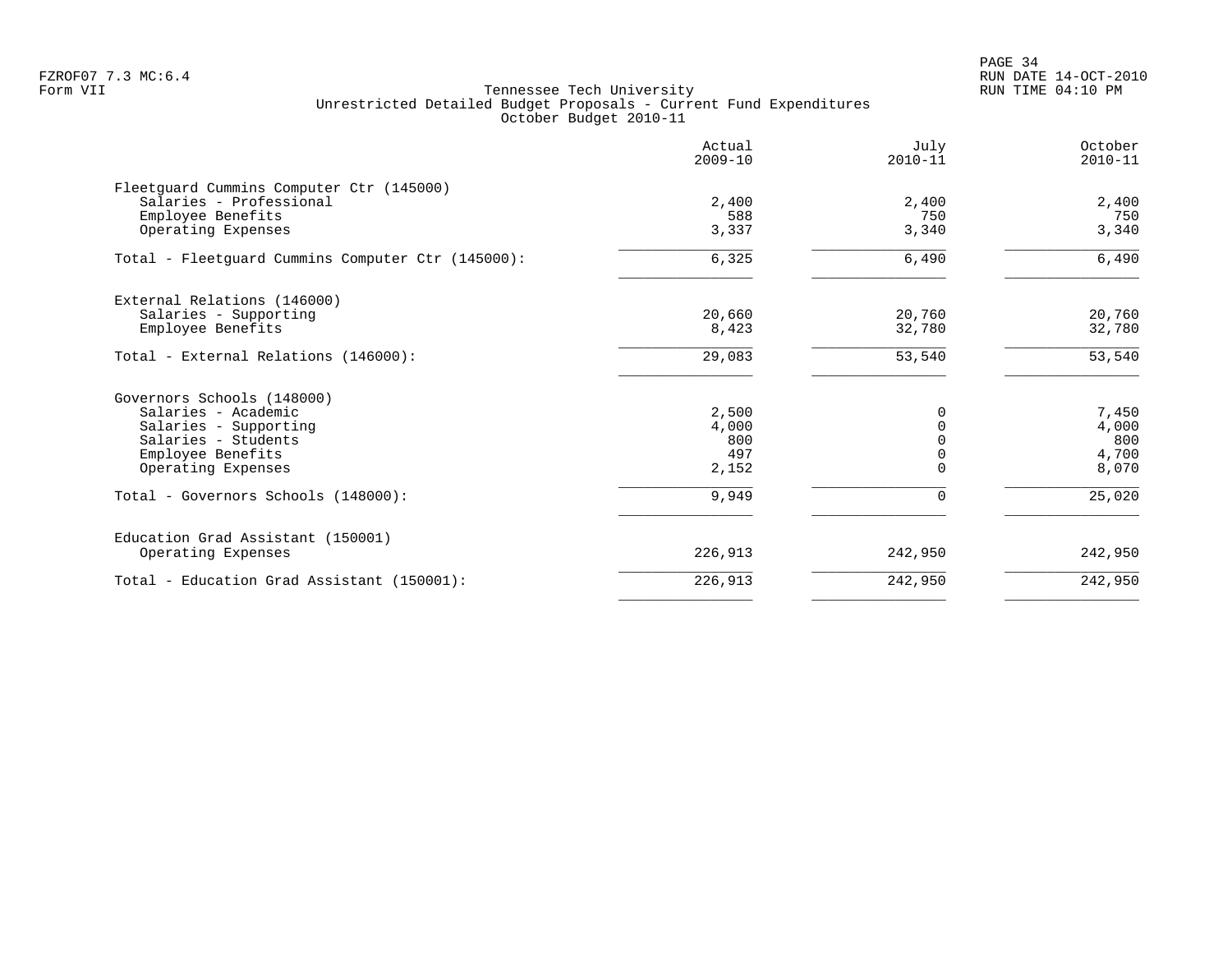en and the state of the state of the state of the state of the state of the state of the state of the state of the state of the state of the state of the state of the state of the state of the state of the state of the sta FZROF07 7.3 MC:6.4 RUN DATE 14-OCT-2010

|                                                   | Actual<br>$2009 - 10$ | July<br>$2010 - 11$ | October<br>$2010 - 11$ |
|---------------------------------------------------|-----------------------|---------------------|------------------------|
| Match Dean College of Education (150015)          |                       |                     |                        |
| Salaries - Supporting<br>Employee Benefits        | 500<br>115            | 0<br>$\Omega$       | 0<br>$\Omega$          |
| Total - Match Dean College of Education (150015): | 615                   | $\Omega$            | $\Omega$               |
| Education Stimulus Funding (150019)               |                       |                     |                        |
| Salaries - Academic<br>Employee Benefits          | 397,514<br>101,470    | 198,600<br>67,620   | 37,820<br>10,600       |
| Total - Education Stimulus Funding (150019):      | 498,984               | 266,220             | 48,420                 |
| Education MOE Funding (150020)                    |                       |                     |                        |
| Salaries - Academic<br>Employee Benefits          | 0<br>0                | 0<br>$\Omega$       | 160,780<br>45,020      |
| Total - Education MOE Funding (150020):           | 0                     | $\mathbf 0$         | 205,800                |
| Learning Support Program (151000)                 |                       |                     |                        |
| Salaries - Academic                               | 292,950               | 294,230             | 294,230                |
| Salaries - Supporting                             | 23,600                | 23,970              | 23,970                 |
| Salaries - Students<br>Employee Benefits          | 6,743<br>110,914      | 7,820<br>123,090    | 7,820                  |
| Travel                                            | 105                   | 1,420               | 123,090<br>1,420       |
| Operating Expenses                                | 10,830                | 11,110              | 11,110                 |
| Total - Learning Support Program (151000):        | 445,142               | 461,640             | 461,640                |
|                                                   |                       |                     |                        |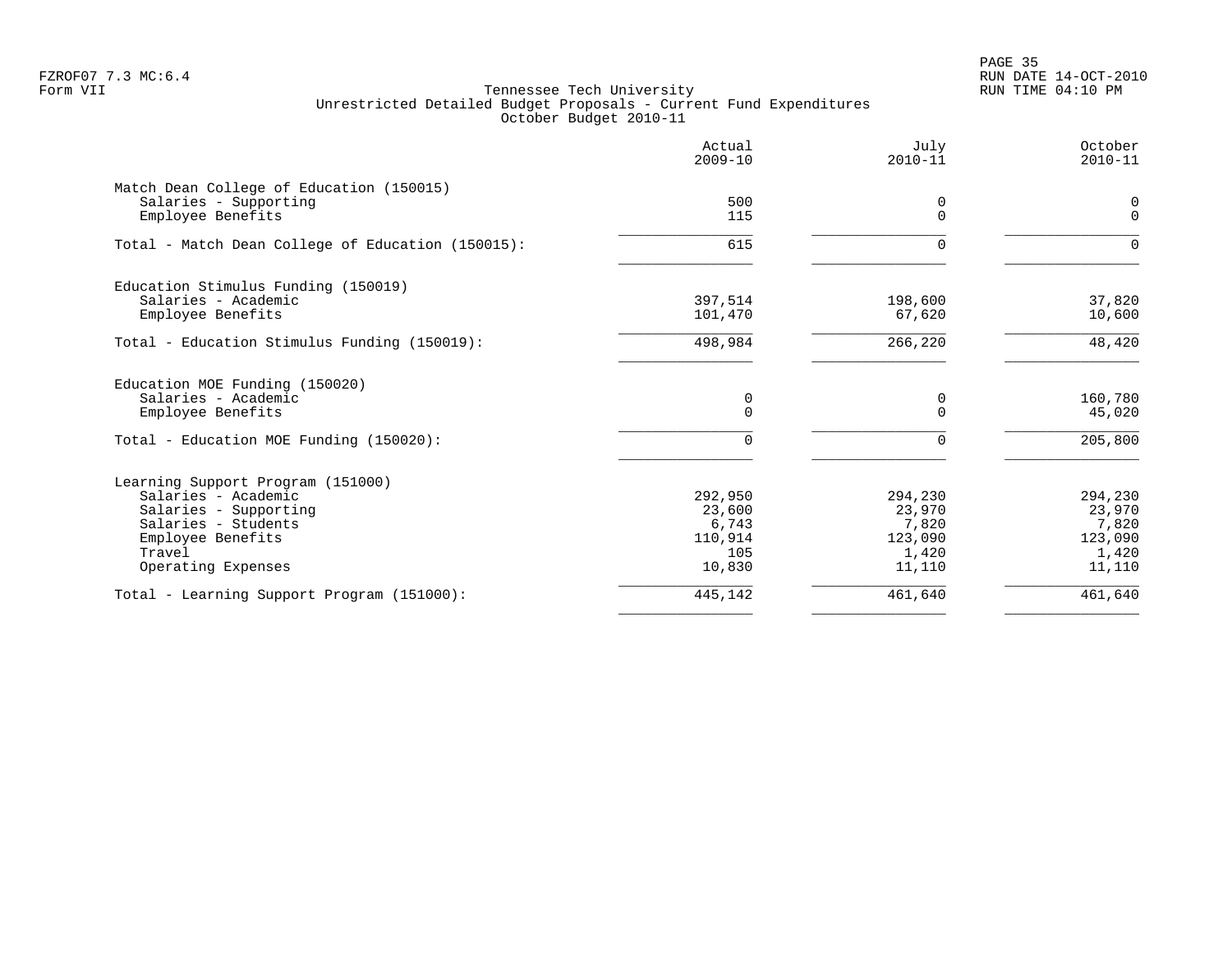en and the state of the state of the state of the state of the state of the state of the state of the state of the state of the state of the state of the state of the state of the state of the state of the state of the sta FZROF07 7.3 MC:6.4 RUN DATE 14-OCT-2010

|                                                  | Actual<br>$2009 - 10$ | July<br>$2010 - 11$ | October<br>$2010 - 11$ |
|--------------------------------------------------|-----------------------|---------------------|------------------------|
| Associate Dean Coll of Educ (151500)             |                       |                     |                        |
| Salaries - Administrative                        | 112,087               | 95,780              | 105,530                |
| Salaries - Supporting                            | 21,947                | 45,060              | 45,170                 |
| Salaries - Professional                          | 8,000                 | 8,000               | 8,000                  |
| Employee Benefits                                | 45,652                | 47,410              | 47,410                 |
| Operating Expenses                               | 1,616                 | 12,500              | 2,500                  |
| Total - Associate Dean Coll of Educ (151500):    | 189,302               | 208,750             | 208,610                |
| Education PHD (151501)                           |                       |                     |                        |
| Salaries - Academic                              | 18,053                | 15,490              | 15,490                 |
| Salaries - Professional                          | 47,750                | 84,000              | 120,000                |
| Employee Benefits                                | 1,542                 | 6,300               | 6,300                  |
| Operating Expenses                               | 1,550                 | 4,000               | 4,000                  |
| Total - Education PHD (151501):                  | 68,895                | 109,790             | 145,790                |
| Exceptional Learning Grad Asst (151502)          |                       |                     |                        |
| Operating Expenses                               | 37,592                | 76,540              | 76,540                 |
| Total - Exceptional Learning Grad Asst (151502): | 37,592                | 76,540              | 76,540                 |
| Counseling and Psychology (152000)               |                       |                     |                        |
| Salaries - Academic                              | 789,277               | 784,814             | 771,974                |
| Salaries - Supporting                            | 35,163                | 39,980              | 42,980                 |
| Salaries - Students                              | 12,070                | 860                 | 860                    |
| Employee Benefits                                | 244,334               | 244,200             | 244,200                |
| Travel                                           | 1,664                 | $\Omega$            | $\Omega$               |
| Operating Expenses                               | 27,176                | 8,960               | 23,300                 |
| Total - Counseling and Psychology (152000):      | 1,109,684             | 1,078,814           | 1,083,314              |
|                                                  |                       |                     |                        |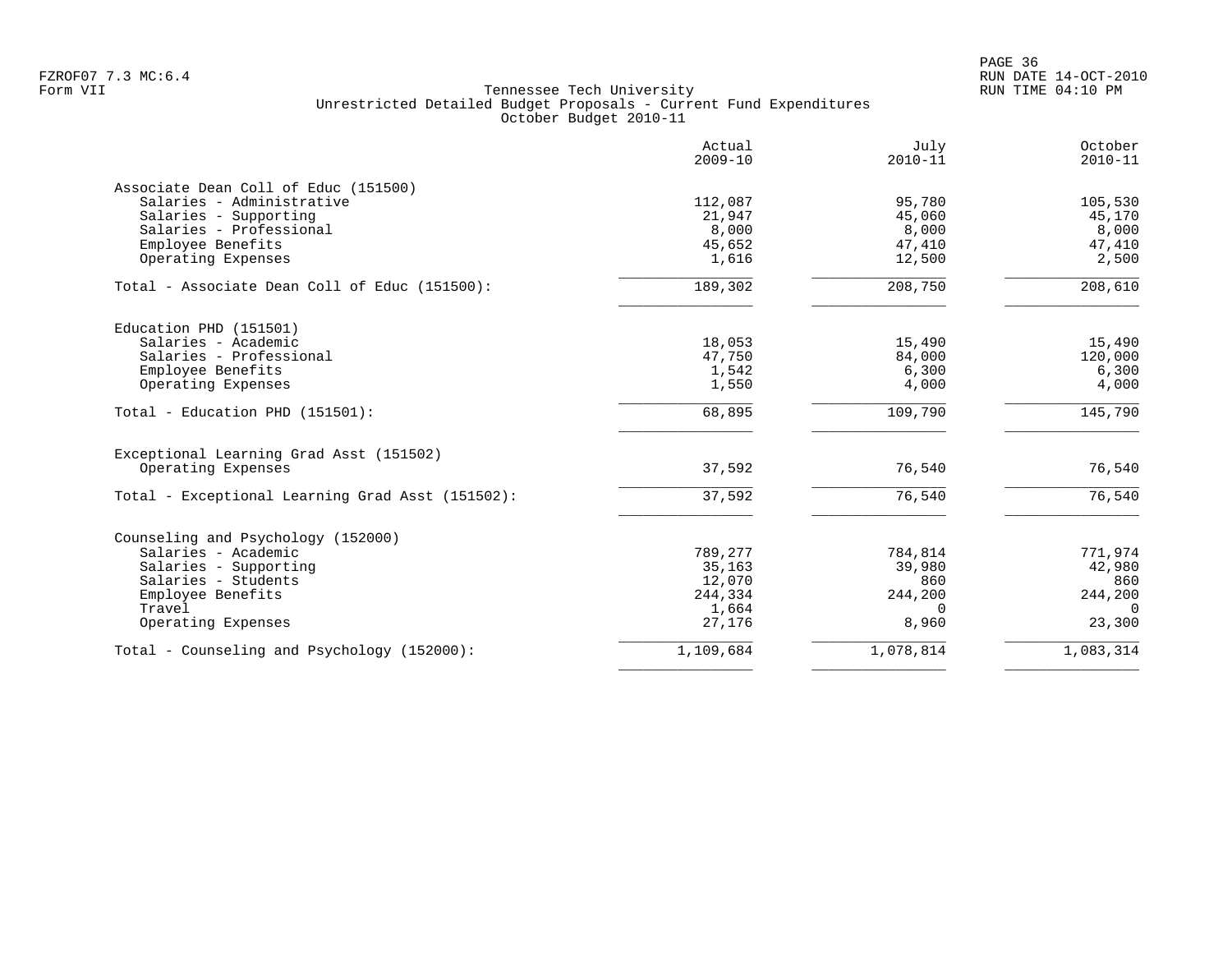PAGE 37 FZROF07 7.3 MC:6.4 RUN DATE 14-OCT-2010

|                                                   | Actual<br>$2009 - 10$ | July<br>$2010 - 11$ | October<br>$2010 - 11$ |
|---------------------------------------------------|-----------------------|---------------------|------------------------|
| Department of Teacher Education (152500)          |                       |                     |                        |
| Salaries - Academic                               | 109,126               | 116,910             | 116,910                |
| Salaries - Supporting                             | 34,673                | 42,990              | 42,990                 |
| Salaries - Students                               | 886                   | 1,000               | 1,000                  |
| Employee Benefits                                 | 51,643                | 67,510              | 67,510                 |
| Travel                                            | 40,767                | 22,650              | 22,650                 |
| Operating Expenses                                | 44,773                | 40,570              | 47,570                 |
| Total - Department of Teacher Education (152500): | 281,868               | 291,630             | 298,630                |
| Match Dept of Teacher Educ (152515)               |                       |                     |                        |
| Salaries - Academic                               | 1,994                 | 0                   | 0                      |
| Employee Benefits                                 | 1,117                 | $\Omega$            | $\Omega$               |
| Total - Match Dept of Teacher Educ (152515):      | 3,111                 | $\Omega$            | $\Omega$               |
| Curriculum and Instr Office (153000)              |                       |                     |                        |
| Salaries - Academic                               | 1,465,959             | 1,818,670           | 2,073,330              |
| Salaries - Supporting                             | 188,483               | 88,330              | 87,830                 |
| Employee Benefits                                 | 448,574               | 582,900             | 582,900                |
| Travel                                            | 5,371                 | 490                 | 490                    |
| Operating Expenses                                | 45,389                | 50,120              | 50,120                 |
| Total - Curriculum and Instr Office (153000):     | 2, 153, 776           | 2,540,510           | 2,794,670              |
| Matching Curriculum Instruction (153005)          |                       |                     |                        |
| Salaries - Academic                               | 10,989                | 0                   | $\mathbf 0$            |
| Salaries - Supporting                             | 0                     | $\Omega$            | 500                    |
| Salaries - Students                               | $\Omega$              | $\Omega$            | 3,210                  |
| Employee Benefits                                 | 4,238                 | $\Omega$            | $\Omega$               |
| Travel                                            | 791                   | $\mathbf 0$         | 1,000                  |
| Operating Expenses                                | 975                   | $\Omega$            | 3,250                  |
| Total - Matching Curriculum Instruction (153005): | 16,993                | $\mathbf 0$         | 7,960                  |
|                                                   |                       |                     |                        |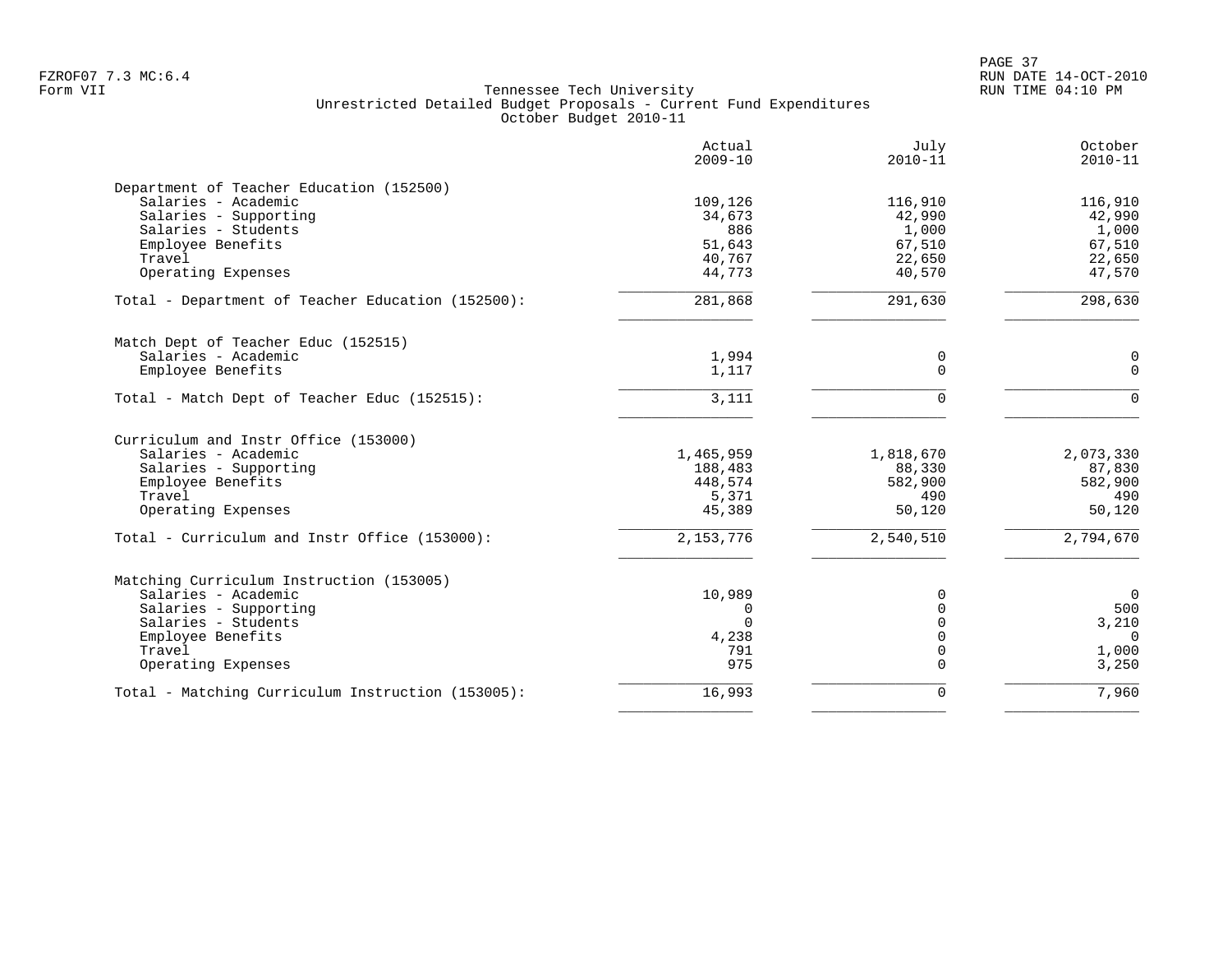PAGE 38 FZROF07 7.3 MC:6.4 RUN DATE 14-OCT-2010

|                                             | Actual<br>$2009 - 10$ | July<br>$2010 - 11$ | October<br>$2010 - 11$ |
|---------------------------------------------|-----------------------|---------------------|------------------------|
| Two Plus Two Tullahoma (153050)             | 92,050                | 96,480              |                        |
| Salaries - Academic<br>Employee Benefits    | 38,615                | 42,420              | 96,480<br>42,420       |
| Total - Two Plus Two Tullahoma (153050):    | 130,665               | 138,900             | 138,900                |
| Two Plus Two Crossville (153051)            |                       |                     |                        |
| Salaries - Academic                         | 92,840                | 97,440              | 97,440                 |
| Salaries - Supporting                       | 9,170                 | 9,170               | 9,170                  |
| Employee Benefits                           | 35,151                | 43,390              | 43,390                 |
| Total - Two Plus Two Crossville (153051):   | 137,161               | 150,000             | 150,000                |
| Two Plus Two Oak Ridge (153052)             |                       |                     |                        |
| Salaries - Academic                         | 151,770               | 156,630             | 156,630                |
| Salaries - Supporting                       | 9,170                 | 9,170               | 9,170                  |
| Employee Benefits                           | 62,776                | 69,940              | 69,940                 |
| Total - Two Plus Two Oak Ridge (153052):    | 223,716               | 235,740             | 235,740                |
| Two Plus Two Pellissippii (153053)          |                       |                     |                        |
| Salaries - Academic                         | 192,400               | 196,150             | 199,150                |
| Salaries - Supporting                       | 7,565                 | 8,730               | 8,730                  |
| Employee Benefits                           | 61,262                | 61,910              | 61,910                 |
| Total - Two Plus Two Pellissippii (153053): | 261,227               | 266,790             | 269,790                |
|                                             |                       |                     |                        |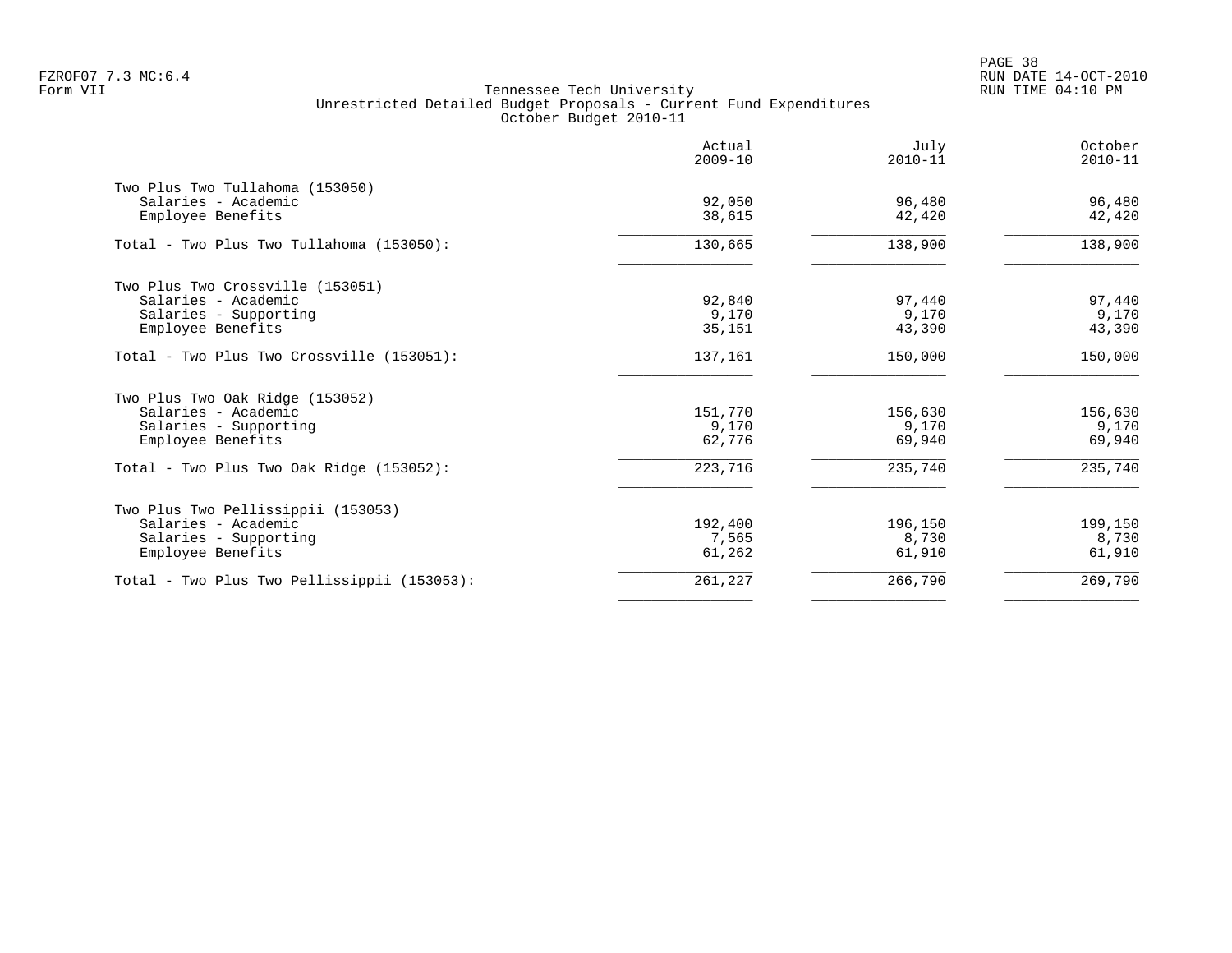|                                                  | Actual<br>$2009 - 10$ | July<br>$2010 - 11$ | October<br>$2010 - 11$ |
|--------------------------------------------------|-----------------------|---------------------|------------------------|
| Two Plus Two Chattanooga (153054)                |                       |                     |                        |
| Salaries - Academic                              | 120,750               | 129,650             | 129,650                |
| Salaries - Supporting                            | 9,170                 | 9,170               | 9,170                  |
| Employee Benefits                                | 46,105                | 45,230              | 45,230                 |
| Operating Expenses                               | 16                    | $\Omega$            | $\Omega$               |
| Total - Two Plus Two Chattanooga (153054):       | 176,041               | 184,050             | 184,050                |
| Two Plus Two Motlow (153055)                     |                       |                     |                        |
| Salaries - Academic                              | 102,270               | 102,470             | 102,470                |
| Salaries - Supporting                            | 9,170                 | 9,170               | 9,170                  |
| Employee Benefits                                | 44,958                | 48,770              | 48,770                 |
| Total - Two Plus Two Motlow (153055):            | 156,398               | 160,410             | 160,410                |
| Two Plus Two Roane St Harriman (153056)          |                       |                     |                        |
| Salaries - Academic                              | 92,300                | 95,700              | 95,700                 |
| Employee Benefits                                | 41,055                | 34,570              | 34,570                 |
| Total - Two Plus Two Roane St Harriman (153056): | 133,355               | 130,270             | 130,270                |
| Two Plus Two Scott Co (153059)                   |                       |                     |                        |
| Salaries - Academic                              | 42,000                | 45,300              | 45,300                 |
| Employee Benefits                                | 8,066                 | 31,470              | 31,470                 |
| Total - Two Plus Two Scott Co (153059):          | 50,066                | 76,770              | 76,770                 |
|                                                  |                       |                     |                        |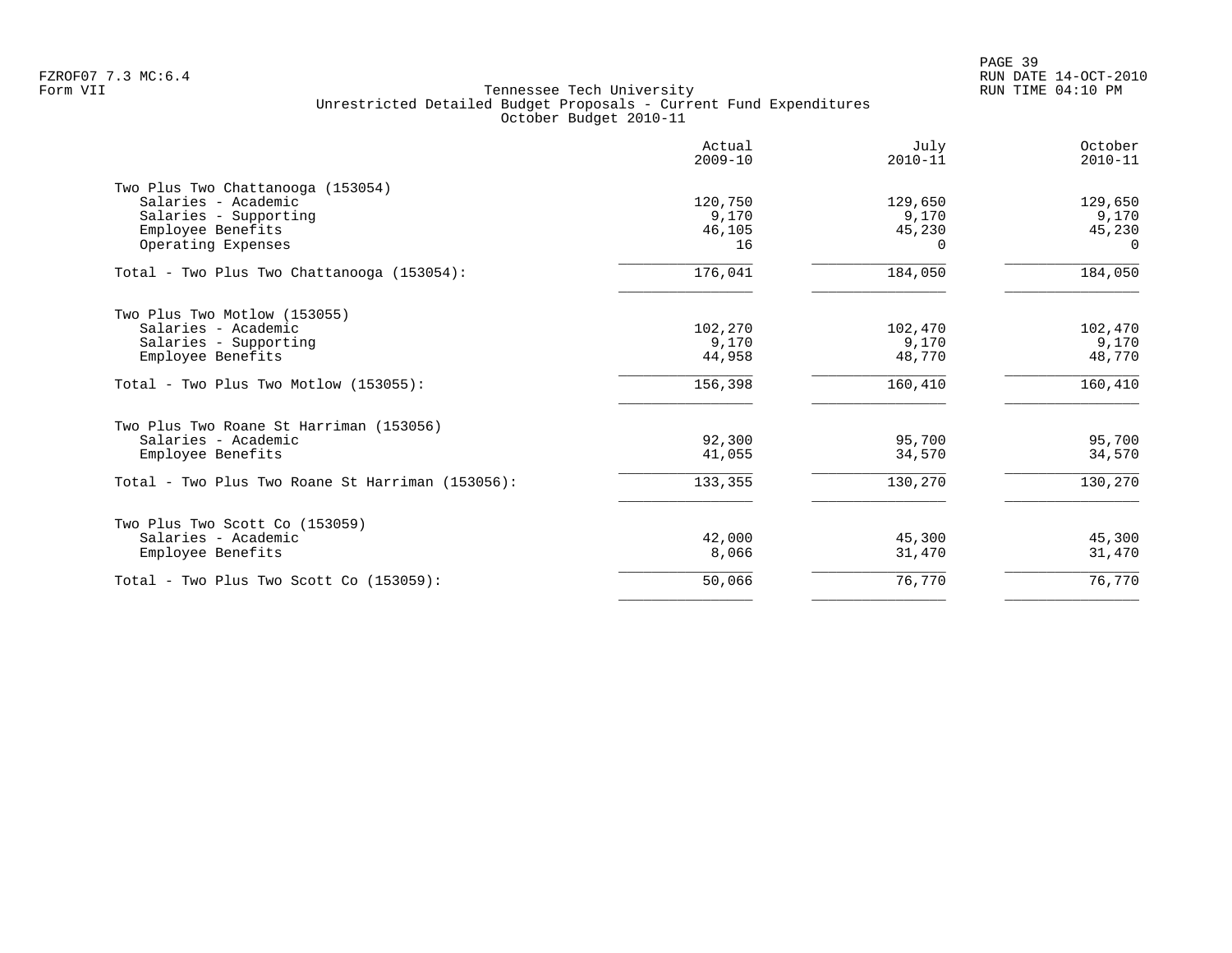PAGE 40 FZROF07 7.3 MC:6.4 RUN DATE 14-OCT-2010

|                                                     | Actual<br>$2009 - 10$ | July<br>$2010 - 11$ | October<br>$2010 - 11$ |
|-----------------------------------------------------|-----------------------|---------------------|------------------------|
| Exercise Sci Physical Ed Wellness (154000)          |                       |                     |                        |
| Salaries - Academic                                 | 629,152               | 630,732             | 608,261                |
| Salaries - Supporting                               | 42,953                | 51,562              | 51,562                 |
| Salaries - Students                                 | 9,686                 | 100                 | 100                    |
| Salaries - Professional                             | 21,500                | 5,800               | 5,800                  |
| Employee Benefits                                   | 202,231               | 192,990             | 202,590                |
| Travel                                              | 36                    | $\Omega$            | $\Omega$               |
| Operating Expenses                                  | 39,049                | 25,470              | 27,910                 |
| Total - Exercise Sci Physical Ed Wellness (154000): | 944,607               | 906,654             | 896,223                |
| EXPW Special Courses (154001)                       |                       |                     |                        |
| Employee Benefits                                   | 0                     | 30                  | 30                     |
| Total - EXPW Special Courses (154001):              | 0                     | 30                  | 30                     |
| EXPW Special Courses Transf In (154002)             |                       |                     |                        |
| Salaries - Supporting                               | 1,332                 |                     | 0                      |
| Employee Benefits                                   | 288                   | $\Omega$            | 0                      |
| Operating Expenses                                  | 3,062                 | $\mathbf 0$         | $\mathbf 0$            |
| Department Revenues                                 | $-5,757$              | $\Omega$            | $\Omega$               |
| Total - EXPW Special Courses Transf In (154002):    | $-1,075$              | $\Omega$            | $\Omega$               |
| Music and Art (155000)                              |                       |                     |                        |
| Salaries - Academic                                 | 1,580,362             | 1,558,970           | 1,564,120              |
| Salaries - Supporting                               | 78,933                | 79,230              | 79,230                 |
| Salaries - Students                                 | 345                   | 1,000               | 1,000                  |
| Employee Benefits                                   | 534,790               | 588,000             | 588,000                |
| Travel                                              | 7,516                 | $\Omega$            | $\Omega$               |
| Operating Expenses                                  | 73,991                | 73,940              | 71,860                 |
| Department Revenues                                 | $-1,525$              |                     | $\Omega$               |
| Total - Music and Art $(155000)$ :                  |                       |                     |                        |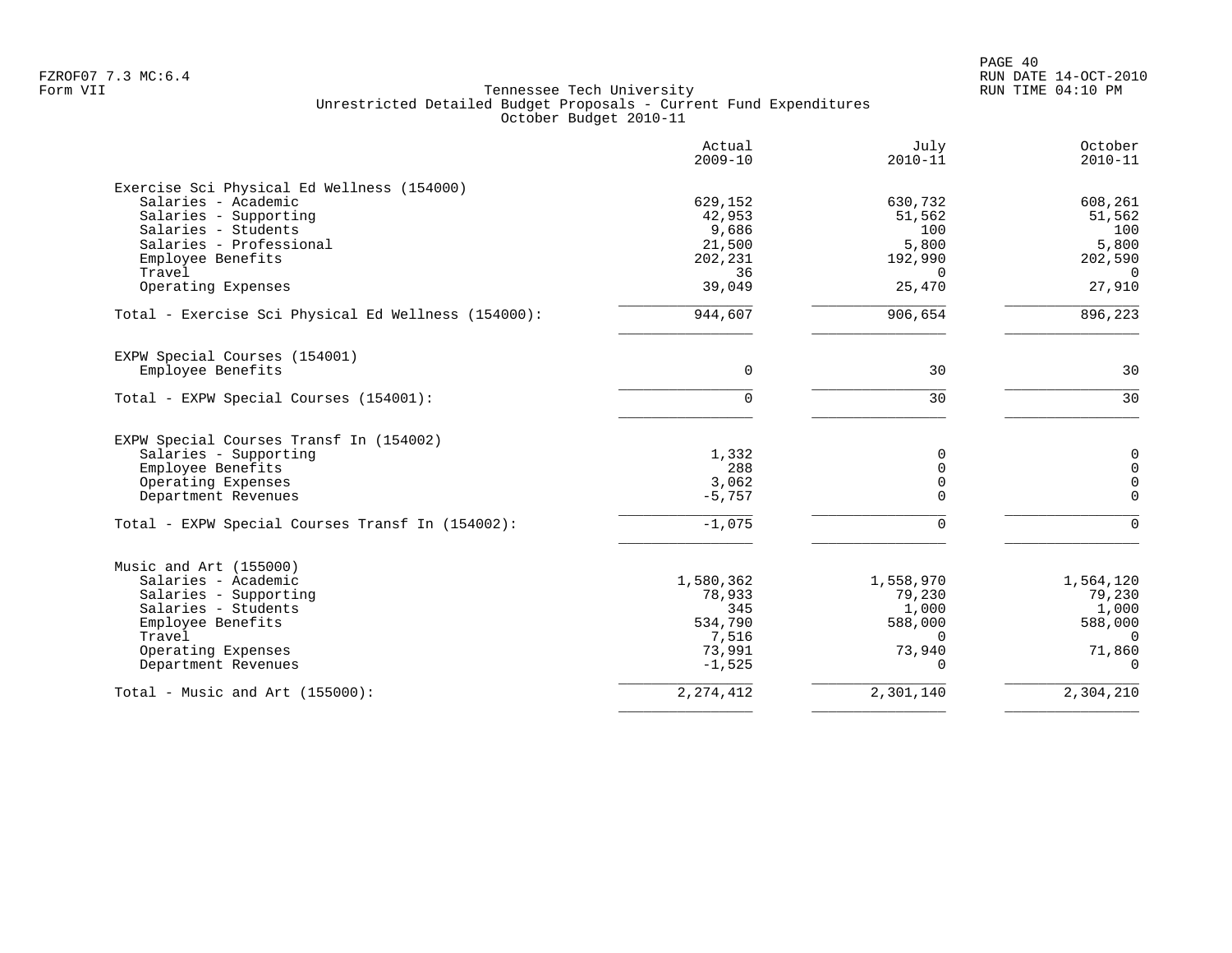|                                                   | Actual<br>$2009 - 10$ | July<br>$2010 - 11$ | October<br>$2010 - 11$ |
|---------------------------------------------------|-----------------------|---------------------|------------------------|
| Music Scholarships (155005)<br>Operating Expenses | 318,583               | 338,440             | 338,440                |
| Total - Music Scholarships (155005):              | 318,583               | 338,440             | 338,440                |
| Craft Center Instruction (155500)                 |                       |                     |                        |
| Salaries - Administrative                         | 76,650                | 76,750              | 76,750                 |
| Salaries - Academic                               | 289,160               | 285,460             | 285,460                |
| Salaries - Supporting                             | 26,912                | 7,200               | 31,300                 |
| Employee Benefits                                 | 125,683               | 131,890             | 131,890                |
| Travel                                            | 951                   | <sup>n</sup>        | 1,000                  |
| Operating Expenses                                | 85,408                | 61,850              | 61,850                 |
| Total - Craft Center Instruction (155500):        | 604,764               | 563,150             | 588,250                |
| Craft Center Arts (155600)                        |                       |                     |                        |
| Salaries - Administrative                         | 0                     | 0                   | 5,000                  |
| Salaries - Supporting                             | $\Omega$              | $\Omega$            | 9,000                  |
| Total - Craft Center Arts (155600):               | $\mathbf 0$           | 0                   | 14,000                 |
| Ag Hum Ec Stimulus Funding (160019)               |                       |                     |                        |
| Salaries - Academic                               | 424,341               | 245,090             | 245,090                |
| Employee Benefits                                 | 112,503               | 83,930              | 68,630                 |
| Total - Ag Hum Ec Stimulus Funding (160019):      | 536,844               | 329,020             | 313,720                |
|                                                   |                       |                     |                        |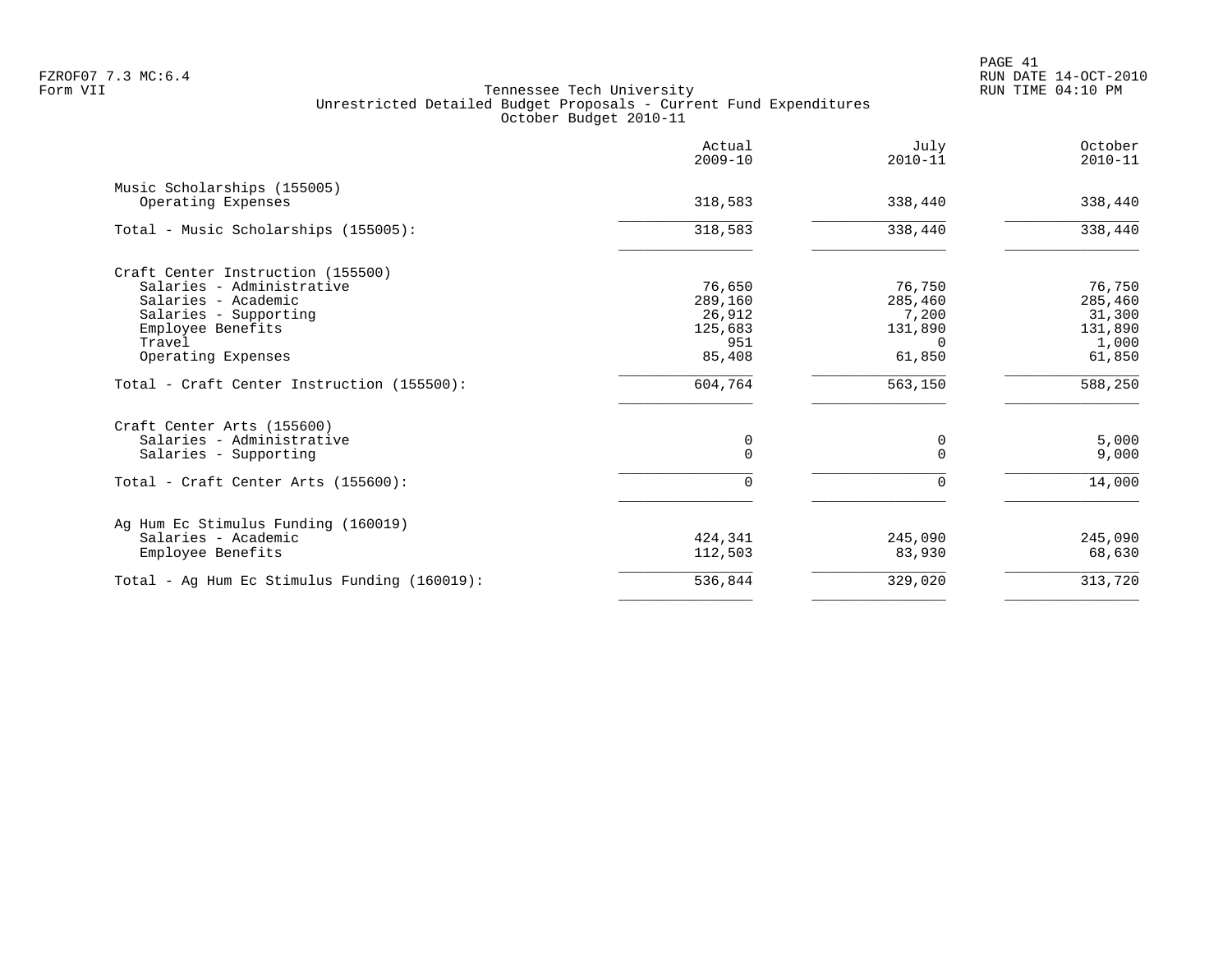|                                           | Actual<br>$2009 - 10$ | July<br>$2010 - 11$ | October<br>$2010 - 11$ |
|-------------------------------------------|-----------------------|---------------------|------------------------|
| School of General Ag (163000)             |                       |                     |                        |
| Salaries - Administrative                 | 53,103                | 100,000             | 100,000                |
| Salaries - Academic                       | 244,096               | 328,352             | 314,912                |
| Salaries - Supporting                     | 24,302                | 22,610              | 22,610                 |
| Salaries - Students                       | 584                   | 20                  | 20                     |
| Employee Benefits                         | 87,069                | 209,370             | 209,370                |
| Travel                                    | 11,000                | 500                 | 500                    |
| Operating Expenses                        | 47,580                | 4,680               | 4,680                  |
| Total - School of General Aq (163000):    | 467,734               | 665,532             | 652,092                |
| Lab Fee Agriculture (163001)              |                       |                     |                        |
| Travel                                    | 719                   | $\Omega$            | $\overline{0}$         |
| Operating Expenses                        | 7,025                 | 7,750               | 8,350                  |
| Total - Lab Fee Agriculture (163001):     | 7,744                 | 7,750               | 8,350                  |
| School of Human Ecology (165000)          |                       |                     |                        |
| Salaries - Administrative                 | 77,140                | 77,240              | 77,240                 |
| Salaries - Academic                       | 150,846               | 264,610             | 267,610                |
| Salaries - Supporting                     | 21,353                | 21,160              | 21,160                 |
| Employee Benefits                         | 93,376                | 168,660             | 168,660                |
| Travel                                    | 70                    | $\Omega$            | $\Omega$               |
|                                           |                       | 3,040               |                        |
| Operating Expenses                        | 6,920<br>10,135       |                     | 3,040<br>$\Omega$      |
| Capital Outlay                            |                       | 0<br>∩              | $\Omega$               |
| Department Revenues                       | $-106$                |                     |                        |
| Total - School of Human Ecology (165000): | 359,734               | 534,710             | 537,710                |
|                                           |                       |                     |                        |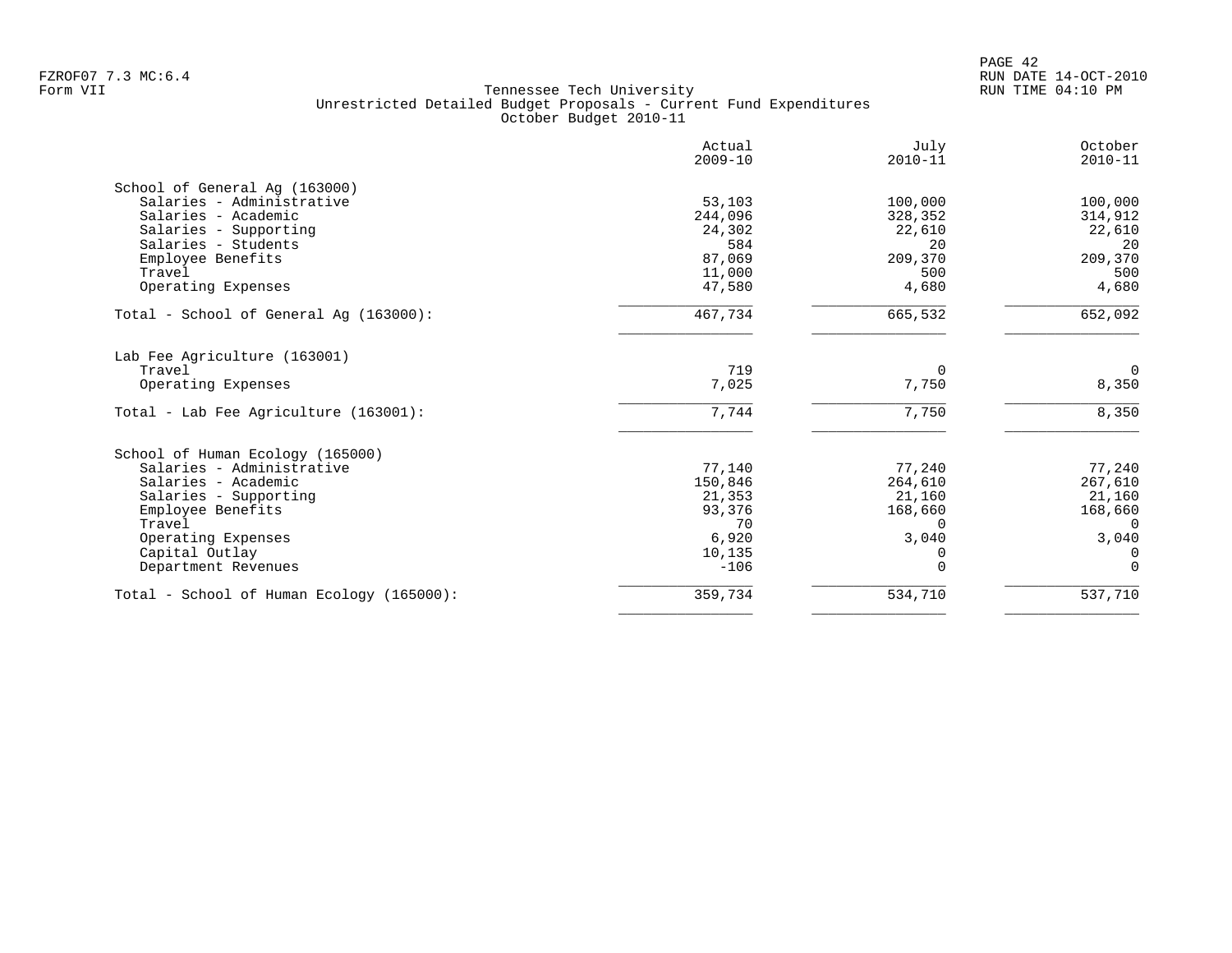PAGE 43 FZROF07 7.3 MC:6.4 RUN DATE 14-OCT-2010

|                                                      | Actual<br>$2009 - 10$ | July<br>$2010 - 11$ | October<br>$2010 - 11$ |
|------------------------------------------------------|-----------------------|---------------------|------------------------|
| Lab Fee Human Ecology (165001)<br>Operating Expenses | 4,402                 | 5,100               | 5,100                  |
|                                                      |                       |                     |                        |
| Total - Lab Fee Human Ecology (165001):              | 4,402                 | 5,100               | 5,100                  |
| Lab Fee Nursing (166000)                             |                       |                     |                        |
| Operating Expenses                                   | 19,241                | 25,000              | 25,800                 |
| Total - Lab Fee Nursing (166000):                    | 19,241                | 25,000              | 25,800                 |
| Nursing Instruction (166001)                         |                       |                     |                        |
| Salaries - Administrative                            | 18,730                | 124,160             | 124,160                |
| Salaries - Academic                                  | 155,361               | 146,020             | 197,790                |
| Salaries - Supporting                                | 37,050                | 37,620              | 37,620                 |
| Salaries - Professional                              | 82,710                | 82,810              | 82,810                 |
| Employee Benefits                                    | 94,983                | 253,140             | 253,140                |
| Travel                                               | 5,762                 | 4,690               | 4,690                  |
| Operating Expenses<br>Department Revenues            | 22,135<br>$-4.227$    | 17,920<br>0         | 17,920<br>$\Omega$     |
| Total - Nursing Instruction (166001):                | 412,504               | 666,360             | 718,130                |
| Nursing Exam and Testing (166002)                    |                       |                     |                        |
| Operating Expenses                                   | 21,375                | 19,080              | 19,080                 |
| Total - Nursing Exam and Testing (166002):           | 21,375                | 19,080              | 19,080                 |
|                                                      |                       |                     |                        |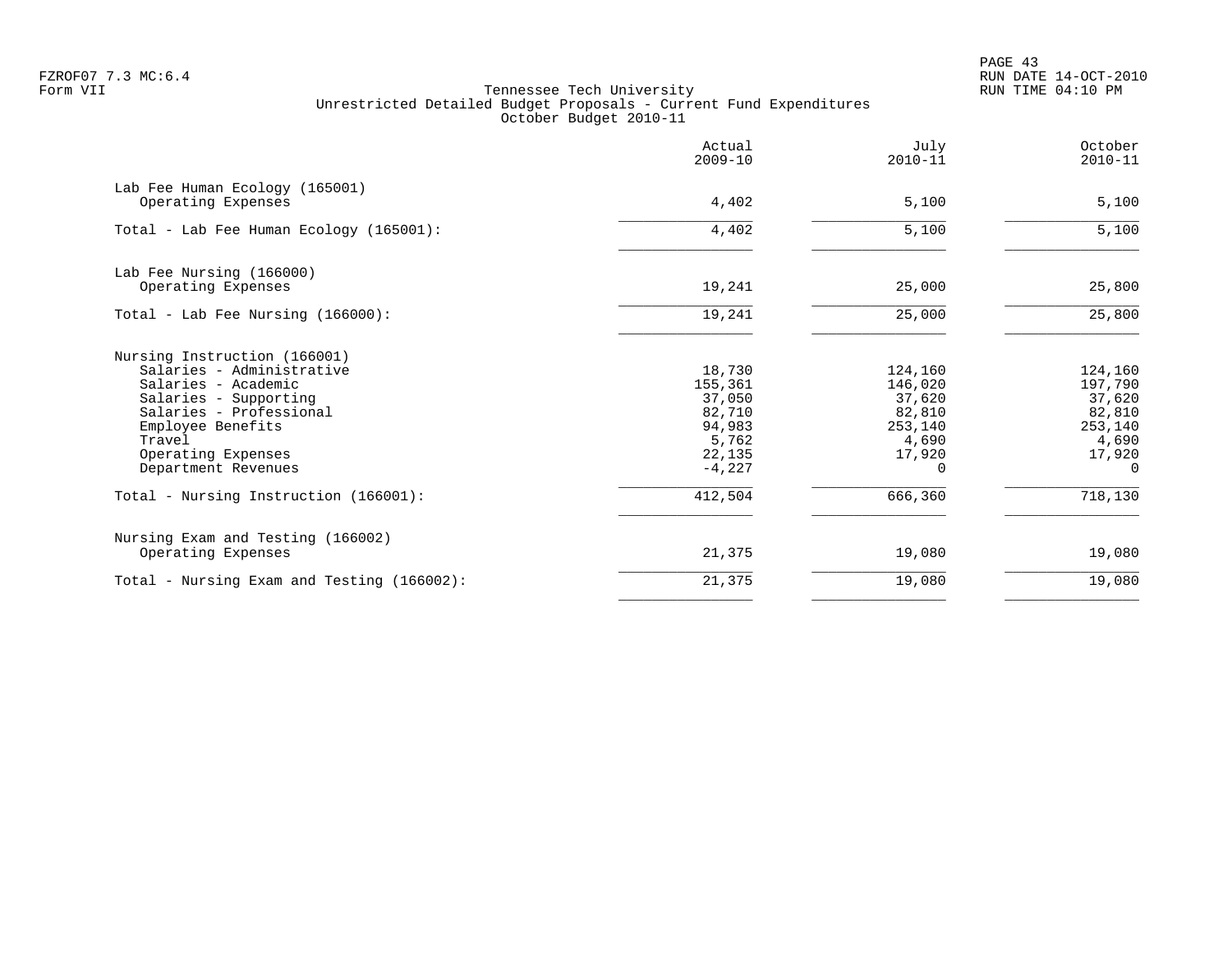PAGE 44 FZROF07 7.3 MC:6.4 RUN DATE 14-OCT-2010

|                                               | Actual<br>$2009 - 10$ | July<br>$2010 - 11$ | October<br>$2010 - 11$ |
|-----------------------------------------------|-----------------------|---------------------|------------------------|
| SACF Nursing (166003)                         |                       |                     |                        |
| Salaries - Academic                           | 82,000                | 104,000             | 132,500                |
| Employee Benefits                             | 20,692                | 19,500              | 29,500                 |
| Travel                                        | 1,098                 | $\Omega$            | $\Omega$               |
| Operating Expenses                            | 20,289                | 24,000              | 13,040                 |
| Total - SACF Nursing (166003):                | 124,079               | 147,500             | 175,040                |
| Nursing Stimulus Funding (166019)             |                       |                     |                        |
| Salaries - Academic                           | 627,887               | 544,630             | 497,360                |
| Employee Benefits                             | 206,344               | 174,070             | 139,260                |
| Total - Nursing Stimulus Funding (166019):    | 834,231               | 718,700             | 636,620                |
| GA Instruction Pool (170006)                  |                       |                     |                        |
| Operating Expenses                            | 0                     | $\mathbf 0$         | 75,000                 |
| Total - GA Instruction Pool (170006):         | $\Omega$              | $\Omega$            | 75,000                 |
| Minority Graduate Assistant (176004)          |                       |                     |                        |
| Salaries - Professional                       | 73,250                | 49,910              | 49,910                 |
| Operating Expenses                            | 71,523                | 136,690             | 202,600                |
| Total - Minority Graduate Assistant (176004): | 144,773               | 186,600             | 252,510                |
| Ext Edu Off Campus (180003)                   |                       |                     |                        |
| Salaries - Academic                           | 297,340               | 334,760             | 328,070                |
| Salaries - Supporting                         | 41,302                | $\Omega$            | $\Omega$               |
| Salaries - Students                           | $\Omega$              | 650                 | 650                    |
| Salaries - Professional                       | $\Omega$              | 4,960               | 4,960                  |
| Employee Benefits                             | 12,098                | 15,110              | 15,110                 |
| Travel                                        | 61,648                | 40,450              | 40,450                 |
| Operating Expenses                            | 87,979                | 40,130              | 40,130                 |
| Department Revenues                           | $-1,065$              | $\Omega$            | $\Omega$               |
| Total - Ext Edu Off Campus (180003):          | 499,302               | 436,060             | 429,370                |
|                                               |                       |                     |                        |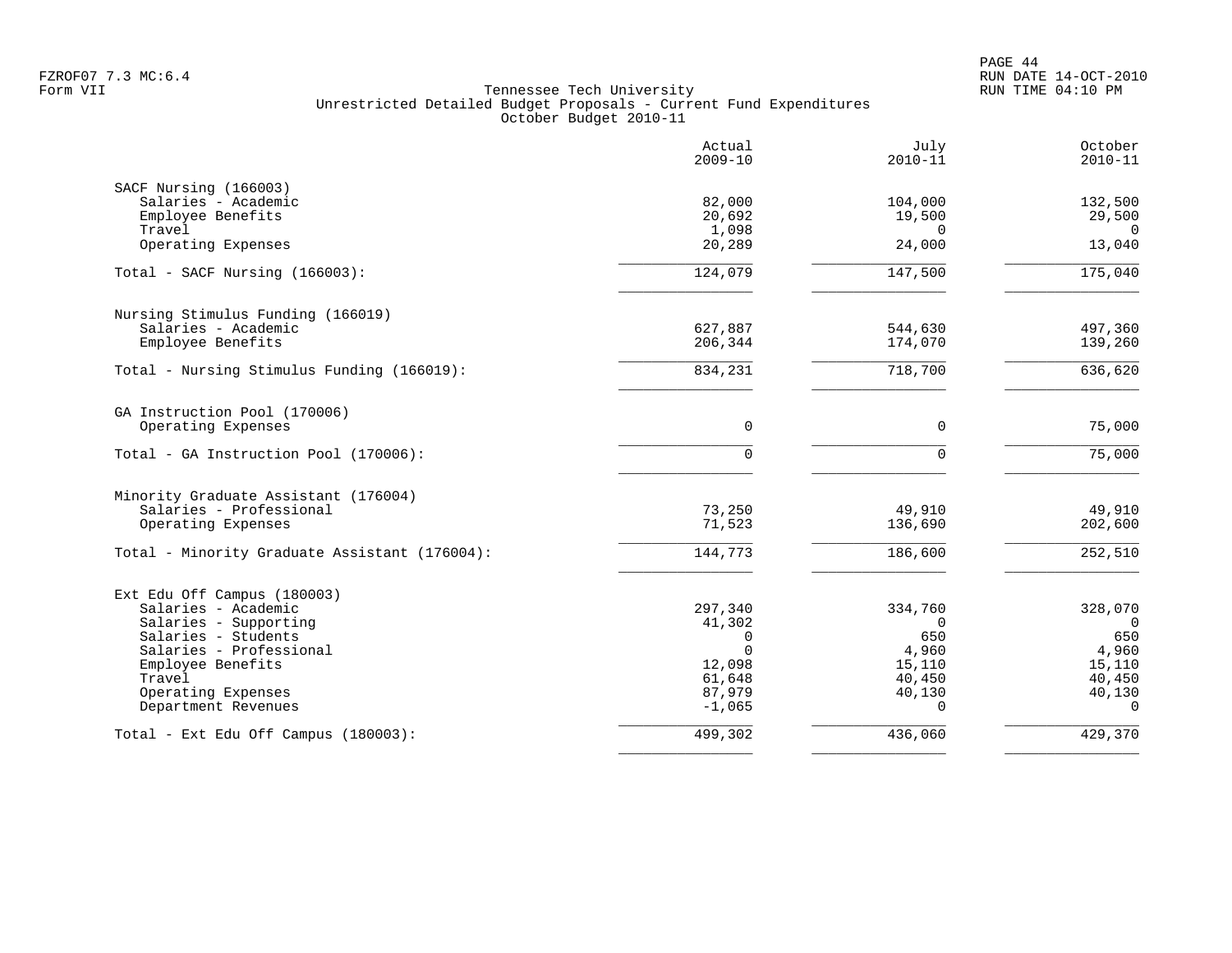PAGE 45 FZROF07 7.3 MC:6.4 RUN DATE 14-OCT-2010

|                                                 | Actual<br>$2009 - 10$ | July<br>$2010 - 11$ | October<br>$2010 - 11$ |
|-------------------------------------------------|-----------------------|---------------------|------------------------|
| Ext Educ Overload (180005)                      |                       |                     |                        |
| Salaries - Academic                             | 3,600                 | 60,440              | 60,440                 |
| Employee Benefits                               | 767                   | 1,510               | 1,510                  |
| Total - Ext Educ Overload (180005):             | 4,367                 | 61,950              | 61,950                 |
| Ext Programs Stimulus Funding (180019)          |                       |                     |                        |
| Salaries - Academic                             | 51,500                | 99,500              | 51,500                 |
| Employee Benefits                               | 18,985                | 34,820              | 27,860                 |
| Total - Ext Programs Stimulus Funding (180019): | 70,485                | 134,320             | 79,360                 |
| Distance MBA (180500)                           |                       |                     |                        |
| Salaries - Academic                             | 287,761               | 40,500              | 40,500                 |
| Salaries - Supporting                           | $\mathbf 0$           | 5,000               | 5,000                  |
| Salaries - Students                             | 14,101                | $\Omega$            | $\Omega$               |
| Salaries - Professional                         | 86,399                | 86,390              | 86,390                 |
| Employee Benefits                               | 81,750                | 95,290              | 95,290                 |
| Travel                                          | 2,580                 | $\Omega$            | $\Omega$               |
| Operating Expenses                              | 89,678                | 331,010             | 331,010                |
| Capital Outlay                                  | 75,309                | 20,000              | 20,000                 |
| Total - Distance MBA (180500):                  | 637,578               | 578,190             | 578,190                |
| Distance MBA Modules (180501)                   |                       |                     |                        |
| Salaries - Academic                             | 24,300                | 15,750              | 15,750                 |
| Salaries - Professional                         | 16,977                | 15,000              | 15,000                 |
| Employee Benefits                               | 9,620                 | 8,030               | 8,030                  |
| Travel                                          | 2,914                 | $\Omega$            | $\Omega$               |
| Operating Expenses                              | 28,137                | 60,570              | 42,570                 |
| Total - Distance MBA Modules (180501):          | 81,948                | 99,350              | 81,350                 |
|                                                 |                       |                     |                        |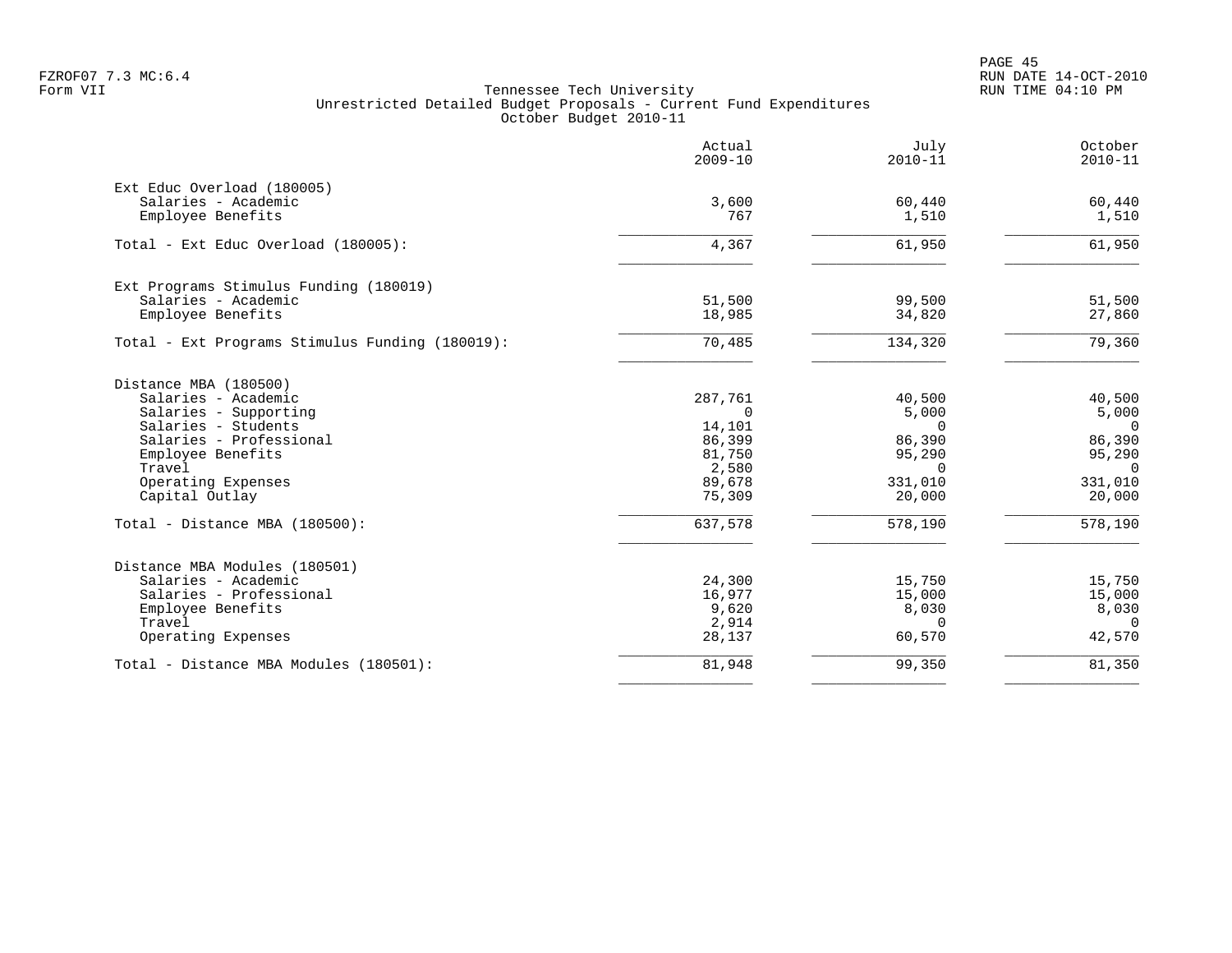| Actual<br>$2009 - 10$ | July<br>$2010 - 11$                                     | October<br>$2010 - 11$                                            |
|-----------------------|---------------------------------------------------------|-------------------------------------------------------------------|
|                       |                                                         |                                                                   |
|                       |                                                         | 9,110                                                             |
|                       |                                                         | 27,600                                                            |
|                       |                                                         | 45,470                                                            |
|                       |                                                         | 34,760                                                            |
| 848                   | 600                                                     | 600                                                               |
| 12,082                | 39,990                                                  | 39,990                                                            |
| 139,622               | 157,530                                                 | 157,530                                                           |
|                       |                                                         |                                                                   |
| 14,720                | 5,880                                                   | 5,880                                                             |
| 7,655                 | 0                                                       | $\overline{0}$                                                    |
| 7,456                 | 980                                                     | 980                                                               |
| 11,797                | 27,165                                                  | 27,315                                                            |
| 5,132                 | 30,610                                                  | 30,610                                                            |
| 552                   | 200                                                     | 200                                                               |
| 3,397                 | 18,820                                                  | 20,030                                                            |
| 50,709                | 83,655                                                  | 85,015                                                            |
|                       |                                                         |                                                                   |
|                       |                                                         | $\Omega$                                                          |
|                       |                                                         | 1,000                                                             |
| 370                   |                                                         | $\Omega$                                                          |
| 27,628                |                                                         | 1,000                                                             |
|                       | 23,939<br>27,500<br>45,370<br>29,883<br>23,084<br>4,174 | 9,110<br>27,600<br>45,470<br>34,760<br>$\Omega$<br>1,000<br>1,000 |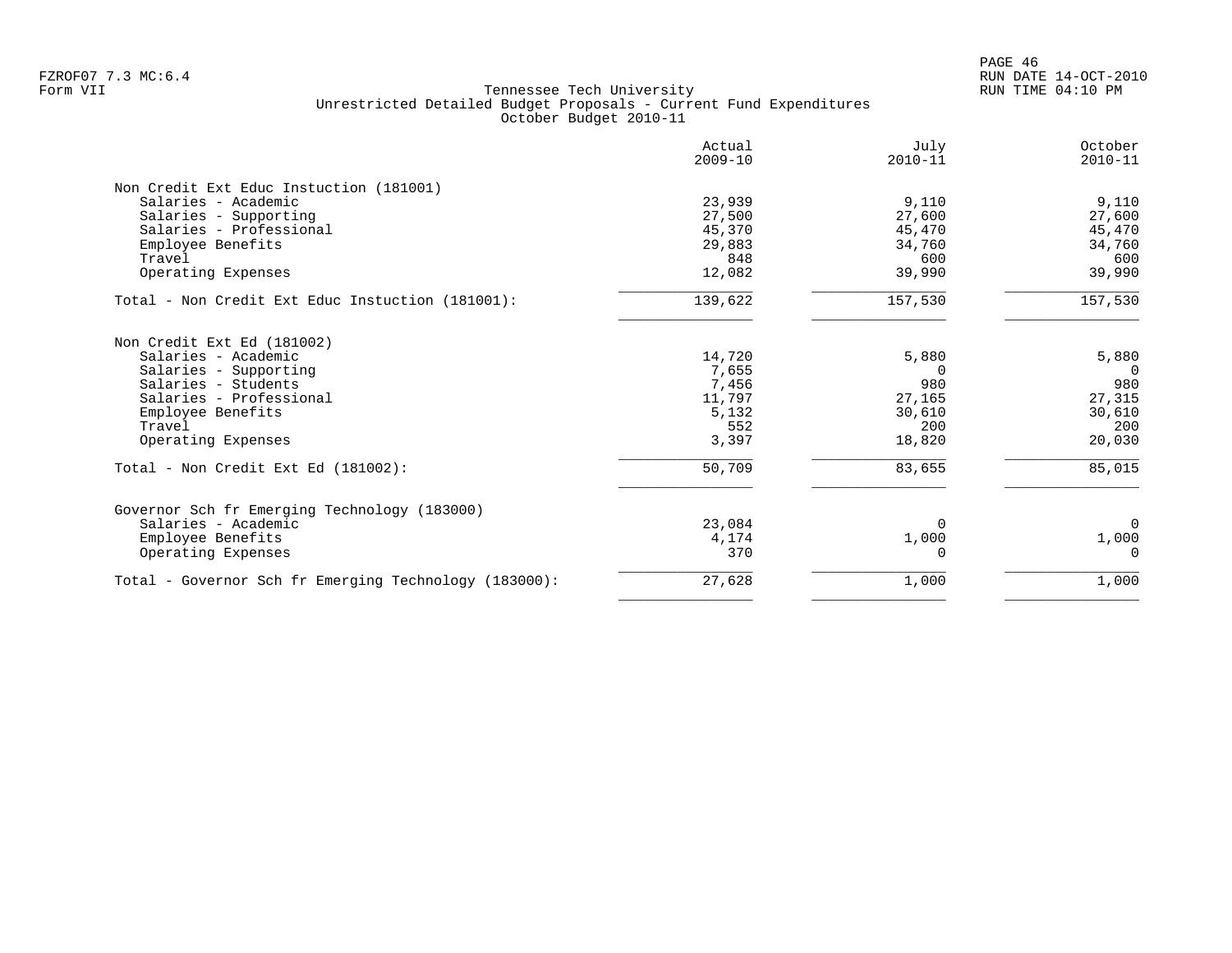PAGE 47 FZROF07 7.3 MC:6.4 RUN DATE 14-OCT-2010

|                                                  | Actual<br>$2009 - 10$ | July<br>$2010 - 11$ | October<br>$2010 - 11$ |
|--------------------------------------------------|-----------------------|---------------------|------------------------|
| Two Plus Two Eled Crossville (184000)            |                       |                     |                        |
| Salaries - Academic                              | 1,800                 | 6,250               | 6,250                  |
| Salaries - Supporting                            | 5,548                 | 0                   | 0                      |
| Employee Benefits                                | 219                   | 210                 | 210                    |
| Travel                                           | 3,764                 | 2,940               | 2,940                  |
| Operating Expenses                               | 4,651                 | 6,540               | 6,540                  |
| Total - Two Plus Two Eled Crossville (184000):   | 15,982                | 15,940              | 15,940                 |
| Two Plus Two Eled Oak Ridge (184001)             |                       |                     |                        |
| Salaries - Academic                              | 6,000                 | 12,150              | 12,150                 |
| Salaries - Supporting                            | 13,130                | 7,050               | 7,050                  |
| Employee Benefits                                | 649                   | 190                 | 190                    |
| Travel                                           | 7,908                 | 8,720               | 8,720                  |
| Operating Expenses                               | 8,312                 | 10,910              | 10,910                 |
| Total - Two Plus Two Eled Oak Ridge (184001):    | 35,999                | 39,020              | 39,020                 |
| Two Plus Two Eled Pellissippii (184002)          |                       |                     |                        |
| Salaries - Academic                              | 9,600                 | 13,110              | 13,110                 |
| Salaries - Supporting                            | 15,953                | 8,130               | 8,130                  |
| Employee Benefits                                | 1,849                 | 1,020               | 1,020                  |
| Travel                                           | 12,170                | 11,640              | 11,640                 |
| Operating Expenses                               | 26,928                | 19,470              | 19,470                 |
| Total - Two Plus Two Eled Pellissippii (184002): | 66,500                | 53,370              | 53,370                 |
|                                                  |                       |                     |                        |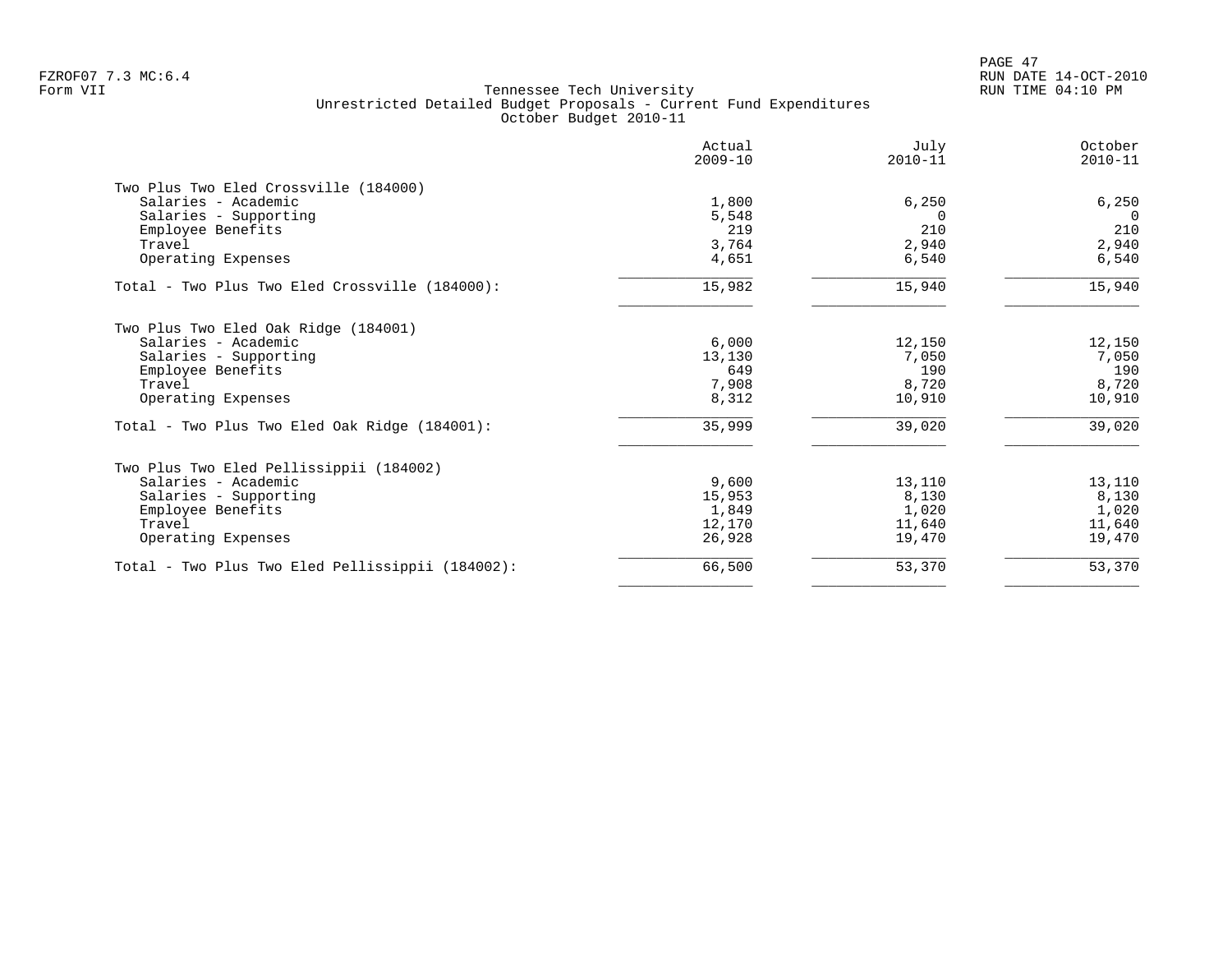PAGE 48 FZROF07 7.3 MC:6.4 RUN DATE 14-OCT-2010

| Actual<br>$2009 - 10$ | July<br>$2010 - 11$     | October<br>$2010 - 11$                    |
|-----------------------|-------------------------|-------------------------------------------|
|                       |                         |                                           |
| 3,000                 |                         | 2,520                                     |
| 6,303                 | $\Omega$                | $\Omega$                                  |
| 135                   | 350                     | 350                                       |
| 8,226                 | 4,980                   | 4,980                                     |
| 28,245                | 14,740                  | 14,740                                    |
| 45,909                | 22,590                  | 22,590                                    |
|                       |                         |                                           |
|                       |                         | 8,910                                     |
|                       | $\Omega$                | $\mathbf{0}$                              |
| 456                   |                         | 1,040                                     |
| 5,666                 |                         | 5,380                                     |
| 13,476                | 13,150                  | 13,150                                    |
| 30,871                | 28,480                  | 28,480                                    |
|                       |                         |                                           |
|                       |                         | 3,530                                     |
| 4,663                 | $\Omega$                | 0                                         |
| 415                   | $\Omega$                | $\Omega$                                  |
| 4,392                 | 4,200                   | 4,200                                     |
| 8,297                 | 8,250                   | 8,250                                     |
| 24,367                | 15,980                  | 15,980                                    |
|                       | 7,200<br>4,073<br>6,600 | 2,520<br>8,910<br>1,040<br>5,380<br>3,530 |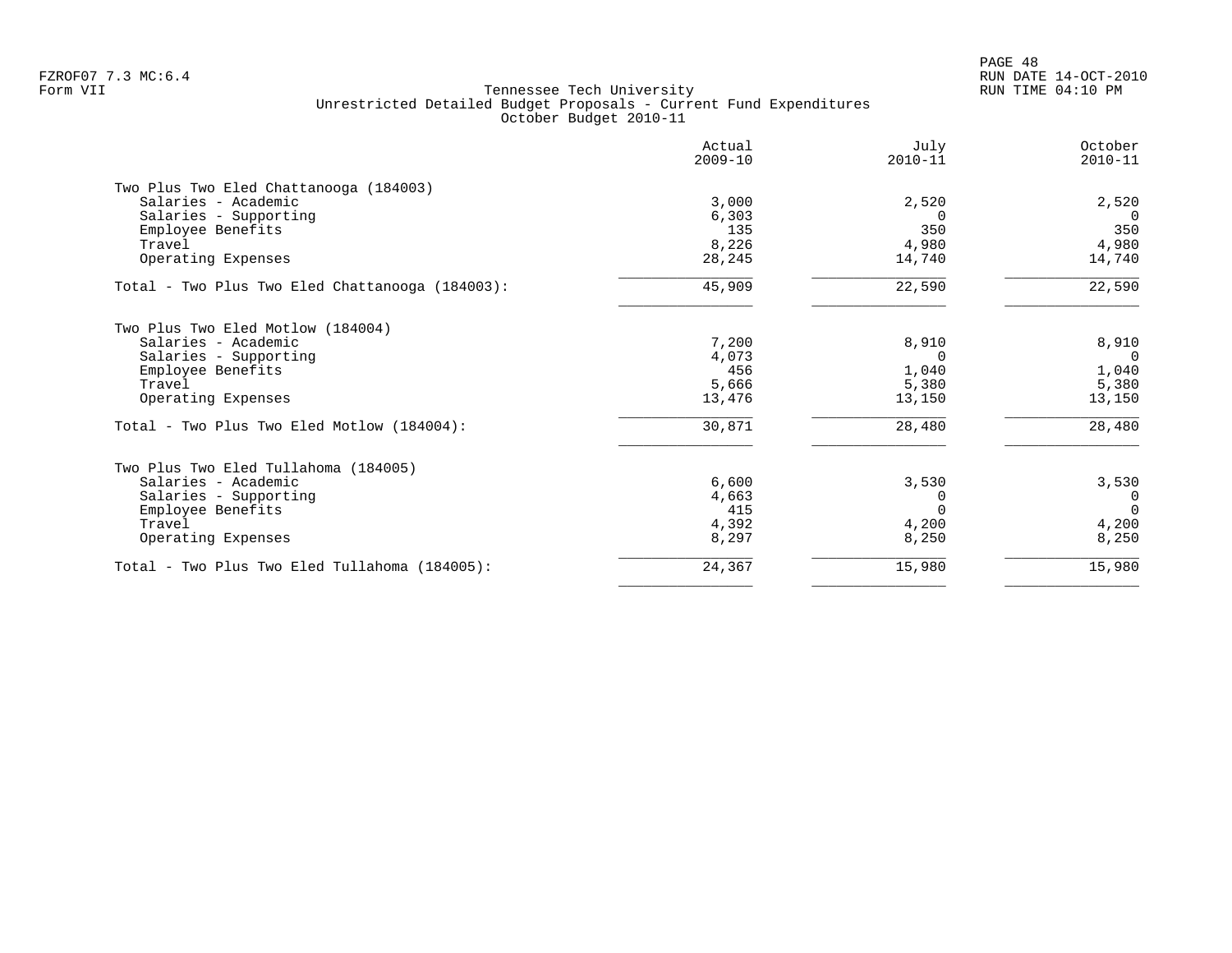PAGE 49 FZROF07 7.3 MC:6.4 RUN DATE 14-OCT-2010

|                                                 | Actual<br>$2009 - 10$ | July<br>$2010 - 11$ | October<br>$2010 - 11$ |
|-------------------------------------------------|-----------------------|---------------------|------------------------|
| Two Plus Two Eled RS Harriman (184006)          |                       |                     |                        |
| Salaries - Academic                             | 3,600                 | 6,050               | 6,050                  |
| Salaries - Supporting                           | 2,138                 | $\Omega$            | $\Omega$               |
| Employee Benefits                               | 797                   | 1,000               | 1,000                  |
| Travel                                          | 3,029                 | 4,500               | 4,500                  |
| Operating Expenses                              | 8,682                 | 8,840               | 8,840                  |
| Total - Two Plus Two Eled RS Harriman (184006): | 18,246                | 20,390              | 20,390                 |
| Two Plus Two Eled Scott Co (184007)             |                       |                     |                        |
| Salaries - Academic                             | 1,200                 | 6,710               | 6,710                  |
| Salaries - Supporting                           | 18,153                | $\Omega$            | $\Omega$               |
| Employee Benefits                               | 1,182                 | 1,200               | 1,200                  |
| Travel                                          | 4,032                 |                     | 0                      |
| Operating Expenses                              | 1,923                 |                     | $\Omega$               |
| Total - Two Plus Two Eled Scott Co (184007):    | 26,490                | 7,910               | 7,910                  |
| RODP Instruction (185002)                       |                       |                     |                        |
| Salaries - Academic                             | 421,873               | 436,490             | 481,490                |
| Salaries - Supporting                           | 31,417                | 33,130              | 33,130                 |
| Salaries - Professional                         | 64,150                | 64,400              | 64,400                 |
| Employee Benefits                               | 106,138               | 123,830             | 123,830                |
| Travel                                          | 5,914                 | 4,330               | 4,330                  |
| Operating Expenses                              | 17,696                | 17,080              | 17,080                 |
| Total - RODP Instruction (185002):              | 647,188               | 679,260             | 724,260                |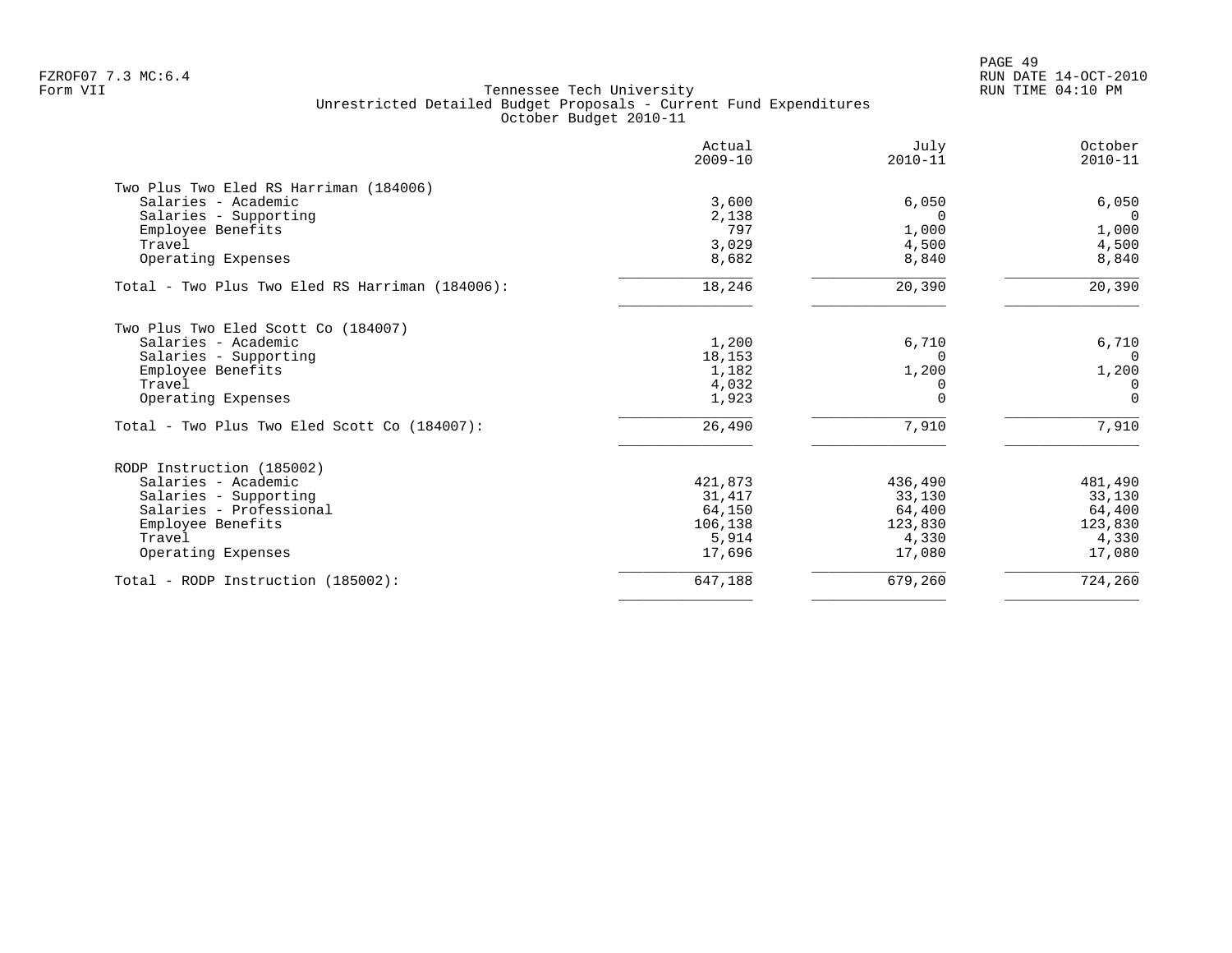|                                                    | Actual<br>$2009 - 10$ | July<br>$2010 - 11$  | October<br>$2010 - 11$ |
|----------------------------------------------------|-----------------------|----------------------|------------------------|
| Environmental Studies (185005)                     |                       |                      |                        |
| Salaries - Administrative<br>Salaries - Supporting | 0<br>$\Omega$         | $\Omega$<br>$\Omega$ | 5,000<br>5,000         |
| Total - Environmental Studies (185005):            | O.                    | $\Omega$             | 10,000                 |
| Interdiscip Studies Campus Instr (185007)          |                       |                      |                        |
| Salaries - Academic                                | 44,300                | 400                  | 400                    |
| Employee Benefits                                  | 9,739                 | 7,500                | 9,830                  |
| Travel                                             | 1,061                 | $\Omega$             | $\Omega$               |
| Total - Interdiscip Studies Campus Instr (185007): | 55,100                | 7,900                | 10,230                 |
| TAF Technology Access Fee (190006)                 |                       |                      |                        |
| Salaries - Students                                | 161,208               | 118,830              | 118,830                |
| Salaries - Professional                            |                       | 33,430               | 33,430                 |
| Employee Benefits                                  | 2,464                 | 15,310               | 15,310                 |
| Operating Expenses                                 | 976,294               | 1,595,820            | 2,021,920              |
| Capital Outlay                                     | $\Omega$              | 100,000              | 100,000                |
| Department Revenues                                | $-4,050$              | $\Omega$             | $\Omega$               |
| Total - TAF Technology Access Fee (190006):        | 1,135,916             | 1,863,390            | 2,289,490              |
| Craft Center Instuct Transfer (200007)             |                       |                      |                        |
| Operating Expenses                                 | $-398,820$            | $-359,600$           | $-359,600$             |
| Total - Craft Center Instuct Transfer (200007):    | $-398,820$            | $-359,600$           | $-359,600$             |
|                                                    |                       |                      |                        |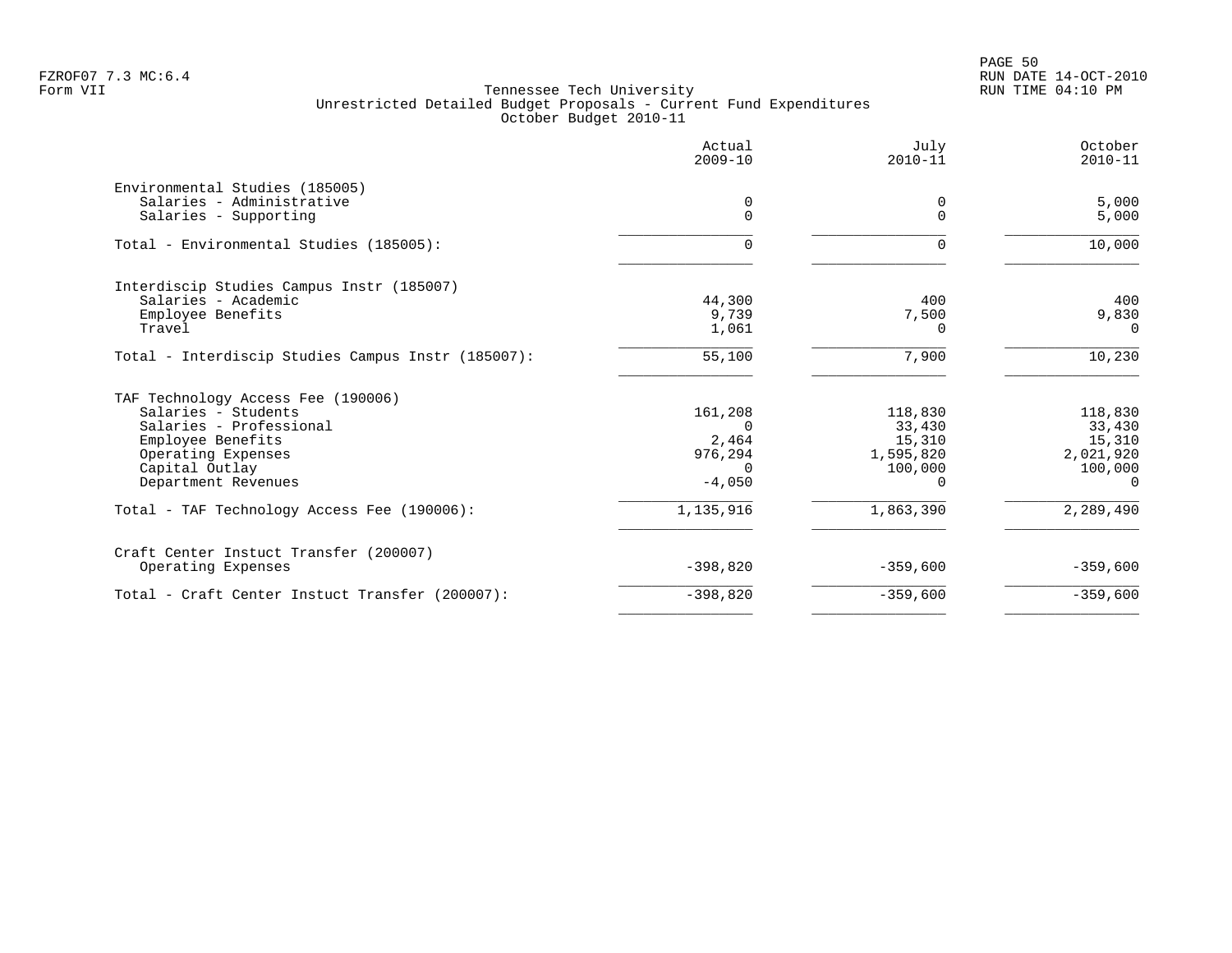PAGE 51 FZROF07 7.3 MC:6.4 RUN DATE 14-OCT-2010

|                                                                                                                     | Actual<br>$2009 - 10$                | July<br>$2010 - 11$                        | October<br>$2010 - 11$                     |
|---------------------------------------------------------------------------------------------------------------------|--------------------------------------|--------------------------------------------|--------------------------------------------|
| TBR Spouse Dependent Discount (700000)<br>Employee Benefits                                                         | 199,898                              | 197,800                                    | 197,800                                    |
| Total - TBR Spouse Dependent Discount (700000):                                                                     | 199,898                              | 197,800                                    | 197,800                                    |
| TBR Employ Remission PC191 (700001)<br>Employee Benefits                                                            | 53,901                               | 62,600                                     | 62,600                                     |
| Total - TBR Employ Remission PC191 (700001):                                                                        | 53,901                               | 62,600                                     | 62,600                                     |
| E and G Data Processing Allocation (700003)<br>Department Revenues                                                  | 1,752,499                            | 1,825,260                                  | 1,871,070                                  |
| Total - E and G Data Processing Allocation (700003):                                                                | 1,752,499                            | 1,825,260                                  | 1,871,070                                  |
| E and G Claims Adjustment (700004)<br>Operating Expenses                                                            | 70,126                               | 164,440                                    | 164,440                                    |
| Total - E and G Claims Adjustment $(700004)$ :                                                                      | 70,126                               | 164,440                                    | 164,440                                    |
| E and G Support (700005)<br>Salaries - Academic<br>Salaries - Supporting<br>Employee Benefits<br>Operating Expenses | 0<br>$\cap$<br>551,006<br>$-18, 313$ | 18,530<br>1,820<br>$-329,730$<br>$-86,170$ | 18,530<br>1,820<br>$-204,630$<br>$-86,170$ |
| Total - E and G Support $(700005)$ :                                                                                | 532,693                              | $-395,550$                                 | $-270, 450$                                |
|                                                                                                                     |                                      |                                            |                                            |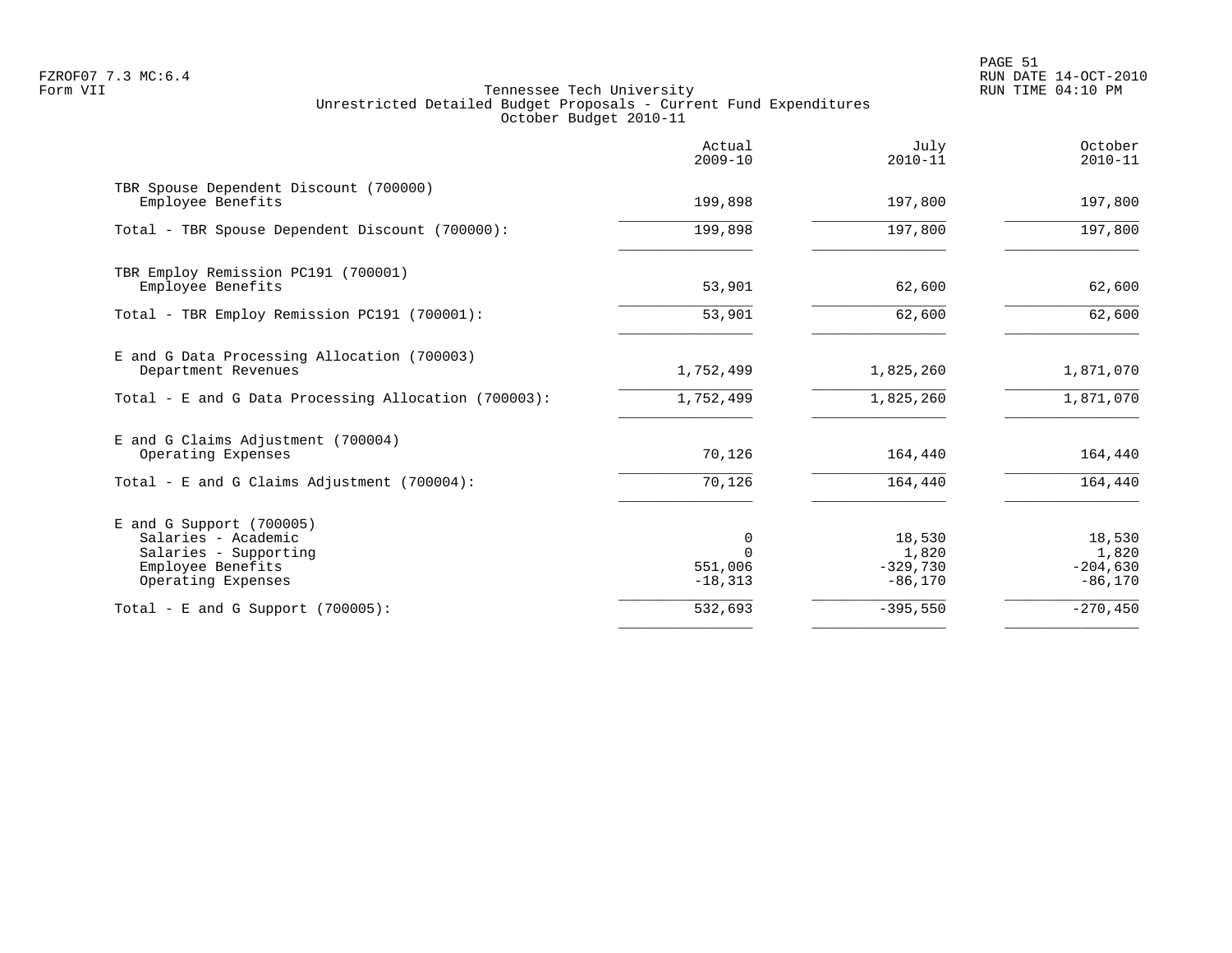|                                                                                                                                                                 | Actual<br>$2009 - 10$              | July<br>$2010 - 11$                             | October<br>$2010 - 11$                              |
|-----------------------------------------------------------------------------------------------------------------------------------------------------------------|------------------------------------|-------------------------------------------------|-----------------------------------------------------|
| Pool Reclass (700007)<br>Salaries - Supporting                                                                                                                  | 0                                  | 10,000                                          | 10,000                                              |
| Total - Pool Reclass (700007):                                                                                                                                  | 0                                  | 10,000                                          | 10,000                                              |
| Pool Degree Adj (700008)<br>Salaries - Academic                                                                                                                 | 0                                  | 5,000                                           | 5,000                                               |
| Total - Pool Degree Adj (700008):                                                                                                                               | $\Omega$                           | 5,000                                           | 5,000                                               |
| E and G Other Salary Pool (700009)<br>Salaries - Administrative<br>Salaries - Academic<br>Salaries - Supporting<br>Salaries - Professional<br>Employee Benefits | 0<br>0<br>0<br>0<br>0              | 7,470<br>774,300<br>49,350<br>21,090<br>159,290 | $\mathbf 0$<br>110,800<br>5,650<br>0<br>$\mathbf 0$ |
| Total - E and G Other Salary Pool (700009):                                                                                                                     | $\Omega$                           | 1,011,500                                       | 116,450                                             |
| Post Office Allocation (700045)<br>Operating Expenses<br>Department Revenues                                                                                    | $\Omega$<br>21,890                 | 23,090<br>$\Omega$                              | 25,550<br>$\Omega$                                  |
| Total - Post Office Allocation (700045):                                                                                                                        | 21,890                             | 23,090                                          | 25,550                                              |
| ARRA Am Recvry Reinvst Act (700062)<br>Salaries - Academic<br>Salaries - Supporting<br>Employee Benefits                                                        | $-208, 268$<br>208,269<br>$-2,962$ | 0<br>0<br>$\Omega$                              | 0<br>0<br>$\Omega$                                  |
| Total - ARRA Am Recvry Reinvst Act (700062):                                                                                                                    | $-2,961$                           | 0                                               | $\Omega$                                            |
|                                                                                                                                                                 |                                    |                                                 |                                                     |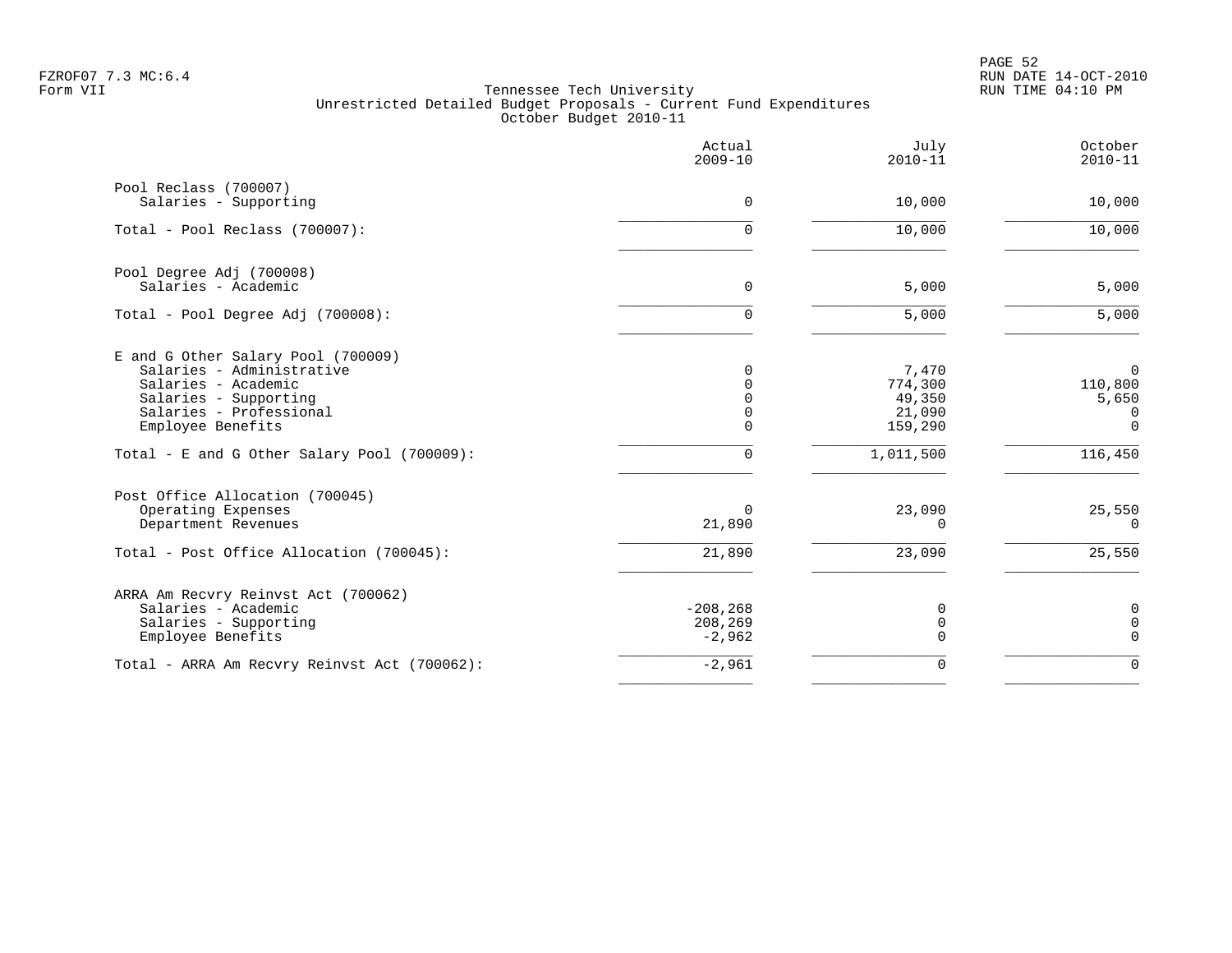|                                                                                                                                                                                                                           | Actual<br>$2009 - 10$                                                                                                   | July<br>$2010 - 11$                                                                                                      | October<br>$2010 - 11$                                                                                                   |
|---------------------------------------------------------------------------------------------------------------------------------------------------------------------------------------------------------------------------|-------------------------------------------------------------------------------------------------------------------------|--------------------------------------------------------------------------------------------------------------------------|--------------------------------------------------------------------------------------------------------------------------|
| TQI TBR System Charge (700063)<br>Operating Expenses                                                                                                                                                                      | 80,300                                                                                                                  | 117,400                                                                                                                  | 117,400                                                                                                                  |
| Total - TQI TBR System Charge (700063):                                                                                                                                                                                   | 80,300                                                                                                                  | 117,400                                                                                                                  | 117,400                                                                                                                  |
| Total - Instruction (200):                                                                                                                                                                                                |                                                                                                                         |                                                                                                                          |                                                                                                                          |
| Salaries - Administrative<br>Salaries - Academic<br>Salaries - Supporting<br>Salaries - Students<br>Salaries - Professional<br>Employee Benefits<br>Travel<br>Operating Expenses<br>Capital Outlay<br>Department Revenues | 393,212<br>28,010,075<br>2,105,838<br>514,813<br>1,256,150<br>9,629,342<br>351,880<br>3,989,912<br>242,916<br>1,755,193 | 526,400<br>29,568,554<br>1,806,872<br>303,330<br>1,186,915<br>10,629,620<br>137,020<br>4,973,053<br>120,000<br>1,825,260 | 610,140<br>29,505,083<br>1,808,992<br>310,860<br>1,211,645<br>10,523,180<br>177,040<br>6,690,327<br>178,410<br>1,871,070 |
| Total                                                                                                                                                                                                                     | 48, 249, 331                                                                                                            | 51,077,024                                                                                                               | 52,886,747                                                                                                               |
| Total - Instruction (20):                                                                                                                                                                                                 |                                                                                                                         |                                                                                                                          |                                                                                                                          |
| Salaries - Administrative<br>Salaries - Academic<br>Salaries - Supporting<br>Salaries - Students<br>Salaries - Professional<br>Employee Benefits<br>Travel<br>Operating Expense<br>Capital Outlay<br>Department Revenues  | 393,212<br>28,010,075<br>2,105,838<br>514,813<br>1,256,150<br>9,629,342<br>351,880<br>3,989,912<br>242,916<br>1,755,193 | 526,400<br>29,568,554<br>1,806,872<br>303,330<br>1,186,915<br>10,629,620<br>137,020<br>4,973,053<br>120,000<br>1,825,260 | 610,140<br>29,505,083<br>1,808,992<br>310,860<br>1,211,645<br>10,523,180<br>177,040<br>6,690,327<br>178,410<br>1,871,070 |
| Total                                                                                                                                                                                                                     | 48, 249, 331                                                                                                            | 51,077,024                                                                                                               | 52,886,747                                                                                                               |

 Research (25) Research (250)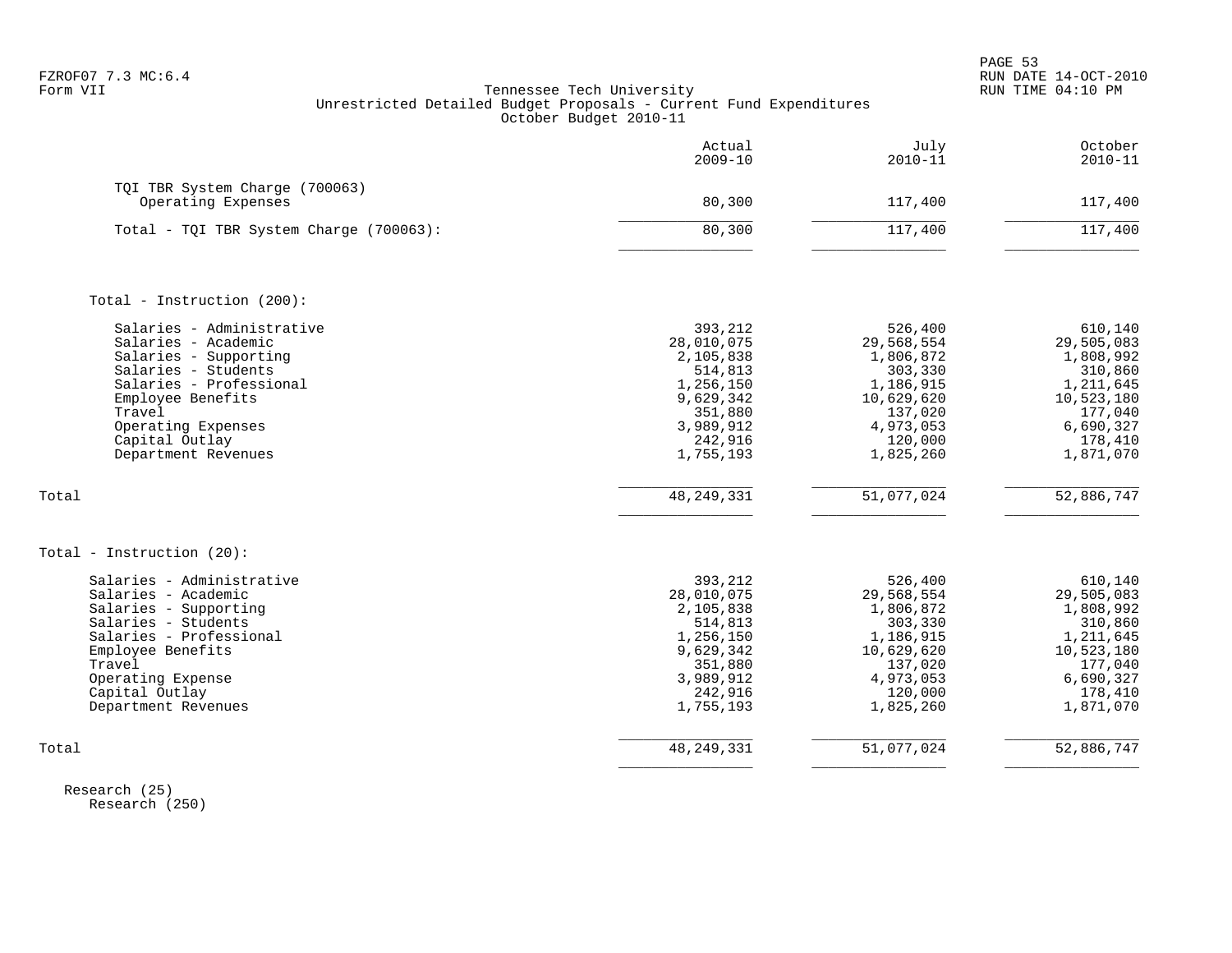|                                                      | Actual<br>$2009 - 10$ | July<br>$2010 - 11$ | October<br>$2010 - 11$ |
|------------------------------------------------------|-----------------------|---------------------|------------------------|
| Distinguished Faculty Fellowships (120024)           |                       |                     |                        |
| Salaries - Academic                                  | $\mathbf 0$           | 7,500               | 7,500                  |
| Employee Benefits                                    | 0                     | 5,300               | 5,300                  |
| Operating Expenses                                   | $\mathbf 0$           | 12,500              | 12,500                 |
| Total - Distinguished Faculty Fellowships (120024):  | 0                     | 25,300              | 25,300                 |
| QEP Operating (121702)                               |                       |                     |                        |
| Salaries - Academic                                  | 8,700                 | 0                   | 7,800                  |
| Salaries - Students                                  | 860                   | $\Omega$            | $\Omega$               |
| Employee Benefits                                    | 1,982                 | 7,200               | 7,200                  |
| Travel                                               | 1,995                 | 0                   | 500                    |
| Operating Expenses                                   | 29,251                | $\Omega$            | 25,900                 |
| Total - QEP Operating (121702):                      | 42,788                | 7,200               | 41,400                 |
| Federal College Work Study Program (122001)          |                       |                     |                        |
| Salaries - Students                                  | 384                   | 390                 | 390                    |
| Total - Federal College Work Study Program (122001): | 384                   | 390                 | 390                    |
| Upper Cumberland Hum Sci (130008)                    |                       |                     |                        |
| Travel                                               | $\Omega$              | 470                 | 470                    |
| Operating Expenses                                   | 923                   | 930                 | 930                    |
| Total - Upper Cumberland Hum Sci (130008):           | 923                   | 1,400               | 1,400                  |
|                                                      |                       |                     |                        |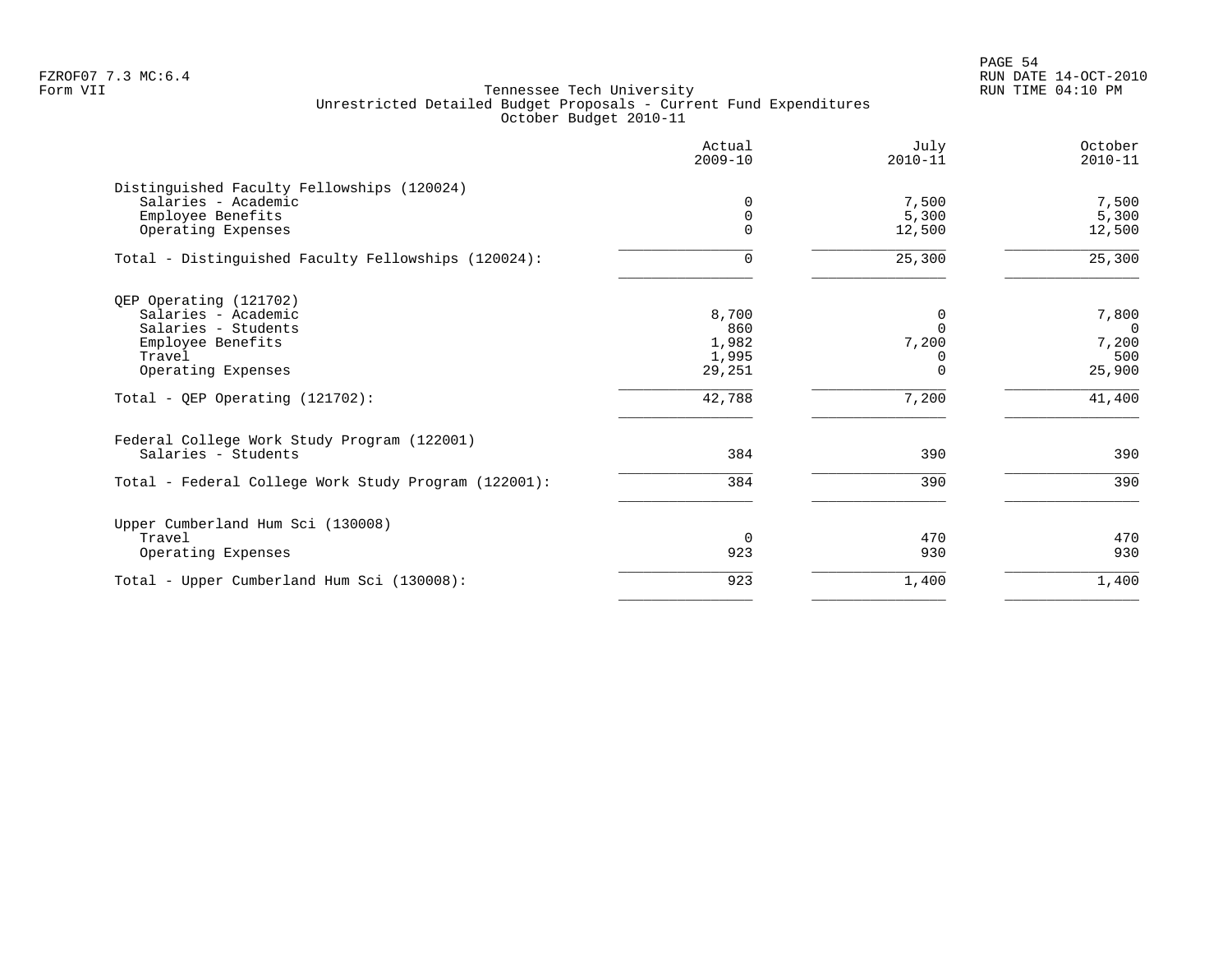en and the state of the state of the state of the state of the state of the state of the state of the state of the state of the state of the state of the state of the state of the state of the state of the state of the sta FZROF07 7.3 MC:6.4 RUN DATE 14-OCT-2010

|                                                                                                                     | Actual<br>$2009 - 10$       | July<br>$2010 - 11$  | October<br>$2010 - 11$                                |
|---------------------------------------------------------------------------------------------------------------------|-----------------------------|----------------------|-------------------------------------------------------|
| Upper Cumb Hum Soc Sci Institute (130009)<br>Operating Expenses                                                     | 1,119                       | 0                    | 340                                                   |
| Total - Upper Cumb Hum Soc Sci Institute (130009):                                                                  | 1,119                       | $\Omega$             | 340                                                   |
| Research Arts and Science (130014)<br>Travel                                                                        | 2,000                       | $\Omega$             | $\mathbf 0$                                           |
| Total - Research Arts and Science (130014):                                                                         | 2,000                       | $\Omega$             | $\Omega$                                              |
| IC Faculty Upper Cumb Hum Sci Inst (130021)<br>Operating Expenses                                                   | $\mathbf 0$                 | $\Omega$             | 130                                                   |
| Total - IC Faculty Upper Cumb Hum Sci Inst (130021):                                                                | $\Omega$                    | $\Omega$             | 130                                                   |
| Indirect Cost Arts and Science (130029)<br>Salaries - Academic<br>Employee Benefits<br>Travel<br>Operating Expenses | 99<br>18<br>4,075<br>28,375 | $\Omega$<br>$\Omega$ | $\boldsymbol{0}$<br>$\mathsf 0$<br>$\Omega$<br>27,050 |
| Total - Indirect Cost Arts and Science (130029):                                                                    | 32,567                      | 0                    | 27,050                                                |
| Match Biology (131005)<br>Salaries - Academic<br>Employee Benefits                                                  | 13,646<br>3,250             | 0<br>$\Omega$        | 0<br>$\mathbf 0$                                      |
| Total - Match Biology (131005):                                                                                     | 16,896                      | $\Omega$             | $\Omega$                                              |
|                                                                                                                     |                             |                      |                                                       |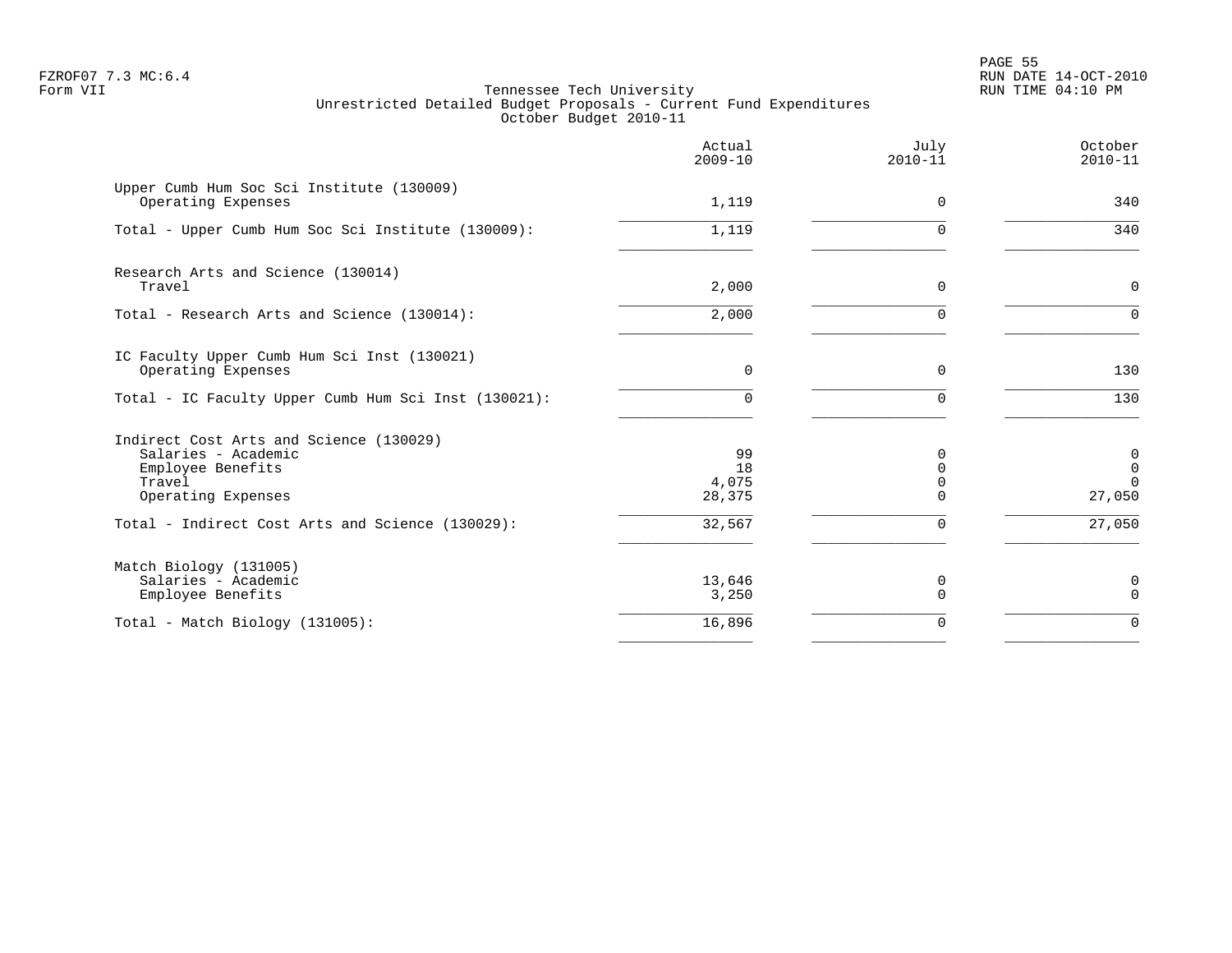PAGE 56 FZROF07 7.3 MC:6.4 RUN DATE 14-OCT-2010

|                                                                                                                                    | Actual<br>$2009 - 10$                   | July<br>$2010 - 11$ | October<br>$2010 - 11$                                |
|------------------------------------------------------------------------------------------------------------------------------------|-----------------------------------------|---------------------|-------------------------------------------------------|
| IC Faculty Biology (131011)<br>Salaries - Students<br>Salaries - Professional<br>Employee Benefits<br>Travel<br>Operating Expenses | 2,144<br>1,489<br>680<br>6,357<br>3,278 | 0                   | 0<br>$\mathsf 0$<br>$\mathbf 0$<br>$\Omega$<br>10,510 |
| Total - IC Faculty Biology (131011):                                                                                               | 13,948                                  | 0                   | 10,510                                                |
| Biology Faculty Research (131014)<br>Salaries - Supporting<br>Travel<br>Operating Expenses                                         | 1,313<br>771<br>5,666                   | 0                   | $5,440$<br>3,820<br>650                               |
| Total - Biology Faculty Research (131014):                                                                                         | 7,750                                   |                     | 9,910                                                 |
| IC Faculty Fisheries (131021)<br>Operating Expenses<br>Total - IC Faculty Fisheries (131021):                                      | 0<br>$\Omega$                           | 0<br>$\Omega$       | 11,540<br>11,540                                      |
| Indirect Cost Biology (131029)<br>Salaries - Students<br>Travel<br>Operating Expenses                                              | $\Omega$<br>5,359<br>10,206             | O<br>$\Omega$       | 810<br>$\Omega$<br>22,730                             |
| Total - Indirect Cost Biology (131029):                                                                                            | 15,565                                  | 0                   | 23,540                                                |
|                                                                                                                                    |                                         |                     |                                                       |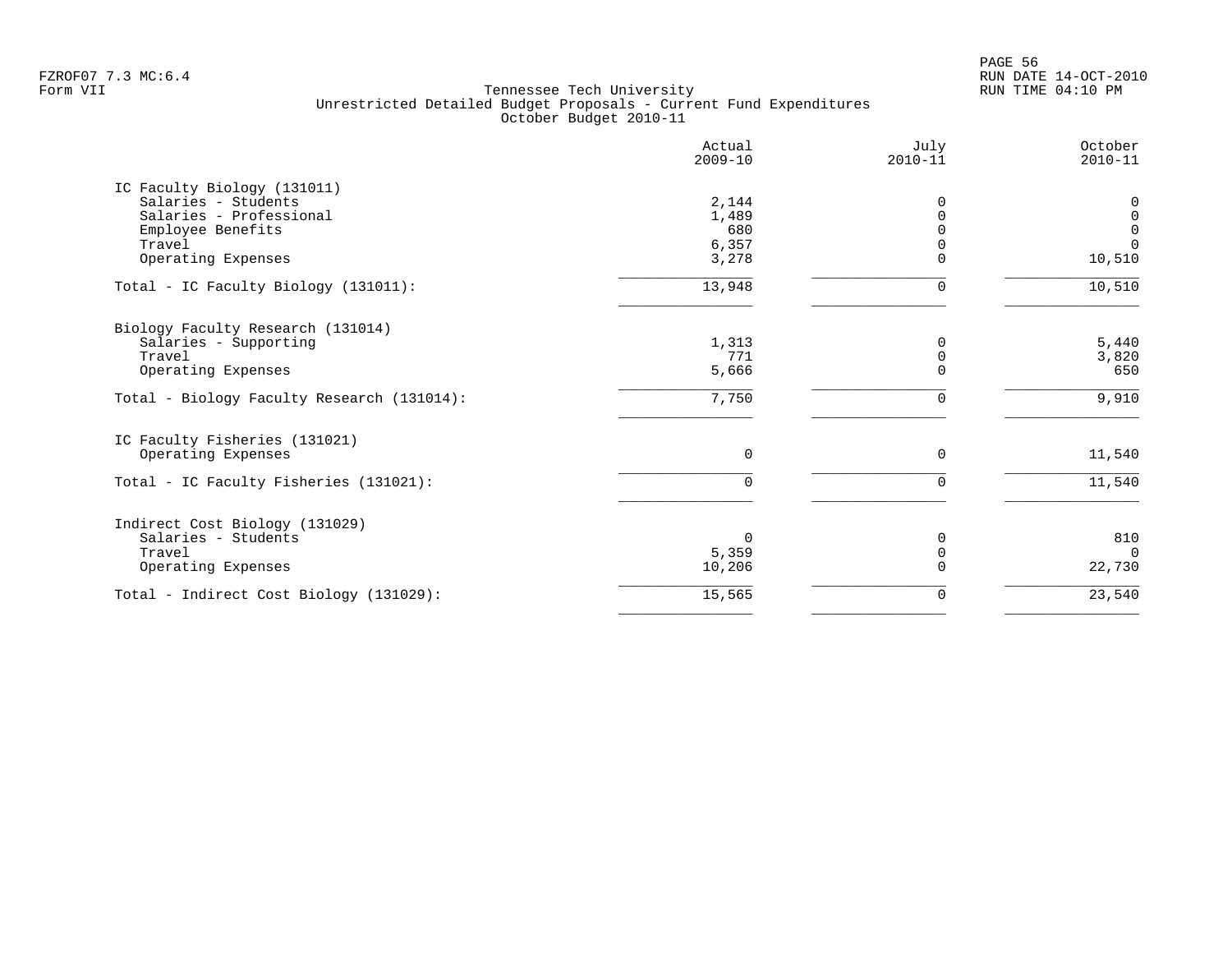PAGE 57 FZROF07 7.3 MC:6.4 RUN DATE 14-OCT-2010

|                                                                                              | Actual<br>$2009 - 10$ | July<br>$2010 - 11$              | October<br>$2010 - 11$  |
|----------------------------------------------------------------------------------------------|-----------------------|----------------------------------|-------------------------|
| Indirect Cost Fisheries (131039)<br>Operating Expenses                                       | 5,368                 | 0                                | 7,360                   |
| Total - Indirect Cost Fisheries (131039):                                                    | 5,368                 | $\Omega$                         | 7,360                   |
| IC Faculty Chemistry (131511)<br>Travel<br>Operating Expenses                                | 1,250<br>$\Omega$     | 0<br>$\Omega$                    | $\overline{0}$<br>1,810 |
| Total - IC Faculty Chemistry (131511):                                                       | 1,250                 | U                                | 1,810                   |
| Faculty Research Chemistry (131514)<br>Salaries - Supporting<br>Travel<br>Operating Expenses | 0<br>$\cap$<br>3,383  | $\Omega$<br>$\Omega$<br>$\Omega$ | 5,590<br>210<br>1,950   |
| Total - Faculty Research Chemistry (131514):                                                 | 3,383                 | $\Omega$                         | 7,750                   |
| Match Chemistry (131515)<br>Operating Expenses                                               | 2,190                 | $\Omega$                         | $\mathbf 0$             |
| Total - Match Chemistry (131515):                                                            | 2,190                 | $\Omega$                         | $\Omega$                |
| Indirect Cost Chemistry (131529)<br>Operating Expenses                                       | 692                   | 0                                | 3,900                   |
| Total - Indirect Cost Chemistry (131529):                                                    | 692                   | $\Omega$                         | 3,900                   |
|                                                                                              |                       |                                  |                         |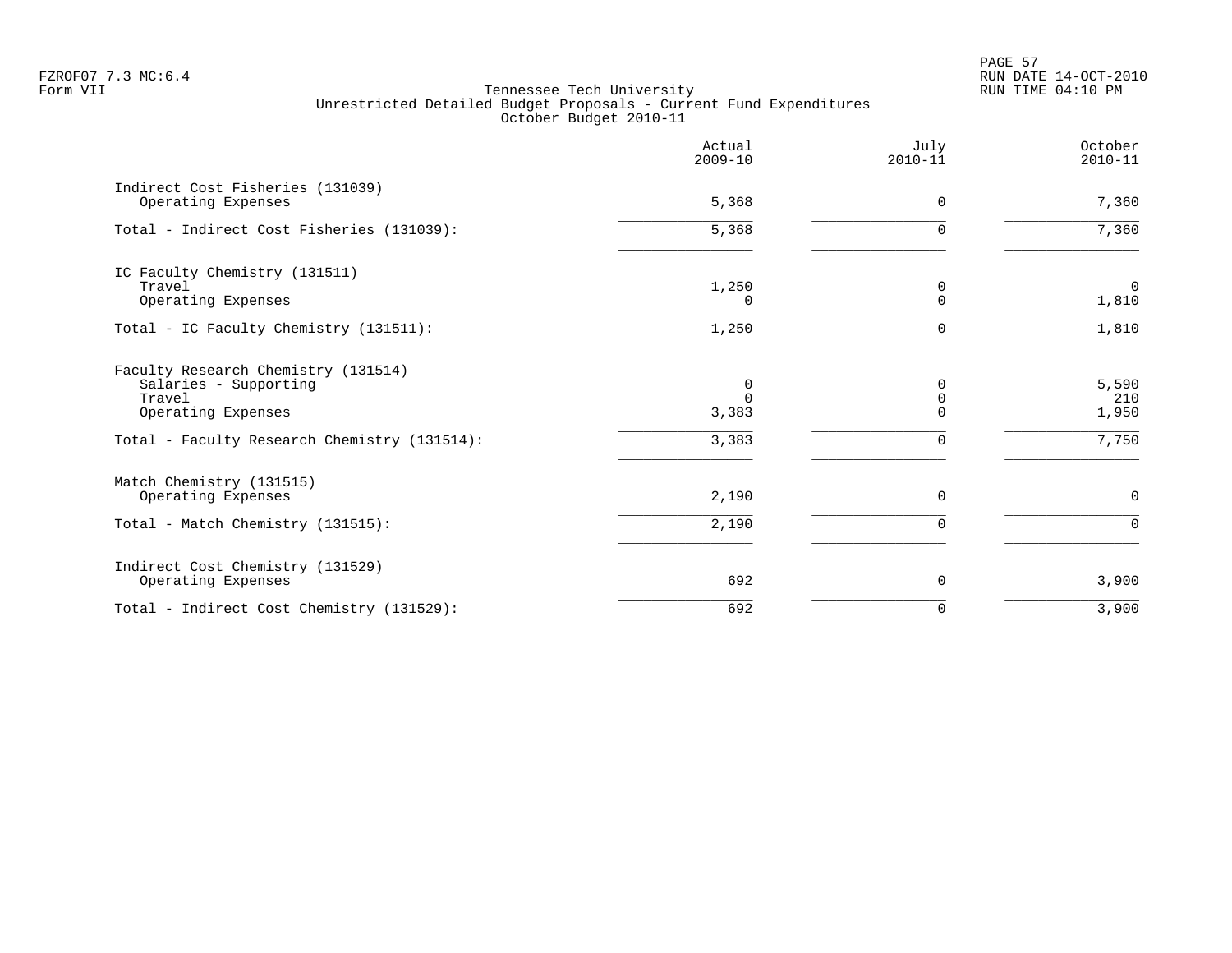|                                                                 | Actual<br>$2009 - 10$ | July<br>$2010 - 11$     | October<br>$2010 - 11$ |
|-----------------------------------------------------------------|-----------------------|-------------------------|------------------------|
| Faculty Research Computer Sci (132004)<br>Salaries - Supporting | $\mathbf 0$           | 0                       | 5,880                  |
| Salaries - Students                                             | 3,000                 | $\Omega$                | 0                      |
| Employee Benefits                                               | 64                    | $\Omega$                | $\Omega$               |
| Travel                                                          | $\Omega$              | $\Omega$                | 4,440                  |
| Total - Faculty Research Computer Sci (132004):                 | 3,064                 | $\Omega$                | 10,320                 |
| Match Computer Science (132005)                                 |                       |                         |                        |
| Salaries - Academic                                             | $\Omega$              | $\Omega$                | 50,000                 |
| Total - Match Computer Science (132005):                        | $\Omega$              | $\Omega$                | 50,000                 |
| IC Faculty Computer Sci (132011)                                |                       |                         |                        |
| Travel                                                          | 815                   | 0                       | $\mathbf{0}$           |
| Operating Expenses                                              | 1,295                 | $\Omega$                | 3,680                  |
| Total - IC Faculty Computer Sci (132011):                       | 2,110                 | $\Omega$                | 3,680                  |
| Indirect Cost Computer Science (132029)                         |                       |                         |                        |
| Travel                                                          | 2,134                 | 0                       | $\Omega$               |
| Operating Expenses                                              | 9,187                 | $\mathbf 0$             | 11,930                 |
| Total - Indirect Cost Computer Science (132029):                | 11,321                | $\Omega$                | 11,930                 |
| Faculty Research Earth Science (132504)                         |                       |                         |                        |
| Travel                                                          | 0                     | 0                       | 1,500                  |
| Operating Expenses                                              | 0<br>$\Omega$         | $\mathbf 0$<br>$\Omega$ | 7,700<br>800           |
| Capital Outlay                                                  |                       |                         |                        |
| Total - Faculty Research Earth Science (132504):                | $\Omega$              | $\Omega$                | 10,000                 |
|                                                                 |                       |                         |                        |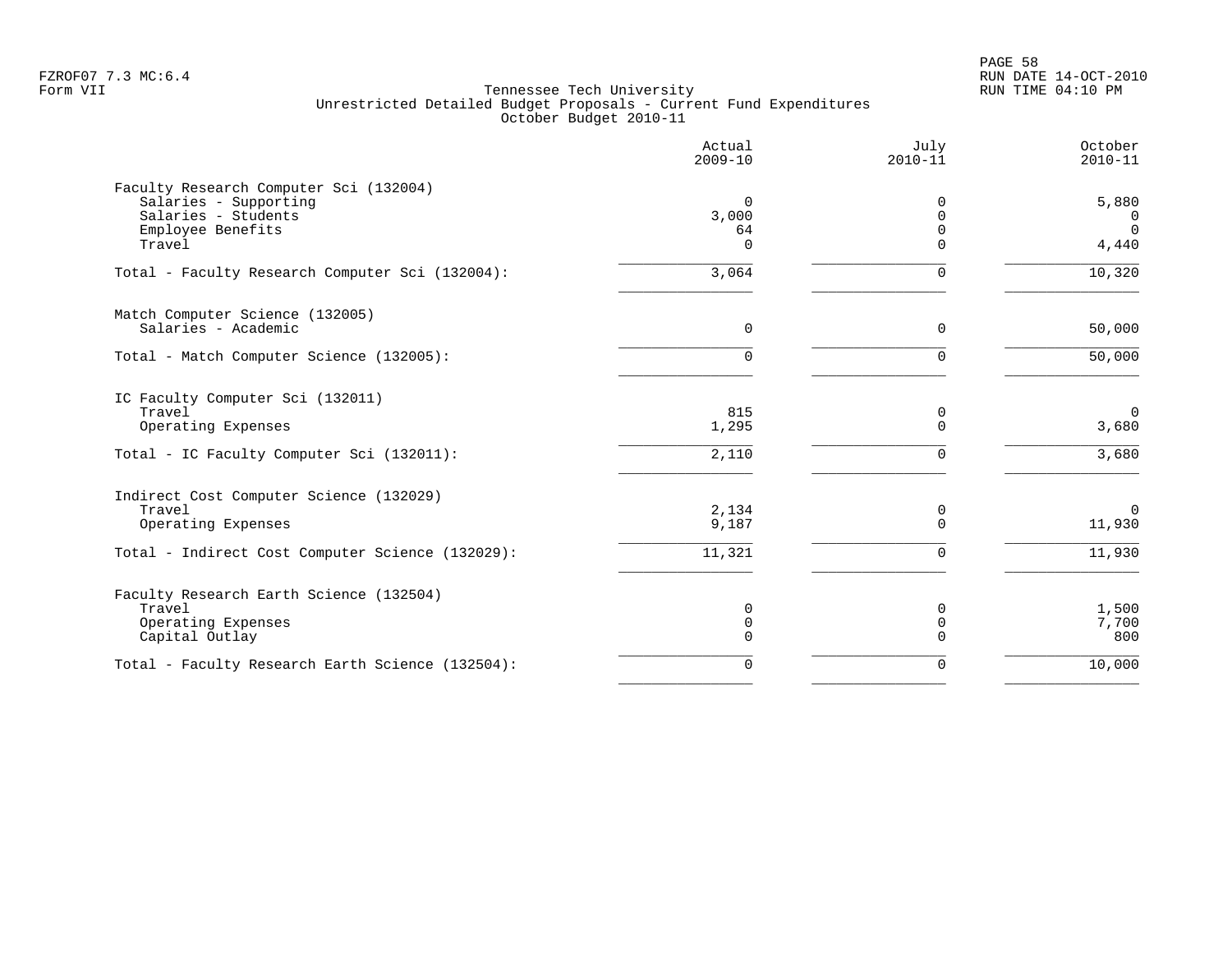PAGE 59 FZROF07 7.3 MC:6.4 RUN DATE 14-OCT-2010

|                                                                          | Actual<br>$2009 - 10$ | July<br>$2010 - 11$ | October<br>$2010 - 11$ |
|--------------------------------------------------------------------------|-----------------------|---------------------|------------------------|
| Match Earth Science (132505)<br>Salaries - Academic<br>Employee Benefits | 5,780<br>1,939        | 0<br>$\Omega$       | $\Omega$<br>$\Omega$   |
| Total - Match Earth Science (132505):                                    | 7,719                 | $\mathbf 0$         | $\Omega$               |
| IC Faculty Earth Science (132511)<br>Operating Expenses                  | 0                     | $\mathbf 0$         | 2,470                  |
| Total - IC Faculty Earth Science (132511):                               | U                     | $\Omega$            | 2,470                  |
| Indirect Cost Earth Sciences (132529)<br>Operating Expenses              | 0                     | $\mathbf 0$         | 3,570                  |
| Total - Indirect Cost Earth Sciences (132529):                           | $\Omega$              | $\Omega$            | 3,570                  |
| IC Faculty English and Communicatns (133011)<br>Operating Expenses       | 106                   | $\mathbf 0$         | $\mathsf{O}$           |
| Total - IC Faculty English and Communicatns (133011):                    | 106                   | $\mathbf 0$         | $\Omega$               |
| Faculty Research English (133014)<br>Travel                              | 0                     | $\mathbf 0$         | 2,000                  |
| Total - Faculty Research English (133014):                               | O                     | $\Omega$            | 2,000                  |
|                                                                          |                       |                     |                        |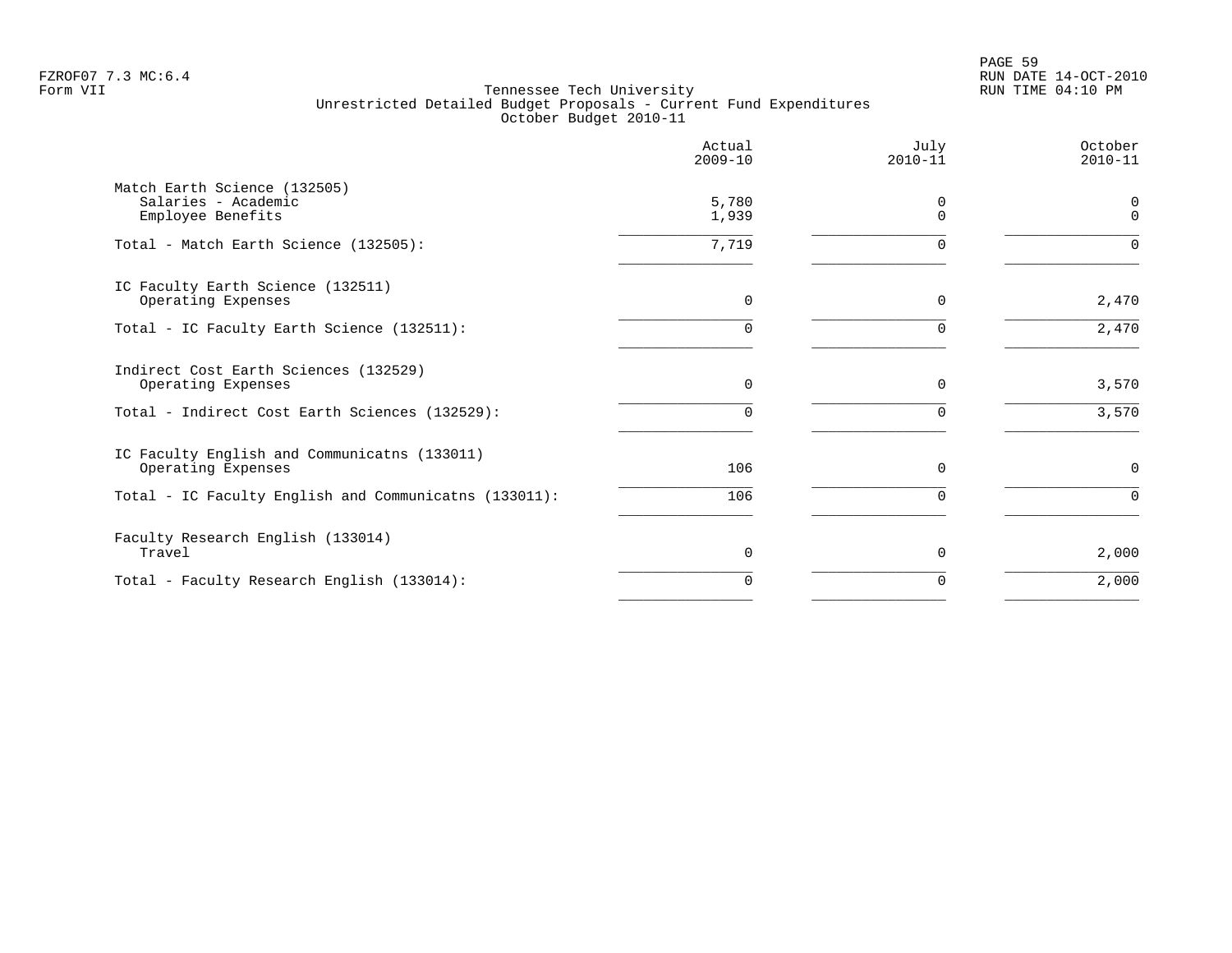PAGE 60 FZROF07 7.3 MC:6.4 RUN DATE 14-OCT-2010

|                                                                                                   | Actual<br>$2009 - 10$ | July<br>$2010 - 11$           | October<br>$2010 - 11$ |
|---------------------------------------------------------------------------------------------------|-----------------------|-------------------------------|------------------------|
| Dept Match English (133015)<br>Operating Expenses                                                 | 400                   | $\Omega$                      | $\mathbf 0$            |
| Total - Dept Match English (133015):                                                              | 400                   | $\Omega$                      | $\Omega$               |
| Indirect Cost English Communicat (133029)<br>Operating Expenses                                   | $\mathbf 0$           | 0                             | 220                    |
| Total - Indirect Cost English Communicat (133029):                                                | 0                     | 0                             | 220                    |
| Faculty Research Foreign Lang (133514)<br>Travel                                                  | $\Omega$              | $\Omega$                      | 500                    |
| Total - Faculty Research Foreign Lang (133514):                                                   | O.                    |                               | 500                    |
| Indirect Cost History (134029)<br>Operating Expenses                                              | $\mathbf 0$           | 0                             | 260                    |
| Total - Indirect Cost History (134029):                                                           | 0                     | $\Omega$                      | 260                    |
| IC Faculty Mathematics (134511)<br>Salaries - Academic<br>Employee Benefits<br>Operating Expenses | 3,747<br>679<br>360   | <sup>0</sup><br>0<br>$\Omega$ | 0<br>$\Omega$<br>1,050 |
| Total - IC Faculty Mathematics (134511):                                                          | 4,786                 | 0                             | 1,050                  |
|                                                                                                   |                       |                               |                        |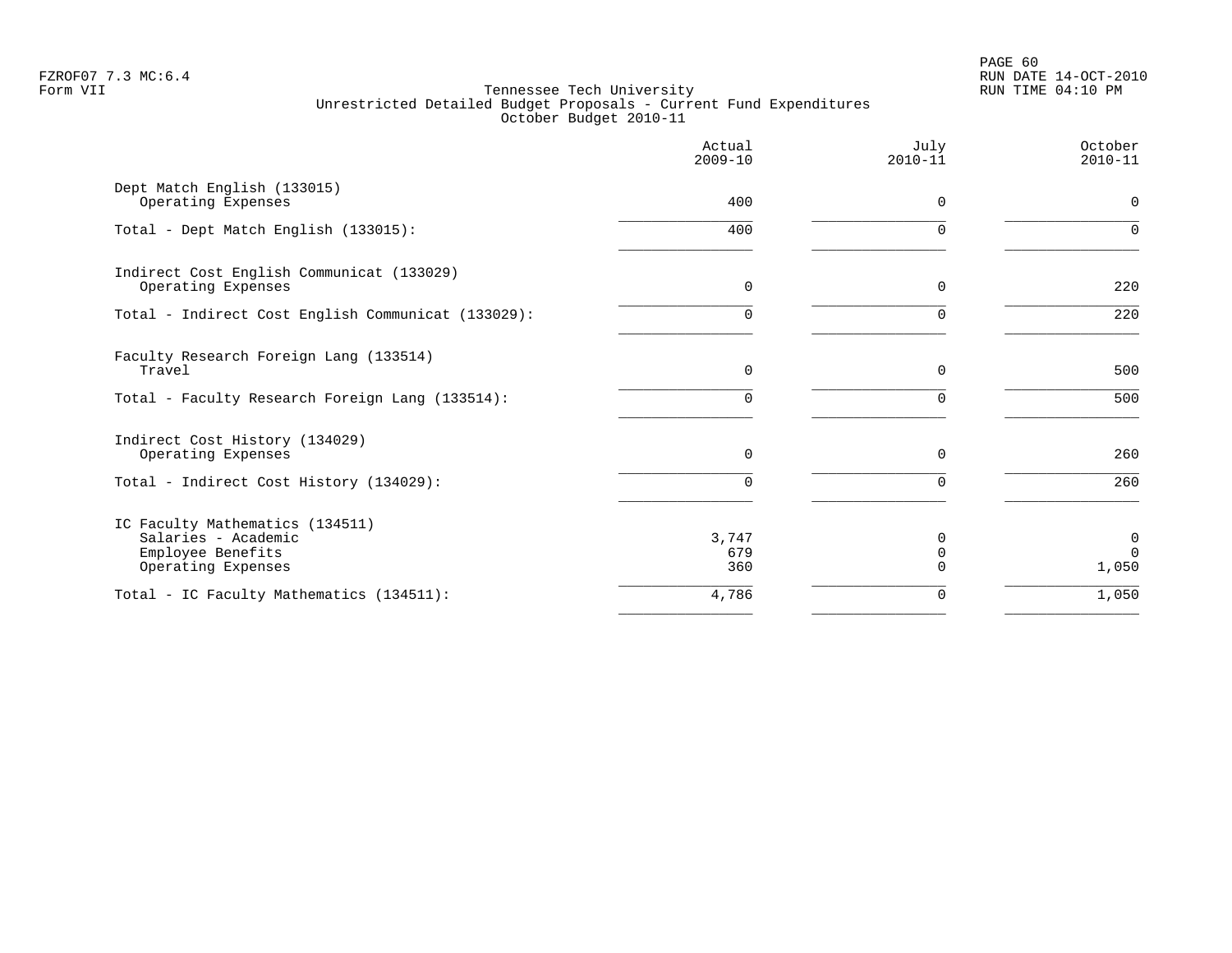PAGE 61 FZROF07 7.3 MC:6.4 RUN DATE 14-OCT-2010

|                                                                 | Actual<br>$2009 - 10$ | July<br>$2010 - 11$ | October<br>$2010 - 11$ |
|-----------------------------------------------------------------|-----------------------|---------------------|------------------------|
| Faculty Research Mathematics (134514)<br>Travel                 | $\Omega$              | $\Omega$            | 500                    |
| Total - Faculty Research Mathematics (134514):                  | 0                     | $\Omega$            | 500                    |
| Indirect Cost Mathematics (134529)<br>Operating Expenses        | $\mathbf 0$           | 0                   | 7,760                  |
| Total - Indirect Cost Mathematics (134529):                     | 0                     | $\Omega$            | 7,760                  |
| IC Faculty Physics (135011)<br>Operating Expenses               | 308                   | 0                   | 6,780                  |
| Total - IC Faculty Physics (135011):                            | 308                   | $\Omega$            | 6,780                  |
| Indirect Cost Physics (135029)<br>Travel<br>Operating Expenses  | 2,443<br>1,238        | 0<br>$\Omega$       | $\mathbf 0$<br>8,550   |
| Total - Indirect Cost Physics (135029):                         | 3,681                 | $\mathbf 0$         | 8,550                  |
| IC Faculty Sociology and Pol Sci (135511)<br>Operating Expenses | 1,560                 | 0                   | 1,780                  |
| Total - IC Faculty Sociology and Pol Sci (135511):              | 1,560                 | $\Omega$            | 1,780                  |
|                                                                 |                       |                     |                        |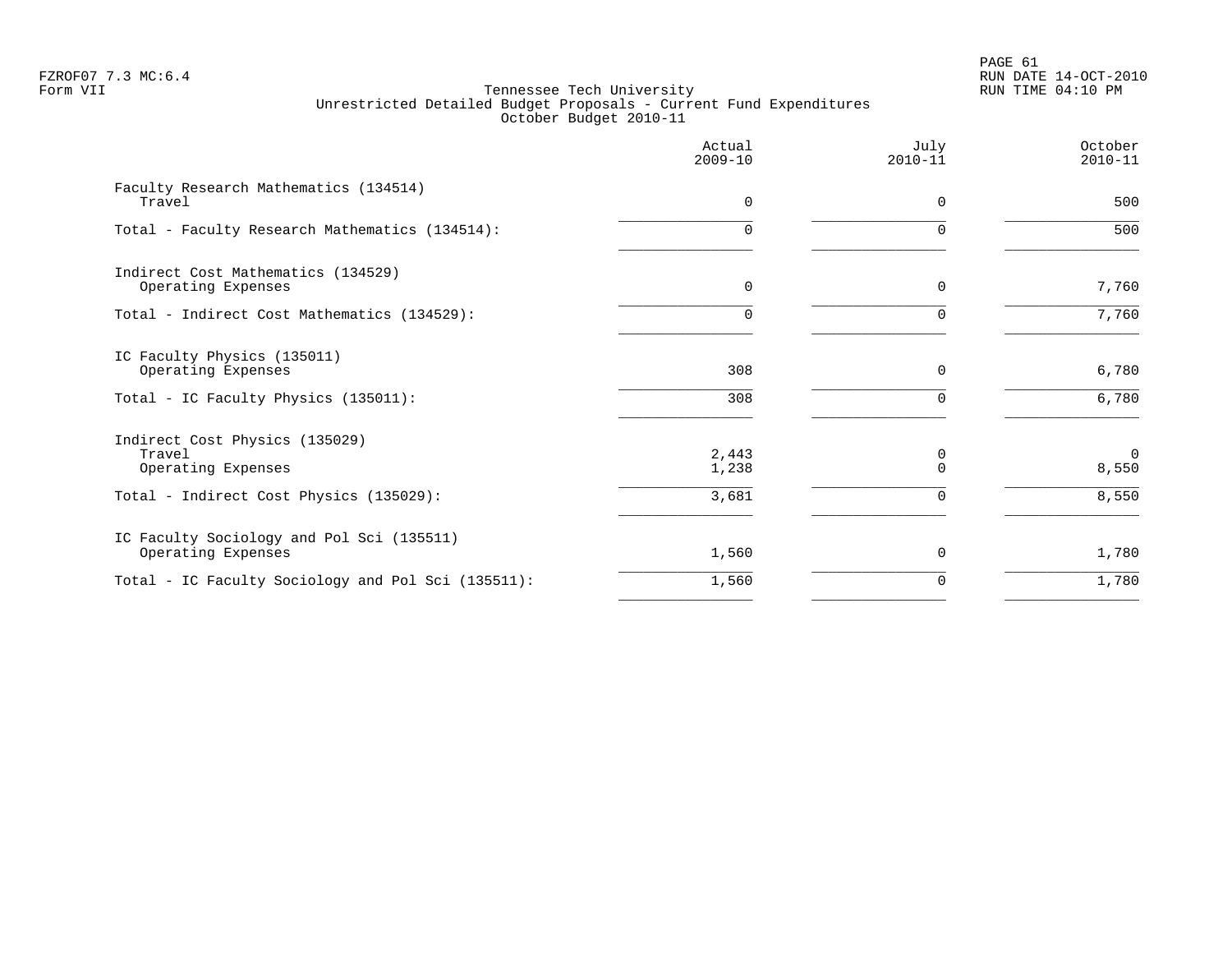PAGE 62 FZROF07 7.3 MC:6.4 RUN DATE 14-OCT-2010

|                                                                                              | Actual<br>$2009 - 10$     | July<br>$2010 - 11$ | October<br>$2010 - 11$          |
|----------------------------------------------------------------------------------------------|---------------------------|---------------------|---------------------------------|
| Indirect Cost Soc and Pol Sci (135529)<br>Operating Expenses                                 | 1,571                     | 0                   | 3,030                           |
| Total - Indirect Cost Soc and Pol Sci (135529):                                              | 1,571                     | O                   | 3,030                           |
| Research College of Engineering (137004)<br>Travel                                           | 2,250                     | $\Omega$            | 200                             |
| Total - Research College of Engineering (137004):                                            | 2,250                     |                     | 200                             |
| Match Dean Engineering (137005)<br>Salaries - Professional<br>Employee Benefits              | 434<br>136                | 0<br>O              | $\mathbf 0$<br>$\Omega$         |
| Total - Match Dean Engineering (137005):                                                     | 570                       | $\Omega$            | $\Omega$                        |
| Indirect Cost Coll of Engineering (137029)<br>Travel<br>Operating Expenses<br>Capital Outlay | 7,358<br>13,743<br>31,567 | Ω                   | $\Omega$<br>132,590<br>$\Omega$ |
| Total - Indirect Cost Coll of Engineering (137029):                                          | 52,668                    | U                   | 132,590                         |
| IC Faculty Basic Engineering (137211)<br>Operating Expenses                                  | 0                         | 0                   | 10,240                          |
| Total - IC Faculty Basic Engineering (137211):                                               | $\Omega$                  | $\Omega$            | 10,240                          |
|                                                                                              |                           |                     |                                 |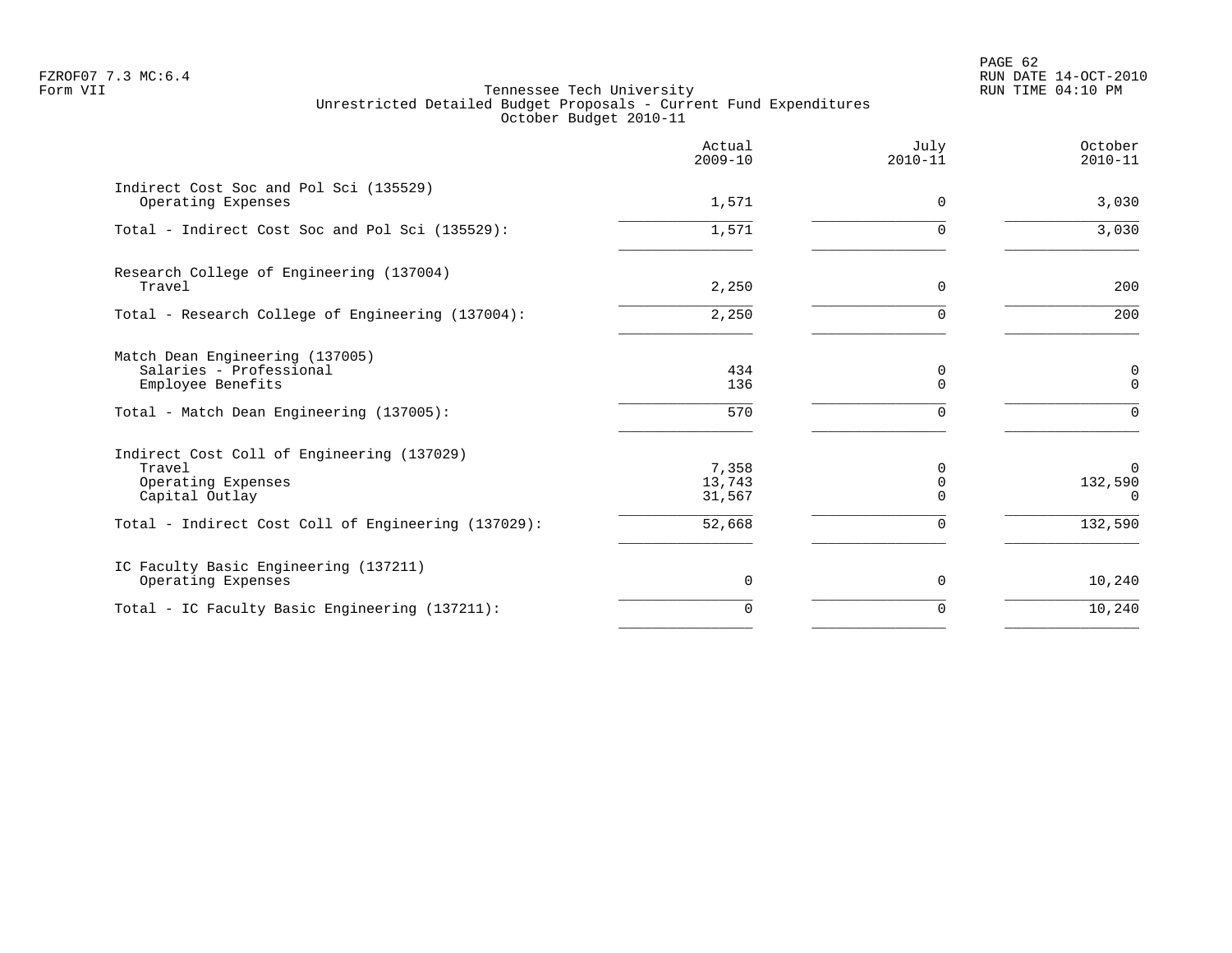|                                                                                                                                     | Actual<br>$2009 - 10$       | July<br>$2010 - 11$           | October<br>$2010 - 11$                         |
|-------------------------------------------------------------------------------------------------------------------------------------|-----------------------------|-------------------------------|------------------------------------------------|
| Indirect Cost Basic Engineering (137229)<br>Operating Expenses                                                                      | 1,798                       | $\Omega$                      | 10,790                                         |
| Total - Indirect Cost Basic Engineering (137229):                                                                                   | 1,798                       | 0                             | 10,790                                         |
| Faculty Research Chem Engineering (137404)<br>Salaries - Students<br>Employee Benefits<br>Travel                                    | 362<br>27<br>570            | 0<br>$\mathbf 0$<br>$\Omega$  | $\boldsymbol{0}$<br>$\mathsf 0$<br>$\mathbf 0$ |
| Total - Faculty Research Chem Engineering (137404):                                                                                 | 959                         | $\Omega$                      | $\Omega$                                       |
| Match Dept of Chemical Engrg (137405)<br>Salaries - Academic<br>Employee Benefits<br>Total - Match Dept of Chemical Engrg (137405): | 3,448<br>1,133<br>4,581     | 0<br>$\Omega$<br><sup>n</sup> | 0<br>$\mathbf 0$<br>$\Omega$                   |
| IC Faculty Chemical Engineering (137411)<br>Salaries - Academic<br>Employee Benefits<br>Travel<br>Operating Expenses                | 1,000<br>77<br>1,003<br>429 | $\Omega$<br>$\Omega$          | 0<br>$\mathbf 0$<br>$\Omega$<br>5,740          |
| Total - IC Faculty Chemical Engineering (137411):                                                                                   | 2,509                       | 0                             | 5,740                                          |
|                                                                                                                                     |                             |                               |                                                |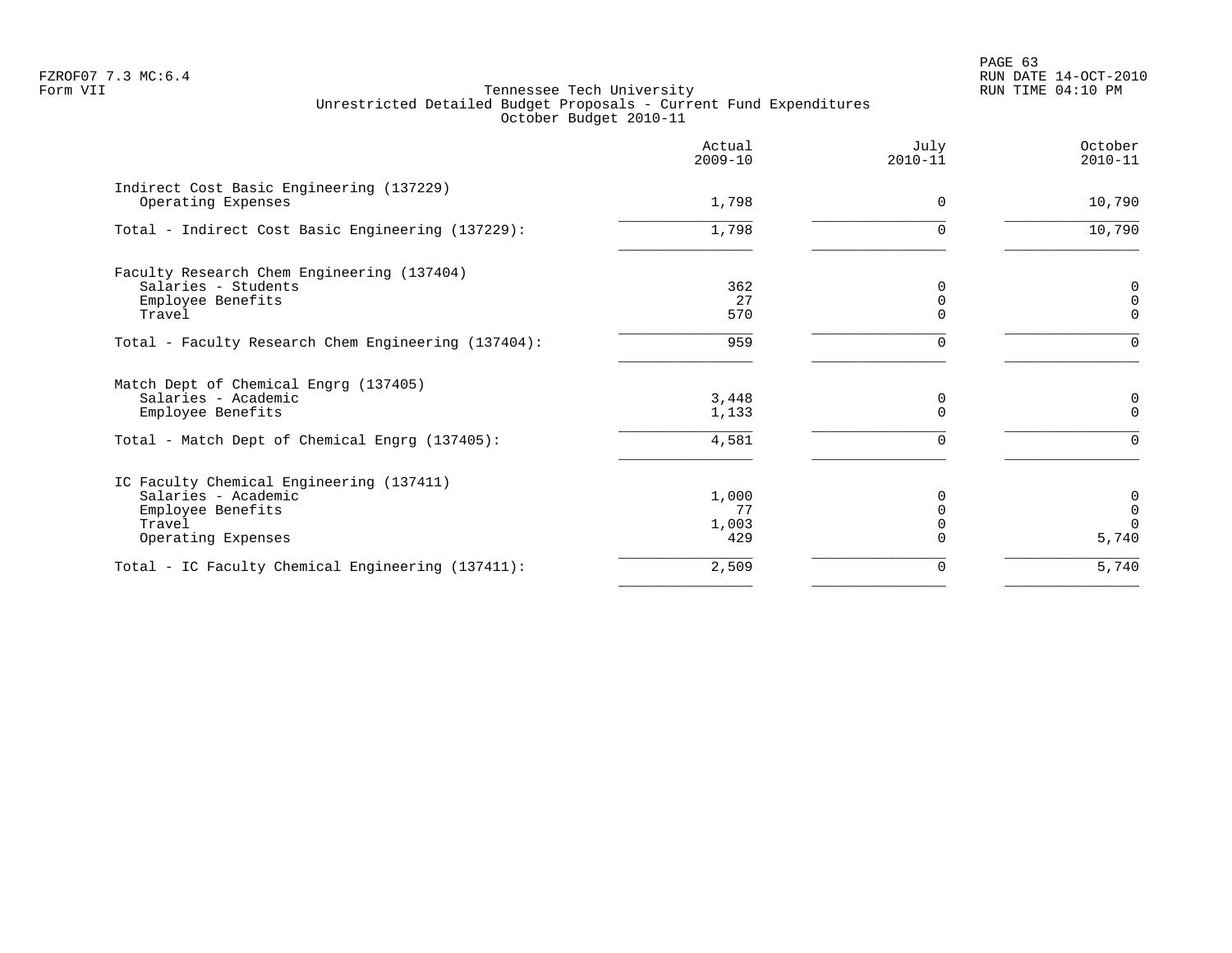PAGE 64 FZROF07 7.3 MC:6.4 RUN DATE 14-OCT-2010

|                                                      | Actual<br>$2009 - 10$ | July<br>$2010 - 11$ | October<br>$2010 - 11$ |
|------------------------------------------------------|-----------------------|---------------------|------------------------|
| Indirect Cost Chemical Engineering (137429)          |                       |                     |                        |
| Salaries - Academic                                  | 2,000                 | $\Omega$            | 0                      |
| Salaries - Supporting                                | 716                   | $\Omega$            | $\Omega$               |
| Employee Benefits                                    | 54                    | $\Omega$            | $\mathbf 0$            |
| Travel                                               | 5,667                 | 0                   | $\Omega$               |
| Operating Expenses                                   | 2,282                 | $\Omega$            | 14,190                 |
| Total - Indirect Cost Chemical Engineering (137429): | 10,719                | $\Omega$            | 14,190                 |
| Match Civil and Envir Engrg (137605)                 |                       |                     |                        |
| Salaries - Academic                                  | 3,868                 | $\Omega$            | $\Omega$               |
| Salaries - Supporting                                | 399                   | $\Omega$            | $\Omega$               |
| Salaries - Professional                              | 2,400                 | $\Omega$            | $\Omega$               |
| Employee Benefits                                    | 1,108                 | $\Omega$            | $\Omega$               |
| Operating Expenses                                   | 851                   | $\Omega$            | $\Omega$               |
| Total - Match Civil and Envir Engrg (137605):        | 8,626                 | $\Omega$            | $\Omega$               |
| IC Faculty Civil and Envir Engr (137611)             |                       |                     |                        |
| Salaries - Academic                                  | 1,186                 | $\Omega$            | 0                      |
| Employee Benefits                                    | 217                   | $\Omega$            | $\Omega$               |
| Travel                                               | 1,327                 | $\mathbf 0$         | $\Omega$               |
| Operating Expenses                                   | 503                   | $\Omega$            | 13,160                 |
| Total - IC Faculty Civil and Envir Engr (137611):    | 3,233                 | $\Omega$            | 13,160                 |
| Faculty Research Civil Envir Engr (137614)           |                       |                     |                        |
| Salaries - Students                                  | $\Omega$              | 0                   | 1,750                  |
| Travel                                               | 1,000                 | $\mathbf 0$         | 5,500                  |
| Operating Expenses                                   | 998                   | $\Omega$            | 3,500                  |
| Total - Faculty Research Civil Envir Engr (137614):  | 1,998                 | $\Omega$            | 10,750                 |
|                                                      |                       |                     |                        |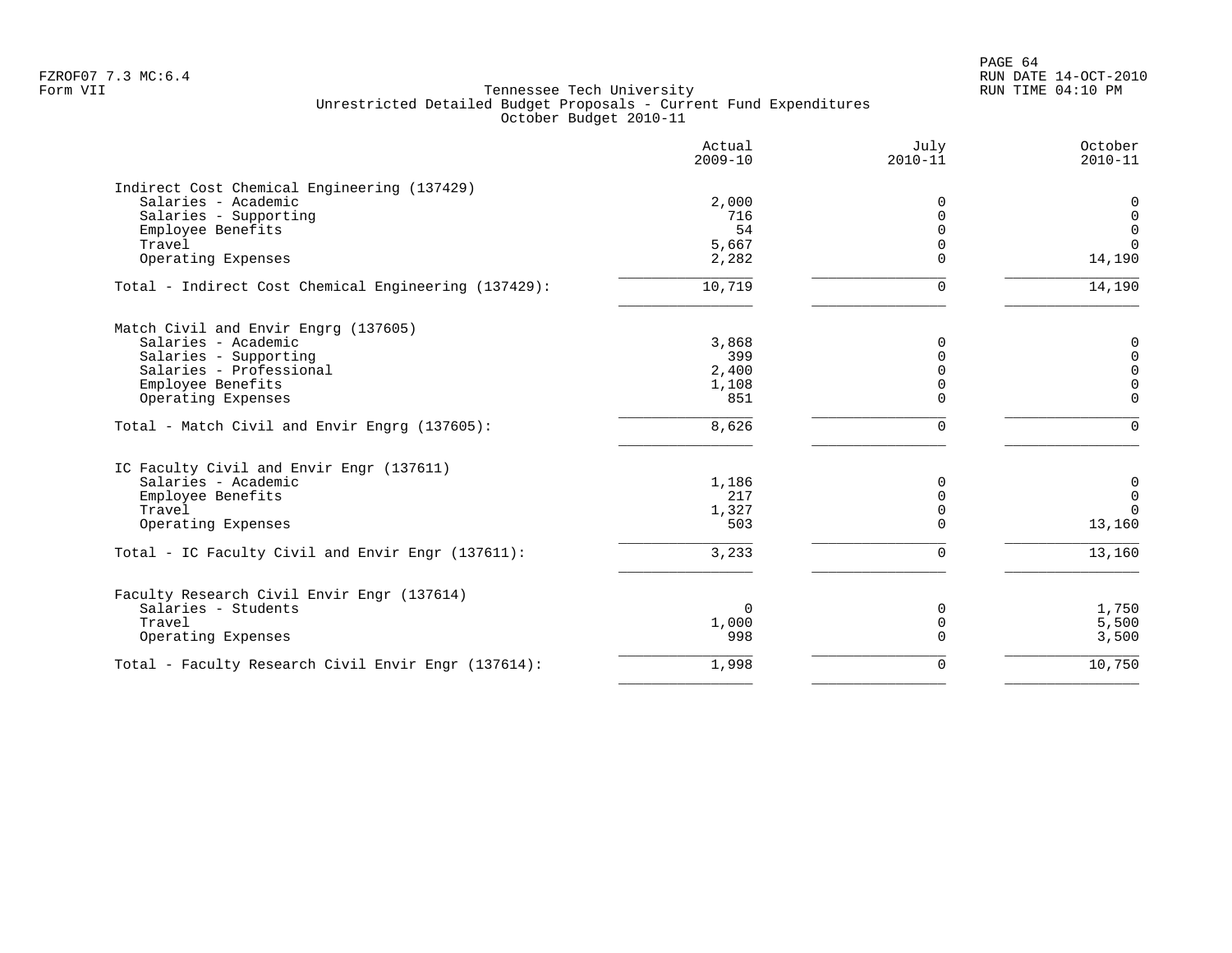PAGE 65 FZROF07 7.3 MC:6.4 RUN DATE 14-OCT-2010

| Actual<br>$2009 - 10$ | July<br>$2010 - 11$           | October<br>$2010 - 11$ |
|-----------------------|-------------------------------|------------------------|
|                       |                               |                        |
| 7,038                 | $\Omega$                      | 32,740<br>$\Omega$     |
| 7,038                 | 0                             | 32,740                 |
|                       |                               |                        |
| 4,000                 | 0<br>$\Omega$                 | 1,000<br>4,000         |
| 4,632                 | 0                             | 5,000                  |
|                       |                               |                        |
| 3,422<br>1,134        | 0<br>$\Omega$                 | 0<br>$\Omega$          |
| 4,556                 | ∩                             |                        |
|                       |                               |                        |
| $\Omega$              | 0                             | 2,940                  |
| 1,526                 |                               | $\Omega$               |
|                       |                               | 220                    |
| 2,699                 |                               | $\Omega$<br>42,300     |
| 6,573                 | 0                             | 45,460                 |
|                       | $\Omega$<br>632<br>0<br>2,348 | 0                      |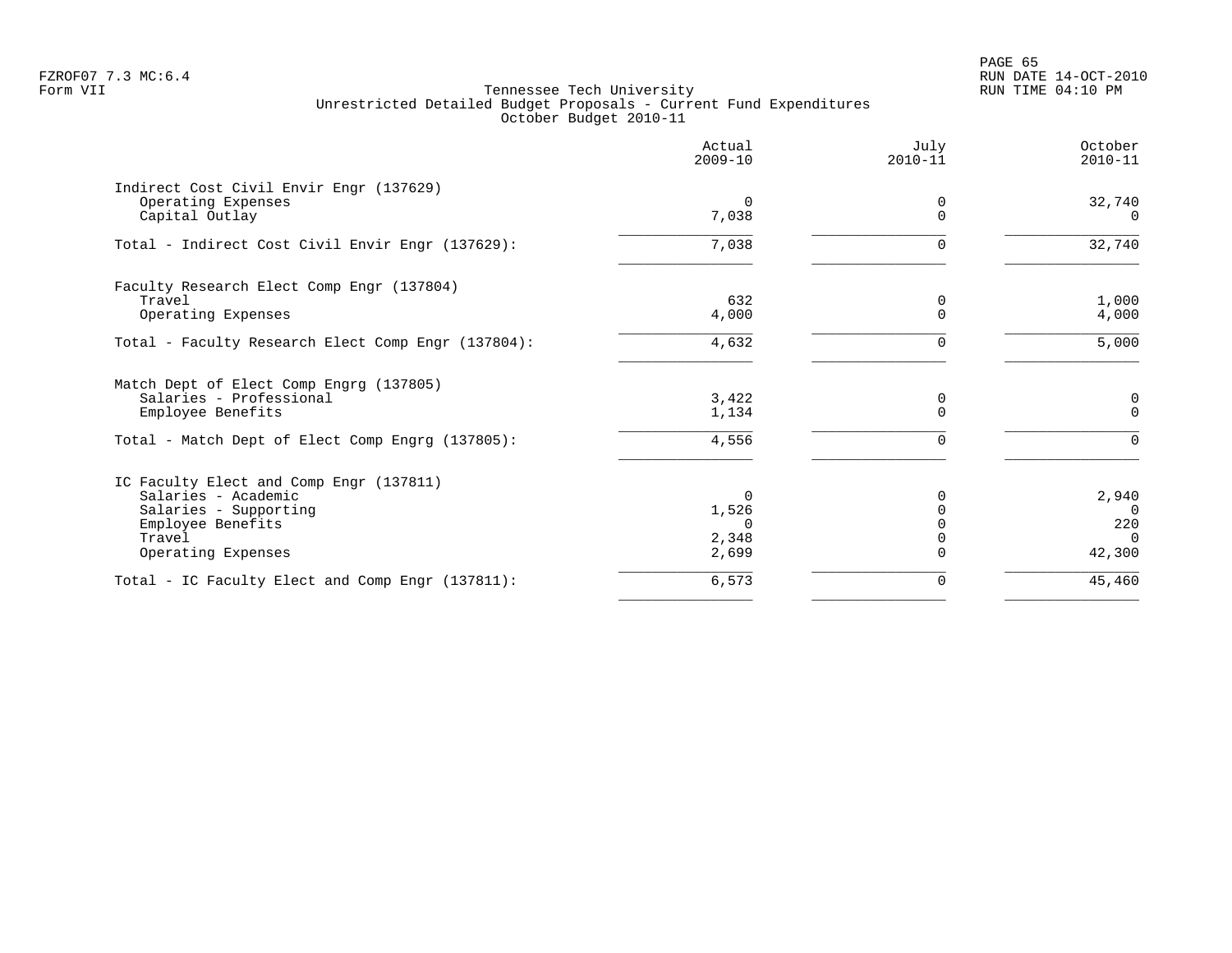PAGE 66 FZROF07 7.3 MC:6.4 RUN DATE 14-OCT-2010

|                                                                                                                               | Actual<br>$2009 - 10$      | July<br>$2010 - 11$       | October<br>$2010 - 11$     |
|-------------------------------------------------------------------------------------------------------------------------------|----------------------------|---------------------------|----------------------------|
| Match Electrical Computer Engineerg (137815)<br>Salaries - Academic<br>Employee Benefits                                      | 6,218<br>1,454             | 0<br>$\Omega$             | 0<br>$\mathbf 0$           |
| Total - Match Electrical Computer Engineerg (137815):                                                                         | 7.672                      | $\Omega$                  | $\Omega$                   |
| Indirect Cost Elect Comp Engr (137829)<br>Travel<br>Operating Expenses                                                        | 13,042<br>5,198            | 0<br>$\Omega$             | $\Omega$<br>58,050         |
| Total - Indirect Cost Elect Comp Engr (137829):                                                                               | 18,240                     | $\Omega$                  | 58,050                     |
| Faculty Research Manuf Ind Tech (138204)<br>Travel<br>Operating Expenses<br>Total - Faculty Research Manuf Ind Tech (138204): | $\Omega$<br>7,429<br>7,429 | 0<br>$\Omega$<br>$\Omega$ | 1,090<br>$\Omega$<br>1,090 |
| Matching Manufacturing & Indus Tech (138205)<br>Salaries - Academic<br>Employee Benefits                                      | 450<br>86                  | 0<br>$\Omega$             | 0<br>$\Omega$              |
| Total - Matching Manufacturing & Indus Tech (138205):                                                                         | 536                        |                           | $\Omega$                   |
| IC Faculty Manuf and Ind Tech (138211)<br>Operating Expenses                                                                  | 0                          | $\mathbf 0$               | 4,770                      |
| Total - IC Faculty Manuf and Ind Tech (138211):                                                                               | $\Omega$                   | $\Omega$                  | 4,770                      |
|                                                                                                                               |                            |                           |                            |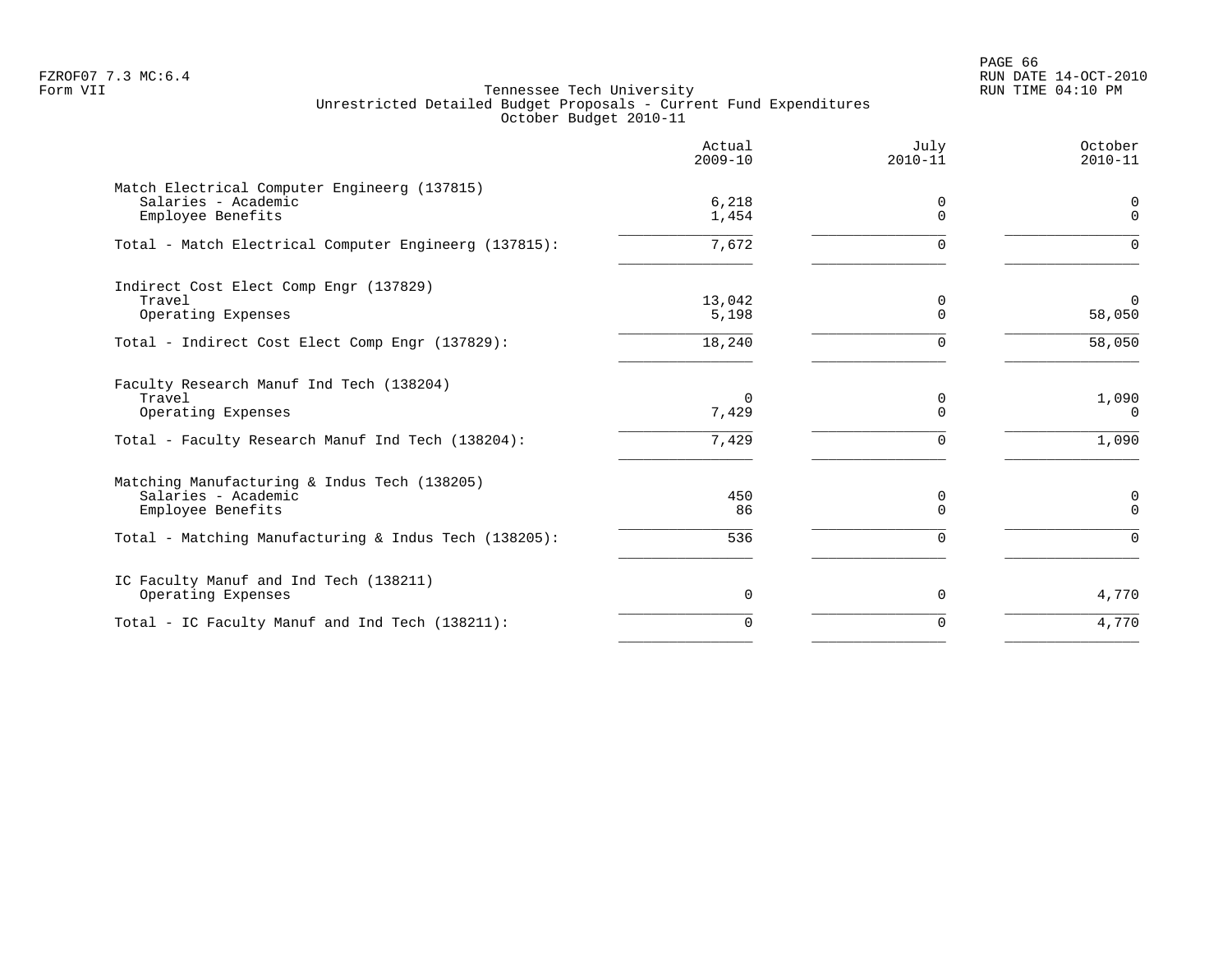# PAGE 67 FZROF07 7.3 MC:6.4 RUN DATE 14-OCT-2010

|                                                     | Actual<br>$2009 - 10$ | July<br>$2010 - 11$ | October<br>$2010 - 11$ |
|-----------------------------------------------------|-----------------------|---------------------|------------------------|
| Indirect Cost Manuf Indust Tech (138229)            |                       |                     |                        |
| Operating Expenses                                  | $\Omega$              | 0                   | 4,410                  |
| Capital Outlay                                      | 4,000                 | $\Omega$            | $\Omega$               |
| Total - Indirect Cost Manuf Indust Tech (138229):   | 4,000                 | U                   | 4,410                  |
| Match Mechanical Engineering (138405)               |                       |                     |                        |
| Salaries - Academic                                 | 5,074                 | 0                   | $\mathbf 0$            |
| Employee Benefits                                   | 1,294                 |                     | $\Omega$               |
| Operating Expenses                                  | 2,807                 |                     | 2,060                  |
| Total - Match Mechanical Engineering (138405):      | 9,175                 | 0                   | 2,060                  |
| IC Faculty Mechanical Engineering (138411)          |                       |                     |                        |
| Salaries - Students                                 | 2,029                 | O                   | $\overline{0}$         |
| Travel                                              | 3,437                 | $\Omega$            | $\Omega$               |
| Operating Expenses                                  | 707                   |                     | 34,640                 |
| Total - IC Faculty Mechanical Engineering (138411): | 6,173                 | U                   | 34,640                 |
| Faculty Research Mechanical Engrg (138414)          |                       |                     |                        |
| Salaries - Supporting                               | 147                   |                     | $\mathsf{O}$           |
| Salaries - Students                                 | 7,870                 | $\Omega$            | $\mathbb O$            |
| Employee Benefits                                   | 27                    |                     | $\Omega$               |
| Travel                                              | 1,326                 |                     | 150                    |
| Operating Expenses                                  | 500                   |                     | $\overline{0}$         |
| Total - Faculty Research Mechanical Engrg (138414): | 9,870                 | $\Omega$            | 150                    |
|                                                     |                       |                     |                        |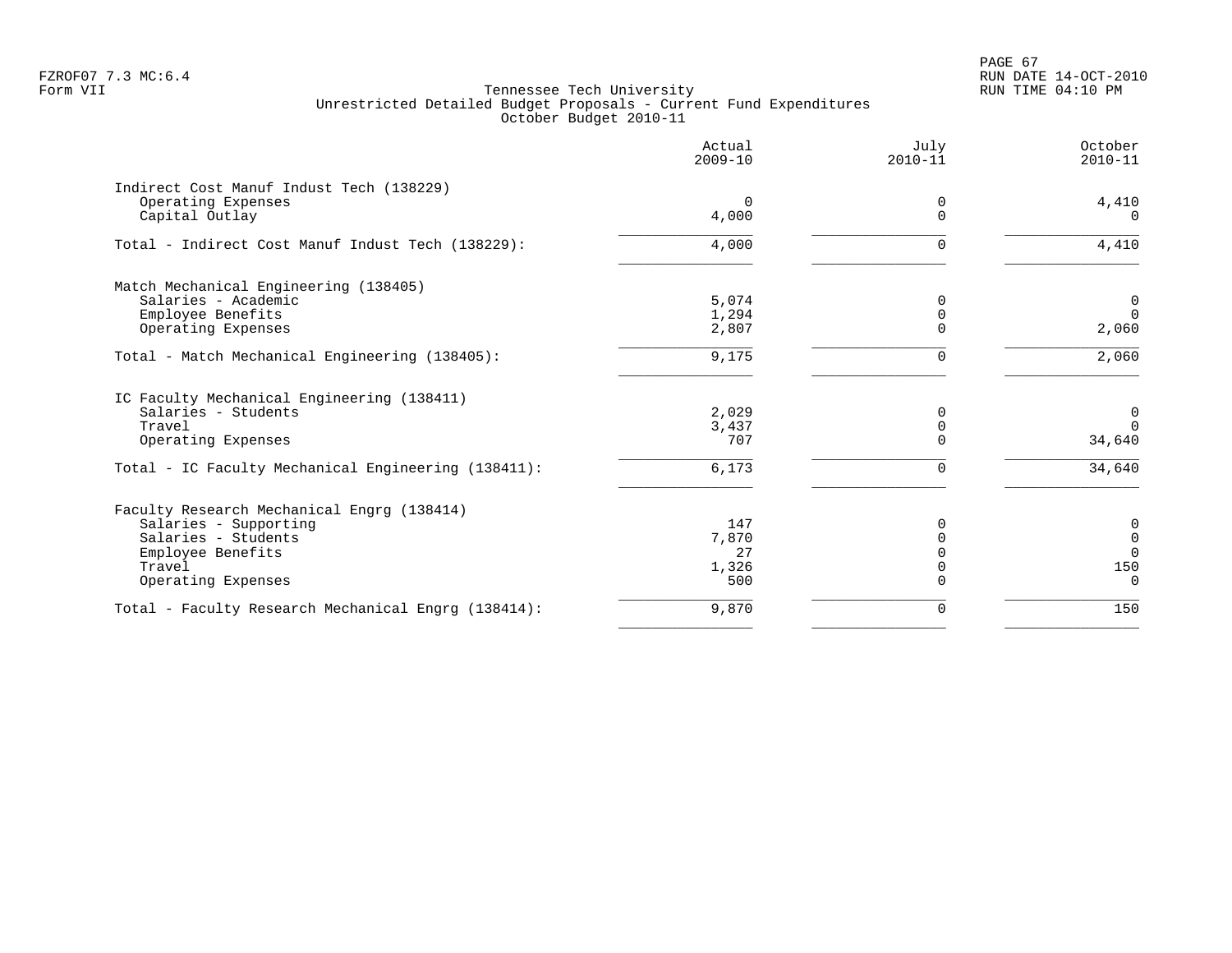|                                                      | Actual<br>$2009 - 10$ | July<br>$2010 - 11$ | October<br>$2010 - 11$ |
|------------------------------------------------------|-----------------------|---------------------|------------------------|
| Indirect Cost Mech Engr (138429)                     |                       |                     |                        |
| Travel                                               | 3,655                 |                     | $\Omega$               |
| Operating Expenses                                   | 53,116                | $\Omega$            | 38,540                 |
| Capital Outlay                                       | 6,950                 | $\Omega$            | $\Omega$               |
| Total - Indirect Cost Mech Engr (138429):            | 63,721                | $\Omega$            | 38,540                 |
| IC Faculty Manufacturing Center (139011)             |                       |                     |                        |
| Travel                                               | 90                    | 0                   | $\mathbf 0$            |
| Operating Expenses                                   | 1,438                 | $\Omega$            | 52,100                 |
| Total - IC Faculty Manufacturing Center (139011):    | 1,528                 | $\Omega$            | 52,100                 |
| Faculty Research Manufacturing Ctr (139014)          |                       |                     |                        |
| Salaries - Professional                              | 2,996                 | $\Omega$            | 0                      |
| Travel                                               | 1,000                 | $\Omega$            | $\Omega$               |
| Operating Expenses                                   | 4,005                 | $\Omega$            | $\Omega$               |
| Total - Faculty Research Manufacturing Ctr (139014): | 8,001                 | $\Omega$            | $\Omega$               |
| Indirect Cost Manuf Res Center (139029)              |                       |                     |                        |
| Travel                                               | 4,669                 | <sup>0</sup>        | $\Omega$               |
| Operating Expenses                                   | 14,261                | 32,500              | 32,500                 |
| Total - Indirect Cost Manuf Res Center (139029):     | 18,930                | 32,500              | 32,500                 |
|                                                      |                       |                     |                        |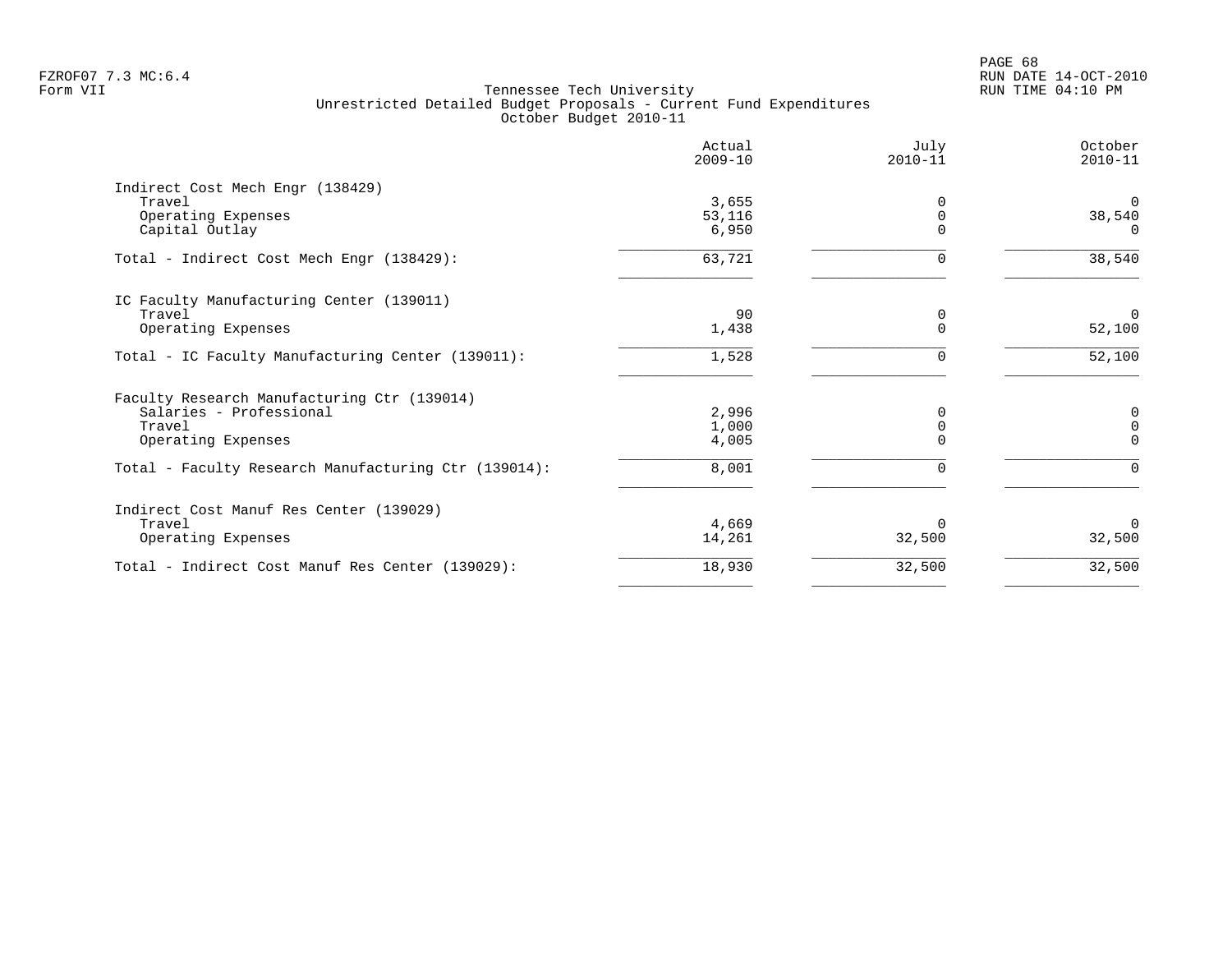PAGE 69 FZROF07 7.3 MC:6.4 RUN DATE 14-OCT-2010

|                                                                                                              | Actual<br>$2009 - 10$        | July<br>$2010 - 11$                   | October<br>$2010 - 11$                             |
|--------------------------------------------------------------------------------------------------------------|------------------------------|---------------------------------------|----------------------------------------------------|
| IC Faculty Energy Sys Research Ctr (139211)<br>Operating Expenses                                            | 2,236                        | $\Omega$                              | 14,630                                             |
| Total - IC Faculty Energy Sys Research Ctr (139211):                                                         | 2,236                        | $\Omega$                              | 14,630                                             |
| Indirect Cost Energy Syst Res Ctr (139229)<br>Operating Expenses                                             | 12,550                       | 10,550                                | 13,410                                             |
| Total - Indirect Cost Energy Syst Res Ctr (139229):                                                          | 12,550                       | 10,550                                | 13,410                                             |
| IC Faculty Water Center (139411)<br>Salaries - Academic<br>Employee Benefits<br>Travel<br>Operating Expenses | 3,838<br>688<br>3,389<br>614 | 0<br>$\Omega$<br>$\Omega$<br>$\Omega$ | $\mathbf 0$<br>$\overline{0}$<br>$\Omega$<br>8,450 |
| Total - IC Faculty Water Center (139411):                                                                    | 8,529                        | 0                                     | 8,450                                              |
| Indirect Cost Water Res Center (139429)<br>Salaries - Supporting<br>Employee Benefits<br>Operating Expenses  | 894<br>68<br>13,618          | 0<br>$\Omega$<br>7,250                | $\mathbf 0$<br>$\Omega$<br>9,340                   |
| Total - Indirect Cost Water Res Center (139429):                                                             | 14,580                       | 7,250                                 | 9,340                                              |
| Research Business (140024)<br>Travel                                                                         | 2,000                        | 0                                     | 0                                                  |
| Total - Research Business (140024):                                                                          | 2,000                        | $\Omega$                              | $\Omega$                                           |
|                                                                                                              |                              |                                       |                                                    |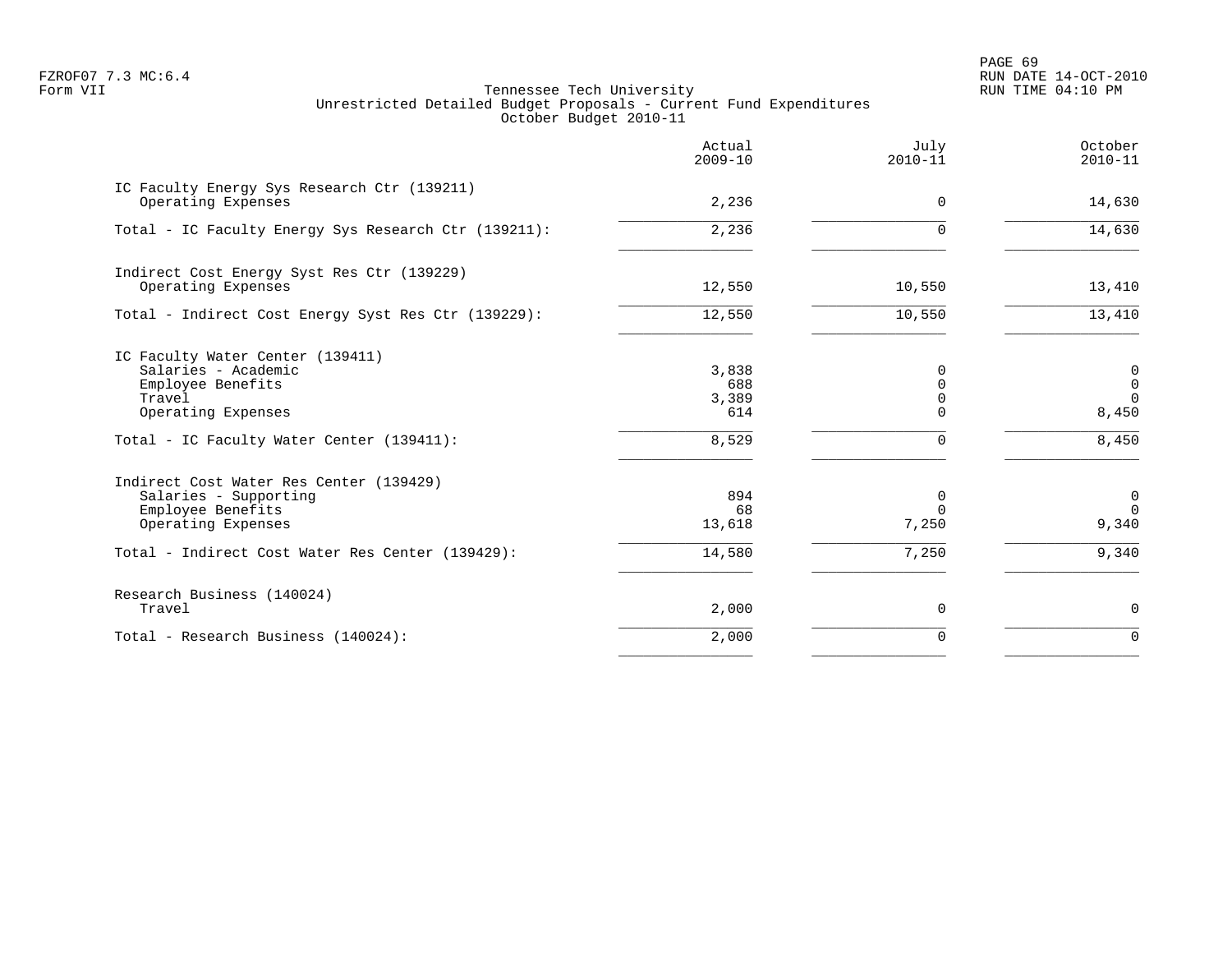PAGE 70 FZROF07 7.3 MC:6.4 RUN DATE 14-OCT-2010

|                                                                                           | Actual<br>$2009 - 10$    | July<br>$2010 - 11$  | October<br>$2010 - 11$  |
|-------------------------------------------------------------------------------------------|--------------------------|----------------------|-------------------------|
| Indirect Cost Dean Coll of Bus (140029)<br>Salaries - Students<br>Operating Expenses      | 0<br>0                   | 0<br>$\Omega$        | 2,400<br>3,790          |
| Total - Indirect Cost Dean Coll of Bus (140029):                                          | 0                        | $\Omega$             | 6,190                   |
| IC Faculty Econ Finance Marketing (142511)<br>Operating Expenses                          | $\Omega$                 | $\Omega$             | 6,940                   |
| Total - IC Faculty Econ Finance Marketing (142511):                                       | 0                        | <sup>n</sup>         | 6,940                   |
| Indirect Cost Econ and Finance (142529)<br>Operating Expenses                             | 0                        | $\mathbf 0$          | 9,930                   |
| Total - Indirect Cost Econ and Finance (142529):                                          | 0                        | $\Omega$             | 9,930                   |
| Indirect Cost Dec Sci and Mgnt (144029)<br>Salaries - Students                            | $\Omega$                 | $\Omega$             | 2,440                   |
| Total - Indirect Cost Dec Sci and Mgnt (144029):                                          | O.                       | $\Omega$             | 2,440                   |
| SBDC Match (147005)<br>Salaries - Professional<br>Employee Benefits<br>Operating Expenses | 17,403<br>6,483<br>1,123 | $\Omega$<br>$\Omega$ | 0<br>$\Omega$<br>10,350 |
| Total - SBDC Match $(147005)$ :                                                           | 25,009                   | $\Omega$             | 10,350                  |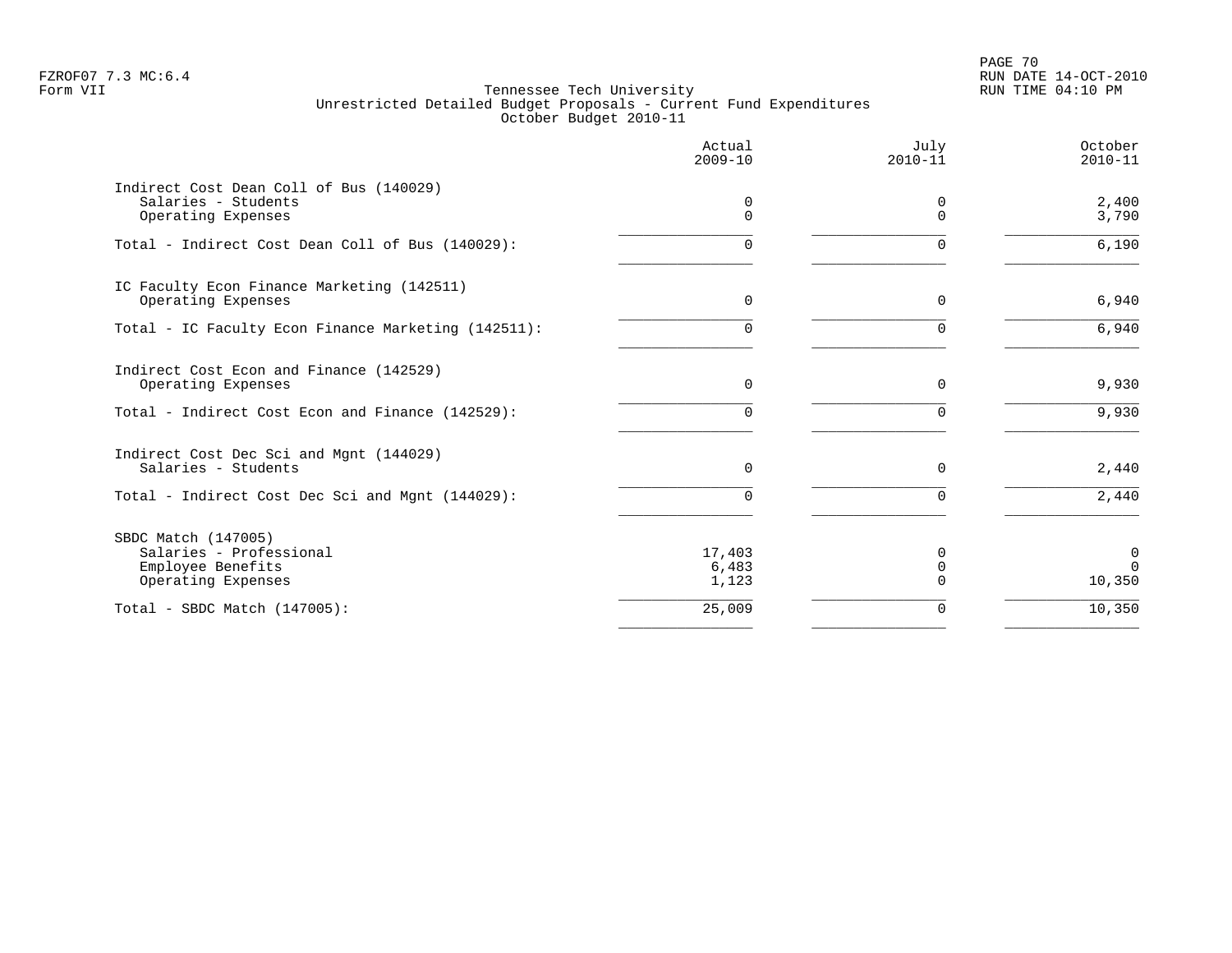PAGE 71 FZROF07 7.3 MC:6.4 RUN DATE 14-OCT-2010

|                                                                                                            | Actual<br>$2009 - 10$ | July<br>$2010 - 11$ | October<br>$2010 - 11$                  |
|------------------------------------------------------------------------------------------------------------|-----------------------|---------------------|-----------------------------------------|
| Indirect Cost College of Educ (150029)<br>Operating Expenses                                               | 11,974                | 0                   | 15,210                                  |
| Total - Indirect Cost College of Educ (150029):                                                            | 11,974                | $\Omega$            | 15,210                                  |
| Research Education (151504)<br>Travel                                                                      | 2,456                 | $\Omega$            | $\mathbf 0$                             |
| Total - Research Education (151504):                                                                       | 2,456                 |                     | $\Omega$                                |
| IC Faculty Assoc Dean Education (151511)<br>Salaries - Academic<br>Employee Benefits<br>Operating Expenses | 504<br>88<br>558      | 0<br>0<br>U         | 0<br>$\mathsf{O}\xspace$<br>$\mathbf 0$ |
| Total - IC Faculty Assoc Dean Education (151511):                                                          | 1,150                 | $\Omega$            | $\Omega$                                |
| Indirect Cost Assoc Dean Educ (151529)<br>Travel<br>Operating Expenses                                     | 2,055<br>64           | 0<br>U              | $\Omega$<br>2,300                       |
| Total - Indirect Cost Assoc Dean Educ (151529):                                                            | 2,119                 | $\Omega$            | 2,300                                   |
| Counseling and Psychology (152000)<br>Employee Benefits                                                    | 0                     | 200                 | 200                                     |
| Total - Counseling and Psychology (152000):                                                                | $\Omega$              | 200                 | 200                                     |
|                                                                                                            |                       |                     |                                         |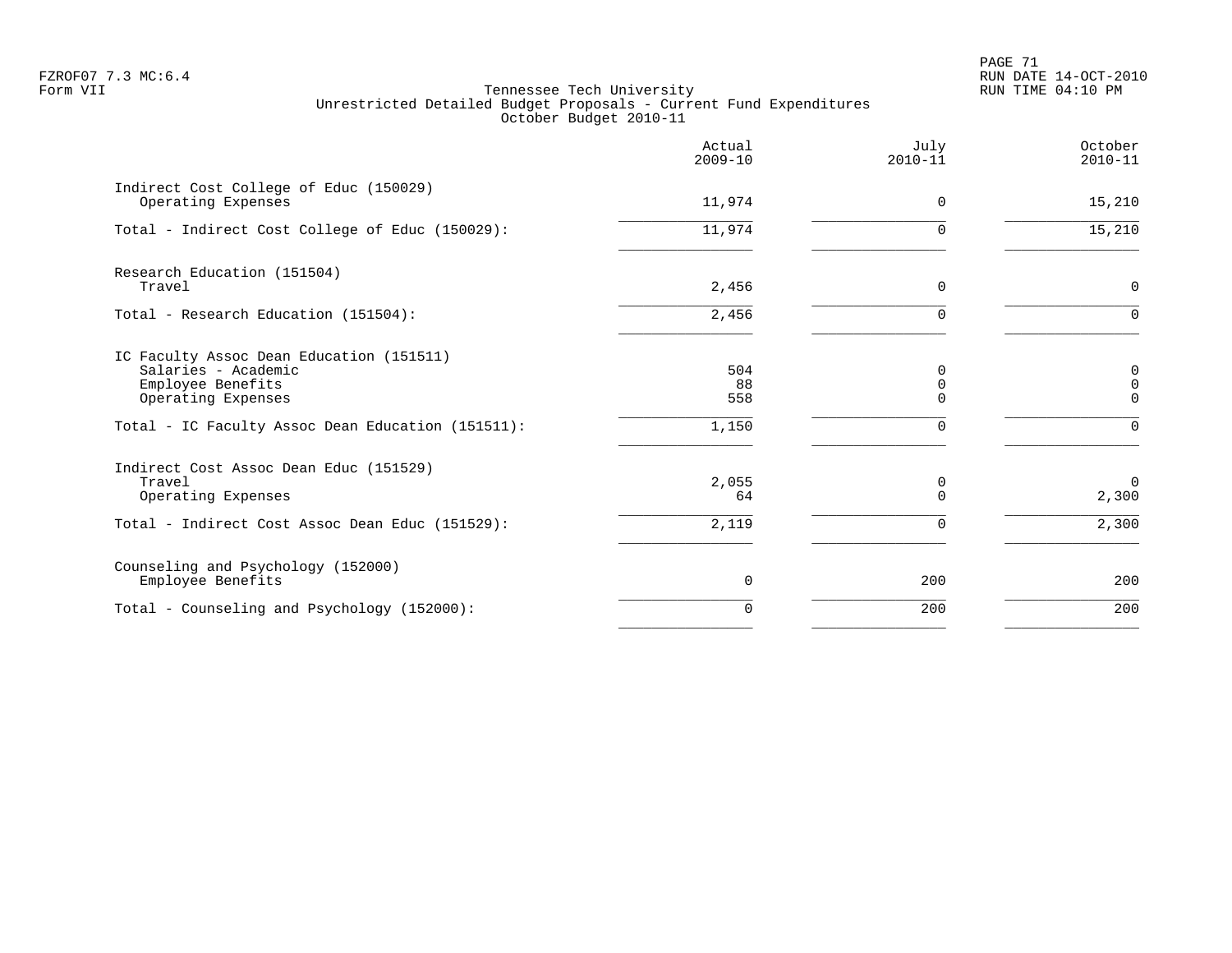# PAGE 72 FZROF07 7.3 MC:6.4 RUN DATE 14-OCT-2010

|                                                                                                                                              | Actual<br>$2009 - 10$                    | July<br>$2010 - 11$                               | October<br>$2010 - 11$                           |
|----------------------------------------------------------------------------------------------------------------------------------------------|------------------------------------------|---------------------------------------------------|--------------------------------------------------|
| Match Counseling Psychology (152005)<br>Salaries - Academic<br>Employee Benefits                                                             | 11,066<br>2,741                          | 0<br>$\Omega$                                     | 0<br>$\Omega$                                    |
| Total - Match Counseling Psychology (152005):                                                                                                | 13,807                                   | $\Omega$                                          | $\Omega$                                         |
| IC Faculty Counseling and Psych (152011)<br>Operating Expenses                                                                               | 1,428                                    | 0                                                 | 1,780                                            |
| Total - IC Faculty Counseling and Psych (152011):                                                                                            | 1,428                                    | $\Omega$                                          | 1,780                                            |
| Faculty Research Counsel and Psych (152014)<br>Operating Expenses<br>Capital Outlay<br>Total - Faculty Research Counsel and Psych (152014):  | 0<br>$\Omega$<br>0                       | 0<br>$\Omega$<br>$\Omega$                         | 200<br>4,800<br>5,000                            |
| Indirect Cost Counsel and Psychol (152029)<br>Operating Expenses                                                                             | 4,812                                    | $\Omega$                                          | 3,380                                            |
| Total - Indirect Cost Counsel and Psychol (152029):                                                                                          | 4,812                                    | $\Omega$                                          | 3,380                                            |
| Faculty Research Curr Instruct (153004)<br>Salaries - Academic<br>Salaries - Supporting<br>Employee Benefits<br>Travel<br>Operating Expenses | 398<br>$\Omega$<br>83<br>3,960<br>11,534 | $\Omega$<br>$\Omega$<br>$\Omega$<br>0<br>$\Omega$ | $\mathbf 0$<br>600<br>$\Omega$<br>2,000<br>2,400 |
| Total - Faculty Research Curr Instruct (153004):                                                                                             | 15,975                                   | 0                                                 | 5,000                                            |
|                                                                                                                                              |                                          |                                                   |                                                  |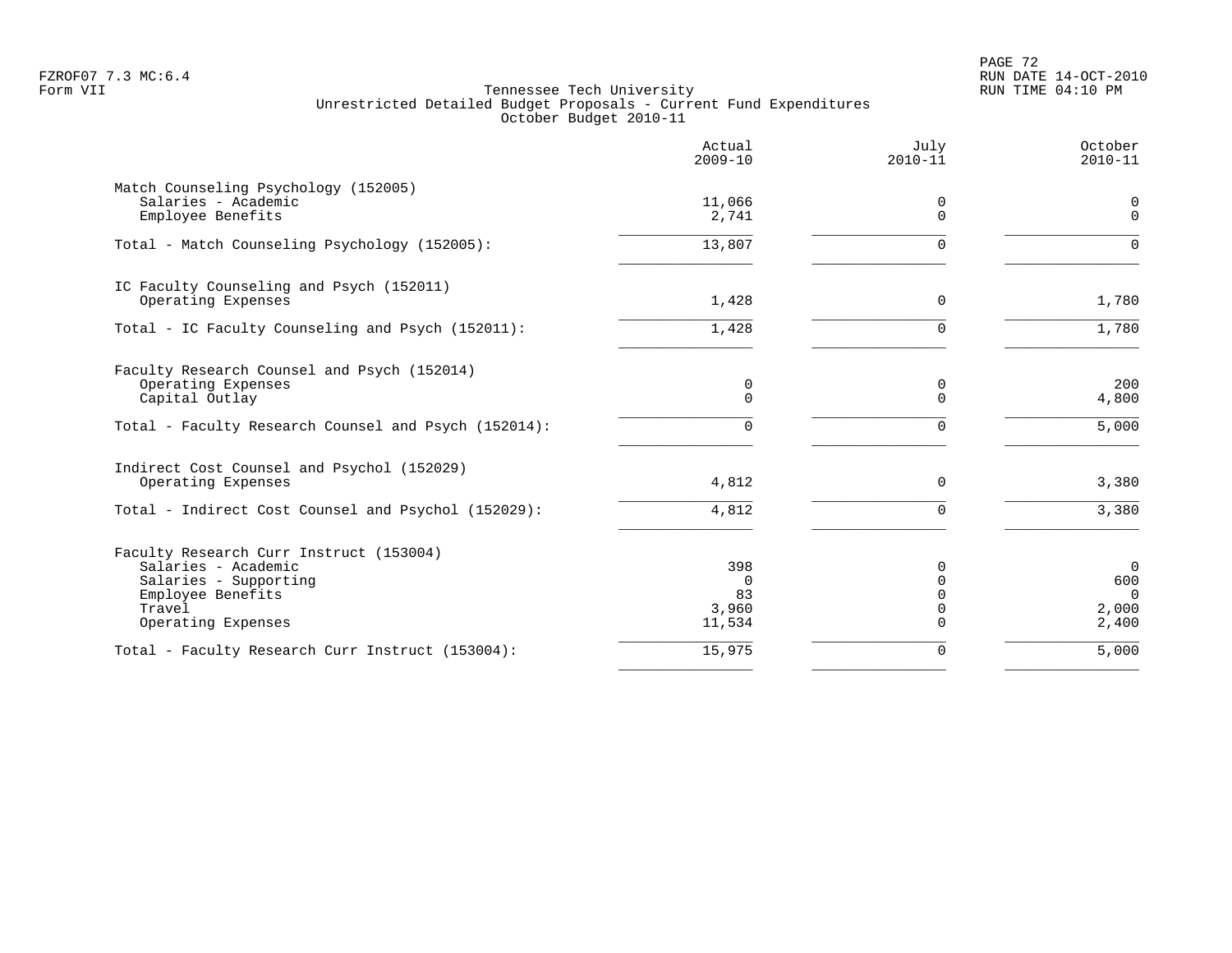PAGE 73 FZROF07 7.3 MC:6.4 RUN DATE 14-OCT-2010

|                                                                                            | Actual<br>$2009 - 10$            | July<br>$2010 - 11$ | October<br>$2010 - 11$ |
|--------------------------------------------------------------------------------------------|----------------------------------|---------------------|------------------------|
| IC Faculty Curr and Instruction (153011)<br>Operating Expenses                             | 3,937                            | $\Omega$            | 10,240                 |
| Total - IC Faculty Curr and Instruction (153011):                                          | 3,937                            | $\Omega$            | 10,240                 |
| Indirect Cost Curr and Instruct (153029)<br>Travel<br>Operating Expenses                   | 5,082<br>11,700                  | 0<br>$\Omega$       | $\mathbf 0$<br>34,220  |
| Total - Indirect Cost Curr and Instruct (153029):                                          | 16,782                           | ∩                   | 34,220                 |
| IC Faculty Child Dev Lab (153411)<br>Operating Expenses                                    | $\mathbf 0$                      | 0                   | 490                    |
| Total - IC Faculty Child Dev Lab (153411):                                                 | 0                                | $\Omega$            | 490                    |
| Child Dev Lab Indirect Costs (153429)<br>Operating Expenses                                | 0                                | $\Omega$            | 460                    |
| Total - Child Dev Lab Indirect Costs (153429):                                             | 0                                | $\cap$              | 460                    |
| Faculty Research Music Art (155014)<br>Salaries - Students<br>Travel<br>Operating Expenses | $\Omega$<br>$\Omega$<br>$\Omega$ | $\Omega$            | 300<br>1,950<br>20,410 |
| Total - Faculty Research Music Art (155014):                                               | $\Omega$                         | $\Omega$            | 22,660                 |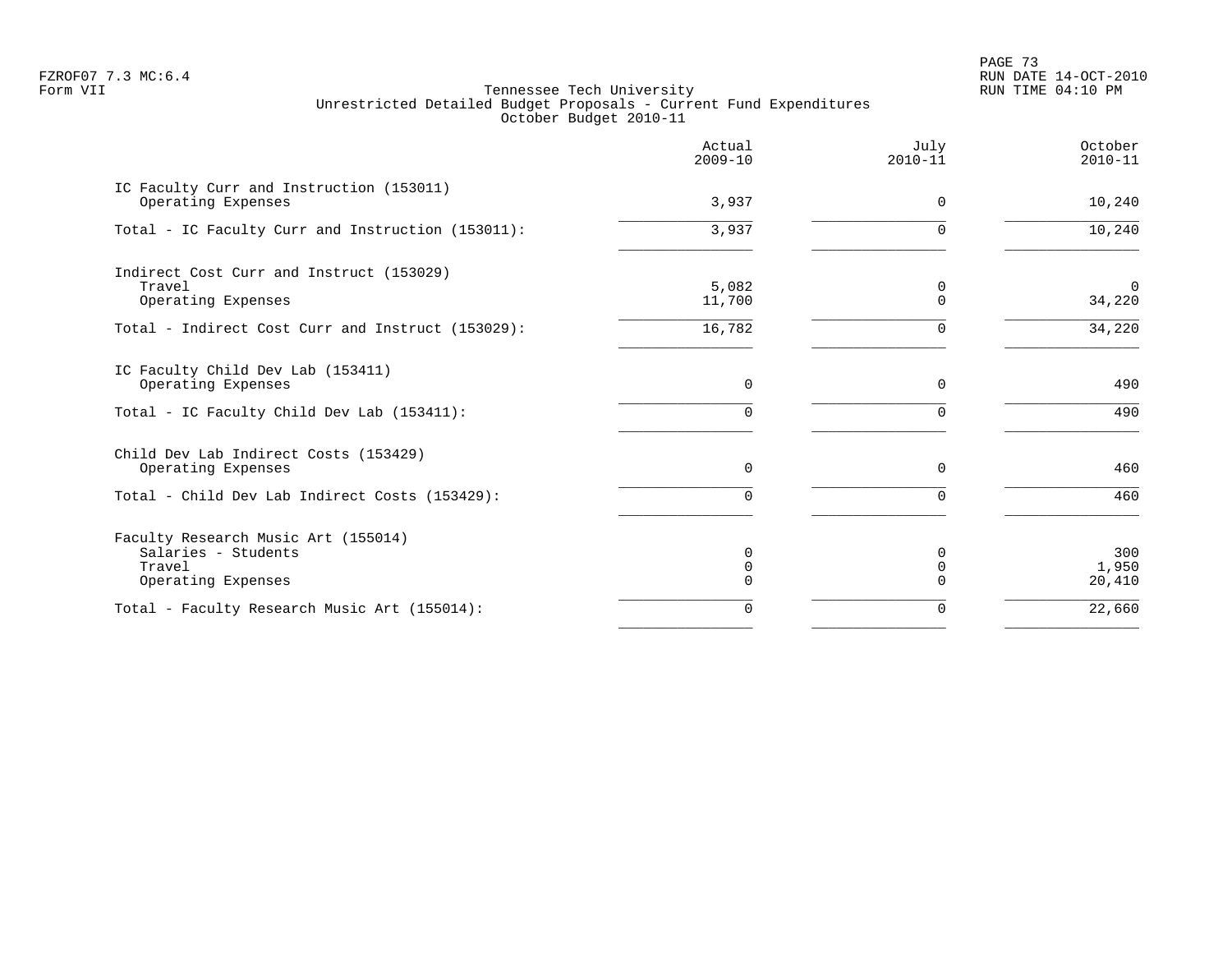|                                                   | Actual<br>$2009 - 10$ | July<br>$2010 - 11$ | October<br>$2010 - 11$ |
|---------------------------------------------------|-----------------------|---------------------|------------------------|
| Match STEM (156005)                               |                       |                     |                        |
| Salaries - Administrative                         | 2,752                 | 0                   | 0                      |
| Salaries - Supporting                             | 606                   | $\overline{0}$      | $\Omega$               |
| Employee Benefits                                 | 936                   | $\Omega$            | $\Omega$               |
| Total - Match STEM (156005):                      | 4,294                 | $\Omega$            | $\Omega$               |
| Indirect Costs STEM Center (156009)               |                       |                     |                        |
| Operating Expenses                                | 5,350                 | $\Omega$            | 2,060                  |
| Total - Indirect Costs STEM Center (156009):      | 5,350                 | $\Omega$            | 2,060                  |
| Horticulure Rest Staff (160001)                   |                       |                     |                        |
| Salaries - Academic                               | 60,466                | 62,080              | 62,080                 |
| Salaries - Supporting                             | 29,590                | 29,690              | 29,690                 |
| Salaries - Professional                           | 49,190                | 49,290              | 49,290                 |
| Employee Benefits                                 | 43,659                | 49,060              | 49,060                 |
| Travel                                            | 1,634                 | 470                 | 470                    |
| Operating Expenses                                | 5,731                 | 6,900               | 6,900                  |
| Total - Horticulure Rest Staff (160001):          | 190,270               | 197,490             | 197,490                |
| Faculty Research Ag and Hum Sci (160014)          |                       |                     |                        |
| Salaries - Students                               | 0                     | 0                   | 7,560                  |
| Travel                                            | $\mathbf 0$           | $\mathbf 0$         | 740                    |
| Operating Expenses                                | 0                     | $\Omega$            | 6,270                  |
| Total - Faculty Research Ag and Hum Sci (160014): | $\mathbf 0$           | $\Omega$            | 14,570                 |
|                                                   |                       |                     |                        |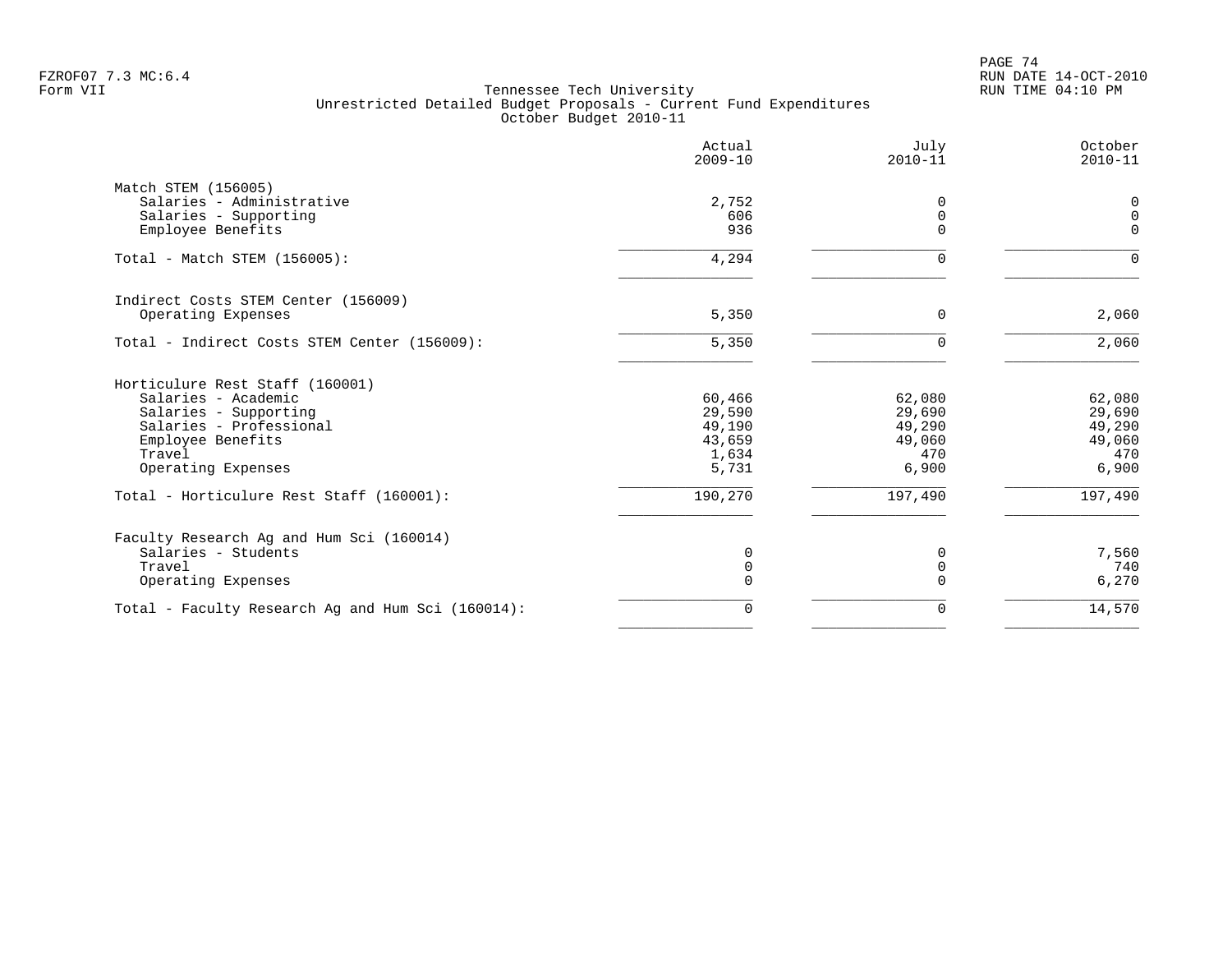en and the set of the set of the set of the set of the set of the set of the set of the set of the set of the set of the set of the set of the set of the set of the set of the set of the set of the set of the set of the se FZROF07 7.3 MC:6.4 RUN DATE 14-OCT-2010

|                                                    | Actual<br>$2009 - 10$ | July<br>$2010 - 11$ | October<br>$2010 - 11$ |
|----------------------------------------------------|-----------------------|---------------------|------------------------|
| Indirect Cost Coll of Ag Hum Sci (160029)          |                       |                     |                        |
| Salaries - Supporting<br>Salaries - Professional   | 85<br>62              |                     | 0<br>$\overline{0}$    |
| Employee Benefits                                  | 11                    |                     | $\Omega$               |
| Operating Expenses                                 | 749                   |                     | 15,850                 |
| Total - Indirect Cost Coll of Ag Hum Sci (160029): | 907                   | $\Omega$            | 15,850                 |
| Dept Match Agriculture (163005)                    |                       |                     |                        |
| Salaries - Academic                                | 3,060                 | 0                   | 0                      |
| Employee Benefits                                  | 679                   |                     | $\mathbf 0$            |
| Total - Dept Match Agriculture (163005):           | 3,739                 | $\Omega$            | $\Omega$               |
| IC Faculty School of Gen Ag (163011)               |                       |                     |                        |
| Travel                                             | 957                   | 0                   | $\Omega$               |
| Operating Expenses                                 | 420                   | U                   | 2,200                  |
| Total - IC Faculty School of Gen Ag (163011):      | 1,377                 | 0                   | 2,200                  |
| Faculty Research Agriculture (163014)              |                       |                     |                        |
| Salaries - Students                                | 0                     |                     | 4,000                  |
| Travel                                             | 0                     |                     | 500                    |
| Operating Expenses                                 | $\Omega$              |                     | 500                    |
| Total - Faculty Research Agriculture (163014):     | $\mathbf 0$           | 0                   | 5,000                  |
|                                                    |                       |                     |                        |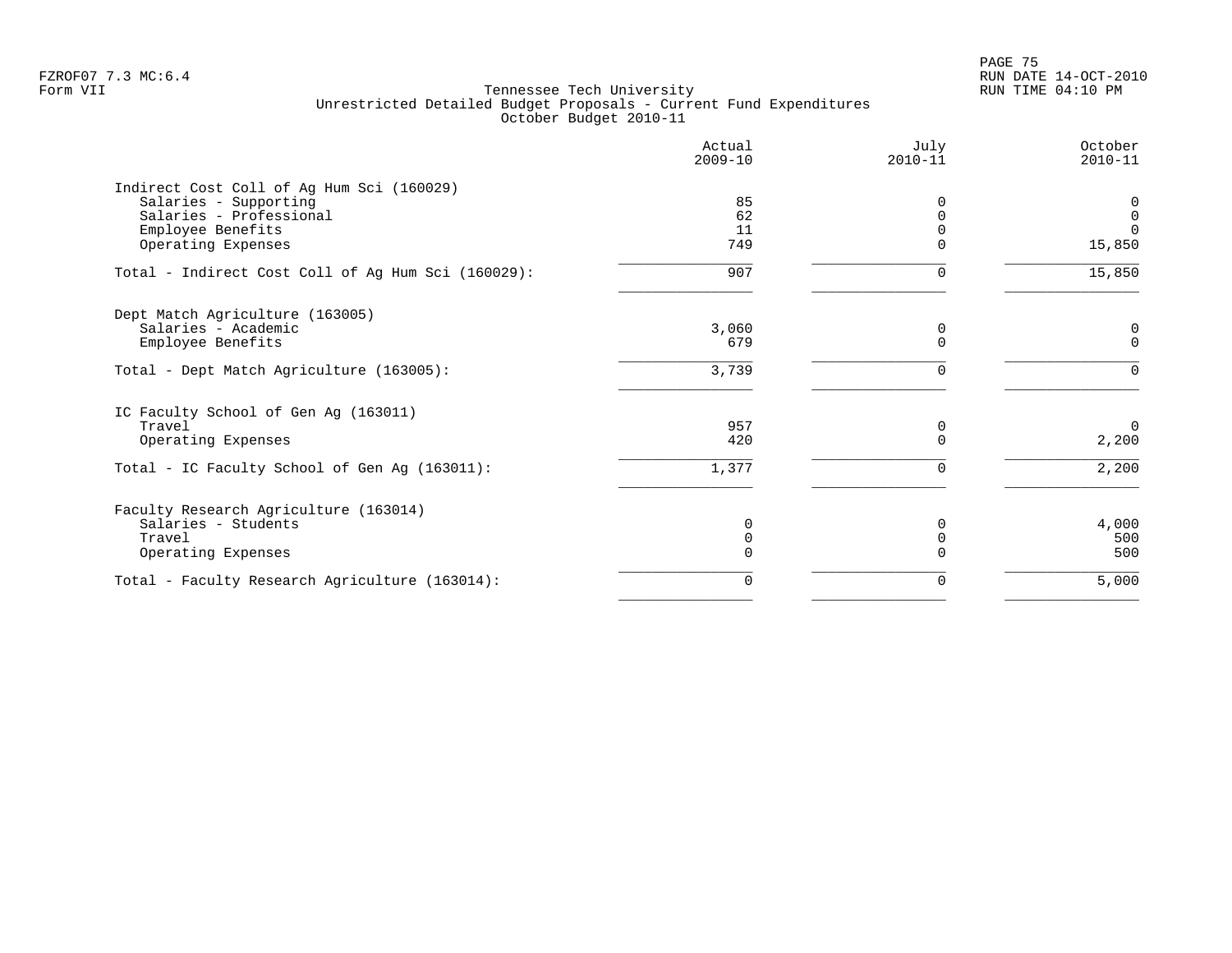|                                                            | Actual<br>$2009 - 10$ | July<br>$2010 - 11$ | October<br>$2010 - 11$ |
|------------------------------------------------------------|-----------------------|---------------------|------------------------|
| Indirect Cost Gen Aq (163029)                              |                       |                     |                        |
| Salaries - Supporting                                      | 1,033                 | 0                   | $\overline{0}$         |
| Employee Benefits                                          | 79                    | $\Omega$            | $\Omega$               |
| Operating Expenses                                         | 2,460                 | $\Omega$            | 6,220                  |
| Total - Indirect Cost Gen Aq (163029):                     | 3,572                 |                     | 6,220                  |
| Faculty Research Human Ecology (165004)                    |                       |                     |                        |
| Operating Expenses                                         | 1,380                 | 0                   | $\mathbf 0$            |
| Total - Faculty Research Human Ecology (165004):           | 1,380                 | $\Omega$            | $\Omega$               |
|                                                            |                       |                     |                        |
| IC Faculty Human Ecology (165011)<br>Salaries - Supporting | $-312$                | N                   |                        |
| Salaries - Professional                                    | 1,185                 |                     | 0<br>$\mathbf 0$       |
| Employee Benefits                                          | 86                    |                     | $\mathbb O$            |
| Travel                                                     | 4,471                 |                     | $\Omega$               |
| Operating Expenses                                         | 1,268                 |                     | 10,030                 |
| Total - IC Faculty Human Ecology (165011):                 | 6,698                 | U                   | 10,030                 |
| Indirect Cost Human Ecology (165029)                       |                       |                     |                        |
| Salaries - Academic                                        | 999                   |                     | 11,450                 |
| Employee Benefits                                          | 181                   | ∩                   | $\Omega$               |
| Travel                                                     | 3,544                 |                     | $\Omega$               |
| Operating Expenses                                         | 1,101                 |                     | 21,160                 |
| Total - Indirect Cost Human Ecology (165029):              | 5,825                 | $\Omega$            | 32,610                 |
|                                                            |                       |                     |                        |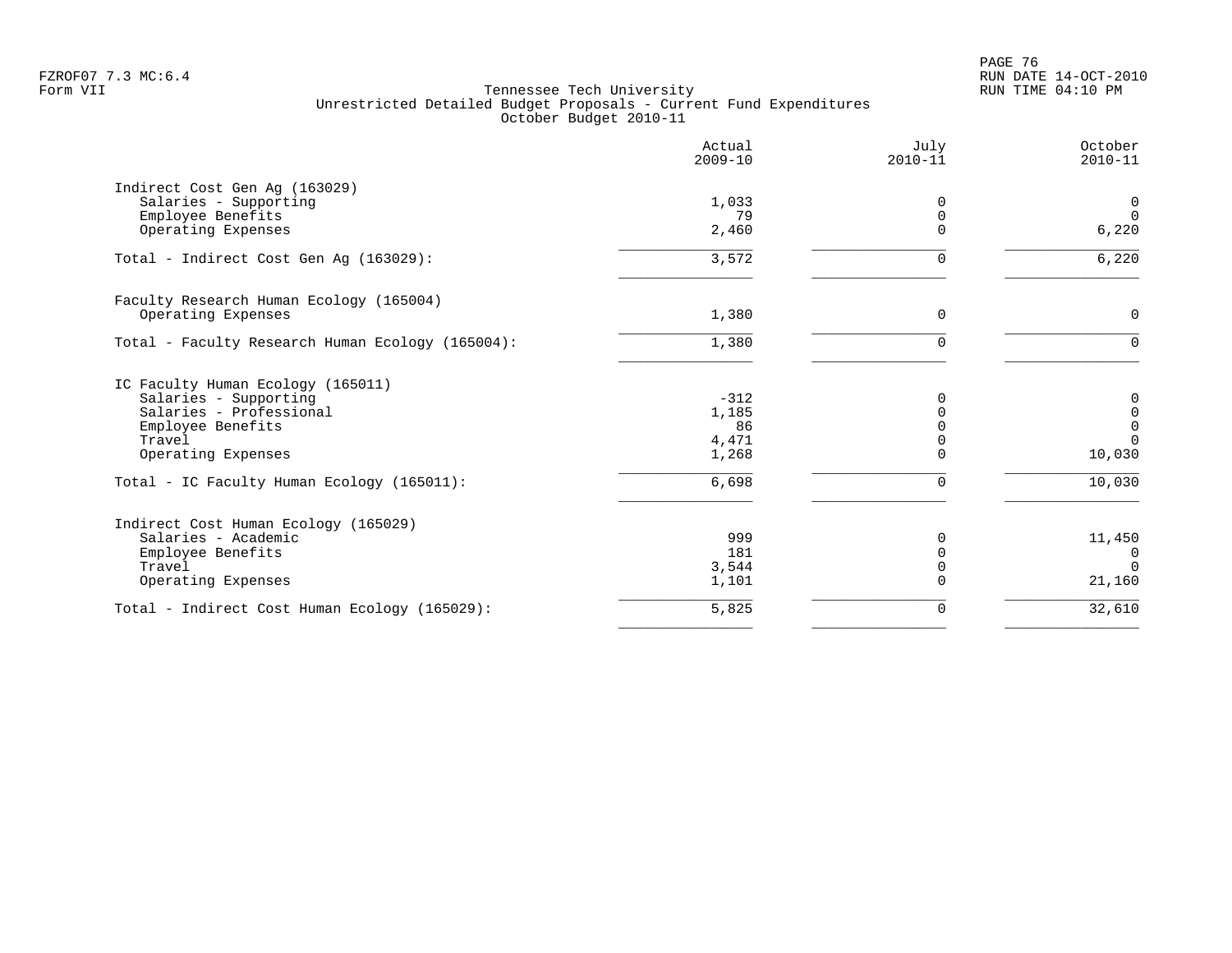PAGE 77 FZROF07 7.3 MC:6.4 RUN DATE 14-OCT-2010

|                                                                                                         | Actual<br>$2009 - 10$  | July<br>$2010 - 11$       | October<br>$2010 - 11$              |
|---------------------------------------------------------------------------------------------------------|------------------------|---------------------------|-------------------------------------|
| Research Admin (170001)<br>Salaries - Professional<br>Travel                                            | 34,688<br>8,442        | 15,210<br>0               | 15,210<br>$\Omega$                  |
| Operating Expenses                                                                                      | 102,782                | $\Omega$                  | 53,160                              |
| Total - Research Admin (170001):                                                                        | 145,912                | 15,210                    | 68,370                              |
| Research Leave (170002)<br>Employee Benefits                                                            | 947                    | 15,010                    | 15,010                              |
| Total - Research Leave (170002):                                                                        | 947                    | 15,010                    | 15,010                              |
| Royalties Patents Copyrights (170005)<br>Salaries - Academic<br>Employee Benefits<br>Operating Expenses | 683<br>123<br>$\Omega$ | $\Omega$<br>0<br>$\Omega$ | $\overline{0}$<br>$\Omega$<br>1,430 |
| Total - Royalties Patents Copyrights (170005):                                                          | 806                    | U                         | 1,430                               |
| IC Faculty Office of Research (170011)<br>Operating Expenses                                            | 0                      | $\Omega$                  | 840                                 |
| Total - IC Faculty Office of Research (170011):                                                         | $\Omega$               | $\Omega$                  | 840                                 |
| TTU Matching (171000)<br>Operating Expenses                                                             | 0                      | 0                         | 260                                 |
| Total - TTU Matching (171000):                                                                          | $\Omega$               | $\Omega$                  | 260                                 |
|                                                                                                         |                        |                           |                                     |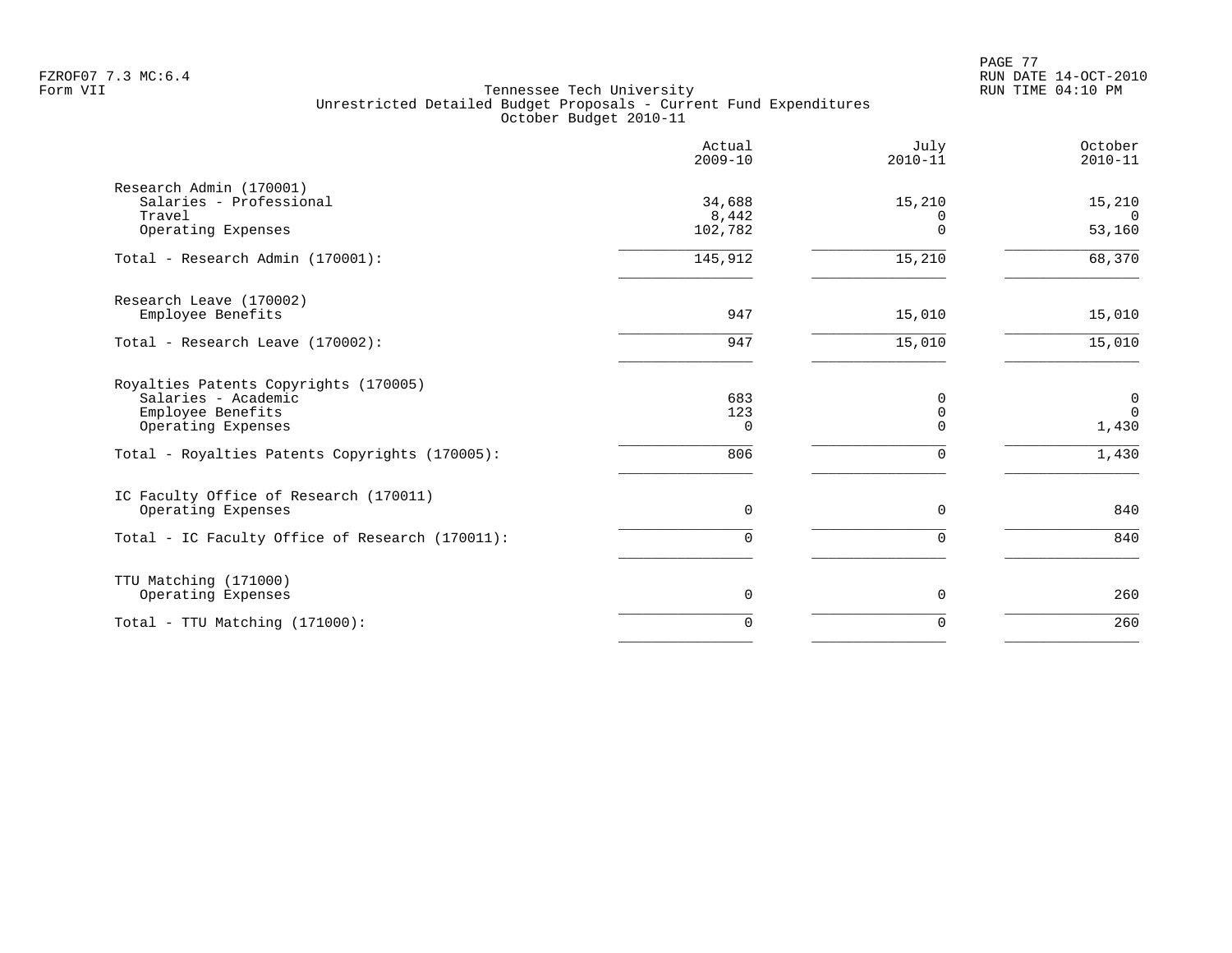PAGE 78 FZROF07 7.3 MC:6.4 RUN DATE 14-OCT-2010

|                                                                                                                                                           | Actual<br>$2009 - 10$                  | July<br>$2010 - 11$                    | October<br>$2010 - 11$                 |
|-----------------------------------------------------------------------------------------------------------------------------------------------------------|----------------------------------------|----------------------------------------|----------------------------------------|
| Indirect Cost Pool 20 Percent (172000)<br>Operating Expenses<br>Capital Outlay                                                                            | 0<br>$\Omega$                          | 288,550<br>25,000                      | $-25,000$<br>25,000                    |
| Total - Indirect Cost Pool 20 Percent (172000):                                                                                                           | 0                                      | 313,550                                | $\Omega$                               |
| Indirect Cost Pool Faculty 10 Per (172005)<br>Operating Expenses                                                                                          | $\Omega$                               | 127,850                                | $\mathbf 0$                            |
| Total - Indirect Cost Pool Faculty 10 Per (172005):                                                                                                       | $\Omega$                               | 127,850                                | $\Omega$                               |
| Faculty Research 30 Percent (174000)<br>Salaries - Supporting<br>Employee Benefits<br>Operating Expenses<br>Total - Faculty Research 30 Percent (174000): | 25,890<br>15,684<br>$\Omega$<br>41,574 | 25,990<br>15,700<br>248,870<br>290,560 | 25,990<br>15,700<br>299,820<br>341,510 |
| Fac Research Combined (174001)<br>Salaries - Academic<br>Employee Benefits                                                                                | 11,500<br>3,469                        | $\overline{0}$<br>340                  | $\overline{0}$<br>340                  |
| Total - Fac Research Combined (174001):                                                                                                                   | 14,969                                 | 340                                    | 340                                    |
| IC Faculty Ext Prog Regl Dev (180021)<br>Travel                                                                                                           | 617                                    | 0                                      | $\mathbf 0$                            |
| Total - IC Faculty Ext Prog Regl Dev (180021):                                                                                                            | 617                                    | $\mathbf 0$                            | $\Omega$                               |
|                                                                                                                                                           |                                        |                                        |                                        |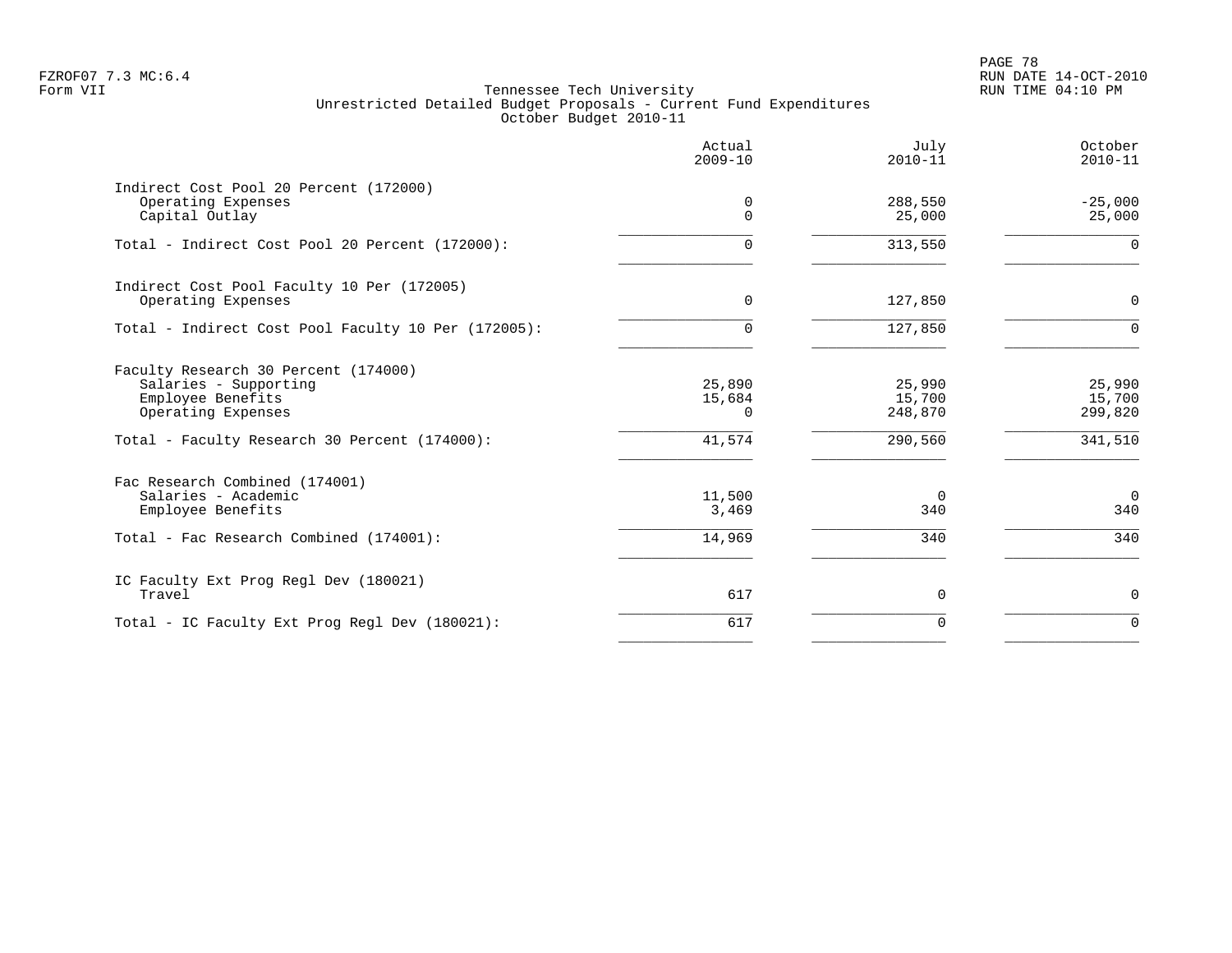PAGE 79 FZROF07 7.3 MC:6.4 RUN DATE 14-OCT-2010

|                                                                                            | Actual<br>$2009 - 10$ | July<br>$2010 - 11$  | October<br>$2010 - 11$ |
|--------------------------------------------------------------------------------------------|-----------------------|----------------------|------------------------|
| Indirect Costs Extended Programs (180029)<br>Salaries - Professional<br>Operating Expenses | 1,276<br>0            | $\Omega$<br>$\Omega$ | $\Omega$<br>3,290      |
| Total - Indirect Costs Extended Programs (180029):                                         | 1,276                 | 0                    | 3,290                  |
| Match SAF Utilities (260015)<br>Operating Expenses                                         | 4,796                 | $\Omega$             | $\mathbf 0$            |
| Total - Match SAF Utilities (260015):                                                      | 4,796                 | $\Omega$             | $\Omega$               |
| TBR Spouse Dependent Discount (700000)<br>Employee Benefits                                | 29,622                | 29,290               | 29,290                 |
| Total - TBR Spouse Dependent Discount (700000):                                            | 29,622                | 29,290               | 29,290                 |
| TBR Employ Remission PC191 (700001)<br>Employee Benefits                                   | 19,792                | 16,020               | 16,020                 |
| Total - TBR Employ Remission PC191 (700001):                                               | 19,792                | 16,020               | 16,020                 |
| E and G Data Processing Allocation (700003)<br>Department Revenues                         | 118,873               | 123,810              | 126,920                |
| Total - E and G Data Processing Allocation (700003):                                       | 118,873               | 123,810              | 126,920                |
|                                                                                            |                       |                      |                        |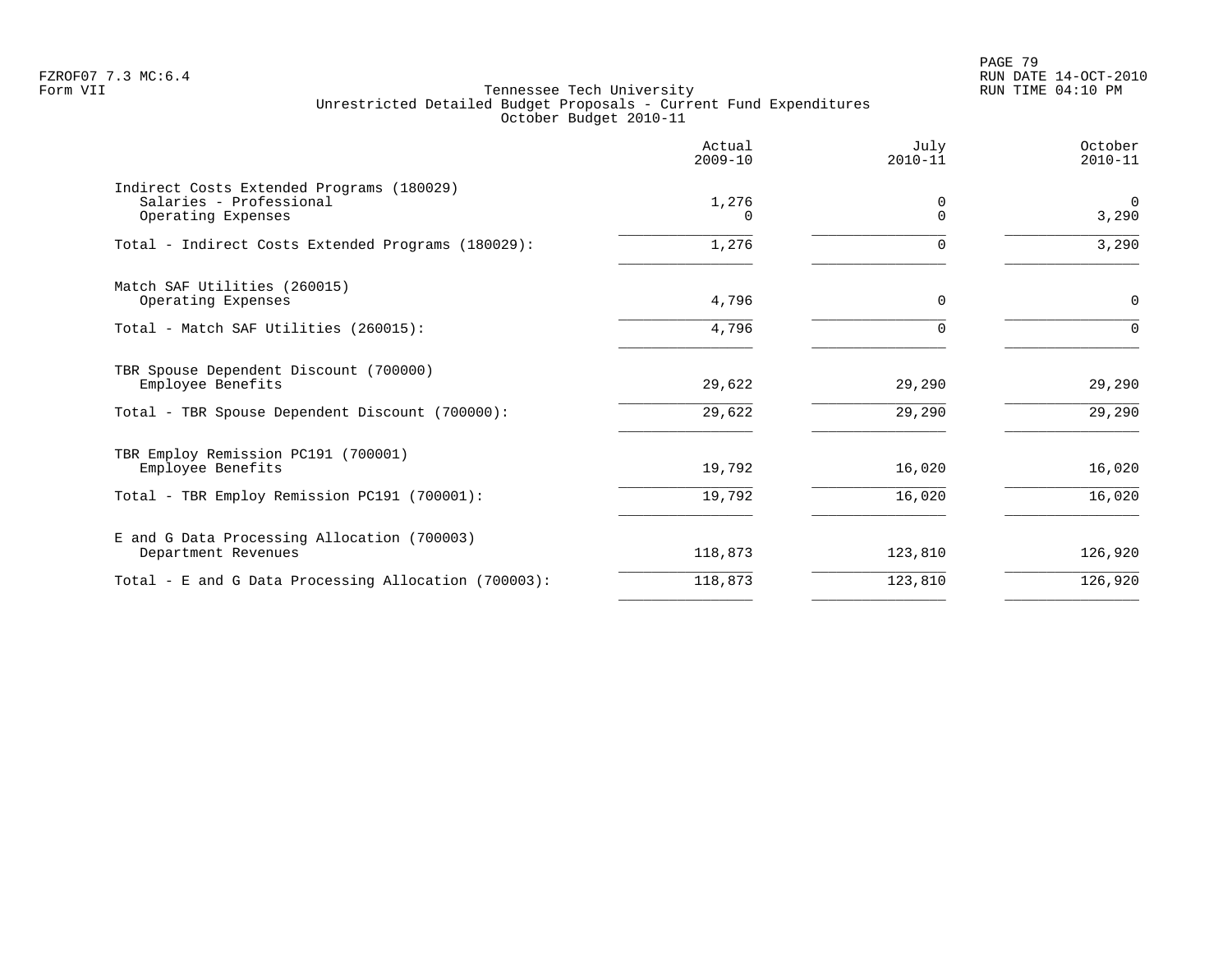PAGE 80 FZROF07 7.3 MC:6.4 RUN DATE 14-OCT-2010

|                                                                                                                                       | Actual<br>$2009 - 10$ | July<br>$2010 - 11$              | October<br>$2010 - 11$      |
|---------------------------------------------------------------------------------------------------------------------------------------|-----------------------|----------------------------------|-----------------------------|
| E and G Claims Adjustment (700004)<br>Operating Expenses                                                                              | 10,820                | 23,000                           | 23,000                      |
| Total - E and G Claims Adjustment (700004):                                                                                           | 10,820                | 23,000                           | 23,000                      |
| $E$ and G Support (700005)<br>Employee Benefits<br>Operating Expenses                                                                 | 194,460<br>$-12,020$  | 8,480<br>65,240                  | 8,480<br>65,240             |
| Total - E and G Support $(700005)$ :                                                                                                  | 182,440               | 73,720                           | 73,720                      |
| E and G Salary Increase Pool (700010)<br>Salaries - Academic<br>Salaries - Supporting<br>Salaries - Professional<br>Employee Benefits |                       | 3,640<br>1,590<br>1,460<br>1,060 | 1,800<br>0<br>0<br>$\Omega$ |
| Total - E and G Salary Increase Pool (700010):                                                                                        | $\Omega$              | 7,750                            | 1,800                       |
| Horticulure Rest Staff Alloc (700050)<br>Operating Expenses                                                                           | $-92,300$             | $-92,300$                        | $-92,300$                   |
| Total - Horticulure Rest Staff Alloc (700050):                                                                                        | $-92,300$             | $-92,300$                        | $-92,300$                   |
|                                                                                                                                       |                       |                                  |                             |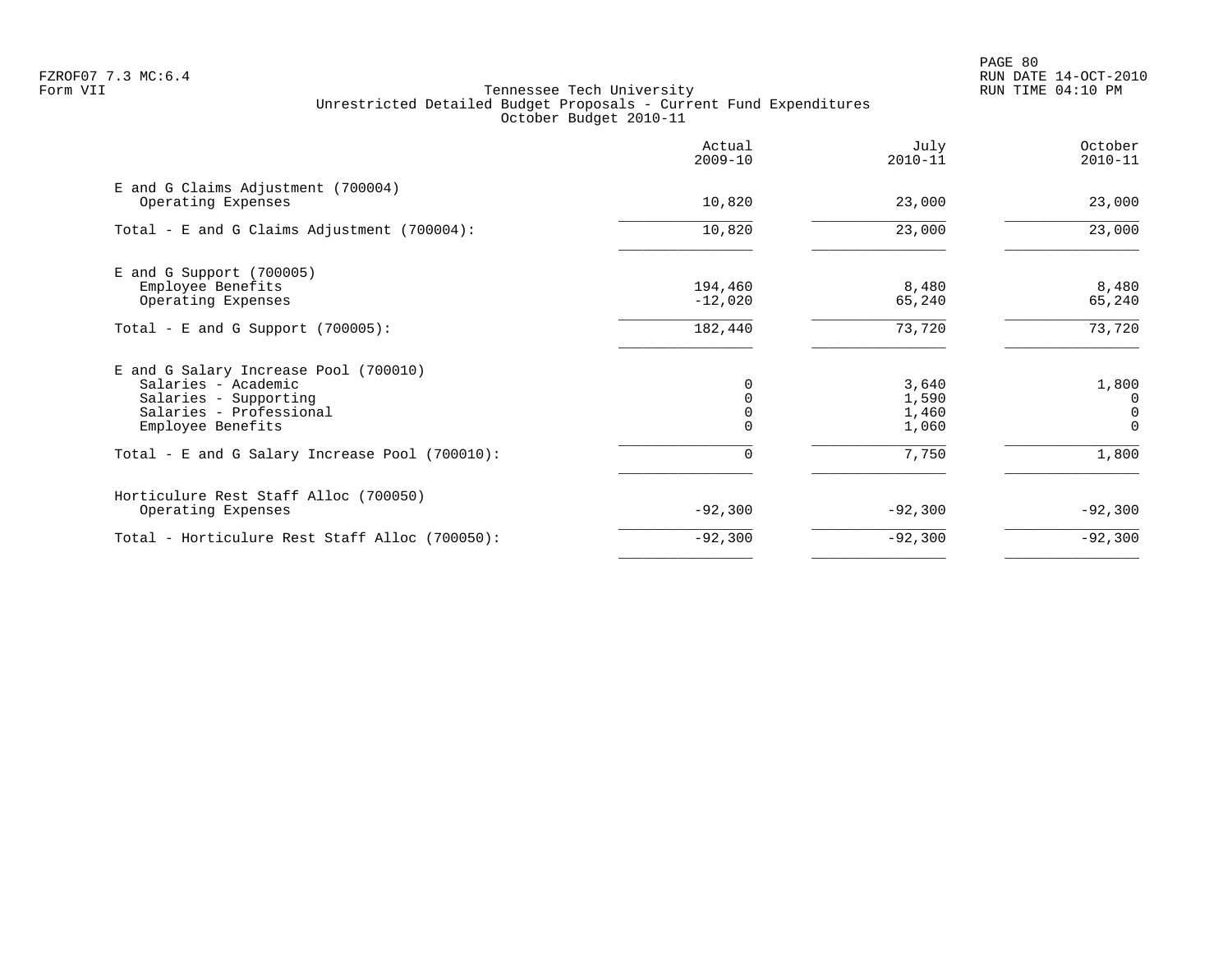PAGE 81 FZROF07 7.3 MC:6.4 RUN DATE 14-OCT-2010

### Form VII Tennessee Tech University RUN TIME 04:10 PM Unrestricted Detailed Budget Proposals - Current Fund Expenditures October Budget 2010-11

| $\mathbf 0$<br>73,220<br>57,270<br>390 |                      |
|----------------------------------------|----------------------|
|                                        |                      |
|                                        | 0                    |
|                                        | 143,570              |
|                                        | 73,190               |
|                                        | 19,650               |
| 65,960                                 | 64,500               |
| 147,660                                | 146,820              |
| 940                                    | 27,540               |
| 731,840                                | 1,251,260            |
| 25,000                                 | 30,600               |
| 123,810                                | 126,920              |
| 1,226,090                              | 1,884,050            |
|                                        |                      |
|                                        |                      |
| $\Omega$                               | $\Omega$             |
| 73,220                                 | 143,570              |
| 57,270                                 | 73,190               |
| 390                                    | 19,650               |
| 65,960                                 | 64,500               |
| 147,660                                | 146,820              |
| 940                                    | 27,540               |
| 731,840                                | 1,251,260            |
| 25,000                                 | 30,600               |
|                                        | 126,920              |
|                                        | 1,884,050            |
|                                        | 123,810<br>1,226,090 |

 Public Service (30) Public Service (300)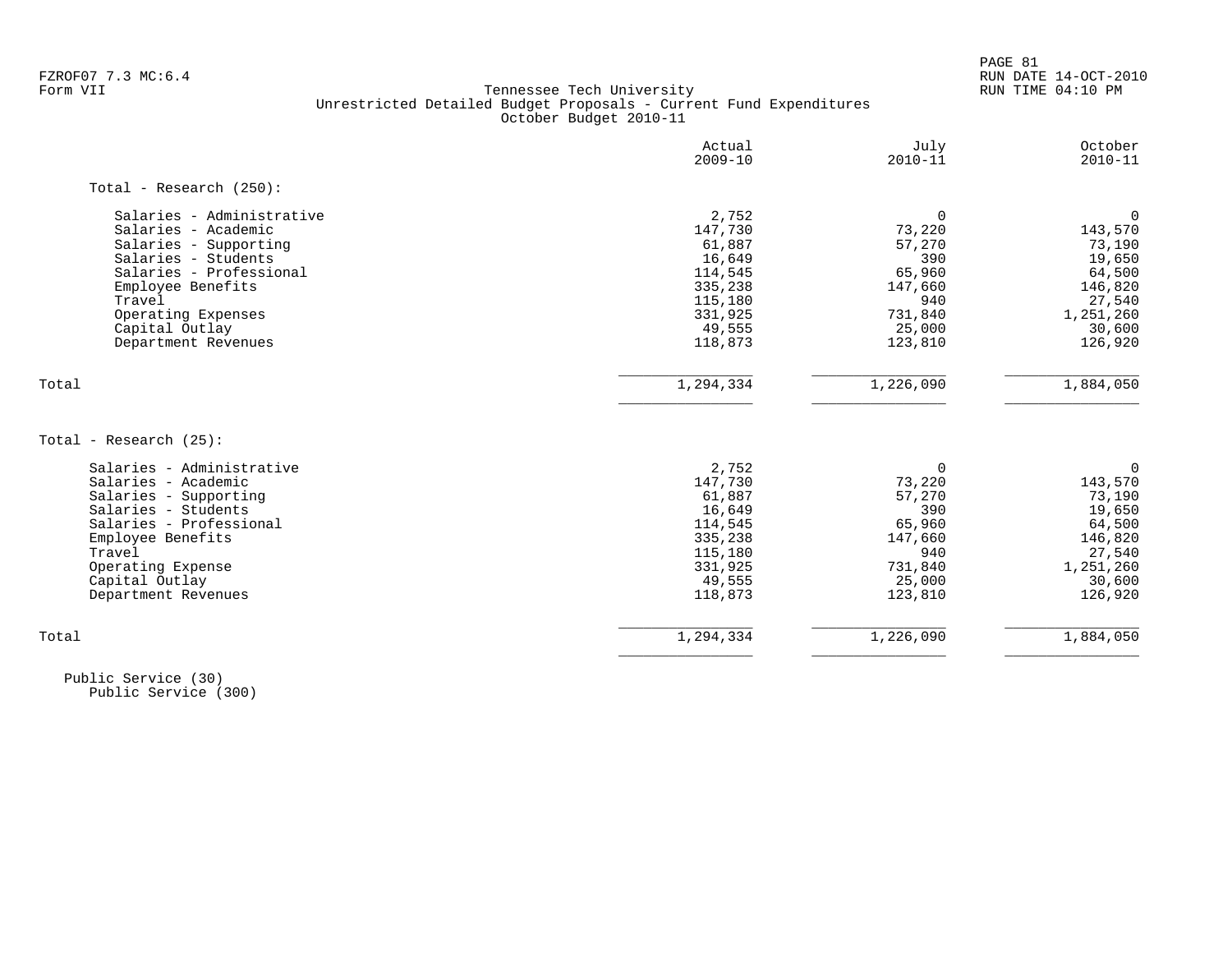| Actual<br>$2009 - 10$ | July<br>$2010 - 11$   | October<br>$2010 - 11$       |
|-----------------------|-----------------------|------------------------------|
|                       |                       |                              |
| 925                   | 750                   | 750                          |
| 3,463                 | 8,250                 | 8,250                        |
|                       | 4,000                 | 4,000                        |
| 18,321                | $\Omega$              | $\overline{0}$               |
| 2,208                 | 13,530                | 13,530                       |
| 208                   | 600                   | 600                          |
| 27,236                | 45,240                | 45,240                       |
| 54,586                | 72,370                | 72,370                       |
|                       |                       |                              |
| $-54,580$             | $-79,000$             | $-79,000$                    |
| $-54,580$             | $-79,000$             | $-79,000$                    |
|                       |                       |                              |
|                       |                       | 1,000                        |
|                       |                       | 760                          |
| $\Omega$              |                       | 100                          |
| 3,548                 | 180                   | 180                          |
| 5,141                 | 2,040                 | 2,040                        |
|                       |                       |                              |
| 15,187                | 2,360                 | 2,360                        |
| 15,187                |                       | 2,360                        |
|                       | 2,225<br>1,320<br>273 | 1,000<br>760<br>100<br>2,360 |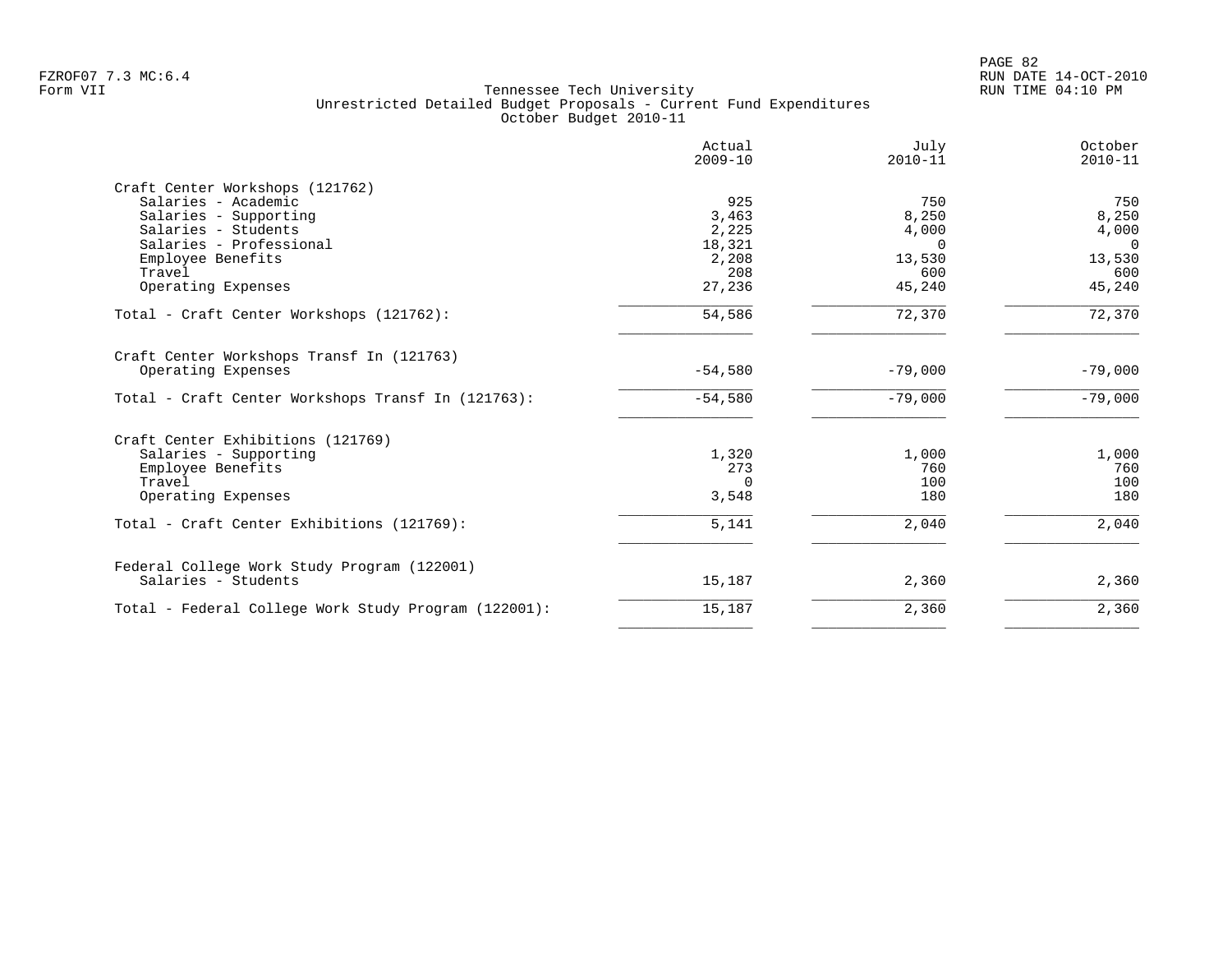PAGE 83 FZROF07 7.3 MC:6.4 RUN DATE 14-OCT-2010

|                                      | Actual<br>$2009 - 10$ | July<br>$2010 - 11$ | October<br>$2010 - 11$ |
|--------------------------------------|-----------------------|---------------------|------------------------|
| WTTU Tech Radio (127904)             |                       |                     |                        |
| Salaries - Supporting                | 8,193                 | 7,313               | $\overline{0}$         |
| Salaries - Students                  | 9,200                 | 880                 | 10,080                 |
| Salaries - Professional              |                       | 1,800               | 1,800                  |
| Employee Benefits                    | 5,029                 | 5,830               | 5,830                  |
| Operating Expenses                   | 10,644                | 0                   | 20,800                 |
| Total - WTTU Tech Radio (127904):    | 33,066                | 15,823              | 38,510                 |
| Cheerleader Clinic (129006)          |                       |                     |                        |
| Salaries - Supporting                | 36,921                | 35,644              | 35,644                 |
| Salaries - Students                  | 21,366                | 28,650              | 28,650                 |
| Salaries - Professional              | 8,274                 | 11,634              | 11,634                 |
| Employee Benefits                    | 20,611                | 23,220              | 23,220                 |
| Travel                               | $\Omega$              | 2,000               | 2,000                  |
| Operating Expenses                   | 179,632               | 106,352             | 106,352                |
| Capital Outlay                       |                       | 2,500               | 2,500                  |
| Total - Cheerleader Clinic (129006): | 266,804               | 210,000             | 210,000                |
| Science Fair (130005)                |                       |                     |                        |
| Salaries - Academic                  | 2,051                 |                     | 0                      |
| Employee Benefits                    | 417                   |                     | $\mathbf 0$            |
| Travel                               | 5,878                 |                     | $\mathbf 0$            |
| Operating Expenses                   | 3,498                 |                     | $\Omega$               |
| $Total - Science Fair (130005):$     | 11,844                | 0                   | $\mathbf 0$            |
|                                      |                       |                     |                        |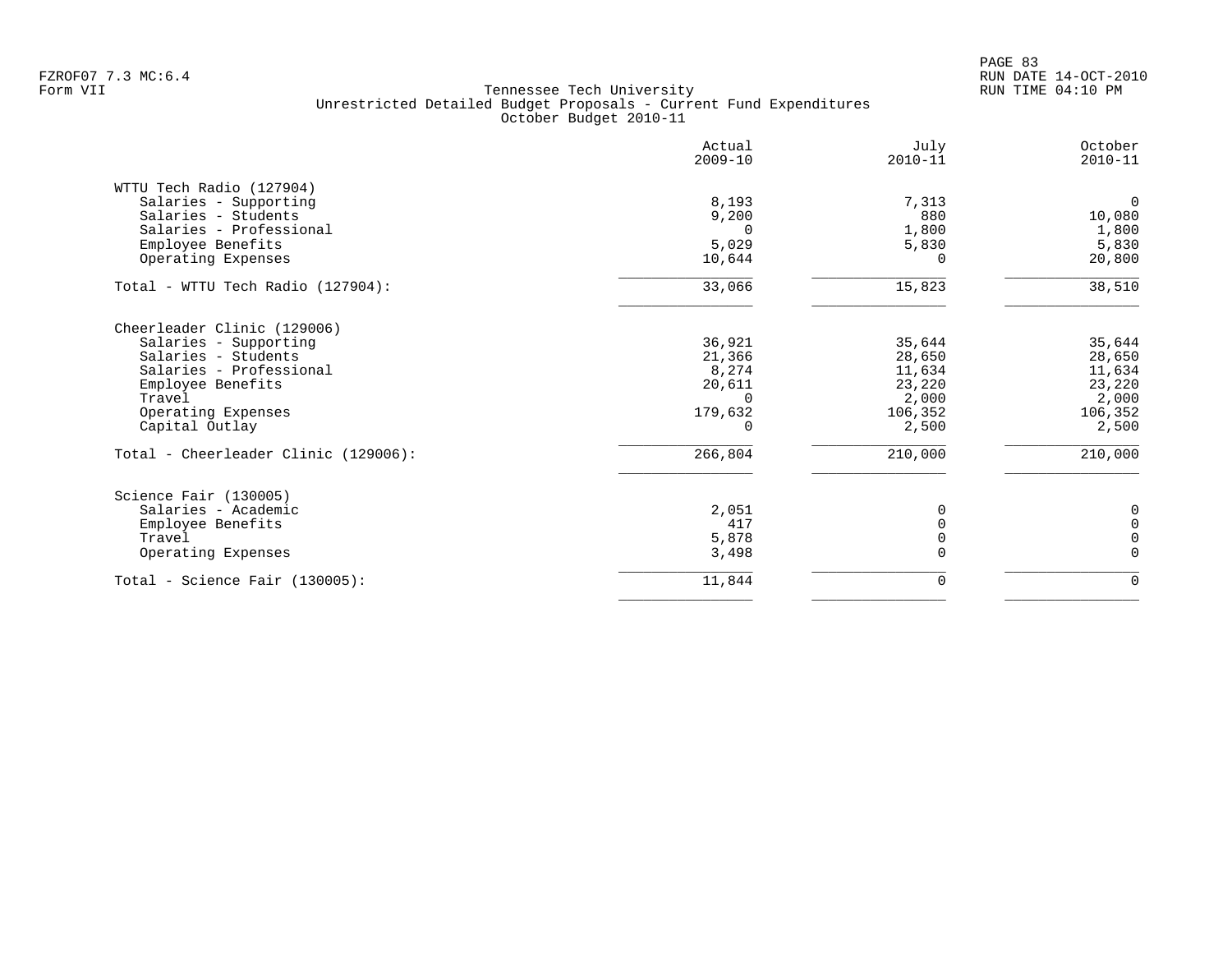PAGE 84 FZROF07 7.3 MC:6.4 RUN DATE 14-OCT-2010

|                                                 | Actual<br>$2009 - 10$ | July<br>$2010 - 11$ | October<br>$2010 - 11$ |
|-------------------------------------------------|-----------------------|---------------------|------------------------|
| COOP Fisheries Unit (131002)                    | 30,920                | 31,020              |                        |
| Salaries - Supporting<br>Employee Benefits      | 16,700                | 18,650              | 31,020<br>18,650       |
| Total - COOP Fisheries Unit (131002):           | 47,620                | 49,670              | 49,670                 |
| Business Media Service Center (140100)          |                       |                     |                        |
| Salaries - Academic                             | 4,029                 | 20,000              | 5,000                  |
| Salaries - Students                             | 18,308                | $\Omega$            | 30,000                 |
| Salaries - Professional                         | 150,552               | 159,140             | 154,500                |
| Employee Benefits                               | 36,502                | 16,000              | 40,000                 |
| Travel                                          | 13,491                | $\Omega$            | 14,500                 |
| Operating Expenses                              | 262,796               | 192,560             | 215,712                |
| Total - Business Media Service Center (140100): | 485,678               | 387,700             | 459,712                |
| SACF SBDC (147001)                              |                       |                     |                        |
| Salaries - Professional                         | 14,797                | 23,000              | 23,000                 |
| Employee Benefits                               | 4,606                 | 850                 | 850                    |
| Total - SACF SBDC (147001):                     | 19,403                | 23,850              | 23,850                 |
| Match Child Development Lab (153405)            |                       |                     |                        |
| Salaries - Supporting                           | 2,329                 | 0                   | $\mathbf 0$            |
| Employee Benefits                               | 1,287                 | $\Omega$            | $\Omega$               |
| Total - Match Child Development Lab (153405):   | 3,616                 | $\mathbf 0$         | $\Omega$               |
|                                                 |                       |                     |                        |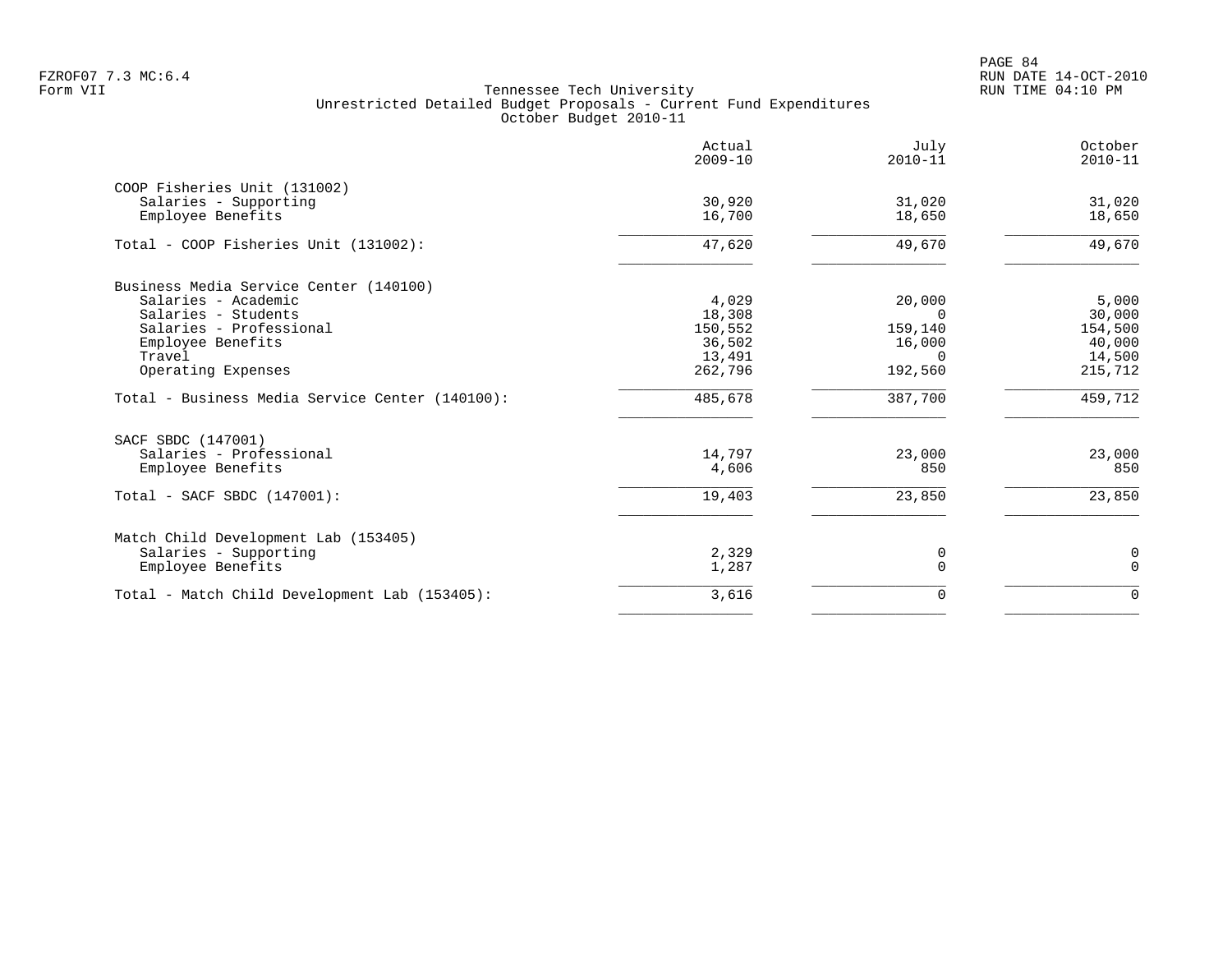PAGE 85 FZROF07 7.3 MC:6.4 RUN DATE 14-OCT-2010

|                                                      | Actual<br>$2009 - 10$ | July<br>$2010 - 11$ | October<br>$2010 - 11$             |
|------------------------------------------------------|-----------------------|---------------------|------------------------------------|
| Band Camps and Clinics (155002)<br>Employee Benefits | $\overline{0}$        | 110                 | $\mathbf 0$                        |
| Travel                                               | 549                   | $\Omega$            | $\Omega$                           |
| Operating Expenses                                   | 32,411                | 33,220              | 30,010                             |
| Total - Band Camps and Clinics (155002):             | 32,960                | 33,330              | 30,010                             |
| Southeast Chamber Music (155007)                     |                       |                     |                                    |
| Salaries - Academic                                  | 2,400<br>295          |                     | 0                                  |
| Salaries - Supporting<br>Salaries - Students         | 1,957                 | $\cap$              | $\mathbf 0$<br>$\mathsf{O}\xspace$ |
| Employee Benefits                                    | 246                   |                     | $\Omega$                           |
| Operating Expenses                                   | 18,590                | 20,000              | 23,580                             |
| Total - Southeast Chamber Music (155007):            | 23,488                | 20,000              | 23,580                             |
| Rural Education Program (156000)                     |                       |                     |                                    |
| Employee Benefits                                    | 170                   | 26,890              | 26,890                             |
| Operating Expenses                                   | 1,372                 | 1,670               | 1,670                              |
| Total - Rural Education Program (156000):            | 1,542                 | 28,560              | 28,560                             |
| STEM Operating (156002)                              |                       |                     |                                    |
| Salaries - Supporting                                | 45,738                | 20,460              | 39,730                             |
| Salaries - Students                                  | 788                   | 400                 | 400                                |
| Salaries - Professional<br>Employee Benefits         | 81,232<br>30,789      | 143,170<br>26,000   | 162,170<br>26,000                  |
| Travel                                               | 5,591                 | 2,820               | 2,820                              |
| Operating Expenses                                   | 19,507                | 4,080               | 88,220                             |
| Total - STEM Operating (156002):                     | 183,645               | 196,930             | 319,340                            |
|                                                      |                       |                     |                                    |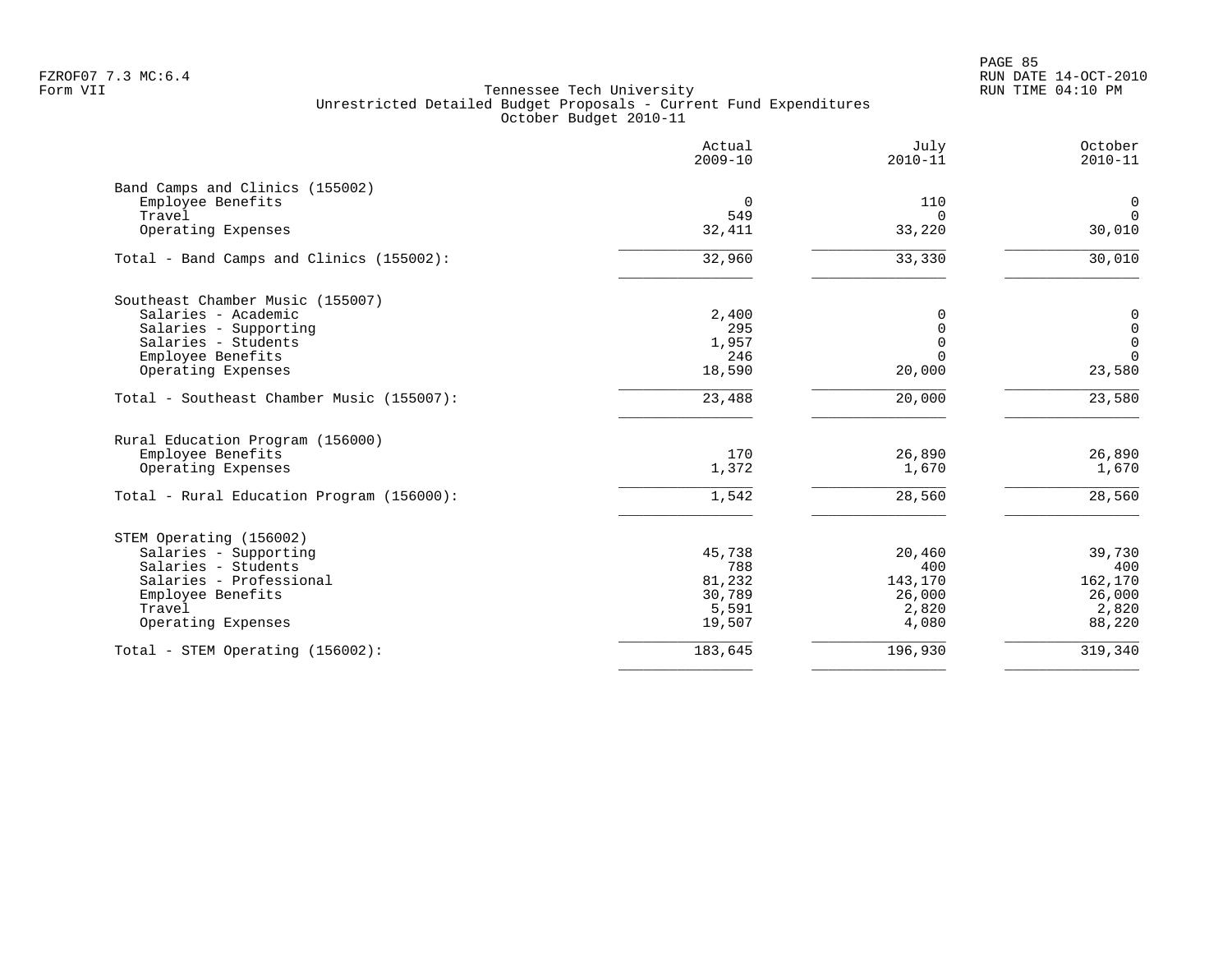PAGE 86 FZROF07 7.3 MC:6.4 RUN DATE 14-OCT-2010

|                                                        | Actual<br>$2009 - 10$ | July<br>$2010 - 11$ | October<br>$2010 - 11$ |
|--------------------------------------------------------|-----------------------|---------------------|------------------------|
| STEM Graduate Assistant (156003)<br>Operating Expenses | 8,088                 | 10,410              | 10,410                 |
|                                                        |                       |                     |                        |
| Total - STEM Graduate Assistant (156003):              | 8,088                 | 10,410              | 10,410                 |
| STEM Workshops (156004)                                |                       |                     |                        |
| Salaries - Academic                                    | 3,093                 | 0                   | 6,500                  |
| Salaries - Students                                    | $\Omega$              | $\Omega$            | 500                    |
| Employee Benefits                                      | 480                   | $\Omega$            | 1,600                  |
| Operating Expenses                                     | 2,324                 | $\Omega$            | 11,400                 |
| Total - STEM Workshops (156004):                       | 5,897                 | 0                   | 20,000                 |
| Ag Pavilion Operating (161000)                         |                       |                     |                        |
| Salaries - Supporting                                  | 31,951                | 31,560              | 31,560                 |
| Salaries - Students                                    | 25,385                | 3,000               | 3,000                  |
| Salaries - Professional                                | 46,720                | 46,820              | 46,820                 |
| Employee Benefits                                      | 30,701                | 33,660              | 33,660                 |
| Operating Expenses                                     | 89,541                | 69,350              | 69,350                 |
| Total - Ag Pavilion Operating (161000):                | 224,298               | 184,390             | 184,390                |
| Extended Education (180001)                            |                       |                     |                        |
| Travel                                                 |                       | 0                   | $\boldsymbol{0}$       |
| Operating Expenses                                     | $-8,126$              | $\Omega$            | $\Omega$               |
| Total - Extended Education (180001):                   | $-8,118$              | 0                   | $\mathbf 0$            |
|                                                        |                       |                     |                        |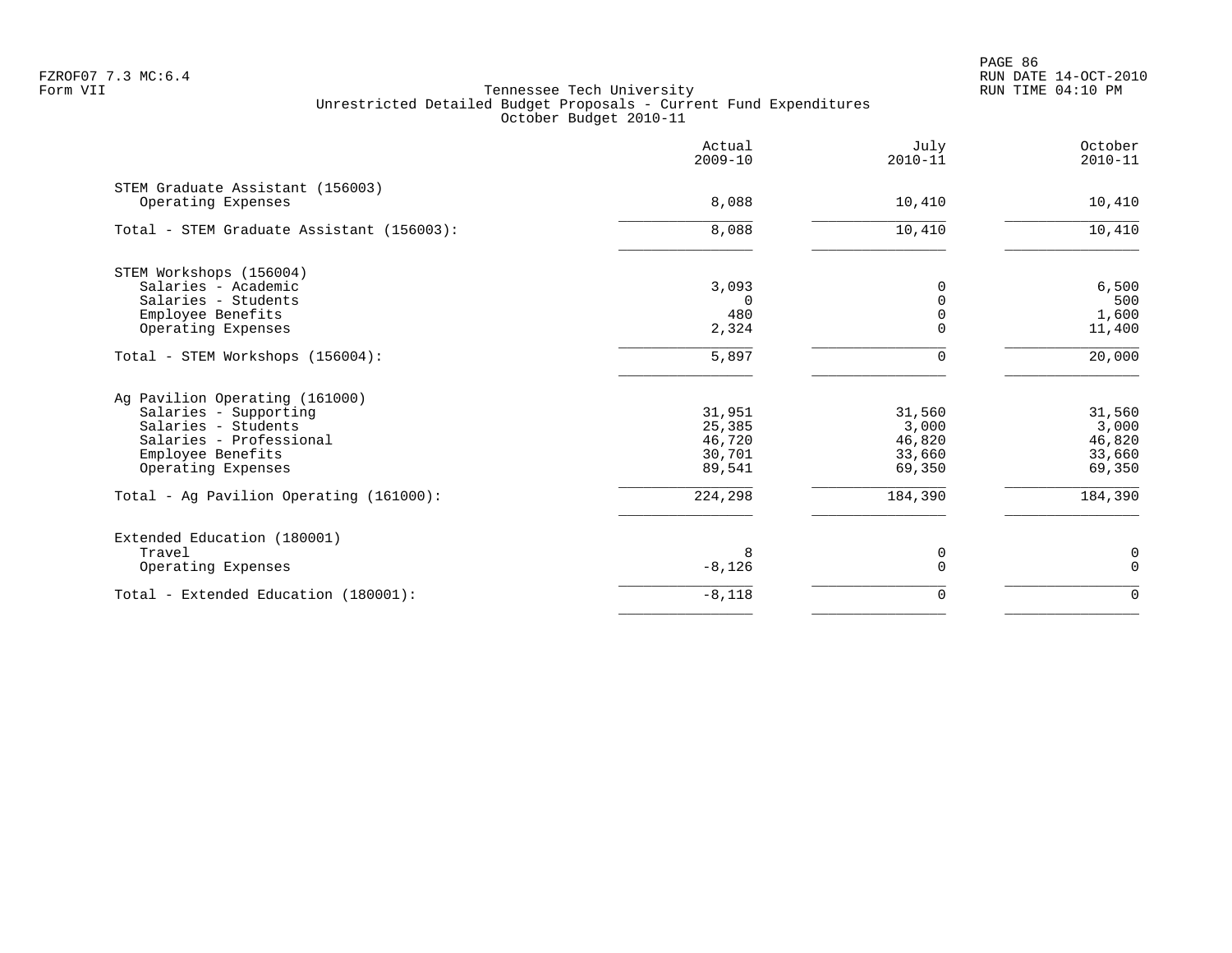PAGE 87 FZROF07 7.3 MC:6.4 RUN DATE 14-OCT-2010

|                                                              | Actual<br>$2009 - 10$ | July<br>$2010 - 11$ | October<br>$2010 - 11$  |
|--------------------------------------------------------------|-----------------------|---------------------|-------------------------|
| Extended Education ITV (180002)<br>Operating Expenses        | 1,543                 | $\Omega$            | $\mathbf 0$             |
| Total - Extended Education ITV (180002):                     | 1,543                 |                     | $\Omega$                |
| Ext Prog Vehicles (180007)                                   |                       |                     |                         |
| Travel<br>Operating Expenses                                 | 65<br>$-2,137$        | $\Omega$<br>2,000   | $\overline{0}$<br>2,000 |
| Total - Ext Prog Vehicles (180007):                          | $-2,072$              | 2,000               | 2,000                   |
| Ext Prog Vehicles Transfer In (180008)<br>Operating Expenses | $-425$                | $-2,000$            | $-2,000$                |
| Total - Ext Prog Vehicles Transfer In (180008):              | $-425$                | $-2,000$            | $-2,000$                |
| Ext Educ NC Seminars (181004)<br>Operating Expenses          | 0                     | 0                   | 1,800                   |
| Total - Ext Educ NC Seminars (181004):                       | $\Omega$              | $\Omega$            | 1,800                   |
| TBR Spouse Dependent Discount (700000)<br>Employee Benefits  | 14,091                | 16,800              | 16,800                  |
| Total - TBR Spouse Dependent Discount (700000):              | 14,091                | 16,800              | 16,800                  |
|                                                              |                       |                     |                         |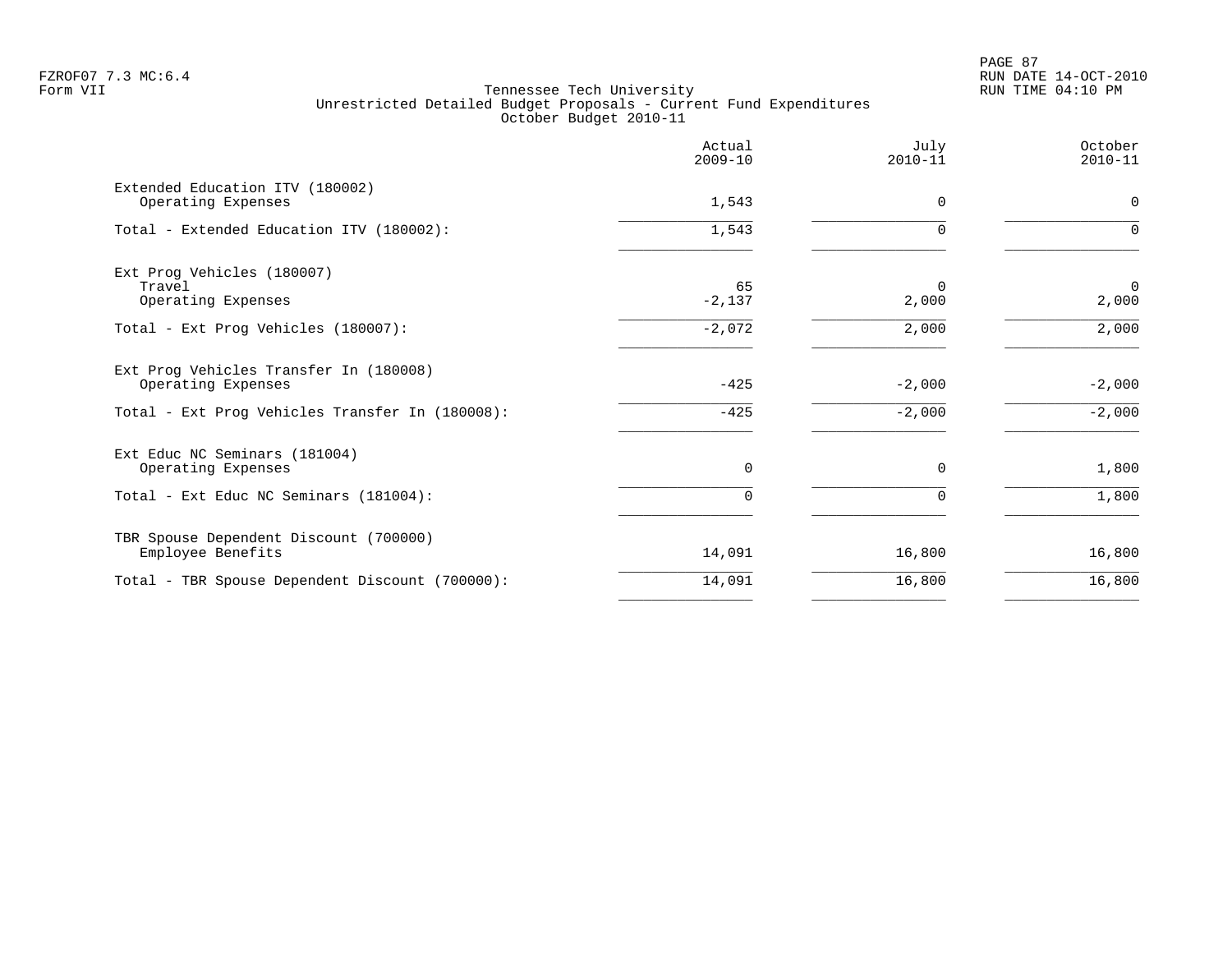PAGE 88 FZROF07 7.3 MC:6.4 RUN DATE 14-OCT-2010

| Actual<br>$2009 - 10$ | July<br>$2010 - 11$      | October<br>$2010 - 11$         |
|-----------------------|--------------------------|--------------------------------|
| 8,660                 | 11,840                   | 11,840                         |
| 8,660                 | 11,840                   | 11,840                         |
| 308,049               | 320,830                  | 328,890                        |
| 308,049               | 320,830                  | 328,890                        |
| 3,766                 | 11,090                   | 11,090                         |
| 3,766                 | 11,090                   | 11,090                         |
| 79,300<br>$-15,565$   | 6,540<br>62,155          | 6,540<br>62,155                |
| 63,735                | 68,695                   | 68,695                         |
| 0<br>$\mathbf 0$      | 3,050<br>47,110<br>2,550 | $\Omega$<br>38,400<br>$\Omega$ |
| $\mathbf 0$           | 52,710                   | 38,400                         |
|                       |                          |                                |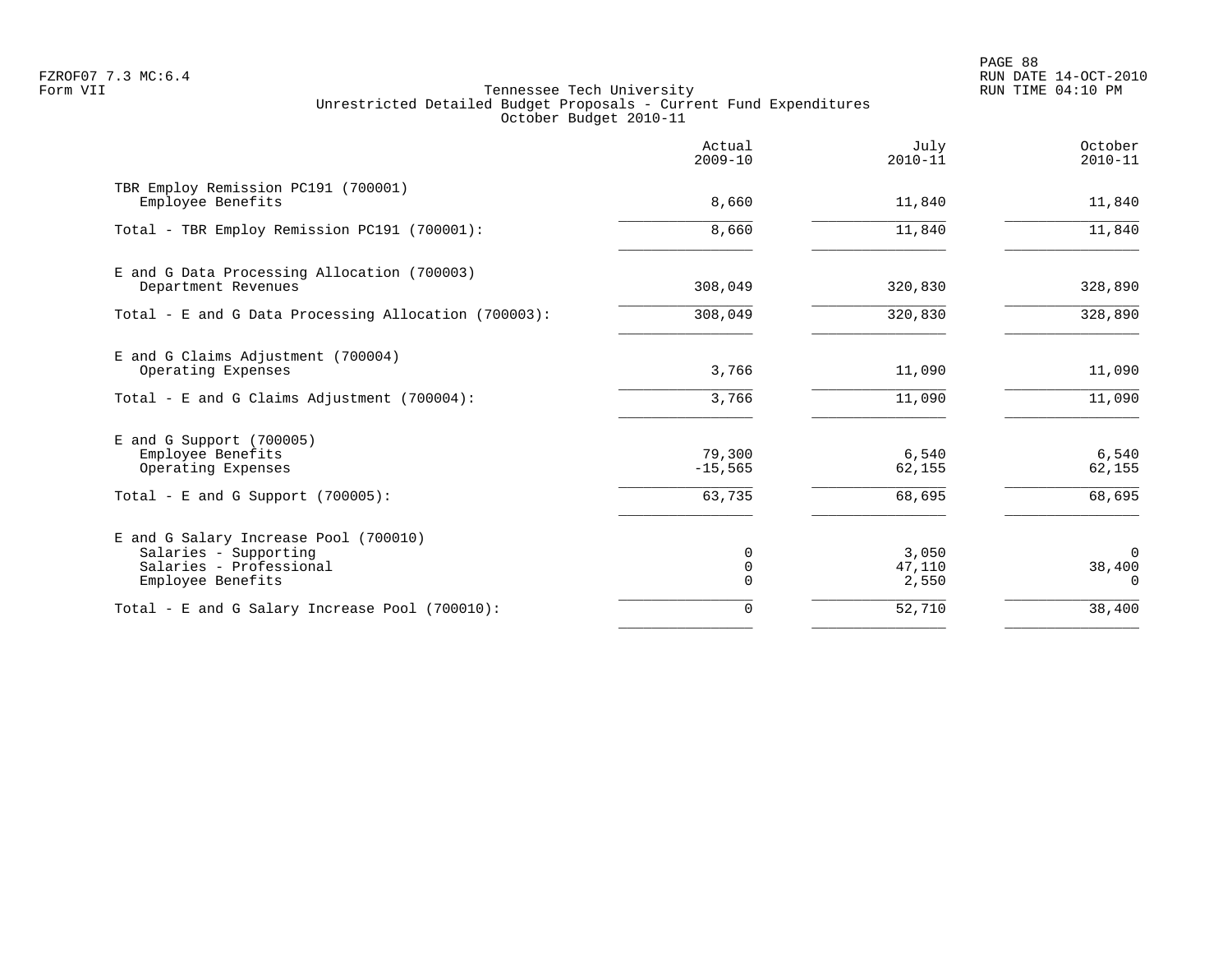PAGE 89 FZROF07 7.3 MC:6.4 RUN DATE 14-OCT-2010

### Form VII Tennessee Tech University RUN TIME 04:10 PM Unrestricted Detailed Budget Proposals - Current Fund Expenditures October Budget 2010-11

|                                              | Actual<br>$2009 - 10$ | July<br>$2010 - 11$ | October<br>$2010 - 11$ |
|----------------------------------------------|-----------------------|---------------------|------------------------|
| Post Office Allocation (700045)              |                       |                     |                        |
| Operating Expenses<br>Department Revenues    | 0<br>890              | 740                 | 900<br>$\Omega$        |
| Total - Post Office Allocation (700045):     | 890                   | 740                 | 900                    |
| ARRA Am Recvry Reinvst Act (700062)          |                       |                     |                        |
| Salaries - Administrative                    | $-22,800$             |                     |                        |
| Salaries - Academic                          | 4,554                 |                     |                        |
| Salaries - Professional                      | 18,247                |                     |                        |
| Employee Benefits                            | $-1,694$              |                     |                        |
| Total - ARRA Am Recvry Reinvst Act (700062): | $-1,693$              | $\Omega$            |                        |
|                                              |                       |                     |                        |

Total - Public Service (300):

| Salaries - Administrative | $-22,800$ |           |           |
|---------------------------|-----------|-----------|-----------|
| Salaries - Academic       | 17,052    | 20,750    | 12,250    |
| Salaries - Supporting     | 161,130   | 138,297   | 147,204   |
| Salaries - Students       | 94,416    | 39,290    | 78,990    |
| Salaries - Professional   | 338,143   | 432,674   | 438,324   |
| Employee Benefits         | 250,376   | 203,230   | 226,170   |
| Travel                    | 25,790    | 5,520     | 20,020    |
| Operating Expenses        | 583,663   | 478,047   | 619,869   |
| Capital Outlay            |           | 2,500     | 2,500     |
| Department Revenues       | 308,939   | 320,830   | 328,890   |
|                           |           |           |           |
| Total                     | 1,756,709 | 1,641,138 | 1,874,217 |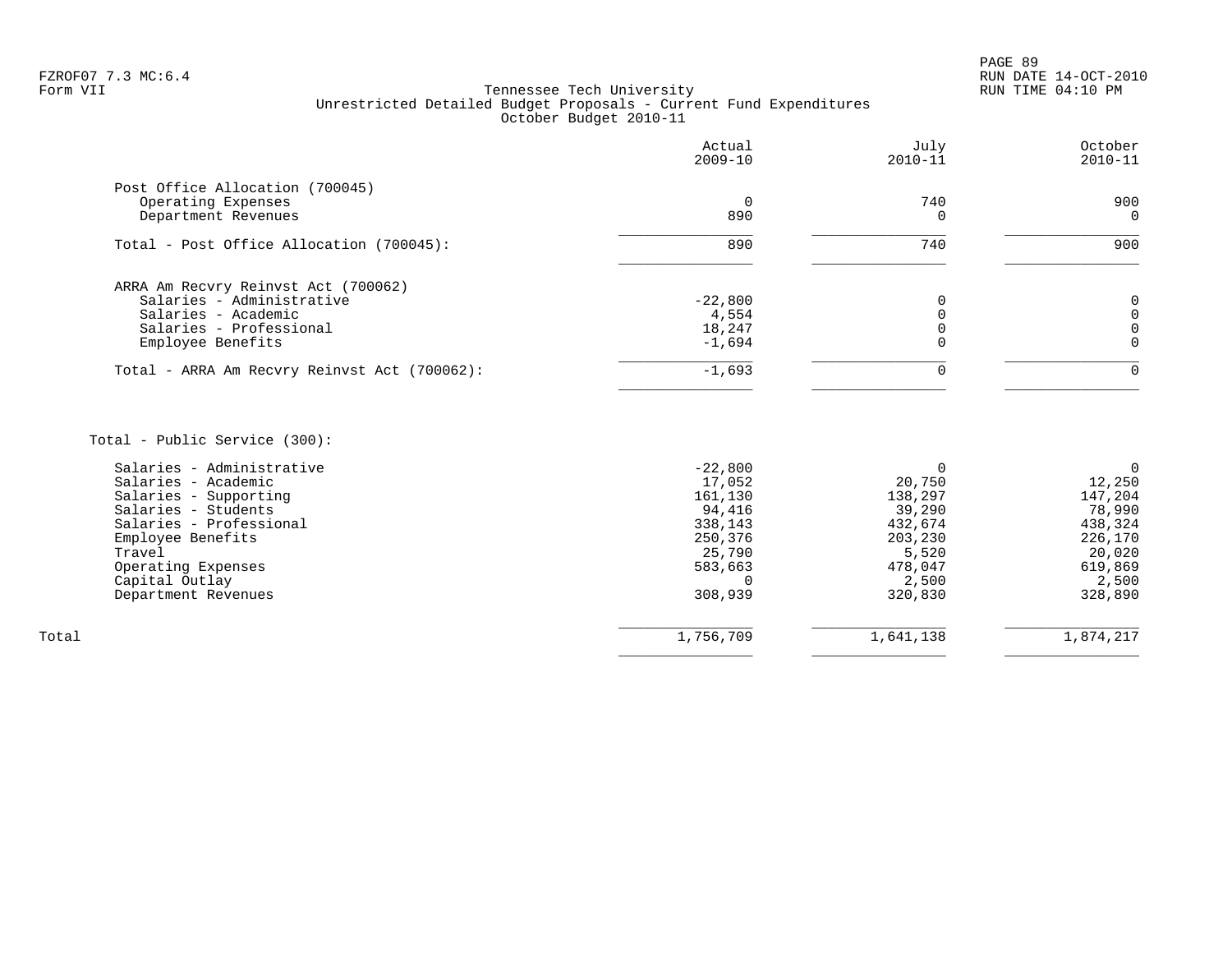PAGE 90 FZROF07 7.3 MC:6.4 RUN DATE 14-OCT-2010

|                                                                                                                                                                                                                          | Actual<br>$2009 - 10$                                                                                      | July<br>$2010 - 11$                                                                                      | October<br>$2010 - 11$                                                                                    |
|--------------------------------------------------------------------------------------------------------------------------------------------------------------------------------------------------------------------------|------------------------------------------------------------------------------------------------------------|----------------------------------------------------------------------------------------------------------|-----------------------------------------------------------------------------------------------------------|
| Total - Public Service (30):                                                                                                                                                                                             |                                                                                                            |                                                                                                          |                                                                                                           |
| Salaries - Administrative<br>Salaries - Academic<br>Salaries - Supporting<br>Salaries - Students<br>Salaries - Professional<br>Employee Benefits<br>Travel<br>Operating Expense<br>Capital Outlay<br>Department Revenues | $-22,800$<br>17,052<br>161,130<br>94,416<br>338,143<br>250,376<br>25,790<br>583,663<br>$\Omega$<br>308,939 | $\mathbf 0$<br>20,750<br>138,297<br>39,290<br>432,674<br>203,230<br>5,520<br>478,047<br>2,500<br>320,830 | $\mathbf 0$<br>12,250<br>147,204<br>78,990<br>438,324<br>226,170<br>20,020<br>619,869<br>2,500<br>328,890 |
| Total                                                                                                                                                                                                                    | 1,756,709                                                                                                  | 1,641,138                                                                                                | 1,874,217                                                                                                 |
| Academic Support (35)<br>Academic Support (350)<br>Testing and Surveys (120006)<br>Salaries - Students<br>Employee Benefits                                                                                              | 200<br>15                                                                                                  | $\mathbf 0$<br>$\Omega$                                                                                  | $\mathbf 0$<br>$\Omega$                                                                                   |
| Operating Expenses                                                                                                                                                                                                       | 23,964                                                                                                     | 32,400                                                                                                   | 32,400                                                                                                    |
| Total - Testing and Surveys (120006):                                                                                                                                                                                    | 24,179                                                                                                     | 32,400                                                                                                   | 32,400                                                                                                    |
| Self Study Accred Fee (120007)<br>Salaries - Academic<br>Employee Benefits<br>Travel<br>Operating Expenses                                                                                                               | 333<br>79<br>$-928$<br>36,994                                                                              | 0<br>3,400<br>1,100<br>45,000                                                                            | $\mathbf 0$<br>3,400<br>1,100<br>45,000                                                                   |
| Total - Self Study Accred Fee (120007):                                                                                                                                                                                  | 36,478                                                                                                     | 49,500                                                                                                   | 49,500                                                                                                    |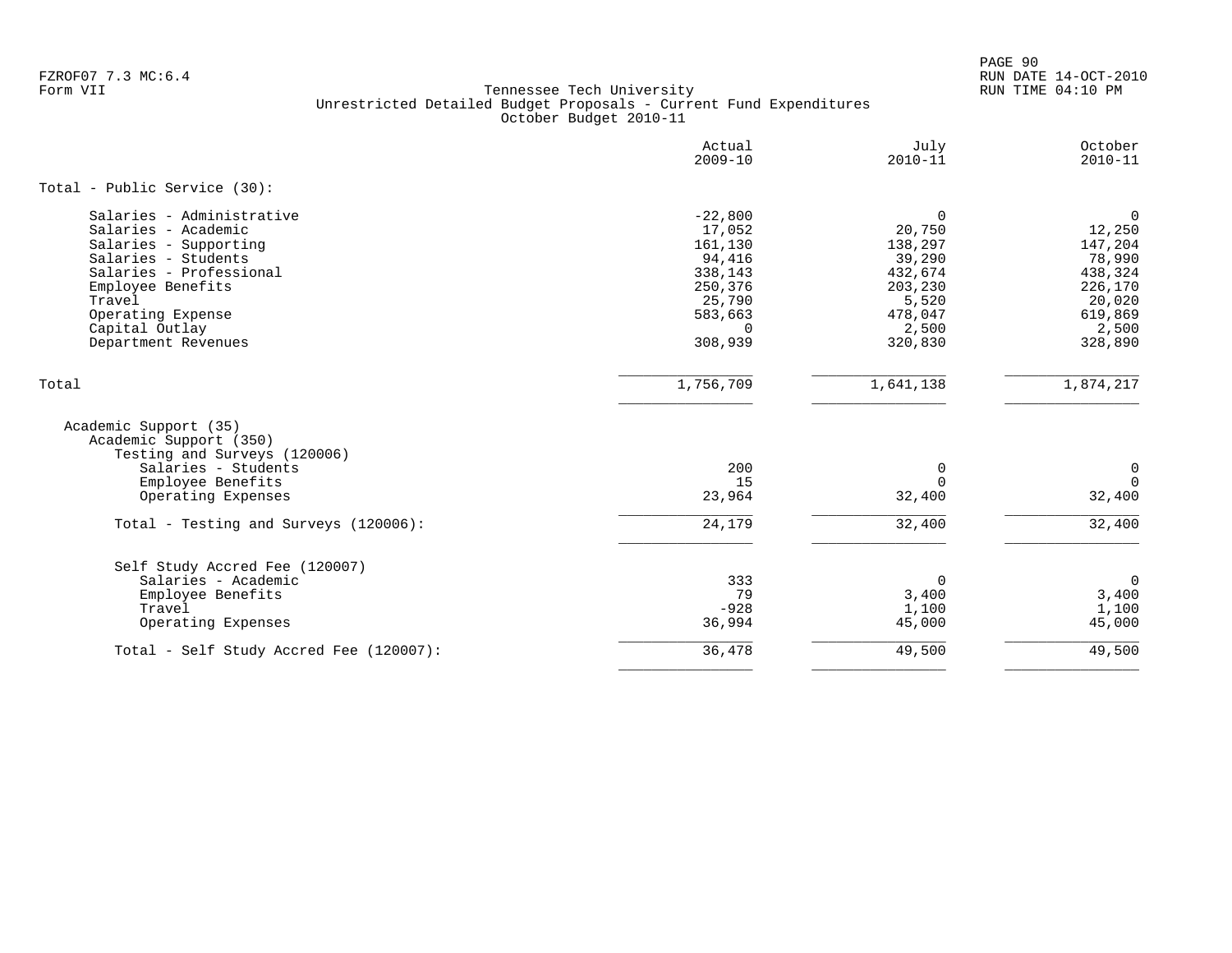|                                               | Actual<br>$2009 - 10$ | July<br>$2010 - 11$ | October<br>$2010 - 11$ |
|-----------------------------------------------|-----------------------|---------------------|------------------------|
| Faculty Recruitment (120008)                  |                       |                     |                        |
| Travel<br>Operating Expenses                  | 15,788<br>2,486       | 12,620<br>6,440     | 12,620<br>6,440        |
| Total - Faculty Recruitment (120008):         | 18,274                | 19,060              | 19,060                 |
| Faculty Moving (120009)                       |                       |                     |                        |
| Travel                                        | 11,244                | 4,620               | 9,620                  |
| Total - Faculty Moving (120009):              | 11,244                | 4,620               | 9,620                  |
| Academic Affairs Discretion (120010)          |                       |                     |                        |
| Salaries - Academic                           | 43,680                | 0                   | 0                      |
| Salaries - Students                           | 4,716                 | $\Omega$            | $\mathsf 0$            |
| Employee Benefits                             | 7,584                 | 3,500               | 3,500                  |
| Travel<br>Operating Expenses                  | 5,465<br>60,481       | $\Omega$<br>3,000   | 1,000<br>218,740       |
| Total - Academic Affairs Discretion (120010): | 121,926               | 6,500               | 223,240                |
| Faculty Development (120011)                  |                       |                     |                        |
| Employee Benefits                             | $\Omega$              | 1,000               | 1,000                  |
| Travel                                        | 25,534                | 1,900               | 21,900                 |
| Operating Expenses                            | 445                   | $\Omega$            | $\Omega$               |
| Total - Faculty Development (120011):         | 25,979                | 2,900               | 22,900                 |
|                                               |                       |                     |                        |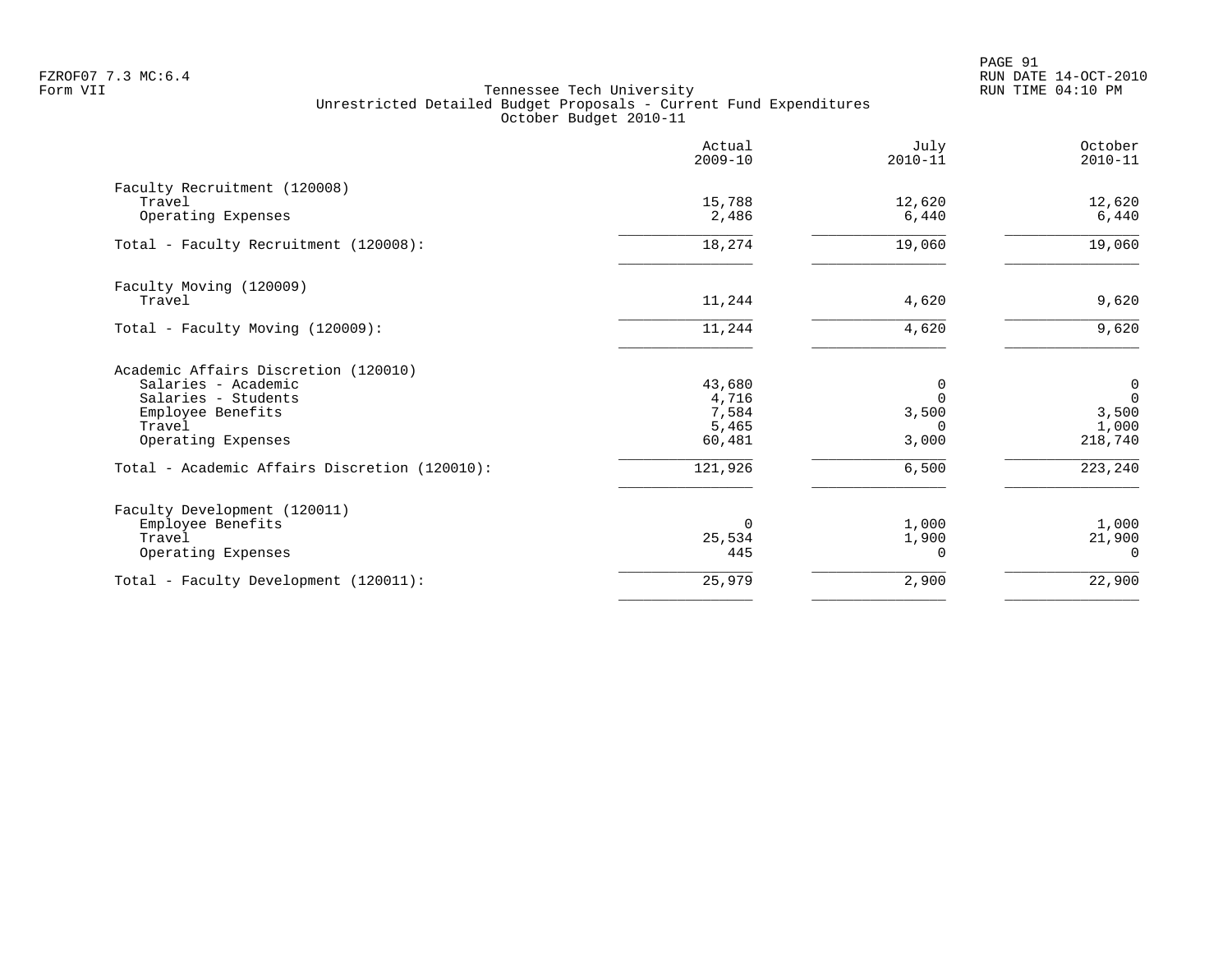PAGE 92 FZROF07 7.3 MC:6.4 RUN DATE 14-OCT-2010

|                                                              | Actual<br>$2009 - 10$ | July<br>$2010 - 11$ | October<br>$2010 - 11$ |
|--------------------------------------------------------------|-----------------------|---------------------|------------------------|
| Non Instr Faculty Assignment (120012)<br>Salaries - Academic | 0                     | 44,000              | 11,000                 |
| Employee Benefits                                            | $\Omega$              | 12,750              | 12,750                 |
| Total - Non Instr Faculty Assignment (120012):               | $\Omega$              | 56,750              | 23,750                 |
| Faculty Grant In Aid (120013)                                |                       |                     |                        |
| Salaries - Academic                                          | 0                     | 13,000              | 13,000                 |
| Total - Faculty Grant In Aid (120013):                       | $\Omega$              | 13,000              | 13,000                 |
| Faculty Award (120016)                                       |                       |                     |                        |
| Operating Expenses                                           | 8,512                 | 7,740               | 7,740                  |
| Total - Faculty Award (120016):                              | 8,512                 | 7,740               | 7,740                  |
| Faculty Evaluations (120017)                                 |                       |                     |                        |
| Salaries - Supporting<br>Employee Benefits                   | 3,812<br>837          | $\Omega$<br>1,750   | $\mathsf{O}$<br>1,750  |
| Operating Expenses                                           | 24,009                | 15,180              | 15,180                 |
| Total - Faculty Evaluations (120017):                        | 28,658                | 16,930              | 16,930                 |
| Office of Assoc VP Acad Affairs (121700)                     |                       |                     |                        |
| Salaries - Administrative                                    | 122,900               | 123,000             | 123,000                |
| Salaries - Supporting                                        | 38,367                | 40,470              | 40,470                 |
| Salaries - Professional                                      | 9,558                 | 49,558              | 60,558                 |
| Employee Benefits<br>Travel                                  | 46,228<br>$\Omega$    | 70,010<br>1,920     | 70,010<br>1,920        |
| Operating Expenses                                           | 8,557                 | 2,810               | 2,810                  |
| Total - Office of Assoc VP Acad Affairs (121700):            | 225,610               | 287,768             | 298,768                |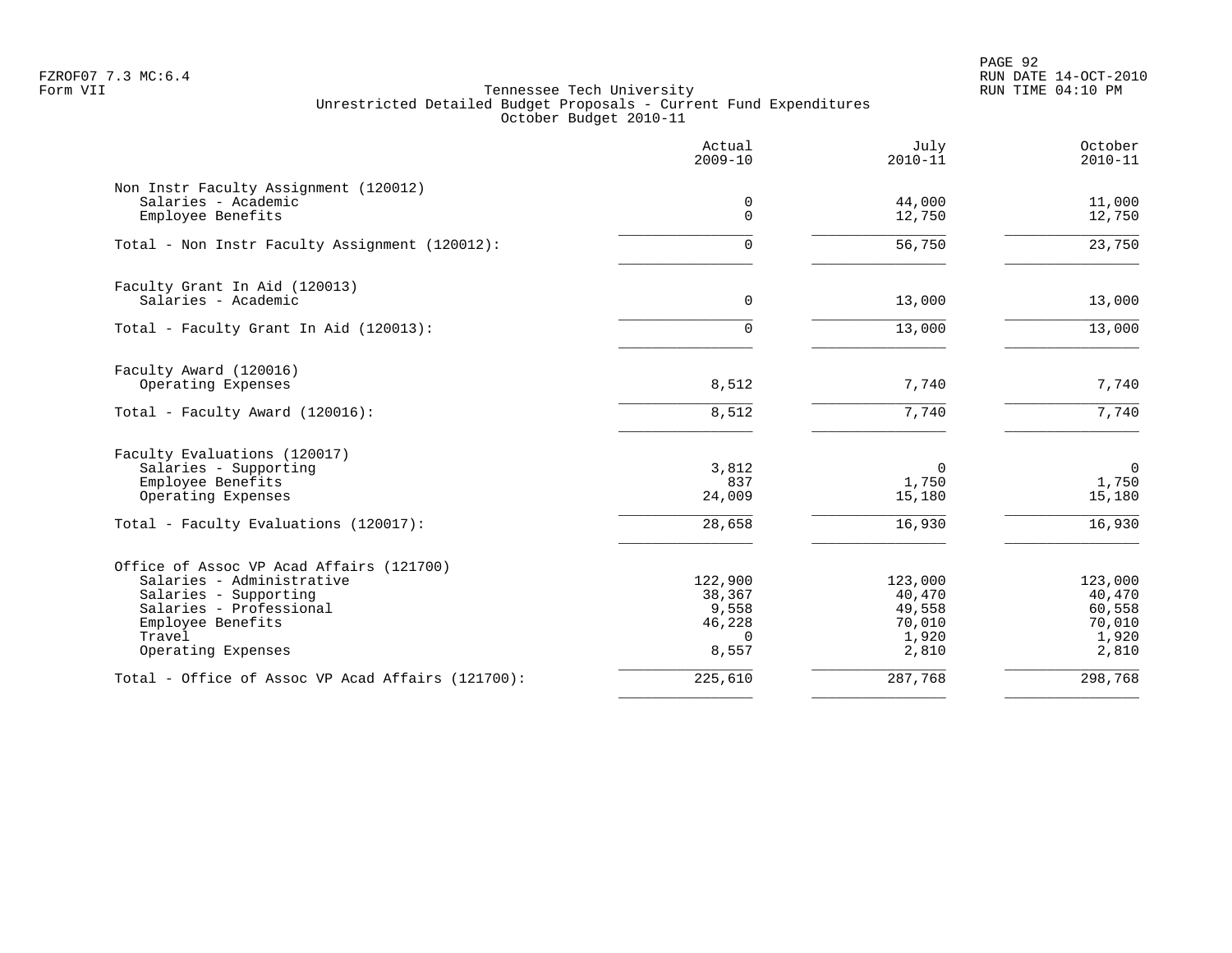PAGE 93 FZROF07 7.3 MC:6.4 RUN DATE 14-OCT-2010

| Actual<br>$2009 - 10$ | July<br>$2010 - 11$                         | October<br>$2010 - 11$                 |
|-----------------------|---------------------------------------------|----------------------------------------|
|                       |                                             |                                        |
| 33,278                | 25,080                                      | 26,480                                 |
| 6,934                 | 10,870                                      | 10,870                                 |
|                       |                                             | 75,486                                 |
|                       |                                             | 48,490                                 |
|                       |                                             | 700                                    |
|                       |                                             | 33,600                                 |
| 188,230               | 193,726                                     | 195,626                                |
|                       |                                             |                                        |
| 26,959                | 36,980                                      | 36,980                                 |
| 26,959                | 36,980                                      | 36,980                                 |
|                       |                                             |                                        |
|                       |                                             | 0                                      |
| $-36,185$             | $\Omega$                                    | $\Omega$                               |
| 22,648                | $\Omega$                                    | $\Omega$                               |
|                       |                                             |                                        |
| 3,408                 | 2,500                                       | 2,500                                  |
| 3,408                 | 2,500                                       | 2,500                                  |
|                       | 74,762<br>41,614<br>461<br>31,181<br>58,833 | 75,486<br>48,490<br>200<br>33,600<br>0 |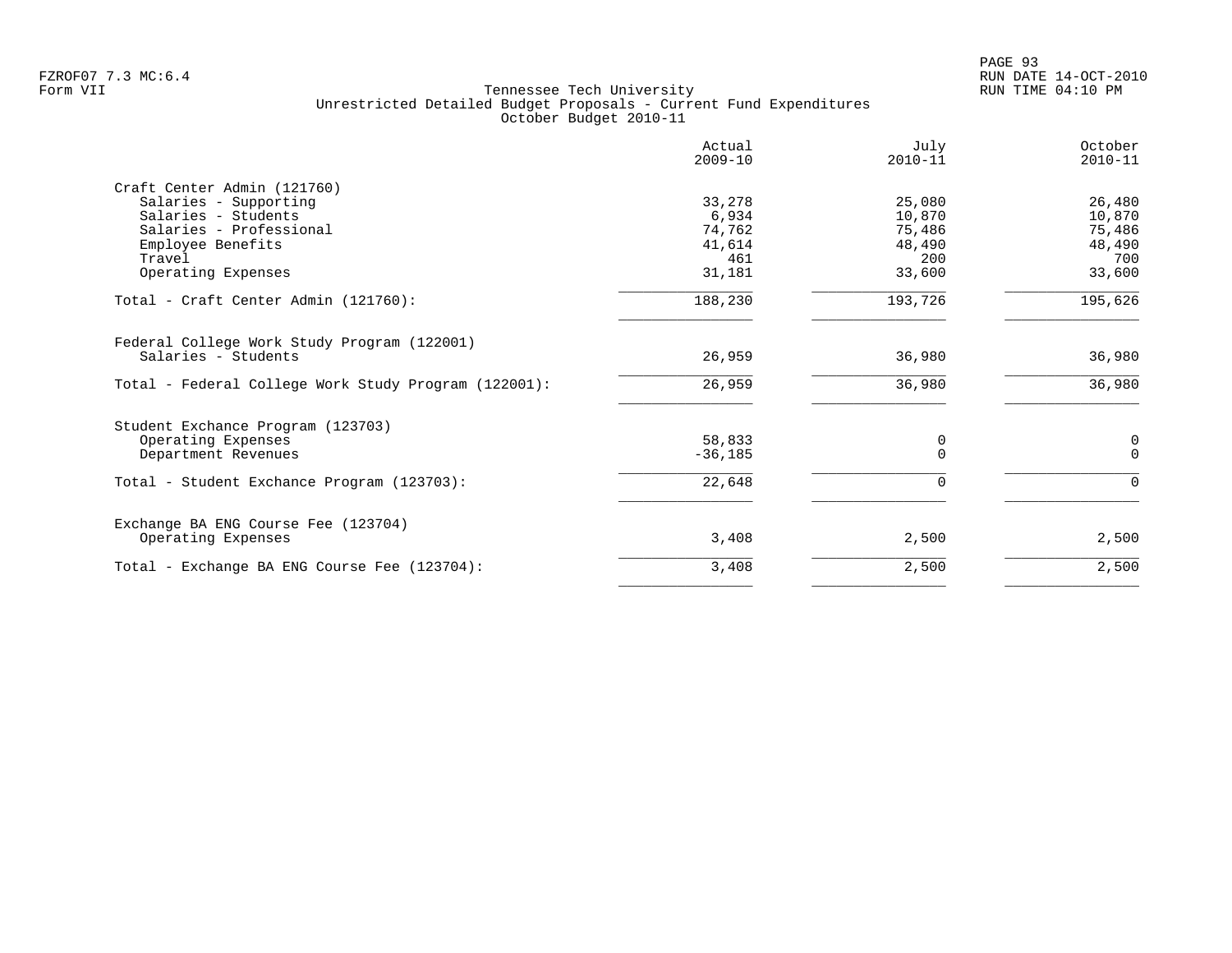|                                                                                                                                                                                                                                                 | Actual<br>$2009 - 10$                                                                           | July<br>$2010 - 11$                                                                    | October<br>$2010 - 11$                                                                         |
|-------------------------------------------------------------------------------------------------------------------------------------------------------------------------------------------------------------------------------------------------|-------------------------------------------------------------------------------------------------|----------------------------------------------------------------------------------------|------------------------------------------------------------------------------------------------|
| Library Administration (124000)<br>Salaries - Administrative<br>Salaries - Academic<br>Salaries - Supporting<br>Employee Benefits<br>Travel                                                                                                     | 12,750<br>2,833<br>32,460<br>22,396<br>$\Omega$                                                 | 120,000<br>$\Omega$<br>32,560<br>50,580<br>1,660                                       | 120,000<br>$\Omega$<br>32,560<br>50,580<br>1,660                                               |
| Total - Library Administration (124000):                                                                                                                                                                                                        | 70,439                                                                                          | 204,800                                                                                | 204,800                                                                                        |
| Library Operating (124001)<br>Salaries - Academic<br>Salaries - Supporting<br>Salaries - Students<br>Salaries - Professional<br>Employee Benefits<br>Travel<br>Operating Expenses<br>Department Revenues<br>Total - Library Operating (124001): | 614,358<br>357,763<br>32,108<br>53,409<br>395,828<br>3,340<br>143,876<br>$-59,119$<br>1,541,563 | 722,800<br>381,121<br>35,000<br>39,130<br>480,540<br>4,850<br>86,230<br>0<br>1,749,671 | 722,800<br>381,121<br>35,000<br>39,130<br>480,540<br>4,850<br>401,550<br>$\Omega$<br>2,064,991 |
| Library Binding (124002)<br>Capital Outlay<br>Total - Library Binding (124002):                                                                                                                                                                 | 10,516<br>10,516                                                                                | 30,000<br>30,000                                                                       | 30,000<br>30,000                                                                               |
| Library Microfilms (124003)<br>Capital Outlay                                                                                                                                                                                                   | 19,812                                                                                          | 15,000                                                                                 | 15,000                                                                                         |
| Total - Library Microfilms (124003):                                                                                                                                                                                                            | 19,812                                                                                          | 15,000                                                                                 | 15,000                                                                                         |
|                                                                                                                                                                                                                                                 |                                                                                                 |                                                                                        |                                                                                                |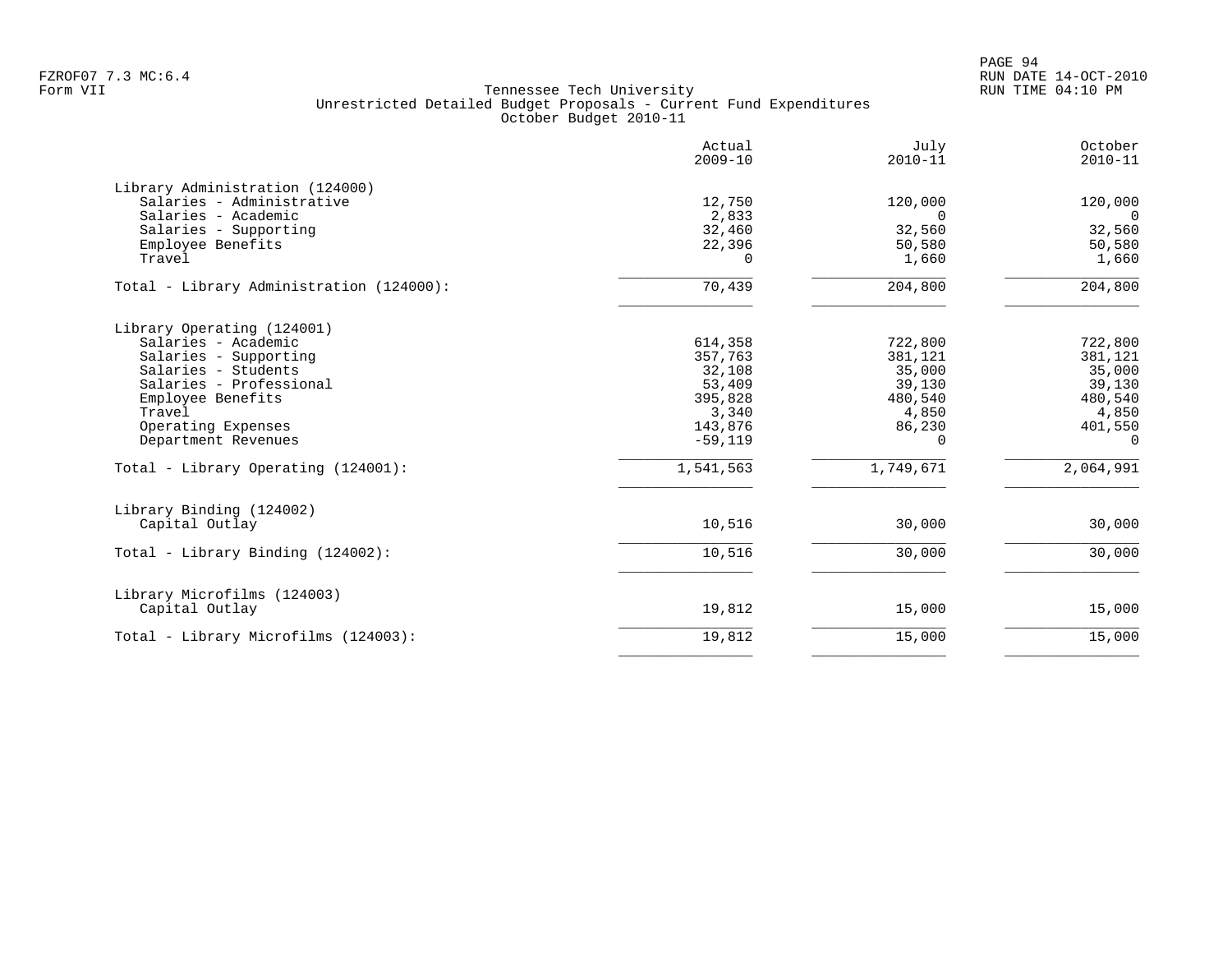| Actual<br>$2009 - 10$ | July<br>$2010 - 11$                                     | October<br>$2010 - 11$                                         |
|-----------------------|---------------------------------------------------------|----------------------------------------------------------------|
|                       |                                                         |                                                                |
|                       |                                                         | 20,000                                                         |
| 12,337                | 20,000                                                  | 20,000                                                         |
|                       |                                                         |                                                                |
| $-247$                | $\Omega$                                                | $\overline{0}$                                                 |
|                       |                                                         | $-1,400$                                                       |
| $-247$                | $-1,400$                                                | $-1,400$                                                       |
|                       |                                                         |                                                                |
|                       |                                                         | $-22,000$                                                      |
| $-10,447$             | $-22,000$                                               | $-22,000$                                                      |
|                       |                                                         |                                                                |
| 49,505                | $\Omega$                                                | 215,970                                                        |
| $-79$                 | $\Omega$                                                | 825,360<br>$\Omega$                                            |
| 856,114               | 825,360                                                 | 1,041,330                                                      |
|                       |                                                         |                                                                |
| 202,530               | 202,730                                                 | 202,730                                                        |
| 62,940                | 58,270                                                  | 63,040                                                         |
|                       |                                                         | 125,760                                                        |
| 18,406                | 9,480                                                   | 23,540<br>19,100                                               |
| 401,384               | 397,280                                                 | 434,170                                                        |
|                       | 12,337<br>0<br>$-10,447$<br>806,688<br>88,103<br>29,405 | 20,000<br>$-1,400$<br>$-22,000$<br>825,360<br>125,760<br>1,040 |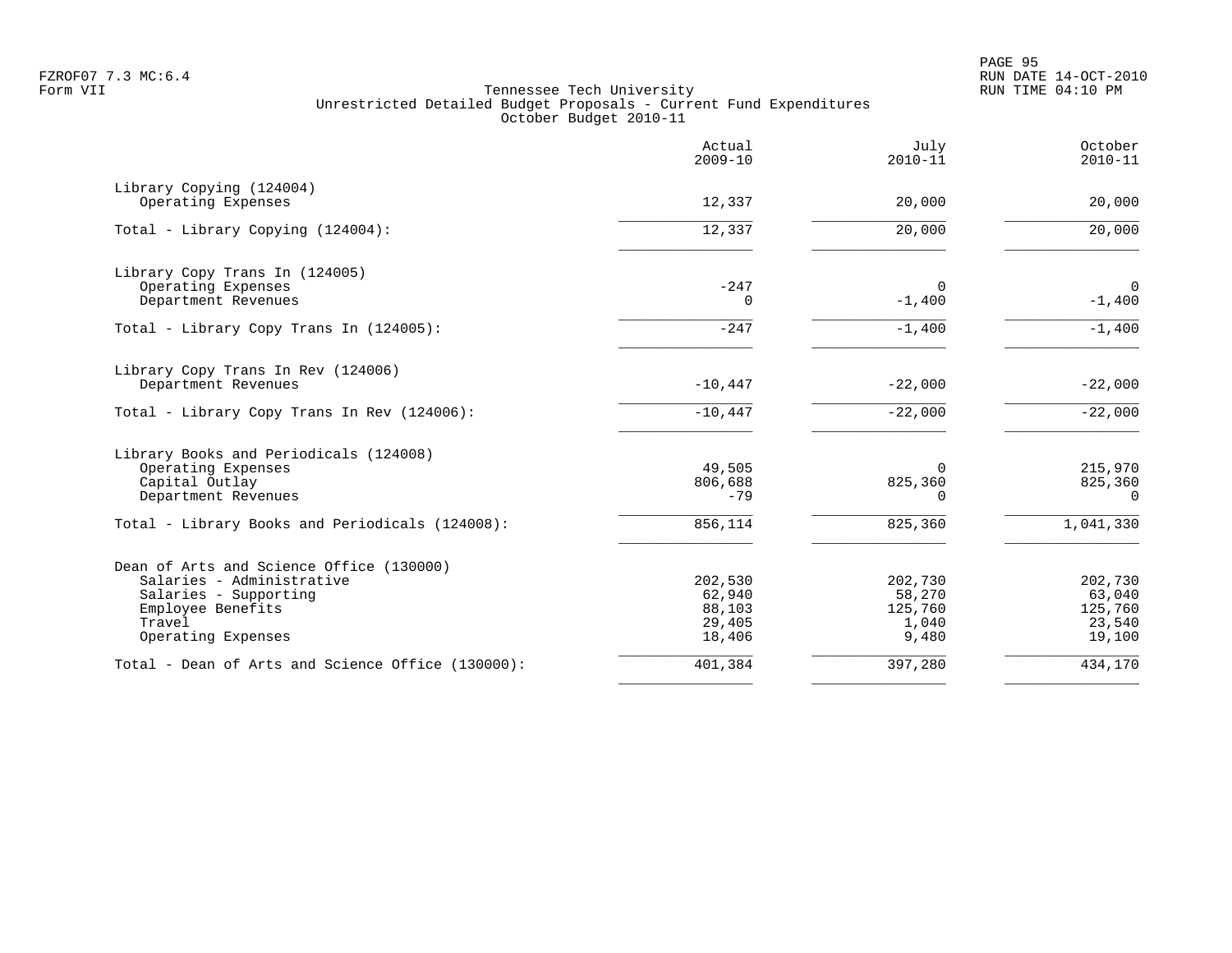|                                                    | Actual<br>$2009 - 10$ | July<br>$2010 - 11$ | October<br>$2010 - 11$    |
|----------------------------------------------------|-----------------------|---------------------|---------------------------|
| Arts and Sci Vehicles (131003)                     |                       |                     |                           |
| Travel                                             | 167                   | $\mathbf 0$         | 30                        |
| Operating Expenses                                 | 6,593                 | 3,860               | 3,830                     |
| Total - Arts and Sci Vehicles (131003):            | 6,760                 | 3,860               | 3,860                     |
| Arts and Sci Vehicles Revenue (131004)             |                       |                     |                           |
| Travel                                             | $-25,388$             | $\Omega$            | $\Omega$                  |
| Department Revenues                                | 0                     | $-9,860$            | $-9,860$                  |
| Total - Arts and Sci Vehicles Revenue (131004):    | $-25,388$             | $-9,860$            | $-9,860$                  |
| Dean of Engineering Admin Office (137000)          |                       |                     |                           |
| Salaries - Administrative                          | 350,865               | 402,970             | 398,110                   |
| Salaries - Academic                                | 13,349                | $\overline{0}$      | $\Omega$                  |
| Salaries - Supporting                              | 7,630                 | 38,210              | 28,760                    |
| Salaries - Students                                | 6,122                 | $\Omega$            | $\Omega$                  |
| Salaries - Professional                            | 159,190               | 129,950             | 129,950                   |
| Employee Benefits<br>Travel                        | 144,304<br>1,456      | 194,920<br>0        | 194,920<br>$\overline{0}$ |
| Operating Expenses                                 | 44,185                | 12,305              | 32,805                    |
| Capital Outlay                                     | $\Omega$              | $\mathbf 0$         | 25,040                    |
| Total - Dean of Engineering Admin Office (137000): | 727,101               | 778,355             | 809,585                   |
| Water Ctr Vehicle (139401)                         |                       |                     |                           |
| Salaries - Supporting                              | 503                   | $\mathbf 0$         | $\mathbf 0$               |
| Salaries - Students                                | 56                    | $\mathbf 0$         | $\mathbf 0$               |
| Employee Benefits                                  | 246                   | $\Omega$            | $\mathbf 0$               |
| Travel                                             | 22                    | $\Omega$            | $\Omega$                  |
| Operating Expenses                                 | 13,245                | 13,000              | 13,000                    |
| Total - Water Ctr Vehicle (139401):                | 14,072                | 13,000              | 13,000                    |
|                                                    |                       |                     |                           |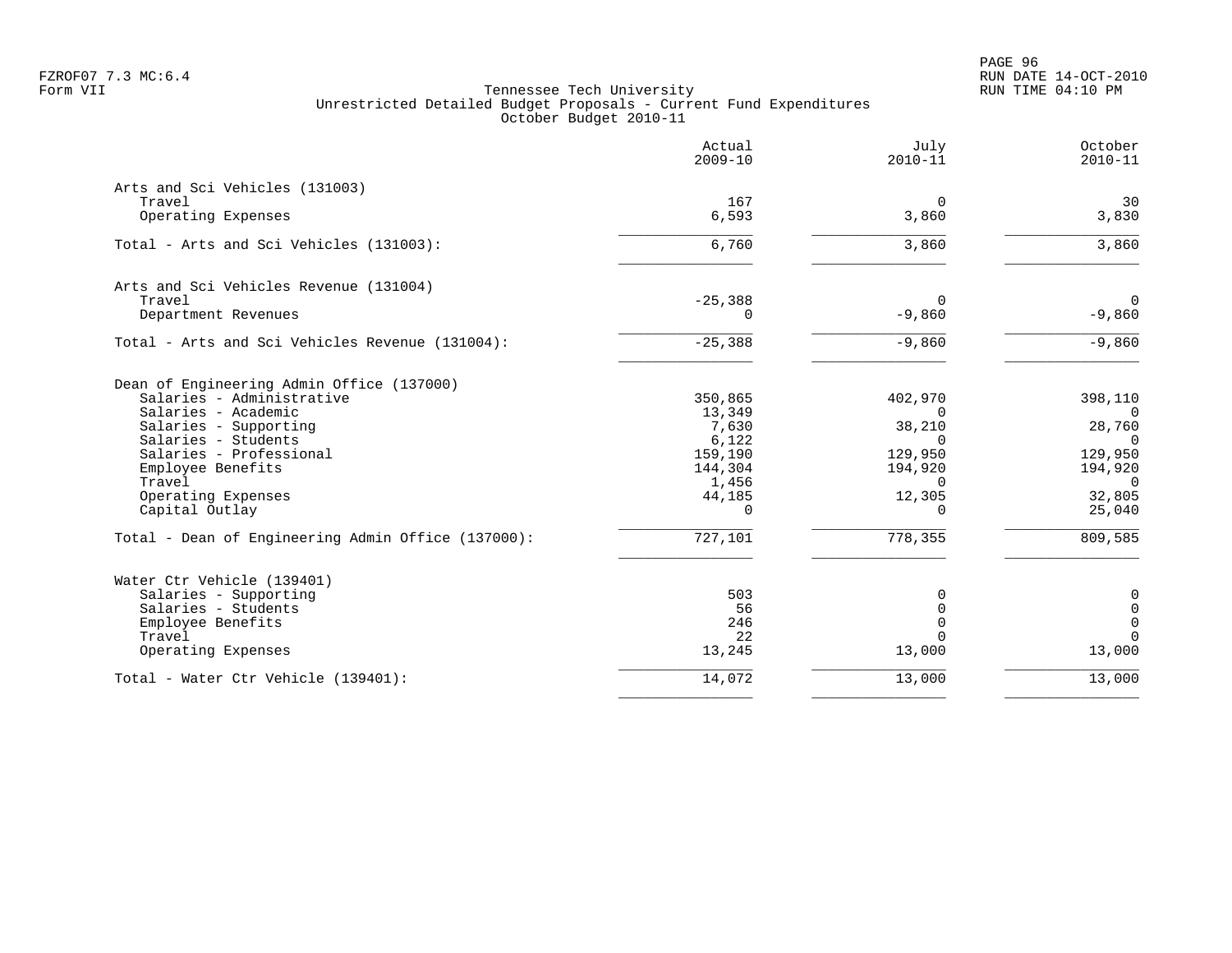|                                                                        | Actual<br>$2009 - 10$ | July<br>$2010 - 11$   | October<br>$2010 - 11$   |
|------------------------------------------------------------------------|-----------------------|-----------------------|--------------------------|
| Water Ctr Vehicle Transfer In (139402)<br>Travel<br>Operating Expenses | $-28,905$<br>0        | $\Omega$<br>$-25,000$ | $\mathbf 0$<br>$-25,000$ |
| Total - Water Ctr Vehicle Transfer In (139402):                        | $-28,905$             | $-25,000$             | $-25,000$                |
| Dean College Of Business (140000)                                      |                       |                       |                          |
| Salaries - Administrative                                              | 152,504               | 156,910               | 156,910                  |
| Salaries - Academic                                                    | $\Omega$              | 2,070                 | 2,070                    |
| Salaries - Supporting<br>Salaries - Students                           | 64,974                | 61,850<br>$\Omega$    | 61,850<br>$\Omega$       |
| Salaries - Professional                                                | 1,438<br>74,490       | 74,590                | 74,590                   |
| Employee Benefits                                                      | 88,608                | 84,660                | 84,660                   |
| Travel                                                                 | 5,154                 | $\cap$                | $\Omega$                 |
| Operating Expenses                                                     | 89,516                | 3,390                 | 5,690                    |
| Total - Dean College Of Business (140000):                             | 476,684               | 383,470               | 385,770                  |
| SACF Business Administration (140001)                                  |                       |                       |                          |
| Employee Benefits                                                      | $\Omega$              | 540                   | 540                      |
| Travel                                                                 | 14                    | $\Omega$              | $\Omega$                 |
| Operating Expenses                                                     | 6,361                 | 6,010                 | 6,010                    |
| Total - SACF Business Administration (140001):                         | 6,375                 | 6,550                 | 6,550                    |
| Business Admin Vehicles (140004)                                       |                       |                       |                          |
| Operating Expenses                                                     | 508                   | 0                     | 0                        |
| Total - Business Admin Vehicles (140004):                              | 508                   | $\Omega$              | $\mathbf 0$              |
|                                                                        |                       |                       |                          |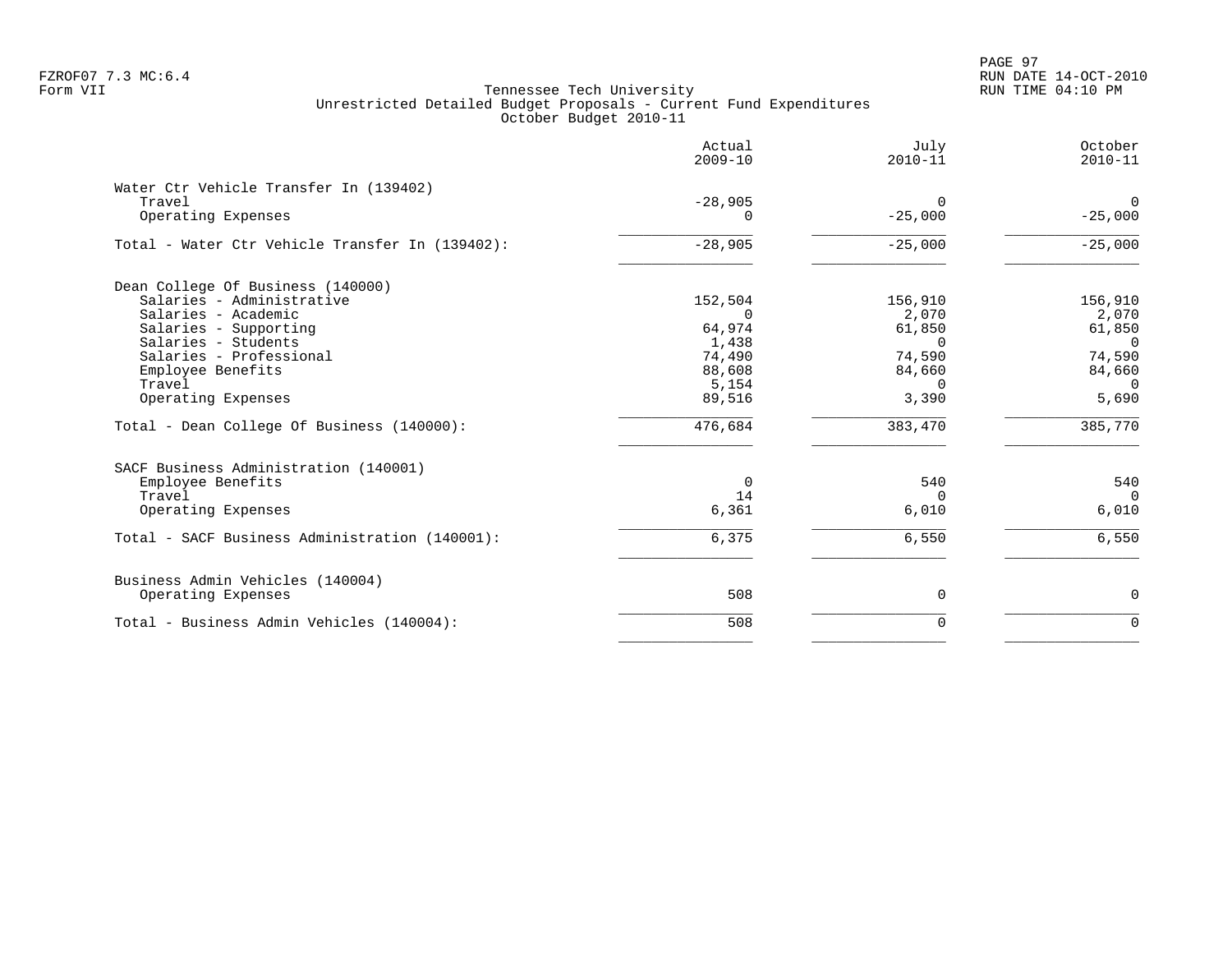| Actual<br>$2009 - 10$ | July<br>$2010 - 11$                                    | October<br>$2010 - 11$                                 |
|-----------------------|--------------------------------------------------------|--------------------------------------------------------|
|                       |                                                        | 4,220                                                  |
|                       |                                                        |                                                        |
| 5,140                 | 4,220                                                  | 4,220                                                  |
|                       |                                                        |                                                        |
| $-5,202$              | $\Omega$                                               | $\mathbf 0$                                            |
|                       |                                                        | $-4,220$                                               |
| $-5,202$              | $-4,220$                                               | $-4,220$                                               |
|                       |                                                        |                                                        |
| 100                   | 0                                                      | $\mathsf{O}$                                           |
| 100                   | $\Omega$                                               | $\Omega$                                               |
|                       |                                                        |                                                        |
| $-250$                | $\Omega$                                               | $\mathbf 0$                                            |
| $-250$                |                                                        | $\Omega$                                               |
|                       |                                                        |                                                        |
| 186,070               | 190,160                                                | 190,160                                                |
| 57,915                | 54,680                                                 | 54,570                                                 |
|                       |                                                        | 780                                                    |
|                       |                                                        | 40,300                                                 |
|                       |                                                        | 104,430<br>9,090                                       |
| 99,627                | 26,750                                                 | 237,440                                                |
| 495,014               | 426,190                                                | 636,770                                                |
|                       | 5,140<br>$\Omega$<br>180<br>46,750<br>90,880<br>13,592 | 4,220<br>$-4,220$<br>780<br>40,300<br>104,430<br>9,090 |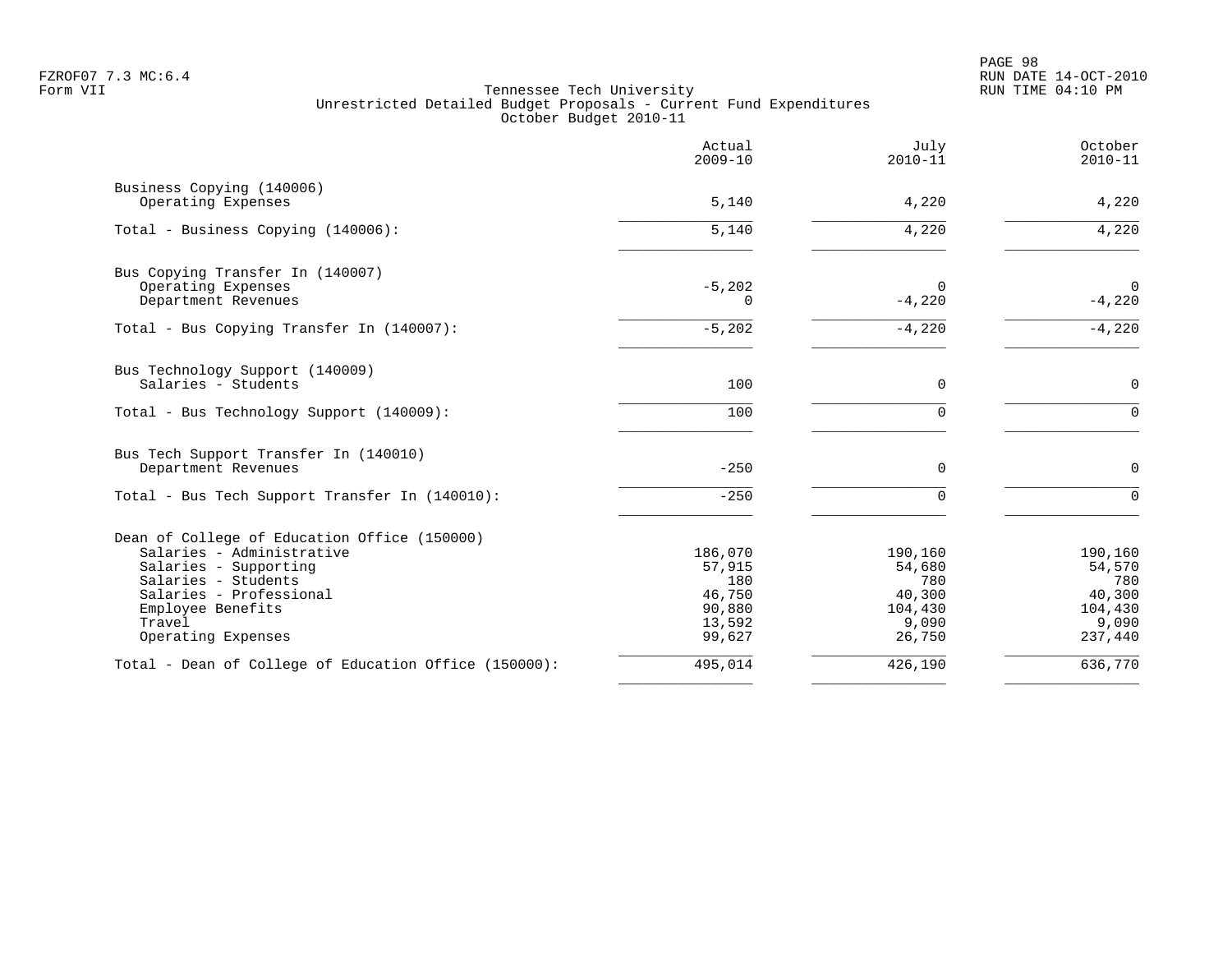|                                                              | Actual<br>$2009 - 10$ | July<br>$2010 - 11$ | October<br>$2010 - 11$ |
|--------------------------------------------------------------|-----------------------|---------------------|------------------------|
| Eled Two Plus Two Advising (153058)<br>Salaries - Supporting | 42,485                | 43,560              | 43,560                 |
| Salaries - Students                                          | 7,305                 | $\Omega$            | 2,680                  |
| Salaries - Professional                                      | 59,899                | 66,970              | 64,290                 |
| Employee Benefits                                            | 34,706                | 42,370              | 42,370                 |
| Operating Expenses                                           | 4,533                 | 5,000               | 5,000                  |
| Total - Eled Two Plus Two Advising (153058):                 | 148,928               | 157,900             | 157,900                |
| Child Development Lab (153400)                               |                       |                     |                        |
| Salaries - Supporting                                        | 102,919               | 112,730             | 112,730                |
| Salaries - Students                                          | 33,699                | 6,000               | 6,000                  |
| Salaries - Professional                                      | 102,404               | 111,520             | 111,520                |
| Employee Benefits                                            | 94,533                | 98,540              | 98,540                 |
| Travel                                                       | $\Omega$              | 760                 | 760                    |
| Operating Expenses                                           | 19,493                | 8,000               | 8,000                  |
| Department Revenues                                          | $-191,751$            | $-154,010$          | $-154,010$             |
| Total - Child Development Lab (153400):                      | 161,297               | 183,540             | 183,540                |
| UC Joan Derryberry Art Gallery (155003)                      |                       |                     |                        |
| Operating Expenses                                           | 402                   | 1,770               | 3,160                  |
| Total - UC Joan Derryberry Art Gallery (155003):             | 402                   | 1,770               | 3,160                  |
| Learning Resource Center (157000)                            |                       |                     |                        |
| Salaries - Academic                                          | 3,975                 | 6,000               | 6,000                  |
| Salaries - Supporting                                        | 20,480                | 20,580              | 20,580                 |
| Salaries - Professional                                      | 50,040                | 50,140              | 50,140                 |
| Employee Benefits                                            | 35,161                | 39,400              | 39,400                 |
| Travel                                                       | 221                   | $\Omega$            | $\Omega$               |
| Operating Expenses                                           | 22,804                | 16,260              | 20,930                 |
| Department Revenues                                          | $-690$                | $\Omega$            | $\Omega$               |
| Total - Learning Resource Center (157000):                   | 131,991               | 132,380             | 137,050                |
|                                                              |                       |                     |                        |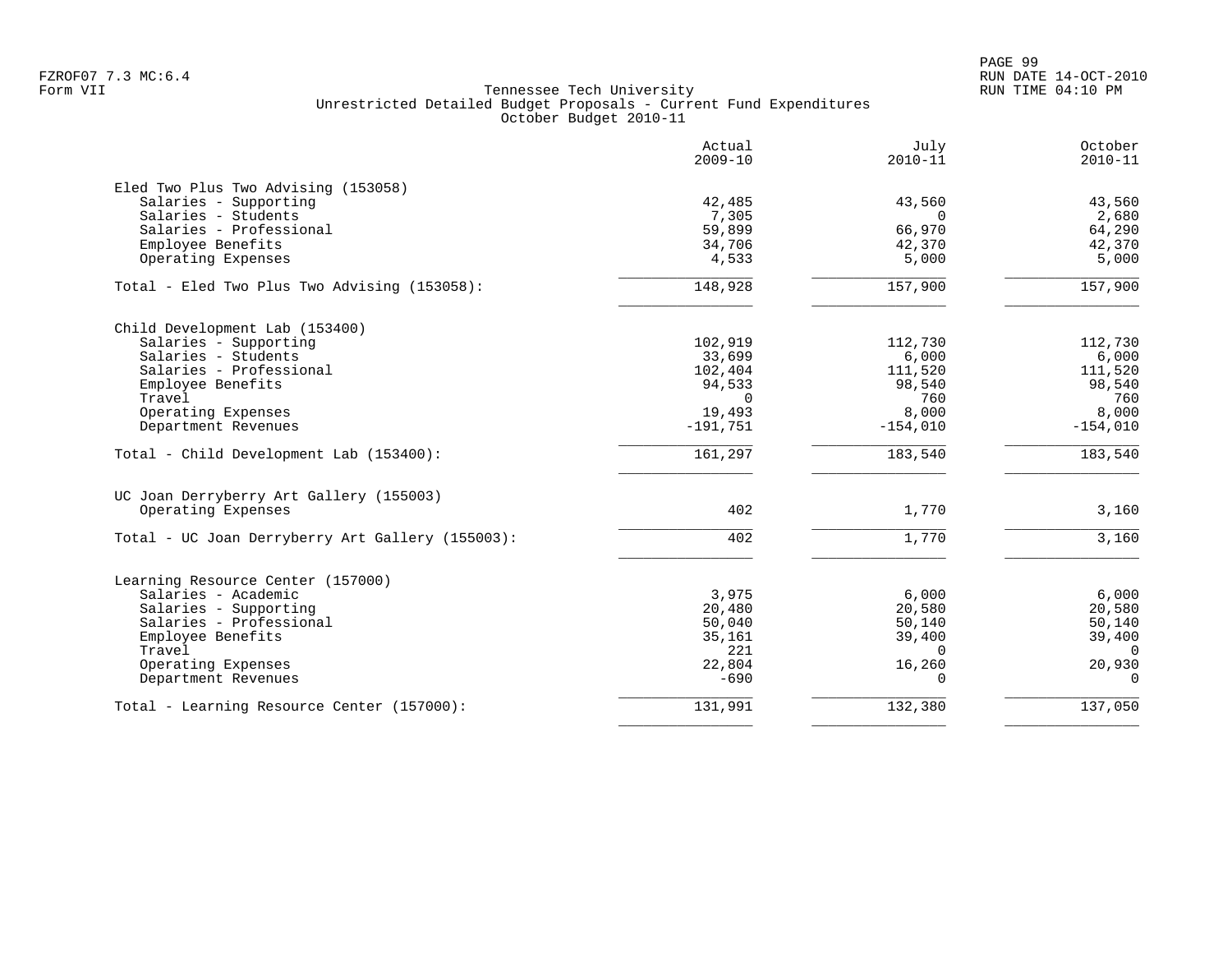|                                                            | Actual<br>$2009 - 10$ | July<br>$2010 - 11$ | October<br>$2010 - 11$ |
|------------------------------------------------------------|-----------------------|---------------------|------------------------|
| Education Media Grad Assist (157001)<br>Operating Expenses | 12,788                | 15,210              | 15,210                 |
|                                                            |                       |                     |                        |
| Total - Education Media Grad Assist (157001):              | 12,788                | 15,210              | 15,210                 |
| Ag and Human Sciences Admin (160000)                       |                       |                     |                        |
| Salaries - Administrative                                  | 115,000               | 115,300             | 115,300                |
| Salaries - Supporting                                      | 30,174                | 32,420              | 32,420                 |
| Employee Benefits                                          | 47,027                | 57,640              | 57,640                 |
| Travel                                                     | 1,824                 | O                   | $\Omega$               |
| Operating Expenses                                         | 46,072                | $\Omega$            | 9,020                  |
| Total - Ag and Human Sciences Admin (160000):              | 240,097               | 205,360             | 214,380                |
| Farm Administration (162000)                               |                       |                     |                        |
| Salaries - Professional                                    | 147,410               | 119,070             | 95,490                 |
| Employee Benefits                                          | 53,477                | 60,650              | 60,650                 |
| Travel                                                     | $\Omega$              | 140                 | 140                    |
| Total - Farm Administration (162000):                      | 200,887               | 179,860             | 156,280                |
| Livestock and Dairy (162001)                               |                       |                     |                        |
| Salaries - Students                                        | 7,802                 | 2,090               | 2,090                  |
| Employee Benefits                                          | 85                    | 300                 | 300                    |
| Travel                                                     | 3,403                 | $\Omega$            | $\Omega$               |
| Operating Expenses                                         | 159,510               | 123,740             | 74,610                 |
| Capital Outlay                                             | 12,000                | 0                   | 0                      |
| Department Revenues                                        | $-285$                | 0                   | $\overline{0}$         |
| Total - Livestock and Dairy (162001):                      | 182,515               | 126,130             | 77,000                 |
|                                                            |                       |                     |                        |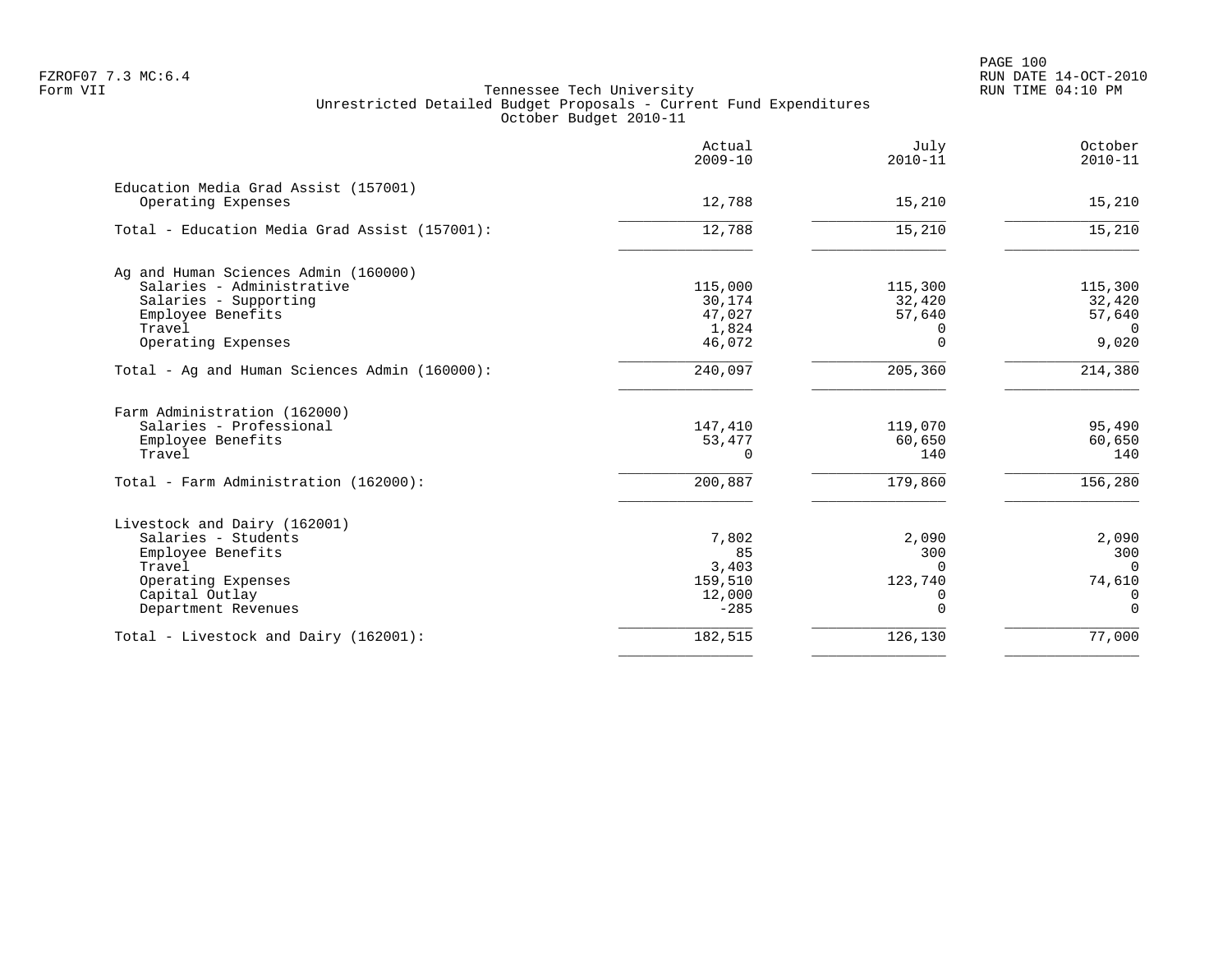PAGE 101 FZROF07 7.3 MC:6.4 RUN DATE 14-OCT-2010

|                                                | Actual<br>$2009 - 10$ | July<br>$2010 - 11$ | October<br>$2010 - 11$ |
|------------------------------------------------|-----------------------|---------------------|------------------------|
| Oakley Sustainable Aq Center (162006)          |                       |                     |                        |
| Salaries - Supporting                          | 36,900                | 41,600              | 41,600                 |
| Salaries - Students                            | 3,658                 | $\Omega$            | $\Omega$               |
| Salaries - Professional                        | 63,678                | 72,380              | 109,400                |
| Employee Benefits                              | 17,052                | 39,800              | 39,800                 |
| Operating Expenses                             | 223,485               | 62,690              | 161,420                |
| Total - Oakley Sustainable Ag Center (162006): | 344,773               | 216,470             | 352,220                |
| Waters Organic Farm (162007)                   |                       |                     |                        |
| Salaries - Supporting                          | 813                   | 0                   | $\mathbf 0$            |
| Employee Benefits                              | 62                    | $\Omega$            | $\overline{0}$         |
| Operating Expenses                             | 2,405                 | 6,000               | 6,000                  |
| Total - Waters Organic Farm (162007):          | 3,280                 | 6,000               | 6,000                  |
| Office of Research (170000)                    |                       |                     |                        |
| Salaries - Administrative                      | 144,300               | 144,400             | 144,400                |
| Salaries - Professional                        | 167,500               | 152,700             | 152,700                |
| Employee Benefits                              | 102,287               | 112,780             | 112,780                |
| Travel                                         | 562                   | 2,000               | 2,000                  |
| Operating Expenses                             | 5,994                 | 5,000               | 6,510                  |
| Total - Office of Research (170000):           | 420,643               | 416,880             | 418,390                |
| Graduate Studies Admin (176000)                |                       |                     |                        |
| Salaries - Supporting                          | 103,838               | 76,630              | 76,630                 |
| Salaries - Professional                        | 41,350                | $\Omega$            | $\Omega$               |
| Employee Benefits                              | 70,349                | 74,730              | 74,730                 |
| Travel                                         | 553                   | 1,000               | 1,000                  |
| Operating Expenses                             | 12,002                | 12,840              | 14,210                 |
| Total - Graduate Studies Admin (176000):       | 228,092               | 165,200             | 166,570                |
|                                                |                       |                     |                        |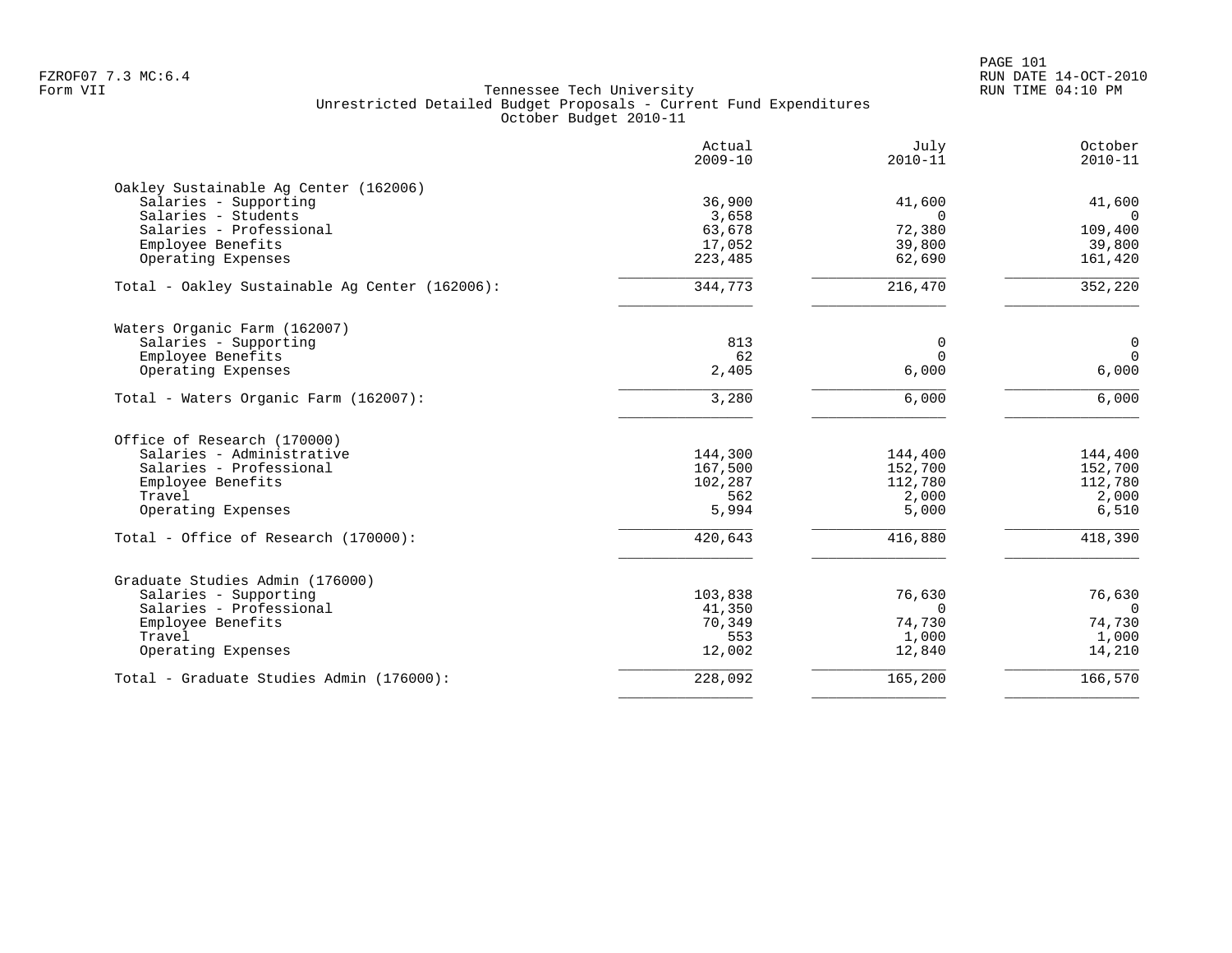PAGE 102 FZROF07 7.3 MC:6.4 RUN DATE 14-OCT-2010

|                                                                                                                                                                                                                                  | Actual<br>$2009 - 10$                                                            | July<br>$2010 - 11$                                                            | October<br>$2010 - 11$                                                    |
|----------------------------------------------------------------------------------------------------------------------------------------------------------------------------------------------------------------------------------|----------------------------------------------------------------------------------|--------------------------------------------------------------------------------|---------------------------------------------------------------------------|
| Thesis Binding (176005)<br>Operating Expenses                                                                                                                                                                                    | 1,758                                                                            | $\Omega$                                                                       | 4,180                                                                     |
| Total - Thesis Binding (176005):                                                                                                                                                                                                 | 1,758                                                                            | $\Omega$                                                                       | 4,180                                                                     |
| Visions 5000 (180006)<br>Operating Expenses                                                                                                                                                                                      | 1,511                                                                            | 630                                                                            | 630                                                                       |
| Total - Visions 5000 (180006):                                                                                                                                                                                                   | 1,511                                                                            | 630                                                                            | 630                                                                       |
| Extended Education (180012)<br>Salaries - Administrative<br>Salaries - Supporting<br>Salaries - Students<br>Salaries - Professional<br>Employee Benefits<br>Travel<br>Operating Expenses<br>Total - Extended Education (180012): | 55,875<br>101,132<br>10,878<br>202,617<br>103,433<br>$\cap$<br>21,011<br>494,946 | 54,075<br>69,580<br>$\Omega$<br>240,505<br>124,860<br>700<br>74,230<br>563,950 | 54,075<br>69,580<br>- 0<br>247,045<br>124,860<br>700<br>75,640<br>571,900 |
| Extended Educ Grad Asst (180018)<br>Operating Expenses                                                                                                                                                                           | 11,226                                                                           | $\Omega$                                                                       | 0                                                                         |
| Total - Extended Educ Grad Asst (180018):                                                                                                                                                                                        | 11,226                                                                           | 0                                                                              | $\mathbf 0$                                                               |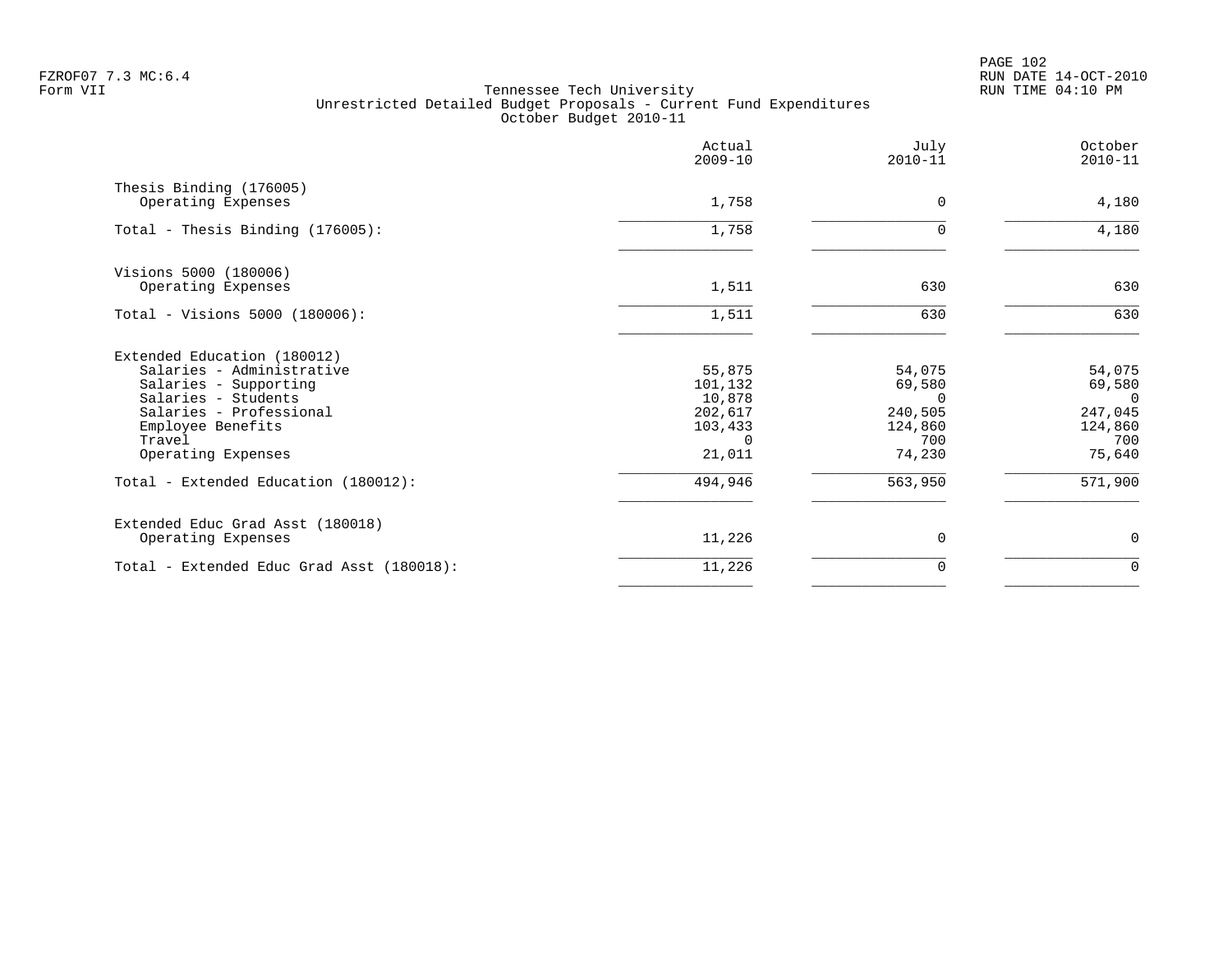|                                                | Actual<br>$2009 - 10$ | July<br>$2010 - 11$ | October<br>$2010 - 11$ |
|------------------------------------------------|-----------------------|---------------------|------------------------|
| Information Technology Admin (190000)          |                       |                     |                        |
| Salaries - Administrative                      | 109,333               | 108,650             | 108,650                |
| Salaries - Supporting                          | 151,108               | 300,080             | 300,080                |
| Salaries - Students                            | 399                   | 2,290               | 2,290                  |
| Salaries - Professional                        | 1,021,342             | 988,650             | 988,650                |
| Employee Benefits                              | 431,335               | 535,490             | 535,490                |
| Travel                                         | 9,397                 | 5,000               | 5,000                  |
| Operating Expenses                             | 776,235               | 642,600             | 712,730                |
| Department Revenues                            | 146,939               | 175,000             | 175,000                |
| Total - Information Technology Admin (190000): | 2,646,088             | 2,757,760           | 2,827,890              |
| PC Maintenance (190004)                        |                       |                     |                        |
| Operating Expenses                             | 40,081                | 37,020              | 37,020                 |
| Department Revenues                            | $-2,815$              | $\Omega$            | $\Omega$               |
| Total - PC Maintenance (190004):               | 37,266                | 37,020              | 37,020                 |
| Technology Institute (190005)                  |                       |                     |                        |
| Salaries - Students                            | $\Omega$              | 1,180               | 1,180                  |
| Salaries - Professional                        | 69,300                | 120,670             | 120,670                |
| Employee Benefits                              | 27,907                | 30,230              | 30,230                 |
| Travel                                         | 8,467                 | 5,000               | 5,000                  |
| Operating Expenses                             | 21,356                | 29,830              | 56,380                 |
| Capital Outlay                                 | 9,519                 | 13,420              | 13,420                 |
| Total - Technology Institute (190005):         | 136,549               | 200,330             | 226,880                |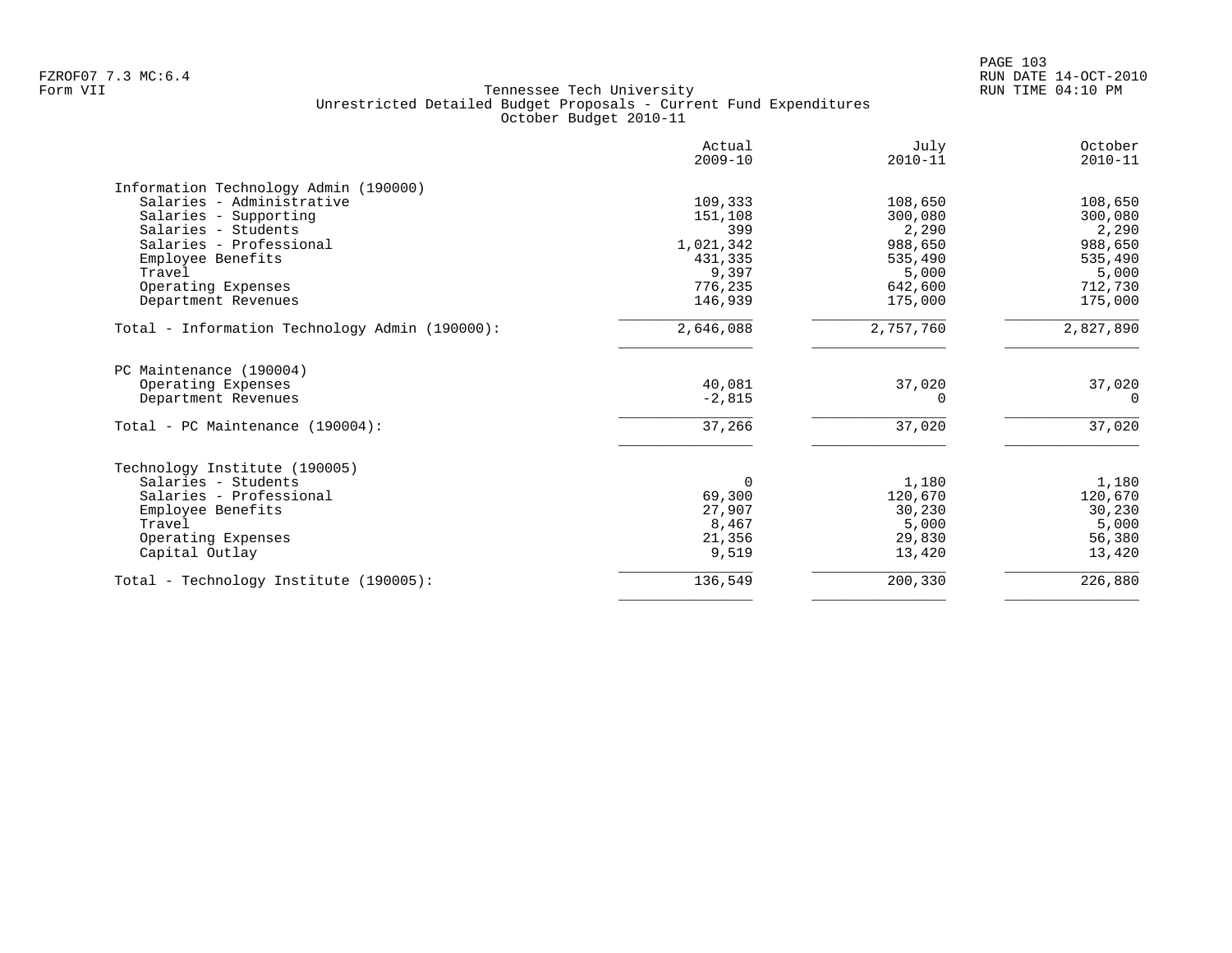PAGE 104 FZROF07 7.3 MC:6.4 RUN DATE 14-OCT-2010

|                                                                                                                    | Actual<br>$2009 - 10$      | July<br>$2010 - 11$        | October<br>$2010 - 11$     |
|--------------------------------------------------------------------------------------------------------------------|----------------------------|----------------------------|----------------------------|
| TAF Acad Support Tech Access Fee (190007)<br>Salaries - Supporting<br>Salaries - Professional<br>Employee Benefits | 700<br>86,174<br>37,091    | 36,270<br>50,940<br>41,200 | 36,270<br>50,940<br>41,200 |
| Total - TAF Acad Support Tech Access Fee (190007):                                                                 | 123,965                    | 128,410                    | 128,410                    |
| Information Tech Stimulus Funding (190019)<br>Salaries - Professional<br>Employee Benefits<br>Operating Expenses   | 5,400<br>$\Omega$<br>9,175 | 7,200<br>2,520<br>23,000   | 7,200<br>2,020<br>10,000   |
| Total - Information Tech Stimulus Funding (190019):                                                                | 14,575                     | 32,720                     | 19,220                     |
| TBR Spouse Dependent Discount (700000)<br>Employee Benefits                                                        | 52,834                     | 50,910                     | 52,910                     |
| Total - TBR Spouse Dependent Discount (700000):                                                                    | 52,834                     | 50,910                     | 52,910                     |
| TBR Employ Remission PC191 (700001)<br>Employee Benefits                                                           | 17,045                     | 26,000                     | 26,000                     |
| Total - TBR Employ Remission PC191 (700001):                                                                       | 17,045                     | 26,000                     | 26,000                     |
| E and G Data Processing Allocation (700003)<br>Department Revenues                                                 | 13,417                     | 13,970                     | 14,320                     |
| Total - E and G Data Processing Allocation (700003):                                                               | 13,417                     | 13,970                     | 14,320                     |
|                                                                                                                    |                            |                            |                            |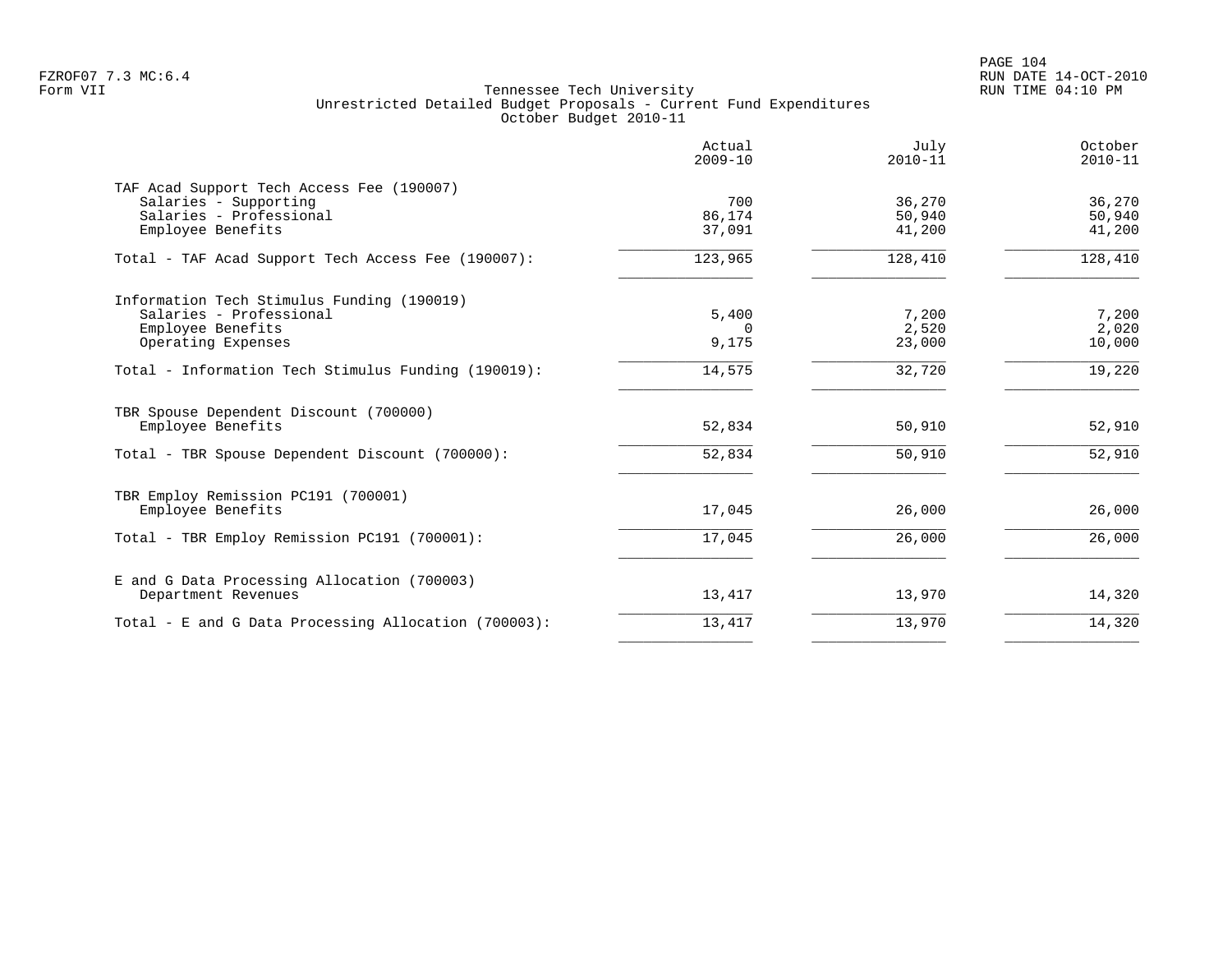PAGE 105 FZROF07 7.3 MC:6.4 RUN DATE 14-OCT-2010

|                                                          | Actual<br>$2009 - 10$ | July<br>$2010 - 11$ | October<br>$2010 - 11$ |
|----------------------------------------------------------|-----------------------|---------------------|------------------------|
| E and G Claims Adjustment (700004)<br>Operating Expenses | 13,912                | 33,050              | 33,050                 |
|                                                          |                       |                     |                        |
| Total - E and G Claims Adjustment (700004):              | 13,912                | 33,050              | 33,050                 |
| E and G Support (700005)                                 |                       |                     |                        |
| Salaries - Academic                                      |                       | 15,450              | 15,450                 |
| Salaries - Supporting                                    |                       | 3,540               | 3,540                  |
| Employee Benefits                                        | 132,412               | 82,380              | 82,880                 |
| Operating Expenses                                       | $-42,712$             | 293,722             | 293,722                |
| Total - E and G Support $(700005)$ :                     | 89,700                | 395,092             | 395,592                |
| E and G Other Salary Pool (700009)                       |                       |                     |                        |
| Salaries - Administrative                                |                       | 40,530              | 0                      |
| Salaries - Academic                                      |                       | 16,050              | $\Omega$               |
| Salaries - Supporting                                    |                       | 58,970              | 20,670                 |
| Salaries - Professional                                  | 0                     | 70,750              | 12,380                 |
| Employee Benefits                                        |                       | 33,180              | $\Omega$               |
| Total - E and G Other Salary Pool (700009):              | 0                     | 219,480             | 33,050                 |
| $C$ C Admin Trans (700014)                               |                       |                     |                        |
| Operating Expenses                                       | $-100,000$            | $-100,000$          | $-100,000$             |
| Total - C C Admin Trans $(700014)$ :                     | $-100,000$            | $-100,000$          | $-100,000$             |
|                                                          |                       |                     |                        |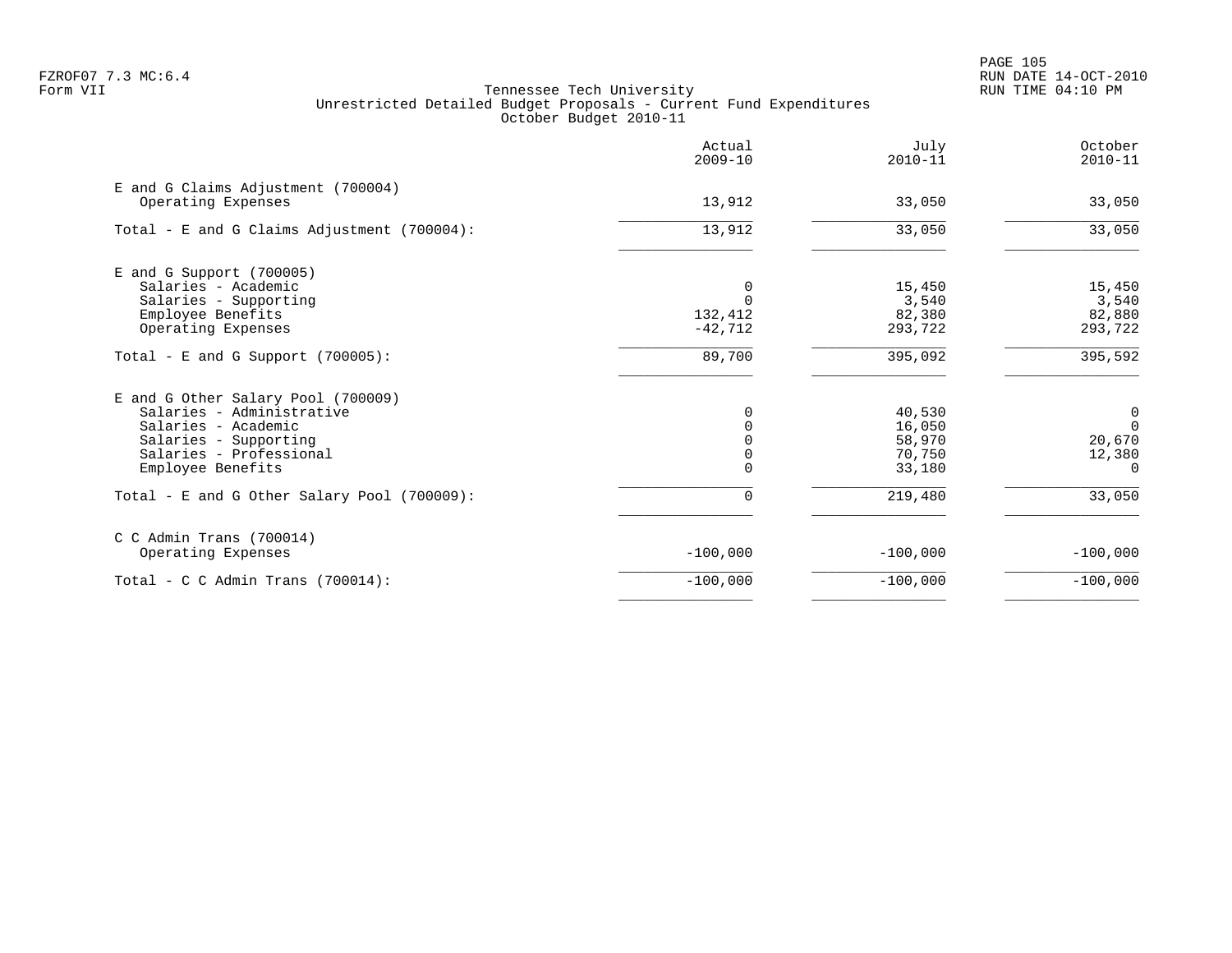# PAGE 106 FZROF07 7.3 MC:6.4 RUN DATE 14-OCT-2010

|                                                                   | Actual<br>$2009 - 10$ | July<br>$2010 - 11$ | October<br>$2010 - 11$ |
|-------------------------------------------------------------------|-----------------------|---------------------|------------------------|
| TAF Academic Banner Support (700018)<br>Travel                    | 1,726                 | $\Omega$            | 0                      |
| Total - TAF Academic Banner Support (700018):                     | 1,726                 | O                   | $\Omega$               |
| Post Office Allocation (700045)                                   |                       |                     |                        |
| Operating Expenses<br>Department Revenues                         | 0<br>4,200            | 4,020<br>O          | 2,990<br>$\Omega$      |
| Total - Post Office Allocation (700045):                          | 4,200                 | 4,020               | 2,990                  |
| Computing Alloc to Other Function (700051)<br>Department Revenues | $-2,683,355$          | $-2,794,780$        | $-2,864,910$           |
| Total - Computing Alloc to Other Function (700051):               | $-2,683,355$          | $-2,794,780$        | $-2,864,910$           |
| ARRA Am Recvry Reinvst Act (700062)                               |                       |                     |                        |
| Salaries - Academic                                               | 39,014                |                     | 0                      |
| Salaries - Supporting<br>Salaries - Professional                  | 94,319<br>$-133,332$  |                     | $\Omega$<br>$\Omega$   |
| Total - ARRA Am Recvry Reinvst Act (700062):                      |                       |                     | $\cap$                 |
|                                                                   |                       |                     |                        |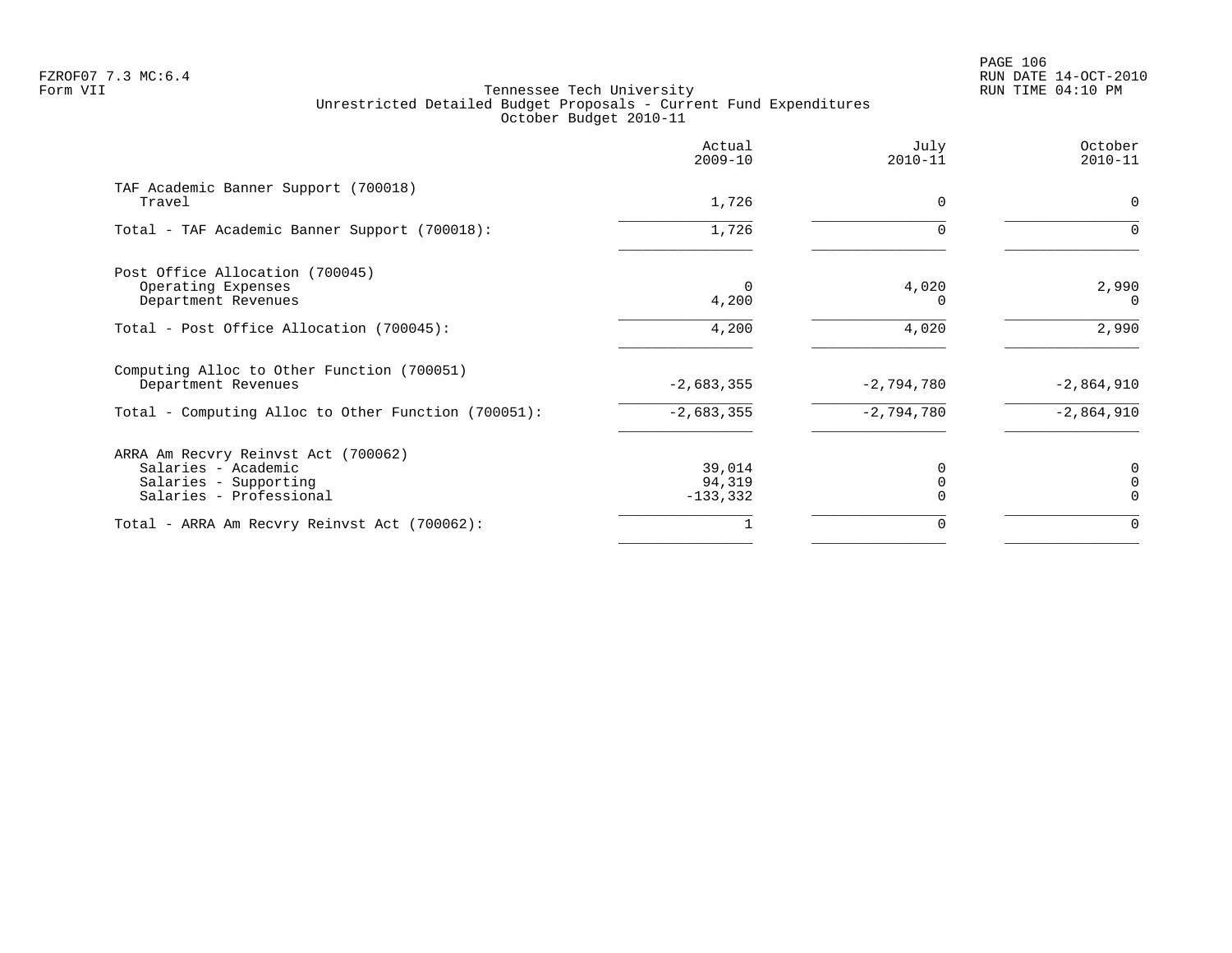PAGE 107

# FZROF07 7.3 MC:6.4 RUN DATE 14-OCT-2010<br>Form VII RUN DATE 14-OCT-2010 RUN DATE 14-OCT-2010 Tennessee Tech University Unrestricted Detailed Budget Proposals - Current Fund Expenditures October Budget 2010-11

|                                       | Actual<br>$2009 - 10$   | July<br>$2010 - 11$     | October<br>$2010 - 11$  |
|---------------------------------------|-------------------------|-------------------------|-------------------------|
| Total - Academic Support (350):       |                         |                         |                         |
| Salaries - Administrative             | 1,452,127               | 1,658,725               | 1,613,335               |
| Salaries - Academic                   | 717,542                 | 819,370                 | 770,320                 |
| Salaries - Supporting                 | 1,344,510               | 1,488,201               | 1,446,511               |
| Salaries - Students                   | 142,554                 | 95,190                  | 97,870                  |
| Salaries - Professional               | 2,301,941               | 2,460,509               | 2,430,439               |
| Employee Benefits                     | 2,183,518               | 2,635,310               | 2,604,130               |
| Travel                                | 82,574                  | 53,600                  | 102,630                 |
| Operating Expenses                    | 2,005,761               | 1,603,527               | 2,749,437               |
| Capital Outlay                        | 858,535                 | 883,780                 | 908,820                 |
| Department Revenues                   | $-2,820,420$            | $-2,797,300$            | $-2,867,080$            |
| Total                                 | 8,268,642               | 8,900,912               | 9,856,412               |
| Total - Academic Support (35):        |                         |                         |                         |
| Salaries - Administrative             | 1,452,127               | 1,658,725               | 1,613,335               |
| Salaries - Academic                   | 717,542                 | 819,370                 | 770,320                 |
| Salaries - Supporting                 | 1,344,510               | 1,488,201               | 1,446,511               |
| Salaries - Students                   | 142,554                 | 95,190                  | 97,870                  |
| Salaries - Professional               | 2,301,941               | 2,460,509               | 2,430,439               |
| Employee Benefits                     | 2,183,518               | 2,635,310               | 2,604,130               |
| Travel                                | 82,574                  | 53,600                  | 102,630                 |
| Operating Expense                     | 2,005,761               | 1,603,527               | 2,749,437               |
|                                       |                         |                         |                         |
|                                       |                         |                         |                         |
| Capital Outlay<br>Department Revenues | 858,535<br>$-2,820,420$ | 883,780<br>$-2,797,300$ | 908,820<br>$-2,867,080$ |

 Student Services (40) Student Services (400)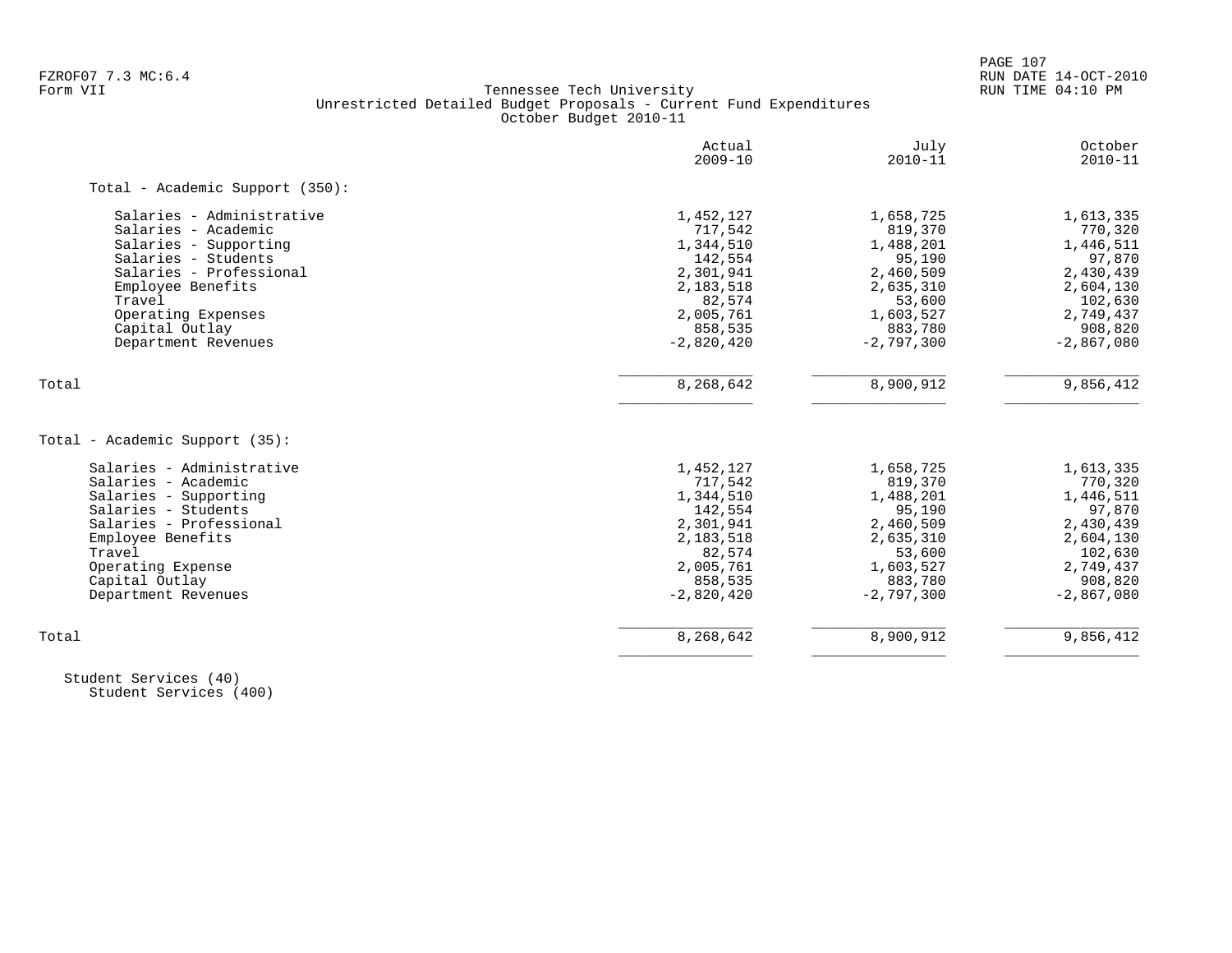|                                                     | Actual<br>$2009 - 10$ | July<br>$2010 - 11$ | October<br>$2010 - 11$ |
|-----------------------------------------------------|-----------------------|---------------------|------------------------|
| Seminars and Forums (110013)                        |                       |                     |                        |
| Operating Expenses                                  | 37,640                | 33,480              | 33,480                 |
| Total - Seminars and Forums (110013):               | 37,640                | 33,480              | 33,480                 |
| NCAA Certification and Compliance (110015)          |                       |                     |                        |
| Salaries - Professional                             | 93,228                | 93,428              | 93,428                 |
| Employee Benefits                                   | 26,833                | 31,820              | 31,820                 |
| Travel                                              | 3,071                 | 280                 | 280                    |
| Operating Expenses                                  | 934                   | 1,240               | 1,240                  |
| Total - NCAA Certification and Compliance (110015): | 124,066               | 126,768             | 126,768                |
| Scholarship Manager (120003)                        |                       |                     |                        |
| Salaries - Supporting                               | 17,685                | 19,480              | 19,480                 |
| Salaries - Professional                             | 37,620                | 39,140              | 39,140                 |
| Employee Benefits                                   | 20,342                | 21,260              | 21,260                 |
| Travel                                              | $\Omega$              | 800                 | 800                    |
| Operating Expenses                                  | 3,971                 | 1,200               | 1,200                  |
| Total - Scholarship Manager (120003):               | 79,618                | 81,880              | 81,880                 |
| Womens Center (121500)                              |                       |                     |                        |
| Salaries - Supporting                               | 17,460                | 17,760              | 17,760                 |
| Salaries - Professional                             | 10,800                | 9,310               | 9,310                  |
| Employee Benefits                                   | 11,014                | 9,220               | 9,220                  |
| Operating Expenses                                  | 1,514                 | 1,520               | 1,520                  |
| Total - Womens Center (121500):                     | 40,788                | 37,810              | 37,810                 |
|                                                     |                       |                     |                        |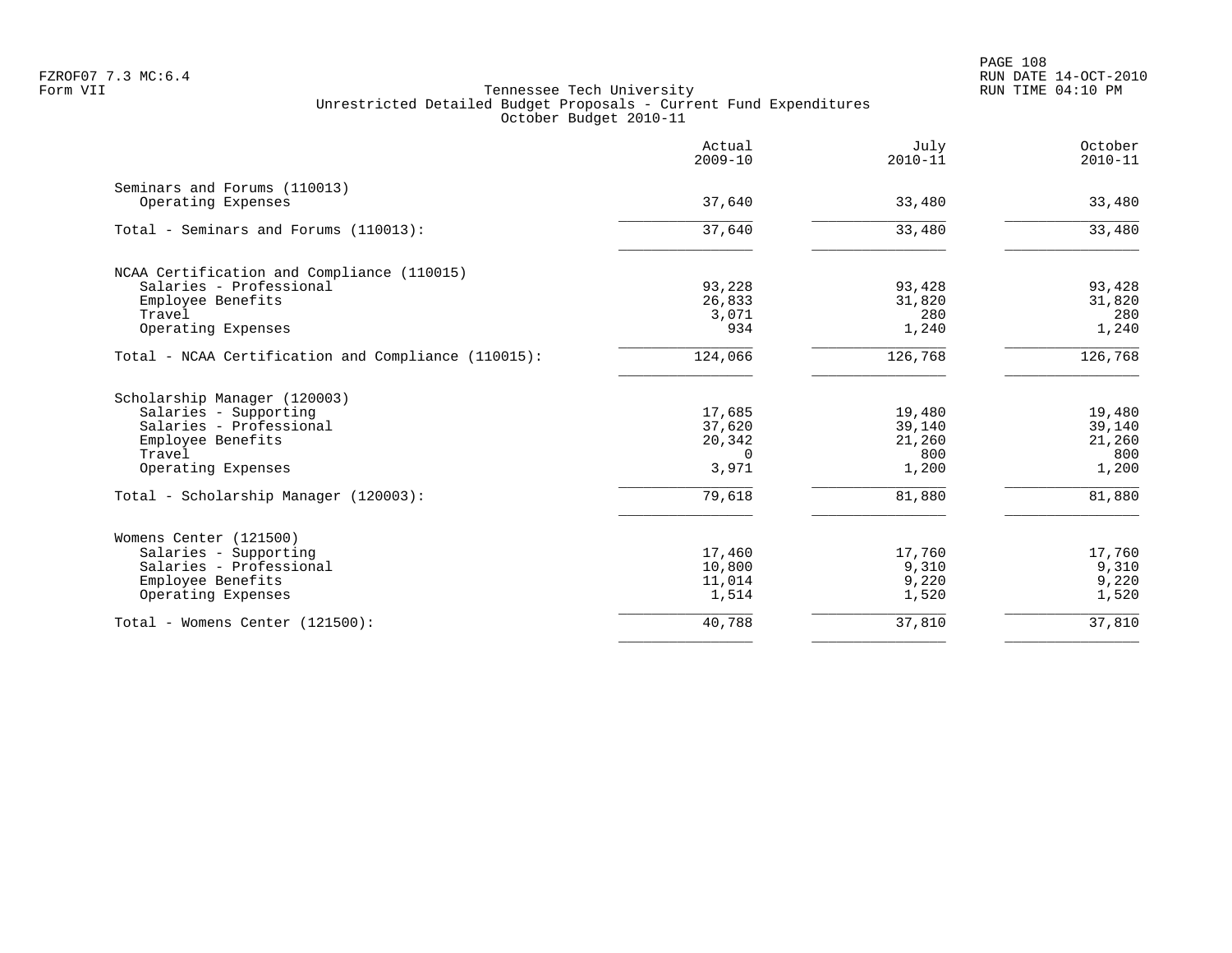PAGE 109 FZROF07 7.3 MC:6.4 RUN DATE 14-OCT-2010

|                                              | Actual<br>$2009 - 10$ | July<br>$2010 - 11$ | October<br>$2010 - 11$ |
|----------------------------------------------|-----------------------|---------------------|------------------------|
| Internaltional Educ Fee (121704)             |                       |                     |                        |
| Salaries - Supporting                        | 2,218                 | 0                   | 0                      |
| Salaries - Students                          | 1,952                 | $\Omega$            | $\Omega$               |
| Salaries - Professional                      | 32,540                | 72,660              | 74,840                 |
| Employee Benefits                            | 15,895                | 18,310              | 18,310                 |
| Travel                                       | 291,591               | 124,050             | 124,050                |
| Operating Expenses                           | 22,389                | 63,180              | 71,620                 |
| Total - Internaltional Educ Fee (121704):    | 366,585               | 278,200             | 288,820                |
| Craft Center Promo and Dev (121761)          |                       |                     |                        |
| Salaries - Professional                      | 28,338                | 38,770              | 40,000                 |
| Employee Benefits                            | 7,794                 | 14,350              | 14,350                 |
| Travel                                       | 263                   | 500                 | 500                    |
| Operating Expenses                           | 16,334                | 27,720              | 26,720                 |
| Total - Craft Center Promo and Dev (121761): | 52,729                | 81,340              | 81,570                 |
| Career Services (121800)                     |                       |                     |                        |
| Salaries - Administrative                    | 66,660                | 66,760              | 66,760                 |
| Salaries - Supporting                        | 26,340                | 26,610              | 26,610                 |
| Salaries - Students                          | 80                    | $\Omega$            | $\Omega$               |
| Salaries - Professional                      | 50,890                | 50,990              | 50,990                 |
| Employee Benefits                            | 45,915                | 50,230              | 50,230                 |
| Travel                                       | 2,977                 | 1,000               | 1,000                  |
| Operating Expenses                           | 21,917                | 1,000               | 1,000                  |
| Department Revenues                          | $-3,011$              | 0                   | 0                      |
| Total - Career Services (121800):            | 211,768               | 196,590             | 196,590                |
|                                              |                       |                     |                        |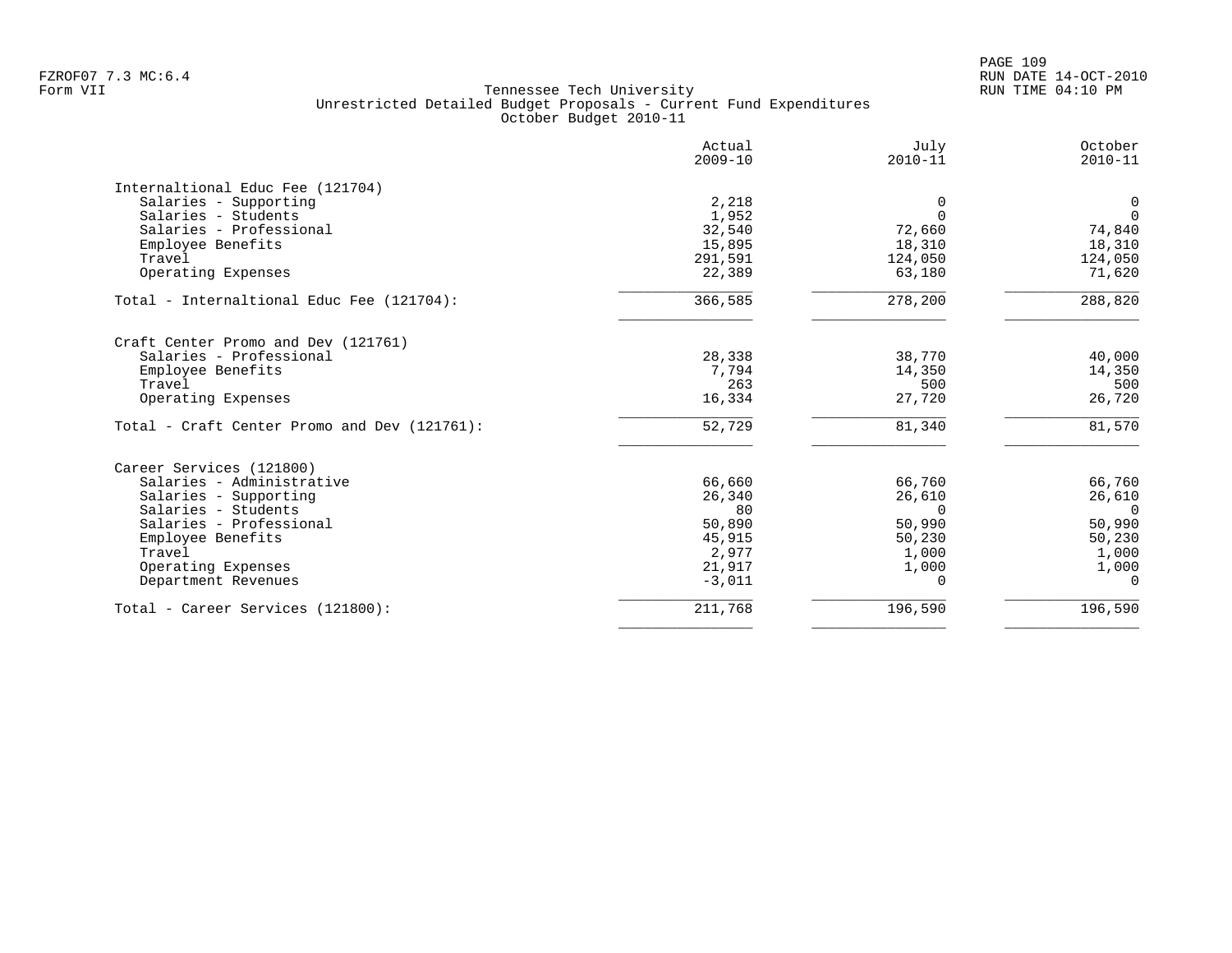|                                                      | Actual<br>$2009 - 10$ | July<br>$2010 - 11$ | October<br>$2010 - 11$ |
|------------------------------------------------------|-----------------------|---------------------|------------------------|
| Student Financial Aid Office (122000)                |                       |                     |                        |
| Salaries - Administrative                            | 72,550                | 72,650              | 72,650                 |
| Salaries - Supporting                                | 182,244               | 180,080             | 180,080                |
| Salaries - Students                                  | 12,737                | $\Omega$            | $\overline{0}$         |
| Salaries - Professional                              | 123,440               | 125,180             | 125,180                |
| Employee Benefits                                    | 164,530               | 157,950             | 157,950                |
| Travel                                               | 4,944                 | 2,190               | 2,190                  |
| Operating Expenses                                   | 25,138                | 28,760              | 29,310                 |
| Total - Student Financial Aid Office (122000):       | 585,583               | 566,810             | 567,360                |
| Federal College Work Study Program (122001)          |                       |                     |                        |
| Salaries - Students                                  | 19,415                | 28,490              | 28,490                 |
| Total - Federal College Work Study Program (122001): | 19,415                | 28,490              | 28,490                 |
| Student Fin Aid Grad Asst (122017)                   |                       |                     |                        |
| Operating Expenses                                   | 4,500                 | 7,340               | 7,340                  |
| Total - Student Fin Aid Grad Asst (122017):          | 4,500                 | 7,340               | 7,340                  |
| Admissions Office (123000)                           |                       |                     |                        |
| Salaries - Supporting                                | 170,465               | 182,230             | 182,230                |
| Salaries - Professional                              | 467,935               | 524,442             | 524,060                |
| Employee Benefits                                    | 234,769               | 294,450             | 294,450                |
| Travel                                               | 18,256                | 20,000              | 20,000                 |
| Operating Expenses                                   | 17,919                | 18,440              | 18,440                 |
| Total - Admissions Office (123000):                  | 909,344               | 1,039,562           | 1,039,180              |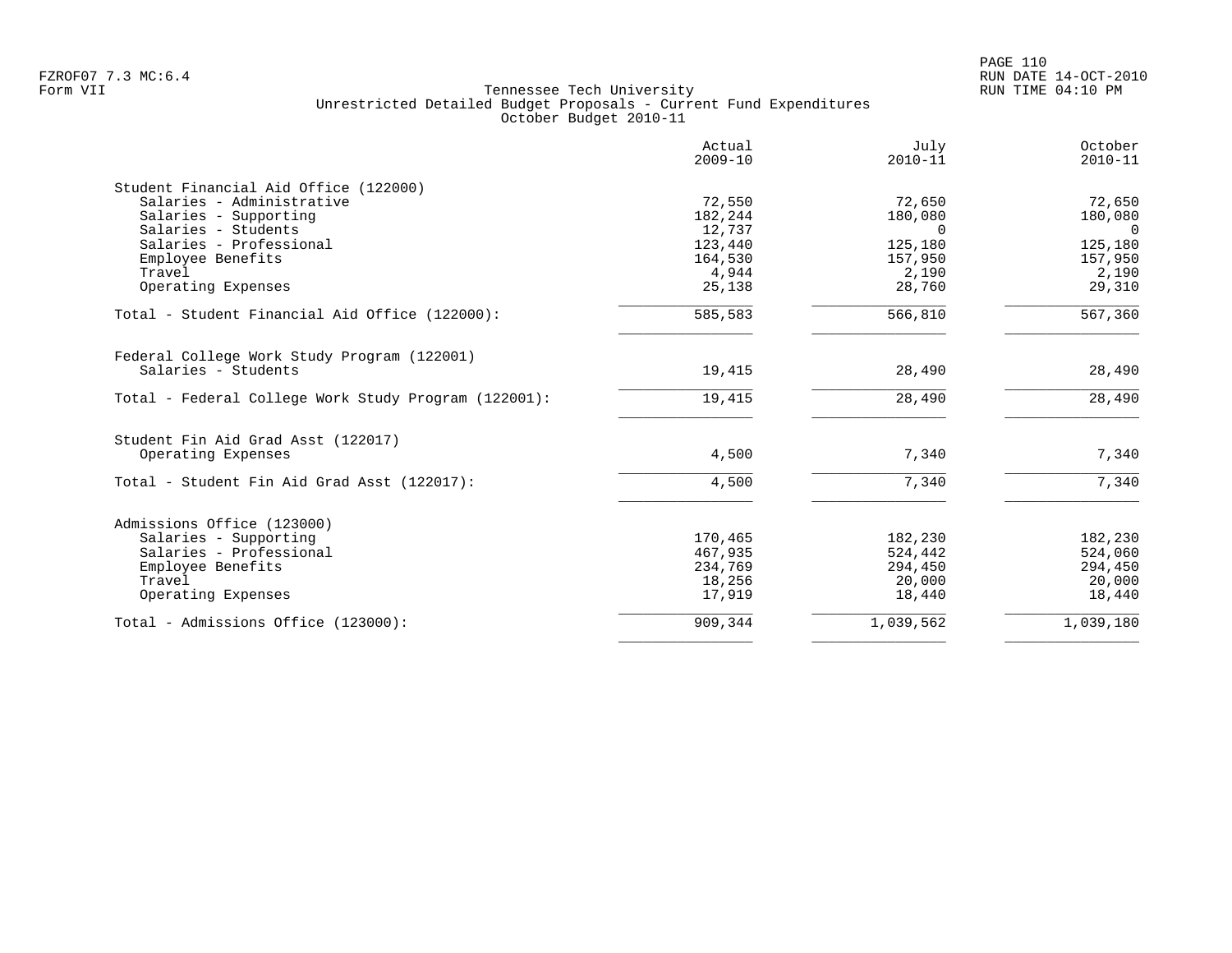PAGE 111 FZROF07 7.3 MC:6.4 RUN DATE 14-OCT-2010

|                                                              | Actual<br>$2009 - 10$ | July<br>$2010 - 11$ | October<br>$2010 - 11$ |
|--------------------------------------------------------------|-----------------------|---------------------|------------------------|
| Admiss Counsel Athlet Tickets (123001)<br>Operating Expenses | 10,440                | 10,440              | 10,440                 |
| Total - Admiss Counsel Athlet Tickets (123001):              | 10,440                | 10,440              | 10,440                 |
| Enrollment Management Comm (123002)                          |                       |                     |                        |
| Salaries - Administrative                                    | 76,880                | 76,980              | 76,980                 |
| Salaries - Supporting                                        | 10,395                | 62,050              | 62,050                 |
| Salaries - Professional                                      | 48,100                | 48,290              | 50,500                 |
| Employee Benefits                                            | 32,360                | 33,810              | 33,810                 |
| Travel                                                       | 3,585                 | 2,700               | 5,200                  |
| Operating Expenses                                           | 8,092                 | 22,830              | 20,330                 |
| Total - Enrollment Management Comm (123002):                 | 179,412               | 246,660             | 248,870                |
| Admissions Publicatins (123004)<br>Operating Expenses        | 37,030                | 30,000              | 30,000                 |
|                                                              |                       |                     |                        |
| Total - Admissions Publicatins (123004):                     | 37,030                | 30,000              | 30,000                 |
| Admiss Rec Grad Assist (123005)                              |                       |                     |                        |
| Operating Expenses                                           | 14,638                | 8,580               | 8,580                  |
| Total - Admiss Rec Grad Assist (123005):                     | 14,638                | 8,580               | 8,580                  |
| Career College Fair (123007)                                 |                       |                     |                        |
| Operating Expenses                                           | 4,411                 | 3,400               | 3,400                  |
| Total - Career College Fair (123007):                        | 4,411                 | 3,400               | 3,400                  |
|                                                              |                       |                     |                        |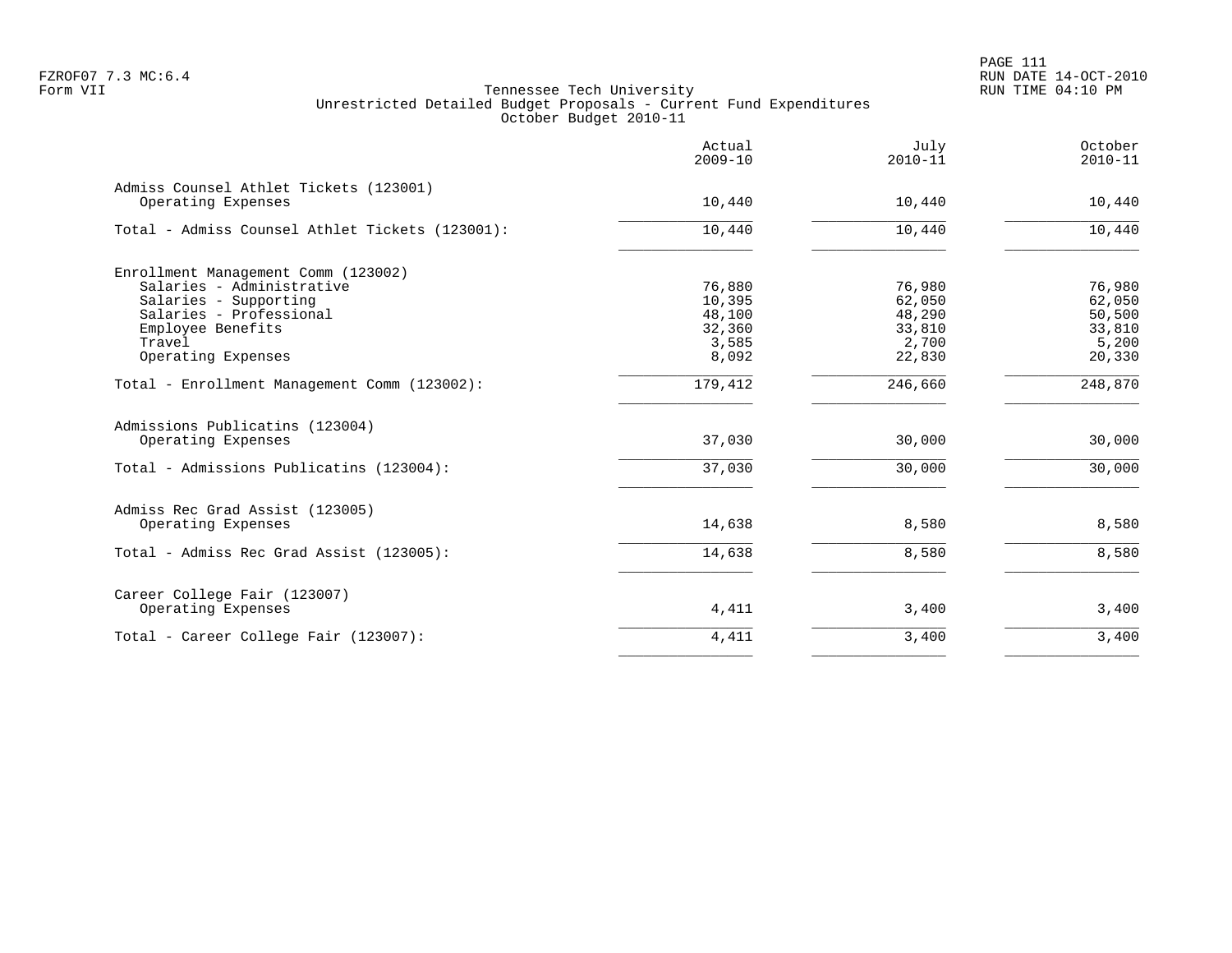|                                                  | Actual<br>$2009 - 10$ | July<br>$2010 - 11$ | October<br>$2010 - 11$ |
|--------------------------------------------------|-----------------------|---------------------|------------------------|
| Campus Visitation (123008)<br>Operating Expenses | 1,112                 | 8,000               | 8,000                  |
|                                                  |                       |                     |                        |
| Total - Campus Visitation (123008):              | 1,112                 | 8,000               | 8,000                  |
| Undergrad Recruitment (123009)                   |                       |                     |                        |
| Salaries - Students                              | 26,913                | 27,200              | 27,200                 |
| Employee Benefits                                | 717                   | 17,230              | 17,230                 |
| Operating Expenses                               | 78,150                | 89,765              | 77,185                 |
| Total - Undergrad Recruitment (123009):          | 105,780               | 134,195             | 121,615                |
| Record Office (123500)                           |                       |                     |                        |
| Salaries - Supporting                            | 336,612               | 323,520             | 295,040                |
| Salaries - Students                              | 964                   | $\Omega$            | 960                    |
| Salaries - Professional                          | 105,050               | 109,590             | 150,410                |
| Employee Benefits<br>Travel                      | 189,152<br>2,322      | 204,250<br>$\Omega$ | 204,250<br>1,300       |
| Operating Expenses                               | 29,484                | 26,440              | 25,140                 |
| Department Revenues                              | $-83$                 | $\Omega$            | $\Omega$               |
| Total - Record Office (123500):                  | 663,501               | 663,800             | 677,100                |
| Records Publication (123502)                     |                       |                     |                        |
| Operating Expenses                               | 0                     | 700                 | 700                    |
| Total - Records Publication (123502):            | 0                     | 700                 | 700                    |
|                                                  |                       |                     |                        |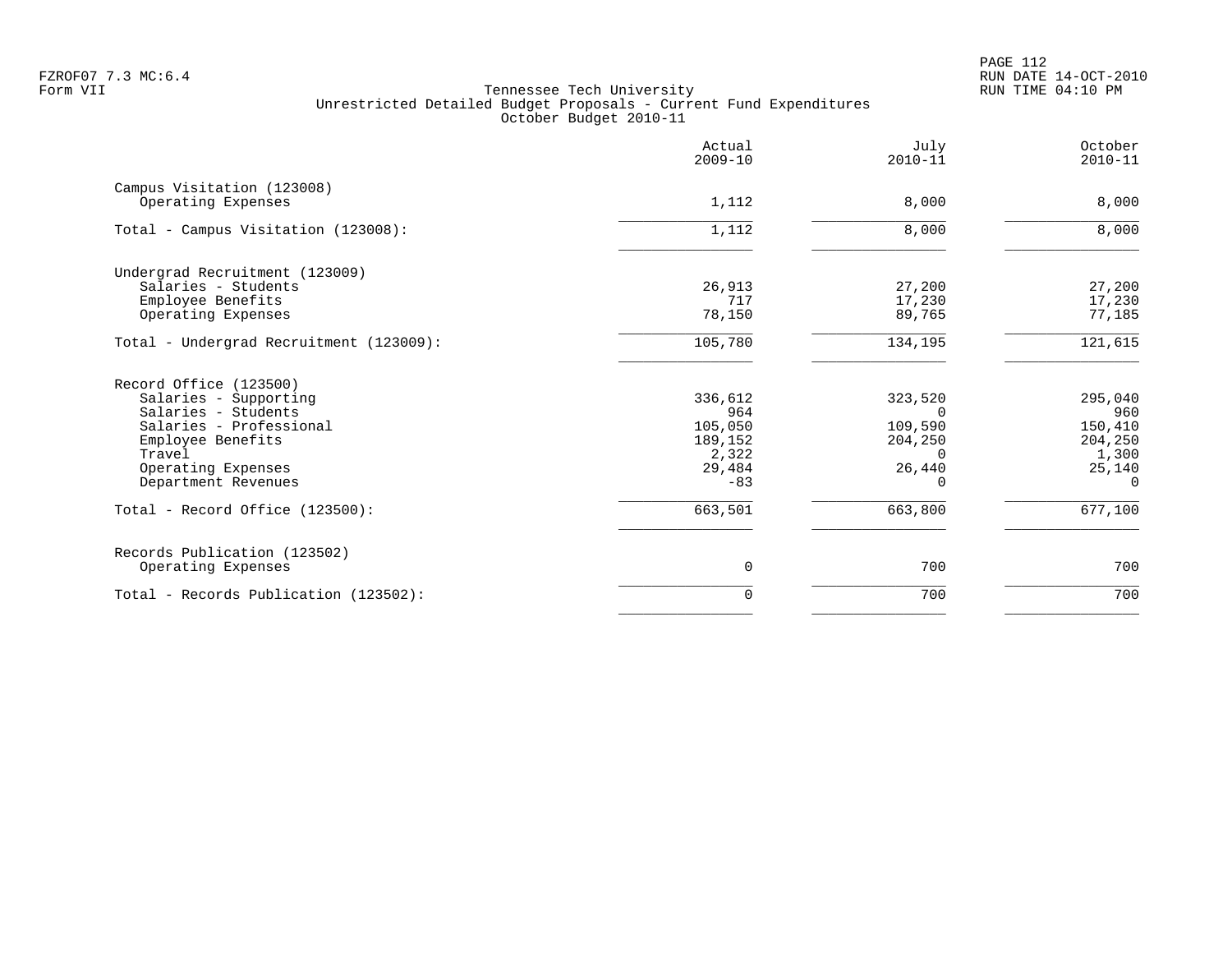PAGE 113 FZROF07 7.3 MC:6.4 RUN DATE 14-OCT-2010

|                                                    | Actual<br>$2009 - 10$ | July<br>$2010 - 11$ | October<br>$2010 - 11$ |
|----------------------------------------------------|-----------------------|---------------------|------------------------|
| Intern Student Affairs Admin (123700)              |                       |                     |                        |
| Salaries - Administrative                          | 46,420                | 46,520              | 46,520                 |
| Salaries - Supporting                              | 23,216                | 23,040              | 23,040                 |
| Salaries - Students                                | 2,978                 | 860                 | 860                    |
| Employee Benefits                                  | 28,703                | 33,050              | 33,050                 |
| Travel                                             | 1,585                 | $\Omega$            | $\Omega$               |
| Operating Expenses                                 | 8,099                 | 8,040               | 8,040                  |
| Total - Intern Student Affairs Admin (123700):     | 111,001               | 111,510             | 111,510                |
| Intern Student Registration Fees (123702)          |                       |                     |                        |
| Salaries - Supporting                              | 1,704                 | $\Omega$            | 0                      |
| Salaries - Professional                            | 1,000                 | $\Omega$            | $\mathbf 0$            |
| Travel                                             | 459                   | $\Omega$            | $\Omega$               |
| Operating Expenses                                 | 8,829                 | 10,830              | 10,830                 |
| Department Revenues                                | $-21,270$             | $-10,830$           | $-10,830$              |
| Total - Intern Student Registration Fees (123702): | $-9,278$              | $\Omega$            | $\Omega$               |
| Airport Transportation Fee (123706)                |                       |                     |                        |
| Salaries - Supporting                              | 60                    | 0                   | 0                      |
| Salaries - Students                                | 460                   | $\Omega$            | $\Omega$               |
| Travel                                             | 3,004                 |                     | $\Omega$               |
| Department Revenues                                | $-4,370$              |                     | $\Omega$               |
| Total - Airport Transportation Fee (123706):       | $-846$                | $\Omega$            | $\Omega$               |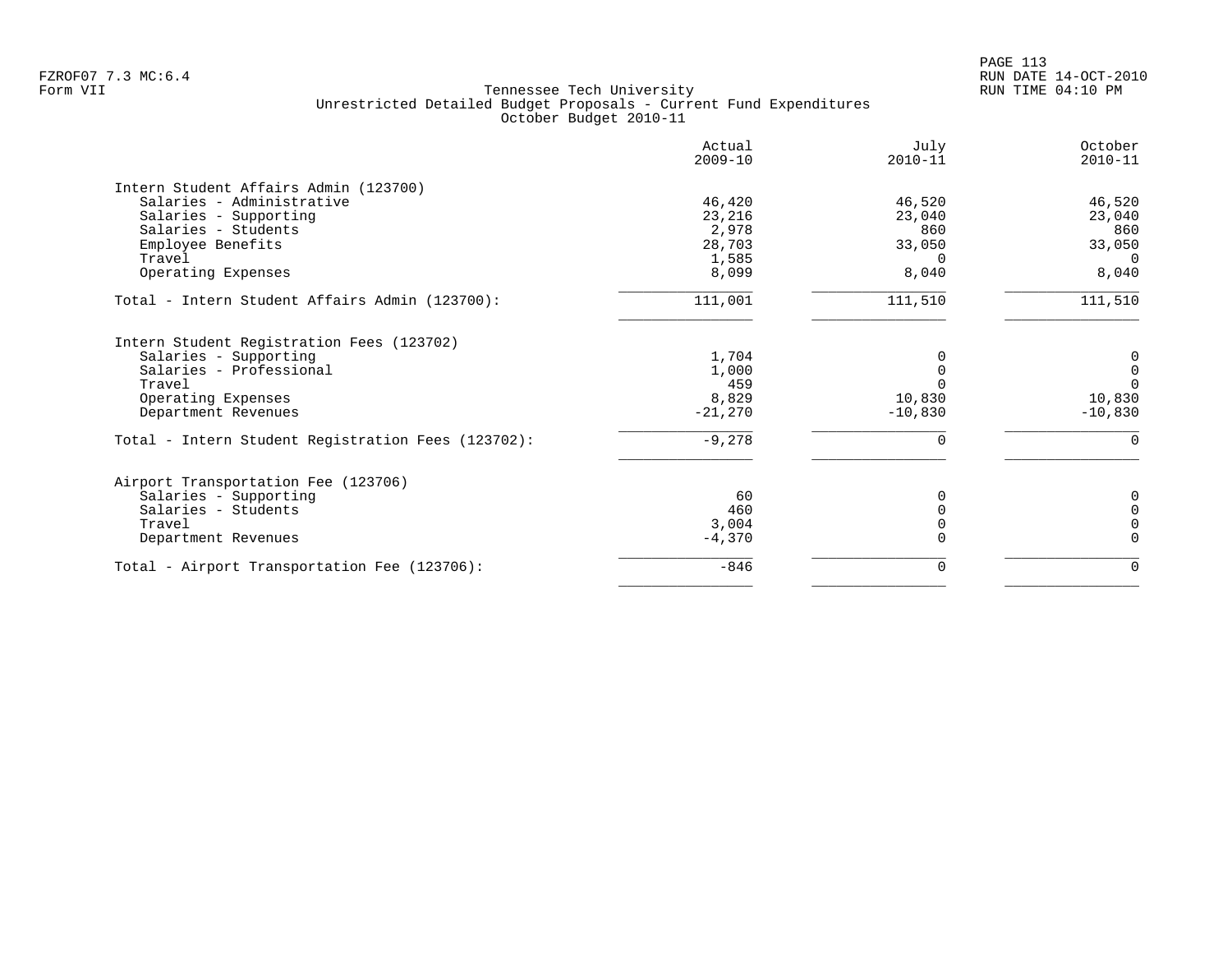| Actual<br>$2009 - 10$ | July<br>$2010 - 11$                                                                     | October<br>$2010 - 11$                                            |
|-----------------------|-----------------------------------------------------------------------------------------|-------------------------------------------------------------------|
|                       |                                                                                         |                                                                   |
|                       | 0                                                                                       | 760                                                               |
| 3,585                 | $\Omega$                                                                                | $\mathbf 0$                                                       |
| 253                   | $\Omega$                                                                                | $\Omega$                                                          |
|                       |                                                                                         | 7,500                                                             |
|                       | $\Omega$                                                                                | $\Omega$                                                          |
| 8,915                 | 7,500                                                                                   | 8,260                                                             |
|                       |                                                                                         |                                                                   |
|                       |                                                                                         | 4,500                                                             |
|                       |                                                                                         | 140                                                               |
| 1,057                 | 3,350                                                                                   | 2,370                                                             |
| 5,557                 | 7,010                                                                                   | 7,010                                                             |
|                       |                                                                                         |                                                                   |
|                       |                                                                                         | $\mathbf 0$                                                       |
| 5,713                 | 10,000                                                                                  | 10,000                                                            |
| 7,560                 | 10,000                                                                                  | 10,000                                                            |
|                       |                                                                                         |                                                                   |
|                       |                                                                                         | 17,760                                                            |
|                       |                                                                                         | $\Omega$                                                          |
|                       |                                                                                         | 13,840                                                            |
| 6,931                 | 8,200                                                                                   | 9,500                                                             |
| 42,534                | 39,800                                                                                  | 41,100                                                            |
|                       | 1,060<br>19,017<br>$-15,000$<br>4,500<br>$\Omega$<br>1,847<br>17,460<br>3,600<br>14,543 | 7,500<br>3,520<br>140<br>$\Omega$<br>17,760<br>$\Omega$<br>13,840 |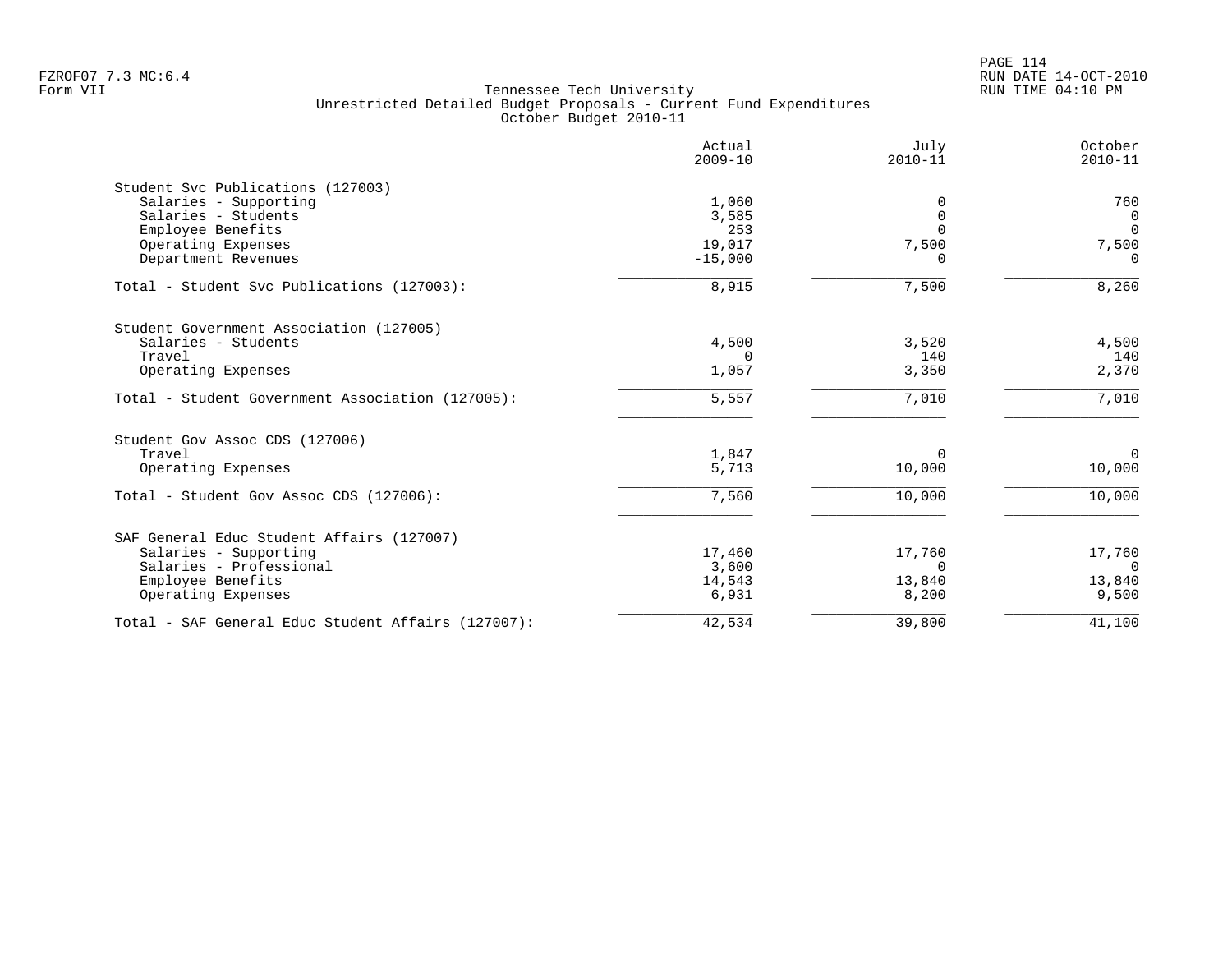|                                                | Actual<br>$2009 - 10$ | July<br>$2010 - 11$ | October<br>$2010 - 11$ |
|------------------------------------------------|-----------------------|---------------------|------------------------|
| SAF University Programming (127008)            |                       |                     |                        |
| Salaries - Supporting                          | 182                   | 0                   | $\mathbf 0$            |
| Salaries - Students                            | 515                   | $\mathbf 0$         | $\mathbf 0$            |
| Salaries - Professional                        | 8,000                 | $\Omega$            | 11,600                 |
| Employee Benefits                              | 39                    | 120<br>99,680       | 120                    |
| Operating Expenses                             | 81,517                |                     | 162,830                |
| Total - SAF University Programming (127008):   | 90,253                | 99,800              | 174,550                |
| Student Aff Stimulus Funding (127019)          |                       |                     |                        |
| Salaries - Professional                        | 0                     | 48,000              | 48,000                 |
| Employee Benefits                              | $\Omega$              | 16,800              | 13,440                 |
| Total - Student Aff Stimulus Funding (127019): | $\mathbf 0$           | 64,800              | 61,440                 |
| Counseling Center (127200)                     |                       |                     |                        |
| Salaries - Administrative                      | 26,998                | 40,050              | 40,050                 |
| Salaries - Supporting                          | 25,040                | 25,140              | 25,140                 |
| Salaries - Students                            | 1,058                 | $\Omega$            | $\Omega$               |
| Salaries - Professional                        | 98,690                | 144,190             | 144,190                |
| Employee Benefits                              | 58,549                | 82,560              | 82,560                 |
| Travel                                         | 3,353                 | $\Omega$            | $\Omega$               |
| Operating Expenses                             | 36,757                | 16,450              | 16,450                 |
| Total - Counseling Center (127200):            | 250,445               | 308,390             | 308,390                |
| Dean of Students (127300)                      |                       |                     |                        |
| Salaries - Administrative                      | 85,020                | 85,020              | 85,020                 |
| Salaries - Supporting                          | 17,185                | 16,230              | 16,230                 |
| Salaries - Students                            | 324                   | $\Omega$            | $\Omega$               |
| Employee Benefits                              | 34,869                | 50,760              | 50,760                 |
| Travel                                         | 176                   | $\Omega$            | $\Omega$               |
| Operating Expenses                             | 2,001                 | 2,520               | 2,520                  |
| Total - Dean of Students (127300):             | 139,575               | 154,530             | 154,530                |
|                                                |                       |                     |                        |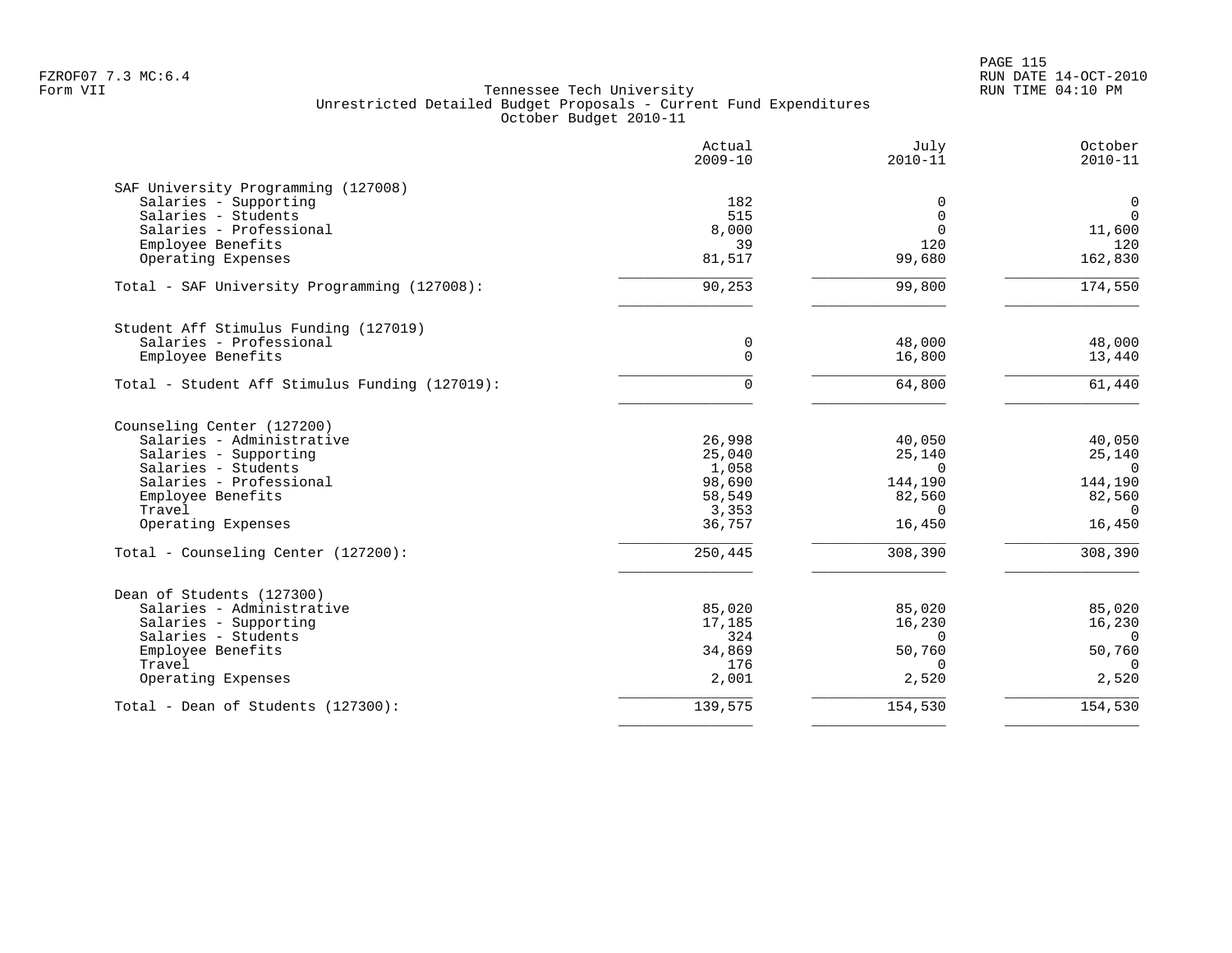PAGE 116 FZROF07 7.3 MC:6.4 RUN DATE 14-OCT-2010

|                                                                                                                                                        | Actual<br>$2009 - 10$                          | July<br>$2010 - 11$                               | October<br>$2010 - 11$                            |
|--------------------------------------------------------------------------------------------------------------------------------------------------------|------------------------------------------------|---------------------------------------------------|---------------------------------------------------|
| Student Development (127301)<br>Operating Expenses                                                                                                     | 3,978                                          | 3,990                                             | 3,990                                             |
| Total - Student Development (127301):                                                                                                                  | 3,978                                          | 3,990                                             | 3,990                                             |
| Student Affairs Orient CDS (127302)<br>Operating Expenses                                                                                              | 15,000                                         | 15,000                                            | 15,000                                            |
| Total - Student Affairs Orient CDS (127302):                                                                                                           | 15,000                                         | 15,000                                            | 15,000                                            |
| SAF Student Orientation (127303)<br>Salaries - Supporting<br>Salaries - Students<br>Salaries - Professional<br>Employee Benefits<br>Operating Expenses | 16,050<br>15,318<br>41,785<br>15,840<br>66,353 | 14,040<br>$\Omega$<br>40,710<br>16,820<br>126,930 | 14,040<br>$\Omega$<br>40,710<br>16,820<br>177,270 |
| Total - SAF Student Orientation (127303):                                                                                                              | 155,346                                        | 198,500                                           | 248,840                                           |
| Student Orient Advis Registration (127304)<br>Salaries - Students<br>Employee Benefits<br>Operating Expenses                                           | 30,605<br>1,762<br>143,681                     | 0<br>142,000                                      | 15,000<br>1,000<br>126,000                        |
| Total - Student Orient Advis Registration (127304):                                                                                                    | 176,048                                        | 142,000                                           | 142,000                                           |
|                                                                                                                                                        |                                                |                                                   |                                                   |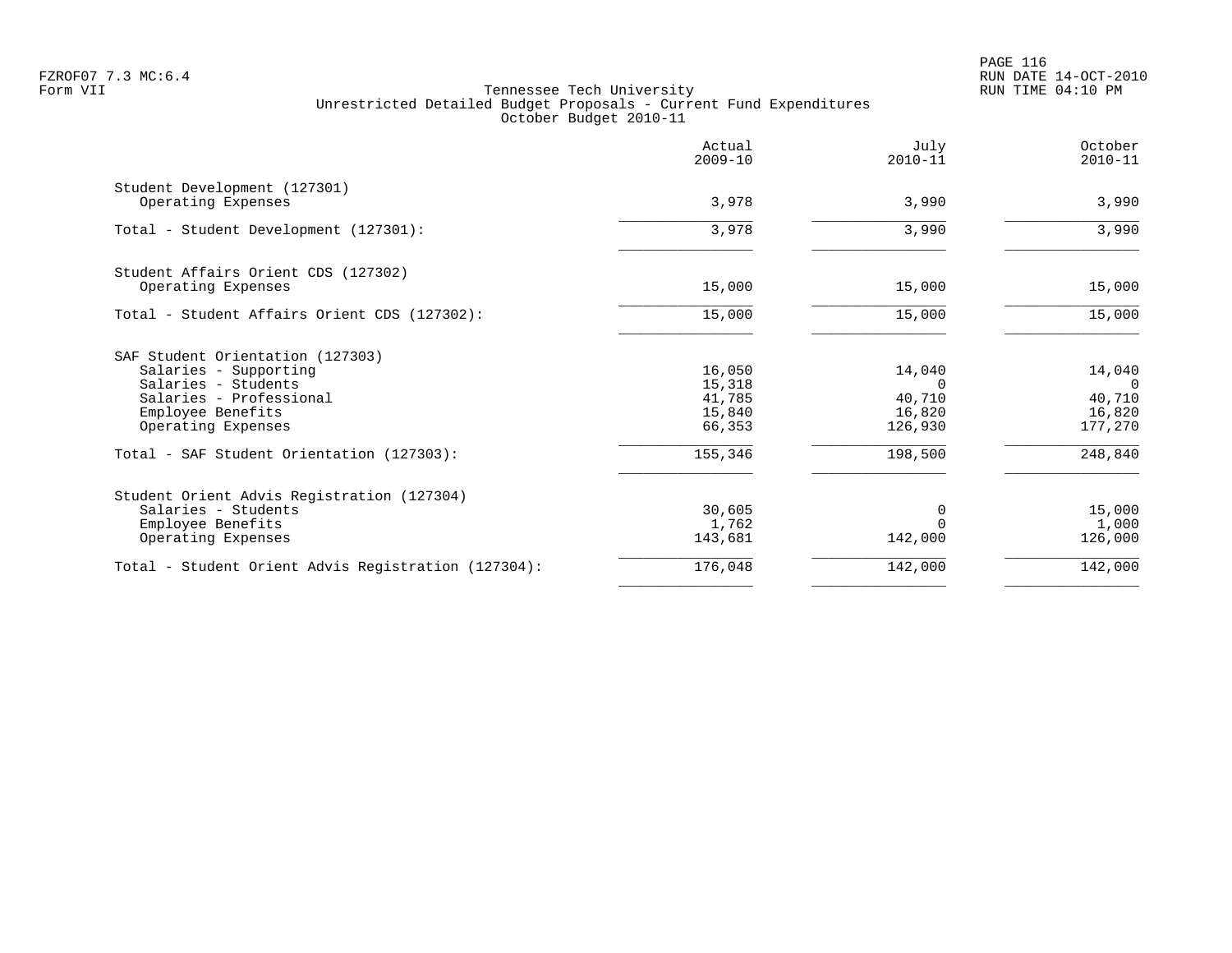|                                       | Actual<br>$2009 - 10$ | July<br>$2010 - 11$ | October<br>$2010 - 11$ |
|---------------------------------------|-----------------------|---------------------|------------------------|
| Disability Services (127400)          |                       |                     |                        |
| Salaries - Supporting                 | 49,894                | 47,800              | 47,800                 |
| Salaries - Professional               | 75,498                | 76,390              | 76,390                 |
| Employee Benefits                     | 47,052                | 104,890             | 104,890                |
| Travel                                | 2,814                 |                     | 3,000                  |
| Operating Expenses                    | 12,513                | 16,720              | 13,720                 |
| Department Revenues                   | $-1$                  | 0                   | $\Omega$               |
| Total - Disability Services (127400): | 187,770               | 245,800             | 245,800                |
| ADA Student Affairs (127401)          |                       |                     |                        |
| Salaries - Supporting                 | 2,235                 |                     | $\overline{0}$         |
| Salaries - Students                   | 4,000                 | $\Omega$            | 4,500                  |
| Salaries - Professional               | 35,837                | 4,500               | $\overline{0}$         |
| Employee Benefits                     | 2,912                 | 1,300               | 1,300                  |
| Operating Expenses                    | $\cap$                | 0                   | 15,000                 |
| Total - ADA Student Affairs (127401): | 44,984                | 5,800               | 20,800                 |
| Health Services (127500)              |                       |                     |                        |
| Salaries - Supporting                 | 76,985                | 77,510              | 83,010                 |
| Salaries - Professional               | 51,018                | 49,789              | 73,749                 |
| Employee Benefits                     | 107,509               | 168,680             | 168,680                |
| Operating Expenses                    | 37,093                | 39,675              | 34,175                 |
| Capital Outlay                        | $\Omega$              | 1,050               | 1,050                  |
| Total - Health Services (127500):     | 272,605               | 336,704             | 360,664                |
|                                       |                       |                     |                        |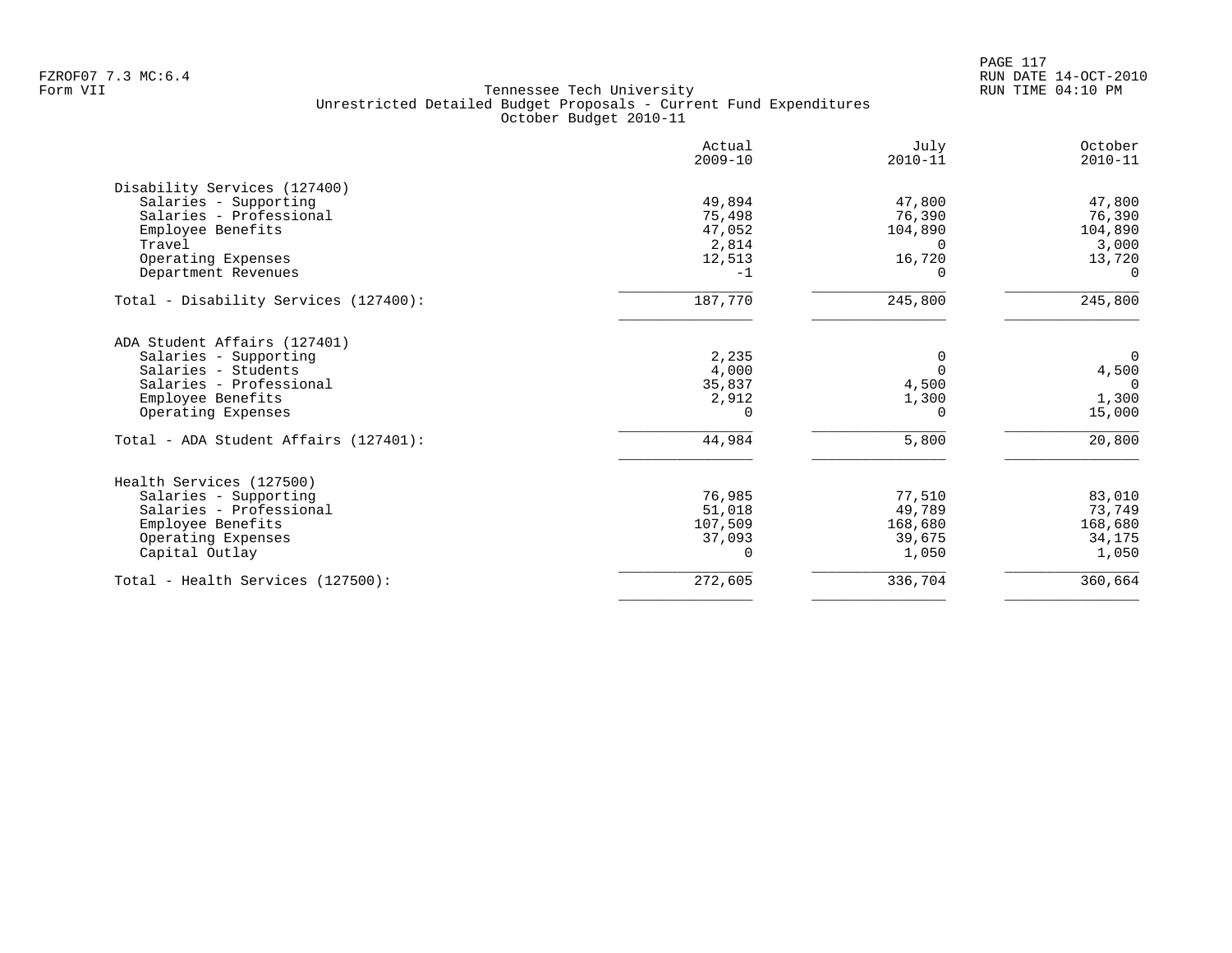|                                              | Actual<br>$2009 - 10$ | July<br>$2010 - 11$ | October<br>$2010 - 11$ |
|----------------------------------------------|-----------------------|---------------------|------------------------|
| Pharmacy (127501)                            |                       |                     |                        |
| Salaries - Supporting                        | 15,851                | 14,970              | 14,970                 |
| Employee Benefits                            | 1,404                 | 1,800               | 1,800                  |
| Operating Expenses                           | 57,540                | 44,240              | 44,240                 |
| Total - Pharmacy $(127501)$ :                | 74,795                | 61,010              | 61,010                 |
| Health Services Laboratory (127502)          |                       |                     |                        |
| Operating Expenses                           | 12,113                | 20,000              | 27,800                 |
| Total - Health Services Laboratory (127502): | 12,113                | 20,000              | 27,800                 |
| SAF Health Services (127504)                 |                       |                     |                        |
| Salaries - Administrative                    | 24,498                | 40,050              | 40,050                 |
| Salaries - Supporting                        | 36,762                | 32,000              | 32,000                 |
| Salaries - Professional                      | 140,820               | 91,520              | 133,940                |
| Employee Benefits                            | 24,647                | 39,070              | 25,070                 |
| Operating Expenses                           | 32,312                | 17,060              | 51,160                 |
| Total - SAF Health Services (127504):        | 259,039               | 219,700             | 282,220                |
| Student Activities Admin (127600)            |                       |                     |                        |
| Salaries - Administrative                    | 56,130                | 56,230              | 56,230                 |
| Salaries - Supporting                        | 29,942                | 30,020              | 30,020                 |
| Salaries - Professional                      | 33,870                | 34,070              | 34,070                 |
| Employee Benefits                            | 50,825                | 58,940              | 58,940                 |
| Operating Expenses                           | 32,241                | 4,620               | 4,620                  |
| Total - Student Activities Admin (127600):   | 203,008               | 183,880             | 183,880                |
|                                              |                       |                     |                        |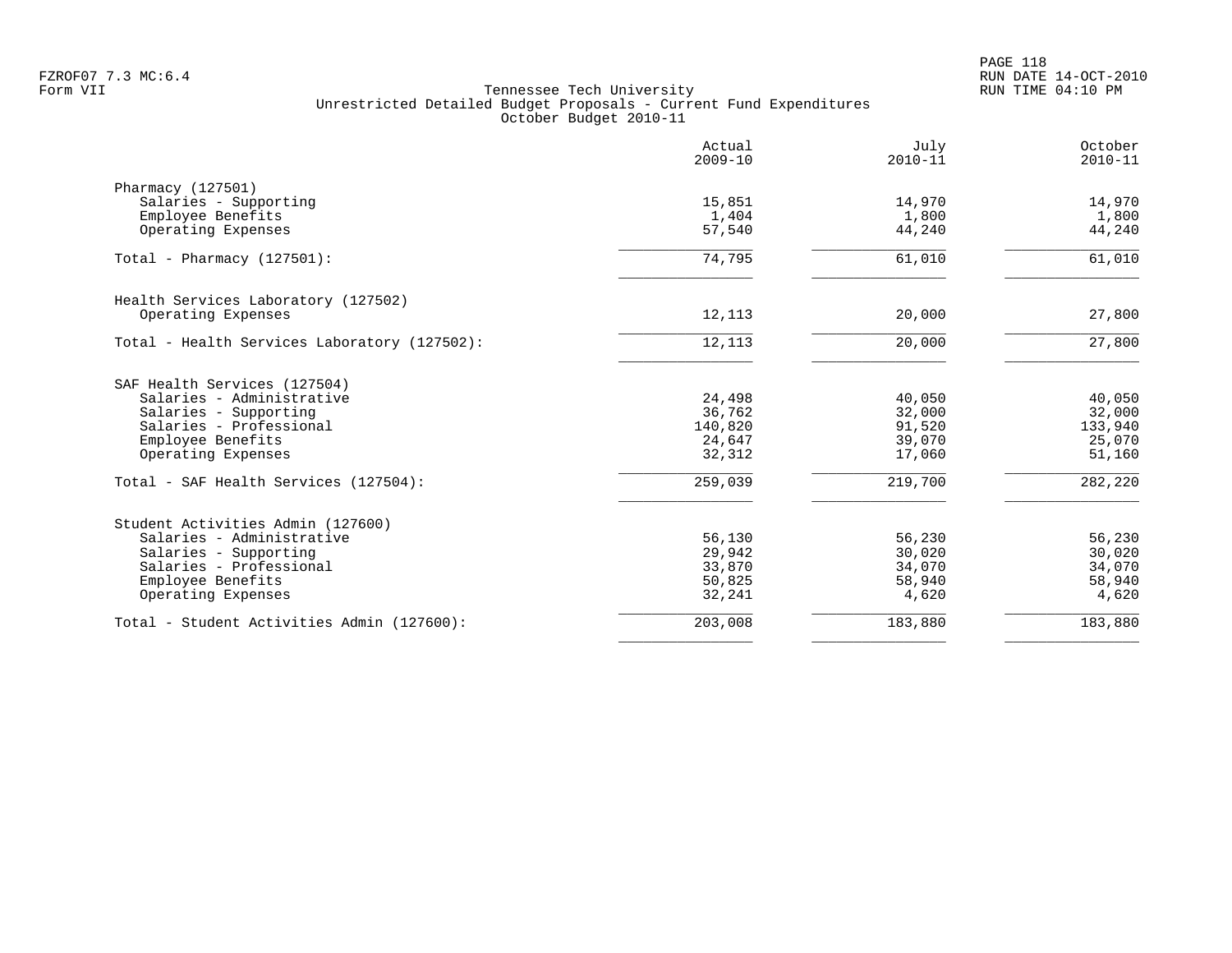|                                              | Actual<br>$2009 - 10$ | July<br>$2010 - 11$ | October<br>$2010 - 11$ |
|----------------------------------------------|-----------------------|---------------------|------------------------|
| Social Development UPC (127602)              |                       |                     |                        |
| Salaries - Students                          | 1,900                 | 0                   | $\mathbf 0$            |
| Employee Benefits<br>Operating Expenses      | 79<br>4,376           | 310<br>6,270        | 310<br>6,270           |
| Total - Social Development UPC (127602):     | 6,355                 | 6,580               | 6,580                  |
| Student Act Grad Assist (127603)             |                       |                     |                        |
| Operating Expenses                           | 0                     | 50                  | 50                     |
| Total - Student Act Grad Assist (127603):    | 0                     | 50                  | 50                     |
| Minority Student Affairs (127700)            |                       |                     |                        |
| Salaries - Students                          | 108                   | 0                   | 410                    |
| Salaries - Professional                      | 88,800                | 89,000              | 89,000                 |
| Employee Benefits<br>Travel                  | 31,869<br>1,119       | 36,000<br>$\Omega$  | 36,000<br>1,500        |
| Operating Expenses                           | 6,056                 | 5,060               | 4,650                  |
| Department Revenues                          | $-69$                 | 0                   | $\Omega$               |
| Total - Minority Student Affairs (127700):   | 127,883               | 130,060             | 131,560                |
| Eagle Card Office (127800)                   |                       |                     |                        |
| Salaries - Supporting                        | 27,289                | 27,300              | 27,300                 |
| Salaries - Students                          | 5,117                 | 0                   | 3,020                  |
| Salaries - Professional<br>Employee Benefits | 46,313<br>26,840      | 35,625<br>31,500    | 40,125<br>31,500       |
| Operating Expenses                           | 28,329                | 39,500              | 35,720                 |
| Total - Eagle Card Office (127800):          | 133,888               | 133,925             | 137,665                |
|                                              |                       |                     |                        |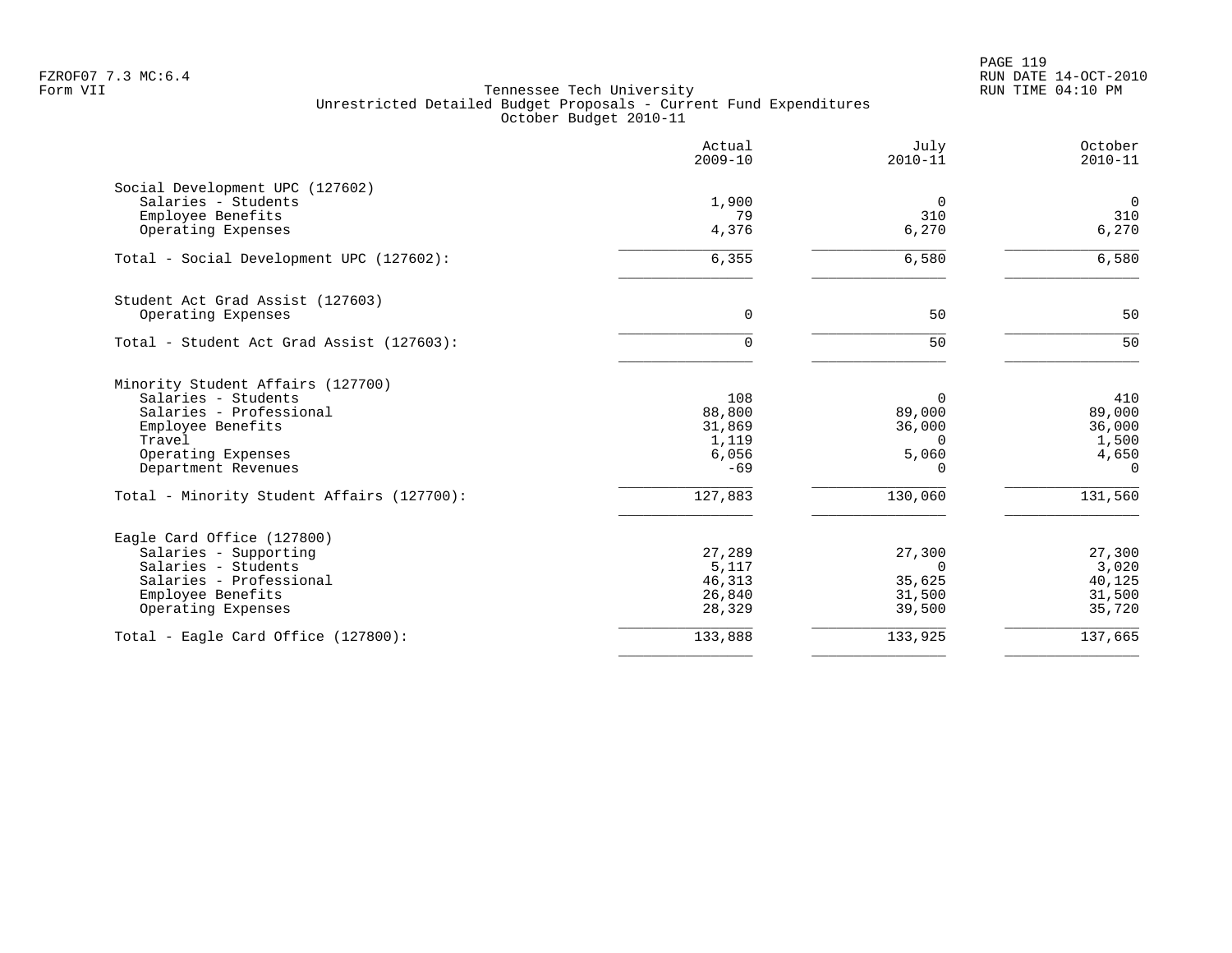PAGE 120 FZROF07 7.3 MC:6.4 RUN DATE 14-OCT-2010

|                                        | Actual<br>$2009 - 10$ | July<br>$2010 - 11$ | October<br>$2010 - 11$ |
|----------------------------------------|-----------------------|---------------------|------------------------|
| The Eagle (127900)                     |                       |                     |                        |
| Salaries - Supporting                  | 7,313                 | 7,313               | $\overline{0}$         |
| Salaries - Students                    | 8,690                 | 7,840               | 7,840                  |
| Employee Benefits                      | 4,804                 | 5,370               | 5,370                  |
| Travel                                 | $\Omega$              | 400                 | 400                    |
| Operating Expenses                     | 4,981                 | 7,170               | 7,170                  |
| Total - The Eagle $(127900)$ :         | 25,788                | 28,093              | 20,780                 |
| Tenn Tech Oracle (127902)              |                       |                     |                        |
| Salaries - Supporting                  | 8,534                 | 8,634               | 1,100                  |
| Salaries - Students                    | 9,840                 | 11,990              | 11,990                 |
| Employee Benefits                      | 5,436                 | 6,300               | 6,300                  |
| Operating Expenses                     | 23,426                | 9,510               | 9,510                  |
| Total - Tenn Tech Oracle (127902):     | 47,236                | 36,434              | 28,900                 |
| Oracle Revenue (127903)                |                       |                     |                        |
| Department Revenues                    | $-22,929$             | $-10,000$           | $-10,000$              |
| Total - Oracle Revenue (127903):       | $-22,929$             | $-10,000$           | $-10,000$              |
| SAF NH South Village (128015)          |                       |                     |                        |
| Operating Expenses                     | 0                     | 0                   | 9,000                  |
| Total - SAF NH South Village (128015): | $\Omega$              | $\Omega$            | 9,000                  |
|                                        |                       |                     |                        |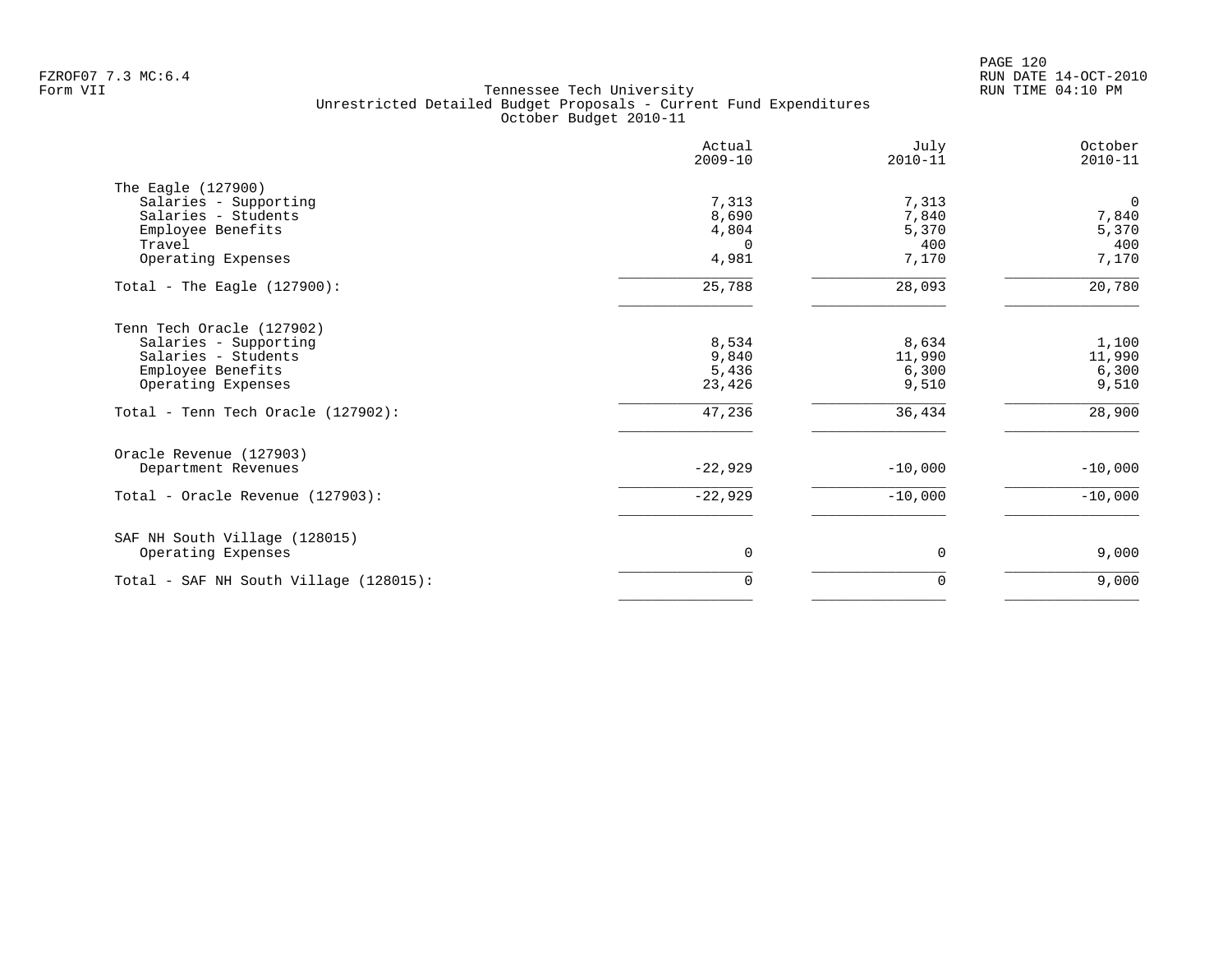|                                        | Actual<br>$2009 - 10$ | July<br>$2010 - 11$ | October<br>$2010 - 11$ |
|----------------------------------------|-----------------------|---------------------|------------------------|
| SAF NH North Village (128016)          |                       |                     |                        |
| Operating Expenses                     | $\Omega$              | 0                   | 9,000                  |
| Total - SAF NH North Village (128016): | $\Omega$              | $\Omega$            | 9,000                  |
| SAF Intramurals (129001)               |                       |                     |                        |
| Salaries - Supporting                  | 29,661                | 19,480              | 19,480                 |
| Salaries - Students                    | 48,517                | 45,520              | 45,520                 |
| Salaries - Professional                | 37,968                | 38,360              | 41,480                 |
| Employee Benefits                      | 16,135                | 12,630              | 12,630                 |
| Travel                                 | 600                   | 3,000               | 3,000                  |
| Operating Expenses                     | 137,164               | 79,510              | 163,030                |
| Total - SAF Intramurals (129001):      | 270,045               | 198,500             | 285,140                |
| Extramurals (129002)                   |                       |                     |                        |
| Operating Expenses                     | $\mathbf 0$           | 820                 | 820                    |
| Total - Extramurals (129002):          | $\Omega$              | 820                 | 820                    |
| Cheerleaders (129003)                  |                       |                     |                        |
| Salaries - Supporting                  | 6,117                 | 6,116               | 6,116                  |
| Employee Benefits                      | 3,934                 | 4,170               | 4,170                  |
| Travel                                 | 213                   | 1,000               | 1,000                  |
| Operating Expenses                     | 2,119                 | 2,310               | 2,310                  |
| Total - Cheerleaders (129003):         | 12,383                | 13,596              | 13,596                 |
|                                        |                       |                     |                        |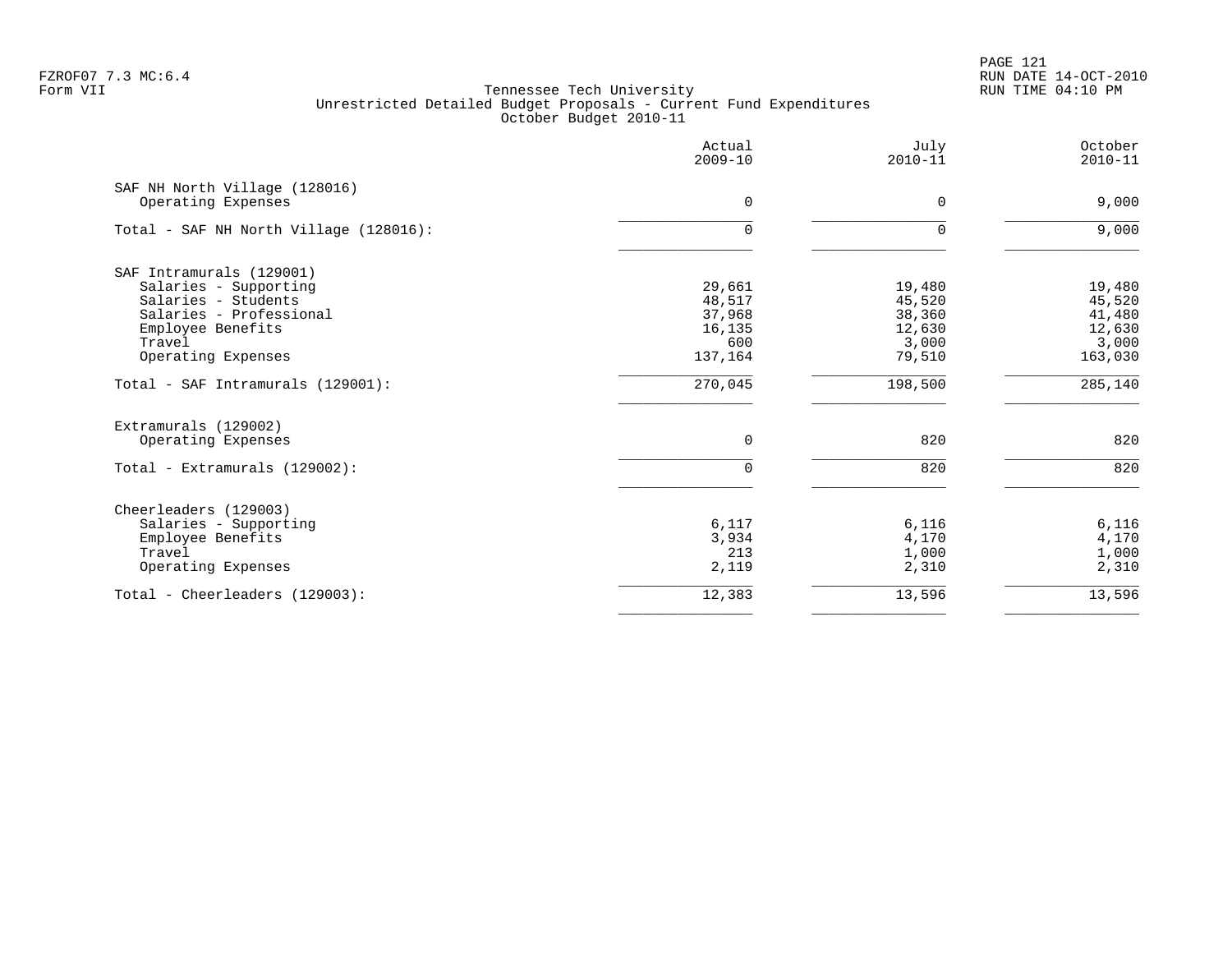PAGE 122 FZROF07 7.3 MC:6.4 RUN DATE 14-OCT-2010

|                                                    | Actual<br>$2009 - 10$ | July<br>$2010 - 11$ | October<br>$2010 - 11$ |
|----------------------------------------------------|-----------------------|---------------------|------------------------|
| Cheerleaders Housing Sch (129004)                  |                       |                     |                        |
| Operating Expenses                                 | 13,200                | 22,380              | 22,380                 |
| Total - Cheerleaders Housing Sch (129004):         | 13,200                | 22,380              | 22,380                 |
| Dance Team (129007)                                |                       |                     |                        |
| Travel                                             | 3,789                 | $\Omega$            | $\mathbf 0$            |
| Operating Expenses                                 | 2,613                 | 6,000               | 6,000                  |
| Total - Dance Team $(129007)$ :                    | 6,402                 | 6,000               | 6,000                  |
| SAF General Education Acad Affrs (130002)          |                       |                     |                        |
| Salaries - Administrative                          | 424                   | $\Omega$            | $\mathbf 0$            |
| Salaries - Academic                                | 1,750                 | $\Omega$            | $\boldsymbol{0}$       |
| Salaries - Supporting                              | 12,188                | $\Omega$            | $\mathsf 0$            |
| Salaries - Students                                | 3,469                 | $\Omega$            | $\mathbf 0$            |
| Salaries - Professional                            | 73,946                | 69,770              | 69,770                 |
| Employee Benefits<br>Travel                        | 20,749<br>48          | 34,410<br>$\Omega$  | 34,410<br>$\Omega$     |
| Operating Expenses                                 | 332,370               | 293,520             | 459,100                |
| Total - SAF General Education Acad Affrs (130002): | 444,944               | 397,700             | 563,280                |
| Band (155004)                                      |                       |                     |                        |
| Salaries - Students                                | 856                   | $\Omega$            | 0                      |
| Employee Benefits                                  | 49                    | $\mathbf 0$         | $\mathbf 0$            |
| Travel                                             | 100                   | $\Omega$            | $\Omega$               |
| Operating Expenses                                 | 7,705                 | 33,650              | 33,220                 |
| Department Revenues                                | $-1,533$              | $\Omega$            | $\Omega$               |
| Total - Band $(155004)$ :                          | 7,177                 | 33,650              | 33,220                 |
|                                                    |                       |                     |                        |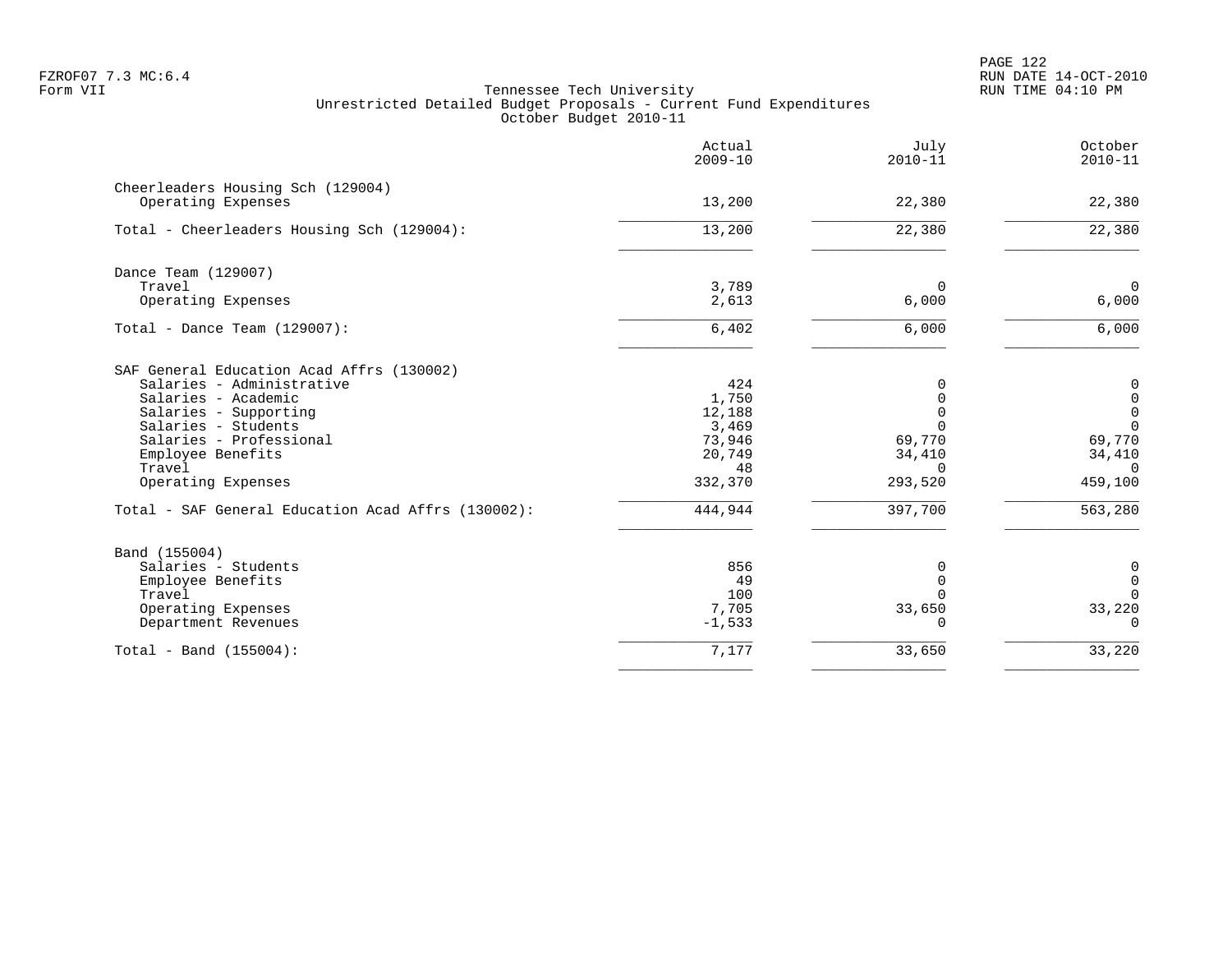|                                                      | Actual<br>$2009 - 10$ | July<br>$2010 - 11$ | October<br>$2010 - 11$ |
|------------------------------------------------------|-----------------------|---------------------|------------------------|
| Pep Band Scholarships (155006)<br>Operating Expenses | 112,468               | 130,490             | 130,490                |
| Total - Pep Band Scholarships (155006):              | 112,468               | 130,490             | 130,490                |
|                                                      |                       |                     |                        |
| Postage and Mailing (203007)<br>Operating Expenses   | 6,000                 | $\mathbf 0$         | $\mathbf 0$            |
| Total - Postage and Mailing (203007):                | 6,000                 | $\Omega$            | $\Omega$               |
| CATS Bus Service (203026)                            |                       |                     |                        |
| Travel                                               | $\mathbf 0$           | $\Omega$            | 10,000                 |
| Total - CATS Bus Service (203026):                   | 0                     | $\Omega$            | 10,000                 |
| Marketing and Promotions (305000)                    |                       |                     |                        |
| Salaries - Professional<br>Employee Benefits         | 0<br>$\Omega$         | 100<br>720          | 100<br>720             |
| Operating Expenses                                   | 267,249               | 228,930             | 152,190                |
| Total - Marketing and Promotions (305000):           | 267,249               | 229,750             | 153,010                |
| Athletic Director (600050)                           |                       |                     |                        |
| Salaries - Administrative                            | 67,738                | 67,838              | 67,838                 |
| Salaries - Supporting<br>Salaries - Students         | 93,067<br>6,052       | 91,986<br>$\Omega$  | 91,986<br>$\Omega$     |
| Salaries - Professional                              | 184,810               | 175,930             | 175,930                |
| Employee Benefits                                    | 109,662               | 123,880             | 123,880                |
| Travel                                               | 21,268                | 2,580               | 12,580                 |
| Operating Expenses                                   | 266,580               | 106,390             | 299,030                |
| Capital Outlay                                       | 55,269                | 0                   | 0                      |
| Department Revenues                                  | $-51$                 | $\Omega$            | $\Omega$               |
| Total - Athletic Director (600050):                  | 804,395               | 568,604             | 771,244                |
|                                                      |                       |                     |                        |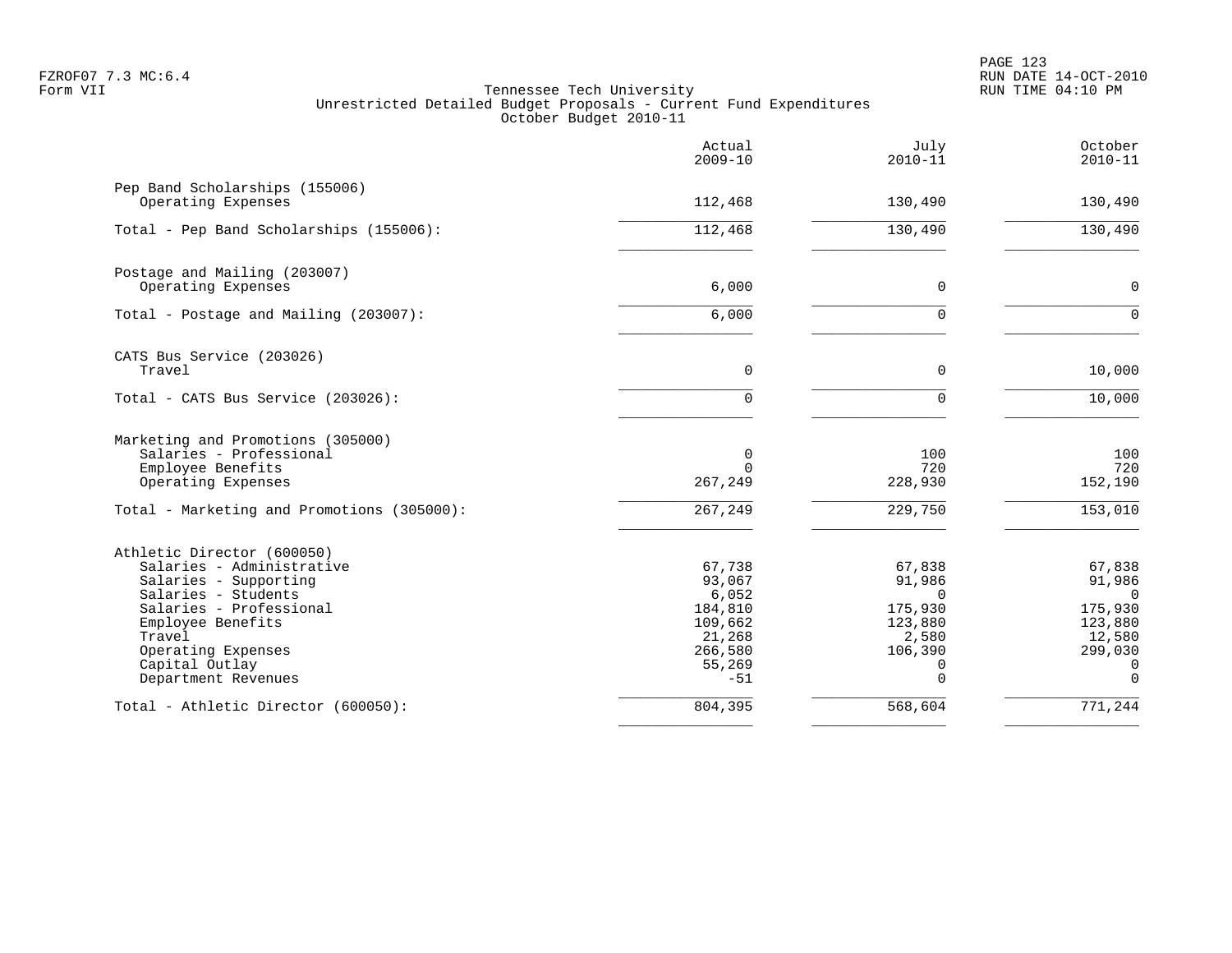|                                                        | Actual<br>$2009 - 10$ | July<br>$2010 - 11$ | October<br>$2010 - 11$ |
|--------------------------------------------------------|-----------------------|---------------------|------------------------|
| Athletic Grad Assistant (600051)<br>Operating Expenses | 14,171                | 13,680              | 13,680                 |
| Total - Athletic Grad Assistant (600051):              | 14,171                | 13,680              | 13,680                 |
| Marketing and Promotion Management (600052)            |                       |                     |                        |
| Salaries - Academic                                    | 1,057                 |                     | 0                      |
| Salaries - Supporting                                  | 6,656                 |                     | $\mathbf 0$            |
| Salaries - Students                                    | 22,628                |                     | $\Omega$               |
| Employee Benefits<br>Travel                            | 1,075<br>574          | 440                 | 440<br>$\Omega$        |
| Operating Expenses                                     | 153,996               |                     | 100,000                |
| Department Revenues                                    | $-7$                  |                     | $\Omega$               |
| Total - Marketing and Promotion Management (600052):   | 185,979               | 440                 | 100,440                |
| Athletic Concessions CDS (600053)                      |                       |                     |                        |
| Operating Expenses                                     | 0                     | 32,000              | 32,000                 |
| Total - Athletic Concessions CDS (600053):             |                       | 32,000              | 32,000                 |
| Athletic Medical and Insurance (600054)                |                       |                     |                        |
| Operating Expenses                                     | 188,151               | 187,650             | 187,650                |
| Total - Athletic Medical and Insurance (600054):       | 188,151               | 187,650             | 187,650                |
|                                                        |                       |                     |                        |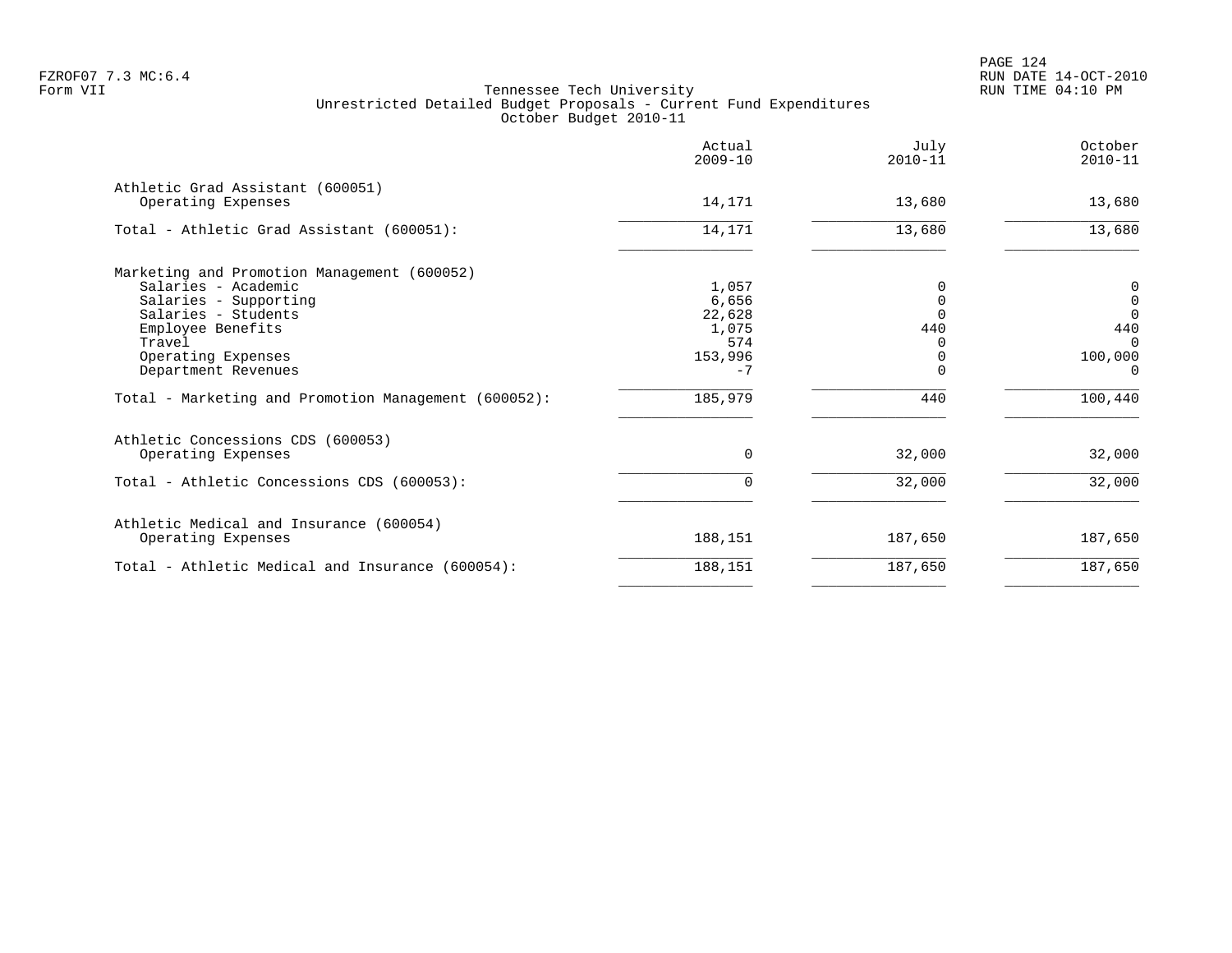|                                                                                                                                                                                    | Actual<br>$2009 - 10$                                        | July<br>$2010 - 11$                                             | October<br>$2010 - 11$                                               |
|------------------------------------------------------------------------------------------------------------------------------------------------------------------------------------|--------------------------------------------------------------|-----------------------------------------------------------------|----------------------------------------------------------------------|
| Athletic Awards (600055)<br>Operating Expenses                                                                                                                                     | 13,339                                                       | $\mathbf 0$                                                     | 10,000                                                               |
| Total - Athletic Awards (600055):                                                                                                                                                  | 13,339                                                       | $\Omega$                                                        | 10,000                                                               |
| Athletic Comp Tickets (600056)<br>Operating Expenses                                                                                                                               | 19,780                                                       | 16,890                                                          | 16,890                                                               |
| Total - Athletic Comp Tickets (600056):                                                                                                                                            | 19,780                                                       | 16,890                                                          | 16,890                                                               |
| Athletic Book Account (600057)<br>Operating Expenses                                                                                                                               | 142,953                                                      | 45,000                                                          | 45,000                                                               |
| Total - Athletic Book Account (600057):                                                                                                                                            | 142,953                                                      | 45,000                                                          | 45,000                                                               |
| Athletic Book Trans Out (600058)<br>Operating Expenses<br>Total - Athletic Book Trans Out (600058):                                                                                | $-142,953$<br>$-142,953$                                     | $-45,000$<br>$-45,000$                                          | $-45,000$<br>$-45,000$                                               |
| Sports Information (600059)<br>Salaries - Supporting<br>Salaries - Students<br>Salaries - Professional<br>Employee Benefits<br>Travel<br>Operating Expenses<br>Department Revenues | 31,778<br>493<br>52,660<br>27,014<br>5,727<br>58,971<br>$-4$ | 4,594<br>$\Omega$<br>52,860<br>32,860<br>1,920<br>0<br>$\Omega$ | 4,594<br>$\Omega$<br>52,860<br>32,860<br>1,920<br>50,000<br>$\Omega$ |
| Total - Sports Information (600059):                                                                                                                                               | 176,639                                                      | 92,234                                                          | 142,234                                                              |
|                                                                                                                                                                                    |                                                              |                                                                 |                                                                      |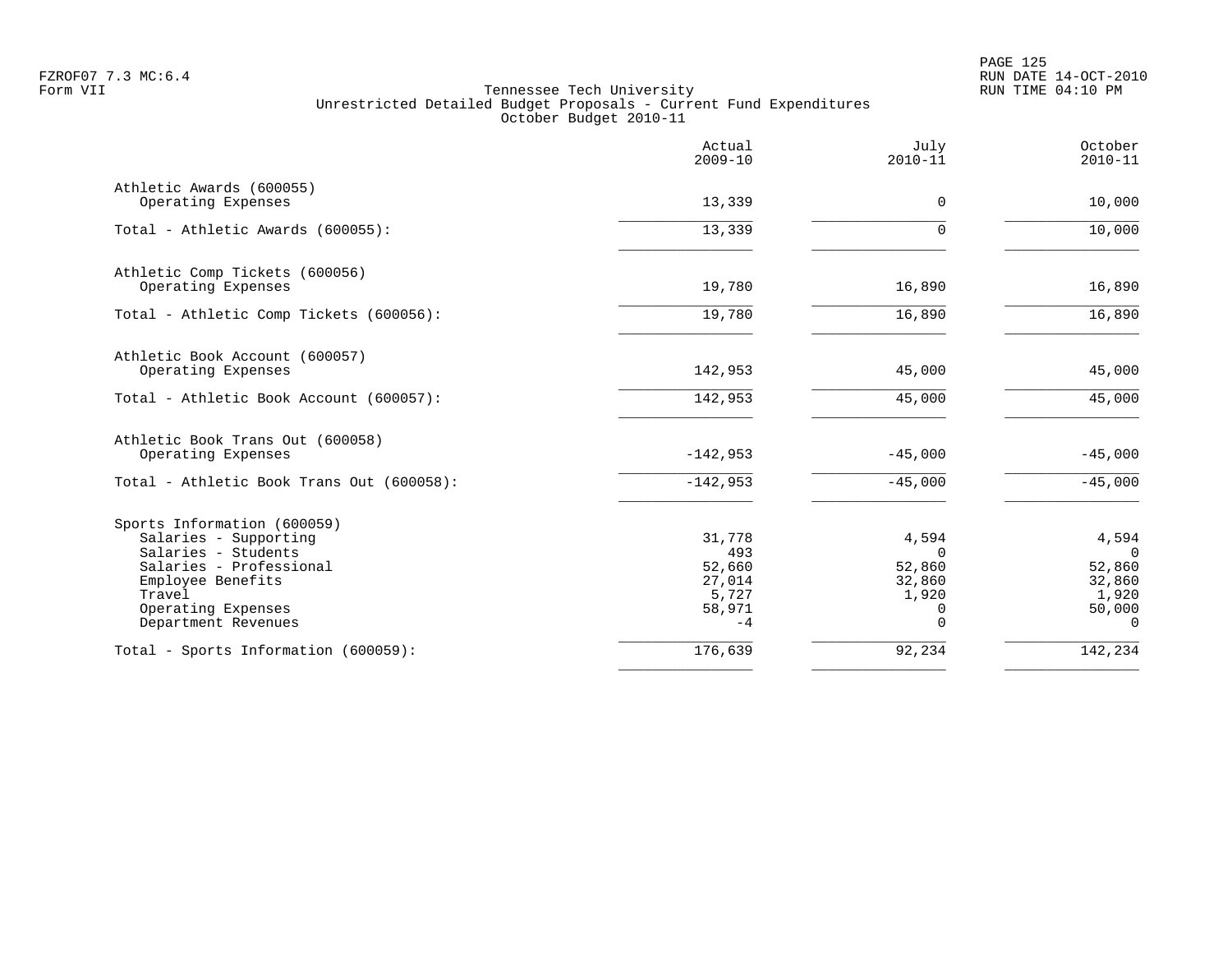PAGE 126 FZROF07 7.3 MC:6.4 RUN DATE 14-OCT-2010

| Actual<br>$2009 - 10$ | July<br>$2010 - 11$                         | October<br>$2010 - 11$          |
|-----------------------|---------------------------------------------|---------------------------------|
|                       |                                             |                                 |
| 6,767                 | 6,767                                       | 6,767                           |
| 29,774                | 29,874                                      | 29,874                          |
| 16,918                | 31,760                                      | 31,760                          |
| 15                    | $\Omega$                                    | $\Omega$                        |
| 7,605                 | 12,690                                      | 12,690                          |
| $-3$                  | <sup>0</sup>                                | $\Omega$                        |
| 61,076                | 81,091                                      | 81,091                          |
|                       |                                             |                                 |
|                       |                                             | $\overline{0}$                  |
|                       |                                             | 800                             |
| $\Omega$              | 300                                         | 300                             |
| 258                   | $\Omega$                                    | $\Omega$                        |
| $\Omega$              | 7,490                                       | 7,490                           |
| 11,647                | 8,590                                       | 8,590                           |
|                       |                                             |                                 |
|                       |                                             | $\Omega$                        |
|                       |                                             | 139,141                         |
| 36,454                | 73,200                                      | 73,200                          |
|                       | 4,010                                       | 4,010                           |
| 70,907                | 35,190                                      | 50,190                          |
| 5,497                 | $\Omega$                                    | $\Omega$                        |
| 265,207               | 251,541                                     | 266,541                         |
|                       | 3,138<br>8,251<br>6,120<br>140,392<br>5,837 | 0<br>800<br>$\Omega$<br>139,141 |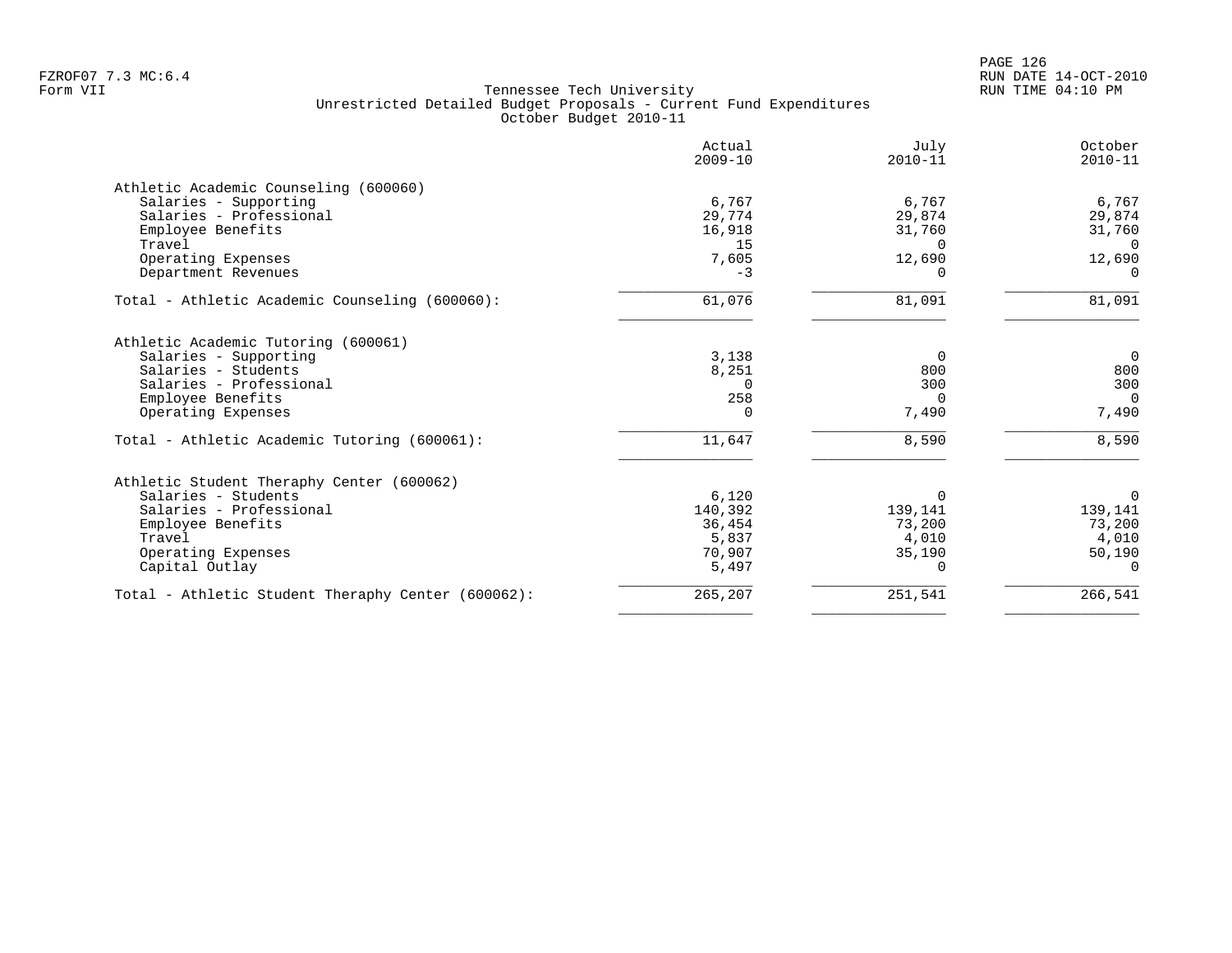PAGE 127 FZROF07 7.3 MC:6.4 RUN DATE 14-OCT-2010

|                                                                    | Actual<br>$2009 - 10$ | July<br>$2010 - 11$ | October<br>$2010 - 11$ |
|--------------------------------------------------------------------|-----------------------|---------------------|------------------------|
| Athletic Training Graduate Teaching (600064)<br>Operating Expenses | 22,345                | 21,030              | 21,030                 |
| Total - Athletic Training Graduate Teaching (600064):              | 22,345                | 21,030              | 21,030                 |
| Graduation Incentive (600065)                                      |                       |                     |                        |
| Operating Expenses                                                 | 86,464                | 186,530             | 186,530                |
| Total - Graduation Incentive (600065):                             | 86,464                | 186,530             | 186,530                |
| Strength and Conditioning (600066)                                 |                       |                     |                        |
| Salaries - Supporting                                              | 8,222                 | 0                   | $\mathbf 0$            |
| Salaries - Students                                                | 2,170                 | $\Omega$            | $\Omega$               |
| Salaries - Professional                                            | 45,040<br>14,266      | 39,540              | 39,540                 |
| Employee Benefits<br>Travel                                        | 2,166                 | 12,500<br>1,500     | 12,500<br>1,500        |
| Operating Expenses                                                 | 10,537                | 9,000               | 9,000                  |
| Department Revenues                                                | $-15$                 | $\Omega$            | $\Omega$               |
| Total - Strength and Conditioning (600066):                        | 82,386                | 62,540              | 62,540                 |
| Football (601000)                                                  |                       |                     |                        |
| Salaries - Supporting                                              | 26,308                | 26,408              | 26,408                 |
| Salaries - Students                                                | $\Omega$              | 50                  | 50                     |
| Salaries - Professional                                            | 303,377               | 260,796             | 260,796                |
| Employee Benefits<br>Travel                                        | 88,933                | 144,890             | 144,890                |
| Operating Expenses                                                 | 212,550<br>245,237    | 87,750<br>88,490    | 152,750<br>188,490     |
| Department Revenues                                                | $-42$                 | $\Omega$            | $\Omega$               |
| $Total - Football (601000):$                                       | 876,363               | 608,384             | 773,384                |
|                                                                    |                       |                     |                        |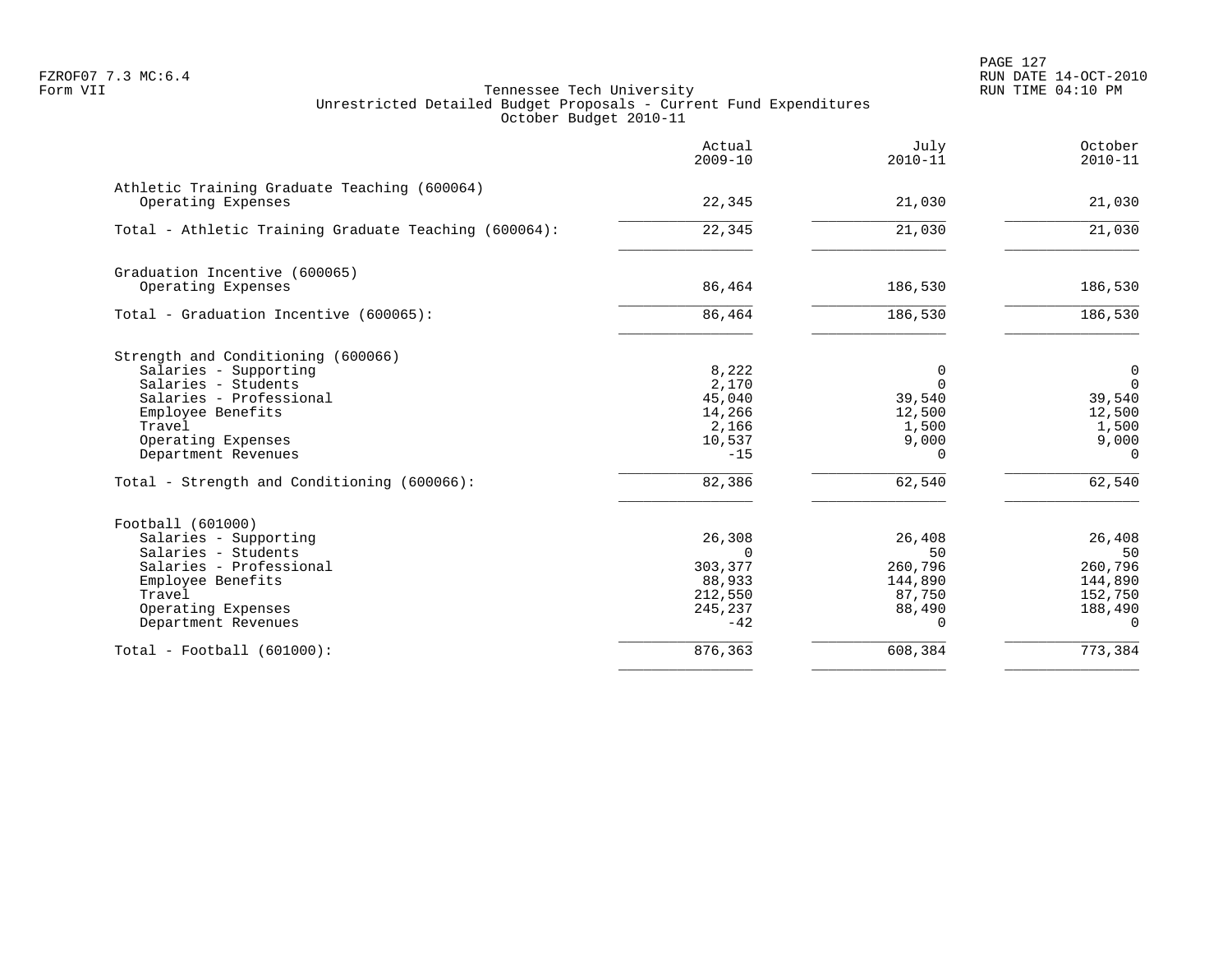|                                      | Actual<br>$2009 - 10$ | July<br>$2010 - 11$ | October<br>$2010 - 11$ |
|--------------------------------------|-----------------------|---------------------|------------------------|
| Mens Basketball (601001)             |                       |                     |                        |
| Salaries - Supporting                | 30,925                | 20,510              | 20,510                 |
| Salaries - Students                  | $\Omega$              | 100                 | 100                    |
| Salaries - Professional              | 184,040               | 179,072             | 179,072                |
| Employee Benefits                    | 75,164                | 79,230              | 79,230                 |
| Travel                               | 150,377               | 60,980              | 60,980                 |
| Operating Expenses                   | 90,120                | 56,140              | 56,140                 |
| Department Revenues                  | $-45$                 | 0                   | $\Omega$               |
| Total - Mens Basketball (601001):    | 530,581               | 396,032             | 396,032                |
| Baseball (601003)                    |                       |                     |                        |
| Salaries - Students                  | $\Omega$              | 280                 | 280                    |
| Salaries - Professional              | 67,637                | 41,187              | 48,550                 |
| Employee Benefits                    | 16,468                | 21,050              | 21,050                 |
| Travel                               | 43,708                | 14,490              | 14,490                 |
| Operating Expenses                   | 49,409                | 8,950               | 8,950                  |
| Department Revenues                  | $-13$                 | $\Omega$            | $\Omega$               |
| $Total - Baseball (601003):$         | 177,209               | 85,957              | 93,320                 |
| Mens Cross Country (601005)          |                       |                     |                        |
| Salaries - Professional              | 6,000                 | 1,050               | 1,050                  |
| Employee Benefits                    | 459                   | 90                  | 90                     |
| Travel                               | 4,822                 | 2,970               | 2,970                  |
| Operating Expenses                   | 4,274                 | 2,240               | 2,240                  |
| Total - Mens Cross Country (601005): | 15,555                | 6,350               | 6,350                  |
|                                      |                       |                     |                        |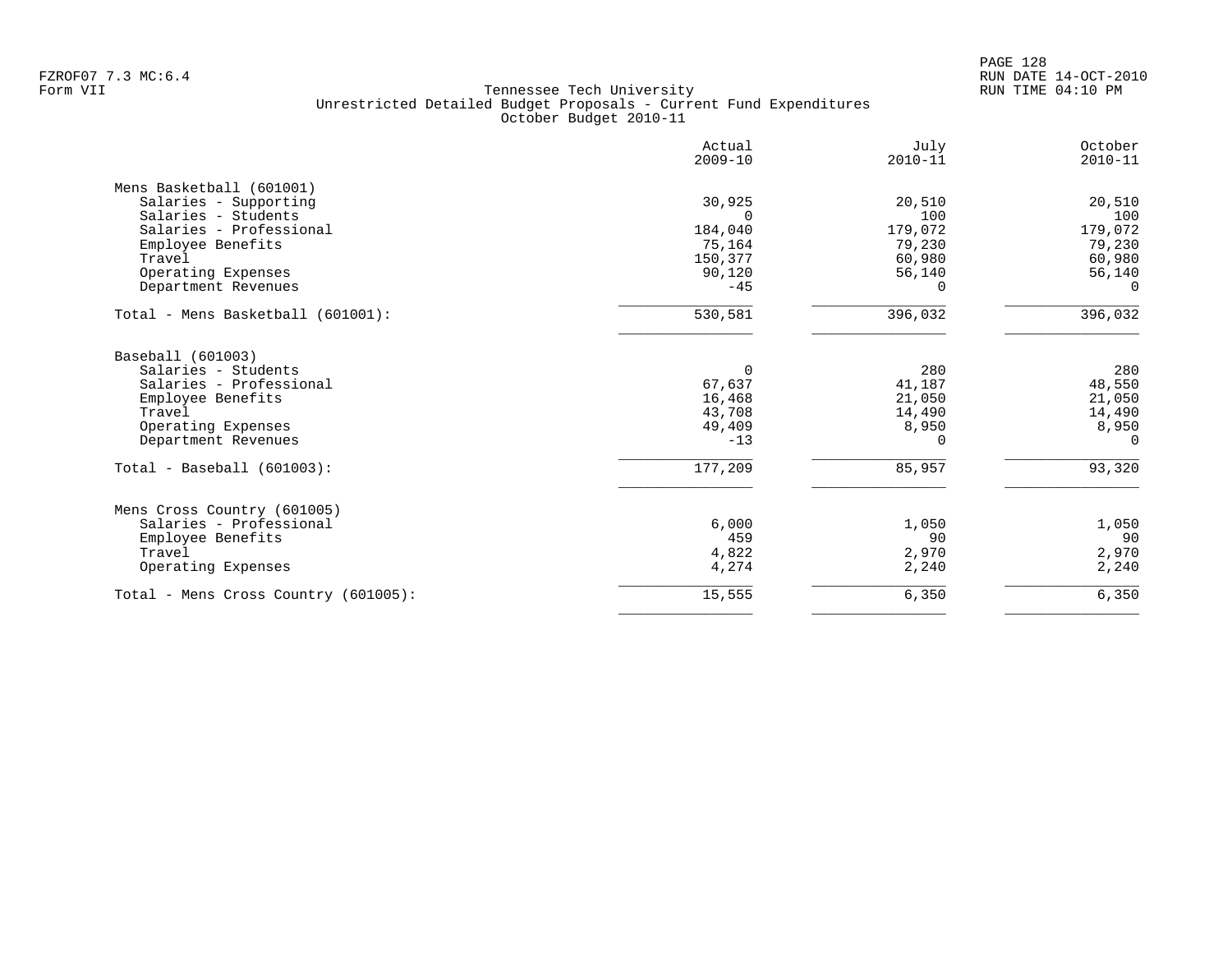PAGE 129 FZROF07 7.3 MC:6.4 RUN DATE 14-OCT-2010

|                                               | Actual<br>$2009 - 10$ | July<br>$2010 - 11$ | October<br>$2010 - 11$ |
|-----------------------------------------------|-----------------------|---------------------|------------------------|
| Mens Golf (601006)<br>Salaries - Professional | 10,500                | 4,380               | 4,380                  |
| Employee Benefits                             | $\Omega$              | 360                 | 360                    |
| Travel<br>Operating Expenses                  | 20,855<br>6,360       | 8,910<br>2,240      | 8,910<br>2,240         |
| Total - Mens Golf $(601006)$ :                | 37,715                | 15,890              | 15,890                 |
|                                               |                       |                     |                        |
| Mens Tennis (601007)                          |                       |                     |                        |
| Salaries - Professional                       | 21,467                | 36,400              | 36,400                 |
| Employee Benefits                             | 4,268                 | 7,730               | 7,730                  |
| Travel                                        | 18,911                | 8,540               | 8,540                  |
| Operating Expenses                            | 17,685                | 4,460               | 4,460                  |
| Total - Mens Tennis (601007):                 | 62,331                | 57,130              | 57,130                 |
| Mens Tennis Tournaments (601008)              |                       |                     |                        |
| Travel                                        | 3,026                 | 0                   | $\mathbf 0$            |
| Total - Mens Tennis Tournaments (601008):     | 3,026                 | $\Omega$            | $\Omega$               |
| Mens Rifle Range (601009)                     |                       |                     |                        |
| Salaries - Professional                       | 3,500                 | 2,100               | 2,100                  |
| Employee Benefits                             | 268                   | 300                 | 300                    |
| Travel                                        | 7,833                 | 3,340               | 3,340                  |
| Operating Expenses                            | 6,701                 | 3,340               | 3,340                  |
| Total - Mens Rifle Range $(601009)$ :         | 18,302                | 9,080               | 9,080                  |
|                                               |                       |                     |                        |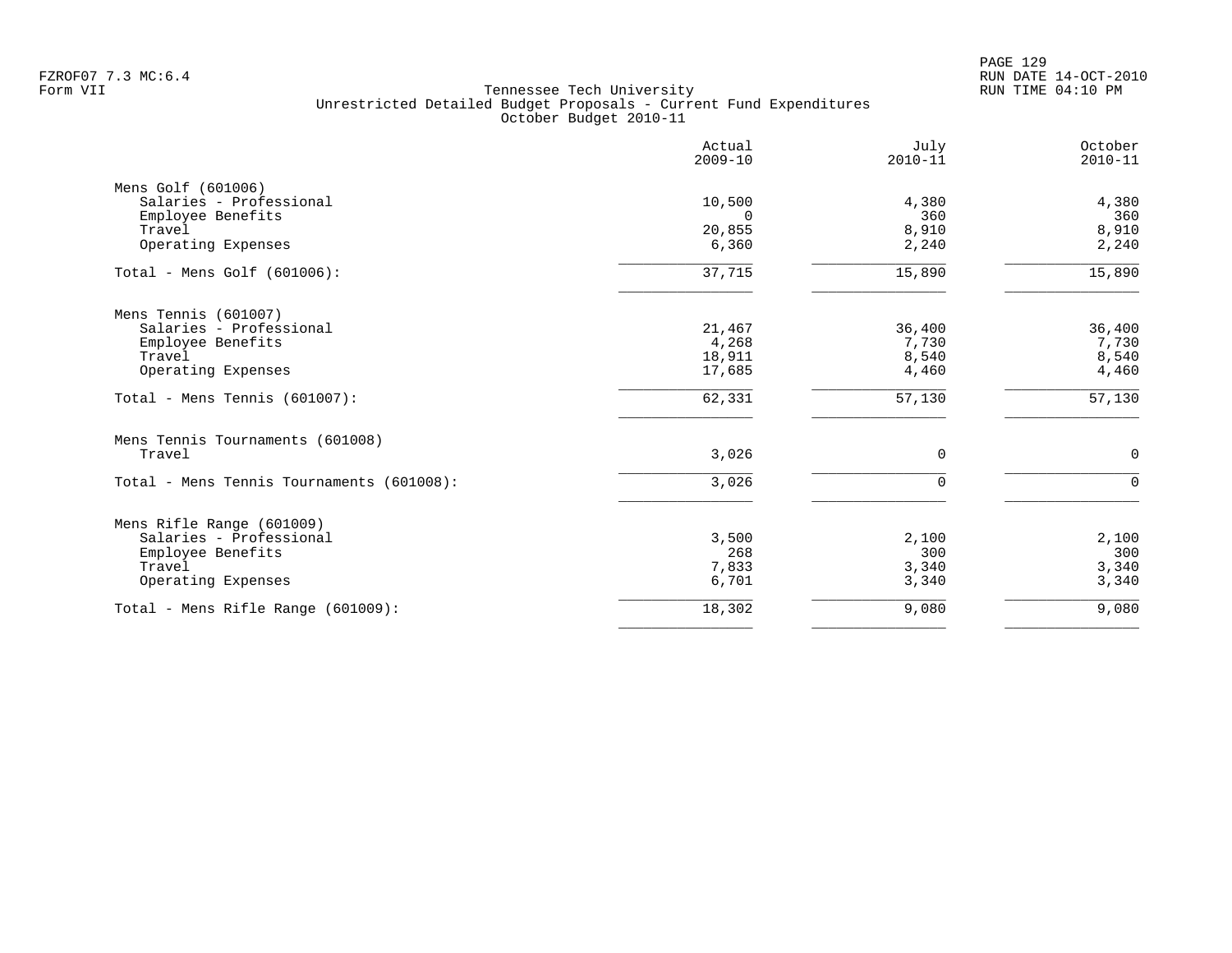PAGE 130 FZROF07 7.3 MC:6.4 RUN DATE 14-OCT-2010

|                                                                    |               | $2010 - 11$   | $2010 - 11$      |
|--------------------------------------------------------------------|---------------|---------------|------------------|
| Mens Rifle Tournaments (601010)<br>Travel                          | 1,702         | 0             | 0                |
| Total - Mens Rifle Tournaments (601010):                           | 1,702         | $\Omega$      | $\Omega$         |
| Mens OVC Tournaments (601011)<br>Travel<br>Operating Expenses      | 8,886<br>200  | 0<br>$\Omega$ | 0<br>$\mathbf 0$ |
| Total - Mens OVC Tournaments (601011):                             | 9,086         | 0             | $\Omega$         |
| Mens OVC Golf (601012)<br>Travel                                   | 2,286         | 0             | $\mathbf 0$      |
| Total - Mens OVC Golf $(601012)$ :                                 | 2,286         | ∩             | $\cap$           |
| Mens OVC Baseball Tourney (601014)<br>Travel<br>Operating Expenses | 16,582<br>834 | 0<br>$\Omega$ | 0<br>$\Omega$    |
| Total - Mens OVC Baseball Tourney (601014):                        | 17,416        | $\Omega$      | $\Omega$         |
| Mens OVC Cross Country Tourney (601016)<br>Travel                  | 120           | $\Omega$      | 0                |
| Total - Mens OVC Cross Country Tourney (601016):                   | 120           | 0             | 0                |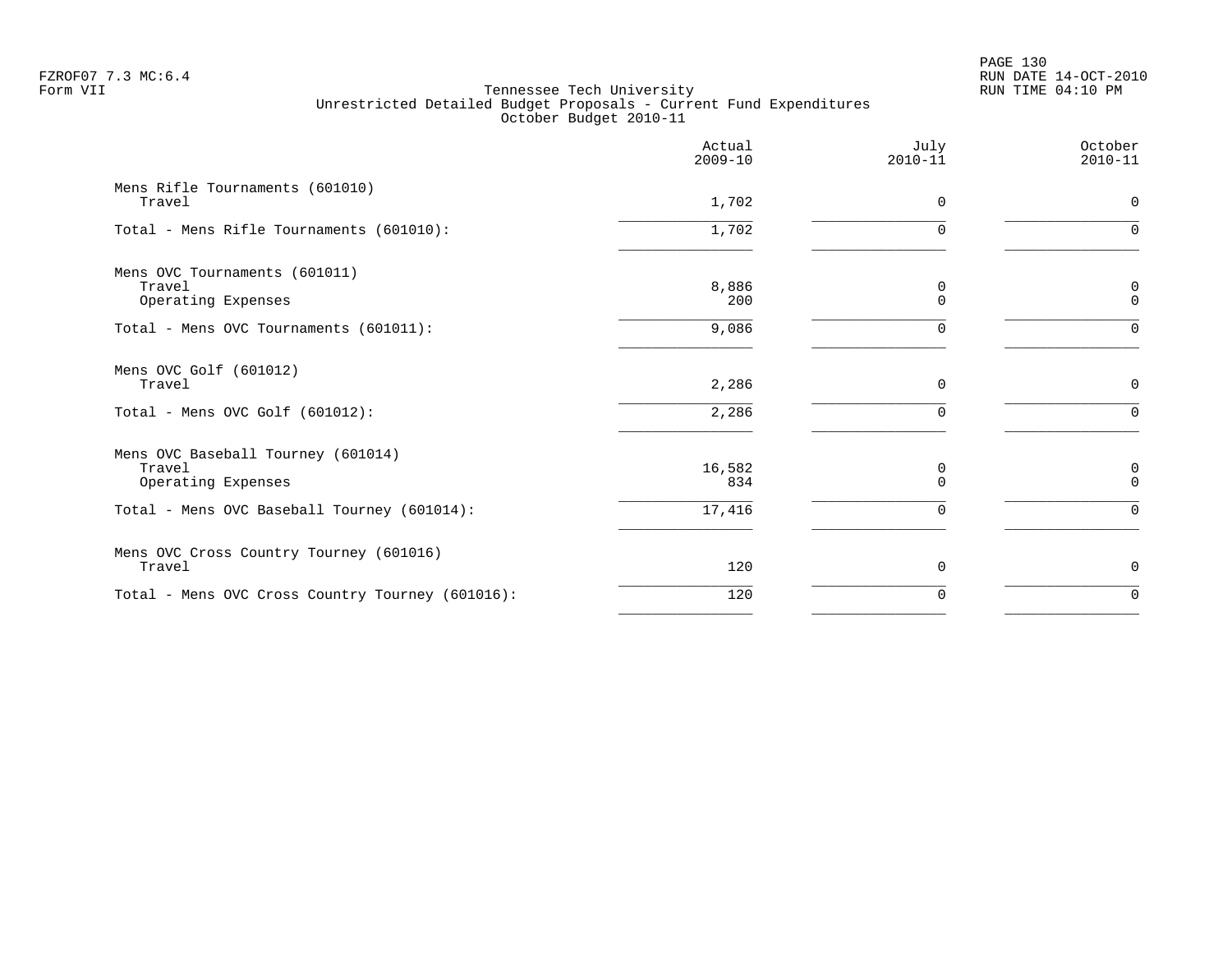|                                                                                                 | Actual<br>$2009 - 10$ | July<br>$2010 - 11$ | October<br>$2010 - 11$ |
|-------------------------------------------------------------------------------------------------|-----------------------|---------------------|------------------------|
| Football Scholarships (601060)<br>Operating Expenses                                            | 1,298,236             | 1,272,820           | 1,351,510              |
| Total - Football Scholarships (601060):                                                         | 1,298,236             | 1,272,820           | 1,351,510              |
| Mens Basketball Scholarships (601061)<br>Operating Expenses                                     | 336,066               | 340,550             | 362,430                |
| Total - Mens Basketball Scholarships (601061):                                                  | 336,066               | 340,550             | 362,430                |
| Baseball Scholarships (601062)<br>Operating Expenses<br>Total - Baseball Scholarships (601062): | 218,608<br>218,608    | 237,930<br>237,930  | 252,670<br>252,670     |
| Mens Rifle Range Scholarships (601063)<br>Operating Expenses                                    | 69,795                | $\Omega$            | 56,430                 |
| Total - Mens Rifle Range Scholarships (601063):                                                 | 69,795                |                     | 56,430                 |
| Mens Tennis Scholarships (601064)<br>Operating Expenses                                         | 120,974               | 113,350             | 120,670                |
| Total - Mens Tennis Scholarships (601064):                                                      | 120,974               | 113,350             | 120,670                |
|                                                                                                 |                       |                     |                        |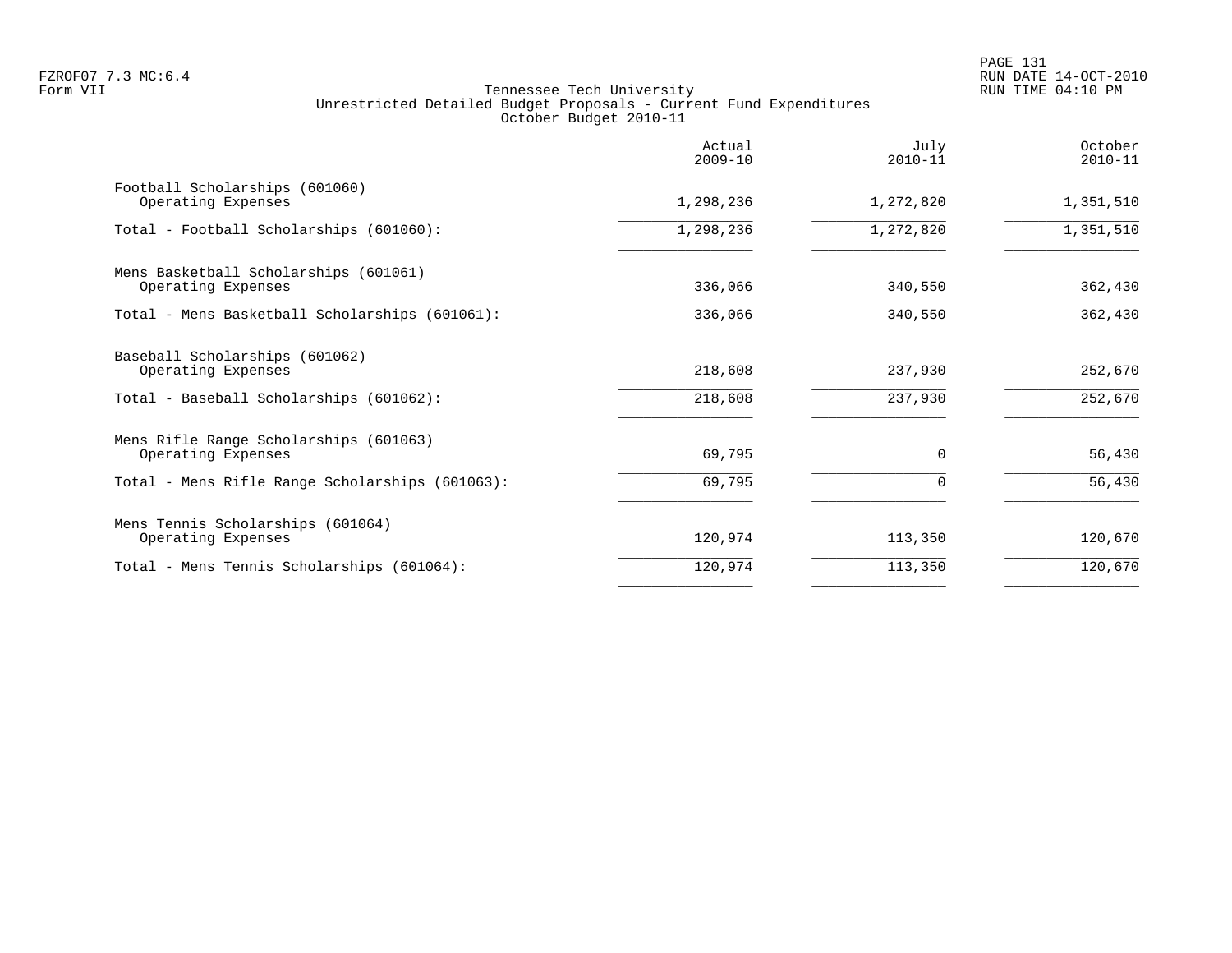|                                                                | Actual<br>$2009 - 10$ | July<br>$2010 - 11$ | October<br>$2010 - 11$ |
|----------------------------------------------------------------|-----------------------|---------------------|------------------------|
| Mens Golf Scholarships (601065)<br>Operating Expenses          | 28,444                | 59,000              | 62,190                 |
| Total - Mens Golf Scholarships (601065):                       | 28,444                | 59,000              | 62,190                 |
|                                                                |                       |                     |                        |
| Mens Cross Country Scholarships (601066)<br>Operating Expenses | 69,187                | 65,550              | 69,100                 |
| Total - Mens Cross Country Scholarships (601066):              | 69,187                | 65,550              | 69,100                 |
| Womens Basketball (602000)                                     |                       |                     |                        |
| Salaries - Supporting                                          | 22,965                | 17,460              | 17,460                 |
| Salaries - Students                                            | $\Omega$              | 100                 | 100                    |
| Salaries - Professional                                        | 155,609<br>51,413     | 176,380<br>55,170   | 176,380                |
| Employee Benefits<br>Travel                                    | 92,706                | 31,530              | 55,170<br>31,530       |
| Operating Expenses                                             | 90,048                | 15,870              | 15,870                 |
| Department Revenues                                            | $-49$                 | 0                   | $\Omega$               |
| Total - Womens Basketball (602000):                            | 412,692               | 296,510             | 296,510                |
| Womens Bball OVC Tournaments (602001)                          |                       |                     |                        |
| Travel                                                         | 2,109                 | 0                   | 0                      |
| Operating Expenses                                             | 200                   | $\Omega$            | $\Omega$               |
| Total - Womens Bball OVC Tournaments (602001):                 | 2,309                 | 0                   | $\mathbf 0$            |
|                                                                |                       |                     |                        |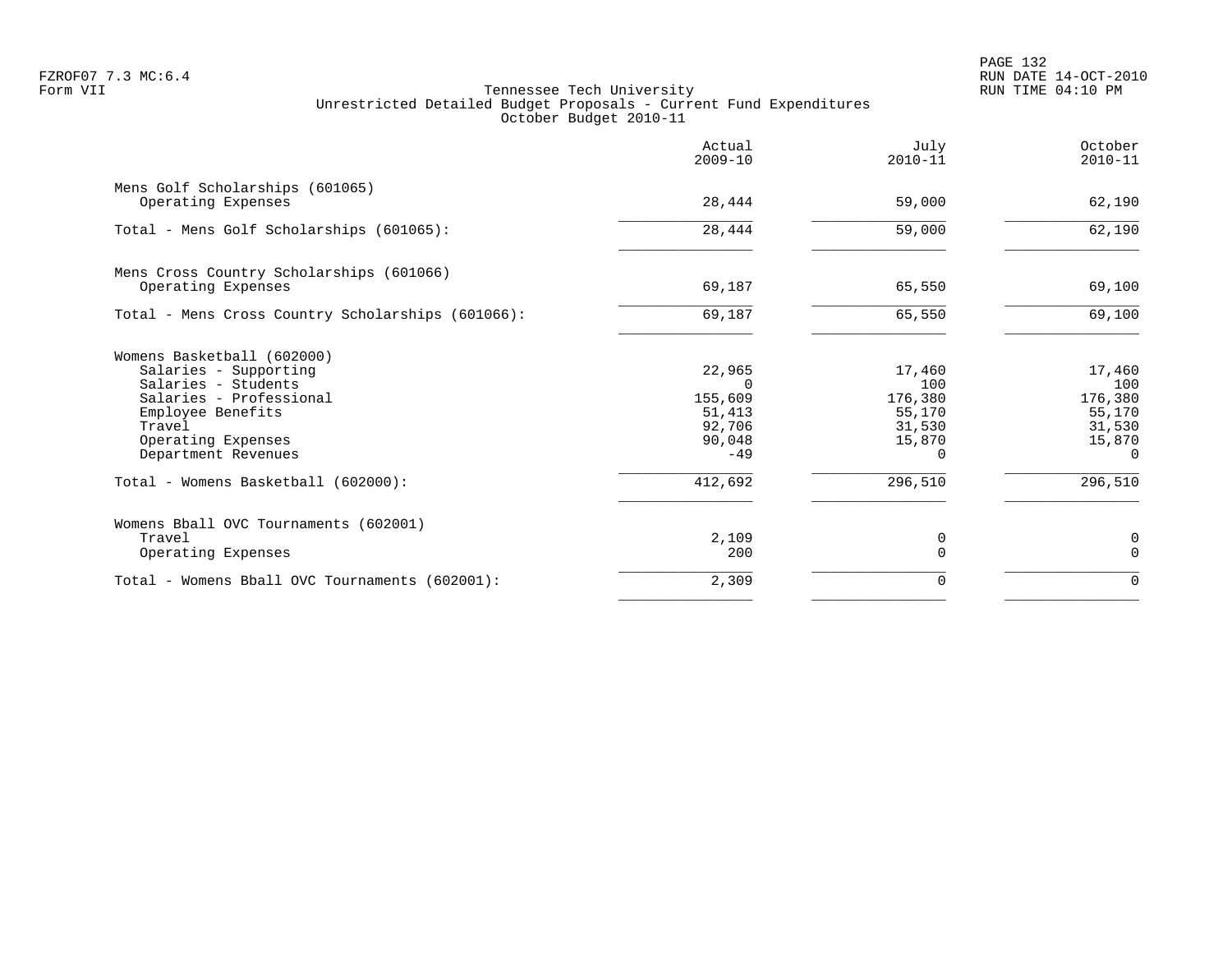|                                                 | Actual<br>$2009 - 10$ | July<br>$2010 - 11$ | October<br>$2010 - 11$ |
|-------------------------------------------------|-----------------------|---------------------|------------------------|
| Womens Volleyball (602004)                      |                       |                     |                        |
| Salaries - Students                             | 1,368                 | 550                 | 550                    |
| Salaries - Professional                         | 54,505                | 54,745              | 54,745                 |
| Employee Benefits                               | 16,362                | 29,090              | 29,090                 |
| Travel                                          | 30,538                | 15,240              | 15,240                 |
| Operating Expenses                              | 19,513                | 8,750               | 8,750                  |
| Department Revenues                             | $-11$                 | $\Omega$            | $\mathbf 0$            |
| Total - Womens Volleyball (602004):             | 122,275               | 108,375             | 108,375                |
| Womens Volleyball Tournaments (602005)          |                       |                     |                        |
| Travel                                          | 5,053                 | $\mathbf 0$         | $\mathbf 0$            |
| Total - Womens Volleyball Tournaments (602005): | 5,053                 | $\Omega$            | $\mathbf 0$            |
| Womens Tennis (602006)                          |                       |                     |                        |
| Salaries - Professional                         | 21,467                | 4,000               | 4,000                  |
| Employee Benefits                               | 4,268                 | 7,400               | 7,400                  |
| Travel                                          | 20,064                | 8,910               | 8,910                  |
| Operating Expenses                              | 16,113                | 2,810               | 2,810                  |
| Total - Womens Tennis (602006):                 | 61,912                | 23,120              | 23,120                 |
| Womens Golf (602008)                            |                       |                     |                        |
| Salaries - Professional                         | 10,500                | 6,130               | 6,130                  |
| Employee Benefits                               | 803                   | 510                 | 510                    |
| Travel                                          | 21,266                | 8,910               | 8,910                  |
| Operating Expenses                              | 8,847                 | 1,480               | 1,480                  |
| Total - Womens Golf (602008):                   | 41,416                | 17,030              | 17,030                 |
|                                                 |                       |                     |                        |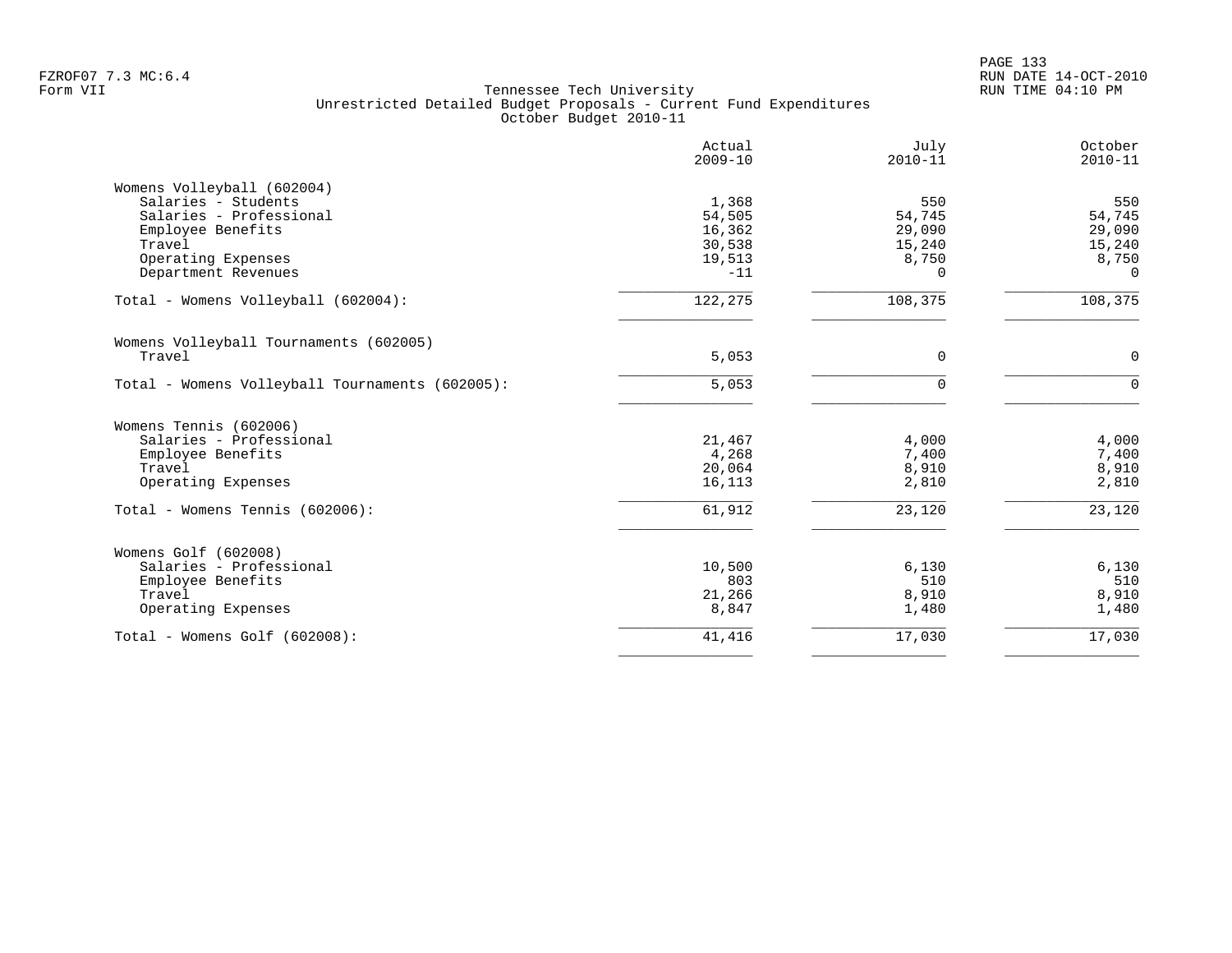| Actual<br>$2009 - 10$ | July<br>$2010 - 11$                        | October<br>$2010 - 11$                                            |
|-----------------------|--------------------------------------------|-------------------------------------------------------------------|
|                       |                                            |                                                                   |
|                       |                                            | 8,400                                                             |
|                       |                                            | 1,130                                                             |
|                       |                                            | 7,430                                                             |
|                       |                                            | 3,260                                                             |
|                       |                                            | $\Omega$                                                          |
| 55,054                | 20,220                                     | 20,220                                                            |
|                       |                                            |                                                                   |
| 1,125                 | 0                                          | 0                                                                 |
| 6,132                 | $\Omega$                                   | $\Omega$                                                          |
| 7,257                 | $\Omega$                                   | $\Omega$                                                          |
|                       |                                            |                                                                   |
| 73,706                | 55,816                                     | 55,816                                                            |
| 17,577                | 17,330                                     | 17,330                                                            |
| 36,659                | 15,420                                     | 15,420                                                            |
| 39,126                | 10,030                                     | 10,030                                                            |
| $-2$                  | $\Omega$                                   | $\Omega$                                                          |
| 167,066               | 98,596                                     | 98,596                                                            |
|                       |                                            |                                                                   |
| $\Omega$              | 500                                        | 500                                                               |
| 65,440                | 42,750                                     | 42,750                                                            |
| 12,012                | 10,860                                     | 10,860                                                            |
| 44,522                | 7,430                                      | 7,430                                                             |
| 31,847                | 10,410                                     | 10,410                                                            |
| $-13$                 | $\Omega$                                   | $\cap$                                                            |
|                       |                                            | 71,950                                                            |
|                       | 9,000<br>688<br>11,038<br>15,953<br>18,375 | 8,400<br>1,130<br>7,430<br>3,260<br>$\Omega$<br>153,808<br>71,950 |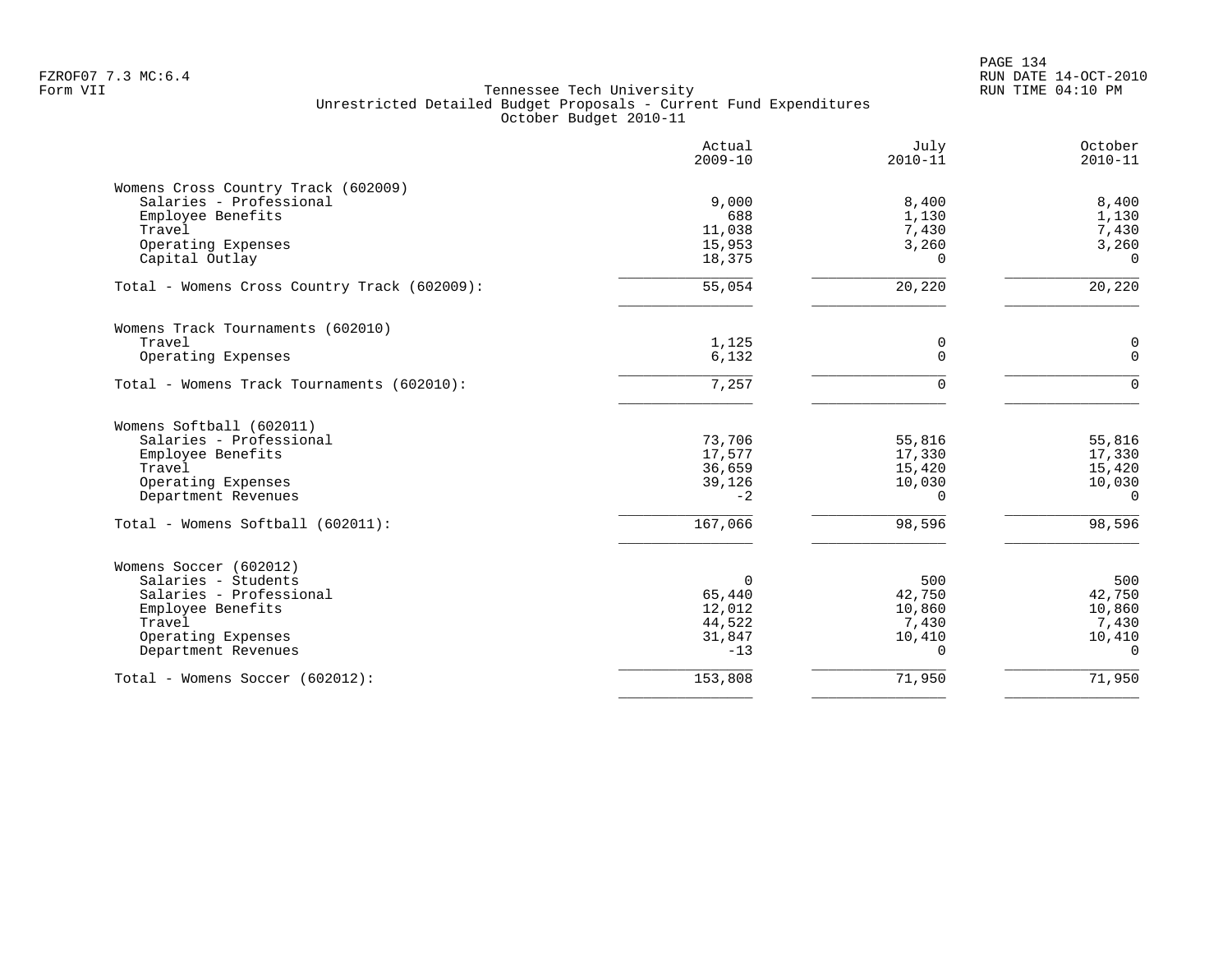PAGE 135 FZROF07 7.3 MC:6.4 RUN DATE 14-OCT-2010

|                                                                          | Actual<br>$2009 - 10$ | July<br>$2010 - 11$  | October<br>$2010 - 11$ |
|--------------------------------------------------------------------------|-----------------------|----------------------|------------------------|
| Womens OVC Softball Tournaments (602013)<br>Travel<br>Operating Expenses | 4,783<br>425          | $\Omega$<br>$\Omega$ | $\Omega$<br>$\Omega$   |
| Total - Womens OVC Softball Tournaments (602013):                        | 5,208                 |                      | 0                      |
| Womens OVC Golf (602014)<br>Travel                                       | 2,268                 | $\Omega$             | 0                      |
| Total - Womens OVC Golf (602014):                                        | 2,268                 | ∩                    | $\Omega$               |
| Womens Soccer OVC Tourney (602015)<br>Travel                             | 13,789                | $\mathbf 0$          | $\mathbf 0$            |
| Total - Womens Soccer OVC Tourney (602015):                              | 13,789                | $\Omega$             | $\Omega$               |
| Womens Basketball Scholarships (602060)<br>Operating Expenses            | 277,495               | 377,820              | 402,240                |
| Total - Womens Basketball Scholarships (602060):                         | 277,495               | 377,820              | 402,240                |
| Womens Volleyball Scholarships (602061)<br>Operating Expenses            | 264,127               | 308,210              | 328,200                |
| Total - Womens Volleyball Scholarships (602061):                         | 264,127               | 308,210              | 328,200                |
|                                                                          |                       |                      |                        |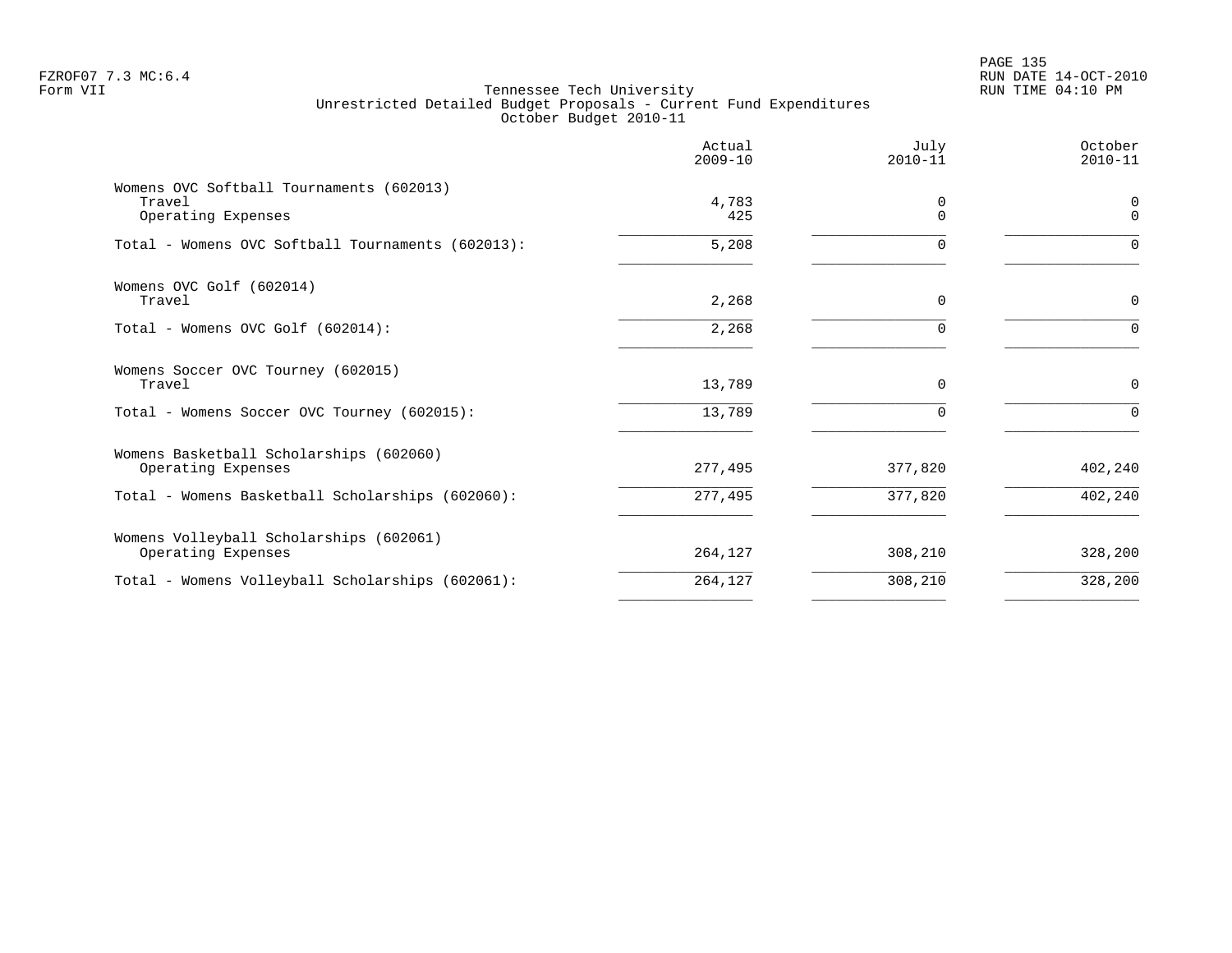|         | $\Omega$ | 78,910  |
|---------|----------|---------|
| 161,384 |          | 78,910  |
| 50,407  | 151,130  | 160,900 |
| 50,407  | 151,130  | 160,900 |
| 247,102 | 302,260  | 321,790 |
| 247,102 | 302,260  | 321,790 |
| 262,078 | 368,840  | 391,720 |
| 262,078 | 368,840  | 391,720 |
| 249,296 | 352,630  | 375,420 |
| 249,296 | 352,630  | 375,420 |
|         | 161,384  |         |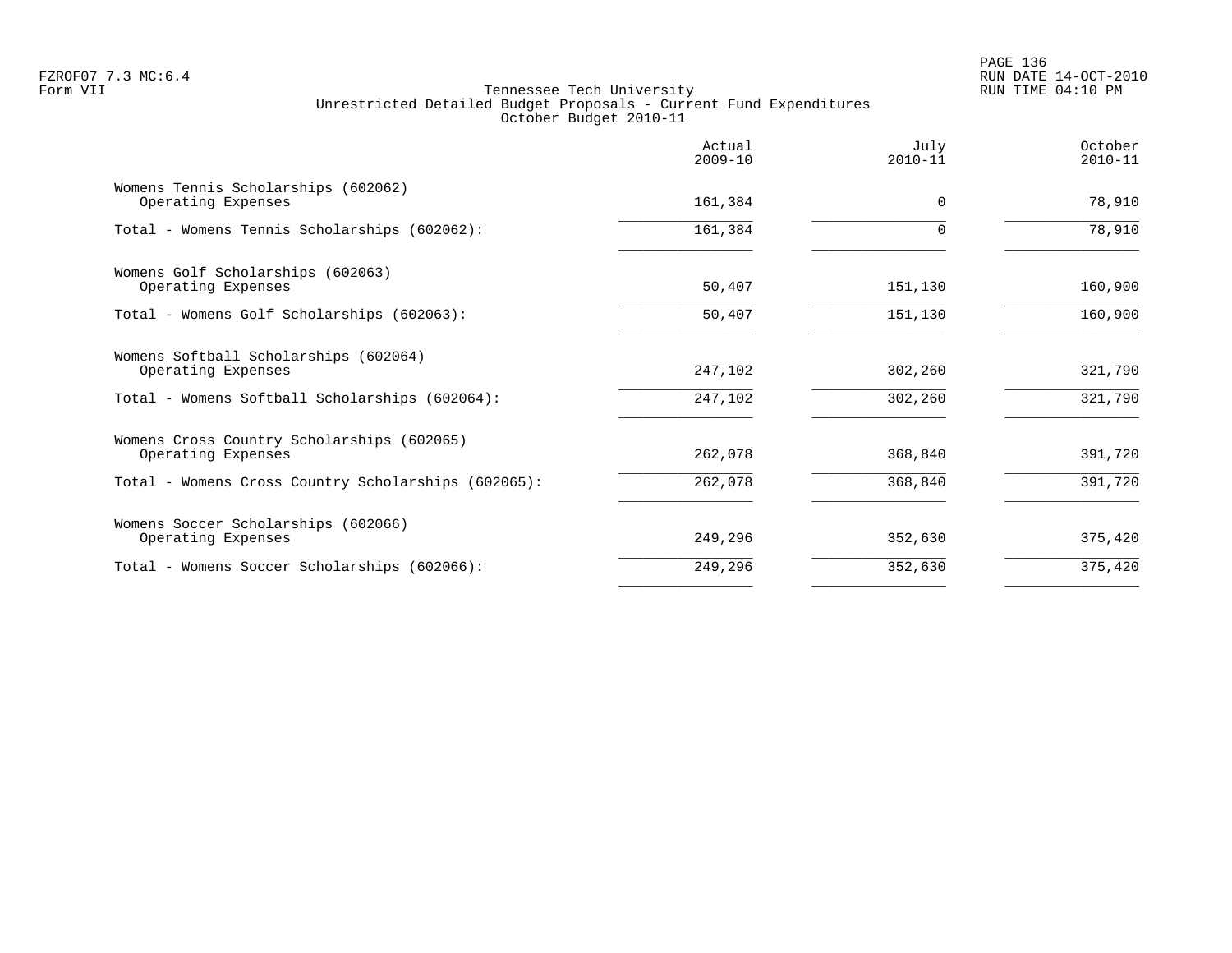|                                                   | Actual<br>$2009 - 10$ | July<br>$2010 - 11$ | October<br>$2010 - 11$ |
|---------------------------------------------------|-----------------------|---------------------|------------------------|
| Athletic Motor Pool (650000)                      |                       |                     |                        |
| Salaries - Professional                           | $\overline{0}$        | 4,000               | 4,000                  |
| Travel                                            | 699                   |                     | $\Omega$               |
| Operating Expenses                                | 31,268                | $\Omega$            | $\Omega$               |
| Total - Athletic Motor Pool (650000):             | 31,967                | 4,000               | 4,000                  |
| Athletic Motor Pool Revenue (650001)              |                       |                     |                        |
| Travel                                            | $-50,798$             | $\Omega$            | $\Omega$               |
| Operating Expenses                                | $-654$                | $-4,000$            | $-4,000$               |
| Total - Athletic Motor Pool Revenue (650001):     | $-51,452$             | $-4,000$            | $-4,000$               |
| Student Sports Comp (650002)                      |                       |                     |                        |
| Salaries - Students                               | 5,270                 | $\Omega$            | $\overline{0}$         |
| Salaries - Professional                           | 24,124                | 32,830              | 32,830                 |
| Employee Benefits                                 | 7,204                 | 14,606              | 14,606                 |
| Operating Expenses<br>Department Revenues         | 23,168<br>$-9$        | 15,890<br>0         | 15,890<br>$\Omega$     |
|                                                   |                       |                     |                        |
| Total - Student Sports Comp (650002):             | 59,757                | 63,326              | 63,326                 |
| Student Sports Comp Grad Assist (650003)          |                       |                     |                        |
| Operating Expenses                                | 0                     | 2,450               | 2,450                  |
| Total - Student Sports Comp Grad Assist (650003): | $\mathbf 0$           | 2,450               | 2,450                  |
|                                                   |                       |                     |                        |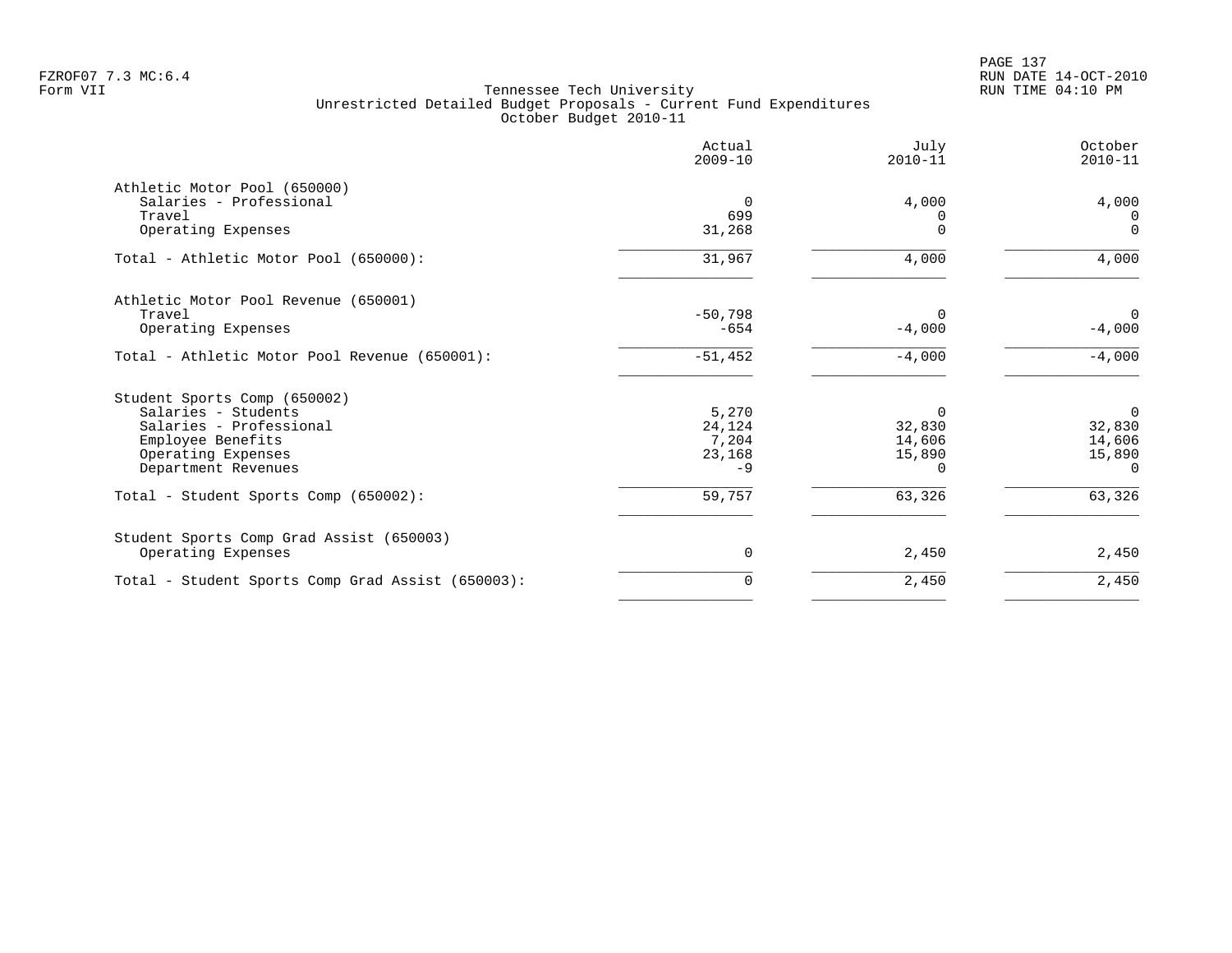|                                                                        | Actual<br>$2009 - 10$ | July<br>$2010 - 11$ | October<br>$2010 - 11$ |
|------------------------------------------------------------------------|-----------------------|---------------------|------------------------|
| Tennis Center (650004)<br>Salaries - Professional<br>Employee Benefits | 11,912<br>3,534       | 12,600<br>10,362    | 12,600<br>10,362       |
| Total - Tennis Center (650004):                                        | 15,446                | 22,962              | 22,962                 |
| TBR Spouse Dependent Discount (700000)<br>Employee Benefits            | 87,964                | 95,000              | 95,000                 |
| Total - TBR Spouse Dependent Discount (700000):                        | 87,964                | 95,000              | 95,000                 |
| TBR Employ Remission PC191 (700001)<br>Employee Benefits               | 22,802                | 29,460              | 29,460                 |
| Total - TBR Employ Remission PC191 (700001):                           | 22,802                | 29,460              | 29,460                 |
| E and G Data Processing Allocation (700003)<br>Department Revenues     | 242,575               | 252,650             | 258,990                |
| Total - E and G Data Processing Allocation (700003):                   | 242,575               | 252,650             | 258,990                |
| E and G Claims Adjustment (700004)<br>Operating Expenses               | 11,394                | 28,350              | 28,350                 |
| Total - E and G Claims Adjustment $(700004)$ :                         | 11,394                | 28,350              | 28,350                 |
|                                                                        |                       |                     |                        |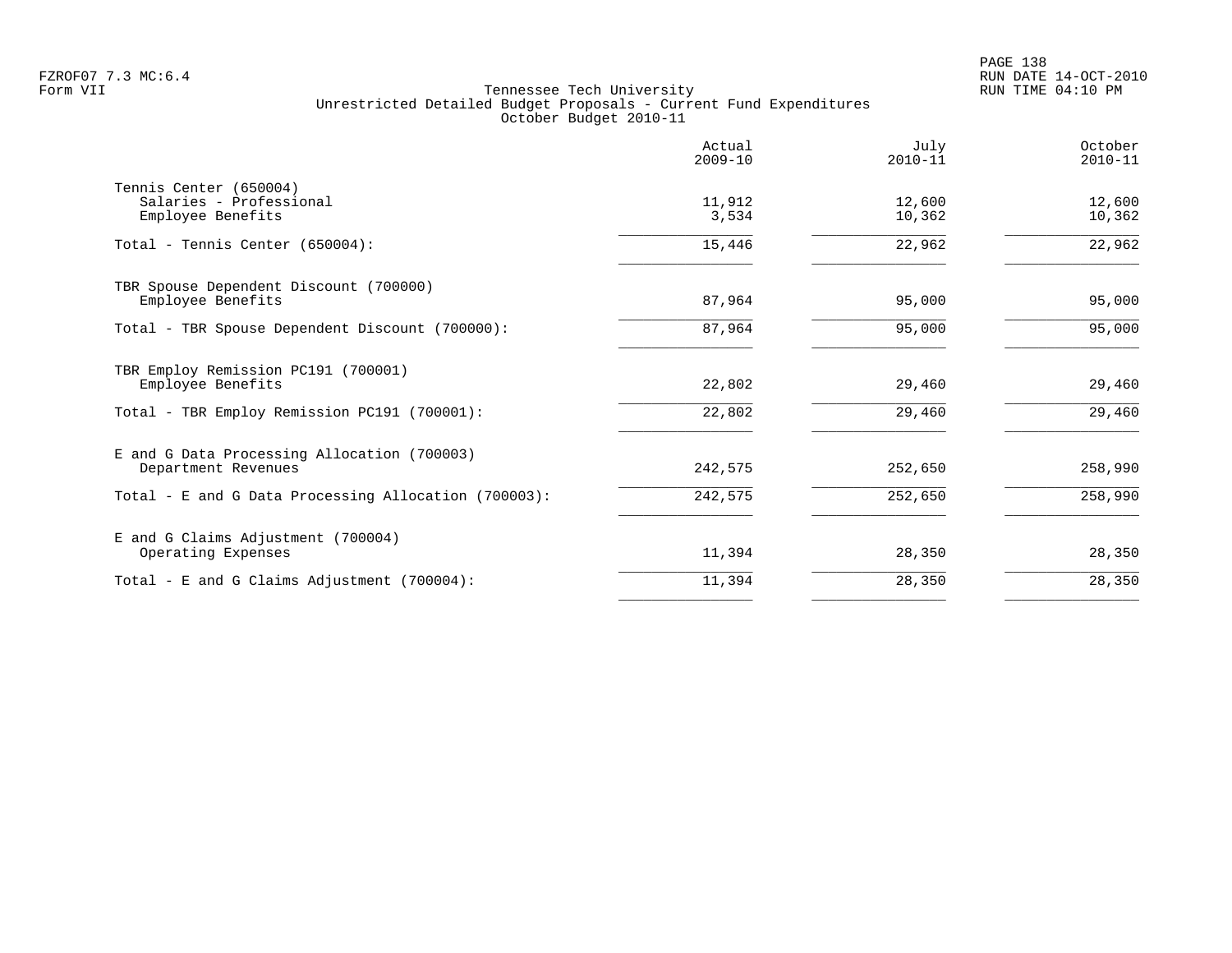PAGE 139 FZROF07 7.3 MC:6.4 RUN DATE 14-OCT-2010

| Actual<br>$2009 - 10$ | July<br>$2010 - 11$                                                                             | October<br>$2010 - 11$                                                                                       |
|-----------------------|-------------------------------------------------------------------------------------------------|--------------------------------------------------------------------------------------------------------------|
|                       |                                                                                                 |                                                                                                              |
| 32,537                | 37,710                                                                                          | 66,000<br>37,710                                                                                             |
| 173,059               | 100,350                                                                                         | 103,710                                                                                                      |
|                       |                                                                                                 |                                                                                                              |
| 0                     | 15,840                                                                                          | $\mathbf 0$                                                                                                  |
|                       |                                                                                                 | 21,350                                                                                                       |
| $\mathbf 0$           | 29,100                                                                                          | 21,520<br>$\Omega$                                                                                           |
| $\Omega$              | 206,370                                                                                         | 42,870                                                                                                       |
|                       |                                                                                                 |                                                                                                              |
| 0                     | 6,910                                                                                           | 3,270                                                                                                        |
|                       |                                                                                                 | $\Omega$                                                                                                     |
| 8,120                 | 6,910                                                                                           | 3,270                                                                                                        |
|                       |                                                                                                 |                                                                                                              |
| 523,318               | 567,938                                                                                         | 552,098                                                                                                      |
|                       |                                                                                                 | $\Omega$<br>1,331,091                                                                                        |
|                       |                                                                                                 | 152,670                                                                                                      |
| 3,210,546             | 3,300,335                                                                                       | 3,350,146                                                                                                    |
| 2,004,479             | 2,463,868                                                                                       | 2,421,768                                                                                                    |
|                       |                                                                                                 | 541,220                                                                                                      |
|                       |                                                                                                 | 7,932,070                                                                                                    |
| 151,164               | 201,820                                                                                         | 1,050<br>208,160                                                                                             |
|                       |                                                                                                 |                                                                                                              |
|                       | 140,522<br>0<br>0<br>8,120<br>2,807<br>1,397,973<br>256,253<br>1,109,182<br>7,210,197<br>79,141 | 62,640<br>55,200<br>106,230<br>$\Omega$<br>$\Omega$<br>1,402,008<br>127,800<br>447,920<br>6,760,420<br>1,050 |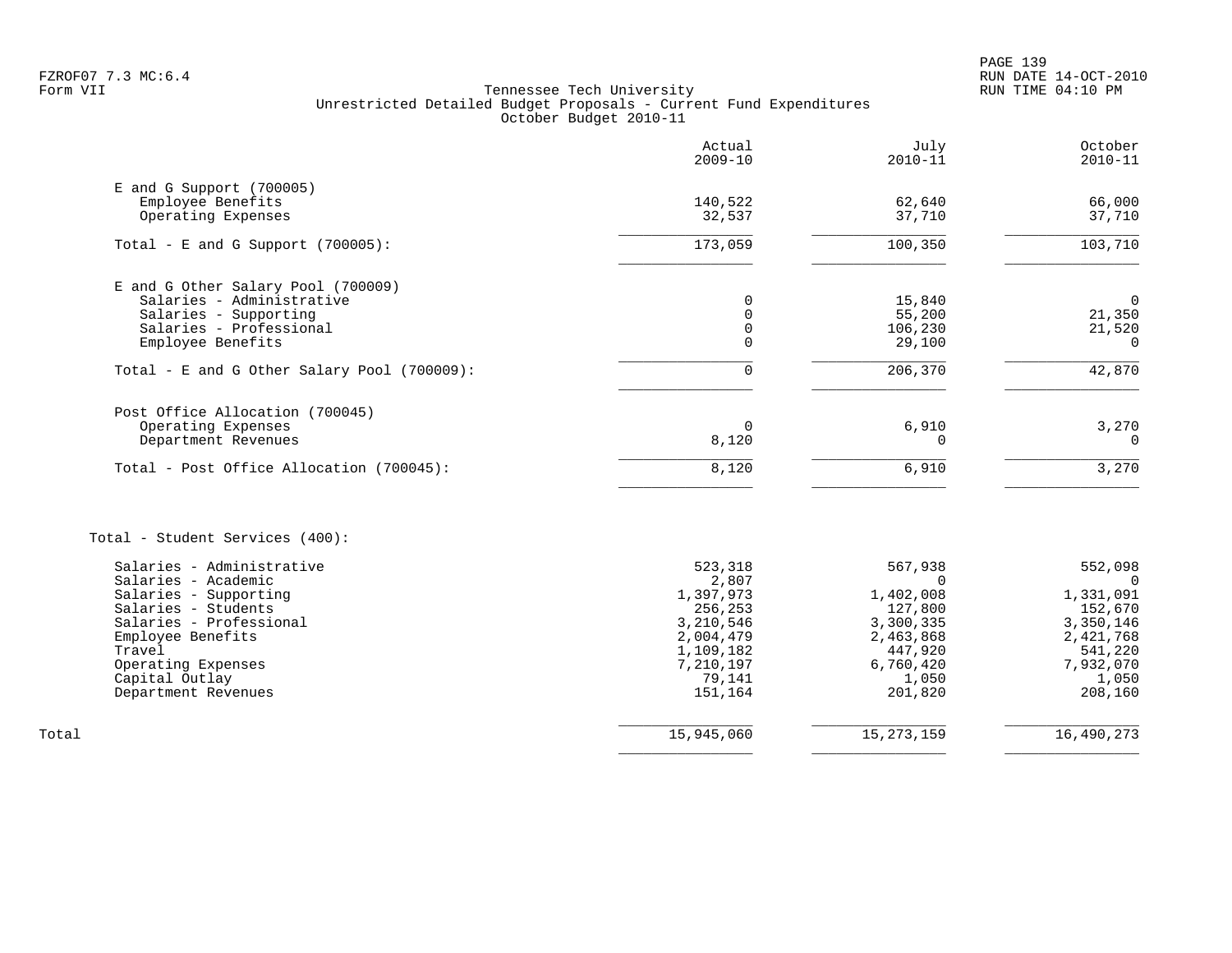PAGE 140 FZROF07 7.3 MC:6.4 RUN DATE 14-OCT-2010

|                                                                                                                                               | Actual            | July             | October          |
|-----------------------------------------------------------------------------------------------------------------------------------------------|-------------------|------------------|------------------|
|                                                                                                                                               | $2009 - 10$       | $2010 - 11$      | $2010 - 11$      |
| Total - Student Services (40):                                                                                                                |                   |                  |                  |
| Salaries - Administrative                                                                                                                     | 523,318           | 567,938          | 552,098          |
| Salaries - Academic                                                                                                                           | 2,807             | $\cap$           | $\Omega$         |
| Salaries - Supporting                                                                                                                         | 1,397,973         | 1,402,008        | 1,331,091        |
| Salaries - Students                                                                                                                           | 256,253           | 127,800          | 152,670          |
| Salaries - Professional                                                                                                                       | 3,210,546         | 3,300,335        | 3,350,146        |
| Employee Benefits                                                                                                                             | 2,004,479         | 2,463,868        | 2,421,768        |
| Travel                                                                                                                                        | 1,109,182         | 447,920          | 541,220          |
| Operating Expense                                                                                                                             | 7,210,197         | 6,760,420        | 7,932,070        |
| Capital Outlay                                                                                                                                | 79,141            | 1,050            | 1,050            |
| Department Revenues                                                                                                                           | 151,164           | 201,820          | 208,160          |
| Total                                                                                                                                         | 15,945,060        | 15, 273, 159     | 16,490,273       |
| Institutional Support (45)<br>Institutional Support (450)<br>Presidents Office (110000)<br>Salaries - Administrative<br>Salaries - Supporting | 242,700<br>25,538 | 242,700<br>4,000 | 242,700<br>4,000 |
| Salaries - Students                                                                                                                           | 10,954            | 3,190            | 3,190            |
| Salaries - Professional                                                                                                                       | 201,540           | 199,830          | 202,040          |
| Employee Benefits                                                                                                                             | 132,906           | 135,120          | 135,120          |
| Travel                                                                                                                                        | 12,540            | 4,000            | 15,000           |
| Operating Expenses                                                                                                                            | 16,423            | 15,580           | 15,580           |
| Department Revenues                                                                                                                           | $-82$             | $\Omega$         | $\Omega$         |
| Total - Presidents Office (110000):                                                                                                           | 642,519           | 604,420          | 617,630          |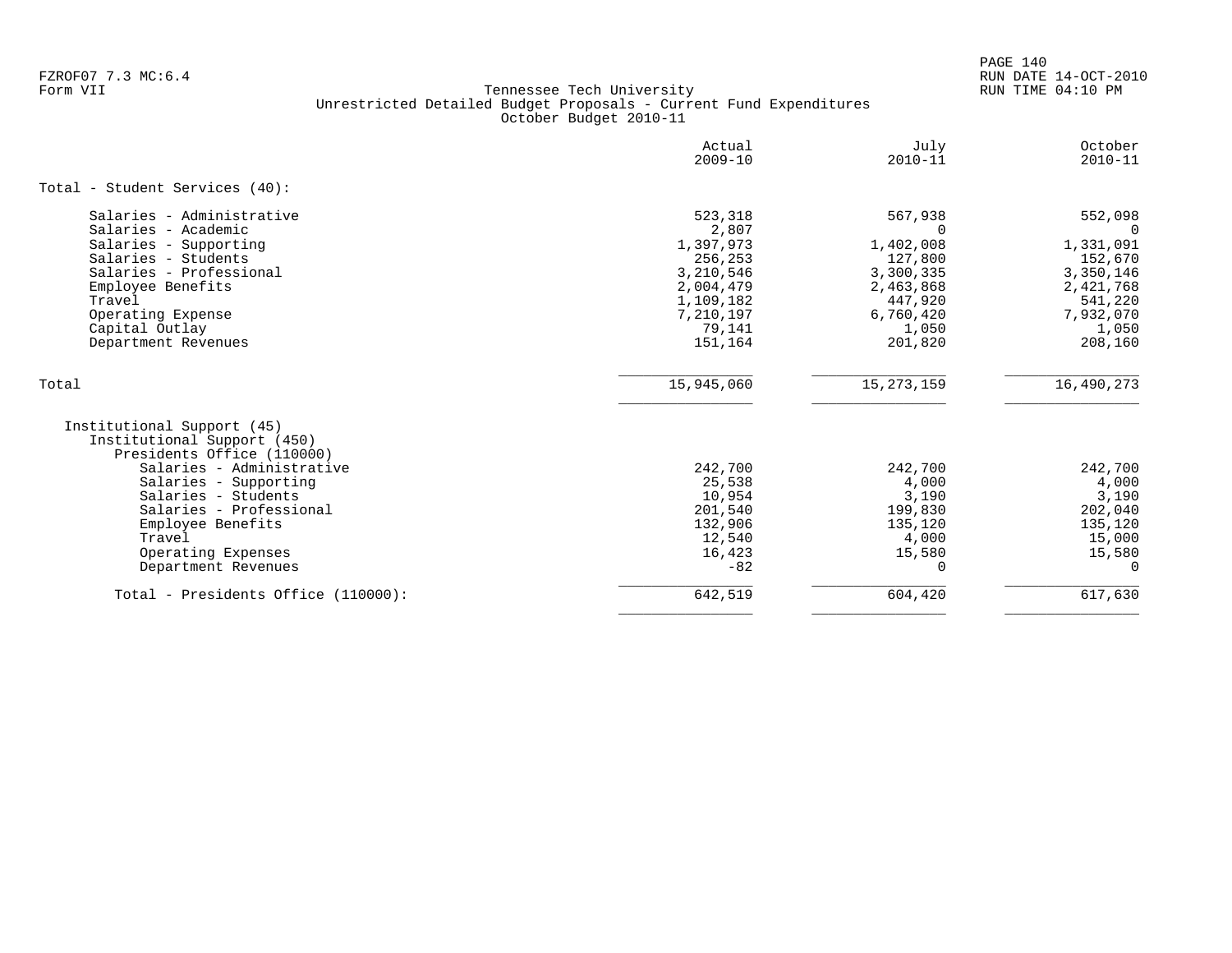|                                                                                                                      | Actual<br>$2009 - 10$         | July<br>$2010 - 11$                | October<br>$2010 - 11$                   |
|----------------------------------------------------------------------------------------------------------------------|-------------------------------|------------------------------------|------------------------------------------|
| University Support (110001)<br>Operating Expenses                                                                    | $\Omega$                      | 56,130                             | 80,100                                   |
| Total - University Support (110001):                                                                                 | $\mathbf 0$                   | 56,130                             | 80,100                                   |
| Allow for Retired Personnel (110002)<br>Salaries - Professional<br>Employee Benefits<br>Travel<br>Operating Expenses | 28,540<br>414<br>1,000<br>210 | 28,540<br>470<br>$\Omega$<br>1,000 | 28,540<br>470<br>$\overline{0}$<br>1,000 |
| Total - Allow for Retired Personnel (110002):                                                                        | 30,164                        | 30,010                             | 30,010                                   |
| Faculty Senate (110003)<br>Salaries - Academic<br>Employee Benefits<br>Travel<br>Operating Expenses                  | 2,407<br>433<br>369<br>580    | 2,400<br>500<br>400<br>380         | 2,400<br>500<br>400<br>380               |
| Total - Faculty Senate (110003):                                                                                     | 3,789                         | 3,680                              | 3,680                                    |
| Staff Development (110005)<br>Operating Expenses                                                                     | 1,500                         | 1,500                              | 1,500                                    |
| Total - Staff Development (110005):                                                                                  | 1,500                         | 1,500                              | 1,500                                    |
|                                                                                                                      |                               |                                    |                                          |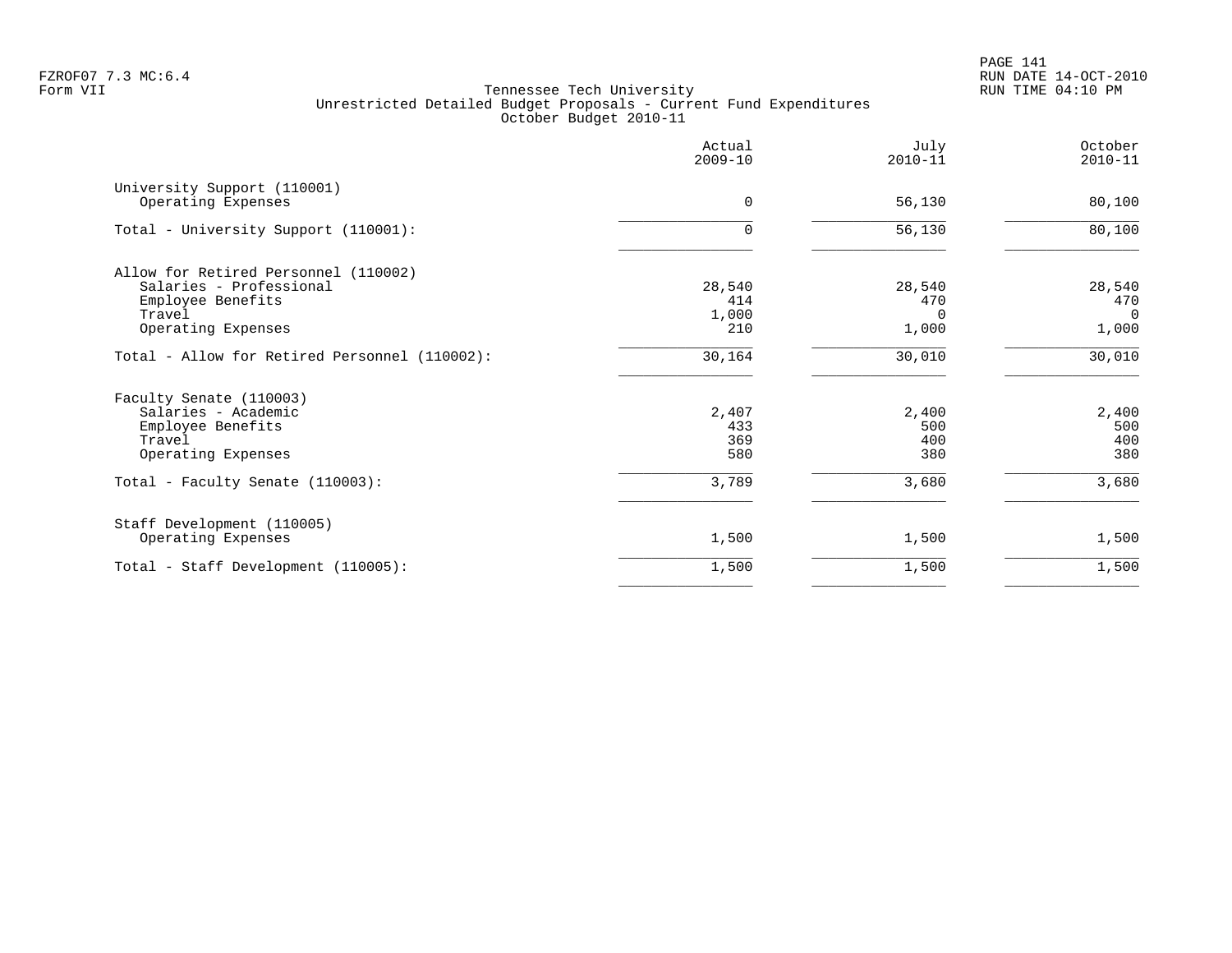|                                                                                                                        | Actual<br>$2009 - 10$ | July<br>$2010 - 11$  | October<br>$2010 - 11$ |
|------------------------------------------------------------------------------------------------------------------------|-----------------------|----------------------|------------------------|
| President Grad Assistant (110006)<br>Operating Expenses                                                                | 22,037                | 14,460               | 14,460                 |
| Total - President Grad Assistant (110006):                                                                             | 22,037                | 14,460               | 14,460                 |
| Staff Awards (110008)<br>Salaries - Supporting<br>Employee Benefits<br>Operating Expenses                              | 2,500<br>936<br>200   | 2,000<br>300<br>200  | 2,000<br>300<br>200    |
| Total - Staff Awards (110008):                                                                                         | 3,636                 | 2,500                | 2,500                  |
| Professional Awards (110009)<br>Salaries - Professional<br>Operating Expenses<br>Total - Professional Awards (110009): | 1,000<br>50<br>1,050  | 1,000<br>50<br>1,050 | 1,000<br>50<br>1,050   |
| Performance Awards (110010)<br>Operating Expenses                                                                      | 0                     | 12,000               | 12,000                 |
| Total - Performance Awards (110010):                                                                                   | $\Omega$              | 12,000               | 12,000                 |
| Graduation Experience (110012)<br>Salaries - Students<br>Operating Expenses                                            | 2,000<br>81,610       | 0<br>60,110          | 2,000<br>60,110        |
| Total - Graduation Experience (110012):                                                                                | 83,610                | 60,110               | 62,110                 |
|                                                                                                                        |                       |                      |                        |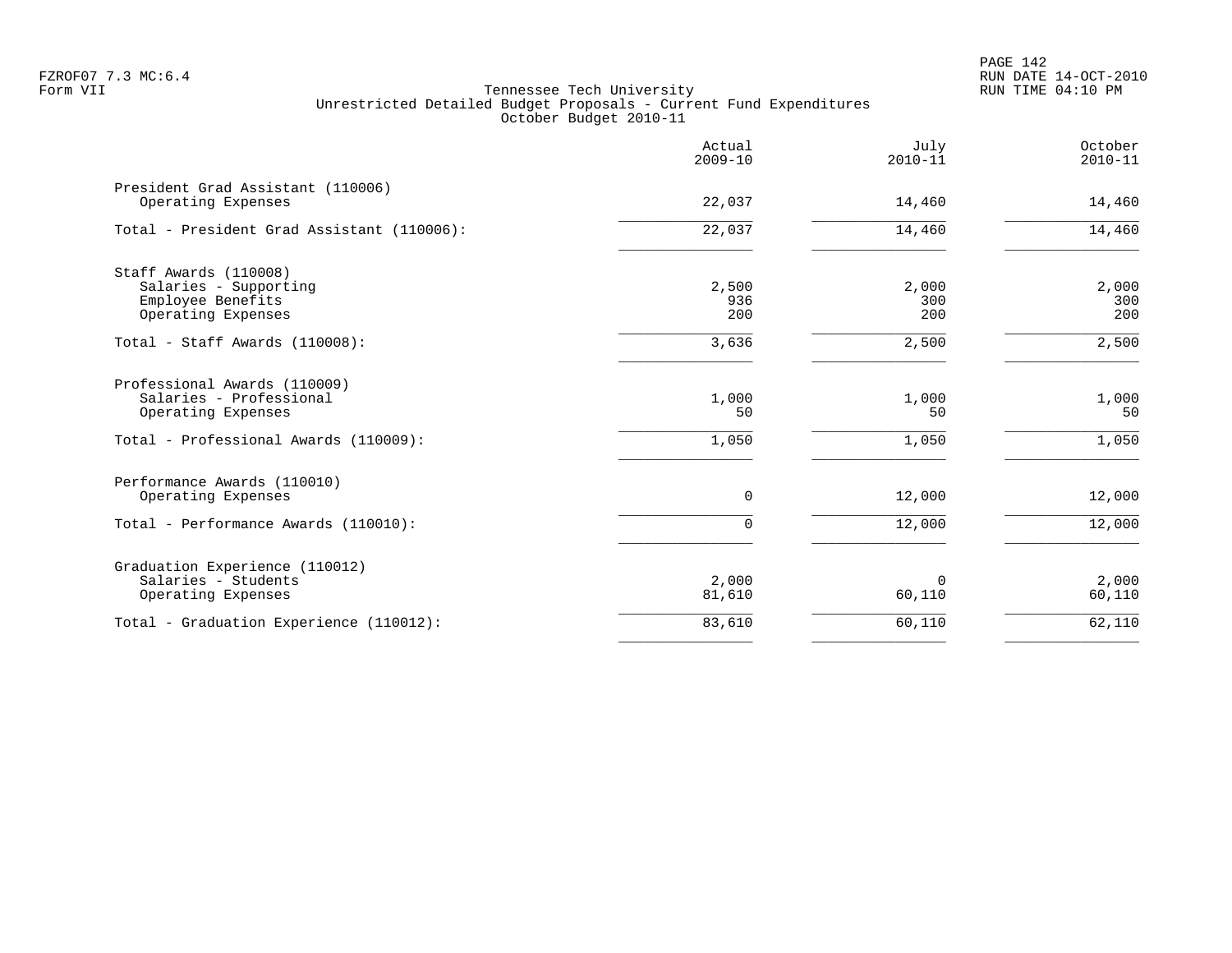PAGE 143 FZROF07 7.3 MC:6.4 RUN DATE 14-OCT-2010

|                                                                                                                                                | Actual<br>$2009 - 10$                        | July<br>$2010 - 11$                          | October<br>$2010 - 11$                       |
|------------------------------------------------------------------------------------------------------------------------------------------------|----------------------------------------------|----------------------------------------------|----------------------------------------------|
| Exec Mgt Strategic Initiatives (110016)<br>Operating Expenses                                                                                  | 0                                            | 226,130                                      | 662,840                                      |
| Total - Exec Mgt Strategic Initiatives (110016):                                                                                               | $\Omega$                                     | 226,130                                      | 662,840                                      |
| Marketing Strategic Plans (110017)<br>Operating Expenses                                                                                       | $\mathbf 0$                                  | $\Omega$                                     | 100,000                                      |
| Total - Marketing Strategic Plans (110017):                                                                                                    | $\Omega$                                     |                                              | 100,000                                      |
| Pres Offc Inst Supp ARRA (110019)<br>Salaries - Supporting<br>Salaries - Professional<br>Employee Benefits                                     | $\Omega$<br>35,956<br>9,901                  | 24,380<br>41,000<br>22,880                   | 24,380<br>5,281<br>8,310                     |
| Total - Pres Offc Inst Supp ARRA (110019):                                                                                                     | 45,857                                       | 88,260                                       | 37,971                                       |
| Office of Internal Audit (111000)<br>Salaries - Administrative<br>Salaries - Professional<br>Employee Benefits<br>Travel<br>Operating Expenses | 73,550<br>60,810<br>42,202<br>1,235<br>3,192 | 73,550<br>60,910<br>44,220<br>1,700<br>2,430 | 73,550<br>60,910<br>44,220<br>1,700<br>2,430 |
| Total - Office of Internal Audit (111000):                                                                                                     | 180,989                                      | 182,810                                      | 182,810                                      |
|                                                                                                                                                |                                              |                                              |                                              |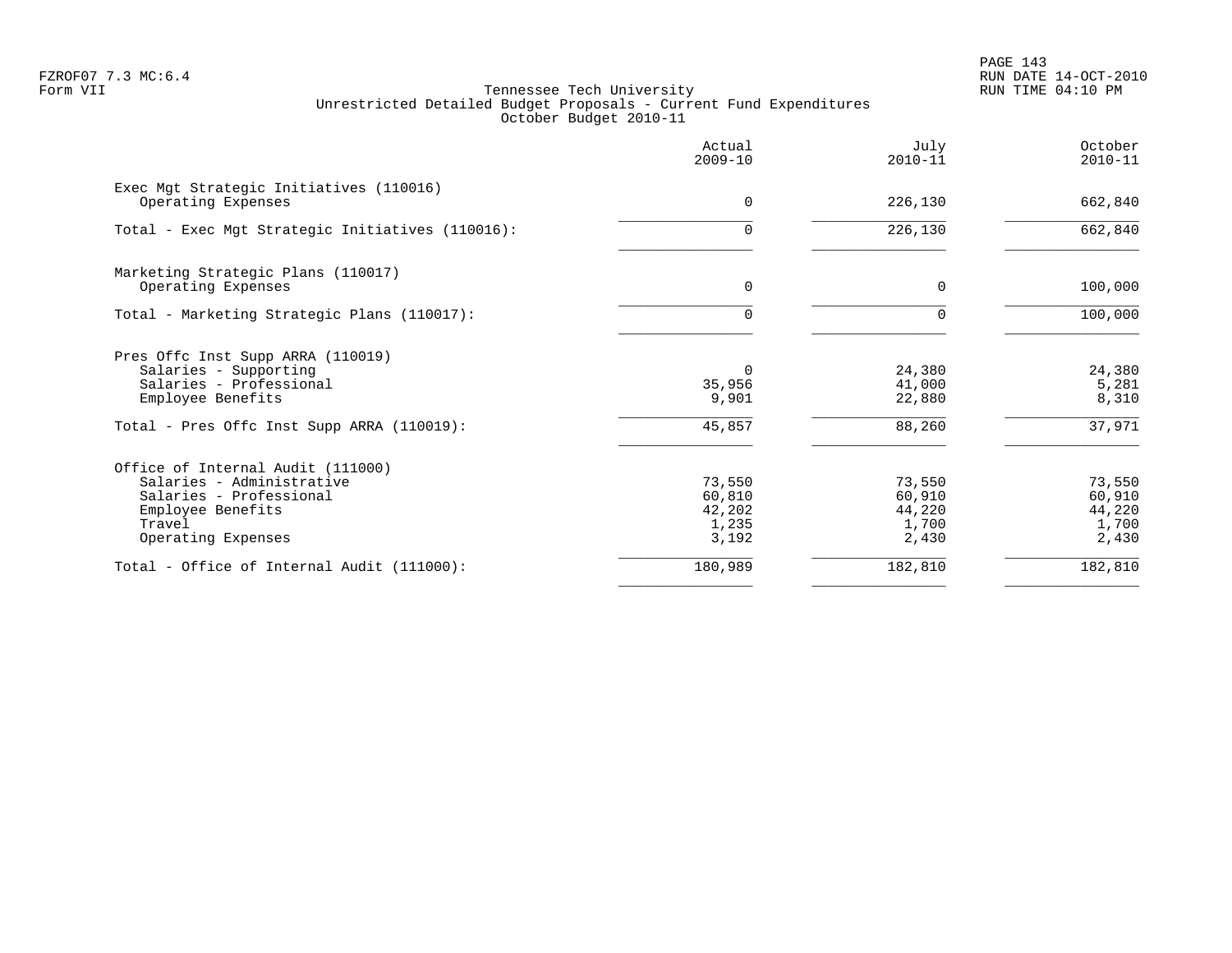PAGE 144 FZROF07 7.3 MC:6.4 RUN DATE 14-OCT-2010

|                                                  | Actual<br>$2009 - 10$ | July<br>$2010 - 11$ | October<br>$2010 - 11$  |
|--------------------------------------------------|-----------------------|---------------------|-------------------------|
| Diversity and Legal Affiars (112000)             |                       |                     |                         |
| Travel<br>Operating Expenses                     | 37<br>7,324           | 1,000<br>3,100      | 1,000<br>6,000          |
| Total - Diversity and Legal Affiars (112000):    | 7,361                 | 4,100               | 7,000                   |
| Commission on Status of Women (112001)           |                       |                     |                         |
| Travel<br>Operating Expenses                     | 428<br>1,562          | $\Omega$<br>2,000   | $\overline{0}$<br>2,000 |
| Total - Commission on Status of Women (112001):  | 1,990                 | 2,000               | 2,000                   |
| Vice President of Acad Affairs (120000)          |                       |                     |                         |
| Salaries - Administrative                        | 183,000               | 183,000             | 183,000                 |
| Salaries - Supporting                            | 46,960                | 47,160              | 47,160                  |
| Salaries - Students<br>Salaries - Professional   | 1,421<br>46,710       | $\Omega$<br>46,810  | $\Omega$<br>46,810      |
| Employee Benefits                                | 84,579                | 111,050             | 111,050                 |
| Travel                                           | 1,417                 | 1,920               | 1,920                   |
| Operating Expenses                               | 3,854                 | 4,400               | 4,920                   |
| Total - Vice President of Acad Affairs (120000): | 367,941               | 394,340             | 394,860                 |
| Self Study (120001)                              |                       |                     |                         |
| Travel                                           | 4,580                 | 4,000               | 4,000                   |
| Operating Expenses                               |                       | 960                 | 960                     |
| Total - Self Study $(120001)$ :                  | 4,580                 | 4,960               | 4,960                   |
|                                                  |                       |                     |                         |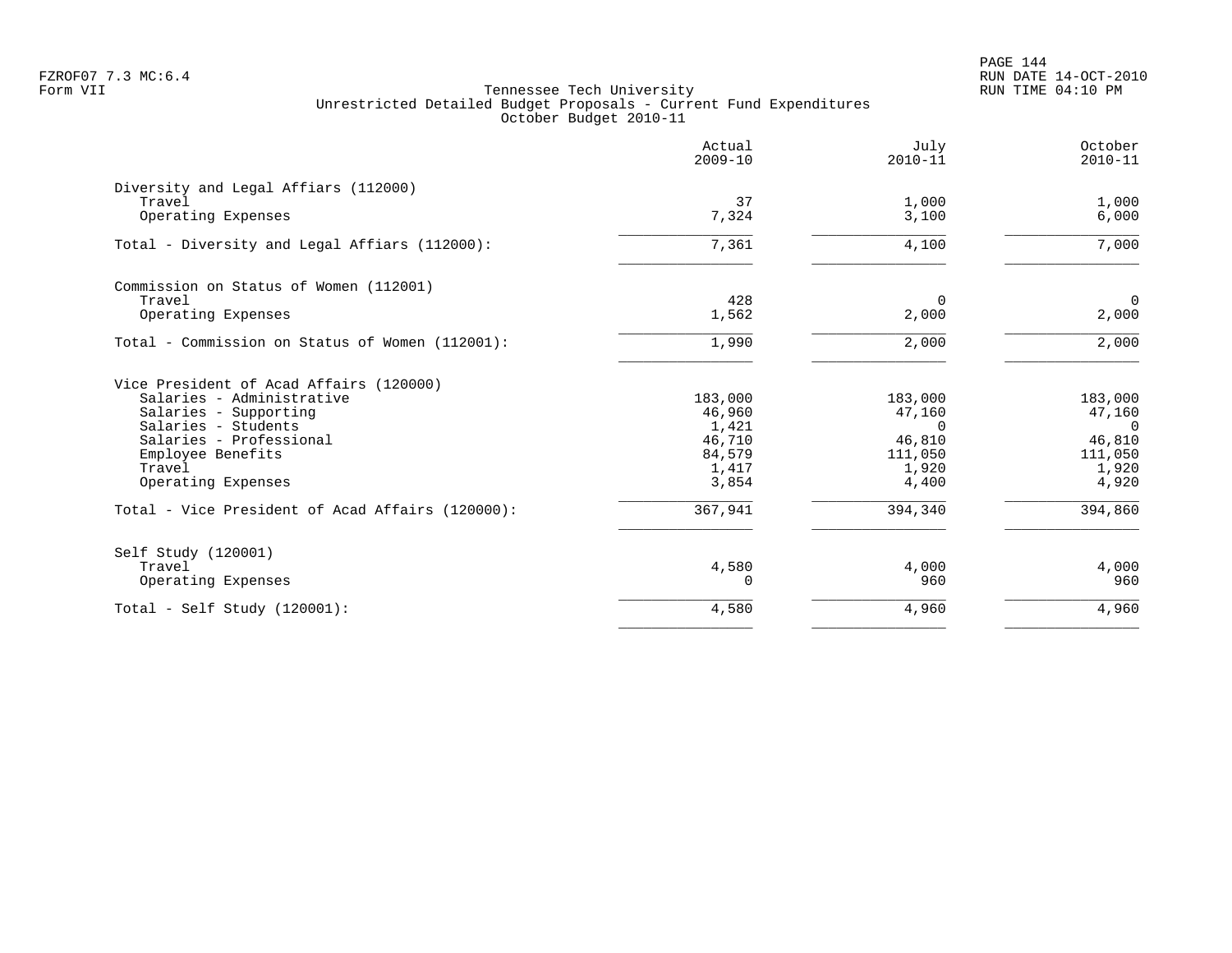|                                                      | Actual<br>$2009 - 10$ | Julv<br>$2010 - 11$ | October<br>$2010 - 11$ |
|------------------------------------------------------|-----------------------|---------------------|------------------------|
| Craft Center Security (121771)                       |                       |                     |                        |
| Salaries - Supporting                                | 39,429                | 36,970              | 36,970                 |
| Salaries - Students                                  | 3,341                 | 4,000               | 4,000                  |
| Employee Benefits                                    | 12,804                | 18,460              | 18,460                 |
| Travel                                               | $-1,045$              | $\Omega$            | $\Omega$               |
| Operating Expenses                                   | 673                   | 100                 | 100                    |
| Total - Craft Center Security (121771):              | 55,202                | 59,530              | 59,530                 |
| Federal College Work Study Program (122001)          |                       |                     |                        |
| Salaries - Students                                  | 6,776                 | 20,410              | 20,410                 |
| Total - Federal College Work Study Program (122001): | 6,776                 | 20,410              | 20,410                 |
| Graduation Diplomas (123503)                         |                       |                     |                        |
| Operating Expenses                                   | 16,101                | 9,310               | 9,310                  |
| Total - Graduation Diplomas (123503):                | 16,101                | 9,310               | 9,310                  |
| Institutional Research Office (125000)               |                       |                     |                        |
| Salaries - Administrative                            | 76,480                | 76,580              | 76,580                 |
| Salaries - Professional                              | 147,480               | 155,060             | 155,060                |
| Employee Benefits                                    | 71,784                | 77,130              | 77,130                 |
| Travel                                               | 3,239                 | 2,300               | 3,900                  |
| Operating Expenses                                   | 9,499                 | 12,040              | 10,440                 |
| Total - Institutional Research Office (125000):      | 308,482               | 323,110             | 323,110                |
|                                                      |                       |                     |                        |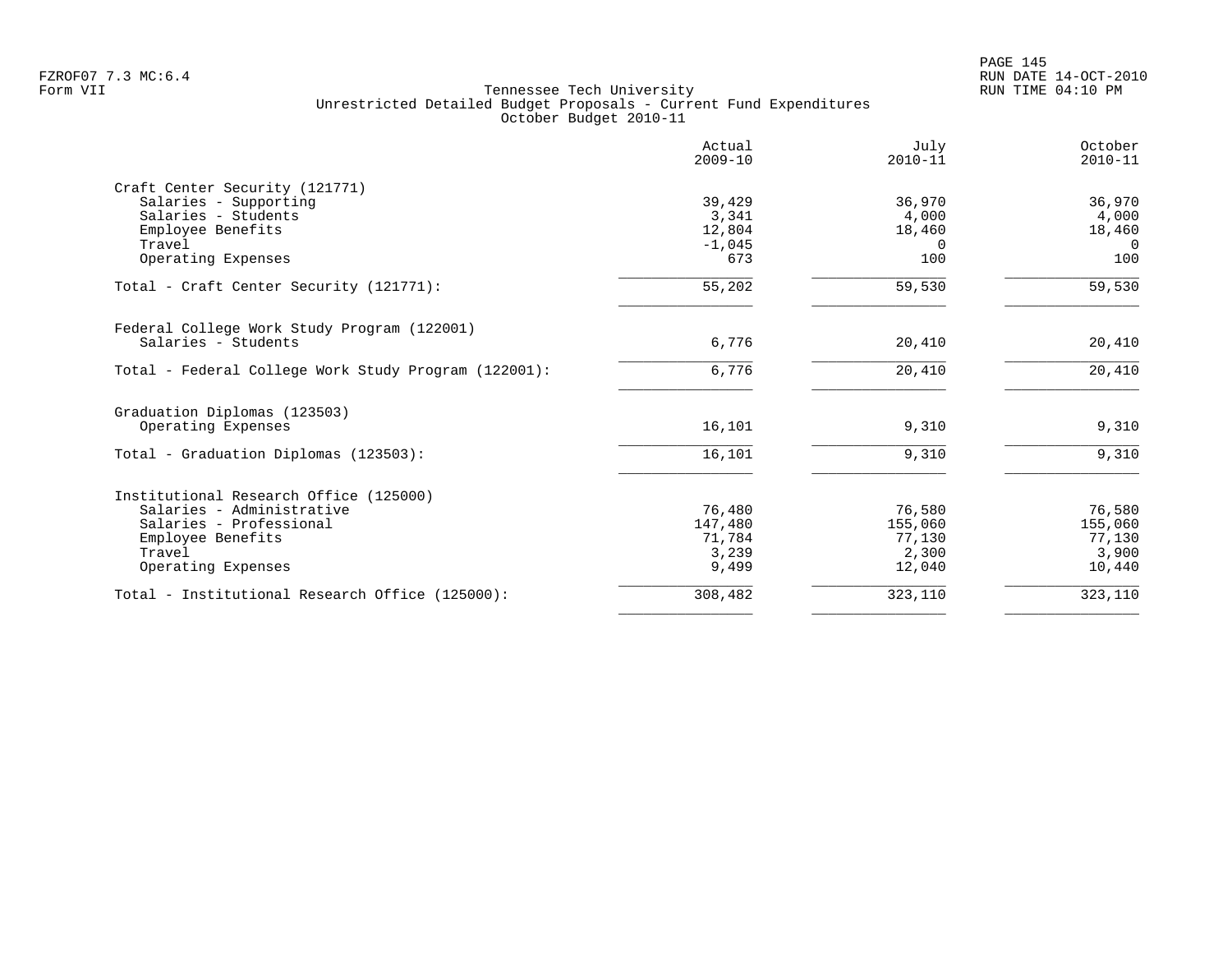PAGE 146 FZROF07 7.3 MC:6.4 RUN DATE 14-OCT-2010

|                                                     | Actual<br>$2009 - 10$ | July<br>$2010 - 11$ | October<br>$2010 - 11$ |
|-----------------------------------------------------|-----------------------|---------------------|------------------------|
| Institutional Res Graduate Assist (125001)          |                       |                     |                        |
| Operating Expenses                                  | $\Omega$              | 1,040               | 1,040                  |
| Total - Institutional Res Graduate Assist (125001): | $\Omega$              | 1,040               | 1,040                  |
| Institutional Planning (125100)                     |                       |                     |                        |
| Salaries - Administrative                           | 750                   | $\Omega$            | $\overline{0}$         |
| Salaries - Professional                             | 2,750                 | 7,080               | 7,080                  |
| Employee Benefits                                   | 1,701                 | 8,950               | 8,950                  |
| Operating Expenses                                  | 201                   | U                   | $\Omega$               |
| Total - Institutional Planning (125100):            | 5,402                 | 16,030              | 16,030                 |
| Student Affairs Administration (127000)             |                       |                     |                        |
| Salaries - Administrative                           | 108,180               | 108,280             | 108,280                |
| Salaries - Supporting                               | 26,420                | 26,520              | 26,520                 |
| Salaries - Students                                 | 2,194                 | 1,200               | 1,200                  |
| Salaries - Professional                             | 28,225                | 32,825              | 28,325                 |
| Employee Benefits                                   | 50,875                | 57,270              | 57,270                 |
| Travel                                              | 2,487                 | 480                 | 480                    |
| Operating Expenses                                  | 5,528                 | 7,320               | 7,320                  |
| Total - Student Affairs Administration (127000):    | 223,909               | 233,895             | 229,395                |
| Student Affairs Grad Assist (127001)                |                       |                     |                        |
| Operating Expenses                                  | 27,905                | 40,860              | 40,860                 |
| Total - Student Affairs Grad Assist (127001):       | 27,905                | 40,860              | 40,860                 |
|                                                     |                       |                     |                        |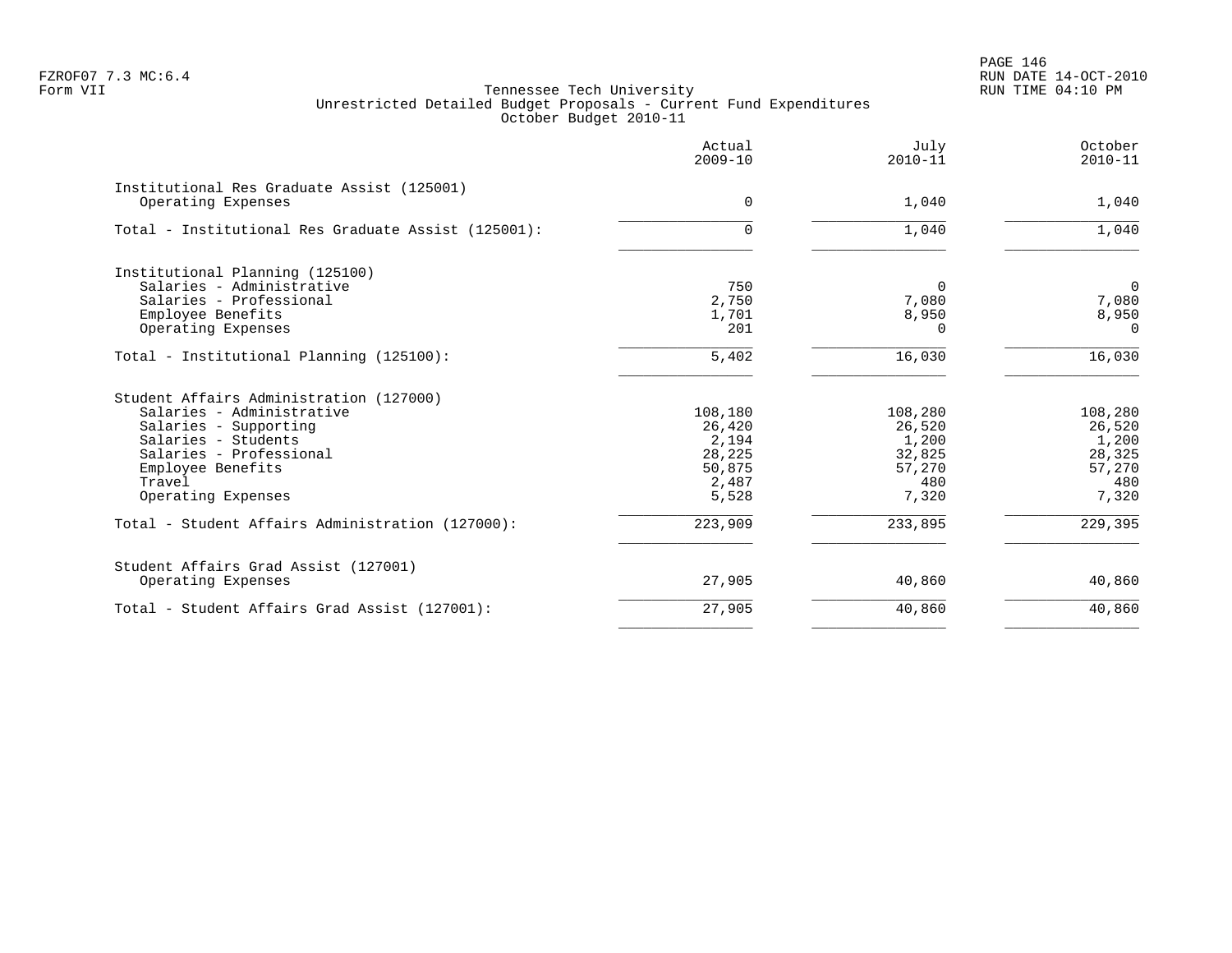# PAGE 147 FZROF07 7.3 MC:6.4 RUN DATE 14-OCT-2010

|                                                       | Actual<br>$2009 - 10$ | July<br>$2010 - 11$ | October<br>$2010 - 11$ |
|-------------------------------------------------------|-----------------------|---------------------|------------------------|
| Commission on Status of Blacks (127002)               |                       |                     |                        |
| Salaries - Supporting                                 | 282                   | 0                   | $\overline{0}$         |
| Salaries - Students                                   | 592                   | 0                   | $\overline{0}$         |
| Operating Expenses                                    | 865                   | 2,010               | 2,010                  |
| Total - Commission on Status of Blacks (127002):      | 1,739                 | 2,010               | 2,010                  |
| VP Ext Programs Regional Developmnt (180000)          |                       |                     |                        |
| Salaries - Administrative                             | 32,445                | 34,345              | 34,345                 |
| Employee Benefits                                     | 6,826                 | 7,360               | 7,360                  |
|                                                       |                       |                     |                        |
| Total - VP Ext Programs Regional Developmnt (180000): | 39,271                | 41,705              | 41,705                 |
| Vice Pres for Planning and Finance (200000)           |                       |                     |                        |
| Salaries - Administrative                             | 130,450               | 130,550             | 130,550                |
| Salaries - Supporting                                 | 22,890                | 23,590              | 23,590                 |
| Salaries - Professional                               | $\Omega$              | 64,520              | 64,520                 |
| Employee Benefits                                     | 36,115                | 53,740              | 53,740                 |
| Travel                                                | 2,154                 | 750                 | 750                    |
| Operating Expenses                                    | 5,235                 | 3,820               | 3,820                  |
| Total - Vice Pres for Planning and Finance (200000):  | 196,844               | 276,970             | 276,970                |
| Business Office (200001)                              |                       |                     |                        |
| Salaries - Administrative                             | 111,380               | 102,090             | 102,090                |
| Salaries - Supporting                                 | 385,575               | 383,900             | 383,900                |
| Salaries - Students                                   | 550                   | $\Omega$            | $\overline{0}$         |
| Salaries - Professional                               | 466,000               | 493,120             | 493,120                |
| Employee Benefits                                     | 385,556               | 454,000             | 454,000                |
| Travel                                                | 12,991                | 5,670               | 5,670                  |
| Operating Expenses                                    | 60,065                | 70,110              | 96,310                 |
| Department Revenues                                   | $-104$                | $\Omega$            | $\Omega$               |
| Total - Business Office (200001):                     | 1,422,013             | 1,508,890           | 1,535,090              |
|                                                       |                       |                     |                        |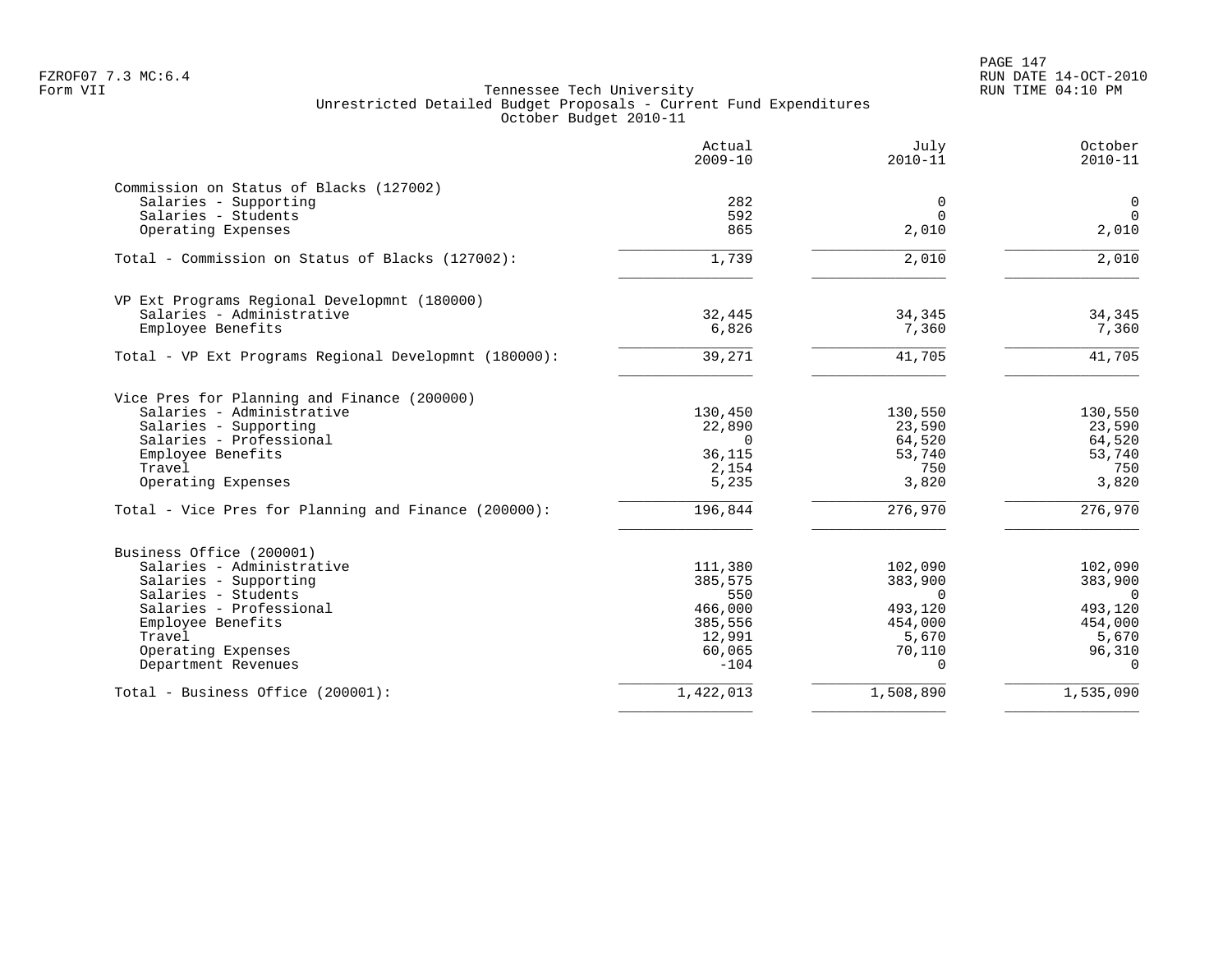|                                     | Actual<br>$2009 - 10$ | July<br>$2010 - 11$ | October<br>$2010 - 11$ |
|-------------------------------------|-----------------------|---------------------|------------------------|
| Human Resources (200002)            |                       |                     |                        |
| Salaries - Administrative           | 45,600                | 90,700              | 90,700                 |
| Salaries - Supporting               | 72,628                | 123,930             | 123,930                |
| Salaries - Professional             | 157,210               | 256,000             | 199,190                |
| Employee Benefits                   | 100,615               | 215,790             | 215,790                |
| Travel                              | 2,827                 | 780                 | 780                    |
| Operating Expenses                  | 18,758                | 12,640              | 132,500                |
| Department Revenues                 | $-109$                | $\Omega$            | $\Omega$               |
| Total - Human Resources (200002):   | 397,529               | 699,840             | 762,890                |
| Payroll Office (200003)             |                       |                     |                        |
| Salaries - Administrative           | 45,000                | $\Omega$            | 0                      |
| Salaries - Supporting               | 47,461                | O                   | $\mathbb O$            |
| Salaries - Professional             | 88,793                | O                   | $\mathbb O$            |
| Employee Benefits                   | 82,706                | 0                   | $\mathbf 0$            |
| Operating Expenses                  | 3,273                 | 0                   | $\mathbf 0$            |
| Total - Payroll Office (200003):    | 267,233               | $\Omega$            | $\Omega$               |
| University Police (200004)          |                       |                     |                        |
| Salaries - Supporting               | 539,546               | 552,480             | 535,670                |
| Salaries - Professional             | 68,480                | 68,480              | 68,480                 |
| Employee Benefits                   | 274,230               | 315,200             | 315,200                |
| Travel                              | 1,039                 | 710                 | 710                    |
| Operating Expenses                  | 79,314                | 53,870              | 53,870                 |
| Department Revenues                 | $-277$                | $\Omega$            | 0                      |
| Total - University Police (200004): | 962,332               | 990,740             | 973,930                |
|                                     |                       |                     |                        |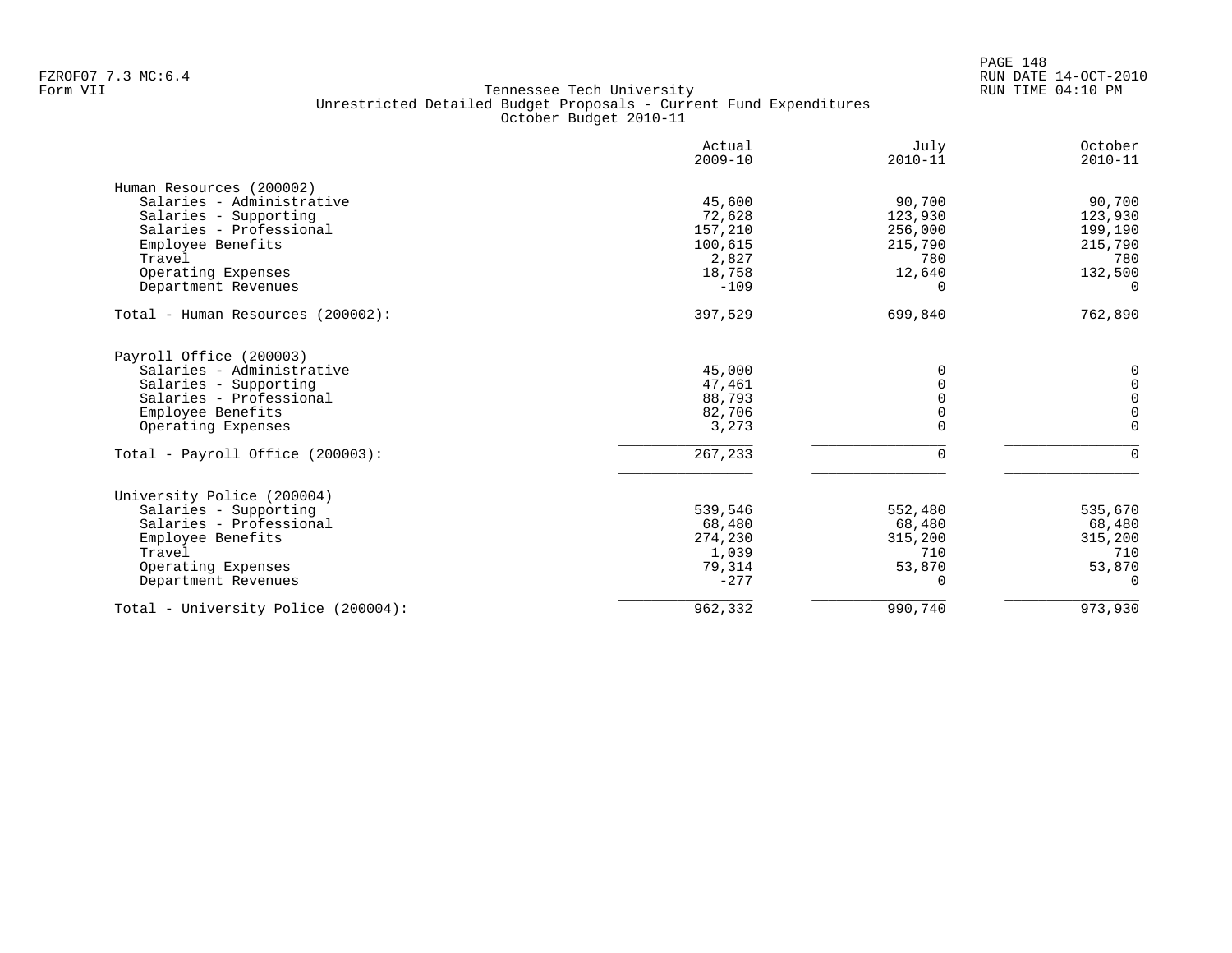PAGE 149 FZROF07 7.3 MC:6.4 RUN DATE 14-OCT-2010

|                                                                                                                 | Actual<br>$2009 - 10$  | July<br>$2010 - 11$   | October<br>$2010 - 11$       |
|-----------------------------------------------------------------------------------------------------------------|------------------------|-----------------------|------------------------------|
| Business Office GA (200008)<br>Operating Expenses                                                               | 0                      | 0                     | 7,200                        |
| Total - Business Office GA (200008):                                                                            | $\Omega$               | O                     | 7,200                        |
| Match University Police (200015)<br>Operating Expenses                                                          | 3,930                  | $\Omega$              | $\mathbf 0$                  |
| Total - Match University Police (200015):                                                                       | 3,930                  |                       | $\Omega$                     |
| Business Office Stimulus Funding (200019)<br>Salaries - Professional<br>Employee Benefits<br>Operating Expenses | 21,199<br>8,209<br>34  | 37,620<br>13,160<br>0 | 37,620<br>10,540<br>$\Omega$ |
| Total - Business Office Stimulus Funding (200019):                                                              | 29,442                 | 50,780                | 48,160                       |
| Postage and Mailing (203007)<br>Operating Expenses                                                              | 171,342                | 240,620               | 240,620                      |
| Total - Postage and Mailing (203007):                                                                           | 171,342                | 240,620               | 240,620                      |
| Postage and Mailing Transfer In (203008)<br>Operating Expenses<br>Department Revenues                           | $-198,886$<br>$-2,423$ | $-240,620$            | $\Omega$<br>$-240,620$       |
| Total - Postage and Mailing Transfer In (203008):                                                               | $-201, 309$            | $-240,620$            | $-240,620$                   |
|                                                                                                                 |                        |                       |                              |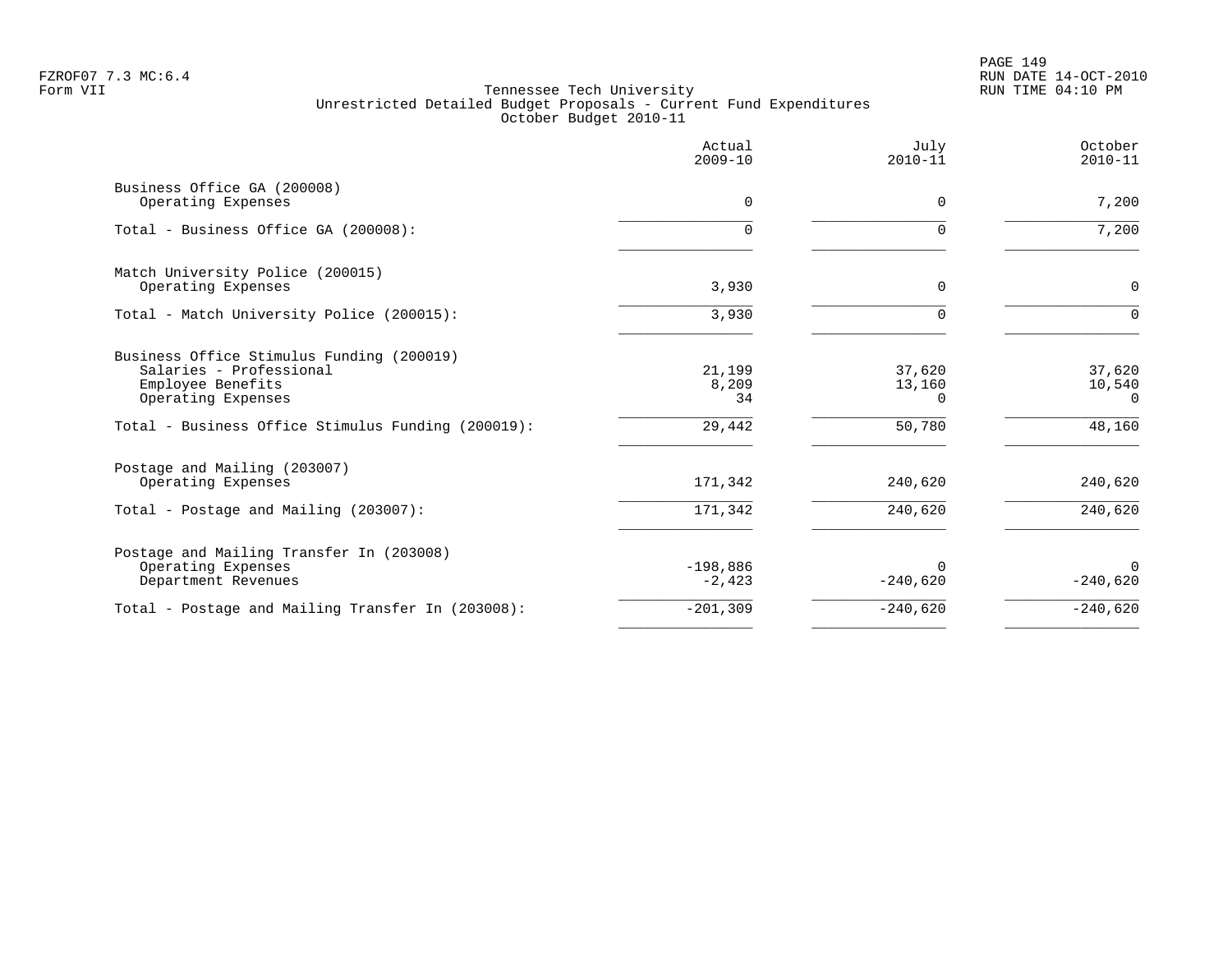|                                                | Actual<br>$2009 - 10$ | July<br>$2010 - 11$ | October<br>$2010 - 11$ |
|------------------------------------------------|-----------------------|---------------------|------------------------|
| Printing Services (203009)                     |                       |                     |                        |
| Salaries - Supporting                          | 49,910                | 52,720              | 52,720                 |
| Salaries - Students                            | $\Omega$              | 2,120               | 2,120                  |
| Salaries - Professional                        | 29,050                | 29,150              | 29,150                 |
| Employee Benefits                              | 34,376                | 36,090              | 36,090                 |
| Travel                                         | 106                   | 140                 | 140                    |
| Operating Expenses                             | 63,086                | 68,320              | 68,320                 |
| Department Revenues                            | 12,000                | 12,000              | 12,000                 |
| Total - Printing Services (203009):            | 188,528               | 200,540             | 200,540                |
| Printing Serv Transf In (203010)               |                       |                     |                        |
| Operating Expenses                             | $-171,038$            | $\Omega$            | $\Omega$               |
| Department Revenues                            | $\Omega$              | $-178,380$          | $-178,380$             |
| Total - Printing Serv Transf In (203010):      | $-171,038$            | $-178,380$          | $-178,380$             |
| Printing Serv Transf Revenue (203011)          |                       |                     |                        |
| Department Revenues                            | $-17,489$             | $-22,160$           | $-22,160$              |
| Total - Printing Serv Transf Revenue (203011): | $-17,489$             | $-22,160$           | $-22,160$              |
| Purchasing Office (221001)                     |                       |                     |                        |
| Salaries - Administrative                      | 65,700                | 65,800              | 65,800                 |
| Salaries - Supporting                          | 42,638                | 63,800              | 63,800                 |
| Salaries - Students                            | 4,324                 | 410                 | 410                    |
| Salaries - Professional                        | 46,660                | 46,760              | 46,760                 |
| Employee Benefits                              | 74,694                | 93,950              | 93,950                 |
| Travel                                         | 1,052                 | 200                 | 200                    |
| Operating Expenses                             | 16,464                | 13,190              | 13,490                 |
| Department Revenues                            | $-113$                | $\Omega$            | $\Omega$               |
| Total - Purchasing Office (221001):            | 251,419               | 284,110             | 284,410                |
|                                                |                       |                     |                        |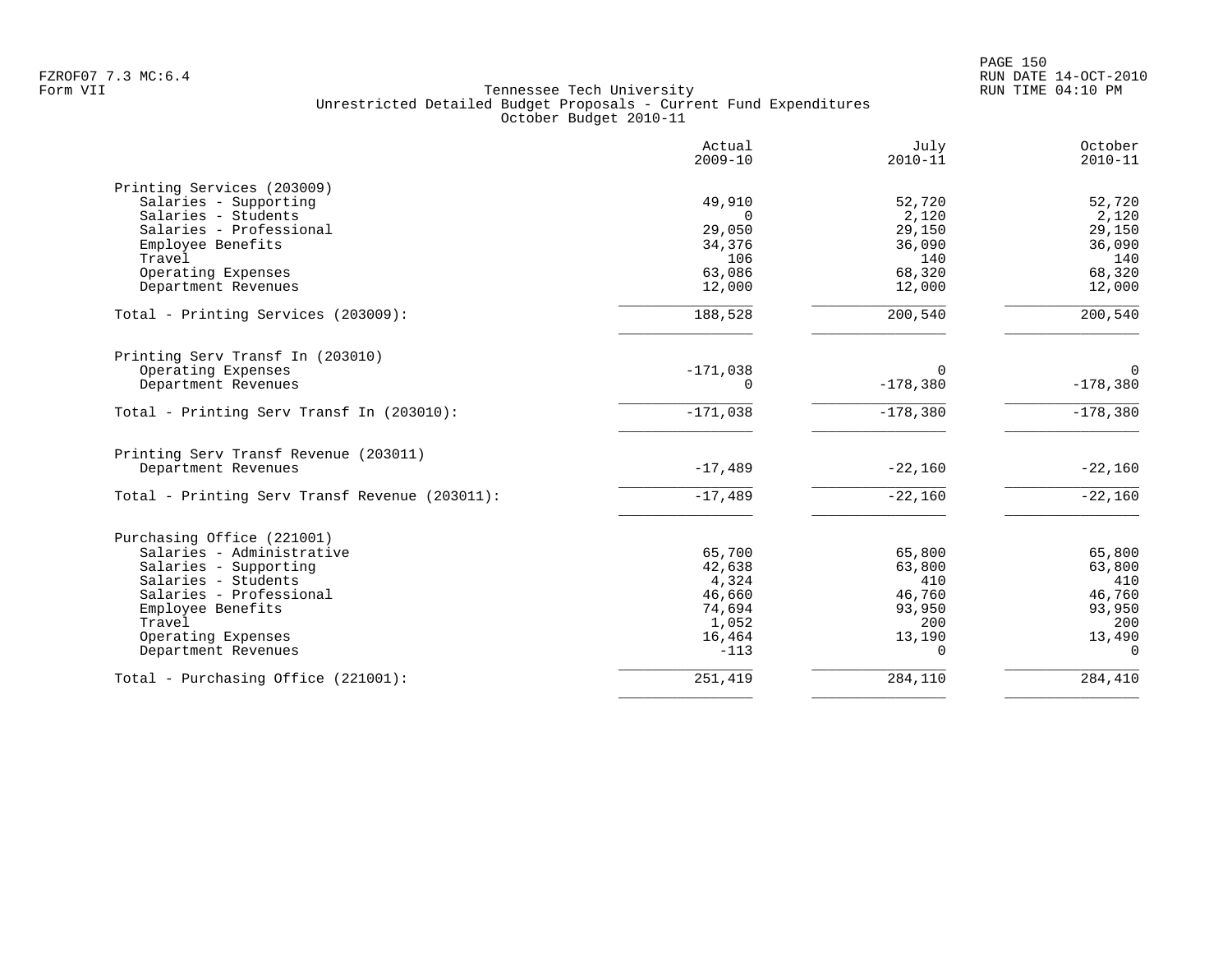|                                                       | Actual<br>$2009 - 10$ | July<br>$2010 - 11$ | October<br>$2010 - 11$ |
|-------------------------------------------------------|-----------------------|---------------------|------------------------|
| Purchasing Fax Service (221002)<br>Operating Expenses | 591                   | 1,200               | 1,200                  |
|                                                       |                       |                     |                        |
| Total - Purchasing Fax Service (221002):              | 591                   | 1,200               | 1,200                  |
| Safety and Environ Compliance (221003)                |                       |                     |                        |
| Salaries - Supporting                                 |                       |                     | 20,580                 |
| Salaries - Students                                   |                       |                     | 11,000                 |
| Salaries - Professional                               |                       |                     | 124,690                |
| Employee Benefits                                     |                       |                     | 40,850                 |
| Travel                                                |                       |                     | 4,000                  |
| Operating Expenses                                    |                       |                     | 26,580                 |
| Capital Outlay                                        | 0                     |                     | 120,000                |
| Total - Safety and Environ Compliance (221003):       | $\Omega$              | $\Omega$            | 347,700                |
| Central Receiving (221005)                            |                       |                     |                        |
| Employee Benefits                                     | 0                     | 340                 | 340                    |
| Capital Outlay                                        | $\Omega$              | 0                   | 23,960                 |
| Total - Central Receiving (221005):                   | $\Omega$              | 340                 | 24,300                 |
| Motor Pool Fuel (221006)                              |                       |                     |                        |
| Operating Expenses                                    | 113,004               | 90,000              | 90,000                 |
| Total - Motor Pool Fuel (221006):                     | 113,004               | 90,000              | 90,000                 |
|                                                       |                       |                     |                        |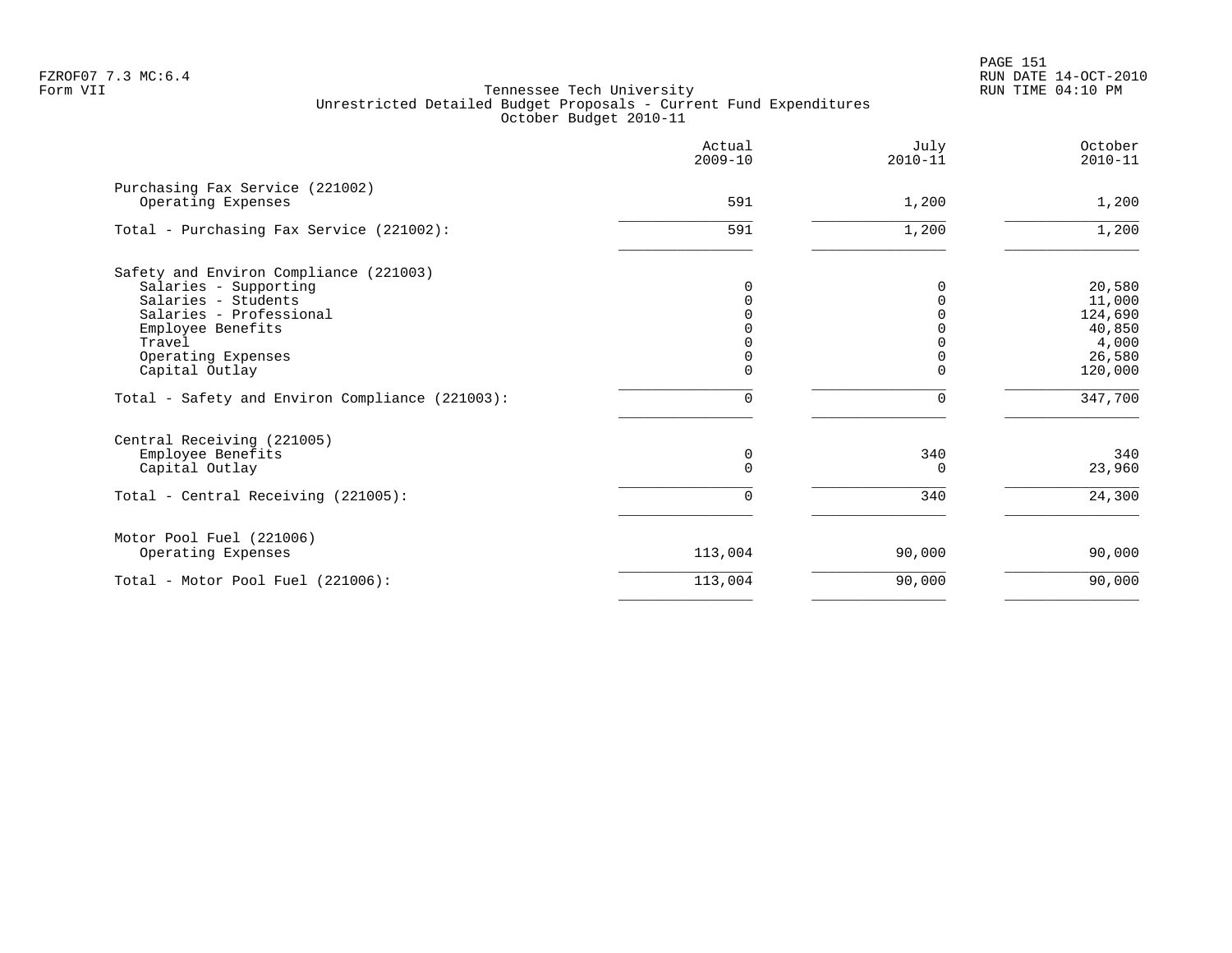PAGE 152 FZROF07 7.3 MC:6.4 RUN DATE 14-OCT-2010

|                                                            | Actual<br>$2009 - 10$ | July<br>$2010 - 11$ | October<br>$2010 - 11$ |
|------------------------------------------------------------|-----------------------|---------------------|------------------------|
| Motor Pool Fuel Transfer In (221007)<br>Operating Expenses | $-113,004$            | $-90,000$           | $-90,000$              |
|                                                            |                       |                     |                        |
| Total - Motor Pool Fuel Transfer In (221007):              | $-113,004$            | $-90,000$           | $-90,000$              |
| Telephone Services (231000)                                |                       |                     |                        |
| Salaries - Supporting                                      | 88,600                | 95,870              | 95,870                 |
| Salaries - Students                                        | 4,633                 | 1,140               | 5,640                  |
| Salaries - Professional                                    | 118,860               | 119,060             | 119,060                |
| Employee Benefits                                          | 76,971                | 105,790             | 105,790                |
| Travel                                                     | 675                   | 1,000               | 1,000                  |
| Operating Expenses                                         | 243,180               | 558,470             | 553,970                |
| Department Revenues                                        | 113,975               | 114,000             | 114,000                |
| Total - Telephone Services (231000):                       | 646,894               | 995,330             | 995,330                |
| Telephone Transfer In (231001)                             |                       |                     |                        |
| Operating Expenses                                         | $-629,141$            | $\Omega$            | $\Omega$               |
| Department Revenues                                        | $-17,752$             | $-995,330$          | $-995,330$             |
| Total - Telephone Transfer In (231001):                    | $-646,893$            | $-995,330$          | $-995,330$             |
| Cable TV (231002)                                          |                       |                     |                        |
| Operating Expenses                                         | 85,392                | 85,700              | 85,700                 |
| Total - Cable TV $(231002)$ :                              | 85,392                | 85,700              | 85,700                 |
|                                                            |                       |                     |                        |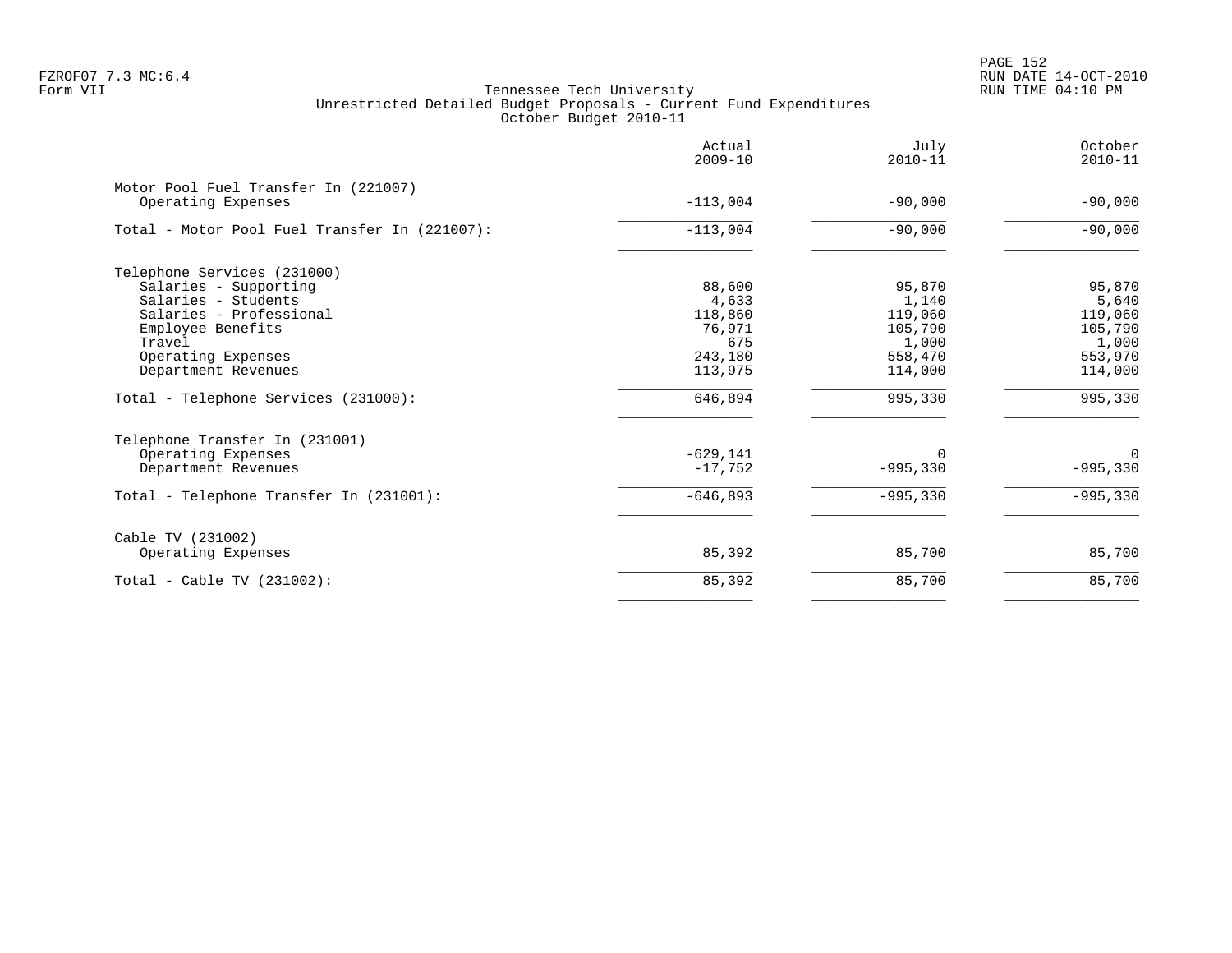PAGE 153 FZROF07 7.3 MC:6.4 RUN DATE 14-OCT-2010

|                                                                                                                                                                                                                        | Actual<br>$2009 - 10$                                                           | July<br>$2010 - 11$                                                            | October<br>$2010 - 11$                                                         |
|------------------------------------------------------------------------------------------------------------------------------------------------------------------------------------------------------------------------|---------------------------------------------------------------------------------|--------------------------------------------------------------------------------|--------------------------------------------------------------------------------|
| Cable TV Transfer In (231003)<br>Operating Expenses<br>Department Revenues                                                                                                                                             | $-144, 143$<br>$-177$                                                           | $\Omega$<br>$-85,700$                                                          | $\Omega$<br>$-85,700$                                                          |
| Total - Cable TV Transfer In (231003):                                                                                                                                                                                 | $-144,320$                                                                      | $-85,700$                                                                      | $-85,700$                                                                      |
| Regulated Waste Disposal (255001)<br>Operating Expenses                                                                                                                                                                | 0                                                                               | $\mathbf 0$                                                                    | 25,000                                                                         |
| Total - Regulated Waste Disposal (255001):                                                                                                                                                                             | $\Omega$                                                                        | $\Omega$                                                                       | 25,000                                                                         |
| VP for Univ Advancement Office (300000)<br>Salaries - Administrative<br>Salaries - Supporting<br>Salaries - Students<br>Salaries - Professional<br>Employee Benefits<br>Travel<br>Operating Expenses<br>Capital Outlay | 287,152<br>174,709<br>562<br>754,109<br>435,966<br>13,186<br>67,615<br>$\Omega$ | 287,552<br>183,930<br>1,940<br>675,590<br>463,950<br>12,310<br>41,760<br>6,970 | 287,552<br>163,740<br>1,940<br>763,730<br>463,950<br>12,310<br>29,550<br>6,970 |
| Total - VP for Univ Advancement Office (300000):                                                                                                                                                                       | 1,733,299                                                                       | 1,674,002                                                                      | 1,729,742                                                                      |
| Capital Campaign (300004)<br>Travel<br>Operating Expenses                                                                                                                                                              | 11,999<br>88,043                                                                | 0<br>$\Omega$                                                                  | $\Omega$<br>90,500                                                             |
| Total - Capital Campaign (300004):                                                                                                                                                                                     | 100,042                                                                         | 0                                                                              | 90,500                                                                         |
|                                                                                                                                                                                                                        |                                                                                 |                                                                                |                                                                                |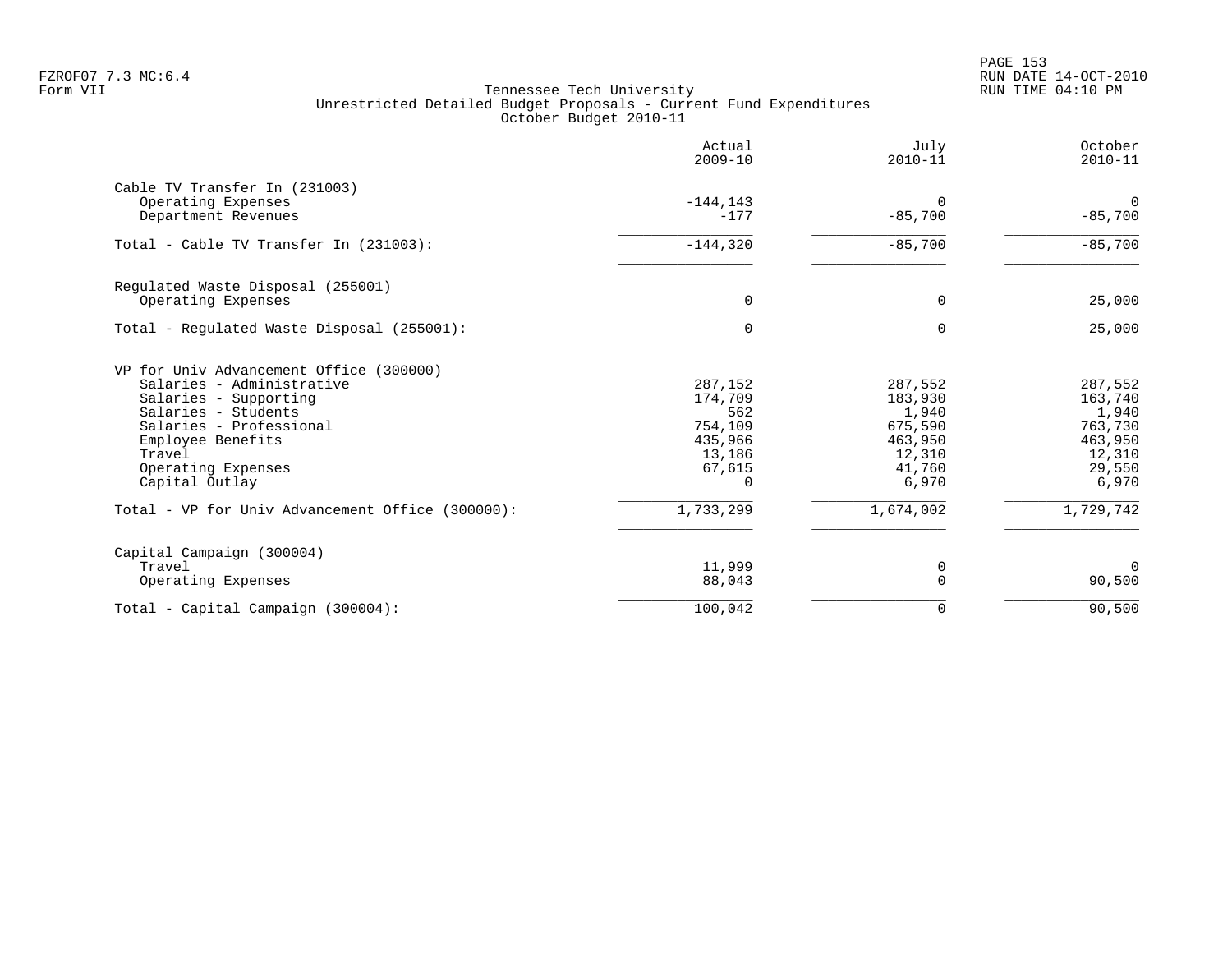PAGE 154 FZROF07 7.3 MC:6.4 RUN DATE 14-OCT-2010

|                                                                                                                                                 | Actual<br>$2009 - 10$                      | July<br>$2010 - 11$                | October<br>$2010 - 11$                       |
|-------------------------------------------------------------------------------------------------------------------------------------------------|--------------------------------------------|------------------------------------|----------------------------------------------|
| Univ Advancement Advertising (301000)<br>Salaries - Academic<br>Operating Expenses                                                              | 838<br>$\Omega$                            | $\Omega$<br>3,490                  | $\mathbf 0$<br>3,490                         |
| Total - Univ Advancement Advertising (301000):                                                                                                  | 838                                        | 3,490                              | 3,490                                        |
| Univ Advancement Athletic Tickets (301001)<br>Operating Expenses                                                                                | 106,213                                    | 120,580                            | 118,950                                      |
| Total - Univ Advancement Athletic Tickets (301001):                                                                                             | 106,213                                    | 120,580                            | 118,950                                      |
| Univ Adv Graduate Assistant (301003)<br>Operating Expenses                                                                                      | 0                                          | 22,450                             | 22,450                                       |
| Total - Univ Adv Graduate Assistant (301003):                                                                                                   | 0                                          | 22,450                             | 22,450                                       |
| Univ Develop and Alumni Relations (302000)<br>Salaries - Supporting<br>Employee Benefits<br>Travel<br>Operating Expenses<br>Department Revenues | 0<br>$\Omega$<br>5,259<br>30,760<br>$-261$ | 500<br>110<br>6,170<br>23,670<br>0 | 500<br>110<br>6,170<br>19,940<br>$\mathbf 0$ |
| Total - Univ Develop and Alumni Relations (302000):                                                                                             | 35,758                                     | 30,450                             | 26,720                                       |
| Alumni Catering CDS (302001)<br>Operating Expenses                                                                                              | 2,750                                      | 0                                  | $\mathbf 0$                                  |
| Total - Alumni Catering CDS (302001):                                                                                                           | 2,750                                      | $\mathbf 0$                        | $\Omega$                                     |
|                                                                                                                                                 |                                            |                                    |                                              |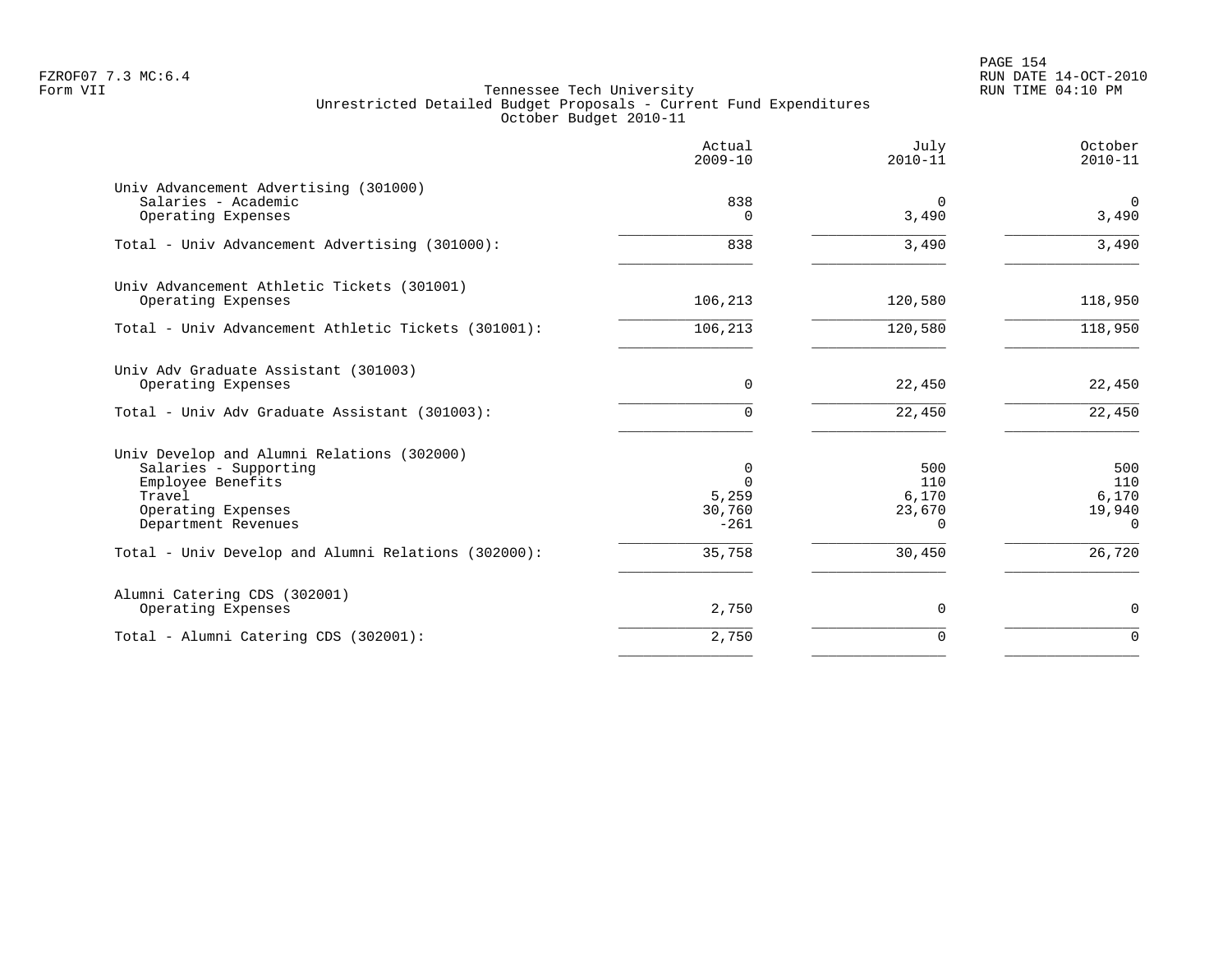| Actual<br>$2009 - 10$ | July<br>$2010 - 11$                                     | October<br>$2010 - 11$     |
|-----------------------|---------------------------------------------------------|----------------------------|
|                       |                                                         |                            |
| 76,730                | 76,830                                                  | 76,830                     |
| 43,270                | 43,120                                                  | 43,120                     |
| 4,235                 | $\Omega$                                                | $\Omega$                   |
| 247,890               | 254,350                                                 | 276,890                    |
| 136,937               | 146,070                                                 | 146,070                    |
|                       | 820                                                     | 820                        |
|                       |                                                         | 20,910                     |
|                       | 0                                                       | - റ                        |
| 534,348               | 547,100                                                 | 564,640                    |
|                       |                                                         |                            |
| $-12,883$             |                                                         | $\Omega$                   |
| $\Omega$              | $-3,120$                                                | $-3,120$                   |
| $-12,883$             | $-3,120$                                                | $-3,120$                   |
|                       |                                                         |                            |
|                       |                                                         | 60,570                     |
|                       |                                                         | 52,510                     |
|                       | 76,780                                                  | 76,780                     |
| 117                   | 420                                                     | 420                        |
| 20,118                | 41,680                                                  | 41,680                     |
| 1,500                 | 1,500                                                   | 1,500                      |
| 186,811               | 233,460                                                 | 233,460                    |
|                       | 2,843<br>22,617<br>$-174$<br>57,646<br>52,510<br>54,920 | 25,910<br>60,570<br>52,510 |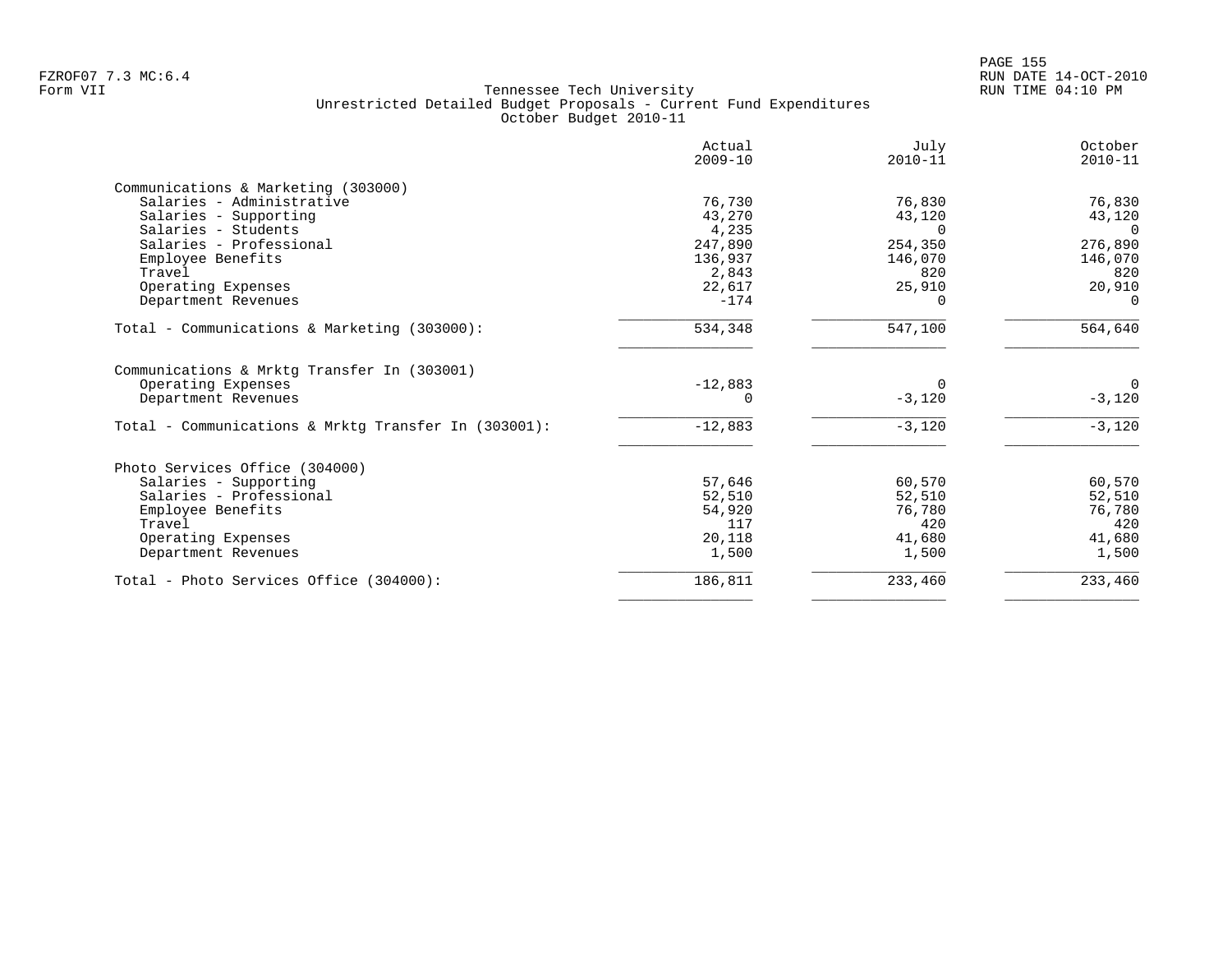|                                                                                                                | Actual<br>$2009 - 10$  | July<br>$2010 - 11$    | October<br>$2010 - 11$   |
|----------------------------------------------------------------------------------------------------------------|------------------------|------------------------|--------------------------|
| Photo Svc Transfer In Revenue (304001)<br>Operating Expenses<br>Department Revenues                            | $-166,874$<br>$\Omega$ | $\Omega$<br>$-186,680$ | $\Omega$<br>$-186,680$   |
| Total - Photo Svc Transfer In Revenue (304001):                                                                | $-166,874$             | $-186,680$             | $-186,680$               |
| Photo Svc Taxable Revenue (304002)<br>Operating Expenses<br>Department Revenues                                | $-163$<br>$-18,814$    | $\Omega$<br>$-44,490$  | $\mathbf 0$<br>$-44,490$ |
| Total - Photo Svc Taxable Revenue (304002):                                                                    | $-18,977$              | $-44,490$              | $-44,490$                |
| Graduation Video Transfer In (304003)<br>Department Revenues<br>Total - Graduation Video Transfer In (304003): | $-961$<br>$-961$       | $-2,290$<br>$-2,290$   | $-2,290$<br>$-2,290$     |
| TBR Spouse Dependent Discount (700000)<br>Employee Benefits<br>Total - TBR Spouse Dependent Discount (700000): | 61,171<br>61,171       | 73,940<br>73,940       | 73,940<br>73,940         |
| TBR Employ Remission PC191 (700001)<br>Employee Benefits                                                       | 14,161                 | 19,810                 | 19,810                   |
| Total - TBR Employ Remission PC191 (700001):                                                                   | 14,161                 | 19,810                 | 19,810                   |
|                                                                                                                |                        |                        |                          |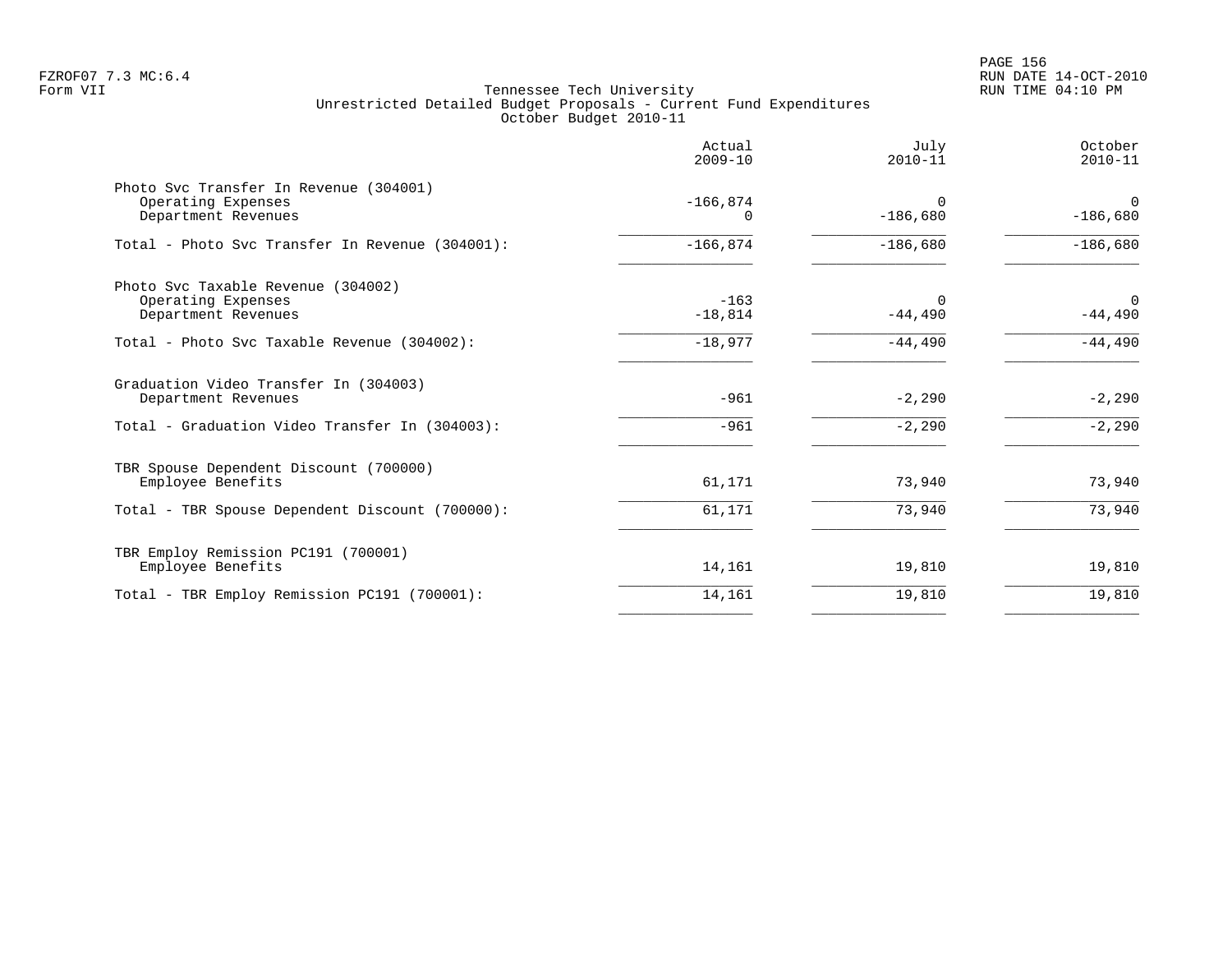PAGE 157 FZROF07 7.3 MC:6.4 RUN DATE 14-OCT-2010

|                                                                                                                                                                                                | Actual<br>$2009 - 10$                                        | July<br>$2010 - 11$                                        | October<br>$2010 - 11$                                           |
|------------------------------------------------------------------------------------------------------------------------------------------------------------------------------------------------|--------------------------------------------------------------|------------------------------------------------------------|------------------------------------------------------------------|
| E and G Data Processing Allocation (700003)<br>Department Revenues                                                                                                                             | 214,668                                                      | 223,580                                                    | 229,190                                                          |
| Total - E and G Data Processing Allocation (700003):                                                                                                                                           | 214,668                                                      | 223,580                                                    | 229,190                                                          |
| E and G Claims Adjustment (700004)<br>Operating Expenses                                                                                                                                       | 13,318                                                       | 34,860                                                     | 34,860                                                           |
| Total - E and G Claims Adjustment (700004):                                                                                                                                                    | 13,318                                                       | 34,860                                                     | 34,860                                                           |
| $E$ and G Support (700005)<br>Salaries - Administrative<br>Salaries - Supporting<br>Salaries - Professional<br>Employee Benefits<br>Operating Expenses<br>Total - E and G Support $(700005)$ : | $\Omega$<br>0<br>$\Omega$<br>162,399<br>$-25,412$<br>136,987 | 43,770<br>49,290<br>78,620<br>154,940<br>86,640<br>413,260 | $\overline{0}$<br>2,970<br>3,220<br>136,300<br>86,640<br>229,130 |
| E and G Other Salary Pool (700009)<br>Salaries - Supporting                                                                                                                                    | $\Omega$                                                     | 15,220                                                     | 15,220                                                           |
| Total - E and G Other Salary Pool (700009):                                                                                                                                                    | $\Omega$                                                     | 15,220                                                     | 15,220                                                           |
| C C Security Trans (700015)<br>Operating Expenses                                                                                                                                              | $-55,200$                                                    | $-70,000$                                                  | $-70,000$                                                        |
| Total - C C Security Trans (700015):                                                                                                                                                           | $-55,200$                                                    | $-70,000$                                                  | $-70,000$                                                        |
|                                                                                                                                                                                                |                                                              |                                                            |                                                                  |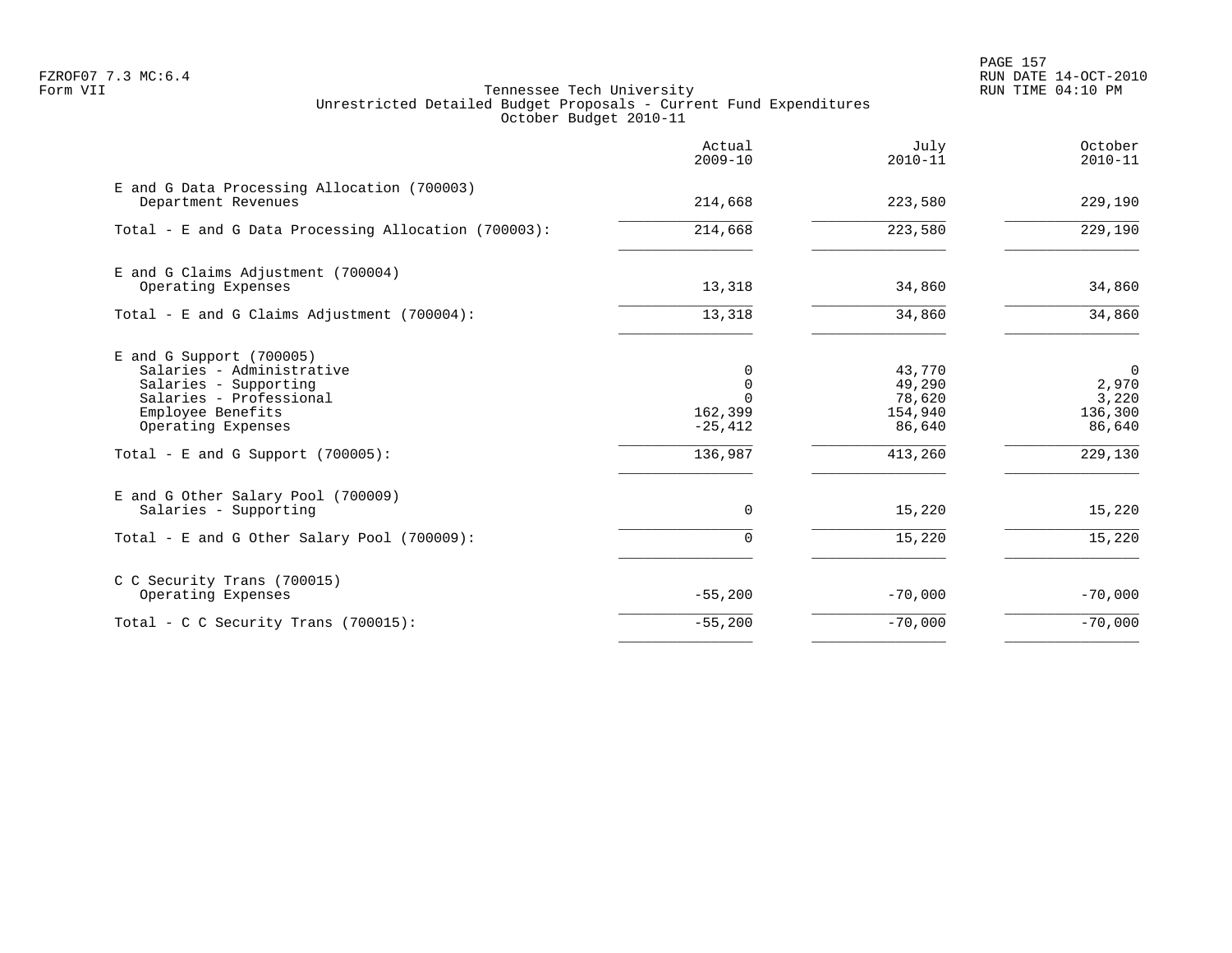PAGE 158 FZROF07 7.3 MC:6.4 RUN DATE 14-OCT-2010

|                                                                               | Actual<br>$2009 - 10$ | July<br>$2010 - 11$ | October<br>$2010 - 11$ |
|-------------------------------------------------------------------------------|-----------------------|---------------------|------------------------|
| TBR Chargeback non RODP (700017)<br>Operating Expenses                        | 281,837               | 281,840             | 281,840                |
| Total - TBR Chargeback non RODP (700017):                                     | 281,837               | 281,840             | 281,840                |
| TAF Institional Banner Support (700020)<br>Operating Expenses                 | 8,100                 | 0                   | $\mathbf 0$            |
| Total - TAF Institional Banner Support (700020):                              | 8,100                 | 0                   | $\Omega$               |
| Legal Fees (700023)<br>Operating Expenses<br>Total - Legal Fees $(700023)$ :  | 27,545<br>27,545      | 29,000<br>29,000    | 29,000<br>29,000       |
| License Fees (700024)<br>Operating Expenses<br>Total - License Fees (700024): | 16,343<br>16,343      | 20,000<br>20,000    | 20,000<br>20,000       |
| Membership Fees (700025)<br>Operating Expenses                                | 131,402               | 144,665             | 144,665                |
| Total - Membership Fees (700025):                                             | 131,402               | 144,665             | 144,665                |
|                                                                               |                       |                     |                        |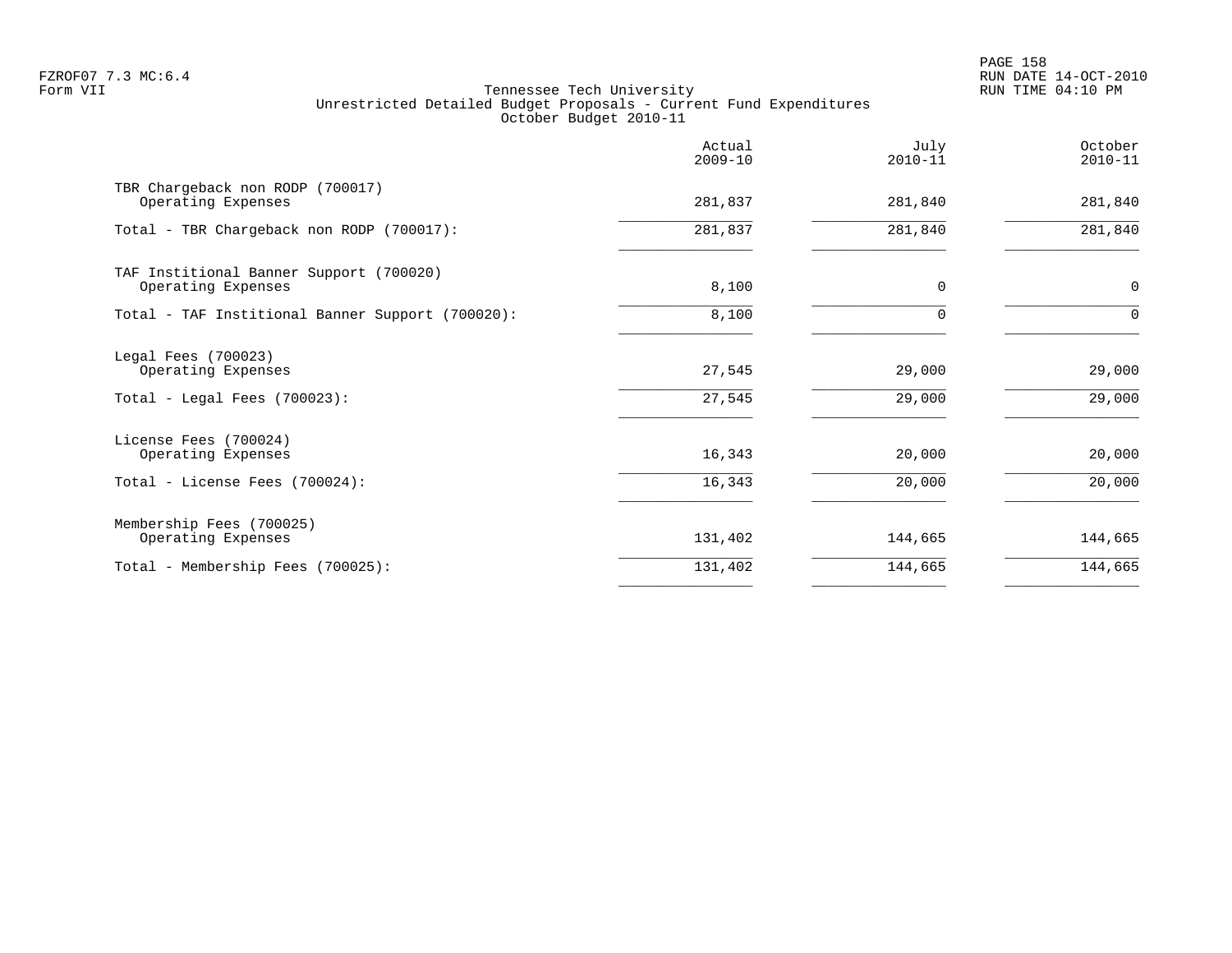PAGE 159 FZROF07 7.3 MC:6.4 RUN DATE 14-OCT-2010

|                                                             | Actual<br>$2009 - 10$ | July<br>$2010 - 11$ | October<br>$2010 - 11$ |
|-------------------------------------------------------------|-----------------------|---------------------|------------------------|
| Consultation Services (700026)<br>Operating Expenses        | $\Omega$              | 7,800               | 7,800                  |
| Total - Consultation Services (700026):                     | $\Omega$              | 7,800               | 7,800                  |
| Banking Services (700027)<br>Operating Expenses             | 409,979               | 440,700             | 445,700                |
| Total - Banking Services (700027):                          | 409,979               | 440,700             | 445,700                |
| Collection of Debts (700028)<br>Operating Expenses          | 28,578                | 23,770              | 23,770                 |
| Total - Collection of Debts (700028):                       | 28,578                | 23,770              | 23,770                 |
| Provision for Doubtful Accts (700029)<br>Operating Expenses | 145,742               | 80,000              | 80,000                 |
| Total - Provision for Doubtful Accts (700029):              | 145,742               | 80,000              | 80,000                 |
| External Audit (700030)<br>Operating Expenses               | 41,281                | 70,000              | 70,000                 |
| Total - External Audit (700030):                            | 41,281                | 70,000              | 70,000                 |
|                                                             |                       |                     |                        |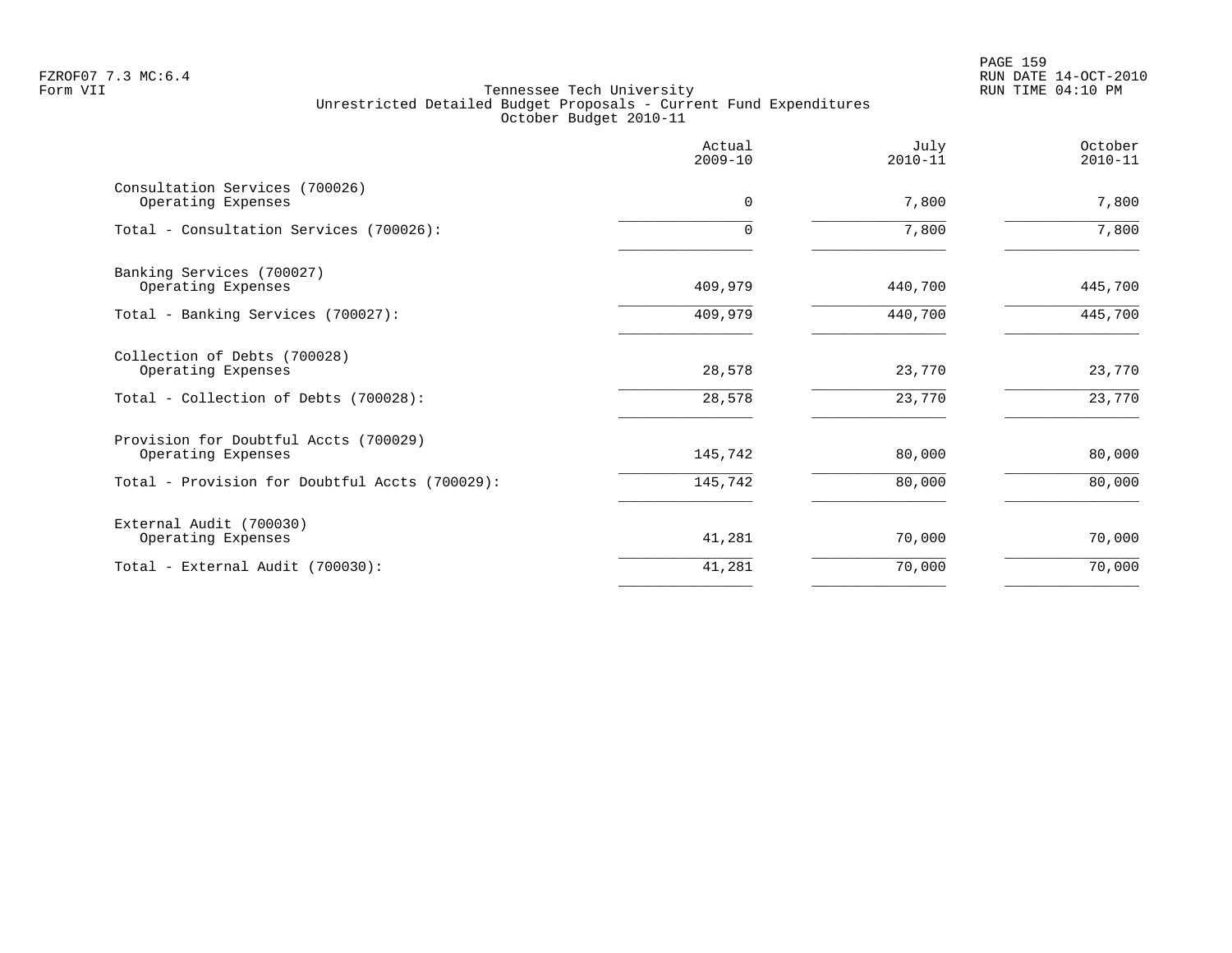|                                                                              | Actual<br>$2009 - 10$ | July<br>$2010 - 11$   | October<br>$2010 - 11$ |
|------------------------------------------------------------------------------|-----------------------|-----------------------|------------------------|
| Training (700031)<br>Operating Expenses                                      | 0                     | 1,360                 | 1,360                  |
| Total - Training $(700031)$ :                                                | 0                     | 1,360                 | 1,360                  |
| Cafeteria Benefits (700032)<br>Operating Expenses                            | 7,531                 | 15,000                | 15,000                 |
| Total - Cafeteria Benefits (700032):                                         | 7,531                 | 15,000                | 15,000                 |
| Background Checks (700033)<br>Operating Expenses                             | 2,073                 | 3,500                 | 3,500                  |
| Total - Background Checks (700033):                                          | 2,073                 | 3,500                 | 3,500                  |
| Allocation to Aux Ent (700037)<br>Department Revenues                        | $-265, 429$           | $-320,710$            | $-329,500$             |
| Total - Allocation to Aux Ent (700037):                                      | $-265, 429$           | $-320,710$            | $-329,500$             |
| Post Office Allocation (700045)<br>Operating Expenses<br>Department Revenues | $\Omega$<br>4,690     | 4,610<br><sup>0</sup> | 6,310<br>$\Omega$      |
| Total - Post Office Allocation (700045):                                     | 4,690                 | 4,610                 | 6,310                  |
|                                                                              |                       |                       |                        |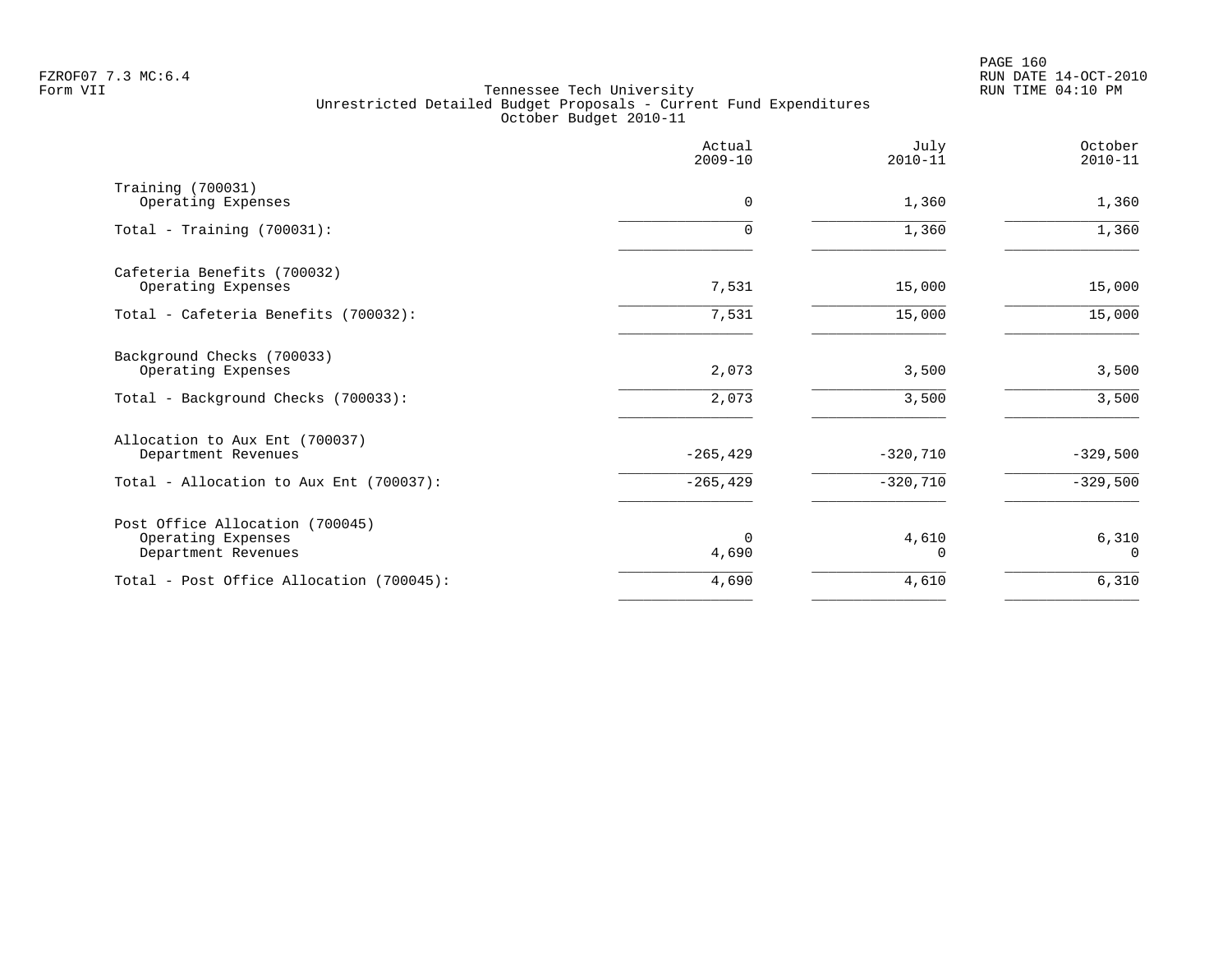|                                                                                                                                           | Actual<br>$2009 - 10$                       | July<br>$2010 - 11$ | October<br>$2010 - 11$    |
|-------------------------------------------------------------------------------------------------------------------------------------------|---------------------------------------------|---------------------|---------------------------|
| System Internal Audit (700061)<br>Operating Expenses                                                                                      | 30,100                                      | 30,100              | 30,100                    |
| Total - System Internal Audit (700061):                                                                                                   | 30,100                                      | 30,100              | 30,100                    |
| ARRA Am Recvry Reinvst Act (700062)<br>Salaries - Administrative<br>Salaries - Supporting<br>Salaries - Professional<br>Employee Benefits | 55,314<br>$-150, 155$<br>94,841<br>$-2,854$ |                     | 0<br>$\Omega$<br>$\Omega$ |
| Total - ARRA Am Recvry Reinvst Act (700062):                                                                                              | $-2,854$                                    |                     | $\Omega$                  |

|       | Salaries - Administrative | 1,534,431 | 1,515,747    | 1,471,977    |
|-------|---------------------------|-----------|--------------|--------------|
|       | Salaries - Academic       | 3,245     | 2,400        | 2,400        |
|       | Salaries - Supporting     | 1,515,847 | 1,789,950    | 1,727,210    |
|       | Salaries - Students       | 41,582    | 34,410       | 51,910       |
|       | Salaries - Professional   | 2,698,613 | 2,748,835    | 2,813,986    |
|       | Employee Benefits         | 2,351,533 | 2,707,370    | 2,712,390    |
|       | Travel                    | 80,535    | 44,770       | 61,370       |
|       | Operating Expenses        | 1,028,183 | 3,064,435    | 3,902,205    |
|       | Capital Outlay            |           | 6,970        | 150,930      |
|       | Department Revenues       | 22,668    | $-1,728,400$ | $-1,731,580$ |
|       |                           |           |              |              |
| Total |                           | 9,276,637 | 10,186,487   | 11, 162, 798 |
|       |                           |           |              |              |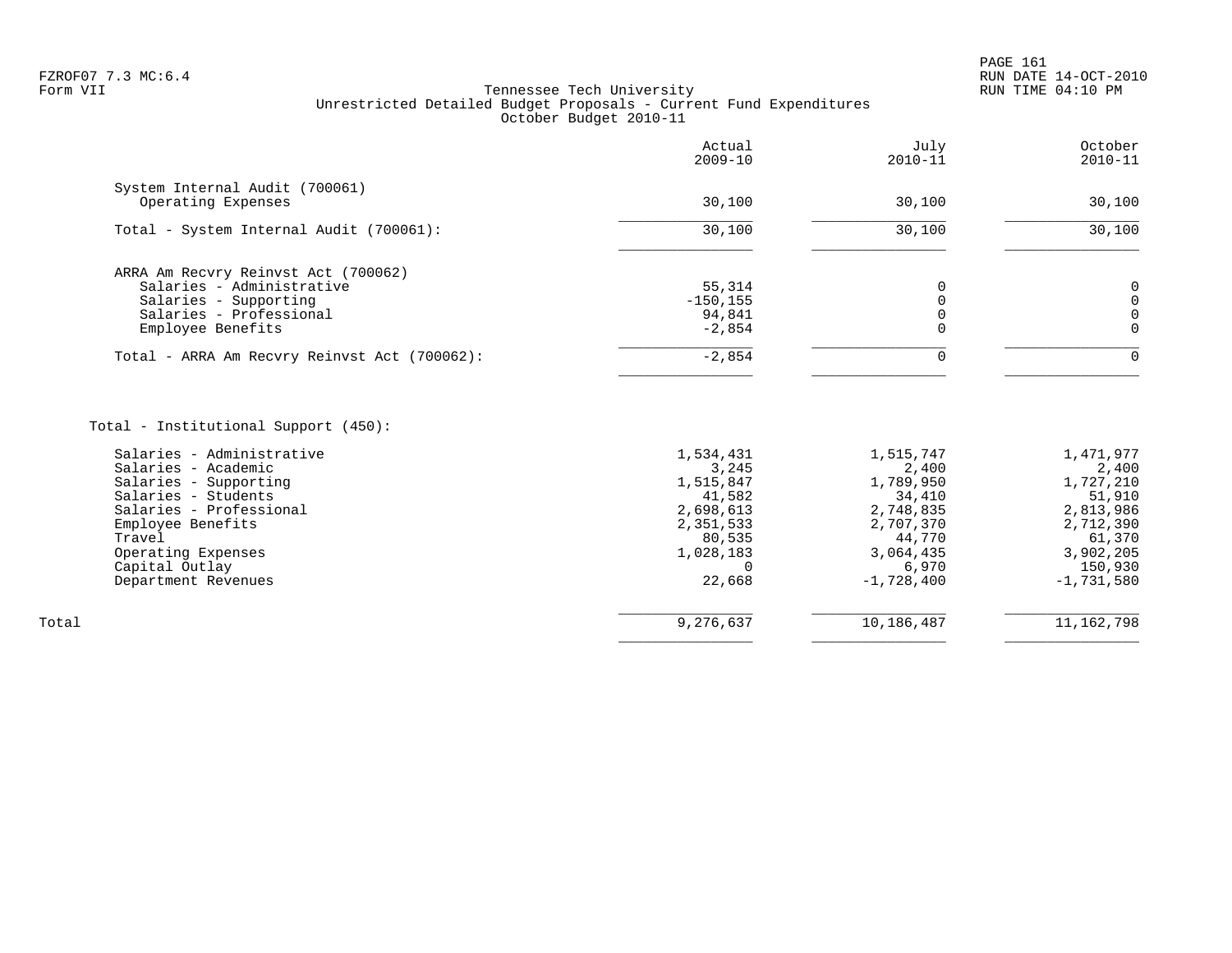PAGE 162 FZROF07 7.3 MC:6.4 RUN DATE 14-OCT-2010

|                                                                                                                                                               | Actual<br>$2009 - 10$                                                         | July<br>$2010 - 11$                                                           | October<br>$2010 - 11$                                                        |
|---------------------------------------------------------------------------------------------------------------------------------------------------------------|-------------------------------------------------------------------------------|-------------------------------------------------------------------------------|-------------------------------------------------------------------------------|
| Total - Institutional Support (45):                                                                                                                           |                                                                               |                                                                               |                                                                               |
| Salaries - Administrative<br>Salaries - Academic<br>Salaries - Supporting<br>Salaries - Students<br>Salaries - Professional<br>Employee Benefits<br>Travel    | 1,534,431<br>3,245<br>1,515,847<br>41,582<br>2,698,613<br>2,351,533<br>80,535 | 1,515,747<br>2,400<br>1,789,950<br>34,410<br>2,748,835<br>2,707,370<br>44,770 | 1,471,977<br>2,400<br>1,727,210<br>51,910<br>2,813,986<br>2,712,390<br>61,370 |
| Operating Expense<br>Capital Outlay<br>Department Revenues                                                                                                    | 1,028,183<br>$\Omega$<br>22,668                                               | 3,064,435<br>6,970<br>$-1,728,400$                                            | 3,902,205<br>150,930<br>$-1,731,580$                                          |
| Total                                                                                                                                                         | 9,276,637                                                                     | 10,186,487                                                                    | 11, 162, 798                                                                  |
| Physical Plant (50)<br>Physical Plant (500)<br>Craft Center Property Insur (121772)<br>Operating Expenses                                                     | 37,000                                                                        | 37,000                                                                        | 37,000                                                                        |
| Total - Craft Center Property Insur (121772):                                                                                                                 | 37,000                                                                        | 37,000                                                                        | 37,000                                                                        |
| M and R Craft Center (121773)<br>Salaries - Supporting<br>Salaries - Students<br>Salaries - Professional<br>Employee Benefits<br>Travel<br>Operating Expenses | 100,046<br>4,958<br>26,346<br>59,338<br>94<br>42,968                          | 102,350<br>5,400<br>48,460<br>79,360<br>200<br>45,050                         | 102,350<br>5,400<br>41,320<br>79,360<br>200<br>45,050                         |
| Total - M and R Craft Center (121773):                                                                                                                        | 233,750                                                                       | 280,820                                                                       | 273,680                                                                       |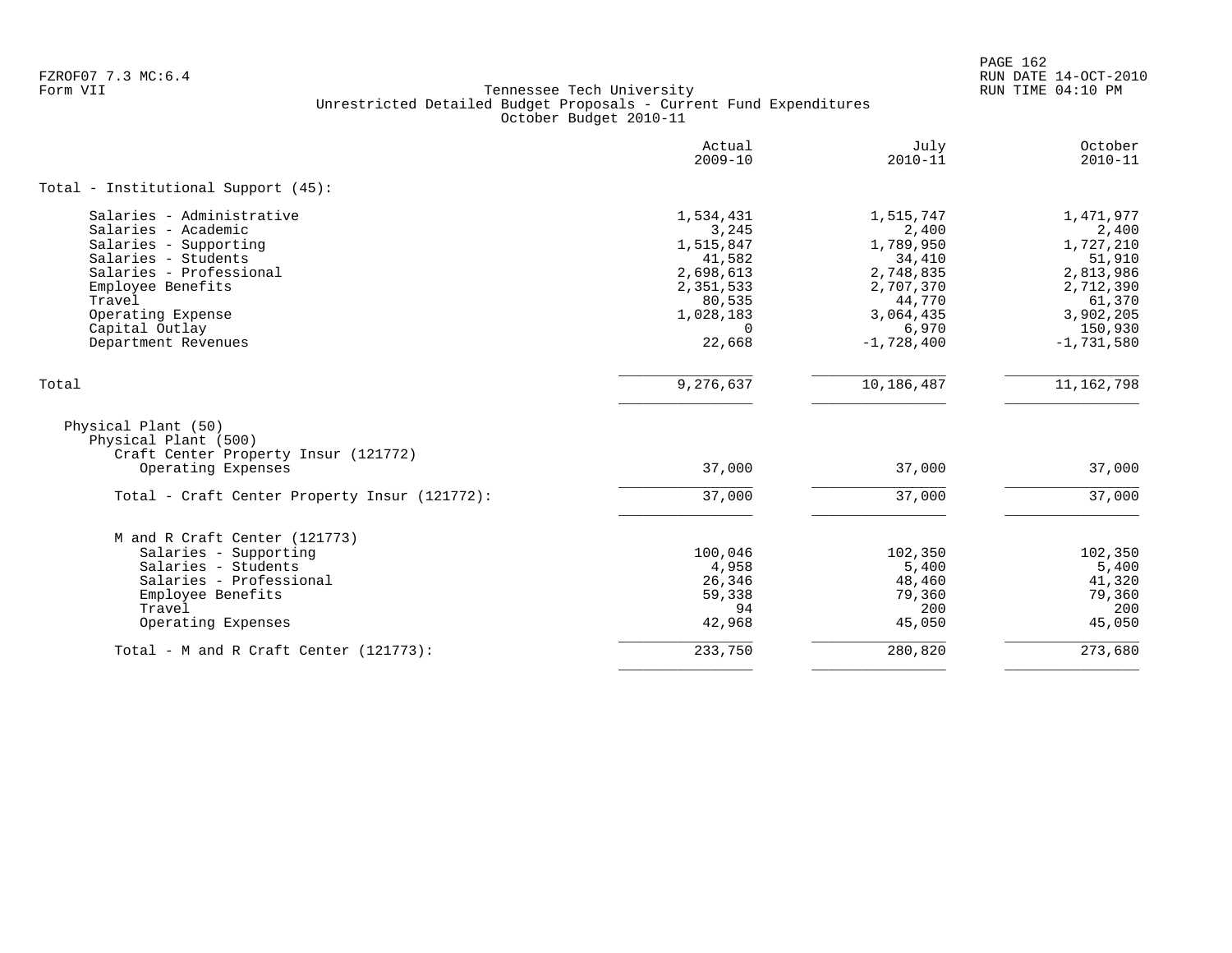|                                                                                                | Actual<br>$2009 - 10$      | July<br>$2010 - 11$    | October<br>$2010 - 11$        |
|------------------------------------------------------------------------------------------------|----------------------------|------------------------|-------------------------------|
| Utilities Craft Center (121774)<br>Operating Expenses                                          | 238,486                    | 240,000                | 240,000                       |
| Total - Utilities Craft Center (121774):                                                       | 238,486                    | 240,000                | 240,000                       |
| Craft Center Repairs and Renov (121775)<br>Operating Expenses                                  | 774                        | 7,272                  | 39,362                        |
| Total - Craft Center Repairs and Renov (121775):                                               | 774                        | 7,272                  | 39,362                        |
| Federal College Work Study Program (122001)<br>Salaries - Students                             | 869                        | 550                    | 550                           |
| Total - Federal College Work Study Program (122001):                                           | 869                        | 550                    | 550                           |
| M and R University Progrms (127604)<br>Operating Expenses                                      | 12,665                     | 12,750                 | 12,750                        |
| Total - M and R University Progrms (127604):                                                   | 12,665                     | 12,750                 | 12,750                        |
| Custodial Serv UC (127605)<br>Salaries - Supporting<br>Employee Benefits<br>Operating Expenses | 102,209<br>57,884<br>6,598 | 115,730<br>84,740<br>0 | 115,730<br>84,740<br>$\Omega$ |
| Total - Custodial Serv UC (127605):                                                            | 166,691                    | 200,470                | 200,470                       |
|                                                                                                |                            |                        |                               |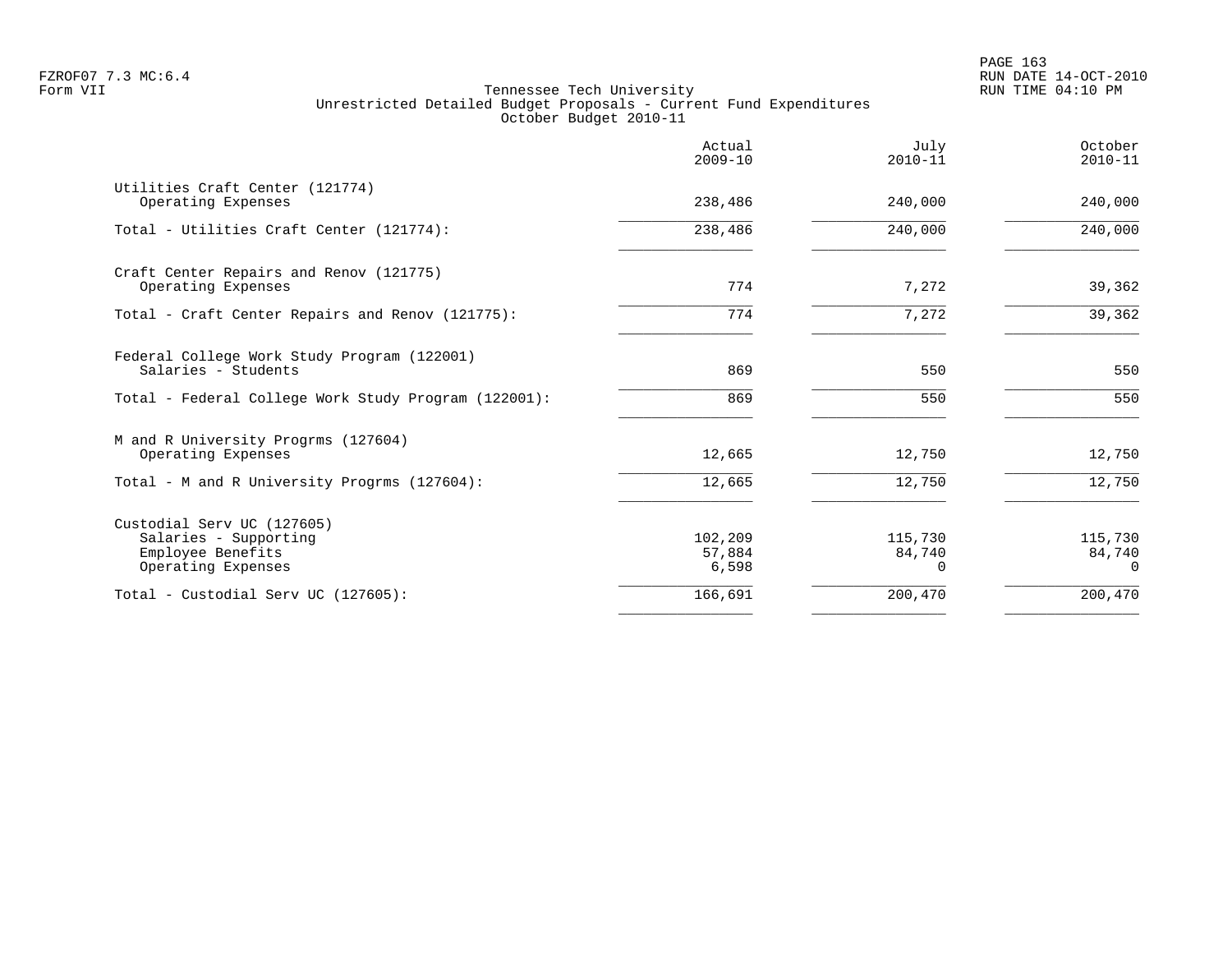PAGE 164 FZROF07 7.3 MC:6.4 RUN DATE 14-OCT-2010

|                                          | Actual<br>$2009 - 10$ | July<br>$2010 - 11$ | October<br>$2010 - 11$ |
|------------------------------------------|-----------------------|---------------------|------------------------|
| M and R Ag Pavilion (161001)             |                       |                     |                        |
| Salaries - Supporting                    | 57,728                | 59,440              | 59,440                 |
| Employee Benefits                        | 33,815                | 37,820              | 37,820                 |
| Operating Expenses                       | 1,522                 | $\Omega$            | $\Omega$               |
| Total - M and R Ag Pavilion (161001):    | 93,065                | 97,260              | 97,260                 |
| Greenhouse (162002)                      |                       |                     |                        |
| Salaries - Academic                      | 801                   | 0                   | 1,060                  |
| Salaries - Supporting                    | 348                   | $\Omega$            | 520                    |
| Salaries - Students                      | 2,617                 | $\Omega$            | $\mathbf 0$            |
| Employee Benefits                        | 374                   | 720                 | 720                    |
| Travel                                   | 848                   | $\Omega$            | $\Omega$               |
| Operating Expenses                       | 3,181                 | 2,060               | 920                    |
| Total - Greenhouse (162002):             | 8,169                 | 2,780               | 3,220                  |
| Greenhouse Transfer In (162003)          |                       |                     |                        |
| Operating Expenses                       | $-1,497$              | 0                   | $\mathbf 0$            |
| Department Revenues                      | $-4,313$              | $\Omega$            | $-440$                 |
| Total - Greenhouse Transfer In (162003): | $-5,810$              | $\Omega$            | $-440$                 |
| M and R Farm (162004)                    |                       |                     |                        |
| Operating Expenses                       | 2,933                 | 6,650               | 6,650                  |
| Total - M and R Farm $(162004)$ :        | 2,933                 | 6,650               | 6,650                  |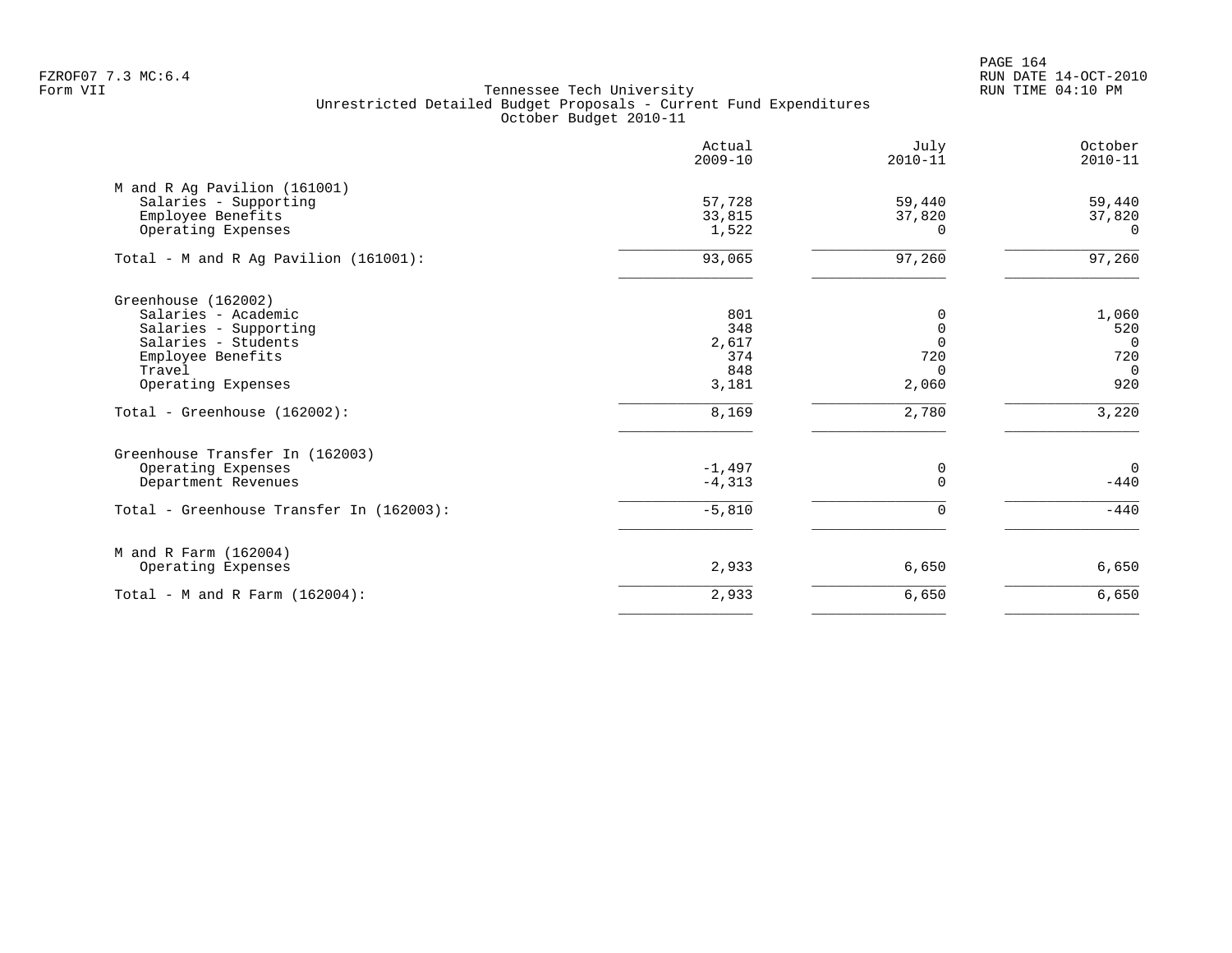|                                                 | Actual<br>$2009 - 10$ | July<br>$2010 - 11$ | October<br>$2010 - 11$ |
|-------------------------------------------------|-----------------------|---------------------|------------------------|
| Safety and Environ Compliance (221003)          |                       |                     |                        |
| Salaries - Supporting                           | 20,480                | 20,580              | $\Omega$               |
| Salaries - Students                             | 14,292                | 11,000              | $\Omega$               |
| Salaries - Professional                         | 115,423               | 124,690             | $\mathbf 0$            |
| Employee Benefits                               | 42,707                | 40,850              | $\mathbf 0$            |
| Travel                                          | 638                   | $\Omega$            | $\mathbf{0}$           |
| Operating Expenses                              | 42,088                | 28,390              | $\Omega$               |
| Department Revenues                             | $-14$                 | $\Omega$            | $\Omega$               |
| Total - Safety and Environ Compliance (221003): | 235,614               | 225,510             | $\Omega$               |
| Central Receiving (221005)                      |                       |                     |                        |
| Salaries - Supporting                           | 49,097                | 60,220              | 60,220                 |
| Salaries - Students                             | 3,836                 | 6,000               | 6,000                  |
| Salaries - Professional                         | 70,800                | 70,800              | 70,800                 |
| Employee Benefits                               | 44,831                | 46,760              | 46,760                 |
| Travel                                          | $\Omega$              | 530                 | 530                    |
| Operating Expenses                              | 12,957                | 3,680               | 3,680                  |
| Total - Central Receiving (221005):             | 181,521               | 187,990             | 187,990                |
| Facilities Administration (241000)              |                       |                     |                        |
| Salaries - Administrative                       | 194,020               | 194,020             | 194,020                |
| Salaries - Supporting                           | 74,145                | 62,840              | 62,840                 |
| Salaries - Students                             | 27,824                | 6,820               | 6,820                  |
| Salaries - Professional                         | 142,096               | 151,680             | 198,400                |
| Employee Benefits                               | 135,618               | 173,010             | 173,010                |
| Travel                                          | 1,741                 | $\Omega$            | $\Omega$               |
| Operating Expenses                              | 34,239                | 40,120              | 40,120                 |
| Department Revenues                             | $-5$                  | $\Omega$            | $\Omega$               |
| Total - Facilities Administration (241000):     | 609,678               | 628,490             | 675,210                |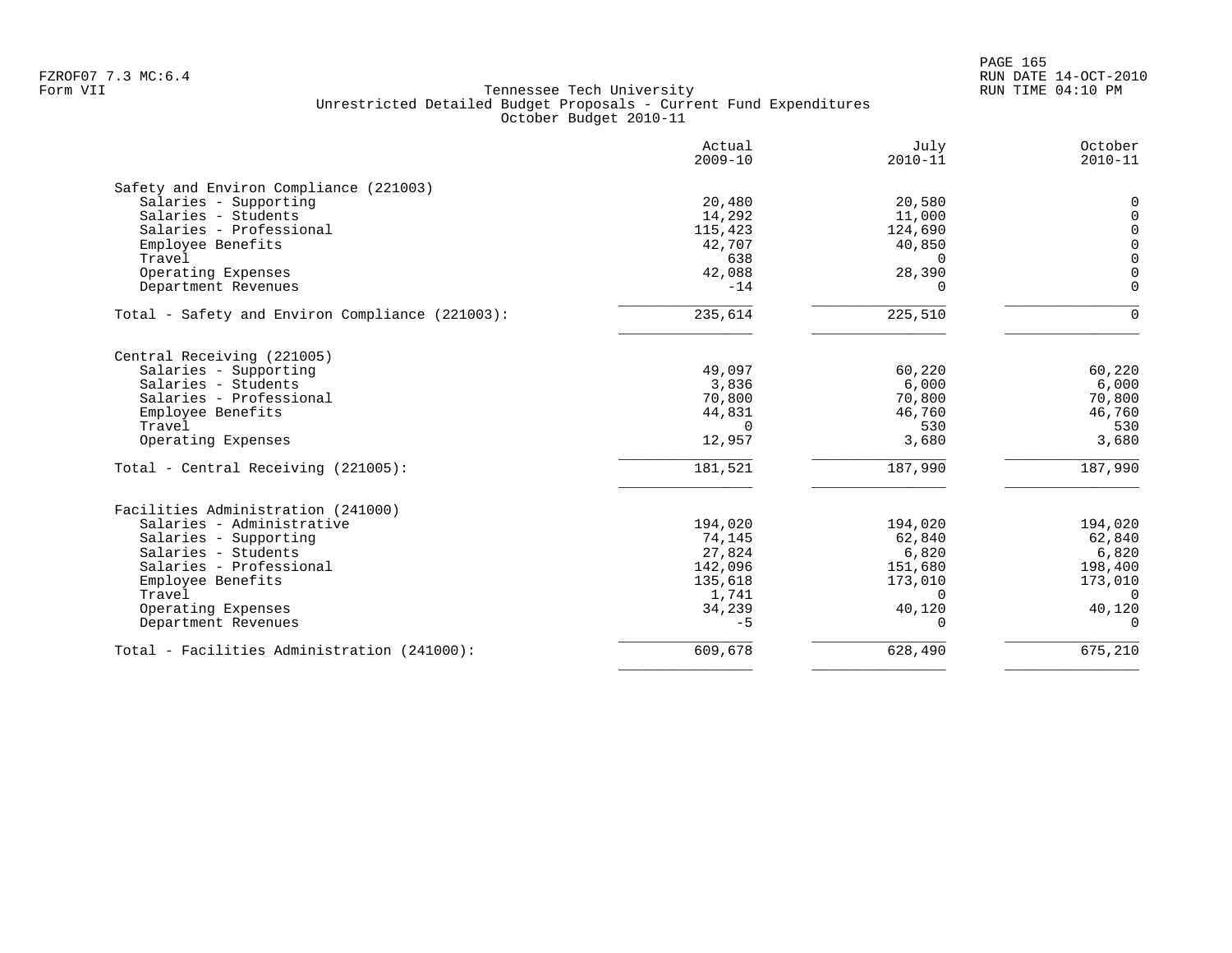|                                                           | Actual<br>$2009 - 10$ | July<br>$2010 - 11$ | October<br>$2010 - 11$ |
|-----------------------------------------------------------|-----------------------|---------------------|------------------------|
| Vehicle Maintenance (241001)<br>Operating Expenses        | 11,323                | 15,000              | 15,000                 |
| Total - Vehicle Maintenance (241001):                     | 11,323                | 15,000              | 15,000                 |
| Property Insurance (241002)<br>Operating Expenses         | 242,000               | 242,000             | 242,000                |
| Total - Property Insurance (241002):                      | 242,000               | 242,000             | 242,000                |
| Facilities Development Fee (241003)<br>Operating Expenses | 115,800               | 121,960             | 121,960                |
| Total - Facilities Development Fee (241003):              | 115,800               | 121,960             | 121,960                |
| Maintenance and Repairs (251000)                          |                       |                     |                        |
| Salaries - Supporting                                     | 567,840               | 692,009             | 677,009                |
| Salaries - Students                                       | 120                   | $\Omega$            | $\Omega$               |
| Salaries - Professional                                   | 63,830                | 69,530              | 63,930                 |
| Employee Benefits                                         | 335,725               | 468,010             | 451,830                |
| Travel                                                    | 1,584                 | 1,000               | 1,000                  |
| Operating Expenses<br>Department Revenues                 | 324,273               | 342,170<br>$-9,000$ | 363,870<br>$-9,000$    |
| Total - Maintenance and Repairs (251000):                 | 1,293,372             | 1,563,719           | 1,548,639              |
|                                                           |                       |                     |                        |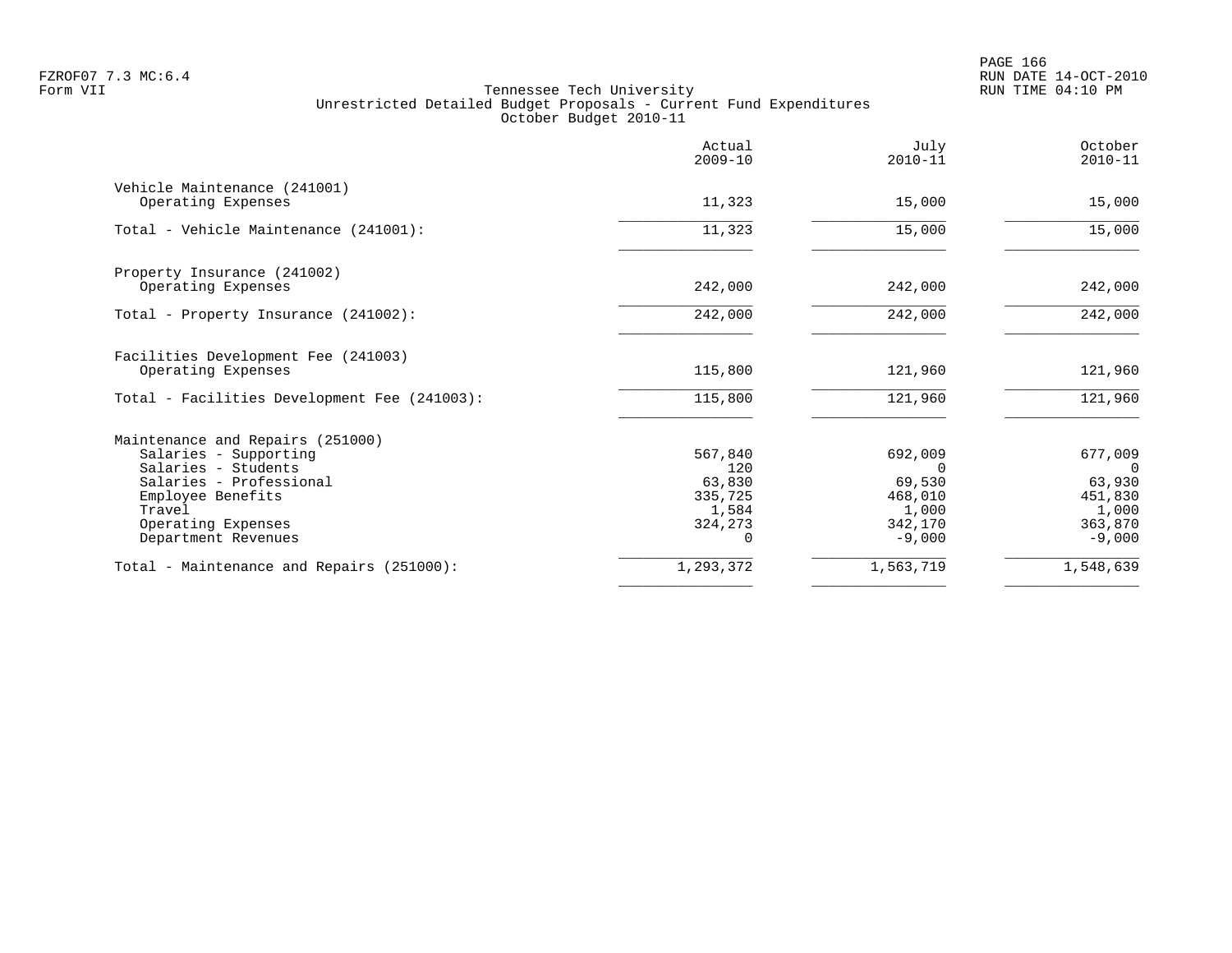PAGE 167 FZROF07 7.3 MC:6.4 RUN DATE 14-OCT-2010

|                                                                                                                      | Actual<br>$2009 - 10$                   | July<br>$2010 - 11$                     | October<br>$2010 - 11$                  |
|----------------------------------------------------------------------------------------------------------------------|-----------------------------------------|-----------------------------------------|-----------------------------------------|
| M and R Projects (251001)<br>Operating Expenses<br>Department Revenues                                               | 143,893<br>$-85$                        | 0<br>$\Omega$                           | 215,060<br>$\Omega$                     |
| Total - M and R Projects (251001):                                                                                   | 143,808                                 | $\Omega$                                | 215,060                                 |
| American Disability Act (251002)<br>Operating Expenses                                                               | 585                                     | 10,000                                  | 10,000                                  |
| Total - American Disability Act (251002):                                                                            | 585                                     | 10,000                                  | 10,000                                  |
| Fire Alarm System (251004)<br>Operating Expenses                                                                     | 62,463                                  | 70,000                                  | 70,000                                  |
| Total - Fire Alarm System (251004):                                                                                  | 62,463                                  | 70,000                                  | 70,000                                  |
| Building Controls (251005)<br>Operating Expenses                                                                     | 10,714                                  | 25,000                                  | 25,000                                  |
| Total - Building Controls (251005):                                                                                  | 10,714                                  | 25,000                                  | 25,000                                  |
| M and R HVAC (251006)<br>Salaries - Supporting<br>Salaries - Professional<br>Employee Benefits<br>Operating Expenses | 240,188<br>71,020<br>153,344<br>137,891 | 240,840<br>71,720<br>145,380<br>110,000 | 240,840<br>71,720<br>153,660<br>110,000 |
| Total - M and R HVAC (251006):                                                                                       | 602,443                                 | 567,940                                 | $\overline{576}$ , 220                  |
|                                                                                                                      |                                         |                                         |                                         |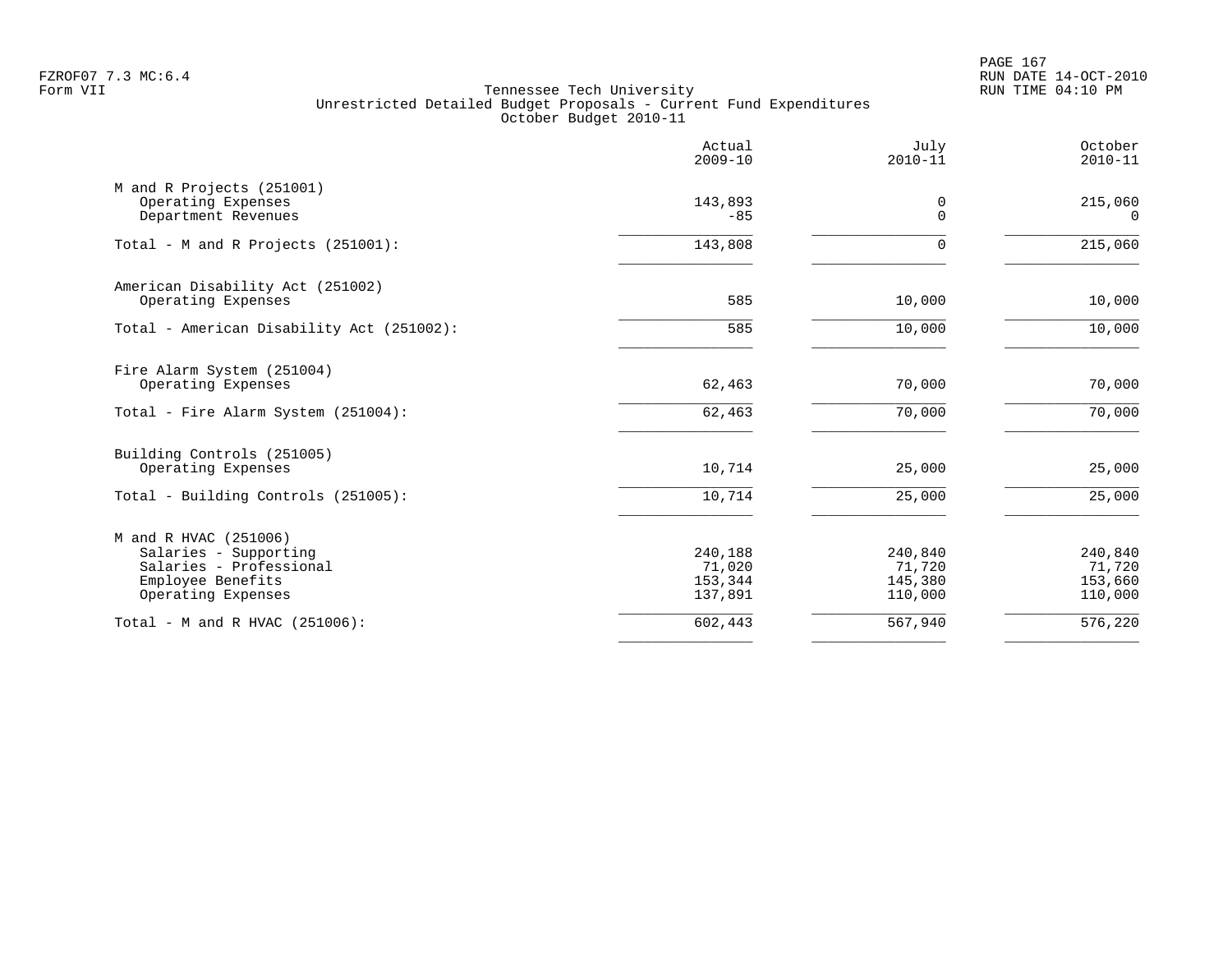PAGE 168 FZROF07 7.3 MC:6.4 RUN DATE 14-OCT-2010

|                                                   | Actual<br>$2009 - 10$ | July<br>$2010 - 11$ | October<br>$2010 - 11$ |
|---------------------------------------------------|-----------------------|---------------------|------------------------|
| Stores for Reissue (251007)<br>Operating Expenses | 340,883               | 290,000             | 290,000                |
|                                                   |                       |                     |                        |
| Total - Stores for Reissue (251007):              | 340,883               | 290,000             | $\overline{290}$ , 000 |
| Stores for Reissue Transfer In (251008)           |                       |                     |                        |
| Operating Expenses                                | $-336, 231$           | $\Omega$            | $\mathbf 0$            |
| Department Revenues                               | $\mathbf 0$           | $-290,000$          | $-290,000$             |
| Total - Stores for Reissue Transfer In (251008):  | $-336, 231$           | $-290,000$          | $-290,000$             |
| Custodial Services (255000)                       |                       |                     |                        |
| Salaries - Supporting                             | 891,388               | 906,000             | 906,000                |
| Salaries - Professional                           | 42,366                | 46,290              | 46,290                 |
| Employee Benefits                                 | 446,989               | 604,340             | 604,340                |
| Operating Expenses                                | 170,927               | 171,500             | 171,500                |
| Total - Custodial Services (255000):              | 1,551,670             | 1,728,130           | 1,728,130              |
| Regulated Waste Disposal (255001)                 |                       |                     |                        |
| Operating Expenses                                | 59,758                | 25,000              | $\mathbf 0$            |
| Total - Regulated Waste Disposal (255001):        | 59,758                | 25,000              | $\Omega$               |
| Utilities Admin (260000)                          |                       |                     |                        |
| Salaries - Supporting                             | 300,253               | 322,750             | 314,290                |
| Salaries - Professional                           | 76,920                | 76,320              | 76,320                 |
| Employee Benefits                                 | 160,987               | 276,870             | 276,870                |
| Travel                                            | 442                   | 500                 | 500                    |
| Operating Expenses                                | 223,025               | 160,120             | 160,120                |
| Total - Utilities Admin (260000):                 | 761,627               | 836,560             | 828,100                |
|                                                   |                       |                     |                        |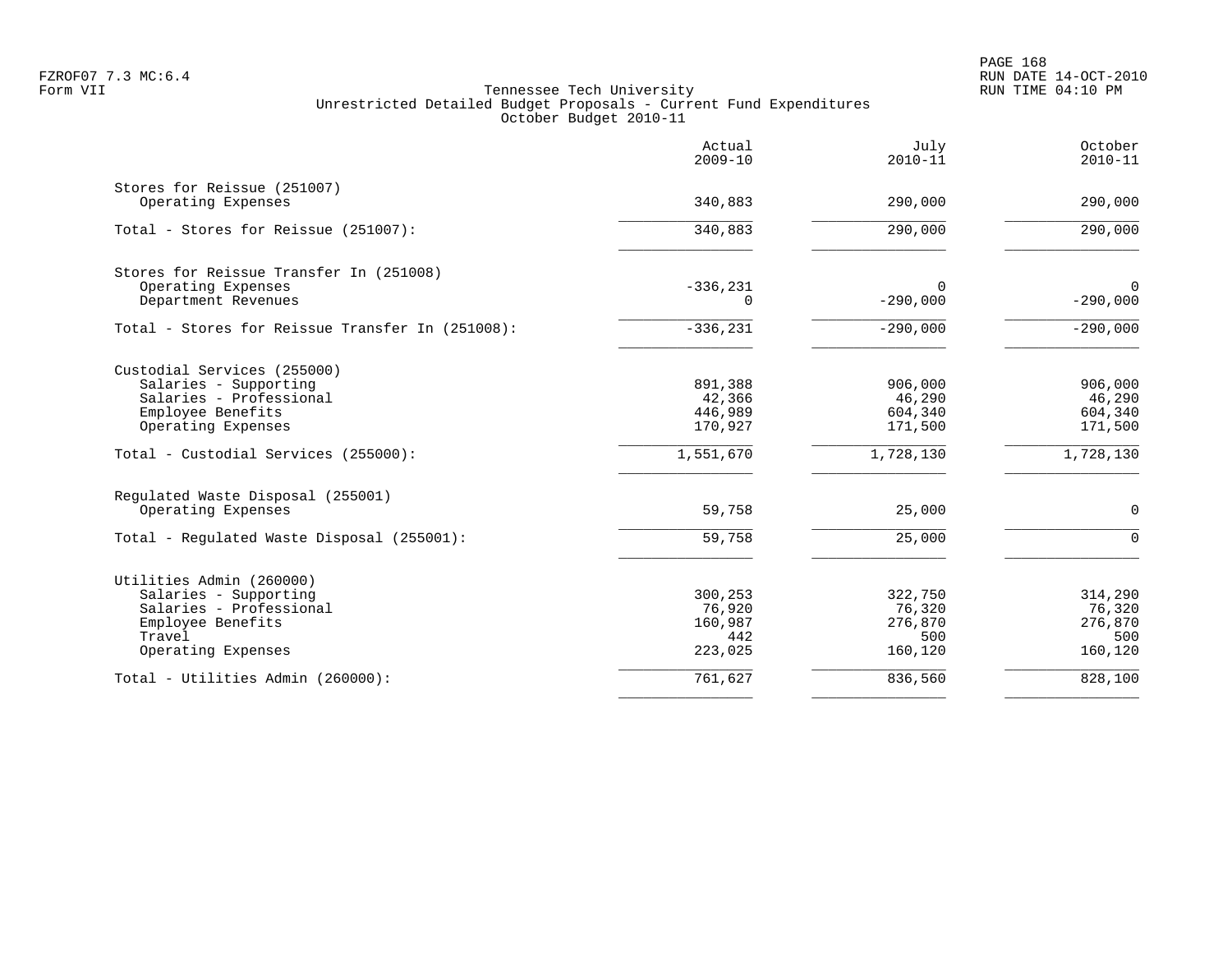|                                                                                                                                            | Actual<br>$2009 - 10$                    | July<br>$2010 - 11$                         | October<br>$2010 - 11$                                       |
|--------------------------------------------------------------------------------------------------------------------------------------------|------------------------------------------|---------------------------------------------|--------------------------------------------------------------|
| Utilities Main Campus (260001)<br>Operating Expenses                                                                                       | 4,331,853                                | 6,040,910                                   | 5,594,920                                                    |
| Total - Utilities Main Campus (260001):                                                                                                    | 4,331,853                                | 6,040,910                                   | 5,594,920                                                    |
| Utilities Farm (260002)<br>Operating Expenses                                                                                              | 61,977                                   | 76,680                                      | 76,680                                                       |
| Total - Utilities Farm (260002):                                                                                                           | 61,977                                   | 76,680                                      | 76,680                                                       |
| Utilities Ag Pavilion (260003)<br>Operating Expenses<br>Total - Utilities Ag Pavilion (260003):                                            | 81,066<br>81,066                         | 75,600<br>75,600                            | 81,600<br>81,600                                             |
|                                                                                                                                            |                                          |                                             |                                                              |
| SAF Sustainable Campus Fee (260004)<br>Salaries - Students<br>Salaries - Professional<br>Employee Benefits<br>Travel<br>Operating Expenses | 3,290<br>3,600<br>157<br>1,520<br>44,968 | 0<br>$\Omega$<br>700<br>$\Omega$<br>157,900 | $\overline{0}$<br>$\overline{0}$<br>700<br>$\cap$<br>439,420 |
| Total - SAF Sustainable Campus Fee (260004):                                                                                               | 53,535                                   | 158,600                                     | 440,120                                                      |
| Utilities TVA Energy Reimb (260005)<br>Operating Expenses                                                                                  | $-238,988$                               | $-155,000$                                  | $-155,000$                                                   |
| Total - Utilities TVA Energy Reimb (260005):                                                                                               | $-238,988$                               | $-155,000$                                  | $-155,000$                                                   |
|                                                                                                                                            |                                          |                                             |                                                              |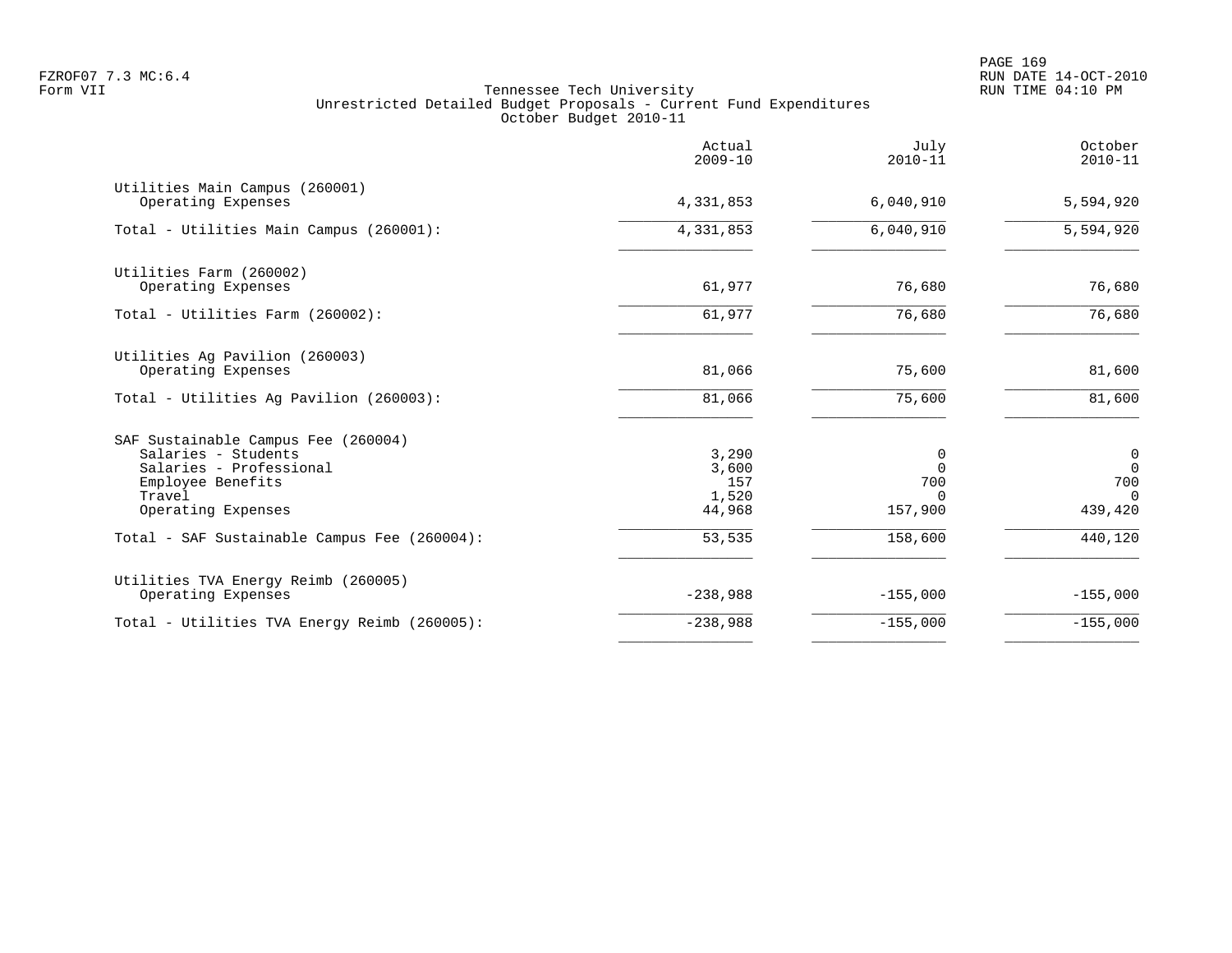|                                                         | Actual<br>$2009 - 10$ | July<br>$2010 - 11$ | October<br>$2010 - 11$ |
|---------------------------------------------------------|-----------------------|---------------------|------------------------|
| Utilities TVA Energy Exp (260006)<br>Operating Expenses | 53,533                | 6,800               | 6,800                  |
| Total - Utilities TVA Energy Exp (260006):              | 53,533                | 6,800               | 6,800                  |
| Grounds Roads and Walks (265000)                        |                       |                     |                        |
| Salaries - Supporting                                   | 240,674               | 277,250             | 261,410                |
| Salaries - Students                                     | 2,572                 | 1,550               | $\Omega$               |
| Employee Benefits                                       | 113,613               | 190,460             | 190,460                |
| Travel<br>Operating Expenses                            | $-1,063$<br>85,231    | $\Omega$<br>75,830  | $\Omega$<br>75,830     |
| Capital Outlay                                          | 26,417                | $\Omega$            | $\Omega$               |
| Total - Grounds Roads and Walks (265000):               | 467,444               | 545,090             | 527,700                |
| Grounds Refuse Disposal (265001)<br>Operating Expenses  | 53,956                | 50,000              | 50,000                 |
|                                                         |                       |                     |                        |
| Total - Grounds Refuse Disposal (265001):               | 53,956                | 50,000              | 50,000                 |
| Major Repairs and Renovations (270000)                  |                       |                     |                        |
| Operating Expenses                                      | 233,102               | 159,920             | 448,470                |
| Total - Major Repairs and Renovations (270000):         | 233,102               | 159,920             | 448,470                |
| MOE Major Repairs and Renovations (270001)              |                       |                     |                        |
| Operating Expenses                                      | $\mathbf 0$           | 0                   | 9,810                  |
| Total - MOE Major Repairs and Renovations (270001):     | $\Omega$              | $\Omega$            | 9,810                  |
|                                                         |                       |                     |                        |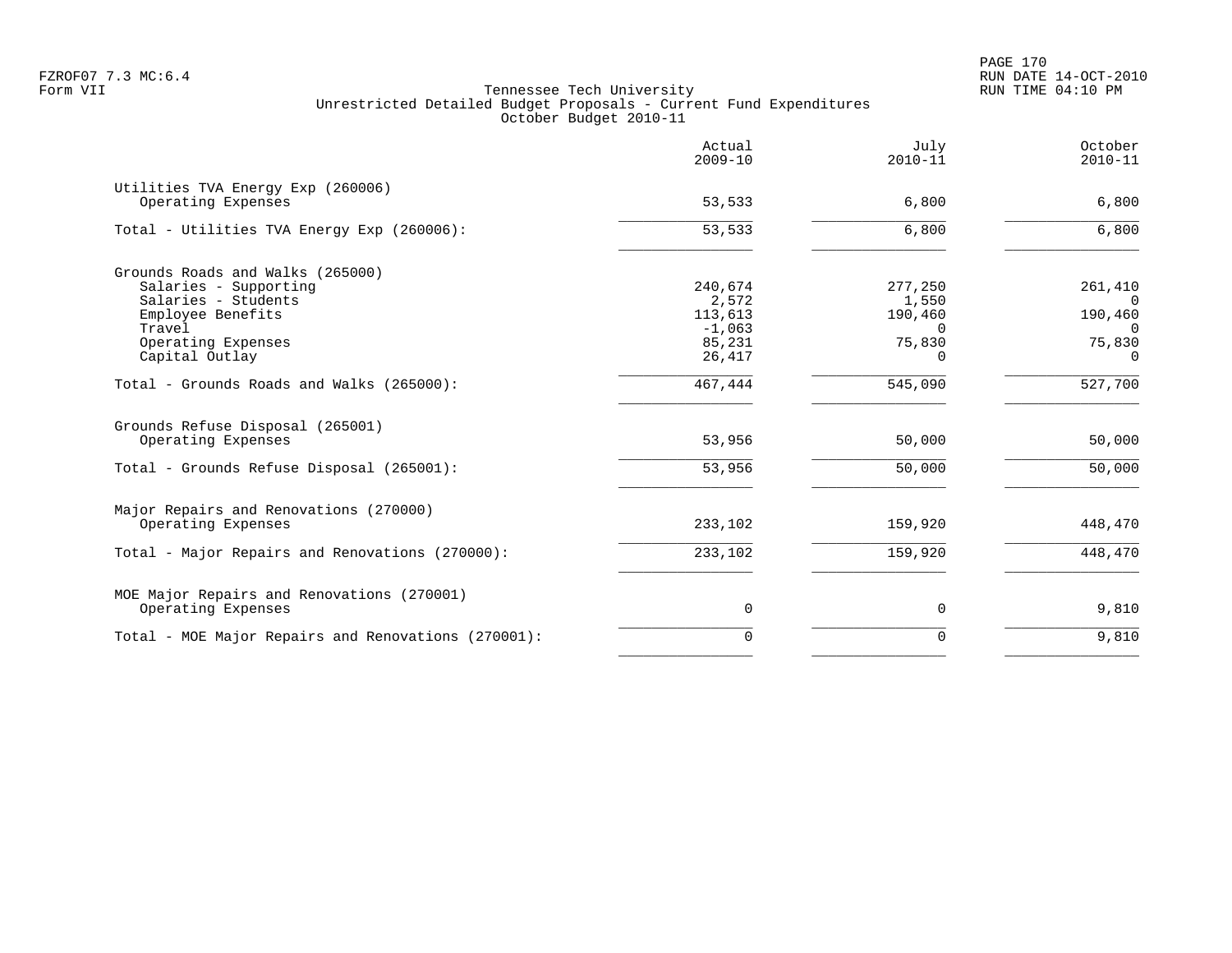# PAGE 171 FZROF07 7.3 MC:6.4 RUN DATE 14-OCT-2010

|                                                                                                | Actual<br>$2009 - 10$            | July<br>$2010 - 11$        | October<br>$2010 - 11$     |
|------------------------------------------------------------------------------------------------|----------------------------------|----------------------------|----------------------------|
| TBR Spouse Dependent Discount (700000)<br>Employee Benefits                                    | 10,116                           | 27,910                     | 27,910                     |
| Total - TBR Spouse Dependent Discount (700000):                                                | 10,116                           | 27,910                     | 27,910                     |
| TBR Employ Remission PC191 (700001)<br>Employee Benefits                                       | 762                              | 2,530                      | 2,530                      |
| Total - TBR Employ Remission PC191 (700001):                                                   | 762                              | 2,530                      | 2,530                      |
| E and G Data Processing Allocation (700003)<br>Department Revenues                             | 17,173                           | 17,890                     | 18,340                     |
| Total - E and G Data Processing Allocation (700003):                                           | 17,173                           | 17,890                     | 18,340                     |
| E and G Claims Adjustment (700004)<br>Operating Expenses                                       | 8,881                            | 21,180                     | 21,180                     |
| Total - E and G Claims Adjustment $(700004)$ :                                                 | 8,881                            | 21,180                     | 21,180                     |
| $E$ and G Support (700005)<br>Salaries - Supporting<br>Employee Benefits<br>Operating Expenses | $\Omega$<br>113,520<br>$-17,288$ | 3,910<br>110,930<br>21,672 | 3,910<br>110,930<br>21,672 |
| Total - E and G Support $(700005)$ :                                                           | 96,232                           | 136,512                    | 136,512                    |
|                                                                                                |                                  |                            |                            |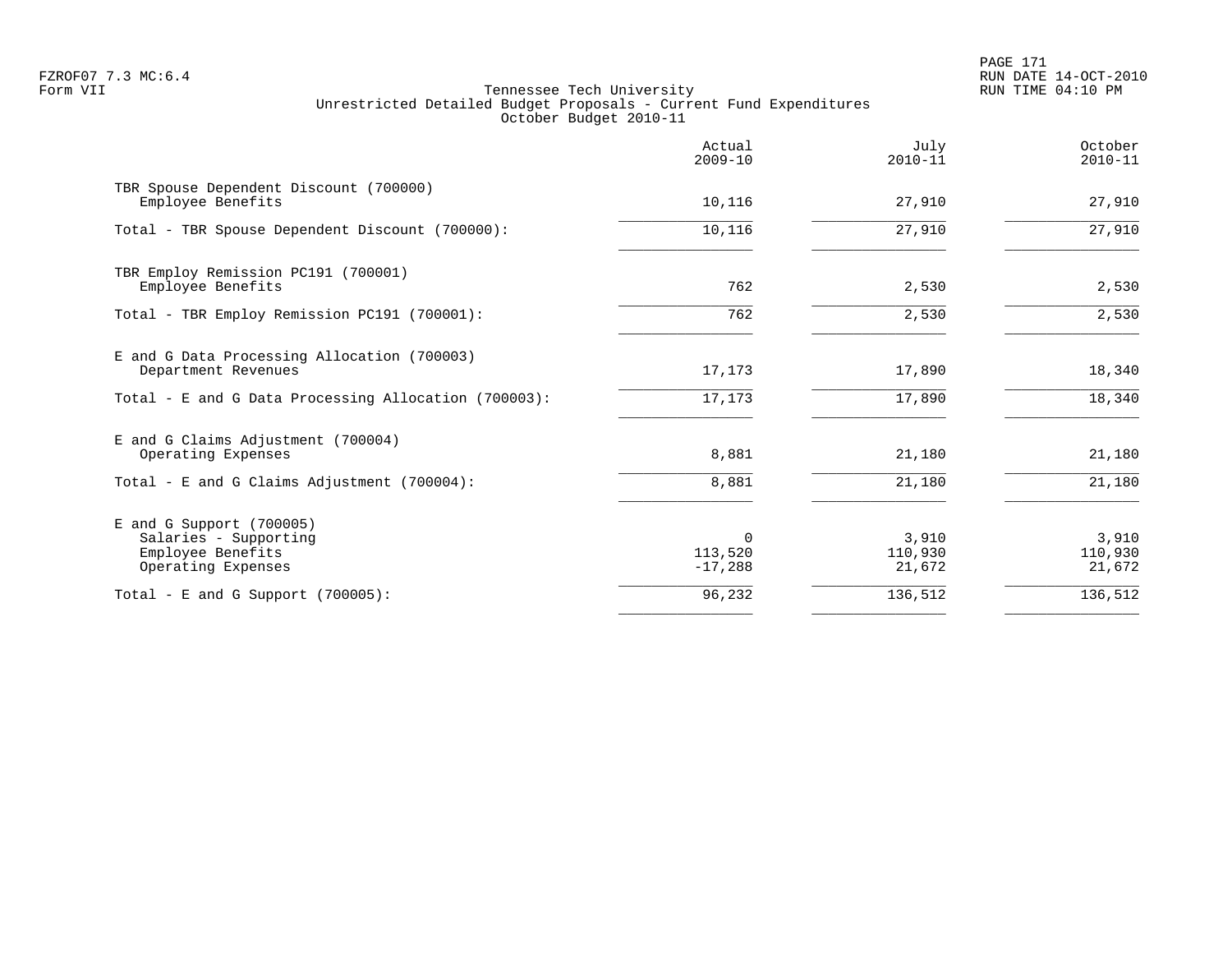|                                                                                                                                          | Actual<br>$2009 - 10$       | July<br>$2010 - 11$                 | October<br>$2010 - 11$                     |
|------------------------------------------------------------------------------------------------------------------------------------------|-----------------------------|-------------------------------------|--------------------------------------------|
| E and G Other Salary Pool (700009)<br>Salaries - Administrative<br>Salaries - Supporting<br>Salaries - Professional<br>Employee Benefits | 0<br><sup>n</sup><br>0<br>0 | 5,640<br>88,360<br>18,340<br>20,090 | $\Omega$<br>19,520<br>$\Omega$<br>$\Omega$ |
| Total - E and G Other Salary Pool (700009):                                                                                              | 0                           | 132,430                             | 19,520                                     |
| App Plant Non Utility Allocation (700038)<br>Department Revenues                                                                         | $-854,380$                  | $-917,130$                          | $-894,070$                                 |
| Total - App Plant Non Utility Allocation (700038):                                                                                       | $-854,380$                  | $-917, 130$                         | $-894,070$                                 |
| App Plant Utilities Allocation (700039)<br>Department Revenues                                                                           | $-737,460$                  | $-1,000,560$                        | $-988,970$                                 |
| Total - App Plant Utilities Allocation (700039):                                                                                         | $-737,460$                  | $-1,000,560$                        | $-988,970$                                 |
| App Plant CC Utility Alloc (700042)<br>Department Revenues                                                                               | $-20,340$                   | $-20,420$                           | $-20,420$                                  |
| Total - App Plant CC Utility Alloc (700042):                                                                                             | $-20,340$                   | $-20, 420$                          | $-20,420$                                  |
| App Plant CC Non Utility Alloc (700043)<br>Department Revenues                                                                           | $-53,330$                   | $-62,600$                           | $-61,190$                                  |
| Total - App Plant CC Non Utility Alloc (700043):                                                                                         | $-53,330$                   | $-62,600$                           | $-61,190$                                  |
|                                                                                                                                          |                             |                                     |                                            |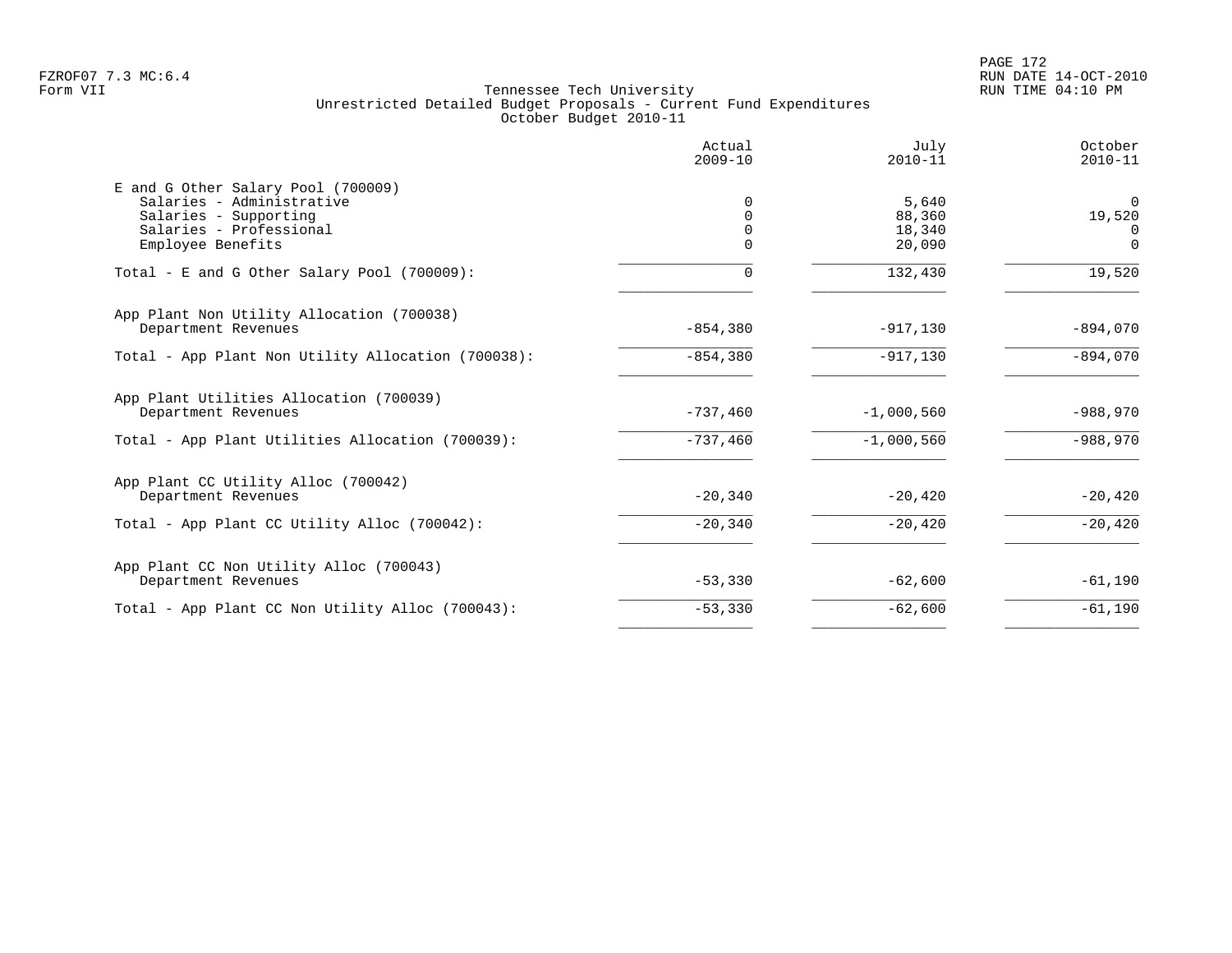# FZROF07 7.3 MC:6.4 RUN DATE 14-OCT-2010<br>Form VII RUN DATE 14-OCT-2010 RUN DATE 14-OCT-2010 Tennessee Tech University Unrestricted Detailed Budget Proposals - Current Fund Expenditures October Budget 2010-11

|                                                                              | Actual<br>$2009 - 10$ | July<br>$2010 - 11$ | October<br>$2010 - 11$ |
|------------------------------------------------------------------------------|-----------------------|---------------------|------------------------|
| Post Office Allocation (700045)<br>Operating Expenses<br>Department Revenues | 5,210                 | 5,630               | 5,980<br>$\Omega$      |
| Total - Post Office Allocation (700045):                                     | 5,210                 | 5,630               | 5,980                  |
| Building Maintenance Support (700052)<br>Employee Benefits                   | 7,603                 | $\Omega$            | 7,900                  |
| Total - Building Maintenance Support (700052):                               | 7,603                 |                     | 7,900                  |
| ARRA Am Recvry Reinvst Act (700062)<br>Operating Expenses                    | 0                     | 20,000              | $\Omega$               |
| Total - ARRA Am Recvry Reinvst Act (700062):                                 | 0                     | 20,000              | 0                      |
|                                                                              |                       |                     |                        |

# Total - Physical Plant (500):

|       | Salaries - Administrative | 194,020      | 199,660      | 194,020        |
|-------|---------------------------|--------------|--------------|----------------|
|       | Salaries - Academic       | 801          |              | 1,060          |
|       | Salaries - Supporting     | 2,644,396    | 2,952,279    | 2,824,079      |
|       | Salaries - Students       | 60,378       | 31,320       | 18,770         |
|       | Salaries - Professional   | 612,401      | 677,830      | 568,780        |
|       | Employee Benefits         | 1,717,383    | 2,310,480    | 2,249,540      |
|       | Travel                    | 5,804        | 2,230        | 2,230          |
|       | Operating Expenses        | 6,639,509    | 8,562,844    | 8,897,404      |
|       | Capital Outlay            | 26,417       |              |                |
|       | Department Revenues       | $-1,647,544$ | $-2,281,820$ | $-2, 245, 750$ |
|       |                           |              |              |                |
| Total |                           | 10,253,565   | 12,454,823   | 12,510,133     |
|       |                           |              |              |                |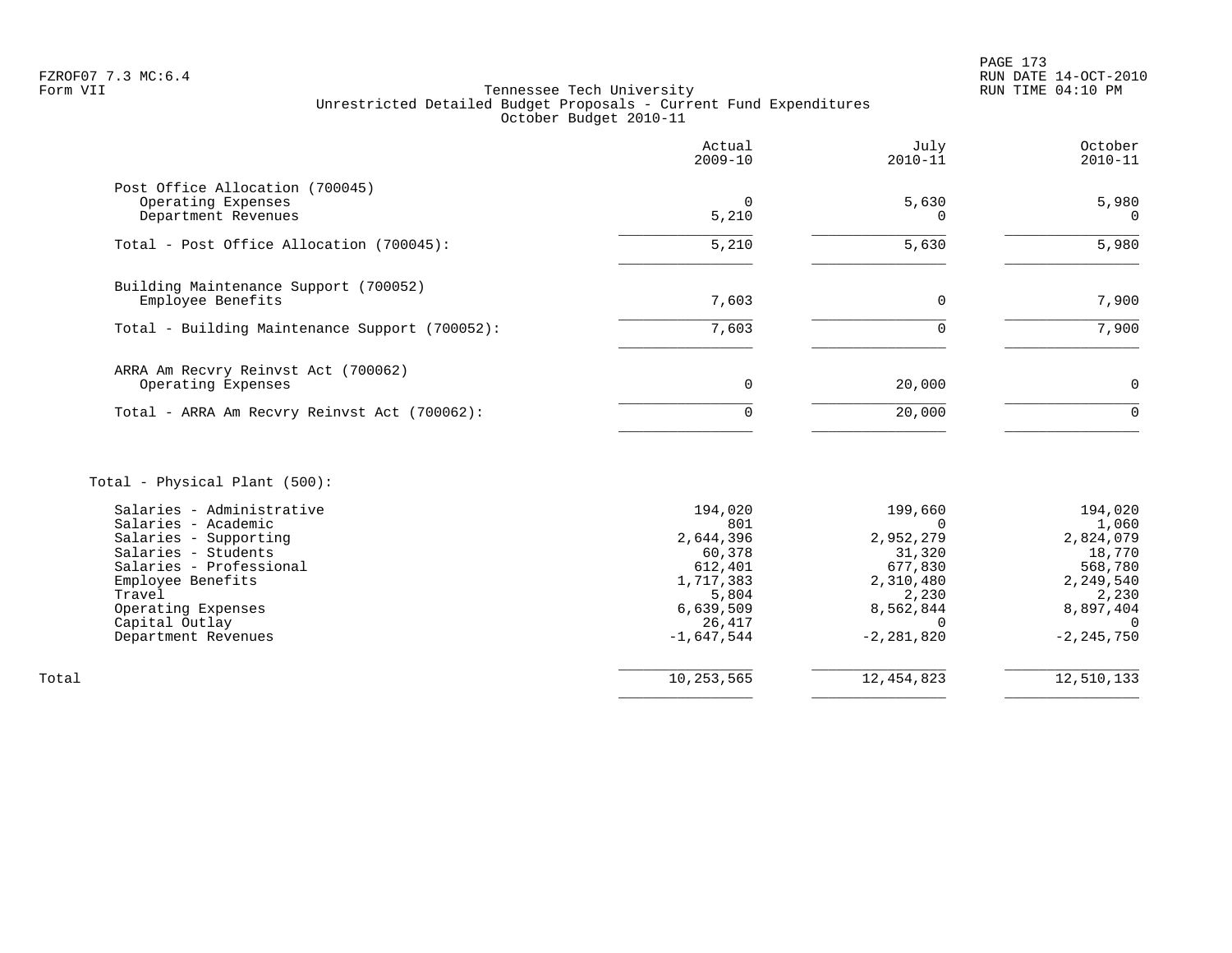PAGE 174 FZROF07 7.3 MC:6.4 RUN DATE 14-OCT-2010

|                                                                                                                                                                                                                          | Actual<br>$2009 - 10$                                                                                         | July<br>$2010 - 11$                                                                                        | October<br>$2010 - 11$                                                                                              |
|--------------------------------------------------------------------------------------------------------------------------------------------------------------------------------------------------------------------------|---------------------------------------------------------------------------------------------------------------|------------------------------------------------------------------------------------------------------------|---------------------------------------------------------------------------------------------------------------------|
| Total - Physical Plant (50):                                                                                                                                                                                             |                                                                                                               |                                                                                                            |                                                                                                                     |
| Salaries - Administrative<br>Salaries - Academic<br>Salaries - Supporting<br>Salaries - Students<br>Salaries - Professional<br>Employee Benefits<br>Travel<br>Operating Expense<br>Capital Outlay<br>Department Revenues | 194,020<br>801<br>2,644,396<br>60,378<br>612,401<br>1,717,383<br>5,804<br>6,639,509<br>26,417<br>$-1.647.544$ | 199,660<br>$\Omega$<br>2,952,279<br>31,320<br>677,830<br>2,310,480<br>2,230<br>8,562,844<br>$-2, 281, 820$ | 194,020<br>1,060<br>2,824,079<br>18,770<br>568,780<br>2,249,540<br>2,230<br>8,897,404<br>$\Omega$<br>$-2, 245, 750$ |
| Total                                                                                                                                                                                                                    | 10,253,565                                                                                                    | 12, 454, 823                                                                                               | 12,510,133                                                                                                          |
| Scholarships and Fellowships (55)<br>Scholarships and Fellowships (550)<br>Alumni Scholarships (120019)<br>Operating Expenses                                                                                            | 18,500                                                                                                        | 64,160                                                                                                     | 64,160                                                                                                              |
| Total - Alumni Scholarships (120019):                                                                                                                                                                                    | 18,500                                                                                                        | 64,160                                                                                                     | 64,160                                                                                                              |
| Honors Scholarship (121901)<br>Operating Expenses                                                                                                                                                                        | 351,531                                                                                                       | 209,860                                                                                                    | 209,860                                                                                                             |
| Total - Honors Scholarship (121901):                                                                                                                                                                                     | 351,531                                                                                                       | 209,860                                                                                                    | 209,860                                                                                                             |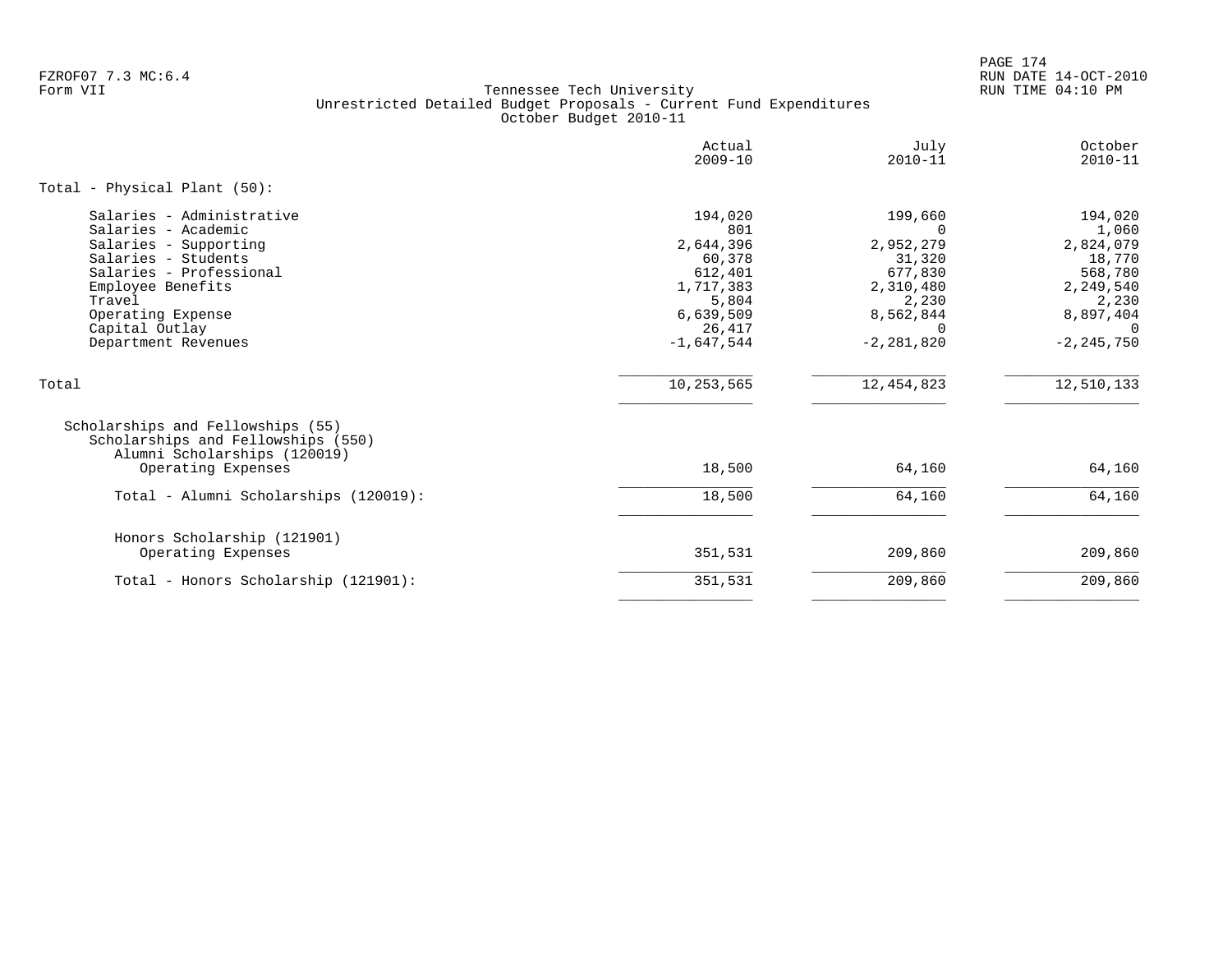|                                                                  | Actual<br>$2009 - 10$ | July<br>$2010 - 11$ | October<br>$2010 - 11$ |
|------------------------------------------------------------------|-----------------------|---------------------|------------------------|
| Comm Coll Scholarship (121902)<br>Operating Expenses             | 0                     | 118,340             | 118,340                |
| Total - Comm Coll Scholarship (121902):                          | 0                     | 118,340             | 118,340                |
| Academic Work Study Program (122002)<br>Employee Benefits        | $\mathbf 0$           | 1,440               | $\mathsf{O}$           |
| Total - Academic Work Study Program (122002):                    | O                     | 1,440               | $\Omega$               |
| Financial Aid Housing Scholarship (122003)<br>Operating Expenses | 14,060                | 34,910              | 34,910                 |
| Total - Financial Aid Housing Scholarship (122003):              | 14,060                | 34,910              | 34,910                 |
| SEOG Matching (122004)<br>Operating Expenses                     | 76,115                | 86,160              | 86,160                 |
| Total - SEOG Matching (122004):                                  | 76,115                | 86,160              | 86,160                 |
| UAS (122005)<br>Operating Expenses                               | 2,883,592             | 2,598,540           | 2,898,540              |
| $Total - UAS (122005):$                                          | 2,883,592             | 2,598,540           | 2,898,540              |
|                                                                  |                       |                     |                        |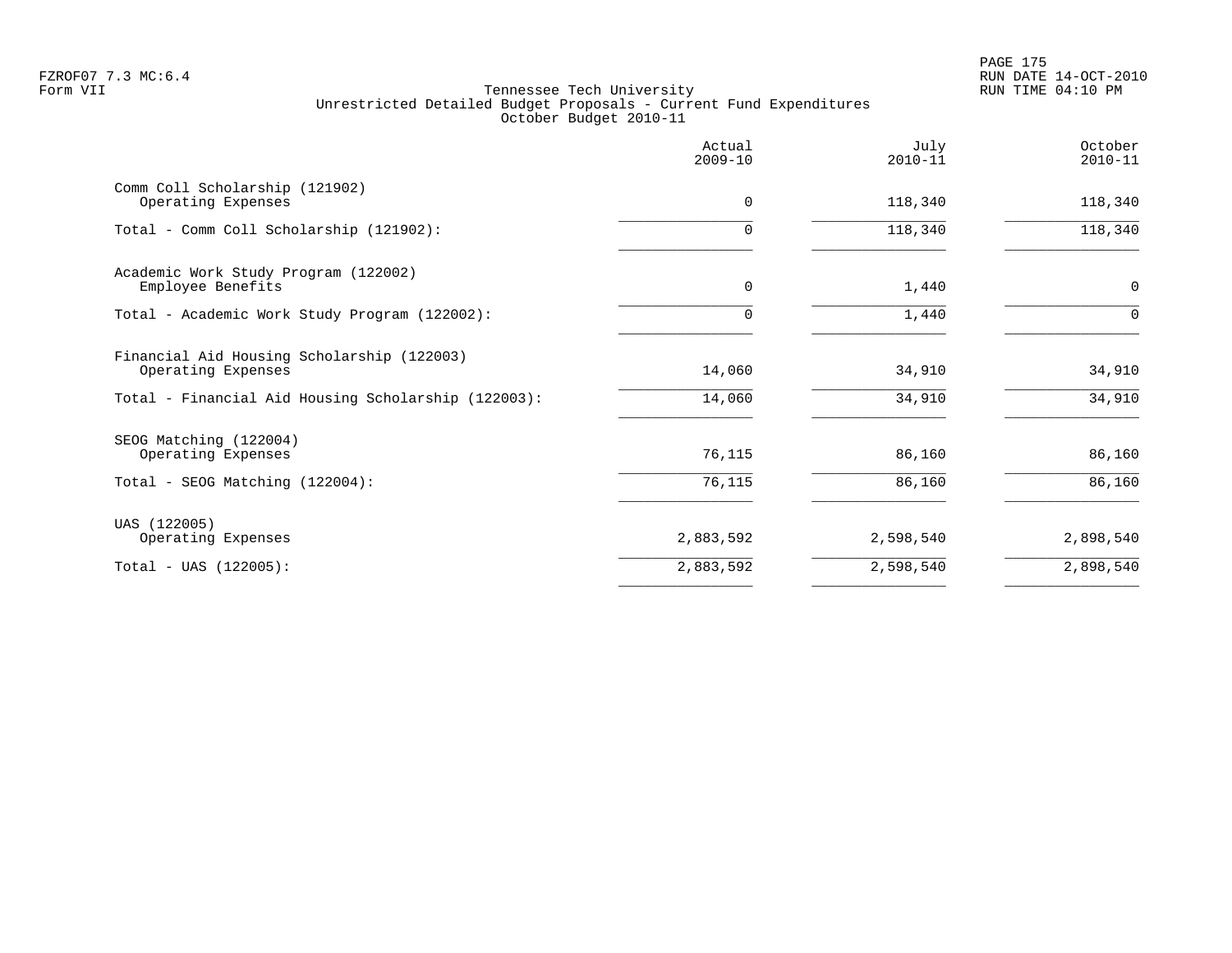PAGE 176 FZROF07 7.3 MC:6.4 RUN DATE 14-OCT-2010

|                                                         | Actual<br>$2009 - 10$ | July<br>$2010 - 11$ | October<br>$2010 - 11$ |
|---------------------------------------------------------|-----------------------|---------------------|------------------------|
| Science Fair Scholarship (123011)<br>Operating Expenses | 1,500                 | 27,900              | 27,900                 |
| Total - Science Fair Scholarship (123011):              | 1,500                 | 27,900              | 27,900                 |
| Alumni OST Scholarship (123012)<br>Operating Expenses   | 36,000                | 47,000              | 47,000                 |
| Total - Alumni OST Scholarship (123012):                | 36,000                | 47,000              | 47,000                 |
| Boys Girls State Sch (123014)<br>Operating Expenses     | 4,000                 | 10,390              | 10,390                 |
| Total - Boys Girls State Sch (123014):                  | 4,000                 | 10,390              | 10,390                 |
| Admissions Hounsing Sch (123015)<br>Operating Expenses  | 128,526               | 191,700             | 191,700                |
| Total - Admissions Hounsing Sch (123015):               | 128,526               | 191,700             | 191,700                |
| African Am Undergrad Sch (123017)<br>Operating Expenses | 193,420               | 221,550             | 221,550                |
| Total - African Am Undergrad Sch (123017):              | 193,420               | 221,550             | 221,550                |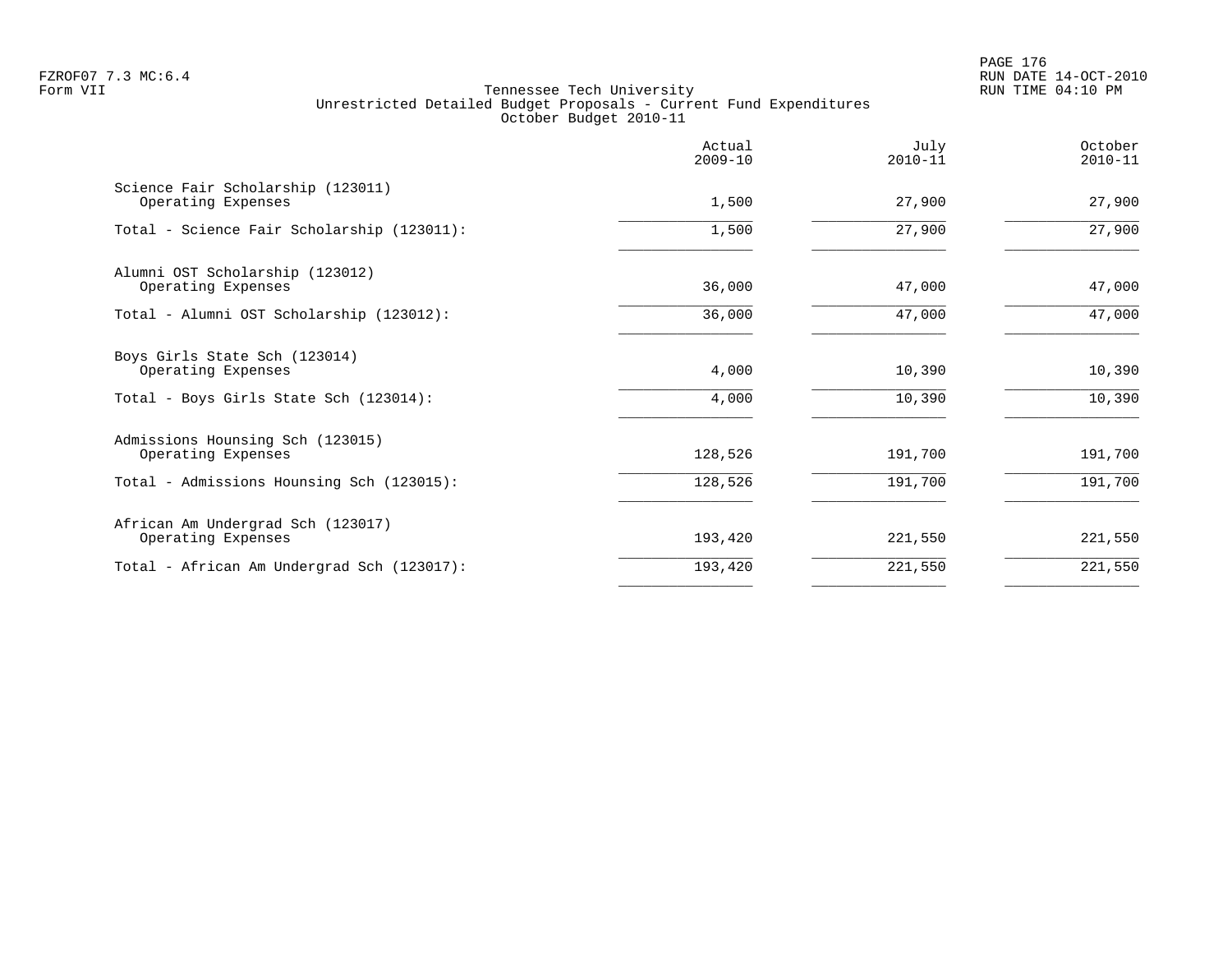|                                                                  | Actual<br>$2009 - 10$ | July<br>$2010 - 11$ | October<br>$2010 - 11$ |
|------------------------------------------------------------------|-----------------------|---------------------|------------------------|
| Minority Housing Sch (123018)<br>Operating Expenses              | 8,000                 | 109,150             | 109,150                |
| Total - Minority Housing Sch (123018):                           | 8,000                 | 109,150             | 109,150                |
| Veterans Yellow Ribbon Program (123020)<br>Operating Expenses    | 1,992                 | 0                   | $\mathbf 0$            |
| Total - Veterans Yellow Ribbon Program (123020):                 | 1,992                 | $\Omega$            | $\Omega$               |
| Intl Stu Affairs IREX Scholarship (123710)<br>Operating Expenses | $-60$                 | $\Omega$            | $\mathbf 0$            |
| Total - Intl Stu Affairs IREX Scholarship (123710):              | $-60$                 | $\Omega$            | $\Omega$               |
| ROTC Housing Scholarship (125601)<br>Operating Expenses          | 91,007                | 109,150             | 109,150                |
| Total - ROTC Housing Scholarship (125601):                       | 91,007                | 109,150             | 109,150                |
| Don Cook Scholarship (140020)<br>Operating Expenses              | $\mathbf 0$           | 0                   | 3,700                  |
| Total - Don Cook Scholarship (140020):                           | 0                     | 0                   | 3,700                  |
|                                                                  |                       |                     |                        |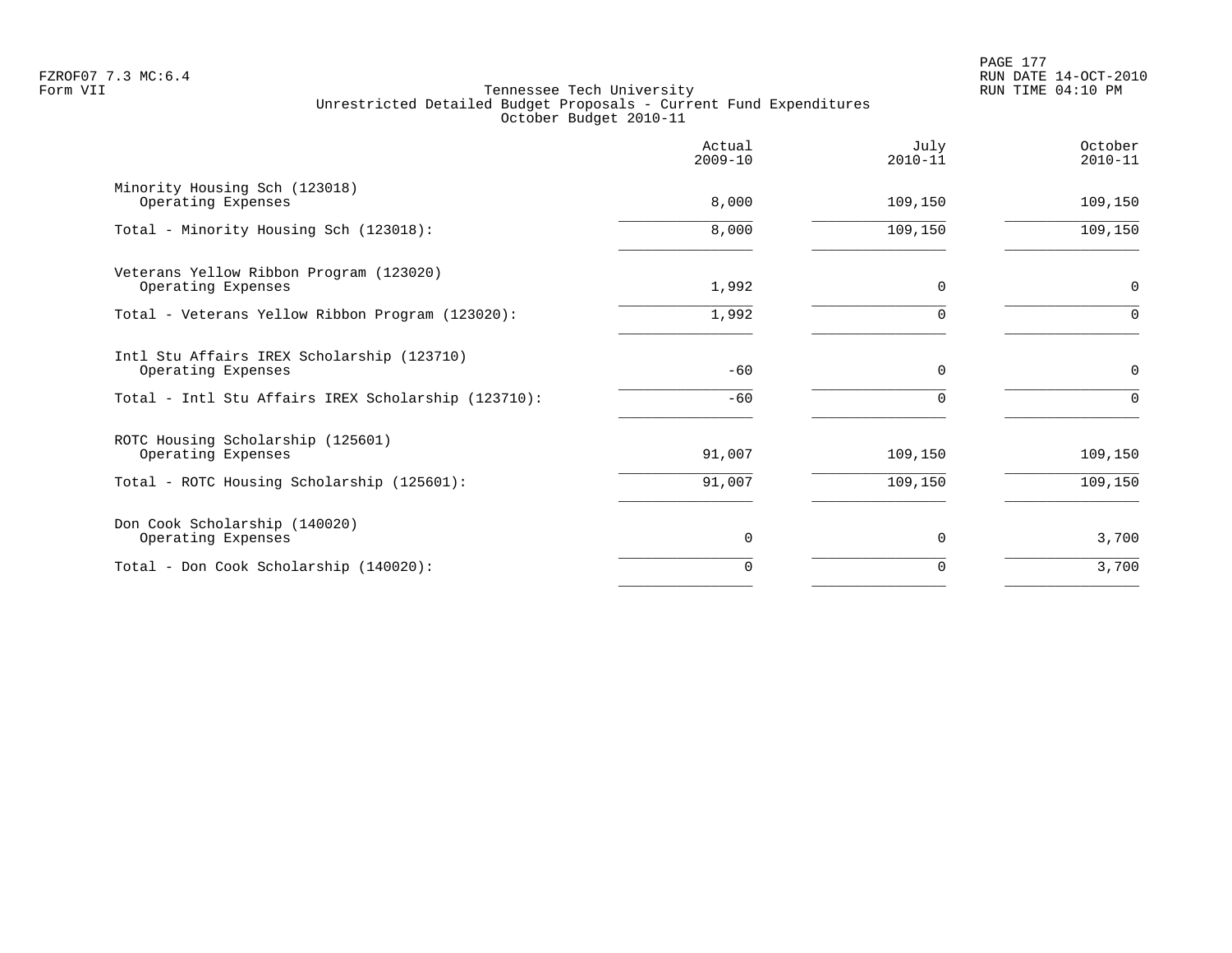PAGE 178 FZROF07 7.3 MC:6.4 RUN DATE 14-OCT-2010

|                                                              | Actual<br>$2009 - 10$ | July<br>$2010 - 11$ | October<br>$2010 - 11$ |
|--------------------------------------------------------------|-----------------------|---------------------|------------------------|
| Early Admissions Scholarship (180011)<br>Operating Expenses  | 8,350                 | 61,890              | 61,890                 |
| Total - Early Admissions Scholarship (180011):               | 8,350                 | 61,890              | 61,890                 |
| Restricted Ext Prog Regl Dev (180013)<br>Operating Expenses  | 244,737               | 530,570             | 530,570                |
| Total - Restricted Ext Prog Regl Dev (180013):               | 244,737               | 530,570             | 530,570                |
| TBR Spouse Dependent Discount (700000)<br>Operating Expenses | 2,850                 | 60,790              | 60,790                 |
| Total - TBR Spouse Dependent Discount (700000):              | 2,850                 | 60,790              | 60,790                 |
| TBR Employ Remission PC191 (700001)<br>Operating Expenses    | 77,483                | 49,010              | 49,010                 |
| Total - TBR Employ Remission PC191 (700001):                 | 77,483                | 49,010              | 49,010                 |
| Staff Scholarships (700053)<br>Operating Expenses            | 49,143                | 56,490              | 56,490                 |
| Total - Staff Scholarships (700053):                         | 49,143                | 56,490              | 56,490                 |
|                                                              |                       |                     |                        |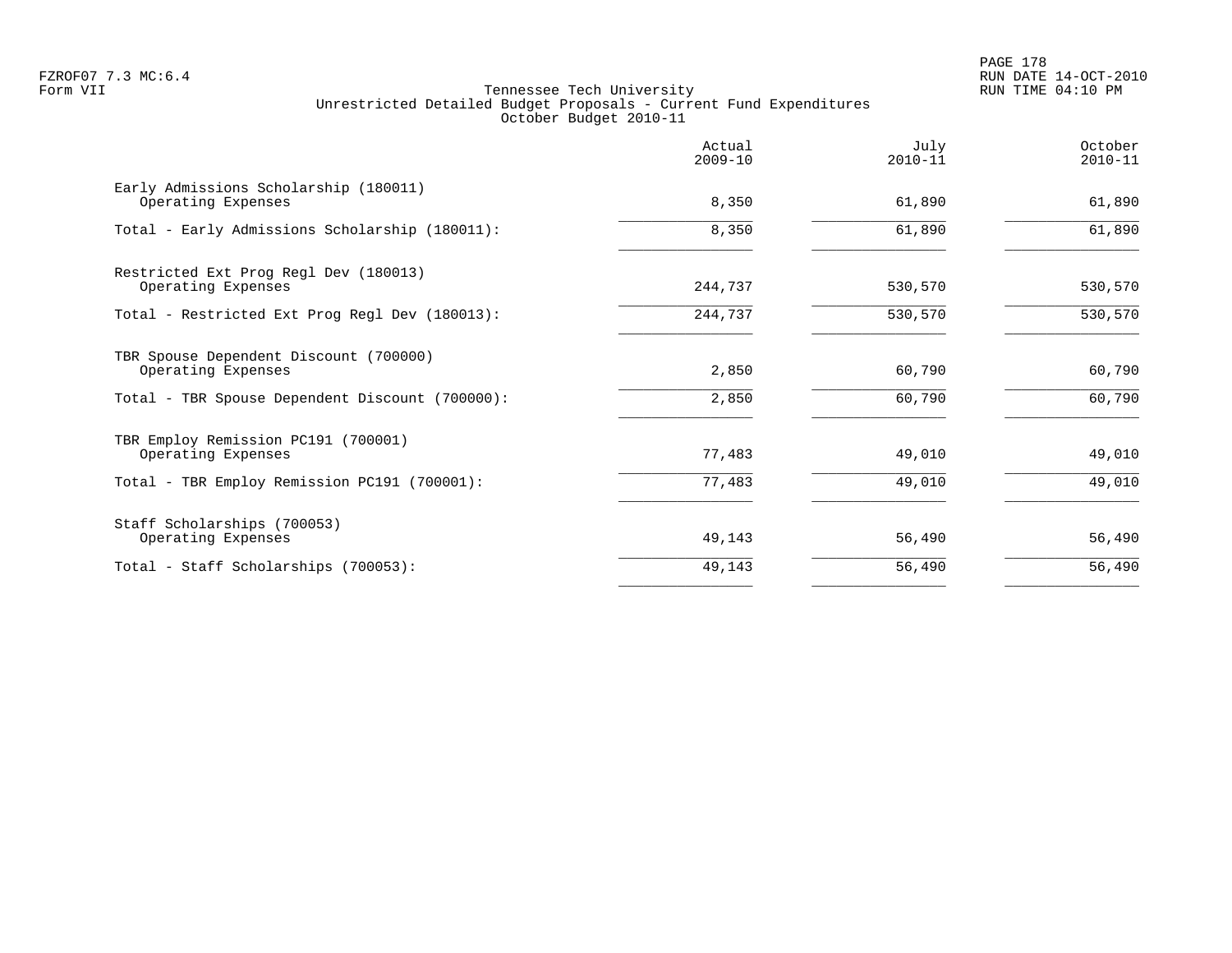PAGE 179 FZROF07 7.3 MC:6.4 RUN DATE 14-OCT-2010

|                                                                  | Actual<br>$2009 - 10$ | July<br>$2010 - 11$ | October<br>$2010 - 11$ |
|------------------------------------------------------------------|-----------------------|---------------------|------------------------|
| Armed Forces Dependent Schoarship (700054)<br>Operating Expenses | $\mathbf 0$           | 10,940              | 10,940                 |
| Total - Armed Forces Dependent Schoarship (700054):              | O                     | 10,940              | 10,940                 |
| TSAC Scholarship Match (700055)<br>Operating Expenses            | $\mathbf 0$           | 18,750              | 18,750                 |
| Total - TSAC Scholarship Match (700055):                         | $\Omega$              | 18,750              | 18,750                 |
| State Employee Fee Waiver (700056)<br>Operating Expenses         | 167,196               | 190,760             | 190,760                |
| Total - State Employee Fee Waiver (700056):                      | 167,196               | 190,760             | 190,760                |
| Public Schl Teach Dep Discount (700057)<br>Operating Expenses    | 959,821               | 881,170             | 881,170                |
| Total - Public Schl Teach Dep Discount (700057):                 | 959,821               | 881,170             | 881,170                |
| State Employee Dep Discount (700058)<br>Operating Expenses       | 295,173               | 351,640             | 351,640                |
| Total - State Employee Dep Discount (700058):                    | 295,173               | 351,640             | 351,640                |
|                                                                  |                       |                     |                        |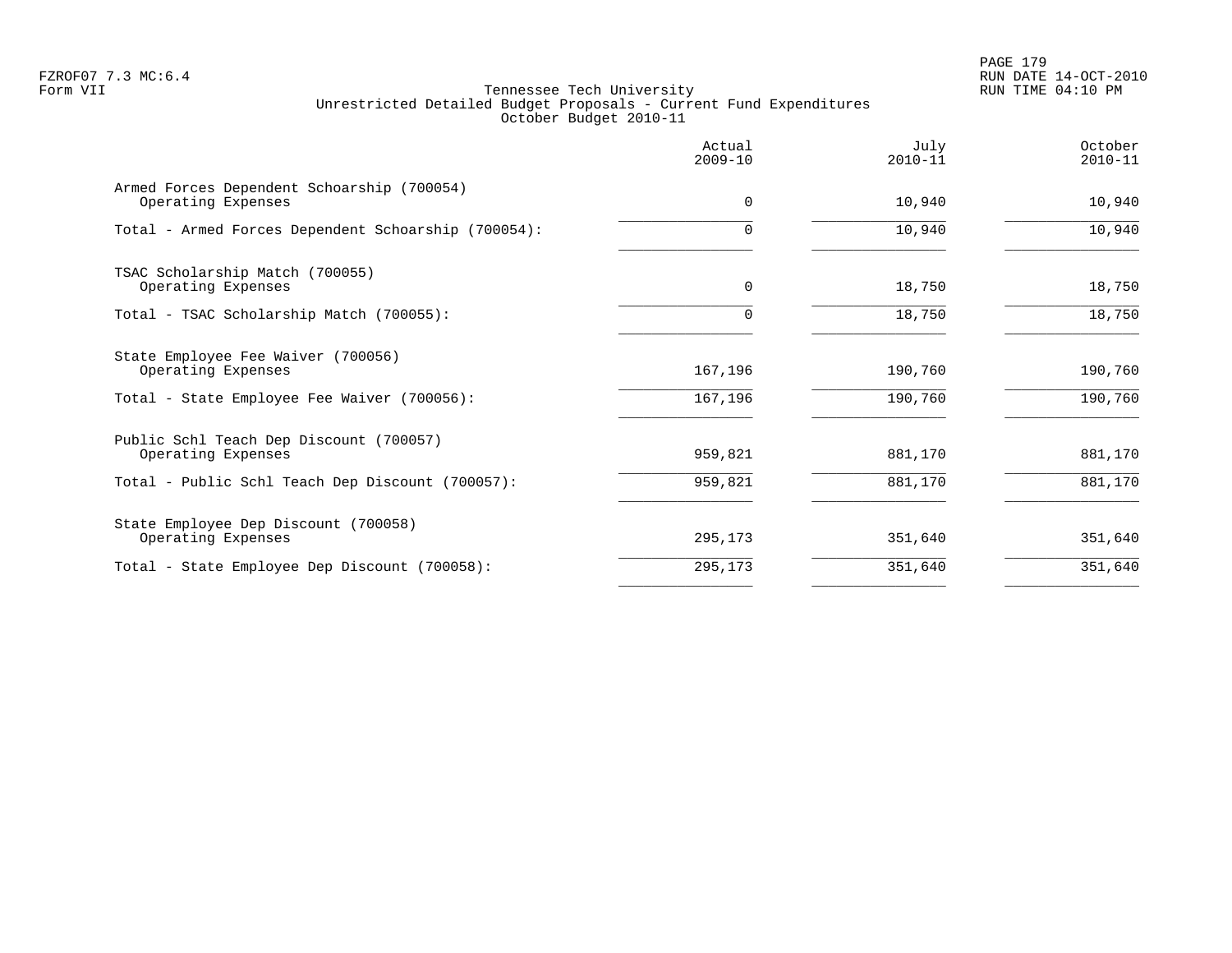PAGE 180 FZROF07 7.3 MC:6.4 RUN DATE 14-OCT-2010

|                                                                                        | Actual<br>$2009 - 10$ | July<br>$2010 - 11$ | October<br>$2010 - 11$   |
|----------------------------------------------------------------------------------------|-----------------------|---------------------|--------------------------|
| Faculty Staff Tuition Maint (700059)<br>Operating Expenses                             | 84,595                | 66,200              | 66,200                   |
| Total - Faculty Staff Tuition Maint (700059):                                          | 84,595                | 66,200              | 66,200                   |
| ARRA Am Recvry Reinvst Act (700062)<br>Operating Expenses                              | 20,189                | $\mathbf 0$         | $\mathbf 0$              |
| Total - ARRA Am Recvry Reinvst Act (700062):                                           | 20,189                | $\Omega$            | $\Omega$                 |
| Total - Scholarships and Fellowships (550):<br>Employee Benefits<br>Operating Expenses | 0<br>5,717,720        | 1,440<br>6,107,020  | $\mathbf 0$<br>6,410,720 |
| Total                                                                                  | 5,717,720             | 6,108,460           | 6,410,720                |
| Total - Scholarships and Fellowships (55):                                             |                       |                     |                          |
| Employee Benefits<br>Operating Expense                                                 | 0<br>5,717,720        | 1,440<br>6,107,020  | $\Omega$<br>6,410,720    |
| Total                                                                                  | 5,717,720             | 6,108,460           | 6,410,720                |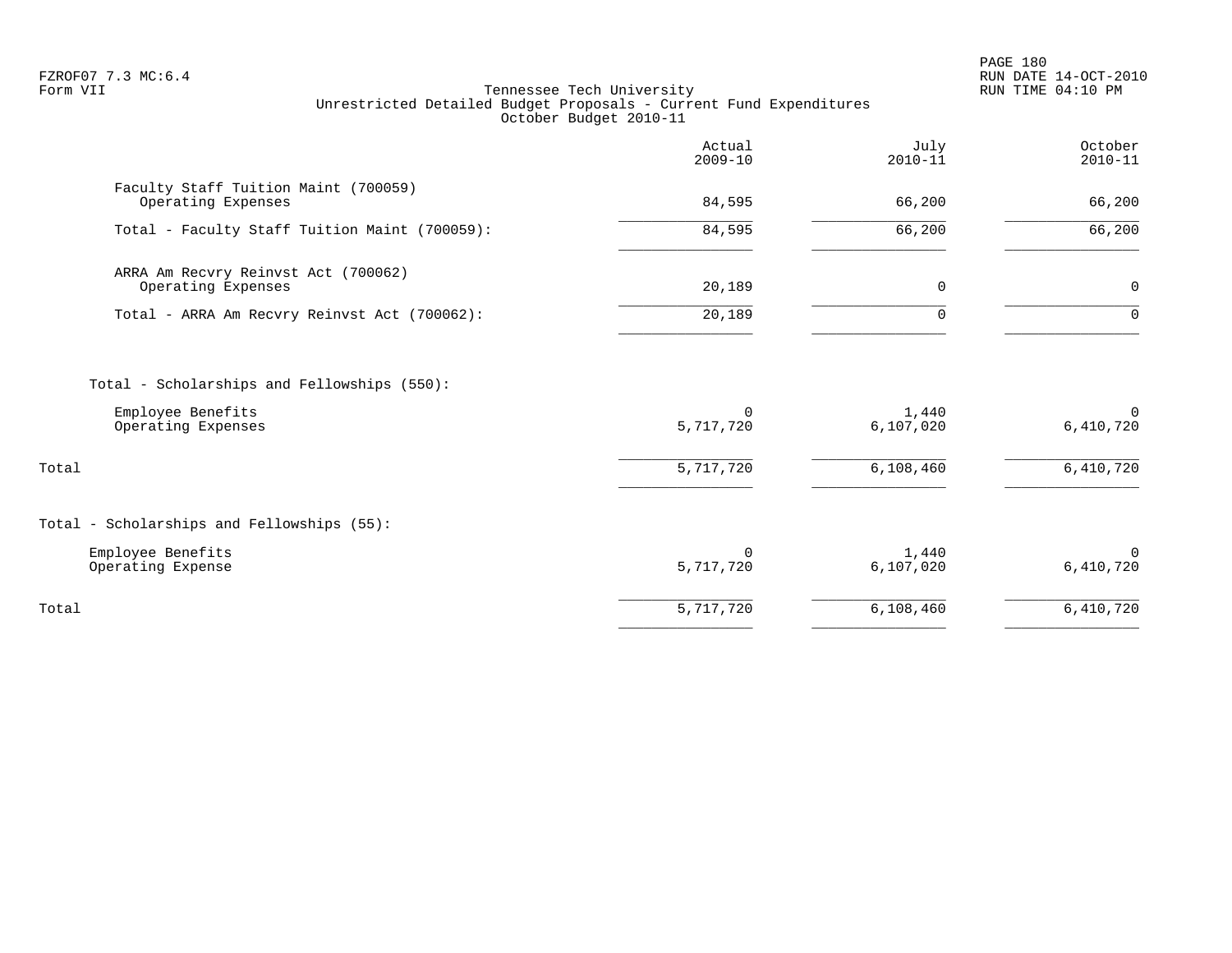PAGE 181 FZROF07 7.3 MC:6.4 RUN DATE 14-OCT-2010

|                             | Actual<br>$2009 - 10$ | July<br>$2010 - 11$ | October<br>$2010 - 11$ |
|-----------------------------|-----------------------|---------------------|------------------------|
| Total Education and General |                       |                     |                        |
| Salaries - Administrative   | 4,077,060             | 4,468,470           | 4,441,570              |
| Salaries - Academic         | 28,899,252            | 30,484,294          | 30,434,683             |
| Salaries - Supporting       | 9,231,581             | 9,634,877           | 9,358,277              |
| Salaries - Students         | 1,126,645             | 631,730             | 730,720                |
| Salaries - Professional     | 10,532,339            | 10,873,058          | 10,877,820             |
| Employee Benefits           | 18,471,869            | 21,098,978          | 20,883,998             |
| Travel                      | 1,770,945             | 692,000             | 932,050                |
| Operating Expense           | 27,506,870            | 32, 281, 186        | 38,453,292             |
| Capital Outlay              | 1,256,564             | 1,039,300           | 1,272,310              |
| Department Revenues         | $-2,111,127$          | $-4, 335, 800$      | $-4,309,370$           |
| Total                       | 100,761,998           | 106,868,093         | 113,075,350            |
|                             |                       |                     |                        |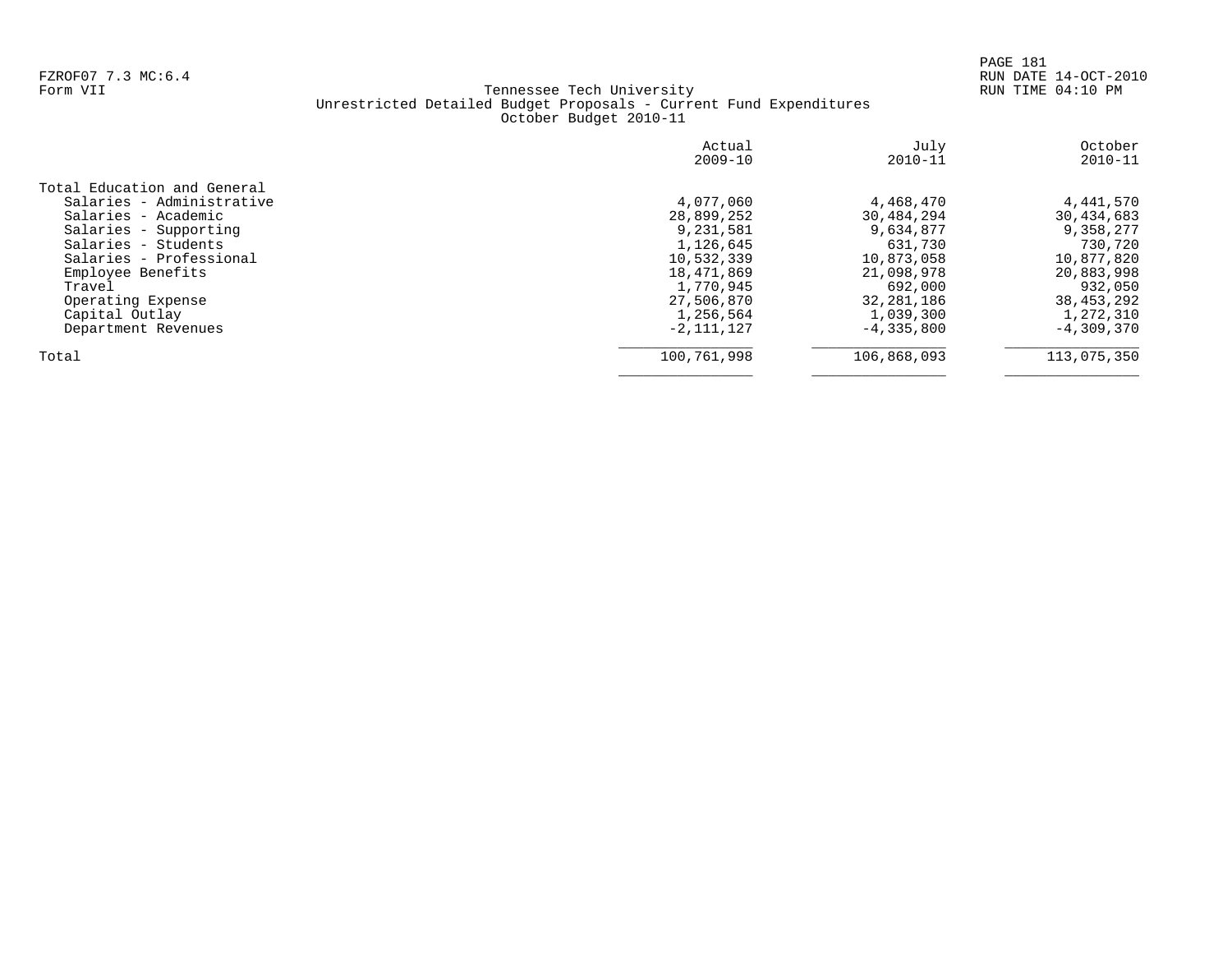PAGE 182 FZROF07 7.3 MC:6.4 RUN DATE 14-OCT-2010

| E & G Transfers<br>Mandatory Transfers<br>209,520<br>ROI Fitness Center 1998D 912 Bds<br>209,320<br>209,320<br>314,650<br>314,650<br>ROI Energy Performance Contract<br>314,650<br>ROI Performance Contr Order 2<br>202,580<br>202,580<br>203,350<br>726,750<br>727,320<br>726,550<br>Total E & G Mandatory Transfers:<br>Non-Mandatory Transfers<br>90,000<br>90,000<br>90,000<br>Transf to Un Ex Plant Extra Maint<br>Transf to Un Ex Plant Parkg Paving<br>214,800<br>214,800<br>214,800<br>Trf to Un Ex Plnt JH 401 Renov<br>170,000<br>0<br>$\Omega$<br>$\overline{0}$<br>46,000<br>$\Omega$<br>Trf to Un Ex Plnt Learning Village<br>Trf to Un Ex Plnt ARRA Central Cool<br>1,681,189<br>$\Omega$<br>Trf to Un Ex Plnt ARRA IT Infrastr<br>3,043,543<br>5,992,000<br>6,491,880<br>Trf to Un Ex Plnt Pennebaker Audito<br>40,000<br>110,000<br>Trf to Un Ex Plnt TJ Farr Classroom<br>260,000<br>$\mathbf 0$<br>260,000<br>Trf to Un Ex Plnt John Hall Classrm<br>260,000<br>$\Omega$<br>210,000<br>Trf to Un Ex Plnt Prescott Rm 215<br>$\Omega$<br>320,000<br>320,000<br>Trf to Un Ex Plnt Regional Health<br>$\Omega$<br>1,295,310<br>1,295,310<br>$\cap$<br>Trf to Un Ex Plnt MOE Foster Ch Lab<br>90,000<br>$\Omega$<br>60,000<br>Trf to Un Ex Plt MOE Pennebaker 310<br>$\Omega$<br>$\Omega$<br>Trf to Un Ex Plt MOE Kittrell Fume<br>$\Omega$<br>60,000<br>78,500<br>Trf to Un Ex Plt MOE Shipley Farm<br>$\cap$<br>$\Omega$<br>Trf to Un Ex Plt MOE Henderson Updt<br>$\Omega$<br>1,032,100<br>$\Omega$<br>Trf to Un Ex Plt MOE Small Renovat<br>$\Omega$<br>100,000<br>Transfers to RR Computer Ctr<br>300,000<br>300,000<br>357,000<br>Transfers to RR Computer TAF<br>483,202<br>0<br>0<br>$\mathbf 0$<br>Transfers to RR Motor Pool<br>1,410<br>$\mathbf 0$<br>$\mathbf 0$<br>Transfers to RR Ag Pavilion<br>5,119<br>$\mathbf 0$<br>Transfers to RR MP Athletics<br>36,000<br>19,486<br>36,000<br>Transfers to RR MP Ext Educ<br>$\Omega$<br>1,000<br>1,000<br>39,064<br>Transfers to RR MP Arts n Sci<br>1,000<br>1,000<br>Transfers to RR MP Water Ctr<br>14,835<br>12,000<br>12,000<br>4,005,140<br>Transfers to RR Reserves<br>1,329,310<br>1,300,000<br>Transfers to RR Athletic Fund<br>451,600<br>950,896<br>582,053<br>Transfers to RR Craft Ctr E&G<br>$\overline{0}$<br>118,433<br>0<br>77,110<br>Transfers to RR Com Equipment Repl<br>77,110<br>77,110<br>Transfers to RR Oakley Sust Aq Ctr<br>8,254<br>$\mathbf 0$<br>0<br>$\mathbf 0$<br>$\mathbf 0$<br>Transfers to RR Shipley Farm<br>24,569 | Actual<br>$2009 - 10$ | July<br>$2010 - 11$ | October<br>$2010 - 11$ |
|---------------------------------------------------------------------------------------------------------------------------------------------------------------------------------------------------------------------------------------------------------------------------------------------------------------------------------------------------------------------------------------------------------------------------------------------------------------------------------------------------------------------------------------------------------------------------------------------------------------------------------------------------------------------------------------------------------------------------------------------------------------------------------------------------------------------------------------------------------------------------------------------------------------------------------------------------------------------------------------------------------------------------------------------------------------------------------------------------------------------------------------------------------------------------------------------------------------------------------------------------------------------------------------------------------------------------------------------------------------------------------------------------------------------------------------------------------------------------------------------------------------------------------------------------------------------------------------------------------------------------------------------------------------------------------------------------------------------------------------------------------------------------------------------------------------------------------------------------------------------------------------------------------------------------------------------------------------------------------------------------------------------------------------------------------------------------------------------------------------------------------------------------------------------------------------------------------------------------------------------------------------------------------------------------------------------------------------------------------------------------------------------------------------------------------------------------------------------------------------------------------------------------------|-----------------------|---------------------|------------------------|
|                                                                                                                                                                                                                                                                                                                                                                                                                                                                                                                                                                                                                                                                                                                                                                                                                                                                                                                                                                                                                                                                                                                                                                                                                                                                                                                                                                                                                                                                                                                                                                                                                                                                                                                                                                                                                                                                                                                                                                                                                                                                                                                                                                                                                                                                                                                                                                                                                                                                                                                                 |                       |                     |                        |
|                                                                                                                                                                                                                                                                                                                                                                                                                                                                                                                                                                                                                                                                                                                                                                                                                                                                                                                                                                                                                                                                                                                                                                                                                                                                                                                                                                                                                                                                                                                                                                                                                                                                                                                                                                                                                                                                                                                                                                                                                                                                                                                                                                                                                                                                                                                                                                                                                                                                                                                                 |                       |                     |                        |
|                                                                                                                                                                                                                                                                                                                                                                                                                                                                                                                                                                                                                                                                                                                                                                                                                                                                                                                                                                                                                                                                                                                                                                                                                                                                                                                                                                                                                                                                                                                                                                                                                                                                                                                                                                                                                                                                                                                                                                                                                                                                                                                                                                                                                                                                                                                                                                                                                                                                                                                                 |                       |                     |                        |
|                                                                                                                                                                                                                                                                                                                                                                                                                                                                                                                                                                                                                                                                                                                                                                                                                                                                                                                                                                                                                                                                                                                                                                                                                                                                                                                                                                                                                                                                                                                                                                                                                                                                                                                                                                                                                                                                                                                                                                                                                                                                                                                                                                                                                                                                                                                                                                                                                                                                                                                                 |                       |                     |                        |
|                                                                                                                                                                                                                                                                                                                                                                                                                                                                                                                                                                                                                                                                                                                                                                                                                                                                                                                                                                                                                                                                                                                                                                                                                                                                                                                                                                                                                                                                                                                                                                                                                                                                                                                                                                                                                                                                                                                                                                                                                                                                                                                                                                                                                                                                                                                                                                                                                                                                                                                                 |                       |                     |                        |
|                                                                                                                                                                                                                                                                                                                                                                                                                                                                                                                                                                                                                                                                                                                                                                                                                                                                                                                                                                                                                                                                                                                                                                                                                                                                                                                                                                                                                                                                                                                                                                                                                                                                                                                                                                                                                                                                                                                                                                                                                                                                                                                                                                                                                                                                                                                                                                                                                                                                                                                                 |                       |                     |                        |
|                                                                                                                                                                                                                                                                                                                                                                                                                                                                                                                                                                                                                                                                                                                                                                                                                                                                                                                                                                                                                                                                                                                                                                                                                                                                                                                                                                                                                                                                                                                                                                                                                                                                                                                                                                                                                                                                                                                                                                                                                                                                                                                                                                                                                                                                                                                                                                                                                                                                                                                                 |                       |                     |                        |
|                                                                                                                                                                                                                                                                                                                                                                                                                                                                                                                                                                                                                                                                                                                                                                                                                                                                                                                                                                                                                                                                                                                                                                                                                                                                                                                                                                                                                                                                                                                                                                                                                                                                                                                                                                                                                                                                                                                                                                                                                                                                                                                                                                                                                                                                                                                                                                                                                                                                                                                                 |                       |                     |                        |
|                                                                                                                                                                                                                                                                                                                                                                                                                                                                                                                                                                                                                                                                                                                                                                                                                                                                                                                                                                                                                                                                                                                                                                                                                                                                                                                                                                                                                                                                                                                                                                                                                                                                                                                                                                                                                                                                                                                                                                                                                                                                                                                                                                                                                                                                                                                                                                                                                                                                                                                                 |                       |                     |                        |
|                                                                                                                                                                                                                                                                                                                                                                                                                                                                                                                                                                                                                                                                                                                                                                                                                                                                                                                                                                                                                                                                                                                                                                                                                                                                                                                                                                                                                                                                                                                                                                                                                                                                                                                                                                                                                                                                                                                                                                                                                                                                                                                                                                                                                                                                                                                                                                                                                                                                                                                                 |                       |                     |                        |
|                                                                                                                                                                                                                                                                                                                                                                                                                                                                                                                                                                                                                                                                                                                                                                                                                                                                                                                                                                                                                                                                                                                                                                                                                                                                                                                                                                                                                                                                                                                                                                                                                                                                                                                                                                                                                                                                                                                                                                                                                                                                                                                                                                                                                                                                                                                                                                                                                                                                                                                                 |                       |                     |                        |
|                                                                                                                                                                                                                                                                                                                                                                                                                                                                                                                                                                                                                                                                                                                                                                                                                                                                                                                                                                                                                                                                                                                                                                                                                                                                                                                                                                                                                                                                                                                                                                                                                                                                                                                                                                                                                                                                                                                                                                                                                                                                                                                                                                                                                                                                                                                                                                                                                                                                                                                                 |                       |                     |                        |
|                                                                                                                                                                                                                                                                                                                                                                                                                                                                                                                                                                                                                                                                                                                                                                                                                                                                                                                                                                                                                                                                                                                                                                                                                                                                                                                                                                                                                                                                                                                                                                                                                                                                                                                                                                                                                                                                                                                                                                                                                                                                                                                                                                                                                                                                                                                                                                                                                                                                                                                                 |                       |                     |                        |
|                                                                                                                                                                                                                                                                                                                                                                                                                                                                                                                                                                                                                                                                                                                                                                                                                                                                                                                                                                                                                                                                                                                                                                                                                                                                                                                                                                                                                                                                                                                                                                                                                                                                                                                                                                                                                                                                                                                                                                                                                                                                                                                                                                                                                                                                                                                                                                                                                                                                                                                                 |                       |                     |                        |
|                                                                                                                                                                                                                                                                                                                                                                                                                                                                                                                                                                                                                                                                                                                                                                                                                                                                                                                                                                                                                                                                                                                                                                                                                                                                                                                                                                                                                                                                                                                                                                                                                                                                                                                                                                                                                                                                                                                                                                                                                                                                                                                                                                                                                                                                                                                                                                                                                                                                                                                                 |                       |                     |                        |
|                                                                                                                                                                                                                                                                                                                                                                                                                                                                                                                                                                                                                                                                                                                                                                                                                                                                                                                                                                                                                                                                                                                                                                                                                                                                                                                                                                                                                                                                                                                                                                                                                                                                                                                                                                                                                                                                                                                                                                                                                                                                                                                                                                                                                                                                                                                                                                                                                                                                                                                                 |                       |                     |                        |
|                                                                                                                                                                                                                                                                                                                                                                                                                                                                                                                                                                                                                                                                                                                                                                                                                                                                                                                                                                                                                                                                                                                                                                                                                                                                                                                                                                                                                                                                                                                                                                                                                                                                                                                                                                                                                                                                                                                                                                                                                                                                                                                                                                                                                                                                                                                                                                                                                                                                                                                                 |                       |                     |                        |
|                                                                                                                                                                                                                                                                                                                                                                                                                                                                                                                                                                                                                                                                                                                                                                                                                                                                                                                                                                                                                                                                                                                                                                                                                                                                                                                                                                                                                                                                                                                                                                                                                                                                                                                                                                                                                                                                                                                                                                                                                                                                                                                                                                                                                                                                                                                                                                                                                                                                                                                                 |                       |                     |                        |
|                                                                                                                                                                                                                                                                                                                                                                                                                                                                                                                                                                                                                                                                                                                                                                                                                                                                                                                                                                                                                                                                                                                                                                                                                                                                                                                                                                                                                                                                                                                                                                                                                                                                                                                                                                                                                                                                                                                                                                                                                                                                                                                                                                                                                                                                                                                                                                                                                                                                                                                                 |                       |                     |                        |
|                                                                                                                                                                                                                                                                                                                                                                                                                                                                                                                                                                                                                                                                                                                                                                                                                                                                                                                                                                                                                                                                                                                                                                                                                                                                                                                                                                                                                                                                                                                                                                                                                                                                                                                                                                                                                                                                                                                                                                                                                                                                                                                                                                                                                                                                                                                                                                                                                                                                                                                                 |                       |                     |                        |
|                                                                                                                                                                                                                                                                                                                                                                                                                                                                                                                                                                                                                                                                                                                                                                                                                                                                                                                                                                                                                                                                                                                                                                                                                                                                                                                                                                                                                                                                                                                                                                                                                                                                                                                                                                                                                                                                                                                                                                                                                                                                                                                                                                                                                                                                                                                                                                                                                                                                                                                                 |                       |                     |                        |
|                                                                                                                                                                                                                                                                                                                                                                                                                                                                                                                                                                                                                                                                                                                                                                                                                                                                                                                                                                                                                                                                                                                                                                                                                                                                                                                                                                                                                                                                                                                                                                                                                                                                                                                                                                                                                                                                                                                                                                                                                                                                                                                                                                                                                                                                                                                                                                                                                                                                                                                                 |                       |                     |                        |
|                                                                                                                                                                                                                                                                                                                                                                                                                                                                                                                                                                                                                                                                                                                                                                                                                                                                                                                                                                                                                                                                                                                                                                                                                                                                                                                                                                                                                                                                                                                                                                                                                                                                                                                                                                                                                                                                                                                                                                                                                                                                                                                                                                                                                                                                                                                                                                                                                                                                                                                                 |                       |                     |                        |
|                                                                                                                                                                                                                                                                                                                                                                                                                                                                                                                                                                                                                                                                                                                                                                                                                                                                                                                                                                                                                                                                                                                                                                                                                                                                                                                                                                                                                                                                                                                                                                                                                                                                                                                                                                                                                                                                                                                                                                                                                                                                                                                                                                                                                                                                                                                                                                                                                                                                                                                                 |                       |                     |                        |
|                                                                                                                                                                                                                                                                                                                                                                                                                                                                                                                                                                                                                                                                                                                                                                                                                                                                                                                                                                                                                                                                                                                                                                                                                                                                                                                                                                                                                                                                                                                                                                                                                                                                                                                                                                                                                                                                                                                                                                                                                                                                                                                                                                                                                                                                                                                                                                                                                                                                                                                                 |                       |                     |                        |
|                                                                                                                                                                                                                                                                                                                                                                                                                                                                                                                                                                                                                                                                                                                                                                                                                                                                                                                                                                                                                                                                                                                                                                                                                                                                                                                                                                                                                                                                                                                                                                                                                                                                                                                                                                                                                                                                                                                                                                                                                                                                                                                                                                                                                                                                                                                                                                                                                                                                                                                                 |                       |                     |                        |
|                                                                                                                                                                                                                                                                                                                                                                                                                                                                                                                                                                                                                                                                                                                                                                                                                                                                                                                                                                                                                                                                                                                                                                                                                                                                                                                                                                                                                                                                                                                                                                                                                                                                                                                                                                                                                                                                                                                                                                                                                                                                                                                                                                                                                                                                                                                                                                                                                                                                                                                                 |                       |                     |                        |
|                                                                                                                                                                                                                                                                                                                                                                                                                                                                                                                                                                                                                                                                                                                                                                                                                                                                                                                                                                                                                                                                                                                                                                                                                                                                                                                                                                                                                                                                                                                                                                                                                                                                                                                                                                                                                                                                                                                                                                                                                                                                                                                                                                                                                                                                                                                                                                                                                                                                                                                                 |                       |                     |                        |
|                                                                                                                                                                                                                                                                                                                                                                                                                                                                                                                                                                                                                                                                                                                                                                                                                                                                                                                                                                                                                                                                                                                                                                                                                                                                                                                                                                                                                                                                                                                                                                                                                                                                                                                                                                                                                                                                                                                                                                                                                                                                                                                                                                                                                                                                                                                                                                                                                                                                                                                                 |                       |                     |                        |
|                                                                                                                                                                                                                                                                                                                                                                                                                                                                                                                                                                                                                                                                                                                                                                                                                                                                                                                                                                                                                                                                                                                                                                                                                                                                                                                                                                                                                                                                                                                                                                                                                                                                                                                                                                                                                                                                                                                                                                                                                                                                                                                                                                                                                                                                                                                                                                                                                                                                                                                                 |                       |                     |                        |
|                                                                                                                                                                                                                                                                                                                                                                                                                                                                                                                                                                                                                                                                                                                                                                                                                                                                                                                                                                                                                                                                                                                                                                                                                                                                                                                                                                                                                                                                                                                                                                                                                                                                                                                                                                                                                                                                                                                                                                                                                                                                                                                                                                                                                                                                                                                                                                                                                                                                                                                                 |                       |                     |                        |
|                                                                                                                                                                                                                                                                                                                                                                                                                                                                                                                                                                                                                                                                                                                                                                                                                                                                                                                                                                                                                                                                                                                                                                                                                                                                                                                                                                                                                                                                                                                                                                                                                                                                                                                                                                                                                                                                                                                                                                                                                                                                                                                                                                                                                                                                                                                                                                                                                                                                                                                                 |                       |                     |                        |
|                                                                                                                                                                                                                                                                                                                                                                                                                                                                                                                                                                                                                                                                                                                                                                                                                                                                                                                                                                                                                                                                                                                                                                                                                                                                                                                                                                                                                                                                                                                                                                                                                                                                                                                                                                                                                                                                                                                                                                                                                                                                                                                                                                                                                                                                                                                                                                                                                                                                                                                                 |                       |                     |                        |
|                                                                                                                                                                                                                                                                                                                                                                                                                                                                                                                                                                                                                                                                                                                                                                                                                                                                                                                                                                                                                                                                                                                                                                                                                                                                                                                                                                                                                                                                                                                                                                                                                                                                                                                                                                                                                                                                                                                                                                                                                                                                                                                                                                                                                                                                                                                                                                                                                                                                                                                                 |                       |                     |                        |
|                                                                                                                                                                                                                                                                                                                                                                                                                                                                                                                                                                                                                                                                                                                                                                                                                                                                                                                                                                                                                                                                                                                                                                                                                                                                                                                                                                                                                                                                                                                                                                                                                                                                                                                                                                                                                                                                                                                                                                                                                                                                                                                                                                                                                                                                                                                                                                                                                                                                                                                                 |                       |                     |                        |
|                                                                                                                                                                                                                                                                                                                                                                                                                                                                                                                                                                                                                                                                                                                                                                                                                                                                                                                                                                                                                                                                                                                                                                                                                                                                                                                                                                                                                                                                                                                                                                                                                                                                                                                                                                                                                                                                                                                                                                                                                                                                                                                                                                                                                                                                                                                                                                                                                                                                                                                                 |                       |                     |                        |
| $\mathbf 0$<br>$\Omega$<br>Transfers to RR University Police<br>13,820                                                                                                                                                                                                                                                                                                                                                                                                                                                                                                                                                                                                                                                                                                                                                                                                                                                                                                                                                                                                                                                                                                                                                                                                                                                                                                                                                                                                                                                                                                                                                                                                                                                                                                                                                                                                                                                                                                                                                                                                                                                                                                                                                                                                                                                                                                                                                                                                                                                          |                       |                     |                        |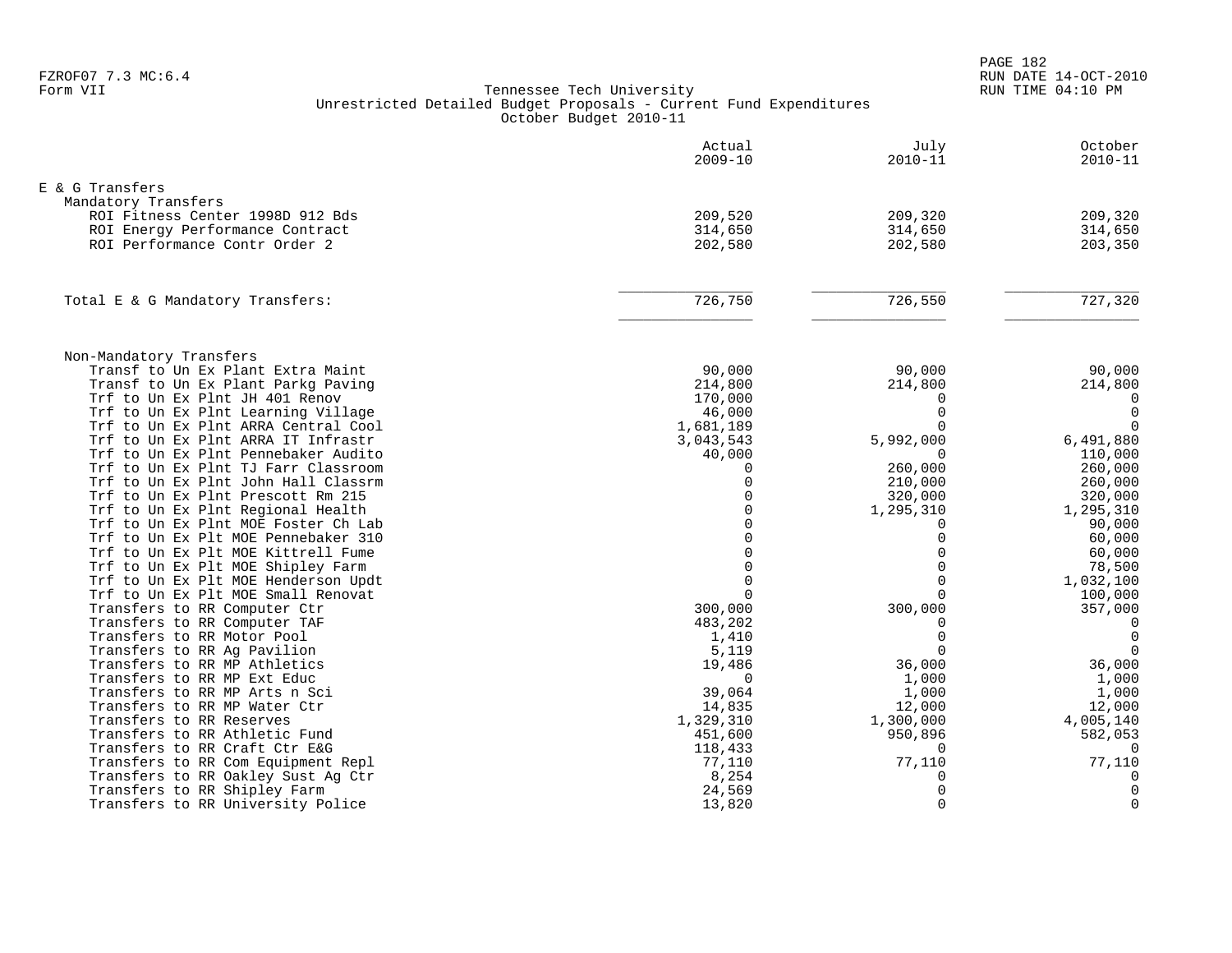|                                                                                                                                        | Actual<br>$2009 - 10$                   | July<br>$2010 - 11$                        | October<br>$2010 - 11$                 |
|----------------------------------------------------------------------------------------------------------------------------------------|-----------------------------------------|--------------------------------------------|----------------------------------------|
| Transfers to RR Electronic Updates<br>Transfers to ROI Fitness Center<br>Transfers to ROI Univ Center<br>Transfers to ROI Eblen Center | $\Omega$<br>35,228<br>94,134<br>207,095 | $\mathbf 0$<br>37,640<br>94,980<br>208,960 | 500,000<br>43,670<br>97,310<br>214,100 |
| Total E & G Non-Mandatory Transfers:                                                                                                   | 8,508,201                               | 11,401,696                                 | 16,388,973                             |
| Total E & G Transfers                                                                                                                  | 9,234,951                               | 12, 128, 246                               | 17, 116, 293                           |
| Total Education and General (Expenditures & Transfers)                                                                                 |                                         |                                            |                                        |
| Salaries - Administrative                                                                                                              | 4,077,060                               | 4,468,470                                  | 4, 441, 570                            |
| Salaries - Academic                                                                                                                    | 28,899,252                              | 30,484,294                                 | 30,434,683                             |
| Salaries - Supporting                                                                                                                  | 9,231,581                               | 9,634,877                                  | 9,358,277                              |
| Salaries - Students                                                                                                                    | 1,126,645                               | 631,730                                    | 730,720                                |
| Salaries - Professional                                                                                                                | 10,532,339                              | 10,873,058                                 | 10,877,820                             |
| Employee Benefits                                                                                                                      | 18,471,869                              | 21,098,978                                 | 20,883,998                             |
| Travel                                                                                                                                 | 1,770,945                               | 692,000                                    | 932,050                                |
| Operating Expense                                                                                                                      | 27,506,870                              | 32, 281, 186                               | 38, 453, 292                           |
| Capital Outlay                                                                                                                         | 1,256,564                               | 1,039,300                                  | 1,272,310                              |
| Department Revenues<br>E & G Transfers                                                                                                 | $-2, 111, 127$<br>9,234,951             | $-4, 335, 800$<br>12, 128, 246             | $-4,309,370$<br>17, 116, 293           |
| Total                                                                                                                                  | 109,996,949                             | 118,996,339                                | 130, 191, 643                          |
|                                                                                                                                        |                                         |                                            |                                        |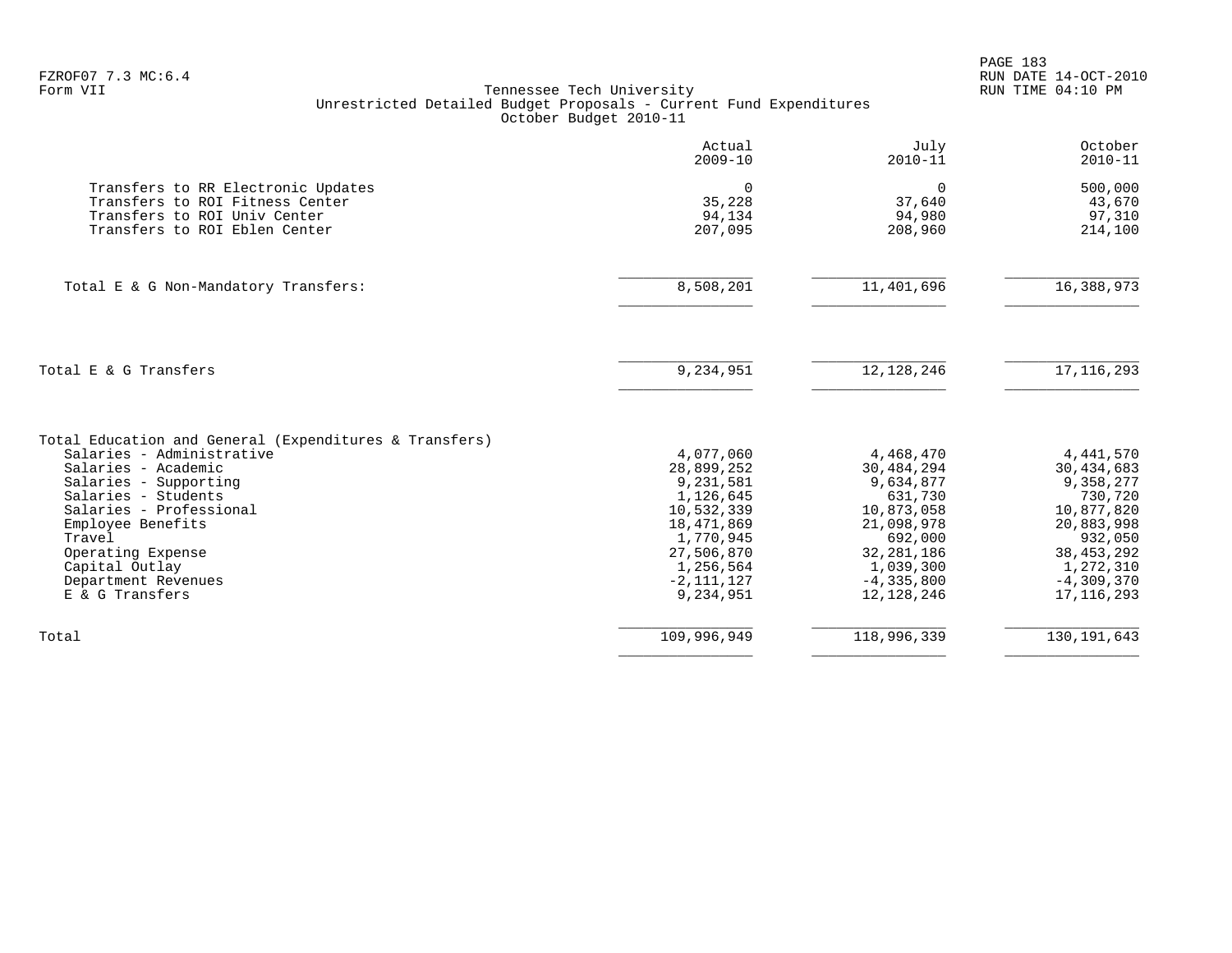PAGE 184 FZROF07 7.3 MC:6.4 RUN DATE 14-OCT-2010

|                                                                    | Actual<br>$2009 - 10$ | July<br>$2010 - 11$ | October<br>$2010 - 11$ |
|--------------------------------------------------------------------|-----------------------|---------------------|------------------------|
| Auxiliaries                                                        |                       |                     |                        |
| Auxiliary Expenditures<br>Auxiliary Enterprises Expenditures (710) |                       |                     |                        |
| Craft Center Gallery (121776)                                      |                       |                     |                        |
| Salaries - Supporting                                              | 10,539                | 6,500               | 5,800                  |
| Salaries - Students                                                | 5,778                 | 7,000               | 6,000                  |
| Salaries - Professional                                            | 26,228                | 28,824              | 28,824                 |
| Employee Benefits<br>Travel                                        | 9,900<br>$\Omega$     | 12,800<br>200       | 12,800                 |
| Operating Expenses                                                 | 106,031               | 121,600             | $\Omega$<br>93,490     |
|                                                                    |                       |                     |                        |
| Total - Craft Center Gallery (121776):                             | 158,476               | 176,924             | 146,914                |
| Craft Center Housing (121777)                                      |                       |                     |                        |
| Operating Expenses                                                 | 1,794                 | 11,150              | 6,160                  |
| Department Revenues                                                | 3,775                 | 0                   | 0                      |
| Total - Craft Center Housing (121777):                             | 5,569                 | 11,150              | 6,160                  |
| Craft Center Food Svc (121780)                                     |                       |                     |                        |
| Operating Expenses                                                 | 930                   | 2,400               | 2,100                  |
| Total - Craft Center Food Svc (121780):                            | 930                   | 2,400               | 2,100                  |
| Residence Halls Honors (121904)                                    |                       |                     |                        |
| Operating Expenses                                                 | 7,679                 | 18,900              | 97,240                 |
| Total - Residence Halls Honors (121904):                           | 7,679                 | 18,900              | 97,240                 |
|                                                                    |                       |                     |                        |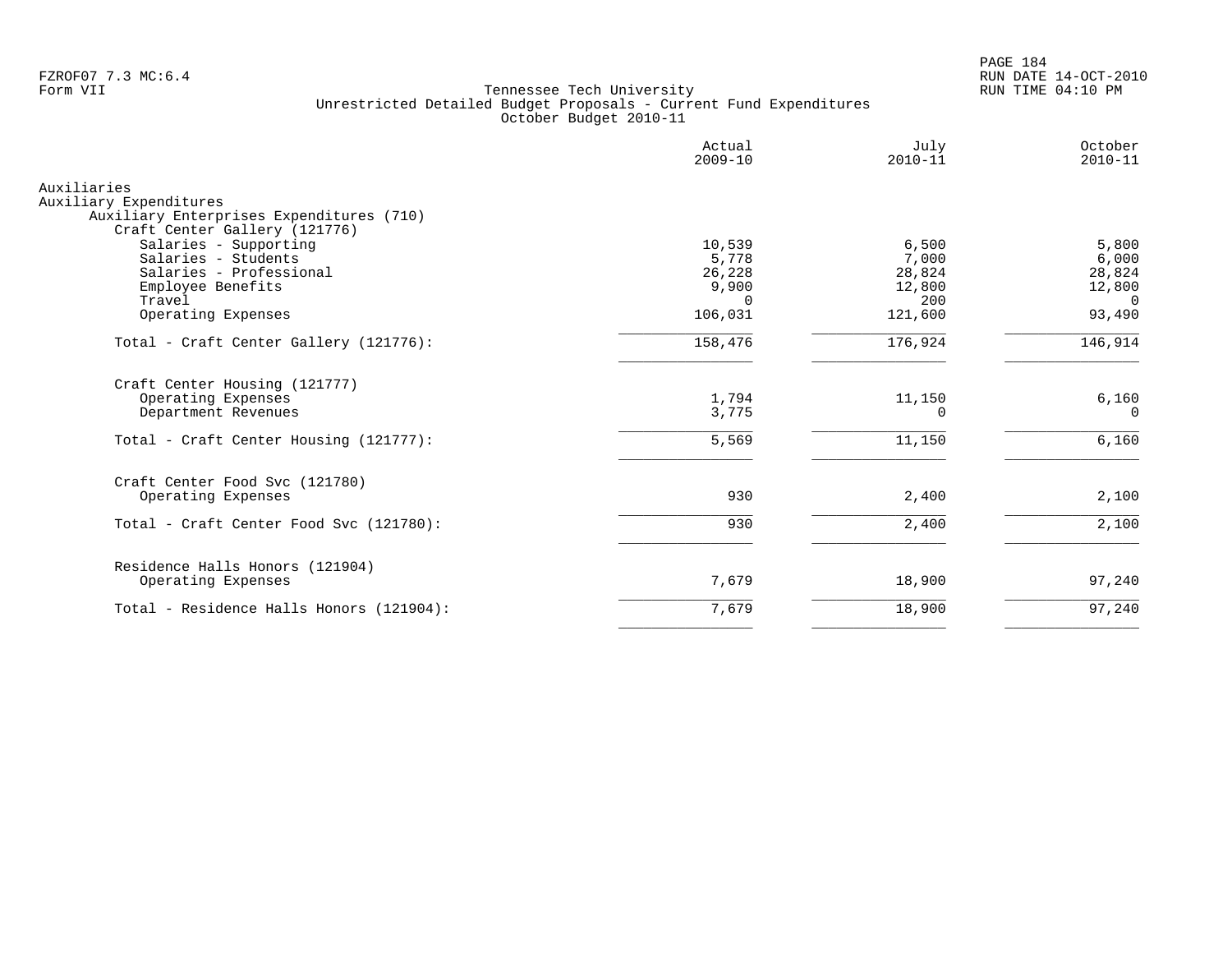PAGE 185 FZROF07 7.3 MC:6.4 RUN DATE 14-OCT-2010

|                                                 | Actual<br>$2009 - 10$ | July<br>$2010 - 11$ | October<br>$2010 - 11$ |
|-------------------------------------------------|-----------------------|---------------------|------------------------|
| Residence Halls International (123705)          |                       |                     |                        |
| Salaries - Supporting                           | 0                     | 2,000               | 2,000                  |
| Salaries - Students                             | 2,670                 | 0                   | 0                      |
| Employee Benefits                               | 91                    | $\Omega$            | $\Omega$               |
| Operating Expenses                              | 7,958                 | 3,440               | 6,010                  |
| Total - Residence Halls International (123705): | 10,719                | 5,440               | 8,010                  |
| Housing Administration (128000)                 |                       |                     |                        |
| Salaries - Administrative                       | 69,370                | 69,470              | 69,470                 |
| Salaries - Supporting                           | 37,680                | 39,180              | 39,180                 |
| Salaries - Students                             | 13,397                | 13,900              | 13,900                 |
| Salaries - Professional                         | 57,350                | 57,350              | 57,350                 |
| Employee Benefits                               | 75,085                | 81,070              | 81,070                 |
| Travel                                          | 231                   | 500                 | 500                    |
| Operating Expenses                              | 42,419                | 43,865              | 43,865                 |
| Department Revenues                             | $-1,452$              | $\Omega$            | $\Omega$               |
| Total - Housing Administration (128000):        | 294,080               | 305,335             | 305,335                |
| Housing Admin Allocation (128001)               |                       |                     |                        |
| Operating Expenses                              | $-294,080$            | $-305, 335$         | $-305, 335$            |
| Total - Housing Admin Allocation (128001):      | $-294,080$            | $-305, 335$         | $-305, 335$            |
| Residential Halls General (128002)              |                       |                     |                        |
| Salaries - Supporting                           | 18,740                | 18,840              | 18,840                 |
| Salaries - Students                             | 36,155                | 52,000              | 52,000                 |
| Salaries - Professional                         | 167,503               | 190,140             | 190,140                |
| Employee Benefits                               | 87,348                | 63,880              | 87,380                 |
| Travel                                          | 5,192                 | 5,000               | 5,000                  |
| Operating Expenses                              | 625,881               | 472,244             | 472,234                |
| Department Revenues                             | 15,099                | $\Omega$            | $\cap$                 |
| Total - Residential Halls General (128002):     | 955,918               | 802,104             | 825,594                |
|                                                 |                       |                     |                        |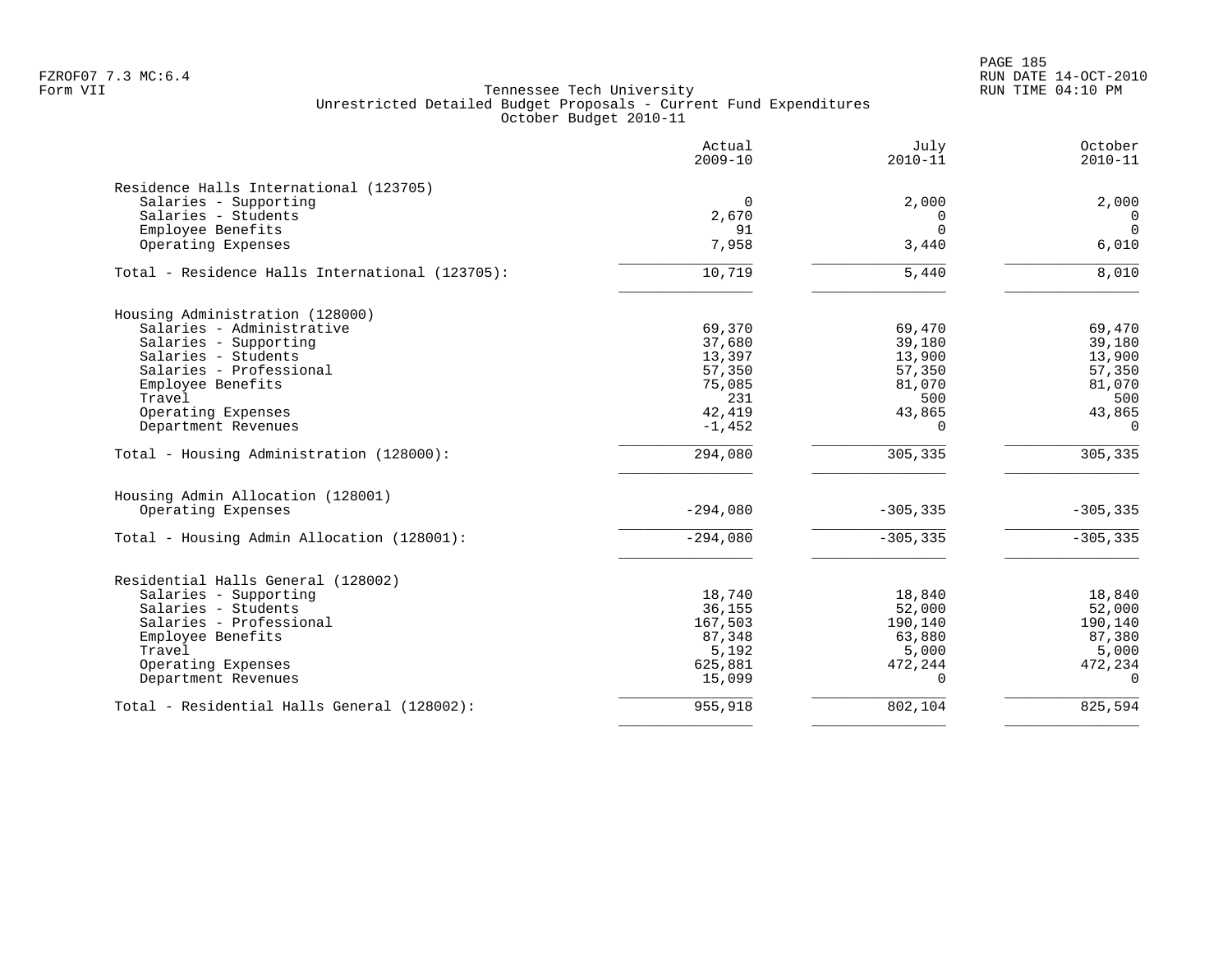PAGE 186 FZROF07 7.3 MC:6.4 RUN DATE 14-OCT-2010

|                                                                                                                        | Actual<br>$2009 - 10$         | July<br>$2010 - 11$                | October<br>$2010 - 11$                   |
|------------------------------------------------------------------------------------------------------------------------|-------------------------------|------------------------------------|------------------------------------------|
| Residential Halls Telephone (128003)<br>Operating Expenses                                                             | 327,259                       | 340,000                            | 340,000                                  |
| Total - Residential Halls Telephone (128003):                                                                          | 327,259                       | 340,000                            | 340,000                                  |
| Counselor Fees (128009)<br>Salaries - Students<br>Employee Benefits                                                    | 242,663<br>325                | 258,650<br>1,580                   | 258,650<br>1,580                         |
| Total - Counselor Fees (128009):                                                                                       | 242,988                       | 260,230                            | 260,230                                  |
| Summer Conferences (128010)<br>Salaries - Supporting<br>Salaries - Students<br>Employee Benefits<br>Operating Expenses | 250<br>13,550<br>608<br>5,106 | $\Omega$<br>14,200<br>900<br>7,500 | $\overline{0}$<br>14,200<br>900<br>7,500 |
| Total - Summer Conferences (128010):                                                                                   | 19,514                        | 22,600                             | 22,600                                   |
| Residential Halls Sp Dep Disc (128011)<br>Employee Benefits                                                            | 12,901                        | 15,840                             | 15,840                                   |
| Total - Residential Halls Sp Dep Disc (128011):                                                                        | 12,901                        | 15,840                             | 15,840                                   |
| Residential Hall PC 191 (128012)<br>Employee Benefits                                                                  | 7,640                         | 7,260                              | 7,260                                    |
| Total - Residential Hall PC 191 (128012):                                                                              | 7,640                         | 7,260                              | 7,260                                    |
|                                                                                                                        |                               |                                    |                                          |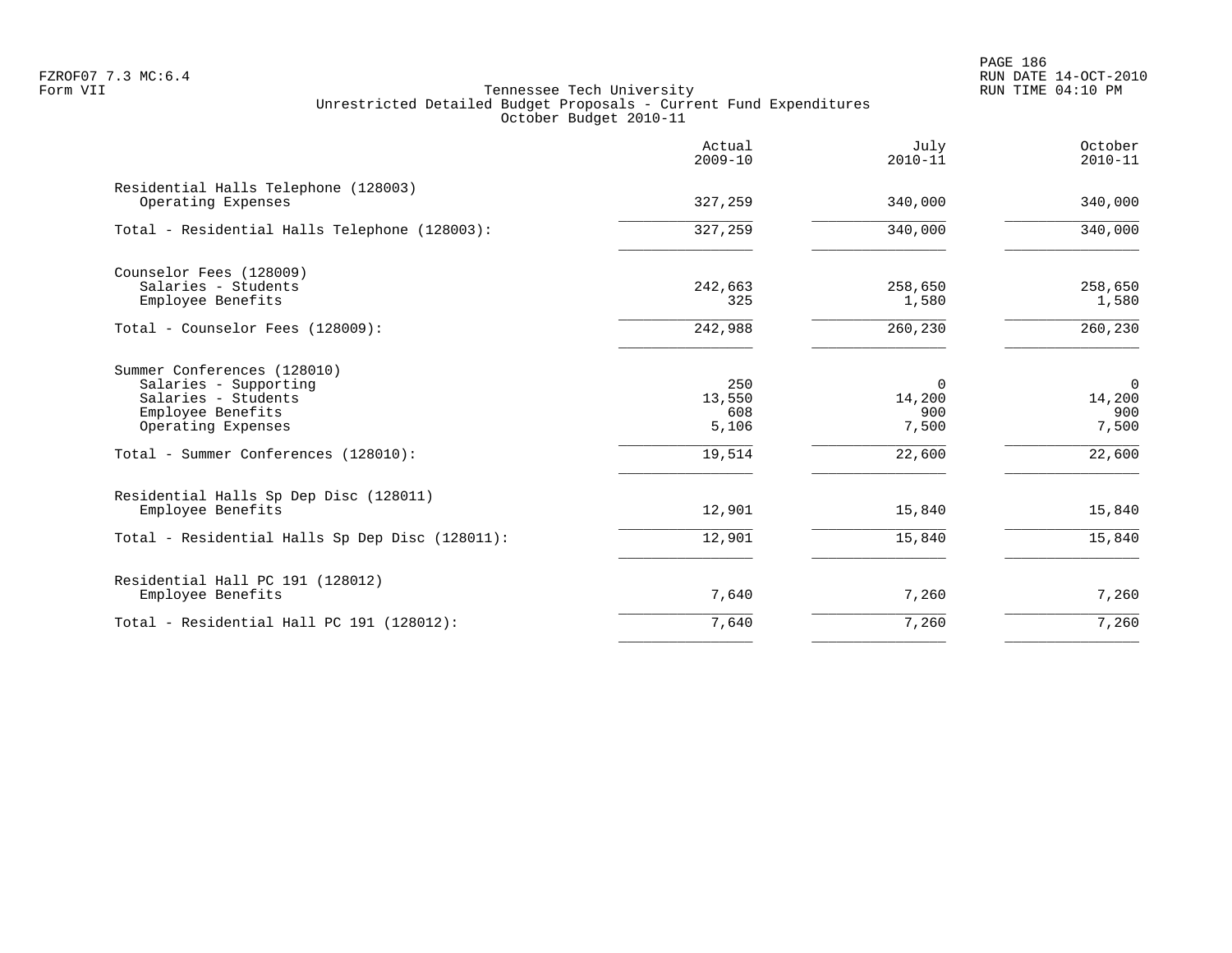|                                                     | Actual<br>$2009 - 10$ | July<br>$2010 - 11$ | October<br>$2010 - 11$ |
|-----------------------------------------------------|-----------------------|---------------------|------------------------|
| Tech Village Administration (128100)                |                       |                     |                        |
| Salaries - Supporting                               | 30,120                | 30,600              | 30,600                 |
| Salaries - Students                                 | 28,944                | 30,660              | 30,660                 |
| Employee Benefits                                   | 18,717                | 18,550              | 18,550                 |
| Operating Expenses                                  | 62,140                | 67,716              | 67,706                 |
| Department Revenues                                 | 3,775                 | $\Omega$            | $\Omega$               |
| Total - Tech Village Administration (128100):       | 143,696               | 147,526             | 147,516                |
| Tech Village Telephone (128102)                     |                       |                     |                        |
| Operating Expenses                                  | 89,700                | 90,200              | 90,200                 |
| Total - Tech Village Telephone (128102):            | 89,700                | 90,200              | 90,200                 |
| University Recreation Fitness Ctr (128500)          |                       |                     |                        |
| Salaries - Academic                                 | $\Omega$              | 6,000               | 6,000                  |
| Salaries - Supporting                               | 119,449               | 134,480             | 134,480                |
| Salaries - Students                                 | 128,629               | 111,000             | 111,000                |
| Salaries - Professional                             | 135,696               | 148,606             | 148,606                |
| Employee Benefits                                   | 126,207               | 160,510             | 160,510                |
| Travel                                              | 10                    | $\Omega$            | $\Omega$               |
| Operating Expenses                                  | 34,655                | 32,194              | 32,184                 |
| Department Revenues                                 | 3,775                 | $\Omega$            | $\Omega$               |
| Total - University Recreation Fitness Ctr (128500): | 548,421               | 592,790             | 592,780                |
| Fitness Ctr Spouse Dep Disc (128501)                |                       |                     |                        |
| Employee Benefits                                   | 4,032                 | 4,160               | 4,160                  |
| Total - Fitness Ctr Spouse Dep Disc (128501):       | 4,032                 | 4,160               | 4,160                  |
|                                                     |                       |                     |                        |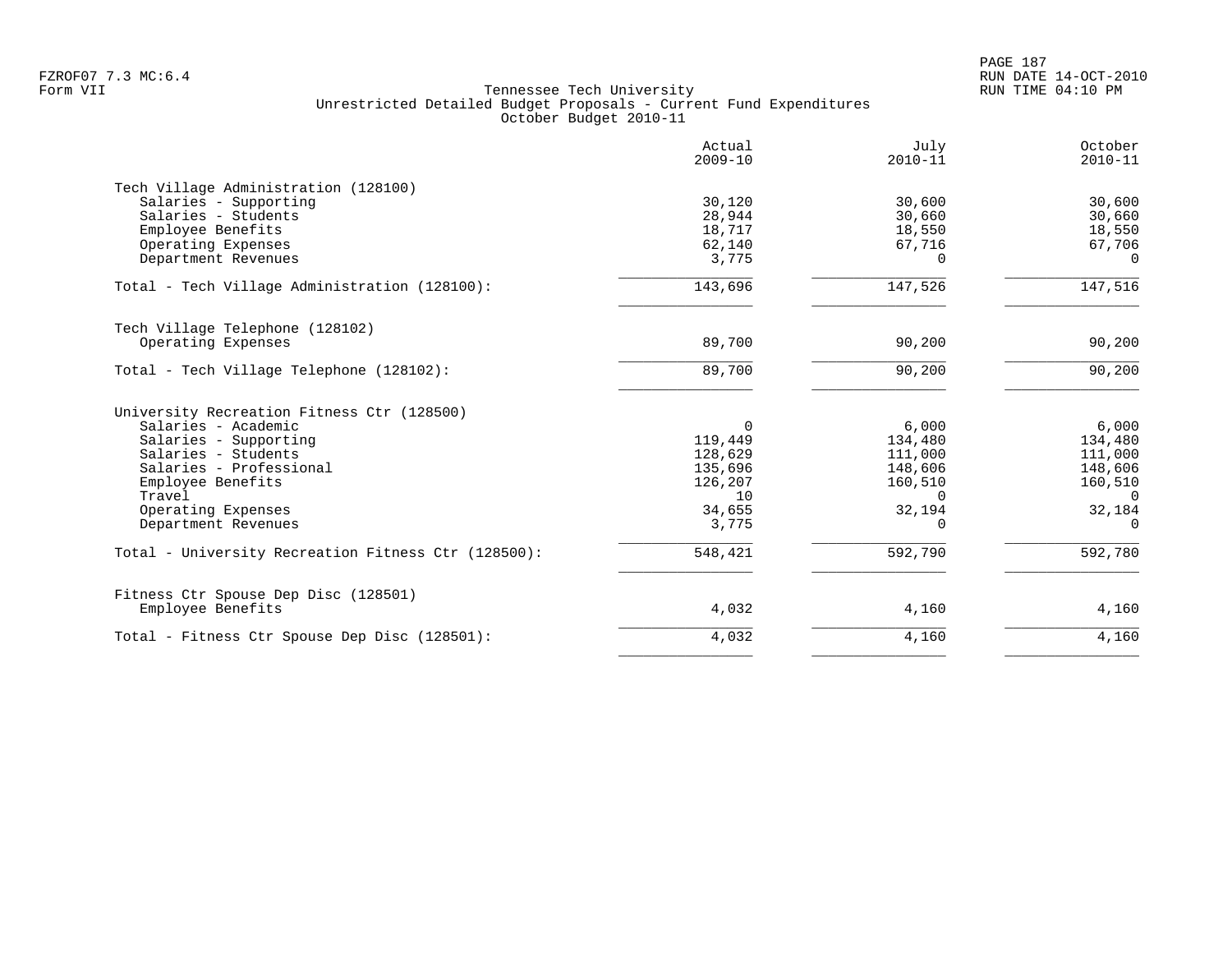PAGE 188 FZROF07 7.3 MC:6.4 RUN DATE 14-OCT-2010

|                                                             | Actual<br>$2009 - 10$ | July<br>$2010 - 11$ | October<br>$2010 - 11$   |
|-------------------------------------------------------------|-----------------------|---------------------|--------------------------|
| Residence Halls Engineering (137204)<br>Salaries - Students | 1,590                 | $\Omega$            | $\mathbf 0$              |
| Operating Expenses                                          | 40,589                | 47,600              | 80,150                   |
| Total - Residence Halls Engineering (137204):               | 42,179                | 47,600              | 80,150                   |
| Residence Halls Business (140018)                           |                       |                     |                          |
| Travel<br>Operating Expenses                                | 143<br>35,453         | $\Omega$<br>23,900  | $\overline{0}$<br>58,020 |
| Total - Residence Halls Business (140018):                  | 35,596                | 23,900              | 58,020                   |
| Residential Hall Security (200006)                          |                       |                     |                          |
| Salaries - Supporting                                       | 57,659                | 49,300              | 49,300                   |
| Employee Benefits                                           | 38,056                | 66,350              | 66,350                   |
| Operating Expenses                                          | 10,454                | 8,530               | 8,530                    |
| Total - Residential Hall Security (200006):                 | 106,169               | 124,180             | 124,180                  |
| Director of Auxiliaries (203000)                            |                       |                     |                          |
| Salaries - Professional                                     | 48,416                | 48,020              | 48,020                   |
| Employee Benefits                                           | 23,250                | 13,530              | 13,530                   |
| Travel<br>Operating Expenses                                | 2,174<br>1,650        | 750<br>4,920        | 750<br>4,820             |
|                                                             |                       |                     |                          |
| Total - Director of Auxiliaries (203000):                   | 75,490                | 67,220              | 67,120                   |
|                                                             |                       |                     |                          |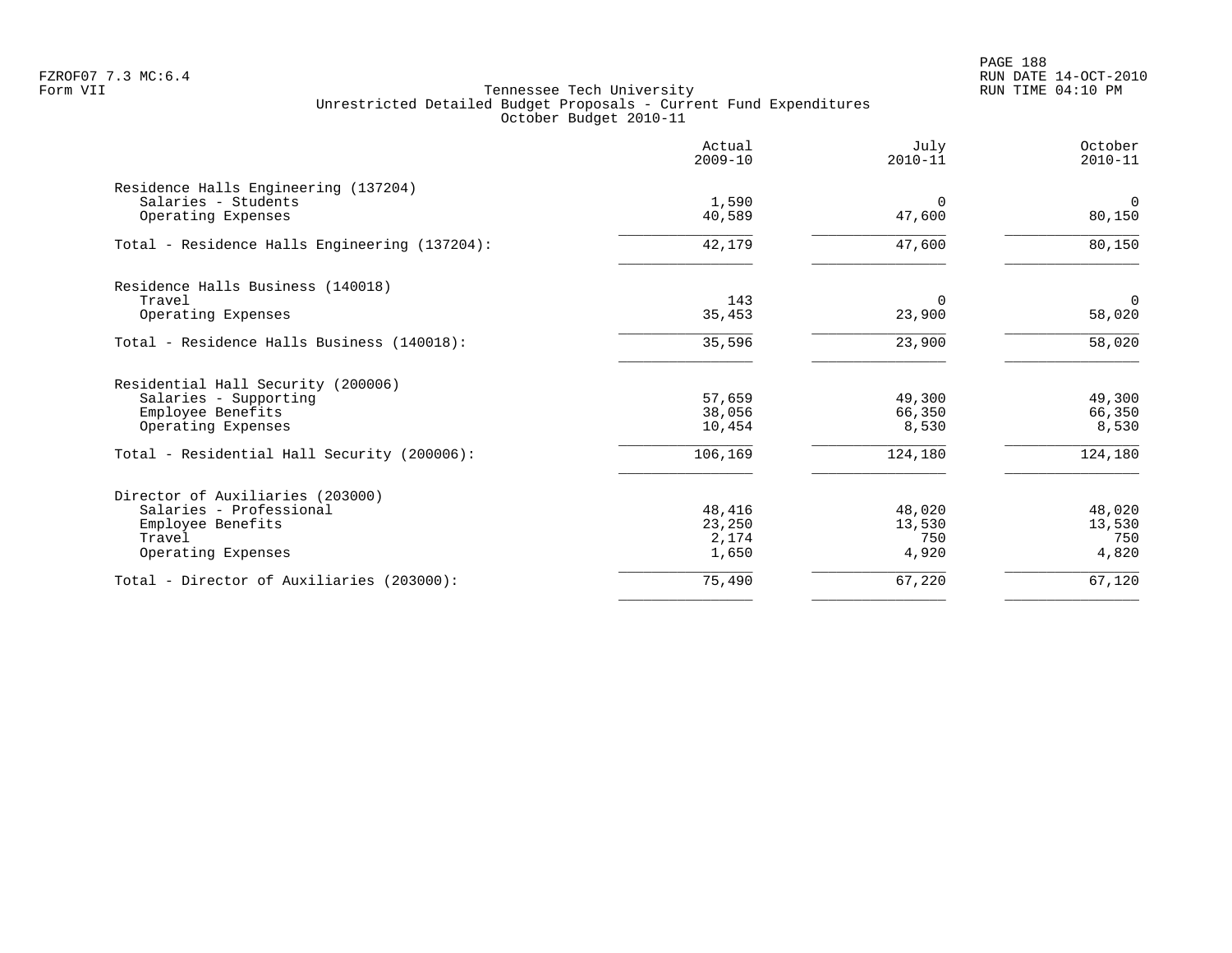PAGE 189 FZROF07 7.3 MC:6.4 RUN DATE 14-OCT-2010

|                                               | Actual<br>$2009 - 10$ | July<br>$2010 - 11$ | October<br>$2010 - 11$ |
|-----------------------------------------------|-----------------------|---------------------|------------------------|
| Director of Auxil Transfers (203001)          |                       |                     |                        |
| Operating Expenses                            | 0                     | $-67,320$           | $-67,220$              |
| Department Revenues                           | $-75, 493$            | $\Omega$            | $\Omega$               |
| Total - Director of Auxil Transfers (203001): | $-75,493$             | $-67,320$           | $-67,220$              |
| Dining Services (203002)                      |                       |                     |                        |
| Salaries - Supporting                         | 11,618                | 20,410              | 20,410                 |
| Employee Benefits                             | 3,255                 | 16,550              | 16,550                 |
| Operating Expenses                            | 28,588                | 40,190              | 40,160                 |
| Department Revenues                           | 22,648                | $\Omega$            | $\Omega$               |
| Total - Dining Services (203002):             | 66,109                | 77,150              | 77,120                 |
| Cafeteria Insurance (203003)                  |                       |                     |                        |
| Operating Expenses                            | 3                     | 260                 | 260                    |
| Total - Cafeteria Insurance (203003):         | $\mathbf{3}$          | 260                 | 260                    |
| Cafe Spouse Depend Discount (203004)          |                       |                     |                        |
| Employee Benefits                             | 9,294                 | 8,320               | 8,320                  |
| Total - Cafe Spouse Depend Discount (203004): | 9,294                 | 8,320               | 8,320                  |
| Post Office Administration (203012)           |                       |                     |                        |
| Salaries - Supporting                         | 85,404                | 88,800              | 88,800                 |
| Salaries - Students                           | 237                   | 6,000               | 6,000                  |
| Salaries - Professional                       | 26,250                | 26,250              | 26,250                 |
| Employee Benefits                             | 62,526                | 60,170              | 60,170                 |
| Operating Expenses                            | 7,275                 | 13,370              | 13,360                 |
| Department Revenues                           | 3,775                 | $\Omega$            | $\Omega$               |
| Total - Post Office Administration (203012):  | 185,467               | 194,590             | 194,580                |
|                                               |                       |                     |                        |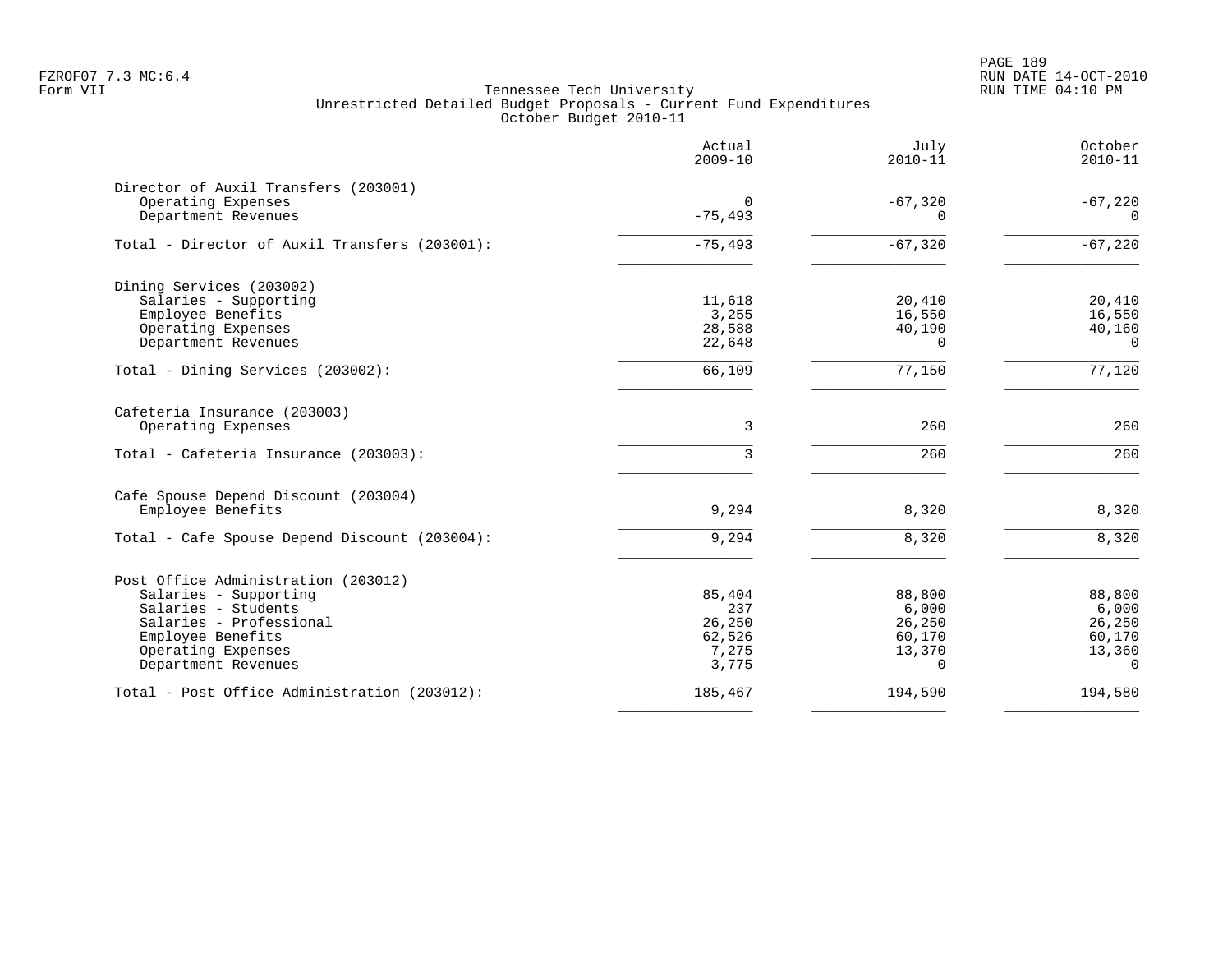PAGE 190 FZROF07 7.3 MC:6.4 RUN DATE 14-OCT-2010

|                                                                                                            | Actual<br>$2009 - 10$       | July<br>$2010 - 11$          | October<br>$2010 - 11$       |
|------------------------------------------------------------------------------------------------------------|-----------------------------|------------------------------|------------------------------|
| Post Office Spouse Dependent (203014)<br>Employee Benefits                                                 | 4,408                       | 10,830                       | 10,830                       |
| Total - Post Office Spouse Dependent (203014):                                                             | 4,408                       | 10,830                       | 10,830                       |
| Post Office PC191 (203015)<br>Employee Benefits                                                            | 2,208                       | 3,300                        | 3,300                        |
| Total - Post Office PC191 (203015):                                                                        | 2,208                       | 3,300                        | 3,300                        |
| Bookstore Operating (203016)<br>Operating Expenses<br>Department Revenues                                  | 0<br>15,099                 | 23,470<br>$\Omega$           | 23,460<br>$\Omega$           |
| Total - Bookstore Operating (203016):                                                                      | 15,099                      | 23,470                       | 23,460                       |
| Vending General (203017)<br>Operating Expenses<br>Department Revenues<br>Total - Vending General (203017): | 9,692<br>7,549<br>17,241    | 17,730<br>$\Omega$<br>17,730 | 17,720<br>$\Omega$<br>17,720 |
|                                                                                                            |                             |                              |                              |
| Tech Village General (221010)<br>Salaries - Supporting<br>Employee Benefits<br>Operating Expenses          | 165,620<br>52,557<br>85,326 | 107,740<br>59,410<br>59,120  | 107,740<br>59,410<br>59,120  |
| Total - Tech Village General (221010):                                                                     | 303,503                     | 226,270                      | 226,270                      |
|                                                                                                            |                             |                              |                              |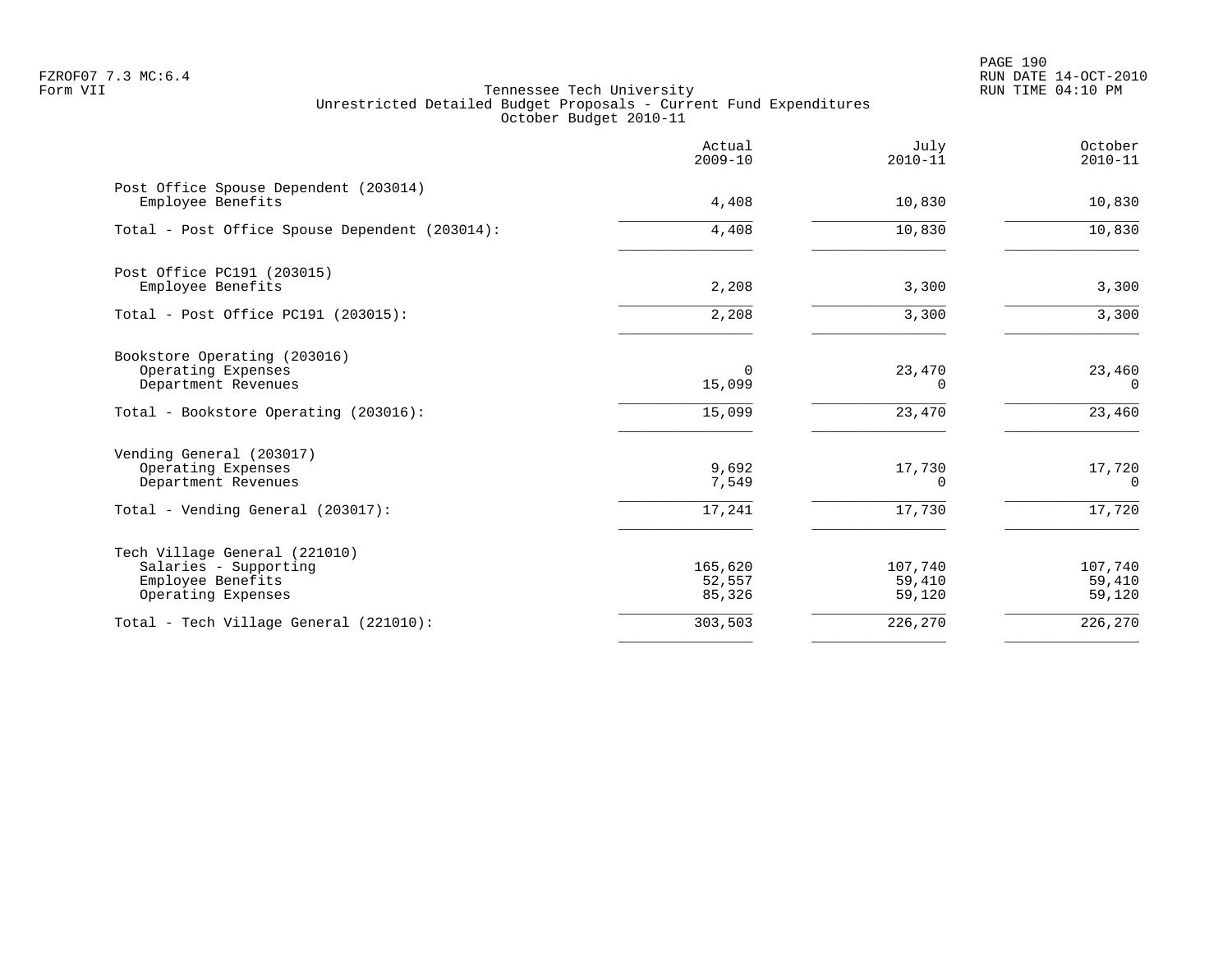PAGE 191 FZROF07 7.3 MC:6.4 RUN DATE 14-OCT-2010

|                                                                                                         | Actual<br>$2009 - 10$         | July<br>$2010 - 11$           | October<br>$2010 - 11$        |
|---------------------------------------------------------------------------------------------------------|-------------------------------|-------------------------------|-------------------------------|
| Residence Hall Maintenance (255002)<br>Salaries - Supporting<br>Employee Benefits<br>Operating Expenses | 586,278<br>299,554<br>182,144 | 731,710<br>341,900<br>250,000 | 731,710<br>341,900<br>250,000 |
| Total - Residence Hall Maintenance (255002):                                                            | 1,067,976                     | 1,323,610                     | 1,323,610                     |
| Auxil Inst Supp Allocation (700046)<br>Department Revenues                                              | 265,429                       | 320,710                       | 329,500                       |
| Total - Auxil Inst Supp Allocation (700046):                                                            | 265,429                       | 320,710                       | 329,500                       |
| Auxil Data Processing Allocation (700047)<br>Department Revenues                                        | 16,100                        | 16,770                        | 17,190                        |
| Total - Auxil Data Processing Allocation (700047):                                                      | 16,100                        | 16,770                        | 17,190                        |
| Auxil Pro Rata Allocation (700048)<br>Department Revenues                                               | 1,665,510                     | 2,000,720                     | 1,964,650                     |
| Total - Auxil Pro Rata Allocation (700048):                                                             | 1,665,510                     | 2,000,720                     | 1,964,650                     |
| Auxil Insurance Allocation (700049)<br>Operating Expenses                                               | 4,610                         | 11,200                        | 11,200                        |
| Total - Auxil Insurance Allocation (700049):                                                            | 4,610                         | 11,200                        | 11,200                        |
|                                                                                                         |                               |                               |                               |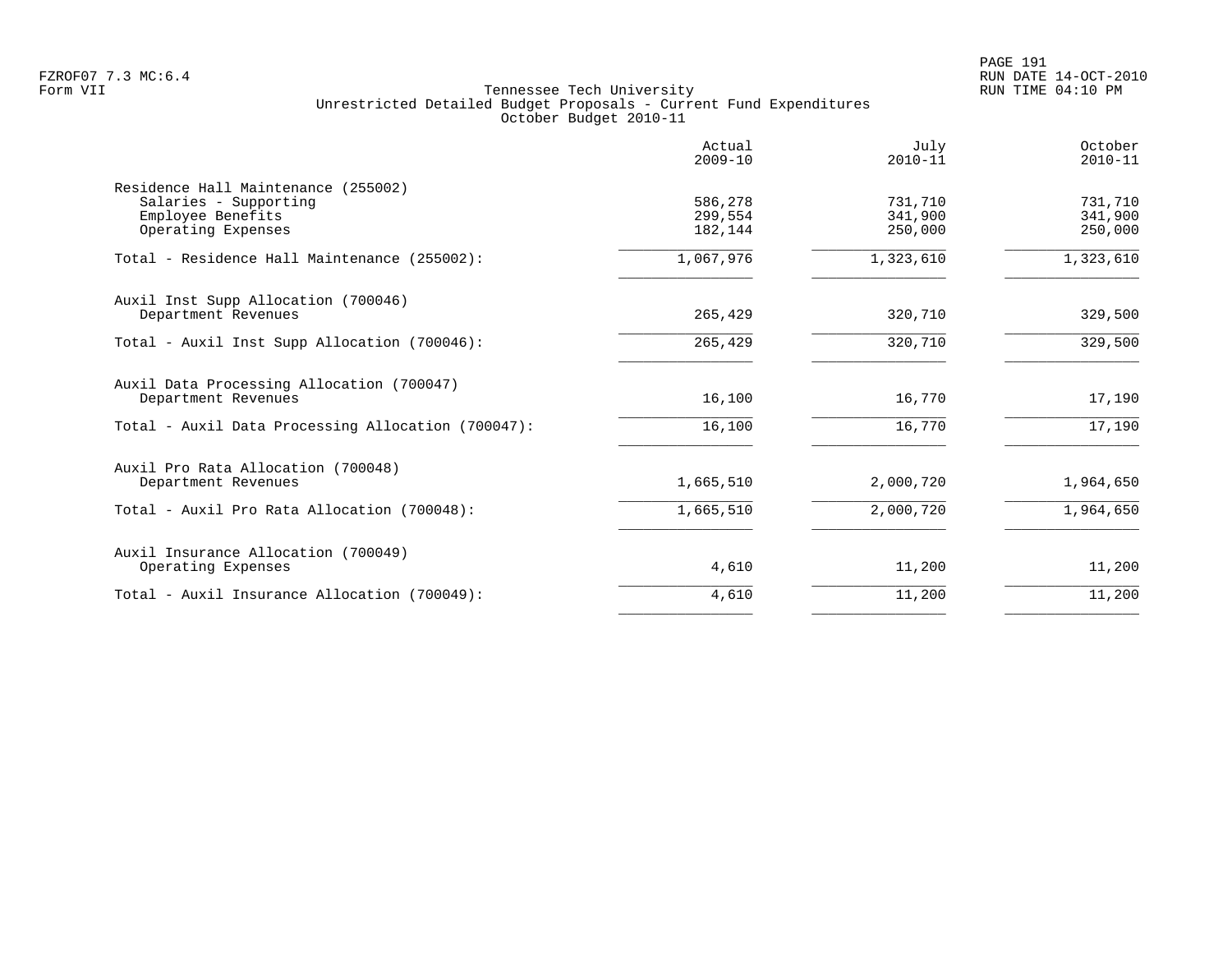PAGE 192

# FZROF07 7.3 MC:6.4 RUN DATE 14-OCT-2010<br>Form VII RUN TIME 04:10 PM Tennessee Tech University Unrestricted Detailed Budget Proposals - Current Fund Expenditures October Budget 2010-11

| Actual<br>$2009 - 10$ | July<br>$2010 - 11$ | October<br>$2010 - 11$ |
|-----------------------|---------------------|------------------------|
|                       |                     |                        |
| 69,370                | 69,470              | 69,470                 |
|                       |                     | 6,000                  |
|                       |                     | 1,228,860              |
| 473,613               | 493,410             | 492,410                |
| 461,443               | 499,190             | 499,190                |
| 837,962               | 946,910             | 970,410                |
| 7,750                 | 6,450               | 6.250                  |
| 1,423,256             | 1,338,844           | 1,452,934              |
| 1,945,589             | 2,338,200           | 2,311,340              |
| 6,342,340             | 6,928,034           | 7,036,864              |
|                       | 1,123,357           | 6,000<br>1,229,560     |

# Auxiliary Mandatory Transfers (720)

Auxiliary Nonmandatory Transfers (730)

| Total Auxiliary Expenditures |           |           |           |
|------------------------------|-----------|-----------|-----------|
| Salaries - Administrative    | 69,370    | 69,470    | 69,470    |
| Salaries - Academic          |           | 6,000     | 6,000     |
| Salaries - Supporting        | 1,123,357 | 1,229,560 | 1,228,860 |
| Salaries - Students          | 473,613   | 493,410   | 492,410   |
| Salaries - Professional      | 461,443   | 499,190   | 499,190   |
| Employee Benefits            | 837,962   | 946,910   | 970,410   |
| Travel                       | 7,750     | 6,450     | 6,250     |
| Operating Expense            | 1,423,256 | 1,338,844 | 1,452,934 |
| Department Revenues          | 1,945,589 | 2,338,200 | 2,311,340 |
| Total                        | 6,342,340 | 6,928,034 | 7,036,864 |
|                              |           |           |           |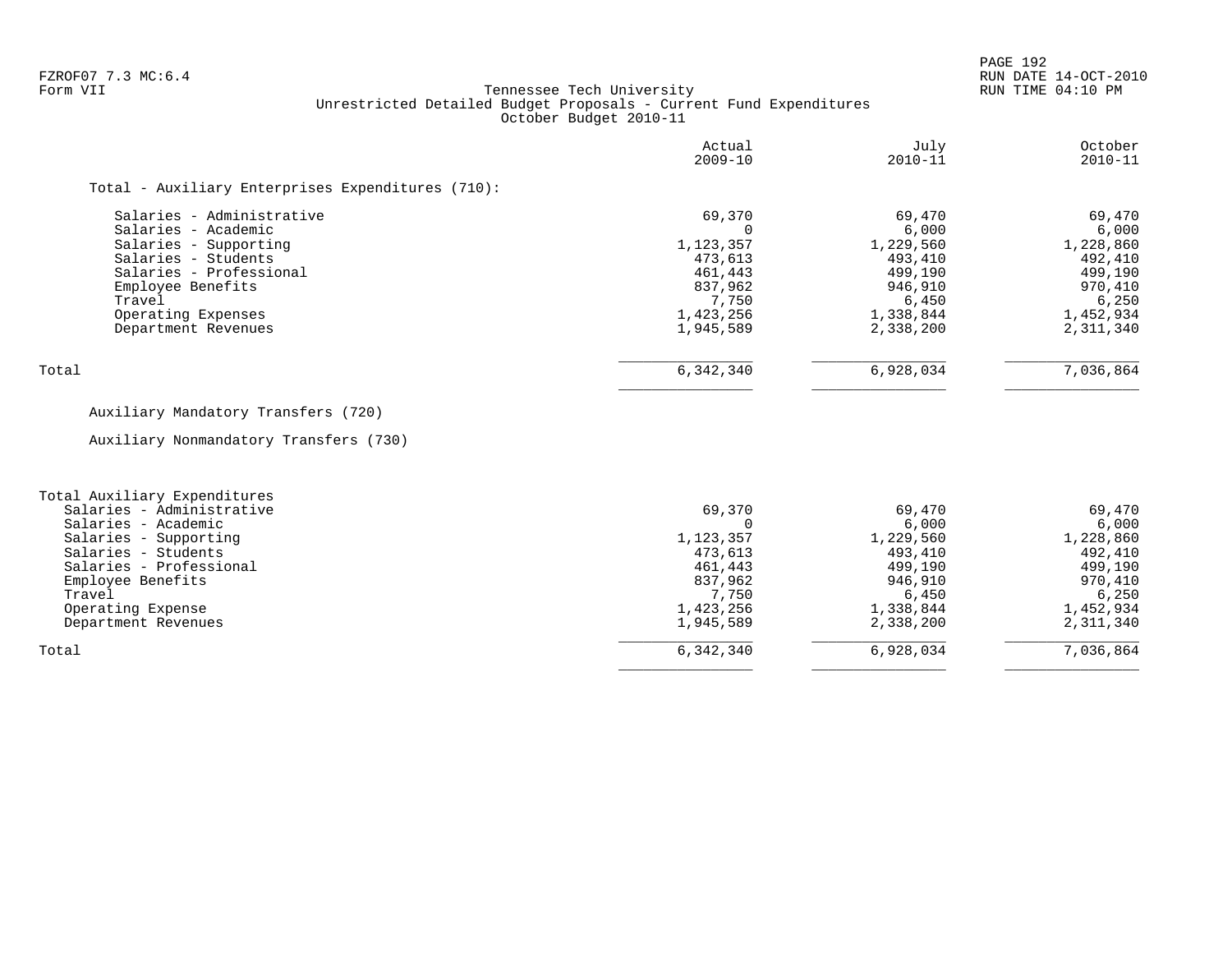PAGE 193 FZROF07 7.3 MC:6.4 RUN DATE 14-OCT-2010

|                                                            | Actual<br>$2009 - 10$ | July<br>$2010 - 11$  | October<br>$2010 - 11$ |
|------------------------------------------------------------|-----------------------|----------------------|------------------------|
| Auxiliary Transfers                                        |                       |                      |                        |
| Mandatory Transfers                                        |                       |                      |                        |
| ROI TV West 1976B 907 Bonds<br>ROI TV West 2005A 907 Bonds | 12,983                | 13,200               | 0<br>$\Omega$          |
| ROI Dorms 10TH Dixie 2002A 914 Bd                          | 78,159<br>130,713     | 0<br>131,430         | 131,430                |
| ROI Dorms 10TH Dixie 2004B 914 Bd                          | 392,630               | 401,190              | 401,190                |
| ROI Dorms 10TH Dixie 2005A 914 Bd                          | 35,772                | 37,200               | 37,200                 |
| ROI R H Rep 2007C 914 Bd                                   | 186,172               | 193,620              | 193,620                |
| ROI New Dorm Phase 2                                       | 125,706               | 1,240,000            | 1,153,500              |
| ROI TV Apts Renovation P920                                | 1,678                 | 13,380               | 13,380                 |
| Total Auxiliary Mandatory Transfers:                       | 963,813               | 2,030,020            | 1,930,320              |
|                                                            |                       |                      |                        |
| Non-Mandatory Transfers                                    |                       |                      |                        |
| Transfers to RR Housing                                    | 3,127,919             | 3, 253, 170          | 3,151,660              |
| Transfers to RR Aptments                                   | 7,864                 | $\Omega$             | $\Omega$               |
| Transfers to RR Bookstore<br>Transfers to RR Cafeteria     | 329,978<br>1,081,543  | 312,790<br>1,184,780 | 316,190<br>1,198,180   |
| Transfers to RR Vending                                    | 109,679               | 95,270               | 98,420                 |
| Transfers to RR Post Office                                | 76,315                | 63,640               | 64,620                 |
| Transfers to RR Fitness Center                             | 147,962               | $\Omega$             | 51,560                 |
| Transfers to RR CC Housing                                 | 28,667                | 35,280               | 41,450                 |
| Transfers to RR CC Gallery                                 | $\Omega$              | 1,326                | 1,636                  |
| Transfers to RR CC Contr SR                                | 1,470                 | $\Omega$             | 300                    |
| Total Auxiliary Non-Mandatory Transfers:                   | 4,911,397             | 4,946,256            | 4,924,016              |
|                                                            |                       |                      |                        |
|                                                            |                       |                      |                        |
| Total Auxiliary Transfers                                  | 5,875,210             | 6,976,276            | 6,854,336              |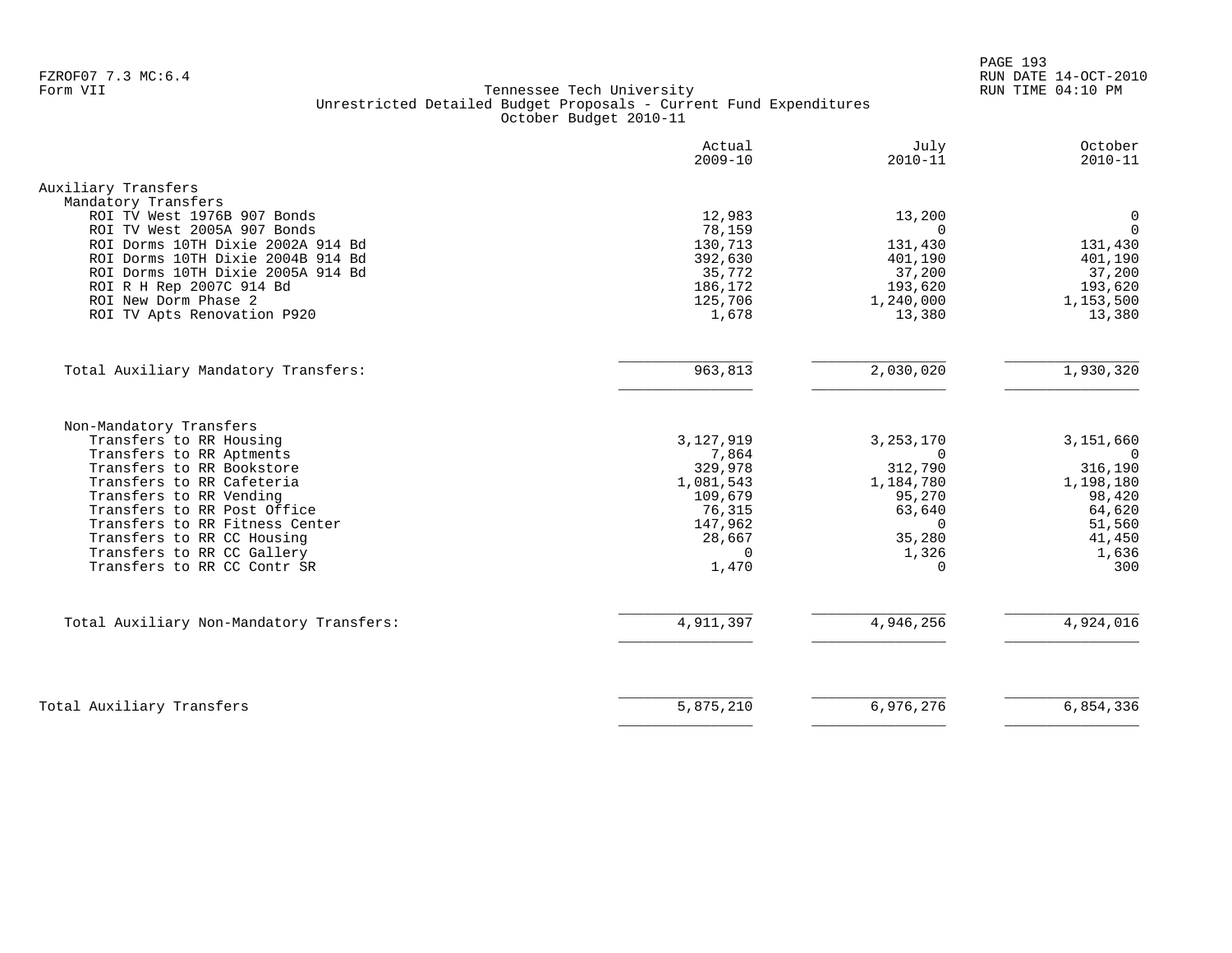|                                                                                                                                                   | Actual<br>$2009 - 10$                                            | July<br>$2010 - 11$                                              | October<br>$2010 - 11$                                           |
|---------------------------------------------------------------------------------------------------------------------------------------------------|------------------------------------------------------------------|------------------------------------------------------------------|------------------------------------------------------------------|
| Total Auxiliary Enterprises (Expenditures & Transfers)                                                                                            |                                                                  |                                                                  |                                                                  |
| Salaries - Administrative                                                                                                                         | 69,370                                                           | 69,470                                                           | 69,470                                                           |
| Salaries - Academic                                                                                                                               | $\Omega$                                                         | 6,000                                                            | 6,000                                                            |
| Salaries - Supporting                                                                                                                             | 1,123,357                                                        | 1,229,560                                                        | 1,228,860                                                        |
| Salaries - Students                                                                                                                               | 473,613                                                          | 493,410                                                          | 492,410                                                          |
| Salaries - Professional                                                                                                                           | 461,443                                                          | 499,190                                                          | 499,190                                                          |
| Employee Benefits                                                                                                                                 | 837,962                                                          | 946,910                                                          | 970,410                                                          |
| Travel                                                                                                                                            | 7,750                                                            | 6,450                                                            | 6,250                                                            |
| Operating Expense                                                                                                                                 | 1,423,256                                                        | 1,338,844                                                        | 1,452,934                                                        |
| Department Revenues                                                                                                                               | 1,945,589                                                        | 2,338,200                                                        | 2,311,340                                                        |
| Auxiliary Transfers                                                                                                                               | 5,875,210                                                        | 6,976,276                                                        | 6,854,336                                                        |
| Total                                                                                                                                             | 12, 217, 550                                                     | 13,904,310                                                       | 13,891,200                                                       |
| Total Unrestricted<br>Salaries - Administrative<br>Salaries - Academic<br>Salaries - Supporting<br>Salaries - Students<br>Salaries - Professional | 4,146,430<br>28,899,252<br>10,354,938<br>1,600,258<br>10,993,782 | 4,537,940<br>30,490,294<br>10,864,437<br>1,125,140<br>11,372,248 | 4,511,040<br>30,440,683<br>10,587,137<br>1,223,130<br>11,377,010 |
| Employee Benefits                                                                                                                                 | 19,309,831                                                       | 22,045,888                                                       | 21,854,408                                                       |
| Travel                                                                                                                                            | 1,778,695                                                        | 698,450                                                          | 938,300                                                          |
| Operating Expenses                                                                                                                                | 28,930,126                                                       | 33,620,030                                                       | 39,906,226                                                       |
| Capital Outlay                                                                                                                                    | 1,256,564                                                        | 1,039,300                                                        | 1,272,310                                                        |
| Department Revenues                                                                                                                               | $-165, 538$                                                      | $-1,997,600$                                                     | $-1,998,030$                                                     |
| E & G Transfers and Auxiliary Transfers                                                                                                           | 15, 110, 161                                                     | 19,104,522                                                       | 23,970,629                                                       |
| Total                                                                                                                                             | 122, 214, 499                                                    | 132,900,649                                                      | 144,082,843                                                      |